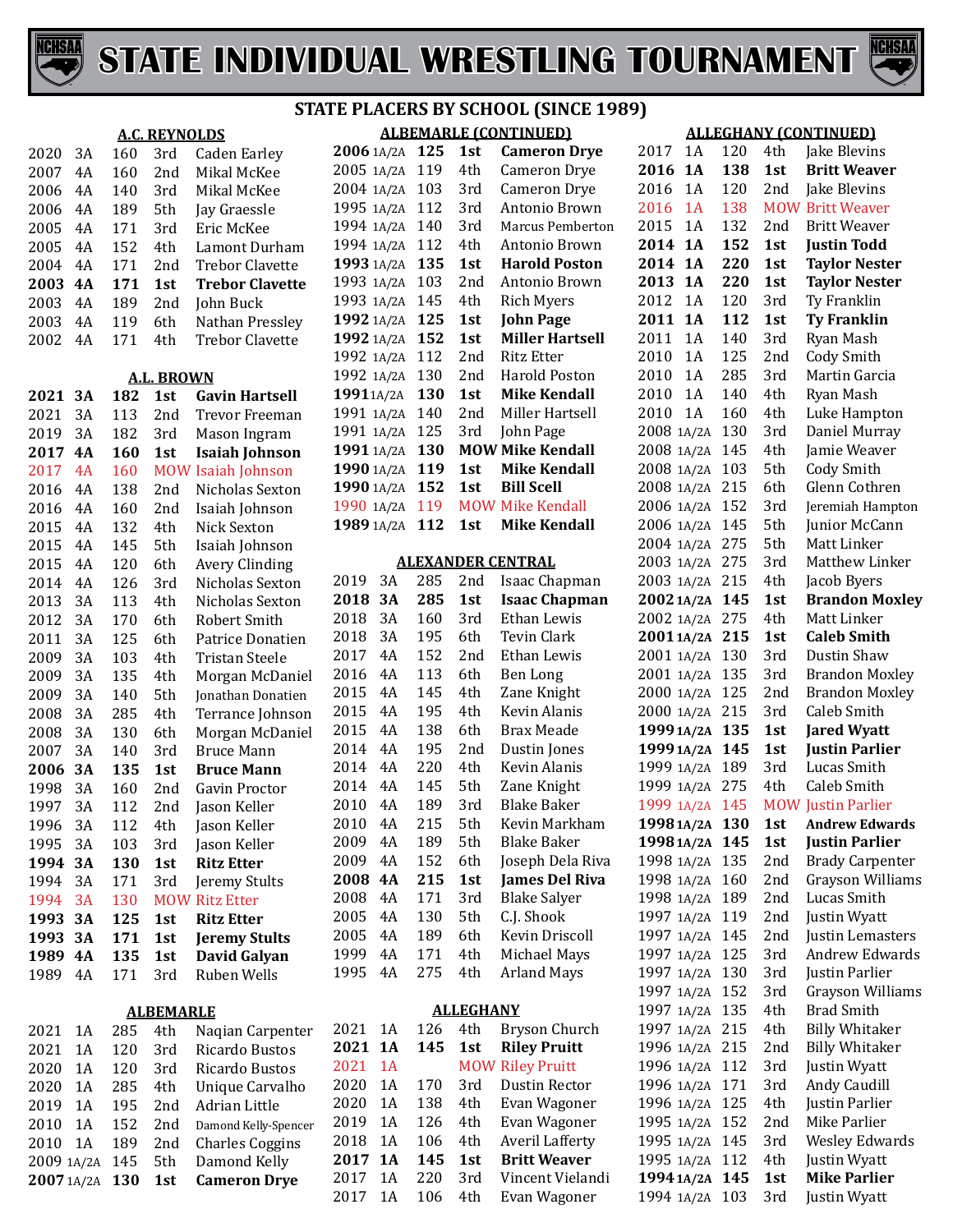



|            |    |     |                | ST/                          |
|------------|----|-----|----------------|------------------------------|
|            |    |     |                | <b>ALLEGHANY (CONTINUED)</b> |
| 1994 1A/2A |    | 189 | 3rd            | <b>Bobby Money</b>           |
| 1994 1A/2A |    | 152 | 4th            | <b>Kevin Blevins</b>         |
| 1993 1A/2A |    | 119 | 3rd            | Matt Shaw                    |
| 1992 1A/2A |    | 112 | 1st            | <b>Mark Shaw</b>             |
| 19911A/2A  |    | 103 | 1st            | <b>Mark Shaw</b>             |
| 19911A/2A  |    | 152 | 1st            | <b>Mark Sheets</b>           |
| 1990 1A/2A |    | 125 | 1st            | <b>Nelson Weaver</b>         |
| 1990 1A/2A |    | 112 | 3rd            | Marty Williams               |
| 1990 1A/2A |    | 119 | 3rd            | <b>Aaron Halsey</b>          |
| 1989 1A/2A |    | 135 | 1st            | <b>Mark Sheets</b>           |
| 1989 1A/2A |    | 160 | 1st            | <b>Frederick Brown</b>       |
| 1989 1A/2A |    | 119 | 2nd            | Nelson Weaver                |
| 1989 1A/2A |    | 130 | 2nd            | <b>Scott Stoker</b>          |
| 1989 1A/2A |    | 112 | 3rd            | <b>Greg Crouse</b>           |
| 1989 1A/2A |    | 145 | 4th            | Doug Dancy                   |
| 1989 1A/2A |    | 160 | <b>MOW</b>     | <b>Frederick Brown</b>       |
|            |    |     |                |                              |
|            |    |     | <b>ANDREWS</b> |                              |
| 2011       | 1Α | 285 | 4th            | Sam Wannetah                 |
|            |    |     |                |                              |
|            |    |     | <b>ANSON</b>   |                              |
| 2020       | 2A | 220 | 5th            | Kyonta Burns                 |
| 2018       | 2A | 160 | 5th            | <b>Achee Hoskins</b>         |
| 2017       | 3A | 220 | 3rd            | Ravon Kirkland               |
| 2016       | 3A | 170 | 3rd            | Justice Leak                 |
| 2012       | 3A | 160 | 2nd            | <b>Brandon Smith</b>         |
| 2012       | 3A | 170 | 5th            | Jaquan Bullock               |
| 2010       | 3A | 103 | 2nd            | Garland Willoughby           |
| 2010       | 3A | 130 | 6th            | Jaquan Bullock               |
| 2007       | 3A | 145 | 6th            | Travis Tillman               |
| 2004       | 3A | 215 | 2nd            | Caron Goodwin                |
| 2003       | 3A | 112 | 2nd            | <b>Chong Xiong</b>           |
| 2003       | 3A | 189 | 4th            | Caron Goodwin                |
| 2003       | 3A | 215 | 5th            | Jason Ingram                 |
| 2002       | 3A | 112 | 3rd            | <b>Chong Xiong</b>           |
| 2002       | 3A | 171 | 4th            | Patrick Clark                |
| 1997       | 4Α | 119 | 2nd            | Reco Sturdivant              |
| 1996       | 4A | 152 | 1st            | <b>Jamie Hamilton</b>        |
| 1996       | 4A | 215 | 2nd            | Gabriel Pratt                |
| 1996       | 4A | 135 | 3rd            | John Montgomery              |
| 1996       | 4A | 189 | 3rd            | Kenny Howard                 |
| 1996       | 4A | 125 | 4th            | Reco Sturdivant              |
| 1995       | 4A | 152 | 1st            | Jamie Hamilton               |
| 1995       | 4A | 171 | 1st            | <b>Phillip Ingram</b>        |
| 1995       | 4A | 130 | 3rd            | John Montgomery              |
| 1994       | 4A | 145 | 1st            | <b>Anthony Smith</b>         |
| 1994       | 4A | 152 | 2nd            | Jamie Hamilton               |
| 1993       | 4A | 135 | 1st            | <b>Anthony Smith</b>         |
| 1993       | 4A | 145 | 2nd            | Jamie Hamilton               |
| 1993       | 4Α | 275 | 3rd            | Kenley Ingram                |
| 1993       | 4Α | 103 | 4th            | John Montgomery              |
| 1993       | 4A | 112 | 4th            | Kevin Bennett                |
| 1992       | 4A | 125 | 4th            | <b>Anthony Smith</b>         |
| 1989       | 4А | 275 | 1st            | <b>Cassius Smith</b>         |
|            |    |     |                |                              |

#### **APEX 4A 220 1st Noah Williams**  4A 152 2nd Kaleb Williams 4A 160 4th Noah Williams 4A 138 5th Noah Williams 4A 120 2nd Kaleb Williams 4A 152 5th Joey McMahon 2017 4A 182 5th Connor Castagnero<br>2016 4A 285 3rd Jovan Jarrett 4A 285 3rd Jovan Jarrett 4A 132 2nd Chance Davis 2014 4A 120 2nd Chance Davis<br>**2013 4A 195 1st Jake Castagn 4A 195 1st Jake Castagnero** 4A 113 5th Chance Davis 4A 182 5th Jake Castagnero 4A 135 3rd Dan Mitchell 4A 130 5th Dan Mitchell 4A 125 3rd Ben Ray 125 2nd Ben Ray<br>119 5th Ben Ray 2003 4A 119<br>2000 4A 103 4A 103 2nd Andrew Hoffert 1999 4A 145 4th Spencer Miller<br>1998 4A 189 1st Chris McMillia **4A 189 1st Chris McMillian 4A 103 1st Bob Mobley** 1993 4A 103 MOW Bob Mobley<br>1992 4A 103 1st Bob Mobley **4A 103 1st Bob Mobley** 4A 103 3rd Bob Mobley 4A 189 2nd Irvin Dubose 160 3rd **STE PLACERS BY SCHOOL (SINCE 1989)**

#### **APEX FRIENDSHIP**

|      |       |     |                    | 2018 4A 120 3rd Alec Montoya |
|------|-------|-----|--------------------|------------------------------|
|      |       |     | <b>ARDREY KELL</b> |                              |
| 2019 | 4A    | 220 | 5th -              | Ishmael Williams             |
| 2011 | - 4 A | 112 | 5th                | Michael Bedard               |
| 2010 | 4 A   | 112 | 4th                | Jeffrey Stevenson            |
| 2010 | 4 A   | 171 | 6th                | Daniel Nevseta               |
| 2009 | 4A    | 130 | 5th                | Mark Judy                    |
|      |       |     |                    |                              |

#### **ASHBROOK**

| 2019 | 3А | 285 | 1st  | <b>Antwon McClee</b>     |
|------|----|-----|------|--------------------------|
| 2019 | 3A | 132 | 5th  | Ethan Stroud             |
| 2019 | 3A | 285 |      | <b>MOW Antwon McClee</b> |
| 2017 | 3A | 160 | 6th. | Jaquaious Miller         |
| 2016 | 3Α | 132 | 5th  | Odevious Otis            |
| 2015 | 3A | 170 | 6th  | Zikees Pendergrass       |
| 2014 | 3Α | 195 | 5th  | Derick Weber             |
| 2013 | 3Α | 145 | 6th  | Will Brandon             |
| 2012 | 3А | 220 | 1st  | <b>Chase Warren</b>      |
| 2012 | 3Α | 106 | 3rd  | Kevin Gilliard           |
| 2012 | 3Α | 138 | 6th  | Garnett Bullock          |
| 2011 | 3А | 112 | 1st  | <b>Josh Smith</b>        |
| 2011 | 3Α | 189 | 6th  | Chase Warren             |
| 2010 | 3А | 103 | 1st  | <b>Josh Smith</b>        |
| 2010 | 3A | 189 | 5th  | Chase Warren             |
| 2009 | 4Α | 103 | 6th  | Josh Smith               |
| 2003 | 3A | 160 | 3rd  | Harrison Moskowitz       |
| 2003 | 3A | 130 | 6th  | Eric Fields              |
|      |    |     |      |                          |

#### **ASHBROOK (CONTINUED)**

| 1999 4A |      |     |     | 152 2nd Travis Curry |
|---------|------|-----|-----|----------------------|
| 1995 4A |      | 140 | 1st | <b>Ronnie Huitt</b>  |
| 1994 4A |      | 140 | 1st | <b>Ronnie Huitt</b>  |
| 1993 4A |      | 140 | 3rd | Ron Huitt            |
| 1993 4A |      | 145 | 4th | Joey Davis           |
| 1992 4A |      | 119 | 1st | <b>Shane Dula</b>    |
| 1991    | 4 A  | 140 | 3rd | Steven Frederick     |
|         |      |     |     |                      |
| 1990    | 4A   | 125 | 3rd | Reuben Montano       |
| 1990    | - 4A | 171 | 4th | John Warren          |

#### **ASHE CENTRAL**

| 1999 1A/2A | 140 | 2 <sub>nd</sub> | John Gregory           |
|------------|-----|-----------------|------------------------|
| 1998 1A/2A | 275 | 1st             | <b>Greg Roland</b>     |
| 1997 1A/2A | 275 | 3rd             | Greg Roland            |
| 1996 1A/2A | 140 | 3rd             | Danny Dillard          |
| 1996 1A/2A | 103 | 4th             | Michael Aloia          |
| 1995 1A/2A | 160 | 1st             | <b>Earl Roland</b>     |
| 1995 1A/2A | 140 | 2nd             | Danny Dillard          |
| 1995 1A/2A | 160 |                 | <b>MOW Earl Roland</b> |
|            |     |                 |                        |
| 1994 1A/2A | 160 | 1st             | <b>Earl Roland</b>     |
| 1994 1A/2A | 145 | 4th             | Danny Dillard          |
| 1994 1A/2A | 171 | 4th             | Brandon Dillard        |
| 1993 1A/2A | 112 | 3rd             | Shane Hall             |
| 1992 1A/2A | 103 | 3rd             | Shane Hall             |
| 1991 1A/2A | 275 | 3rd             | <b>Scott Gouge</b>     |

#### **ASHE COUNTY**

| 2020       | 2Α    | 220 | 2nd             | Jaron Greer              |
|------------|-------|-----|-----------------|--------------------------|
| 2019       | 2A    | 220 | 1st             | Zachariah Bare           |
| 2018       | 2A    | 220 | 1st             | Zachariah Bare           |
| 2017       | 2A    | 160 | 6th.            | John Reavis              |
| 2015       | 2A    | 220 | 2nd             | Joshua Hamilton          |
| 2014       | 2A    | 152 | 1st             | <b>Michael Elliott</b>   |
| 2013       | 2Α    | 145 | 2 <sub>nd</sub> | Michael Elliott          |
| 2013       | 2A    | 182 | 4th             | Justin Scarborough       |
| 2012       | 2A    | 285 | 1st             | <b>Joshua Wineberg</b>   |
| 2012       | 2A    | 132 | 3rd             | Michael Elliott          |
| 2011       | 2A    | 119 | 5th.            | Michael Elliott          |
| 2011       | 2A    | 215 | 5th             | Joshua Wineberg          |
| 2011       | 2A    | 130 | 6th.            | Dakota Elliott           |
| 2010       | 2A    | 145 | 2nd             | Aaron Scott              |
| 20091A/2A  |       | 140 | 1st             | <b>Aaron Scott</b>       |
| 2009 1A/2A |       | 125 | 6th             | Logan Orr                |
| 2009       | 1A/2A | 140 |                 | <b>MOW Aaron Scott</b>   |
| 2007       | 1A/2A | 215 | 6th             | Dylan Brown              |
| 2005 1A/2A |       | 215 | 2nd             | <b>Jeff Pell</b>         |
| 2005 1A/2A |       | 135 | 6th             | Jeremiah Wheeler         |
| 2004 1A/2A |       | 275 | 6th             | Josh Clawson             |
| 2003 1A/2A |       | 140 | 3rd             | Nathan Greer             |
| 2003 1A/2A |       | 275 | 5th             | Josh Clawson             |
| 20021A/2A  |       | 160 | 1st             | <b>Austin Mikael</b>     |
| 2002 1A/2A |       | 119 | 4th             | Derrick Miller           |
| 2002 1A/2A |       | 140 | 4th             | Nathan Greer             |
| 2002 1A/2A |       | 160 |                 | <b>MOW Austin Mikael</b> |
| 2001       | 3A    | 103 | 1st             | <b>Derrick Miller</b>    |
| 2000       | 3Α    | 103 | 4th             | Derrick Miller           |
| 1993 1A/2A |       | 160 | 1st             | <b>Earl Roland</b>       |
|            |       |     |                 |                          |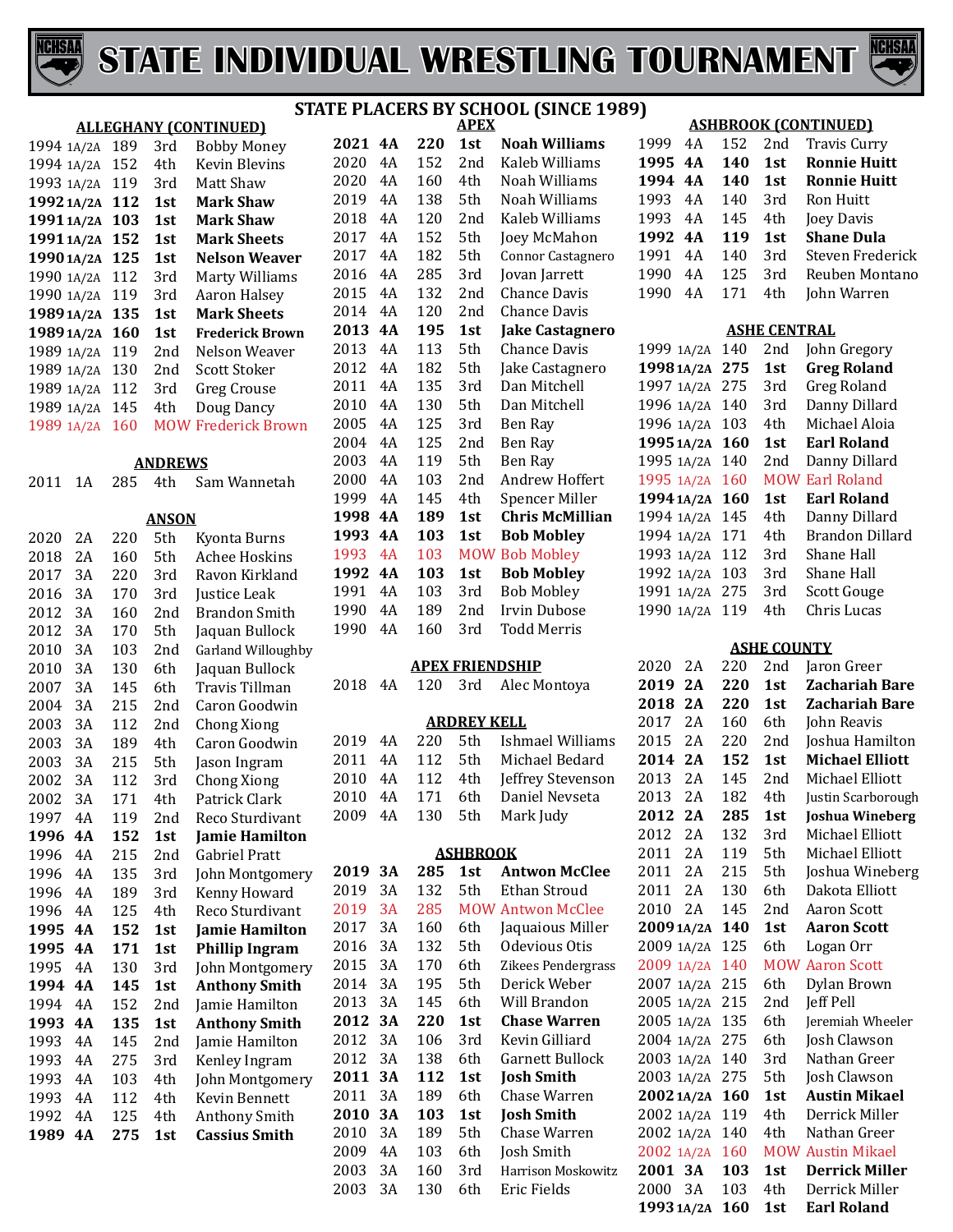



|              |                 |            |                     | ו כ                                        |
|--------------|-----------------|------------|---------------------|--------------------------------------------|
|              |                 |            | <b>ASHEBORO</b>     |                                            |
| 2021         | 3A              | 170        | 4th                 | Logan Lambeth                              |
| 2019         | <b>3A</b>       | 220        | 1st                 | <b>Michael Smith</b>                       |
| 2018         | 3A              | 220        | 1st                 | <b>Michael Smith</b>                       |
| 2016         | 3A              | 152        | 1st                 | <b>Sawyer Davidson</b>                     |
| 2016         | 3A              | 285        | 1st                 | <b>Nick Coe</b>                            |
| 2016         | 3A              | 285        | <b>MOW</b>          | <b>Nick Coe</b>                            |
| 2015         | 3A              | 145        | 1st                 | <b>Saywer Davidson</b>                     |
| 2015         | 3A              | 285        | 1st                 | <b>Nick Coe</b>                            |
| 2015         | 3A              | 195        | 4th                 | Tinotenda Harrison                         |
| 2014         | 3A              | 220        | 2nd                 | Nick Coe                                   |
| 2014         | 3A              | 132        | 3rd                 | Sawyer Davidson                            |
| 2013         | 3A              | 120        | 2nd                 | Sawyer Davidson                            |
| 2013         | 3A              | 182        | 3rd                 | Steven Strickland                          |
| 2013         | 3A<br><b>3A</b> | 220<br>160 | 4th<br>1st          | Nick Coe                                   |
| 2012<br>2012 | 3A              | 182        | 5th                 | <b>John Thornburg</b><br>Steven Strickland |
| 2012         | 3A              | 195        | 5th                 | Desean Pannell                             |
| 2007         | 3A              | 215        | 4th                 | Henry Clinton                              |
| 2004         | 3A              | 130        | 5th                 | Charlie Miller                             |
| 2003         | 3A              | 103        | 5th                 | <b>Taylor Buckner</b>                      |
| 2001         | 3A              | 135        | 2nd                 | <b>Dalton Cook</b>                         |
| 2000         | 3A              | 135        | 2nd                 | <b>Dalton Cook</b>                         |
| 2000         | 3A              | 125        | 3rd                 | <b>Grady Dix</b>                           |
| 2000         | 3A              | 215        | 4th                 | Carl King                                  |
| 1999         | 3A              | 130        | 3rd                 | <b>Bud Phanethay</b>                       |
| 1998         | <b>3A</b>       | 189        | 1st                 | <b>Jason Bostic</b>                        |
| 1996         | 3A              | 171        | 3rd                 | Frank Harrison                             |
| 1996         | 3A              | 215        | 3rd                 | <b>Travis Daye</b>                         |
| 1995         | 3A              | 145        | 2nd                 | Jon Auman                                  |
| 1995         | 3A              | 152        | 4th                 | Mark Isley                                 |
| 1995         | 3A              | 189        | 4th                 | <b>Travis Daye</b>                         |
| 1992         | 3A              | 140        | 2nd                 | Mike Harrison                              |
| 1989         | 3A              | 119        | 4th                 | Bryan Kennedy                              |
|              |                 |            | <b>ASHEVILLE</b>    |                                            |
| 2013         | 3A              |            |                     | 195 5th Joshua Sansbury                    |
| 2001         | 3A              | 215        | 2nd                 | Daniel Israel                              |
| 2000         | 3A              | 135        | 4th                 | Patrick Davis                              |
| 1998         | 3A              | 215        | 3rd                 | Matt Brookshire                            |
|              |                 |            | ASHLEY              |                                            |
| 2020         | 4A              | 285        | 6th                 | Jayln McClammy                             |
| 2019         | 4Α              | 106        | 3rd                 | Jack Dillon                                |
| 2015         | 4A              | 132        | 1st                 | <b>Joe Mondragon</b>                       |
| 2015         | 4A              | 152        | 6th                 | Austin Gabriele                            |
| 2014         | 4A              | 132        | 5th                 | Joe Mondragon                              |
| 2013         | 4A              | 113        | 2nd                 | Victor Sosa                                |
| 2012         | 4A              | 113        | 4th                 | Victor Sosa                                |
|              |                 |            | <b>ATHENS DRIVE</b> |                                            |
| 2019         | 4Α              | 182        | 2nd                 | Shylik Scriven                             |
| 2018         | 4Α              | 285        | 5th                 | Deshawn Jones                              |
| 2017         | 4A              | 182        | 3rd                 | Youssef Aitboulahri                        |
| 2017         | 4A              | 126        | 6th                 | Faris Busisou                              |
| 2010         | 4A              | 130        | 6th                 | Samuel Greenstein                          |
| 2008         | 4A              | 189        | 3rd                 | Nathan Scott                               |

4A 112 5th J.J. Greenstein

#### **ATHENS DRIVE (CONTINUED) STATE PLACERS BY SCHOOL (SINCE 1989)**

| 2004          | 4A        | 189 | 4th                        | Matt Williams               |  |  |
|---------------|-----------|-----|----------------------------|-----------------------------|--|--|
| 2003          | 4A        | 160 | 6th                        | Theo Smith                  |  |  |
| 2002          | 4A        | 119 | 2nd                        | Gordon Scott                |  |  |
| 2002          | 4A        | 130 | 3rd                        | Mike French                 |  |  |
| 2000          | 4A        | 135 | 2nd                        | Jamie Holder                |  |  |
| 1997          | 4A        | 130 | 2nd                        | Nathan Holder               |  |  |
| 1997          | 4A        | 135 | 4th                        | Shane Edwards               |  |  |
| 1996          | 4A        | 125 | 2nd                        | Nathan Holder               |  |  |
| 1996          | 4Α        | 119 | 3rd                        | Marcus Johnson              |  |  |
| 1996          | 4Α        | 130 | 3rd                        | <b>Shane Edwards</b>        |  |  |
| 1995          | 4Α        | 189 | 2nd                        | D'Nodrick Nathan            |  |  |
| 1994          | 4A        | 189 | 1st                        | D'Nodrick Nathan            |  |  |
| 1993          | 4A        | 189 | 1st                        | D'Nodrick Nathan            |  |  |
| 1993          | 4A        | 160 | 3rd                        | Mike Robinson               |  |  |
| 1991          | 4A        | 112 | 1st                        | <b>Troy Williamson</b>      |  |  |
| 1990          | 4A        | 112 | 4th                        | <b>Troy Williamson</b>      |  |  |
|               |           |     |                            |                             |  |  |
| <u>ATKINS</u> |           |     |                            |                             |  |  |
| 2021          | 2Α        | 285 | 4th                        | Johnny Peake                |  |  |
| 2009 1A/2A    |           | 125 | 4th                        | <b>Quinton Mins</b>         |  |  |
|               |           |     |                            |                             |  |  |
| 2021          | 1Α        | 113 | <b>AVERY COUNTY</b><br>2nd | Benjamin Jordan             |  |  |
| 2021          | 1A        | 160 | 1st                        | <b>Bradley Parker</b>       |  |  |
| 2021          | 1A        | 182 | 2nd                        | Dalton Towe                 |  |  |
| 2021          | 1A        | 132 | 1st                        | <b>Ethan Shell</b>          |  |  |
| 2021          | 1A        | 120 | 2nd                        | Grant Reece                 |  |  |
| 2021          | 1A        | 138 | 1st                        | <b>Jonah Hayes</b>          |  |  |
| 2021          | <b>1A</b> | 285 | 1st                        | <b>Levi Andrews</b>         |  |  |
| 2021          | 1A        | 170 | 2nd                        | Seth Blackledge             |  |  |
| 2021          | 1A        | 152 | 2nd                        | Tristan Adams               |  |  |
| 2021          | 1A        | 220 | 2nd                        | Zach Vance                  |  |  |
| 2020          | <b>1A</b> | 120 | 1st                        | <b>Ethan Shell</b>          |  |  |
| 2020          | <b>1A</b> | 132 | 1st                        | <b>River Griffith</b>       |  |  |
| 2020          | <b>1A</b> | 160 | 1st                        | <b>Seth Blackledge</b>      |  |  |
| 2020          | <b>1A</b> | 182 | 1st                        | <b>Lucas Andrews</b>        |  |  |
| 2020          | 1A        | 220 | 1st                        | <b>Levi Andrews</b>         |  |  |
| 2020          | 1A        | 152 | 2nd                        | <b>Bradley Parker</b>       |  |  |
| 2020          | 1A        | 170 | 2nd                        | <b>Dalton Towe</b>          |  |  |
| 2020          | 1A        | 126 | 3rd                        | Jonah Hayes                 |  |  |
| 2019          | 1A        | 106 | 1st                        | <b>Joe Jordan</b>           |  |  |
| 2019          | <b>1A</b> | 126 | 1st                        | <b>River Griffith</b>       |  |  |
| 2019          | 1A        | 220 | 1st                        | <b>Levi Andrews</b>         |  |  |
| 2019          | 1A        | 113 | 2nd                        | <b>Ethan Shell</b>          |  |  |
| 2018          | 1A        | 126 | 1st                        | <b>River Griffith</b>       |  |  |
| 2018          | 1A        | 160 | 2nd                        | Lucas Andrews               |  |  |
| 2018          | 1A        | 182 | 4th                        | <b>Blake Williams</b>       |  |  |
| 2017          | 1A        | 120 | 2nd                        | River Griffith              |  |  |
| 2017          | 1A        | 138 | 2nd                        | <b>Braedon Riley Deaton</b> |  |  |
| 2017          | 1A        | 182 | 2nd                        | <b>Blake Williams</b>       |  |  |
| 2017          | 1A        | 160 | 4th                        | <b>Lucas Andrews</b>        |  |  |
| 2017          | 1A        | 285 | 4th                        | <b>Austin Hicks</b>         |  |  |
| 2016          | 1A        | 195 | 1st                        | <b>Ryan Sheppard</b>        |  |  |
| 2015          | 1A        | 195 | 2nd                        | Ryan Sheppard               |  |  |
| 2015          | 1A        | 145 | 3rd                        | Preston Childress           |  |  |
| 2015          | 1A        | 106 | 4th                        | <b>Cody Daniels</b>         |  |  |
| 2014          | <b>1A</b> | 132 | 1st                        | <b>Ty Franklin</b>          |  |  |

|               |     |                      | <b>AVERY COUNTY (CONTINUED)</b> |
|---------------|-----|----------------------|---------------------------------|
| 2014<br>1 A   | 195 | 2nd                  | Ryan Sheppard                   |
| 1A<br>2011    | 135 | 3rd                  | <b>Brock Yackey</b>             |
| 1A<br>2010    | 119 | 3rd                  | <b>Brock Yackey</b>             |
| 2008<br>1A/2A | 130 | 2nd                  | Johnathan Hensley               |
| 2007<br>1A/2A | 152 | 6th                  | Adam Beutell                    |
| 2006<br>1A/2A | 130 | 4th                  | Josh Calhoun                    |
| 2006<br>1A/2A | 112 | 5th                  | Jonathan Hensley                |
| 2006 1A/2A    | 135 | 6th                  | Jake Calhoun                    |
| 2005 1A/2A    | 103 | 5th                  | Jonathan Hensley                |
| 2004 1A/2A    | 130 | 3rd                  | Corey Singleton                 |
| 2004 1A/2A    | 119 | 5th                  | <b>Tony Viola</b>               |
| 2003<br>1A/2A | 112 | 2nd                  | Cory Singleton                  |
| 2003 1A/2A    | 215 | 3rd                  | Stephen Griffith                |
| 2002 1A/2A    | 125 | 1st                  | <b>Mark Maya</b>                |
| 2002 1A/2A    | 140 | 2nd                  | Tanner Orr                      |
| 2001 1A/2A    | 119 | 2nd                  | Mark Maya                       |
| 2001 1A/2A    | 140 | 3rd                  | Tanner Orr                      |
| 2000 1A/2A    | 103 | 1st                  | <b>Mark Maya</b>                |
| 1999 1A/2A    | 189 | 1st                  | <b>Brian Buchanan</b>           |
| 1999 1A/2A    | 103 | 2nd                  | Mark Maya                       |
| 1999 1A/2A    | 140 | 4th                  | Greg Kinner                     |
| 1997 1A/2A    | 135 | 1st                  | <b>Richard Hindman</b>          |
| 1997 1A/2A    | 140 | 1st                  | <b>JohnMark Bentley</b>         |
| 1997 1A/2A    | 275 | 1st                  | <b>Stacey Clark</b>             |
| 1997 1A/2A    | 140 | <b>MOW</b>           | <b>JohnMark Bentley</b>         |
| 1996 1A/2A    | 135 | 1st                  | <b>JohnMark Bentley</b>         |
| 1996 1A/2A    | 275 | 1st                  | <b>Stacey Clark</b>             |
| 1995 1A/2A    | 125 | 1st                  | <b>JohnMark Bentley</b>         |
| 1995 1A/2A    | 275 | 4th                  | <b>Stacey Clark</b>             |
| 1994 1A/2A    | 119 | 1st                  | <b>JohnMark Bentley</b>         |
| 1994 1A/2A    | 152 | 2nd                  | Bret Johnson                    |
| 1993 1A/2A    | 103 | 1st                  | <b>Tommy Reece</b>              |
| 1993 1A/2A    | 152 | 2nd                  | Brett Johnson                   |
| 1992 1A/2A    | 171 | 1st                  | <b>Eddie Clark</b>              |
| 1992 1A/2A    | 103 | 2nd                  | <b>Tommy Reece</b>              |
| 1992 1A/2A    | 119 | 2nd                  | <b>Kevin Foster</b>             |
| 1992 1A/2A    | 152 | 3rd                  | Matthew Bentley                 |
| 1991 1A/2A    | 145 | 2nd                  | <b>Matthew Bentley</b>          |
| 1990 1A/2A    | 189 | 1st                  | <b>Louie Turbyfill</b>          |
| 1990 1A/2A    | 130 | 2nd                  | Shannon Kirkpatrick             |
| 1990 1A/2A    | 171 | 3rd                  | <b>Eddy Clark</b>               |
| 1A/2A<br>1990 | 112 | 4th                  | Derek Mohr                      |
| 1A/2A<br>1989 | 152 | 2nd                  | Mack Nelson                     |
| 1A/2A<br>1989 | 189 | 2nd                  | Louie Turbyfill                 |
|               |     |                      |                                 |
|               |     | <b>AYDEN-GRIFTON</b> |                                 |
| 2020<br>2A    | 113 | 2nd                  | <b>Landon Stocks</b>            |
| 2020<br>2Α    | 195 | 3rd                  | Jeffery Darden                  |
| 2019<br>2Α    | 195 | 1st                  | <b>Ray Darden</b>               |

2019 2A 106 5th Landon Stocks<br>2014 2A 182 1st Diego Martine

2013 1A 120 2nd Brandon Armstrong<br>2013 1A 170 2nd Jorge Martinez 1A 170 2nd Jorge Martinez 1A 182 2nd Diego Martinez 1A 285 2nd Justin Brown 2013 1A 220 3rd Chris Alex Lopez<br>2012 1A 113 3rd Brandon Armstrong

**2A 182 1st Diego Martinez**

Brandon Armstrong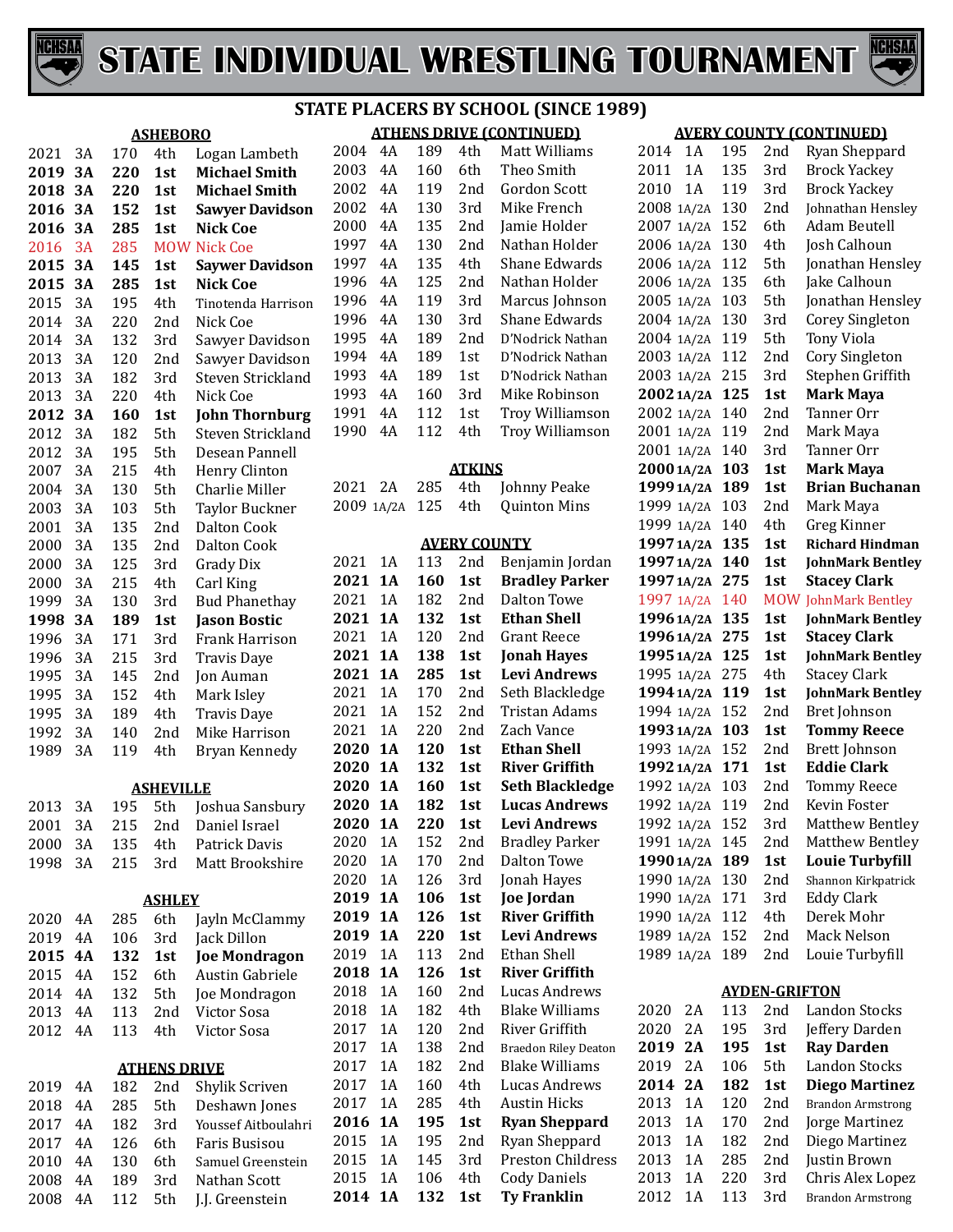



|            |    |     |               | <b>AYDEN-GRIFTON (CONTINUED)</b> |
|------------|----|-----|---------------|----------------------------------|
| 2012       | 1A | 160 | 3rd           | Diquan Carney                    |
| 2012       | 1A | 182 | 3rd           | Diego Martinez                   |
| 2012       | 1A | 170 | 4th           | Jose Flores                      |
|            |    |     |               |                                  |
|            |    |     | <b>BANDYS</b> |                                  |
| 2021       | 2A | 160 | 3rd           | Caleb Moore                      |
| 2019       | 2Α | 145 | 1st           | <b>Colby Teague</b>              |
| 2018       | 2A | 145 | 6th           | <b>Colby Teague</b>              |
|            |    |     |               |                                  |
| 2014       | 2Α | 170 | 1st           | <b>Andrew Brotherton</b>         |
| 2014       | 2A | 145 | 6th           | <b>Timothy Lunsford</b>          |
| 2013       | 2A | 195 | 1st           | <b>Anthony Christopher</b>       |
| 2013       | 2A | 170 | 2nd           | Andrew Brotherton                |
| 2013       | 2A | 220 | 3rd           | Zac Whisnant                     |
| 2012       | 2A | 160 | 5th           | <b>Andrew Brotherton</b>         |
| 2012       | 2A | 182 | 6th           | Zac Whisnant                     |
| 2011       | 2A | 130 | 1st           | <b>Jake Nelson</b>               |
| 2011       | 2A | 135 | 4th           | Thomas Lunsford                  |
| 2011       | 2A | 103 | 5th           | Darren Parrish                   |
| 2010       | 2A | 125 | 3rd           | Thomas Lunsford                  |
| 2010       | 2A | 189 | 5th           | <b>Cody Wesson</b>               |
| 20091A/2A  |    | 285 | 1st           | <b>Brock Durfee</b>              |
| 2008 1A/2A |    | 285 | 3rd           | <b>Brock Durfee</b>              |
| 20071A/2A  |    | 145 | 1st           | <b>Patrick McIntosh</b>          |
| 20071A/2A  |    | 152 | 1st           | <b>Colt Howell</b>               |
| 2007 1A/2A |    | 119 | 3rd           | <b>Ryan White</b>                |
| 20061A/2A  |    | 140 | 1st           | <b>Patrick McIntosh</b>          |
| 20061A/2A  |    | 152 | 1st           | <b>Byron Sigmon</b>              |
| 20061A/2A  |    | 160 | 1st           | <b>William Gilleland</b>         |
| 2006 1A/2A |    | 145 | 3rd           | Colt Howell                      |
| 2006 1A/2A |    | 189 | 4th           | Markey Morrison                  |
| 20051A/2A  |    | 130 | 1st           | <b>Jerry Stogner</b>             |
| 20051A/2A  |    | 140 | 1st           | <b>Colt Howell</b>               |
| 20051A/2A  |    | 152 | 1st           | <b>Byron Sigmon</b>              |
| 2005 1A/2A |    | 135 | 2nd           | Patrick McIntosh                 |
| 2005 1A/2A |    | 145 | 2nd           | William Gilleland                |
| 2005 1A/2A |    | 160 | 3rd           | Craig McIntosh                   |
| 2005 1A/2A |    | 103 | 4th           | <b>Ryan White</b>                |
| 2005 1A/2A |    | 125 | 5th           | B.J. Little                      |
| 2004 1A/2A |    | 152 | 1st           | <b>Byron Sigmon</b>              |
| 2004 1A/2A |    | 160 | 2nd           | Craig McIntosh                   |
| 2004 1A/2A |    | 130 | 4th           | Patrick McIntosh                 |
| 2004 1A/2A |    | 112 | 5th           | Matt Stogner                     |
| 2004 1A/2A |    | 135 | 5th           | William Gilleland                |
| 2004 1A/2A |    | 125 | 6th           | Jerry Stogner                    |
| 2003 1A/2A |    | 189 | 1st           | <b>Daren Burns</b>               |
| 2003 1A/2A |    | 145 | 2nd           | <b>Byron Sigmon</b>              |
| 2003 1A/2A |    | 112 | 4th           | Jerry Stogner                    |
| 2003 1A/2A |    | 103 | 6th           | <b>Matt Stogner</b>              |
| 20021A/2A  |    | 152 | 1st           | <b>Craig McIntosh</b>            |
| 2002 1A/2A |    | 189 | 1st           | <b>Daren Burns</b>               |
| 20011A/2A  |    | 140 | 1st           | <b>Eric Burns</b>                |
| 2001 1A/2A |    | 160 | 3rd           | Daren Burns                      |
| 2001 1A/2A |    | 171 | 3rd           | Josh Grindel                     |
| 2000 1A/2A |    |     | 1st           | <b>Eric Burns</b>                |
|            |    | 130 |               |                                  |
| 2000 1A/2A |    | 160 | 1st           | <b>Sean McIntosh</b>             |
| 2000 1A/2A |    | 152 | 4th           | Josh Grindel                     |

#### **BANDYS (CONTINUED) STATE PLACERS BY SCHOOL (SINCE 1989)**

|  | 19991A/2A 152 1st Sean McIntosh      |
|--|--------------------------------------|
|  | 19991A/2A 275 1st Jarvis McCullough  |
|  | 1999 1A/2A 125 2nd Eric Burns        |
|  | 1998 1A/2A 171 3rd Greg Bennett      |
|  | 1998 1A/2A 275 4th Jarvis McCullough |
|  |                                      |

#### **BARTLETT YANCEY**

|  |  | 2019 2A 160 2nd Justin Guy   |
|--|--|------------------------------|
|  |  | 2018 2A 113 6th Jacob Wright |
|  |  | 2013 2A 195 5th Josh Davis   |

#### **BEAVER CREEK**

|  | 19911A/2A 160 1st Anthony Hamilton |
|--|------------------------------------|
|  | 1991 1A/2A 152 4th Brent Edminsten |
|  | 1990 1A/2A 130 4th Robert Goss     |

#### **BEDDINGFIELD**

|  |  | 2018 2A 152 4th Patrick King   |
|--|--|--------------------------------|
|  |  | 2015 2A 195 2nd Isaiah Bookman |
|  |  | 2013 2A 182 3rd Alex Jones     |
|  |  | 2011 2A 285 3rd Chris Fess     |
|  |  | 2010 2A 285 5th Chris Fess     |
|  |  |                                |

#### **BEN L. SMITH**

| 2018 | 3Α  | 152 | 4th             | Josh Scott          |
|------|-----|-----|-----------------|---------------------|
| 2017 | 4A  | 138 | 1st             | <b>John Millner</b> |
| 2017 | 4Α  | 145 | 2 <sub>nd</sub> | Diavantae Reddick   |
| 2017 | 4A  | 126 | 3rd             | Miles Grier         |
| 2017 | 4A  | 132 | 3rd             | Josh Scott          |
| 2017 | 4A  | 182 | 4th             | Downey Richmond     |
| 2016 | 4A  | 145 | 3rd             | Diavantae Reddick   |
| 2016 | 4 A | 120 | 4th             | Josh Scott          |
| 2016 | 4A  | 126 | 4th             | Miles Grier         |
| 2016 | 4A  | 152 | 4th             | Korey Cureton       |
| 2015 | 4A  | 126 | 4th             | Miles Grier         |
| 1989 | 4 A | 103 | 3rd             | Tim Ross            |
|      |     |     |                 |                     |

#### **BERRY ACADEMY**

|  |               | 2011 2A 135 5th Larry Gibson  |
|--|---------------|-------------------------------|
|  |               | 2010 2A 125 4th Darryl Hill   |
|  |               | 2010 2A 189 6th Donovan Price |
|  | <b>BERTIE</b> |                               |
|  |               | 1997 3A 160 2nd Eric Gilliam  |
|  |               | 1996 3A 160 4th Eric Gilliam  |
|  |               | 1992 3A 125 2nd Earl Gilliam  |
|  |               |                               |

#### **BISHOP MCGUINNESS**

| 2021    | 1 A | 195 | 4th | Daniel Cancro          |
|---------|-----|-----|-----|------------------------|
| 2020    | 1 A | 182 | 3rd | Daniel Cancro          |
| 2016    | 1 A | 113 | 3rd | Jared Russell          |
| 2015 1A |     | 132 | 1st | <b>Michael Tanahey</b> |
| 2014 1A |     | 160 | 1st | <b>Frankl LaDew</b>    |
| 2014    | 1 A | 132 | 3rd | Michael Tanahey        |
| 2014    | 1 A | 138 | 3rd | Nicholas Trego         |
| 2014    | 1 A | 182 | 3rd | Nicholas Castellano    |
| 2013    | 1 A | 126 | 2nd | Alexander Preudhomme   |
| 2013    | 1 A | 138 | 4th | Nicholas Trego         |
|         |     |     |     |                        |

| 2012       | 1A        | 152                  | 1st            | Patrick O'Shea              |
|------------|-----------|----------------------|----------------|-----------------------------|
| 2012       | 1A        | 126                  | 2nd            | Alexander Preudhomme        |
| 2011       | 1A        | 103                  | 1st            | <b>Alexander Preudhomme</b> |
| 2011       | <b>1A</b> | 145                  | 1st            | Nick Sgroi                  |
| 2011       | <b>1A</b> | 152                  | 1st            | <b>Collin Eichhorn</b>      |
| 2011       | 1A        | 189                  | 3rd            | Geno Guilyard               |
| 2010       | 1A        | 135                  | 3rd            | Nick Sgroi                  |
| 2010       | 1A        | 152                  | 3rd            | Collin Eichhorn             |
| 2010       | 1A        | 103                  | 4th            | Alexander Preudhomme        |
| 2010       | 1A        | 145                  | 4th            | P.J. Carlson                |
| 2008       | 1A/2A     | 145                  | 3rd            | Josh Chen                   |
| 2008       | 1A/2A     | 160                  | 3rd            | Patrick Lawler              |
|            |           |                      |                |                             |
|            |           | <b>BRADFORD PREP</b> |                |                             |
| 2021       | 1Α        | 170                  | 1st            | <b>Matthew Mauro</b>        |
|            |           |                      | <b>BREVARD</b> |                             |
| 2020       | 2Α        | 160                  | 5th            | Hunter Holden               |
| 2019       | 2A        | 182                  | 4th            | John Pickford               |
| 2017       | 2A        | 160                  | 2nd            | Logan Roth                  |
| 2017       | 2Α        | 126                  | 5th            | Cole Galloway               |
| 2017       | 2Α        | 152                  | 6th            | Daniel McJunkin             |
| 2016       | 2Α        | 195                  | 6th            | Tanner Ellenberger          |
| 2015       | 2A        | 132                  | 2nd            | Logan Roth                  |
| 2015       | 2A        | 182                  | 2nd            | Nick Siniard                |
| 2012       | 2Α        | 170                  | 6th            | Gage Griffin                |
| 2011       | 2Α        | 285                  | 2nd            | Tre Hemphill                |
| 2009       | 1A/2A     | 119                  | 6th            | Eric Evanger                |
| 2008       | 1A/2A     | 112                  | 2nd            | Eric Evanger                |
| 2007       | 1A/2A     | 160                  | 2nd            | Martin Avery                |
| 2007       | 1A/2A     | 125                  | 4th            | Casey Essenberg             |
| 2006       | 1A/2A     | 125                  | 4th            | <b>Casey Essenberg</b>      |
| 2006       | 1A/2A     | 145                  | 6th            | Martin Avery                |
| 2005       | 1A/2A     | 160                  | 2nd            | Lee Faison                  |
| 2005       | 1A/2A     | 140                  | 3rd            | Tom Ellenberger             |
| 2005       | 1A/2A     | 171                  | 3rd            | Jesse VonStein              |
| 2005       | 1A/2A     | 189                  | 4th            | <b>Scott Russell</b>        |
| 2004 1A/2A |           | 275                  | 1st            | <b>Pierre Deshauteurs</b>   |
| 2004 1A/2A |           | 171                  | 2nd            | Justin McEntire             |
| 2004 1A/2A |           | 140                  | 4th            | Tom Ellenberger             |
| 2004 1A/2A |           | 145                  | 4th            | Joe Ellenberger             |
| 2004 1A/2A |           | 152                  | 4th            | Jesse McEntire              |
| 2004 1A/2A |           | 189                  | 5th            | <b>Scott Russell</b>        |
| 2004 1A/2A |           | 112                  | 6th            | Alex Evanger                |
| 2003 1A/2A |           | 275                  | 1st            | <b>Pierre Deshauters</b>    |
| 2003 1A/2A |           | 160                  | 2nd            | Matt Moore                  |
| 2003 1A/2A |           | 140                  | 6th            | Joe Ellenberger             |
| 2002 1A/2A |           | 275                  | 2nd            | <b>Pierre Deshauteurs</b>   |
| 2002 1A/2A |           | 152                  | 4th            | Matt Moore                  |
| 2001 1A/2A |           | 275                  | 3rd            | Pierre Deshauteurs          |
| 2000 1A/2A |           | 189                  | 1st            | <b>Manny Deshauteurs</b>    |
| 2000 1A/2A |           | 160                  | 4th            | Scott Jarnagin              |
| 1999 1A/2A |           | 171                  | 2nd            | Manny Deshauters            |
|            |           |                      |                |                             |

1A/2A 160 3rd Manny Deshauteurs

1997 3A 152 2nd Kyle Justice<br>**1996 3A 152 1st Kyle Justice** 

**3A 171 1st Don Don Deshauteurs**

**Kyle Justice** 

1998 1A/2A 130 4th<br>**1997 3A 171 1st** 

**BISHOP MCGUINNESS (CONTINUED)**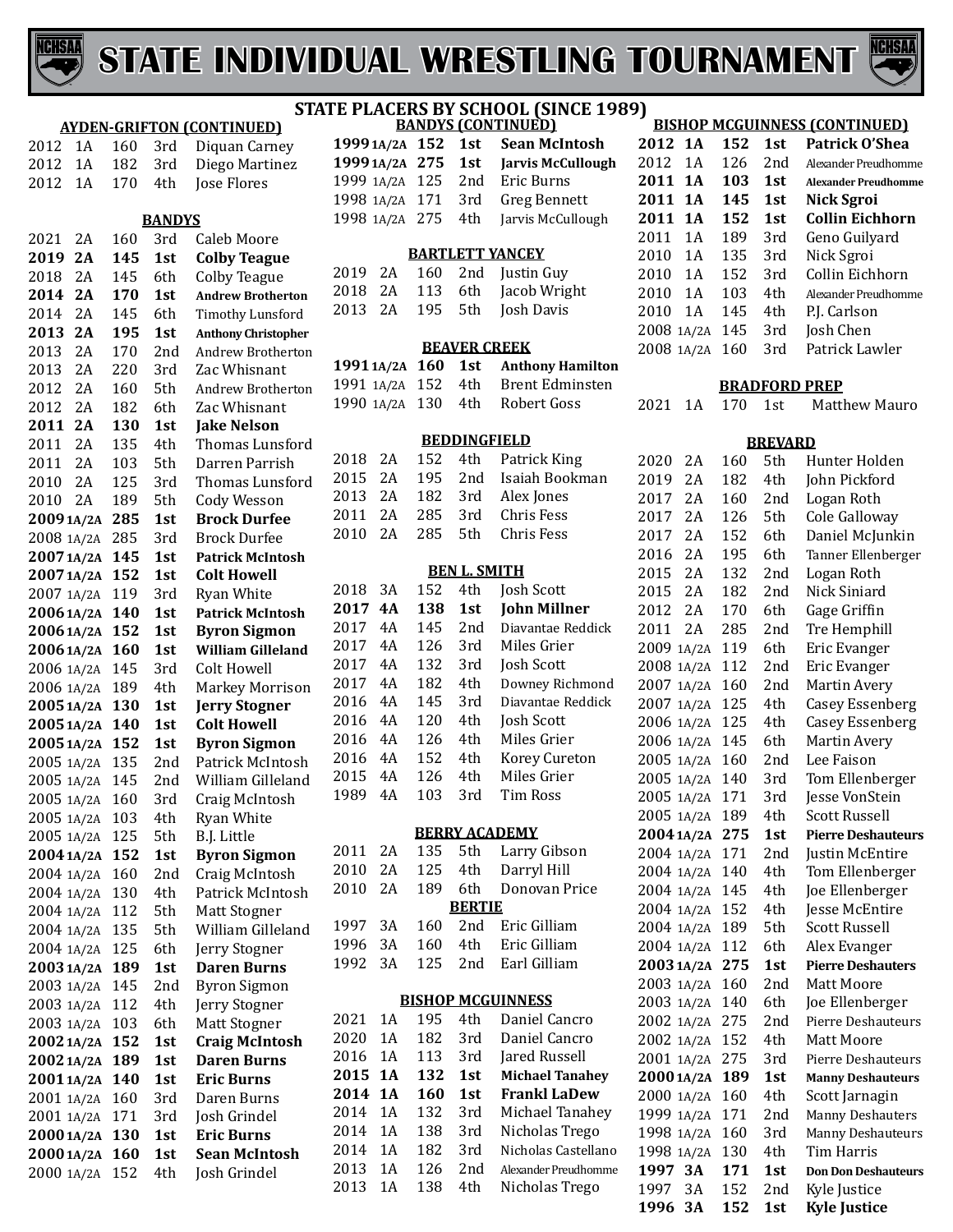



**BURNS**

|         |               |     |                    | <b>BREVARD (CONTINUED)</b> |              |           |            | <b>BURNS</b>       |                          |
|---------|---------------|-----|--------------------|----------------------------|--------------|-----------|------------|--------------------|--------------------------|
| 1996    | 3A            | 275 | 2nd                | Corey Howell               | 2015         | 3A        | 220        | 6th                | Nick Costigan            |
| 1996    | 3A            | 160 | 3rd                | Jonathon Norman            | 2014         | 3A        | 220        | 5th                | Nick Costigan            |
| 1996    | 3A            | 171 | 4th                | <b>Don Don Deshauteurs</b> | 2013         | 3A        | 145        | 1st                | <b>Gilbert Brooks</b>    |
| 1995    | 3A            | 103 | 2nd                | Jake Worley                | 2005         | 3A        | 130        | 5th                | Alijandro Uribe          |
| 1995    | 3A            | 160 | 4th                | Don Don Deshauteurs        | 2004         | 3A        | 140        | 2nd                | Nathan Davis             |
| 1990    | 3A            | 125 | 1st                | <b>Mark Ellenberger</b>    | 2003         | 3A        | 152        | 6th                | <b>Gaston Grigg</b>      |
| 1989    | 3A            | 119 | 1st                | <b>Mike Hooper</b>         | 1989         | 3A        | 140        | 2nd                | Jacob Sigmon             |
|         |               |     |                    |                            |              |           |            |                    |                          |
|         |               |     | <b>BROUGHTON</b>   |                            |              |           |            | <b>BUTLER</b>      |                          |
| 2019    | <b>4A</b>     | 170 | 1st                | <b>Kaleb Wright</b>        | 2016         | 4A        | 195        | 5th                | Jaylen Lesane            |
| 2018    | 4A            | 138 | 2nd                | Nic Valdespino             | 2015         | 4A        | 132        | 6th                | Adam Pelter              |
| 2018    | 4A            | 145 | 2nd                | Nash Philbeck              | 2012         | 4A        | 106        | 6th                | Kush Shah                |
| 2018    | 4A            | 160 | 2nd                | Christian Hite             | 2011         | 4A        | 140        | 2nd                | <b>Tom Puckett</b>       |
| 2018    | 4A            | 170 | 4th                | Kaleb Wright               | 2011         | 4A        | 215        | 2nd                | <b>Matthew Bennett</b>   |
| 2017    | <b>4A</b>     | 145 | 1st                | <b>Nash Philbeck</b>       | 2010         | 4A        | 125        | 2nd                | Tom Puckett              |
| 2017    | 4A            | 160 | 4th                | Chrisian Hite              | 2009         | 4A        | 119        | 4th                | <b>Tom Puckett</b>       |
| 2017    | 4A            | 152 | 6th                | Braxton May-Nicholson      | 2009         | 4A        | 160        | 6th                | Nate Charest             |
| 2015    | 4A            | 152 | 5th                | Lamont Burt                | 2008         | <b>4A</b> | 160        | 1st                | <b>Travis Puckett</b>    |
| 2014    | 4A            | 195 | 4th                | Roberto Phillips           | 2008         | 4A        | 112        | 2nd                | <b>Tom Puckett</b>       |
| 2012    | 4A            | 285 | 4th                | Aaron Jefferson            | 2008         | 4A        | 103        | 5th                | Ty Kinslow               |
| 2007    | 4A            | 160 | 5th                | Daniel Newson              | 2008         | 4A        | 135        | 6th                | Ryan Heald               |
| 2005    | 4A            | 215 | 3rd                | Adam Newson                | 2007         | 4A        | 160        | 3rd                | <b>Travis Puckett</b>    |
| 2005    | 4A            | 152 | 5th                | Daniel Newson              | 2007         | 4A        | 103        | 6th                | Ty Kinslow               |
| 2004    | 4A            | 160 | 3rd                | Will McManus               | 2006         | <b>4A</b> | 152        | 1st                | <b>Pete Puckett</b>      |
| 2003    | 4A            | 152 | 4th                | Will McManus               | 2006         | 4A        | 160        | 5th                | <b>Adam Stanley</b>      |
| 1998    | <b>4A</b>     | 275 | 1st                | <b>Justin Smith</b>        | 2005         | 4A        | 145        | 3rd                | Pete Puckett             |
| 1997    | <b>4A</b>     | 119 | 1st                | <b>Ronnie Dunbar</b>       | 2001         | 4A        | 215        | 2nd                | Andy Radzicki            |
| 1997    | 4A            | 275 | 4th                | Justin Smith               | 2000         | 4A        | 130        | 2nd                | Jonathan Sherrill        |
| 1997    | <b>4A</b>     | 119 |                    | <b>MOW Ronnie Dunbar</b>   | 2000         | 4A        | 215        | 4th                | Andy Radzicki            |
| 1996    |               | 112 |                    | Ronnie Dunbar              |              |           |            |                    |                          |
| 1992    | 4A<br>4A      | 119 | 3rd<br>2nd         |                            |              |           |            | <b>C.B. AYCOCK</b> |                          |
|         |               |     |                    | <b>Erick Manley</b>        | 2020         | 3A        | 113        | 1st                | <b>Christian Decatur</b> |
|         |               |     | <b>BUNKER HILL</b> |                            | 2020         | 3A        | 152        | 1st                | <b>Tyler Hughes</b>      |
| 2021    | 2A            | 120 | 4th                | Raul Hernandez             | 2019         | 3A        | 152        | 3rd                | <b>Tyler Hughes</b>      |
| 2020    | 2A            | 220 | 6th                | Casey Bolick               | 2017         | 3A        | 182        | 4th                | Joshua Wallace           |
| 2019    | 2A            | 126 | 2nd                | Cayman Carpenter           | 2015         | 3A        | 132        | 6th                | Zack Howard              |
| 2019    | 2A            | 195 | 3rd                | Gabriel Guess              | 2014         | 3A        | 120        | 5th                | Zack Howard              |
| 2019    | 2A            | 220 | 5th                | Casey Bolick               | 2013         | 3A        | 106        | 6th                | Zack Howard              |
| 2018    | 2A            | 113 | 5th                | Parker Howell              | 2008         | 3A        | 215        | 5th                | Jarett Covar             |
| 2016    | 2A            | 145 | 6th                | <b>Bernie Briley</b>       | 2007         | 3A        | 125        | 1st                | <b>Ngu Tran</b>          |
| 2015    | 2A            | 138 | 5th                | <b>Bernie Briley</b>       | 2007         | 3A        | 285        | 3rd                | Khiry Reid               |
| 2014    | 2A            | 220 | 1st                | Kyle Guins                 | 2007         | 3A        | 145        | 4th                | <b>Bryant Lancaster</b>  |
| 2014    | 2A            | 138 | 6th                | Cody Dobbins               | 2007         | 3A        | 135        | 5th                | Ronald Lynn              |
| 2011    | 2A            | 130 | 4th                | <b>Brandon Hicks</b>       | 2007         | 3A        | 215        | 6th                | Jarrett Covar            |
| 2010    | 2A            | 130 | 5th                | <b>Brandon Hicks</b>       | 2006         | 3A        | 119        | 2nd                | Ngu Tran                 |
|         | 2009 1A/2A    | 285 | 6th                | Chase Ervin                | 2006         | 3A        | 145        | 4th                | <b>Bryant Lancaster</b>  |
|         | 2008 1A/2A    | 119 | 3rd                | Tee Lee                    | 2006         | 3A        | 140        | 5th                | Ronald Lynn              |
|         | 2007 1A/2A    | 103 | 3rd                | Kiel Sampson               | 2006         | 3A        | 160        | 6th                | Tim Harrison             |
|         | 2006 1A/2A    | 103 | 1st                | Kiel Sampson               | 2005         | 3A        | 171        | 2nd                | John Robertson           |
|         | 20061A/2A 275 |     | 6th                | Devin Patrick              | 2005         | 3A        |            |                    | Turner Wood              |
|         |               |     |                    |                            | 2005         | 3A        | 189<br>119 | 2nd<br>4th         | Ngu Tran                 |
|         |               |     | <b>BUNN</b>        |                            |              |           |            |                    |                          |
| 2020 2A |               | 170 | 6th                | Jeremy Cope                | 2005<br>2005 | 3A<br>3A  | 145        | 5th                | Randy Meisenhelder       |
|         | 2002 1A/2A    | 171 | 2nd                | John Clay                  |              |           | 215        | 6th                | Andy Wilson              |
|         |               |     |                    |                            | 2004         | 3A        | 171        | 4th                | John Robertson           |
|         |               |     |                    |                            | 2004         | 3A        | 140        | 6th                | <b>Blake Brockmeyer</b>  |
|         |               |     |                    |                            | 2004         | 3A        | 152        | 6th                | Tim Harrison             |
|         |               |     |                    |                            | 2003         | 3A        | 140        | 3rd                | <b>Ryan Batts</b>        |

#### **C.B. AYCOCK (CONTINUED)**

3A 135 2nd Ryan Batts

| 1998 | 3A | 130 | 4th                | Jon Hooks                   |
|------|----|-----|--------------------|-----------------------------|
|      |    |     | <b>C.E. JORDAN</b> |                             |
| 2021 | 4Α | 145 | 3rd                | Maxwell Kiel                |
| 2020 | 4Α | 120 | 2nd                | Maxwell Kiel                |
| 2012 | 4A | 113 | 5th                | Robbie Tomasic              |
| 2012 | 4Α | 132 | 6th                | <b>Terrence Moore</b>       |
| 2012 | 4Α | 138 | 6th                | Grant Spurney               |
| 2011 | 4Α | 103 | 5th                | Robbie Tomasic              |
| 2011 | 4Α | 119 | 6th                | Donovan Heath               |
| 2006 | 4A | 275 | 1st                | Jamie O'Briant              |
| 2005 | 4Α | 275 | 3rd                | Jamie O'Briant              |
| 2004 | 4A | 112 | 1st                | <b>Jay Coman</b>            |
| 2004 | 4Α | 130 | 2nd                | <b>Brock Epps</b>           |
| 2004 | 4Α | 152 | 3rd                | Justin McFarland            |
| 2004 | 4Α | 215 | 4th                | Fred Campbell               |
| 2003 | 4Α | 112 | 5th                | Jay Coman                   |
| 2002 | 4Α | 275 | 2nd                | <b>Brant Daye</b>           |
| 2001 | 4A | 160 | 1st                | <b>Jacques Shy</b>          |
| 2001 | 4Α | 275 | 4th                | Keith Canty                 |
| 1997 | 4Α | 189 | 3rd                | Sinterian Dixon             |
| 1996 | 4A | 160 | 1st                | <b>Corey Bell</b>           |
| 1995 | 4Α | 145 | 2nd                | Corey Bell                  |
| 1992 | 4Α | 103 | 2nd                | <b>Barry Martin</b>         |
| 1992 | 4Α | 125 | 2nd                | <b>Mike Scholes</b>         |
| 1991 | 4A | 125 | 1st                | <b>Jared Ezzell</b>         |
| 1991 | 4Α | 145 | 4th                | Kurt Lam                    |
| 1991 | 4A | 125 | <b>MOW</b>         | <b>Jared Ezzell</b>         |
| 1990 | 4A | 112 | 1st                | <b>Jared Ezzell</b>         |
| 1990 | 4A | 140 | 1st                | <b>Seth Richards</b>        |
| 1990 | 4Α | 135 | 2nd                | <b>Trey Ezzell</b>          |
| 1989 | 4Α | 112 | 2nd                | Brian Whitted               |
| 1989 | 4Α | 135 | 3rd                | Seth Richards               |
| 1989 | 4Α | 152 | 3rd                | <b>Tyrone Goins</b>         |
| 1989 | 4Α | 103 | 4th                |                             |
|      |    |     |                    | Jared Ezzell                |
|      |    |     | <b>CAPE FEAR</b>   |                             |
| 2021 | 3Α | 145 | 3rd                | Calan Staub                 |
| 2020 | 3Α | 145 | 1st                | Dallas Wilson               |
| 2020 | 3А | 220 | 1st                | Nick Minacapelli            |
| 2020 | 3A | 170 | 4th                | Jaden Paul                  |
| 2020 | 3A | 145 | <b>MOW</b>         | <b>Dallas Wilson</b>        |
| 2019 | 3А | 138 | 1st                | <b>Dallas Wilson</b>        |
| 2019 | 3А | 170 | 1st                | <b>Jared Barbour</b>        |
| 2019 | 3A | 126 | 2nd                | Triston Chapman             |
| 2019 | 3A | 220 | 3rd                | Nick Minacapelli            |
| 2018 | 3А | 132 | 1st                | <b>Dallas Wilson</b>        |
| 2018 | 3А | 160 | 1st                | Michael Vernagallo          |
| 2018 | 3A | 285 | 4th                | Josh Jones                  |
| 2018 | 3A | 126 | 5th                | Triston Chapman             |
| 2017 | 4A | 106 | 1st                | <b>Marcelino Aponte III</b> |
| 2017 | 4A | 170 | 1st                | Michael Vernagallo          |
| 2017 | 4A | 195 | 4th                | Darrius Jackson             |
| 2016 | 4A | 182 | 5th                | Darrius Jackson             |
| 2013 | 4A | 152 | 5th                | Garrett Hlavacek            |
| 2012 | 4Α | 120 | 4th                | Malaak Harris               |
| 2011 | 4A | 152 | 4th                | <b>Garrison Matthews</b>    |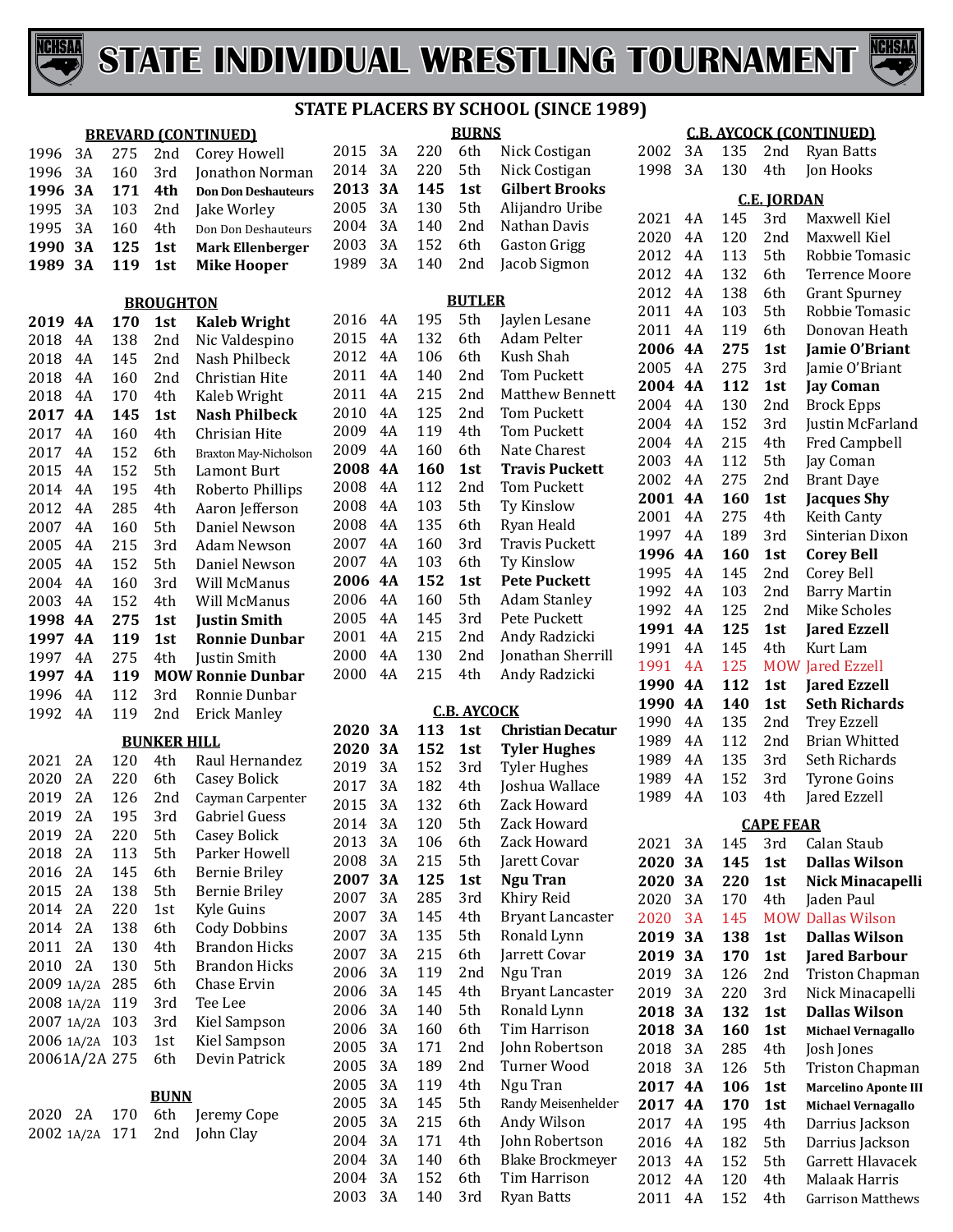



|                          |            |                      |                               | <b>STATE PLA</b> |
|--------------------------|------------|----------------------|-------------------------------|------------------|
|                          |            |                      | <b>CAPE FEAR (CONTINUED)</b>  |                  |
| 2010<br>4A               | 145        | 2nd                  | Jonathan Norris               | 2018             |
| 2009<br>4A               | 215        | 1st                  | <b>Karonne Jones</b>          | 2017             |
| 2009<br>4A               | 189        | 3rd                  | Zachary Lee                   | 2017             |
| 2005<br>4A               | 135        | 3rd                  | Mike Nash                     | 2017             |
| 4A<br>2004               | 130        | 3rd                  | Josh Thompson                 | 2017             |
| 4A<br>2004               | 135        | 3rd                  | Mike Nash                     | 2017             |
| 4A<br>2003               | 130        | 3rd                  | Josh Thompson                 | 2017             |
| 4A<br>2001               | 112        | 4th                  | Timmy Letbetter               | 2017             |
| 4A<br>1999               | 215        | 3rd                  | <b>B.C. Thomas</b>            | 2016             |
| 3A<br>1994               | 145        | 2nd                  | Cory Robinson                 | 2016             |
| 1990<br>4A               | 152        | 1st                  | <b>Heath Wilson</b>           | 2016             |
| 4A<br>1990               | 160        | 2nd                  | Sheldon China                 | 2015             |
| 1990<br>4A               | 152        |                      | <b>MOW Heath Wilson</b>       | 2015             |
| 1989<br>4A               | 152        | 2nd                  | <b>Heath Wilson</b>           | 2015             |
| 1989<br>4A               | 145        | 3rd                  | Sheldon China                 | 2014             |
| 1989<br>4A               | 140        | 4th                  | Ervin Floyd                   | 2014             |
|                          |            |                      |                               | 2014             |
|                          |            | <b>CAPE HATTERAS</b> |                               | 2013             |
| 1990 1A/2A               | 152        | 2nd                  | Jack Chaney                   | 2013             |
|                          |            |                      |                               | 2012             |
|                          |            |                      | <b>CARDINAL GIBBONS</b>       |                  |
| 2021<br>4Α               | 138        | 4th                  | <b>Britton Janet</b>          |                  |
| 2021<br>4A               | 113        | 2nd                  | Hunter Gundry                 | 2019             |
| 2021<br>4A               | 120        | 3rd                  | Luke Kunath                   | 2017             |
| 2021<br>4A               | 170        | 3rd                  | Savoy New                     | 2016             |
| 2021<br>4A               | 132        | 2nd                  | Tyler Tracy 2020              | 2015             |
| 132<br>4А                | 1st        |                      | <b>Jaxon Maroney</b>          | 2015             |
| 2020<br>4A               | 106        | 3rd                  | Luke Kunath                   | 2015             |
| 2020<br>4A               | 182        | 6th                  | <b>Charles Davis</b>          | 2014             |
| 2019<br>4A               | 126        | 1st                  | <b>Jaxon Maroney</b>          | 2014<br>2013     |
| 2019<br>4A               | 220        | 1st                  | <b>Jalen Brooks</b>           | 2013             |
| 2019<br>4A               | 132        | 3rd                  | <b>Trey Dal Pizzol</b>        | 2011             |
| 2018<br><b>4A</b>        | 220        | 1st                  | <b>Jalen Brooks</b>           | 2010             |
| 2017<br>4A               | 220        | 2nd                  | Jalen Brooks                  |                  |
| 2013<br>3A               | 145        | 4th                  | Alex Palinski                 |                  |
| 2012<br>3A               | 132        | 1st                  | <b>Matthew Williams</b>       | 2020             |
| 2012<br>3A               | 138        | 1st                  | <b>Patrick O'Neill</b>        | 2014             |
| 2011<br>3A<br>2011<br>3A | 125<br>189 | 3rd<br>4th           | Patrick O'Neill               | 2013             |
| 2011<br>3A               |            | 6th                  | John Barr<br>Matthew Williams | 2012             |
| 2010<br>3A               | 130<br>160 | 3rd                  | John Kunkel                   | 2008             |
| 2010<br>3A               | 125        | 4th                  | Matthew Williams              | 2003             |
| 20091A/2A                | 119        | 1st                  | <b>Matt Williams</b>          | 2003             |
| 2009 1A/2A               | 152        | 1st                  | <b>Davis Dilillo</b>          | 2002             |
| 2008 1A/2A               | 145        | 1st                  | <b>Jonathan Burns</b>         | 2002             |
| 2008 1A/2A               | 215        | 4th                  | <b>Andrew Evans</b>           | 2001             |
| 2008 1A/2A               | 145        |                      | <b>MOW Jonathan Burns</b>     | 2000             |
| 20071A/2A                | 140        | 1st                  | <b>Jon Burns</b>              | 2000             |
| 2007 1A/2A               | 130        | 3rd                  | David Mondragon               | 1999             |
| 2006 1A/2A               | 145        | 1st                  | <b>Nick Gregoris</b>          | 1993             |
|                          |            |                      |                               | 1992             |
|                          |            | <b>CARRBORO</b>      |                               | 1990             |
| 2A<br>2021               | 195        | 2nd                  | Jason Jelic                   | 1990             |
| 2A<br>2019               | 182        | 6th                  | Matteo Fulghieri              |                  |
| 2018<br>2A               | 152        | 1st                  | <b>Quincy Monday</b>          |                  |
| 2A<br>2018               | 145        | 2nd                  | David Veltri                  | 2021             |
|                          |            |                      |                               |                  |

# **ACERS BY SCHOOL (SINCE 1989)**

**4A 285 1st Rylan Vann**

|    |              |          |            |                      | <b>CARRBORO (CONTINUED)</b>      |                 |          |            |            | <b>CARY (CONTINUED)</b>          |
|----|--------------|----------|------------|----------------------|----------------------------------|-----------------|----------|------------|------------|----------------------------------|
|    | 2018         | 2A       | 120        | 6th                  | Victor Monnet                    | 2021            | 4A       | 152        | 2nd        | Sam Grena                        |
|    | 2017 2A      |          | 132        | 1st                  | <b>Quincy Monday</b>             | 2020 4A         |          | 126        | 1st        | <b>Kobe Early</b>                |
|    | 2017         | 2A       | 152        | 2nd                  | David Veltri                     | 2020 4A         |          | 220        | 2nd        | <b>Rylan Vann</b>                |
|    | 2017         | 2A       | 285        | 2nd                  | <b>Emanuel Oquaye</b>            | 2020            | 4A       | 182        | 3rd        | Ryan Wolfram                     |
|    | 2017         | 2A       | 195        | 3rd                  | Mark Chaid                       | 2020            | 4A       | 126        |            | <b>MOW Kobe Early</b>            |
|    | 2017         | 2A       | 126        | 4th                  | Otto Wolin                       | 2019 4A         |          | 120        | 1st        | <b>Kobe Early</b>                |
|    | 2017         | 2A       | 138        | 4th                  | <b>Taylor Day</b>                | 2019 4A         |          | 285        | 1st        | <b>Davin Vann</b>                |
|    | 2017         | 2A       | 220        | 6th                  | Jacobie Lewis                    | 2019            | 4A       | 170        | 3rd        | Ryan Wolfram                     |
|    | 2016         | 2A       | 138        | 5th                  | Dante Veltri                     | 2019            | 4A       | 160        | 4th        | <b>Wesley Alexander</b>          |
|    | 2016         | 2A       | 126        | 6th                  | David Veltri                     | 2018 4A         |          | 106        | 1st        | <b>Kobe Early</b>                |
|    | 2016         | 2A       | 170        | 6th                  | Maxim Gaut                       | 2018            | 4A       | 170        | 3rd        | Ryan Wolfram                     |
|    | 2015         | 2A       | 120        | 4th                  | Dante Veltri                     | 2018            | 4A       | 220        | 3rd        | Davin Vann                       |
|    | 2015         | 2A       | 145        | 6th                  | <b>Trenton Davis</b>             | 2018            | 4A       | 138        | 4th        | Cymek Shaw                       |
|    | 2015         | 2A       | 170        | 6th                  | Carl Fulghieri                   | 2018            | 4A       | 285        | 6th        | Jordan Glover                    |
|    | 2014         | 2A       | 120        | 3rd                  | George Carpenter                 | 2017            | 4A       | 106        | 2nd        | Kobe Early                       |
|    | 2014         | 2A       | 126        | 3rd                  | Stephen Dreher                   | 2017            | 4A       | 145        | 3rd        | Delante Robinson                 |
|    | 2014         | 2A       | 182        | 4th                  | <b>Carson McKay</b>              | 2017            | 4A       | 152        | 3rd        | Nate Kinsey                      |
|    | 2013 2A      |          | 113        | 1st                  | <b>George Carpenter</b>          | 2017            | 4A       | 170        | 4th        | Joesph Grena                     |
|    | 2013         | 2A       | 120        | 2nd                  | Stephen Dreher                   | 2016 4A         |          | 170        | 1st        | <b>Alex Zuniga</b>               |
|    | 2012         | 2A       | 113        | 4th                  | George Faur                      | 2016 4A         |          | 285        | 1st        | <b>Roderick Perry</b>            |
|    |              |          |            |                      |                                  | 2016            | 4A       | 145        | 2nd        | Kollin Wade                      |
|    |              |          |            | <b>CARSON, JESSE</b> |                                  | 2015 4A         |          | 138        | 1st        | <b>Will Clark</b>                |
|    | 2019         | 3A       | 113        | 2nd                  | Joshua Vega                      | 2015 4A         |          | 145        | 1st        | <b>Kollin Wade</b>               |
|    | 2017         | 3A       | 113        | 6th                  | Josh Vega                        | 2015            | 4A       | 113        | 6th        | Reid Stewart                     |
|    | 2016         | 3A       | 138        | 5th                  | <b>Brady Argabright</b>          | 2015            | 4A       | 145        |            | <b>MOW Kollin Wade</b>           |
| 0  | 2015         | 3A       | 170        | 1st                  | <b>Brandon Sloop</b>             | 2014 4A         |          | 138        | 1st        | <b>Will Clark</b>                |
|    | 2015         | 3A       | 160        | 4th                  | Jaron McMasters                  | 2014            | 4A       | 113        | 2nd        | Nick Tarvin                      |
|    | 2015         | 3A       | 285        | 6th                  | Alex Lyles                       | 2014            | 4A       | 132        | 3rd        | Kollin Wade                      |
|    | 2014         | 3A       | 285        | 2nd                  | Alex Lyles                       | 2013            | 4A       | 126        | 3rd        | Will Clark                       |
|    | 2014         | 3A       | 160        | 3rd                  | <b>Brandon Sloop</b>             | 2013            | 4A       | 132        | 4th        | Alex Ynoquio                     |
|    | 2013         | 3A       | 220        | 1st                  | <b>Alex Lyles</b>                | 2013            | 4A       | 220        | 5th        | <b>Corey Daniels</b>             |
|    | 2013         | 3A       | 160        | 4th                  | <b>Brandon Sloop</b>             | 2012            | 4A       | 160        | 3rd        | Bo Mulligan                      |
|    | 2011         | 3A       | 215        | 5th                  | Micah Honeycutt                  | 2011            | 4A       | 125        | 3rd        | <b>Boomer Boyd</b>               |
|    | 2010         | 3A       | 152        | 4th                  | <b>Anson Phillips</b>            | 2011            | 4A       | 135<br>152 | 6th<br>2nd | <b>Ben Creed</b>                 |
|    |              |          |            | <b>CARVER</b>        |                                  | 2010<br>2010    | 4A<br>4A | 125        | 3rd        | Matt Colvard                     |
| ۱S |              | 2A       |            | 285 6th              | Deljew Harris                    |                 |          | 135        |            | <b>Ben Creed</b><br>Cordale Risk |
|    | 2020         |          |            |                      |                                  | 2010 4A<br>2010 |          |            | 4th        |                                  |
|    | 2014<br>2013 | 2A<br>2A | 138<br>138 | 2nd<br>5th           | Ribyan McClain<br>Ribyan McClain | 2010            | 4A<br>4A | 103<br>145 | 5th<br>5th | Justin Leroux                    |
|    | 2012         | 2A       | 132        | 5th                  | Ribyan McClain                   | 2010            | 4A       | 285        | 6th        | Roger Terry<br>Juan Macias       |
|    | 2008         | 3A       | 130        | 4th                  | <b>Brian Thompson</b>            | 2009 4A         |          | 103        | 1st        | <b>Benjamin Creed</b>            |
|    | 2003         | 3A       | 135        | 5th                  | Michael Hardee                   | 2009 4A         |          | 152        | 1st        | <b>Gabe Brotzman</b>             |
|    | 2003         | 3A       | 160        | 6th                  | Devin Anthony                    | 2009 4A         |          | 160        | 1st        | <b>Matthew Colvard</b>           |
|    | 2002         | 3A       | 112        | 4th                  | Charlie Stewart                  | 2009 4A         |          | 285        | 1st        | <b>Eloheim Palma</b>             |
|    | 2002         | 3A       | 135        | 4th                  | Michael Hardee                   | 2009 4A         |          | 130        | 4th        | Cordale Risk                     |
|    | 2001         | 3A       | 171        | 3rd                  | Brandon Johnson                  | 2008 4A         |          | 103        | 1st        | <b>Benjamin Creed</b>            |
|    | 2000         | 3A       | 275        | 2nd                  | Jamel Hatton                     | 2008 4A         |          | 130        | 1st        | <b>Lawrence White</b>            |
|    | 2000         | 3A       | 171        | 4th                  | Brandon Johnson                  | 2008 4A         |          | 140        | 1st        | <b>Justin Koren</b>              |
|    | 1999         | 3A       | 189        | 4th                  | Michael Lowe                     | 2008 4A         |          | 145        | 1st        | <b>Brendon Parker-Risk</b>       |
| n  | 1993         | 4A       | 145        | 3rd                  | Darryl Eldridge                  | 2008 4A         |          | 285        | 1st        | <b>Eloheim Palma</b>             |
|    | 1992         | 4A       | 145        | 4th                  | Darryl Eldridge                  | 2008            | 4A       | 152        | 2nd        | Gabe Brotzman                    |
|    | 1990         | 4A       | 145        | 4th                  | Terrick Coleman                  | 2008            | 4A       | 135        | 5th        | Matthew Colvard                  |
|    | 1990         | 4A       | 275        | 4th                  | Scott Gauldin                    | 2007 4A         |          | 103        | 1st        | <b>Joey Farnsworth</b>           |
|    |              |          |            |                      |                                  | 2007 4A         |          | 135        | 1st        | <b>Justin Koren</b>              |
|    |              |          |            | <b>CARY</b>          |                                  | 2007 4A         |          | 152        | 1st        | <b>Thomas Ferguson</b>           |
|    | 2021         | 4A       | 106        | 4th                  | Johnny Ramos                     | 2007 4A         |          | 285        | 1st        | <b>Eloheim Palma</b>             |
|    |              |          |            |                      |                                  |                 |          |            |            |                                  |

4A 145 3rd Brendon Parker-Risk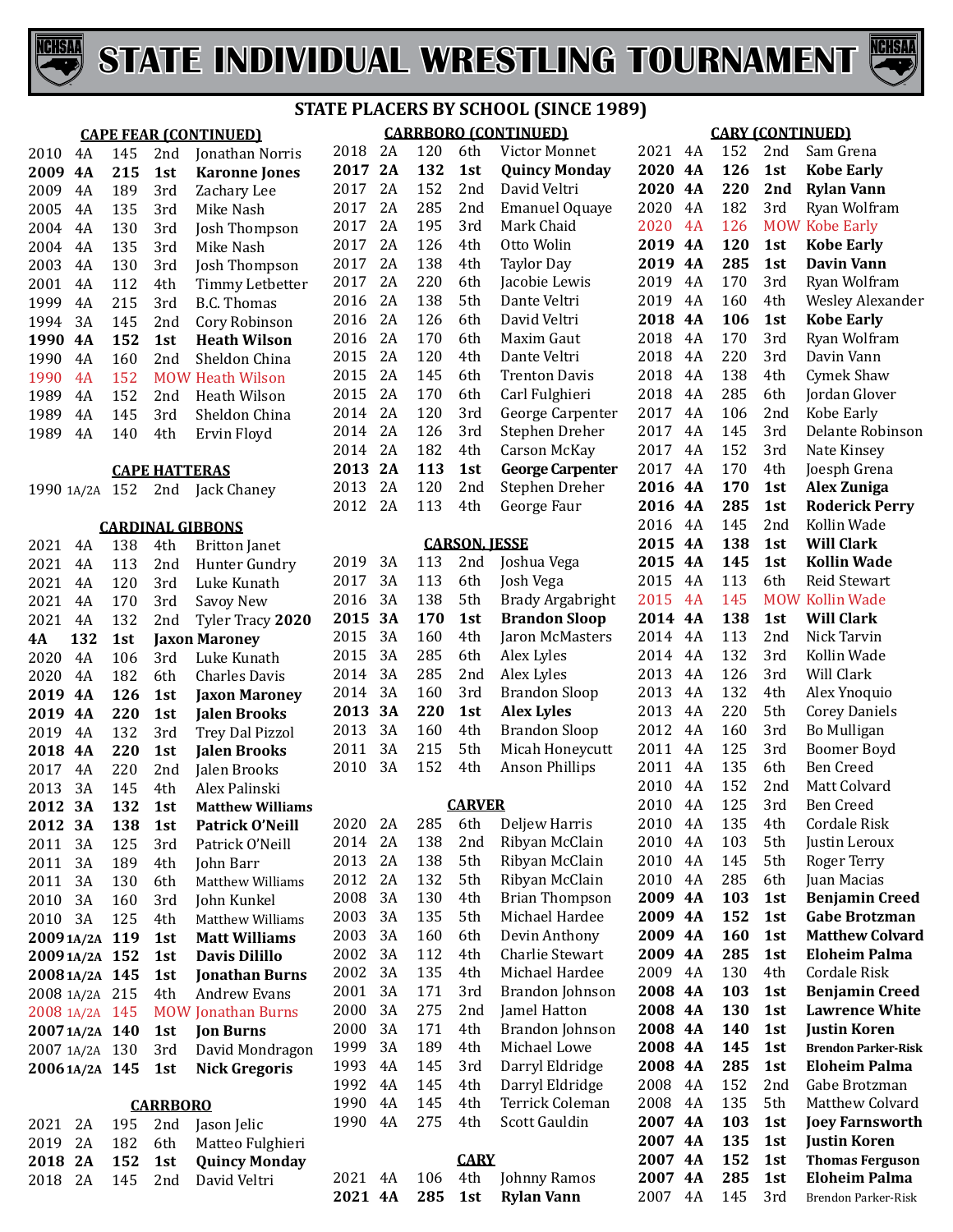



|         |    |            |                 | <u>SIATE FLACERS DI SCHOOL (SINCE 1909)</u> |                |           |            |                    |                            |         |    |            |                 |                                    |
|---------|----|------------|-----------------|---------------------------------------------|----------------|-----------|------------|--------------------|----------------------------|---------|----|------------|-----------------|------------------------------------|
|         |    |            |                 | <b>CARY (CONTINUED)</b>                     |                |           |            |                    | <b>CARY (CONTINUED)</b>    |         |    |            |                 | <b>CENTRAL ACADEMY (CONTINUED)</b> |
| 2007    | 4A | 215        | 3rd             | <b>Trevor Dixon</b>                         | 1998           | 4A        | 125        | 3rd                | <b>Randy Dennis</b>        | 2019 2A |    | <b>160</b> | 1st             | <b>Cade Haines</b>                 |
| 2007    | 4A | 125        | 4th             | Lawrence White                              | 1998           | 4A        | 215        | 4th                | Chris Tobin                | 2019    | 2A | 152        | 2 <sub>nd</sub> | Aiden Curry                        |
| 2007    | 4A | 160        | 4th             | Long Wang                                   | 1997           | 4A        | 145        | 1st                | <b>Anthony Walton</b>      | 2019    | 2A | 138        | 3rd             | Jake Dodson                        |
| 2007    | 4A | 171        | 5th             | Sam Hoerdemann                              | 1997           | 4A        | 189        | 2nd                | Jason Gore                 | 2019    | 2A | 132        | 4th             | <b>Brady Ross</b>                  |
| 2006    | 4A | 135        | 1st             | <b>Nick Koren</b>                           | 1997           | 4A        | 171        | 3rd                | Zach Breitenbach           | 2019    | 2A | 120        | 5th             | Hunter Ross                        |
| 2006    | 4A | 140        | 1st             | <b>Thomas Ferguson</b>                      | 1997           | 4A        | 103        | 4th                | Mike Robertson             | 2019    | 2A | 126        | 5th             | Preston Scarborough                |
| 2006    | 4A | 103        | 3rd             | Joey Farnsworth                             | 1997           | 4A        | 130        | 4th                | Dennis Landin              | 2018    | 2A | 160        | 2nd             | <b>Cade Haines</b>                 |
| 2006    | 4A | 125        | 3rd             | Justin Koren                                | 1997           | 4A        | 215        | 4th                | Chris Tobin                | 2018    | 2A | 106        | 3rd             | Hunter Ross                        |
| 2006    | 4A | 145        | 3rd             | James Abbott                                | 1996           | <b>4A</b> | 135        | 1st                | <b>Joshua Spencer</b>      | 2018    | 2A | 120        | 4th             | Jake Dodson                        |
| 2006    | 4A | 215        | 4th             | <b>Trevor Dixon</b>                         | 1996           | 4A        | 119        | 2nd                | Mike Lewis                 | 2018    | 2A | 126        | 5th             | Preston Scarborough                |
| 2006    | 4A | 130        | 6th             | Gabe Brotzman                               | 1996           | 4A        | 145        | 3rd                | Anthony Walton             | 2017    | 2A | 106        | 2 <sub>nd</sub> | Jake Dodson                        |
| 2005    | 4A | 130        | 1st             | <b>Nick Koren</b>                           | 1995           | 4A        | 145        | 1st                | <b>Joel Dramis</b>         | 2017    | 2A | 138        | 6th             | Jake Morin                         |
| 2005    | 4A | 189        | 1st             | <b>Mark Jahad</b>                           | 1995           | 4A        | 112        | 3rd                | Mike Lewis                 | 2017    | 2A | 170        | 6th             | Danny Ryan                         |
| 2005    | 4A | 145        | 2nd             | Cory Harrilchak                             | 1995           | 4A        | 125        | 4th                | <b>Geoff Kelly</b>         | 2016    | 2A | 182        | 4th             | Alex Miles                         |
| 2005    | 4A | 152        | 2nd             | Chris Burns                                 | 1995           | 4A        | 152        | 4th                | Dan McDonald               | 2015    | 2A | 132        | 6th             | Ian Rogers                         |
| 2005    | 4A | 112        | 3rd             | Jon Burns                                   | 1994 4A        |           | 112        | 1st                | <b>Scott Gordon</b>        | 2014    | 2A | 285        | 3rd             | Jackson Price                      |
| 2005    | 4A | 135        | 4th             | Thomas Ferguson                             | 1994 4A        |           | 135        | 1st                | <b>Joel Dramis</b>         | 2013    | 1A | 152        | 3rd             | Alex Ortiz                         |
| 2004    | 4A | 152        | 1st             | <b>Logan Winterton</b>                      | 1994           | 4A        | 130        | 4th                | Chris Rivera               | 2013    | 1A | 106        | 4th             | Sergio Paz                         |
| 2004    | 4A | 140        | 3rd             | Cory Harrilchak                             | 1993           | 4A        | 103        | 3rd                | Scott Gordon               | 2012 1A |    | 195        | 1st             | Jason Gulotta                      |
| 2004    | 4A | 171        | 3rd             |                                             | 1993           | 4A        | 152        | 3rd                | Brian Kelly                | 2012    | 1A | 132        | 2nd             | Jairo Velazquez                    |
| 2004    | 4A | 119        | 4th             | Mark Jahad<br>Nick Koren                    | 1993           | 4A        | 171        | 3rd                | <b>Dennis Stanley</b>      | 2012    | 1A | 220        | 2nd             | Quinton Plyler                     |
|         |    |            |                 |                                             | 1992           | 4A        | 160        | 1st                | <b>Josh Klein</b>          | 2012    | 1A | 145        | 3rd             | Alex Ortiz                         |
| 2004    | 4A | 135        | 5th             | Chris Burns                                 | 1992           | 4A        | 171        | 2nd                | <b>Dennis Stanley</b>      | 2011 1A |    | 135        | 1st             | Jamie Lemon                        |
| 2004    | 4A | 215        | 5th             | Matt Magee                                  | 1991           | 4A        | 135        | 3rd                | <b>Adrian Carpenter</b>    | 2011 1A |    | 285        | 1st             | <b>William Robinson</b>            |
| 2004    | 4A | 145        | 6th             | Mike Robinette                              | 1990           | 4A        | 275        | 3rd                | William McLean             | 2011    | 1A | 112        | 3rd             | Daniel Gregorich                   |
| 2003    | 4A | 135        | 1st             | <b>Robby Fryer</b>                          | 1989           | 4A        | 130        |                    | Pat King                   | 2010 1A |    | 103        |                 | <b>Daniel Gregorich</b>            |
| 2003    | 4A | 140        | 1st             | <b>Matt Finneran</b>                        | 1989           | 4A        | 160        | 1st<br>2nd         | Robby Boyer                | 2010 1A |    | 285        | 1st<br>1st      | <b>William Robinson</b>            |
| 2003    | 4A | 103        | 2nd             | Nick Koren                                  | 1989           | 4A        | 125        | 3rd                | Aaron Beaule               |         |    |            |                 |                                    |
| 2003    | 4A | 130        | 2nd             | Jon Dramis                                  | 1989           | 4A        | 130        |                    | <b>MOW Pat King</b>        |         |    |            |                 | <b>CENTRAL CABARRUS</b>            |
| 2003    | 4A | 145        | 2nd             | Logan Winterton                             |                |           |            |                    |                            |         |    |            |                 |                                    |
|         |    |            |                 |                                             |                |           |            |                    |                            |         |    |            |                 |                                    |
| 2003    | 4A | 160        | 2nd             | <b>Rick Brownlee</b>                        |                |           |            |                    |                            | 2021 3A |    | 106        | 1st             | <b>Charleston Baglio</b>           |
| 2003    | 4A | 275        | 2nd             | Jainor Palma                                |                |           |            | <b>CEDAR RIDGE</b> |                            | 2021 3A |    | 113        | 1st             | <b>Jackson Baglio</b>              |
| 2003    | 4A | 171        | 5th             | Mark Jahad                                  | 2018           | 3A        | 182        | 6th                | <b>Colin Davis</b>         | 2021    | 3A | 152        | 3rd             | Luke Masterton                     |
| 2002    | 4A | 125        | 2 <sub>nd</sub> | Jon Dramis                                  | 2013           | 2A        | 152        | 5th                | Adam Howard                | 2020    | 3A | 106        | 1st             | <b>Marcus Jackson</b>              |
| 2002    | 4A | 160        | 3rd             | Andre Barden                                | 2011           | 2A        | 160        | 6th                | Eli Schultz                | 2020    | 3A | 138        | 2nd             | Luke Masterton                     |
| 2002    | 4A | 275        | 3rd             | Jainor Palma                                | 2007 1A/2A 171 |           |            | 3rd                | <b>Chandler Collins</b>    | 2020    | 3A | 113        | 3rd             | Jackson Baglio                     |
| 2002    | 4A | 135        | 4th             | Robby Fryer                                 | 2006 1A/2A 140 |           |            | 2 <sub>nd</sub>    | <b>Chandler Collins</b>    | 2020    | 3A | 126        | 4th             | Noah Kiser                         |
| 2002    | 4A | 189        | 4th             | Andrew Bost                                 | 2006 1A/2A 275 |           |            | 2nd                | Randy Greenough            | 2019    | 3A | 106        | 2nd             | Marcus Jackson                     |
| 2001    | 4A | 103        | 4th             | Matt Finneran                               | 2005 1A/2A 189 |           |            | 1st                | <b>Josh Collins</b>        | 2018    | 3A | 132        | 2 <sub>nd</sub> | Ethan Workman                      |
| 2001    | 4A | 152        | 4th             | Andre Barden                                | 2005 1A/2A 135 |           |            | 4th                | <b>Chandler Collins</b>    | 2018    | 3A | 138        | 5th             | Nathan Buchanan                    |
| 2000 4A |    | 103        | 1st             | <b>Nick Mayhew</b>                          | 2004 1A/2A 189 |           |            | 2 <sub>nd</sub>    | Josh Collins               | 2017    | 3A | 113        | 3rd             | Tanner Gleaton                     |
| 2000 4A |    | 130        | 1st             | <b>Nick Royer</b>                           | 2004 1A/2A 130 |           |            | 6th                | <b>Chandler Collins</b>    | 2017    | 3A | 132        | 3rd             | Nathan Buchanan                    |
| 2000 4A |    | 145        | 1st             | <b>Matt Arnold</b>                          | 2003 1A/2A 189 |           |            | 3rd                | Josh Collins               | 2017    | 3A | 138        | 6th             | Ethan Workman                      |
| 2000 4A |    | 152        | 1st             | <b>Sutton Schilawski</b>                    |                |           |            |                    |                            | 2016    | 3A | 106        | 2nd             | <b>Tanner Gleaton</b>              |
| 2000    | 4A | 160        | 3rd             | <b>Charlie Trivette</b>                     |                |           |            |                    | <b>CENTRAL ACADEMY</b>     | 2016    | 3A | 195        | 2nd             | Chris Berg                         |
| 2000    | 4A | 215        | 3rd             | Chris Tobin                                 | 2021 2A        |           | <b>160</b> | 1st                | <b>Aiden Curry</b>         | 2015    | 3A | 170        | 4th             | Josh Weinstein                     |
| 2000    | 4A | 275        | 3rd             | David Debinder                              | 2021 2A        |           | 170        | 1st                | <b>Brady Ross</b>          | 2015    | 3A | 106        | 5th             | <b>Tanner Gleaton</b>              |
| 2000    | 4A | 125        | 4th             | David Johnson                               | 2021 2A        |           | 132        | 1st                | <b>Hunter Ross</b>         | 2015    | 3A | 182        | 6th             | Christopher Berg                   |
| 1999 4A |    | <b>130</b> | 1st             | <b>Randy Dennis</b>                         | 2021 2A        |           | 120        | 1st                | <b>Kyle Montaperto</b>     | 2014 3A |    | 120        | 1st             | <b>Heath Gleaton</b>               |
| 1999 4A |    | 145        | 1st             | <b>Dennis Landin</b>                        | 2021 2A        |           |            |                    | <b>MOW Kyle Montaperto</b> | 2014 3A |    | 145        | 2nd             | Joshua Weinstein                   |
| 1999    | 4A | 215        | 2nd             | Chris Tobin                                 | 2021 2A        |           | 138        | 3rd                | Logan Fite                 | 2013 3A |    | 113        | 1st             | <b>Heath Gleaton</b>               |
| 1999    | 4A | 140        | 4th             | Matt Arnold                                 | 2020 2A        |           | 120        | 1st                | <b>Kyle Montaperto</b>     | 2013    | 3A | 138        | 6th             | Joshua Weinstein                   |
| 1999    | 4A | 189        | 4th             | Aaron George                                | 2020 2A        |           | 160        | 1st                | <b>Aiden Curry</b>         | 2006 4A |    | 140        | 6th             | Ben Smith                          |
| 1998 4A |    | 103        | 1st             | <b>Mike Robertson</b>                       | 2020           | 2A        | 126        | 2 <sub>nd</sub>    | Hunter Ross                | 2005 4A |    | 119        | 1st             | <b>Richie Apolinar</b>             |
| 1998 4A |    | 135        | 1st             | <b>Dennis Landin</b>                        | 2020           | 2A        | 145        | 2 <sub>nd</sub>    | Jake Dodson                | 2005 4A |    | 140        | 6th             | Ben Smith                          |
| 1998 4A |    | 145        | 1st             | <b>Anthony Walton</b>                       | 2020           | 2A        | 152        | 3rd                | <b>Brady Ross</b>          | 2004 4A |    | 112        | 4th             | Richie Apolinar                    |
| 1998 4A |    | 152        | 1st             | <b>Steve Smith</b>                          | 2020           | 2A        | 113        | 6th                | <b>Grant Haney</b>         | 2001 3A |    | 275        | 1st             | <b>Josh Yow</b>                    |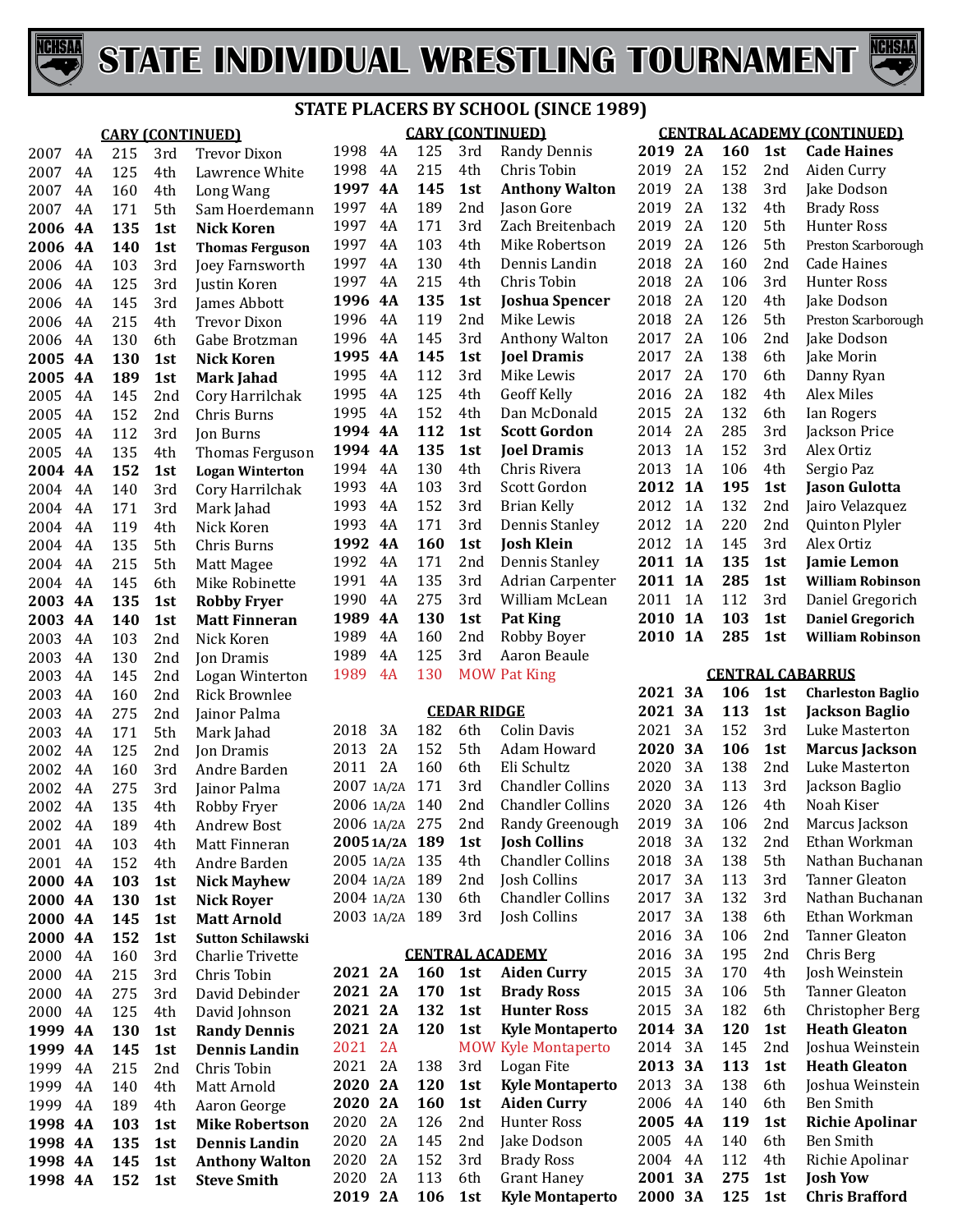



|            |           |     |                    | יז כ                                |
|------------|-----------|-----|--------------------|-------------------------------------|
|            |           |     |                    | <b>CENTRAL CABARRUS (CONTINUED)</b> |
| 2000       | 3A        | 145 | 2nd                | David Cooper                        |
| 2000       | 3A        | 189 | 2nd                | Casey Wassum                        |
| 1999       | 3A        | 135 | 1st                | <b>David Cooper</b>                 |
| 1998       | <b>3A</b> | 215 | 1st                | <b>Josh West</b>                    |
| 1998       | 3A        | 125 | 4th                | David Cooper                        |
| 1997       | 3A        | 119 | 3rd                | David Cooper                        |
| 1997       | 3A        | 215 | 4th                | Josh West                           |
|            |           |     |                    |                                     |
|            |           |     |                    | <b>CENTRAL DAVIDSON</b>             |
| 2017       | 3A        | 195 | 4th                | Devin Beck                          |
| 2014       | 3A        | 152 | 5th                | <b>Christian Pompey</b>             |
| 2013       | 2A        | 220 | 1st                | <b>Jacob Comer</b>                  |
| 2012       | 2A        | 132 | 2nd                | Richie Acord                        |
| 2011       | 2A        | 160 | 1st                | <b>Jake Johnson</b>                 |
| 2011       | 2A        | 171 | 1st                | <b>Jesse Johnson</b>                |
| 2010       | 2A        | 152 | 3rd                | Jake Johnson                        |
| 2010       | 2A        | 160 | 3rd                | Jesse Johnson                       |
| 2010       | 2A        | 189 | 4th                | Luke Brogdon                        |
| 2009 1A/2A |           | 152 | 2nd                | Jesse Johnson                       |
| 20081A/2A  |           | 135 | 1st                | <b>Cody Sayers</b>                  |
| 2008 1A/2A |           | 140 | 4th                | Jake Johnson                        |
| 2007 1A/2A |           | 152 | 3rd                | Keenan Tate                         |
| 2005 1A/2A |           | 140 | 2nd                | Kennan Tate                         |
| 2004 1A/2A |           | 119 | 3rd                | <b>Cole Kernstine</b>               |
| 1999       | 3A        | 275 | 3rd                | Lorenzo Freeman                     |
| 1996       | 3A        | 275 | 4th                | Larry Morrison                      |
| 1995       | 3A        | 125 | 3rd                | Johnny Barton                       |
| 1993       | <b>3A</b> | 112 | 1st                | <b>Marty Johnson</b>                |
| 1992       | 3A        | 119 | 2nd                | Jeremy Black                        |
| 1991       | <b>3A</b> | 135 | 1st                | <b>Tony Wages</b>                   |
| 1991       | 3A        | 130 | 2nd                | Jay Trotter                         |
| 1990       | 3A        | 140 | 4th                | Mark Brady                          |
|            |           |     |                    |                                     |
|            |           |     | <b>CHAPEL HILL</b> |                                     |
| 2021       | 3A        | 160 |                    | 2nd Alexander Gunning               |
| 2017       | 3A        | 220 |                    | 5th Joseph Cannon                   |
| 2017       | 3A        | 152 | 6th                | Matthew Minnick                     |
| 2016       | 3A        | 170 | 2nd                | <b>Camden Bergey</b>                |
| 2011       | 3А        | 160 | 1st                | <b>Max Redfoot</b>                  |
| 2011       | 3A        | 135 | 5th                | Peter Dreher                        |
| 2010       | 3A        | 160 | 2nd                | Max Redfoot                         |
| 2009       | 4A        | 135 | 1st                | <b>Corey Mock</b>                   |
| 2009       | 4A        | 119 | 2nd                | Joshua Craig                        |
| 2009       | 4A        | 135 | <b>MOW</b>         | <b>Corey Mock</b>                   |
| 2008       | <b>4A</b> | 125 | 1st                | <b>Corey Mock</b>                   |
| 2008       | 4A        | 152 | 1st                | <b>Nick Gregoris</b>                |
| 2008       | 4A        | 119 | 2nd                | Ian Coggin                          |
| 2008       | 4A        | 171 | 5th                | John Leonard                        |
| 2007       | <b>4A</b> | 112 | 1st                | <b>Corey Mock</b>                   |
| 2006       | <b>4A</b> | 103 | 1st                | <b>Corey Mock</b>                   |
| 2006       | 4A        | 160 | 1st                | <b>Ian Shannon</b>                  |
| 2005       | 4A        | 145 | 4th                | Ian Shannon                         |
| 2004       | 4A        | 119 | 1st                | <b>Kellan McKeon</b>                |
| 2004       | 4A        | 145 | 4th                | Ian Shannon                         |
| 2003       | <b>4A</b> | 103 | 1st                | <b>Kellan MeKeon</b>                |
| 2003       | 4A        | 275 | 1st                | <b>Jared Campbell</b>               |

#### **CHAPEL HILL (CONTINUED) STATE PLACERS BY SCHOOL (SINCE 1989)**

|      |     |     |                 | <u>CHAPEL HILL ICONTINUEDI</u> |
|------|-----|-----|-----------------|--------------------------------|
| 2003 | 4Α  | 135 | 4th             | Patrick Shannon                |
| 2002 | 4Α  | 215 | 4th             | David Powell                   |
| 2002 | 4Α  | 275 | 4th             | Jared Campbell                 |
| 2001 | 4Α  | 189 | 2nd             | Adam Jagow                     |
| 2000 | 4Α  | 189 | 4th             | Adam Jagow                     |
| 1999 | 4 A | 160 | 1st             | <b>Jake Reynolds</b>           |
| 1998 | 4A  | 140 | 1 <sub>st</sub> | <b>Jake Reynolds</b>           |
| 1997 | 4A  | 171 | 1st             | Clint Oshorn                   |
|      |     |     | 4th             |                                |
| 1997 | 4Α  | 119 |                 | Jake Reynolds                  |
| 1997 | 4Α  | 125 | 4th             | Jake Reynolds                  |
| 1996 | 4Α  | 160 | 4th             | Clint Osborn                   |
| 1995 | 4Α  | 135 | 4th             | Clint Osborn                   |
| 1994 | 4 A | 152 | 1st             | <b>Patrick McGuire</b>         |
| 1994 | 4Α  | 145 | 2nd             | Jerry Frushon                  |

#### **CHARLES D. OWEN**

| 2013       | 2A         | 170 | 3rd        | Cole Leighton        |
|------------|------------|-----|------------|----------------------|
| 2013       | 2A         | 285 | 4th        | Jose Garcia          |
| 2012       | 2Α         | 182 | 3rd        | Cole Leighton        |
| 2012       | 2A         | 285 | 4th        | Jose Garcia          |
| 2012       | 2A         | 160 | 6th.       | Paul Redmon          |
| 2011       | 2A         | 112 | 5th        | Ryan Lewis           |
| 2010       | 2A         | 103 | 1st        | <b>Ryan Lewis</b>    |
| 2010       | 2A         | 285 | 2nd        | Seth Stewart         |
| 2010       | 2A         | 112 | 4th        | Austin Edwards       |
| 2004 1A/2A |            | 215 | 2nd        | Kyle Hood            |
| 2003       | 1A/2A      | 189 | 2nd        | Kyle Hood            |
| 2000 1A/2A |            | 275 | 3rd        | Chris Sloan          |
|            | 1998 1A/2A | 215 | 1st        | <b>James Lewis</b>   |
|            | 1998 1A/2A | 215 | <b>MOW</b> | James Lewis          |
|            | 1997 1A/2A | 171 | 1st        | <b>James Lewis</b>   |
|            | 1997 1A/2A | 215 | 1st        | <b>John Rikard</b>   |
|            | 1996 1A/2A | 160 | 1st        | <b>James Lewis</b>   |
|            | 1996 1A/2A | 189 | 1st        | Jeremy Benfield      |
|            | 1995 1A/2A | 103 | 1st        | <b>Kevin Bradley</b> |
| 1993 1A/2A |            | 103 | 4th        | Kevin Bradley        |
| 1993 1A/2A |            | 275 | 4th        | James Hughes         |
| 1991 1A/2A |            | 160 | 3rd        | Dwayne Wright        |
| 1990       | 1A/2A      | 189 | 2nd        | Jack Lunsford        |
| 1990       | 1A/2A      | 125 | 3rd        | Joey Mikolajczyk     |
| 1990       |            |     |            |                      |
|            | 1A/2A      | 160 | 4th        | Dwayne Wright        |
| 1989       | 3A         | 112 | 3rd        | Keith Allen          |

#### **CHARLOTTE CATHOLIC**

| 2020       | 3Α | 182 | 3rd | Kurt Hayes         |
|------------|----|-----|-----|--------------------|
| 2015       | 4Α | 160 | 6th | Peter Lapiana      |
| 2013       | 3Α | 152 | 2nd | <b>Chase Hayes</b> |
| 2011       | 3Α | 145 | 2nd | Chase Hayes        |
| 2011       | 3A | 103 | 3rd | Thomas Mumford     |
| 2010       | 3A | 140 | 1st | <b>Eric Hogue</b>  |
| 2009       | 3Α | 140 | 3rd | Eric Hogue         |
| 2008       | 3Α | 140 | 3rd | Eric Hogue         |
| 2007       | 3Α | 125 | 4th | Eric Hogue         |
| 2005 1A/2A |    | 140 | 5th | Bryan Gemmill      |
| 2005 1A/2A |    | 160 | 5th | Thomas Pacicco     |
| 2004 1A/2A |    | 160 | 5th | Thomas Pacicco     |
| 2003 1A/2A |    | 171 | 4th | Matt Gemmill       |
|            |    |     |     |                    |

#### **CHARLOTTE CATHOLIC (CONTINUED)**

| 2003 1A/2A 160 |     | 6th             | Tom Pacicco           |
|----------------|-----|-----------------|-----------------------|
| 2001 1A/2A 119 |     | 4th             | John Thomas           |
| 2000 1A/2A 112 |     | 1st             | <b>John Thomas</b>    |
| 2000 1A/2A     | 119 | 1st             | Adam Amar             |
| 2000 1A/2A 145 |     | 3rd             | Keith Ritter          |
| 1999 1A/2A 103 |     | 4th.            | John Thomas           |
|                |     | 1st             | <b>Steve Wyniemko</b> |
| 1997 1A/2A 125 |     |                 |                       |
| 1997 1A/2A 275 |     | 2 <sub>nd</sub> | Luis Moreno           |
| 1996 1A/2A 145 |     | 4th             | David Ritter          |
| 1992 1A/2A 160 |     | 4th             | Jim Emch              |
| 1990 1A/2A 140 |     | 1st             | <b>Rich Dreman</b>    |
| 1989 1A/2A     | 130 | 4th             | Rich Dremen           |

#### **CHASE**

| 2020       | 2A    | 132 | 4th             | <b>Hunter Dover</b>     |
|------------|-------|-----|-----------------|-------------------------|
| 2018       | 2Α    | 195 | 2 <sub>nd</sub> | Jeremy Miller           |
| 2018       | 2A    | 113 | 4th             | Hunter Dover            |
| 2017       | 2A    | 138 | 1st             | <b>Sammy Peticos</b>    |
| 2017       | 2A    | 170 | 1st             | <b>Chase Emory</b>      |
| 2017       | 2A    | 106 | 4th             | <b>Hunter Dover</b>     |
| 2017       | 2A    | 120 | 4th             | Dylan Thrift            |
| 2016       | 2A    | 132 | 1st             | <b>Sammy Peticos</b>    |
| 2016       | 2A    | 113 | 5th             | Dylan Thrift            |
| 2015       | 2A    | 120 | 1st             | <b>Sammy Peticos</b>    |
| 2015       | 2A    | 182 | 4th             | <b>Stephan Phillips</b> |
| 2014       | 2A    | 113 | 4th             | <b>Sammy Peticos</b>    |
| 2013       | 2A    | 145 | 1st             | <b>Josh Stephens</b>    |
| 2012       | 2A    | 145 | 3rd             | <b>Josh Stephens</b>    |
| 2011       | 2A    | 215 | 6th             | Oliver Sanchez          |
| 2010       | 2A    | 215 | 5th             | Oliver Sanchez          |
| 2009       | 1A/2A | 285 | 2 <sub>nd</sub> | Robbie Miller           |
| 2003       | 1A/2A | 130 | 6th             | Adam Dedmon             |
| 1995       | 1A/2A | 130 | 2nd             | Tony Holland            |
| 1995       | 1A/2A | 171 | 4th             | Mike Fountain           |
| 1993       | 1A/2A | 130 | 4th             | <b>Brian Moore</b>      |
| 1993       | 1A/2A | 135 | 4th             | <b>Brandon Hawkins</b>  |
| 1992       | 1A/2A | 130 | 4th             | <b>Brandon Hawkins</b>  |
| 1992       | 1A/2A | 171 | 4th             | Jamie Maggard           |
| 1991 1A/2A |       | 152 | 3rd             | <b>Steve Winn</b>       |
|            |       |     |                 |                         |

#### **CHATHAM CENTRAL**

| 2020 | 1A  | 126 | 2nd             | Chandler Steel          |
|------|-----|-----|-----------------|-------------------------|
| 2019 | 1 A | 126 | 3rd             | <b>Cole Armstrong</b>   |
| 2017 | 1A  | 113 | 1st             | <b>Nick Daggett</b>     |
| 2017 | 1 A | 145 | 4th             | Ryan Baker              |
| 2017 | 1 A | 113 |                 | <b>MOW Nick Daggett</b> |
| 2016 | 1 A | 113 | 1st             | <b>Nick Daggett</b>     |
| 2015 | 1 A | 106 | 1st             | <b>Nick Daggett</b>     |
| 2015 | 1 A | 285 | 3rd             | <b>Casey Canterbury</b> |
| 2014 | 1 A | 126 | 1st             | <b>James Dagget</b>     |
|      |     |     |                 |                         |
| 2014 | 1A  | 138 | 1st             | <b>Chris Jaeger</b>     |
| 2014 | 1 A | 106 | 3rd             | Nick Daggett            |
| 2014 | 1 A | 152 | 3rd             | Rodney Van De Walker    |
| 2014 | 1 A | 285 | 3rd             | Casey Canterbury        |
| 2014 | 1 A | 145 | 4th             | Dalton Robinson         |
| 2013 | 1 A | 113 | 2 <sub>nd</sub> | James Dagget            |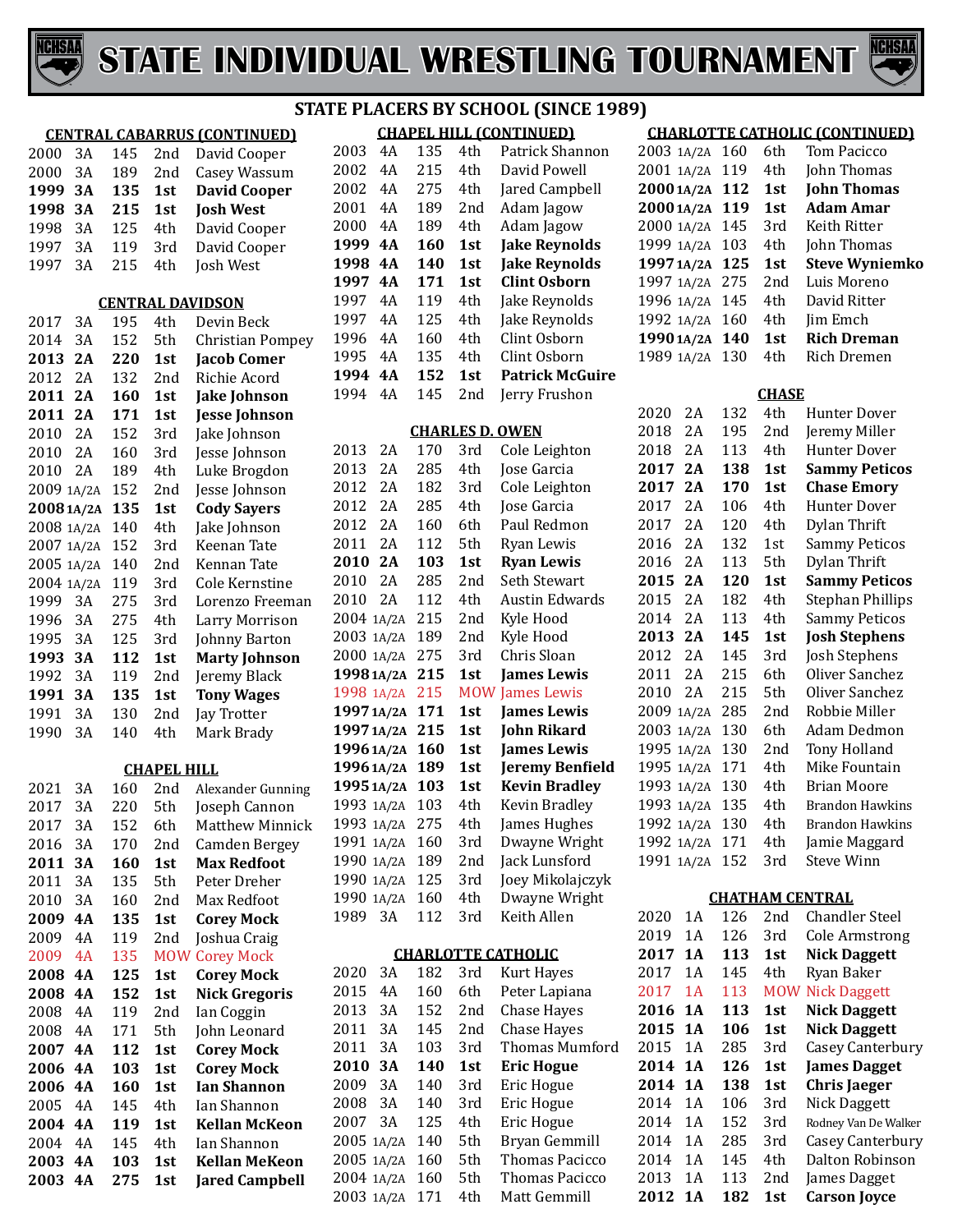



|              |            |     |                    | 3 I                                              |
|--------------|------------|-----|--------------------|--------------------------------------------------|
|              |            |     |                    | <b>CHATHAM CENTRAL (CONTINUED)</b>               |
| 2012         | 1A         | 106 | 2nd                | James Dagget                                     |
| 2011         | <b>1A</b>  | 140 | 1st                | <b>Shelton Sales</b>                             |
| 2011         | 1А         | 171 | 1st                | <b>Carson Joyce</b>                              |
| 2010         | <b>1A</b>  | 135 | 1st                | <b>Shelton Sales</b>                             |
| 2010         | <b>1A</b>  | 171 | 1st                | <b>Carson Joyce</b>                              |
| 2008 1A/2A   |            | 189 | 5th                | Aaron Brown                                      |
| 2006         | 1A/2A      | 160 | 6th                | <b>Kyle Scott</b>                                |
| 2003         | 1A/2A      | 145 | 4th                | Jake Sanders                                     |
| 2002         | 1A/2A      | 103 | 3rd                | Scott Christopher                                |
| 2001         | 1A/2A      | 103 | 2nd                | Scott Christopher                                |
|              | 1999 1A/2A | 135 | 4th                | Jerry Campbell                                   |
|              | 1998 1A/2A | 112 | 1st                | <b>Tim Campbell</b>                              |
|              |            |     |                    |                                                  |
|              | 1Α         | 113 | 4th                | <b>CHATHAM CHARTER</b><br><b>Chandler Steele</b> |
| 2019<br>2018 | 1A         | 106 | 2nd                | <b>Chandler Steele</b>                           |
| 2017         | 1A         | 126 | 4th                | Chris Brannon                                    |
|              |            |     |                    |                                                  |
|              |            |     | <b>CHEROKEE</b>    |                                                  |
| 2019         | 1 A        | 120 | 4th                | <b>McClay Phillips</b>                           |
| 2017         | <b>1A</b>  | 160 | 1st                | <b>Anthony Toineeta</b>                          |
| 2016         | <b>1A</b>  | 145 | 1st                | <b>Anthony Toineeta</b>                          |
| 2015         | 1A         | 145 | 2nd                | Jaron Bradley                                    |
| 2014         | 1A         | 126 | 4th                | Levi Swearengin                                  |
| 2013         | 1A         | 160 | 2nd                | Tavi Rivera                                      |
| 2012         | 1A         | 160 | 2nd                | Tavi Rivera                                      |
| 2012         | 1A         | 285 | 2nd                | Sam Wahnetah                                     |
| 2012         | 1A         | 145 | 4th                | <b>Colby Yanez</b>                               |
| 2011         | <b>1A</b>  | 189 | 1st                | <b>Will Bird</b>                                 |
| 2011         | 1A         | 160 | 3rd                | Tavi Rivera                                      |
| 2010         | 1A         | 152 | 4th                | Tavi Rivera                                      |
| 2000         | 1A/2A      | 135 | 2nd                | Jonathan Brady                                   |
| 1996         | 1A/2A      | 145 | 2nd                | Shawn Reagan                                     |
|              | 1994 1A/2A | 135 | 1st                | <b>T.W. Price</b>                                |
|              | 1993 1A/2A | 125 | 2nd                | T.W. Price                                       |
|              | 1989 1A/2A | 160 | 4th                | Mycol Wahnee                                     |
|              |            |     |                    |                                                  |
|              |            |     | <b>CHERRYVILLE</b> |                                                  |
| 2021         | 1Α<br>1A   | 113 | 4th                | <b>Brady Buchanan</b>                            |
| 2021         |            | 160 | 3rd                | <b>Chase Miller</b>                              |
| 2020         | 1A         | 113 | 4th                | <b>Brady Buchanan</b>                            |
| 2020         | 1Α         | 132 | 4th                | Ryan Riffle                                      |
| 2018         | 1A         | 182 | 2nd                | Sean Kostiuk                                     |
| 2018         | 1A         | 113 | 3rd                | <b>Brenton Lawing</b>                            |
| 2017         | 1A         | 152 | 2nd                | Justin Riffle                                    |
| 2016         | 1 A        | 152 | 2nd                | Justin Riffle                                    |
| 2016         | 1 A        | 182 | 4th                | <b>Colton Brittain</b>                           |
| 2015         | 1Α         | 138 | 4th                | Tanner Jones                                     |
| 2014         | 1A         | 120 | 2nd                | Matt Rhyne                                       |
| 2003         | 1A/2A      | 145 | 5th                | Jeff Baumgardner                                 |
| 2002         | 1A/2A      | 119 | 3rd                | Michael LaMacchia                                |
|              |            |     | <b>CLAYTON</b>     |                                                  |
| 2019         | <b>3A</b>  | 106 | 1st                | <b>Noah Johns</b>                                |
| 2018         | 3A         | 106 | 3rd                | Noah Johns                                       |
| 2018         | 3A         | 145 | 3rd                | Deondra James                                    |
|              |            |     |                    |                                                  |

4A 182 2nd Michael Lines

#### **CLAYTON (CONTINUED) STATE PLACERS BY SCHOOL (SINCE 1989)**

| 2012 4A |     | 152 | 3rd             | JacQuan Ethridge |
|---------|-----|-----|-----------------|------------------|
| 2012 4A |     | 132 | 4th             | Luke Ludke       |
| 2012 4A |     | 145 | 5th             | Jarel Orr        |
| 2012 4A |     | 170 | 5th             | Russell Thrasher |
| 2011    | 4A  | 119 | 5th             | Luke Ludke       |
| 2010    | 4 A | 112 | 2 <sub>nd</sub> | Luke Ludke       |
| 2010    | 4A  | 152 | 5th             | Oran Rose        |
| 2005    | 3A  | 112 | 3rd             | Mike Jusino      |
| 2005    | 3A  | 135 | 3rd             | Michael House    |
| 2004    | 3A  | 160 | 3rd             | Pete Martin      |
|         |     |     |                 |                  |

#### **CLEVELAND**

|  |  | 2015 3A 132 2nd Matthew Cruz-Cruz |
|--|--|-----------------------------------|
|  |  | 2014 3A 145 3rd Jhavonte Moon     |
|  |  | 2013 3A 138 3rd Dakota Hill       |
|  |  | 2012 3A 220 3rd Holden Bohannon   |
|  |  |                                   |

#### **CLINTON**

| 2018 | 2A | 195 | 4th     | Ivan Zalaya               |  |  |  |
|------|----|-----|---------|---------------------------|--|--|--|
| 2010 | 2A | 145 | 6th     | Darren Thomas             |  |  |  |
|      |    |     | CONCORD |                           |  |  |  |
| 2020 | 3A | 120 | 5th     | Daniel Tierney            |  |  |  |
| 2013 | 3A | 182 | 4th     | <b>Tom Simpson</b>        |  |  |  |
| 2013 | 3A | 195 | 4th     | Michael Simpson           |  |  |  |
| 2012 | 3A | 220 | 5th     | <b>Craig Bailes</b>       |  |  |  |
| 2011 | 3А | 145 | 1st     | <b>Nathanael Torrence</b> |  |  |  |
| 2010 | 3A | 140 | 3rd     | Nathanael Torrence        |  |  |  |
| 2007 | 3Α | 189 | 3rd     | Chris Kakavitsas          |  |  |  |
| 2007 | 3A | 119 | 5th     | Gary Jurado               |  |  |  |
| 2007 | 3Α | 125 | 6th     | Erik Fowlie               |  |  |  |
| 2007 | 3A | 152 | 6th     | Mike Poppiti              |  |  |  |
| 2005 | 3Α | 215 | 4th     | <b>Ben Robinson</b>       |  |  |  |
| 2004 | 3A | 160 | 6th     | Daniel Sherrill           |  |  |  |
| 2002 | 3A | 189 | 2nd     | <b>Steven McClamrock</b>  |  |  |  |
| 2001 | 3A | 171 | 2nd     | Steven McClamrock         |  |  |  |
| 1999 | 3A | 171 | 3rd     | <b>Scott McCarthy</b>     |  |  |  |
| 1999 | 3A | 160 | 4th     | Demetrius Evans           |  |  |  |
| 1997 | 3A | 171 | 2nd     | Lee Bruner                |  |  |  |
|      |    |     |         | <b>CORINTH HOLDERS</b>    |  |  |  |
| 2021 | 4Α | 285 | 3rd     | Javari Wright             |  |  |  |
| 2021 | 4Α | 152 | 3rd     | Logan Haseley             |  |  |  |
| 2020 | 4Α | 195 | 5th     | Cooper Carlson            |  |  |  |
| 2020 | 4Α | 220 | 5th     | Jeffrey Palmer            |  |  |  |
| 2019 | 4Α | 152 | 3rd     | <b>Andrew Doss</b>        |  |  |  |
| 2018 | 4Α | 220 | 4th     | Larry Williams            |  |  |  |
| 2017 | 3A | 285 | 2nd     | Frankie Miller            |  |  |  |
|      |    |     |         |                           |  |  |  |

|  |  | 2016 3A 285 6th Frankie Miller |
|--|--|--------------------------------|
|  |  | <b>CORINTH HOLDERS</b>         |
|  |  | 2015 3A 126 3rd Austin Palmer  |
|  |  | 2014 3A 113 3rd Darius Dunn    |
|  |  | 2013 2A 106 4th Darius Dunn    |
|  |  | 2013 2A 220 6th Elijah Harris  |
|  |  | 2012 2A 195 6th William Floyd  |
|  |  |                                |

| 2016                  | 3A | 113 | 2nd            | <b>Cade Davis</b>      |  |  |  |  |  |  |
|-----------------------|----|-----|----------------|------------------------|--|--|--|--|--|--|
| <b>CRAMER, STUART</b> |    |     |                |                        |  |  |  |  |  |  |
| 2021                  | 3A | 113 | 3rd            | Charlie Sly            |  |  |  |  |  |  |
| 2021                  | 3A | 145 | 1st            | Zack Karagias          |  |  |  |  |  |  |
| 2020                  | 3A | 126 | 5th            | Zachery Karagias       |  |  |  |  |  |  |
| 2017                  | 2A | 170 | 4th            | Nick Cook              |  |  |  |  |  |  |
| 2017                  | 2A | 138 | 5th            | Jonathon Collins       |  |  |  |  |  |  |
| 2015                  | 2Α | 126 | 6th            | Jonathan Collins       |  |  |  |  |  |  |
| <b>CREST</b>          |    |     |                |                        |  |  |  |  |  |  |
| 2021                  | 3A | 138 | 1st            | <b>Rex Howard</b>      |  |  |  |  |  |  |
| 2020                  | 3A | 132 | 3rd            | Rex Howard             |  |  |  |  |  |  |
| 2018                  | 3A | 152 | 5th            | Quenten Zanders        |  |  |  |  |  |  |
| 2004                  | 3A | 145 | 4th            | Arik Lemmon            |  |  |  |  |  |  |
| 2003                  | 3A | 145 | 2nd            | Arik Lemmon            |  |  |  |  |  |  |
| 2002                  | 3A | 130 | 2nd            | Arik Lemmon            |  |  |  |  |  |  |
| 2001                  | 4A | 160 | 3rd            | Daniel Humphries       |  |  |  |  |  |  |
| 2001                  | 4A | 145 | 4th            | Aaron Lemmon           |  |  |  |  |  |  |
| 2000                  | 4A | 140 | 3rd            | Aaron Lemmon           |  |  |  |  |  |  |
| 1999                  | 4A | 160 | 3rd            | Erik Wince             |  |  |  |  |  |  |
| 1998                  | 4A | 160 | 4th            | Erik Wince             |  |  |  |  |  |  |
| 1997                  | 4A | 145 | 2nd            | Kenny Wince            |  |  |  |  |  |  |
| 1996                  | 4A | 160 | 3rd            | Kenny Wince            |  |  |  |  |  |  |
| 1996                  | 4A | 135 | 4th            | B.J. Hunt              |  |  |  |  |  |  |
| 1995                  | 4A | 152 | 3rd            | Kenny Wince            |  |  |  |  |  |  |
| 1994                  | 4A | 135 | 3rd            | Kenny Wince            |  |  |  |  |  |  |
|                       |    |     | <b>CROATAN</b> |                        |  |  |  |  |  |  |
| 2020                  | 2A | 106 | 4th            | Jacob Caldwell         |  |  |  |  |  |  |
| 2020                  | 2A | 182 | 6th            | Dakota Gray            |  |  |  |  |  |  |
| 2019                  | 2A | 152 | 3rd            | Justin Jolin           |  |  |  |  |  |  |
| 2019                  | 2A | 195 | 6th            | Walker Gladwell        |  |  |  |  |  |  |
| 2018                  | 2A | 182 | 6th            | Kyle Kort              |  |  |  |  |  |  |
| 2017                  | 2A | 152 | 3rd            | <b>Grant Hall</b>      |  |  |  |  |  |  |
| 2017                  | 2A | 170 | 3rd            | <b>Ryan Perry</b>      |  |  |  |  |  |  |
| 2017                  | 2A | 160 | 4th            | <b>Charles Corbell</b> |  |  |  |  |  |  |
| 2017                  | 2A | 285 | 6th            | <b>Stevie Sharpe</b>   |  |  |  |  |  |  |
| 2015                  | 2A | 182 | 1st            | <b>Andrew Colborn</b>  |  |  |  |  |  |  |
| 2015                  | 2A | 160 | 4th            | <b>Anthony Scott</b>   |  |  |  |  |  |  |
| 2015                  | 2A | 170 | 4th            | <b>Ethan Bridges</b>   |  |  |  |  |  |  |
| 2014                  | 2A | 113 | 1st            | <b>Grant Hall</b>      |  |  |  |  |  |  |

**COX MILL** 3A 182 3rd Samuel Cowher 2019 3A 138 5th Conner Dav<br>2017 3A 120 4th Cade Davis

2017 3A 120 4th

| <b>CROATAN</b> |     |     |      |                        |  |  |  |  |  |
|----------------|-----|-----|------|------------------------|--|--|--|--|--|
| 2020           | 2A  | 106 | 4th  | Jacob Caldwell         |  |  |  |  |  |
| 2020           | 2A  | 182 | 6th  | Dakota Gray            |  |  |  |  |  |
| 2019           | 2A  | 152 | 3rd  | Justin Jolin           |  |  |  |  |  |
| 2019           | 2A  | 195 | 6th  | Walker Gladwell        |  |  |  |  |  |
| 2018           | 2A  | 182 | 6th  | Kyle Kort              |  |  |  |  |  |
| 2017           | 2A  | 152 | 3rd  | Grant Hall             |  |  |  |  |  |
| 2017           | 2A  | 170 | 3rd  | Ryan Perry             |  |  |  |  |  |
| 2017           | 2A  | 160 | 4th. | <b>Charles Corbell</b> |  |  |  |  |  |
| 2017           | 2A  | 285 | 6th  | <b>Stevie Sharpe</b>   |  |  |  |  |  |
| 2015           | 2A  | 182 | 1st  | <b>Andrew Colborn</b>  |  |  |  |  |  |
| 2015           | 2A  | 160 | 4th  | <b>Anthony Scott</b>   |  |  |  |  |  |
| 2015           | 2A  | 170 | 4th  | <b>Ethan Bridges</b>   |  |  |  |  |  |
| 2014           | 2A  | 113 | 1st  | <b>Grant Hall</b>      |  |  |  |  |  |
| 2014           | 2A  | 152 | 2nd  | <b>Brody McGrath</b>   |  |  |  |  |  |
| 2014           | 2A  | 195 | 3rd  | Andrew Colborn         |  |  |  |  |  |
| 2014           | 2A  | 120 | 4th  | Dustin McCaw           |  |  |  |  |  |
| 2014           | 2A  | 132 | 6th  | <b>Austin Meaney</b>   |  |  |  |  |  |
| 2013           | 2A  | 120 | 1st  | <b>Alex Bray</b>       |  |  |  |  |  |
| 2013           | 2A  | 195 | 2nd  | Kyle Colborn           |  |  |  |  |  |
| 2013           | 2.A | 138 | 3rd  | Brody McGrath          |  |  |  |  |  |
| 2013           | 2A  | 113 | 4th  | <b>Grayson Millis</b>  |  |  |  |  |  |
| 2013           | 2A  | 145 | 4th  | Nate Fallon            |  |  |  |  |  |
| 2013           | 2A  | 170 | 4th  | Andrew Colborn         |  |  |  |  |  |
| 2013           | 2A  | 160 | 6th  | Sam Slater             |  |  |  |  |  |
| 2012           | 2A  | 106 | 2nd  | Grayson Mills          |  |  |  |  |  |
|                |     |     |      |                        |  |  |  |  |  |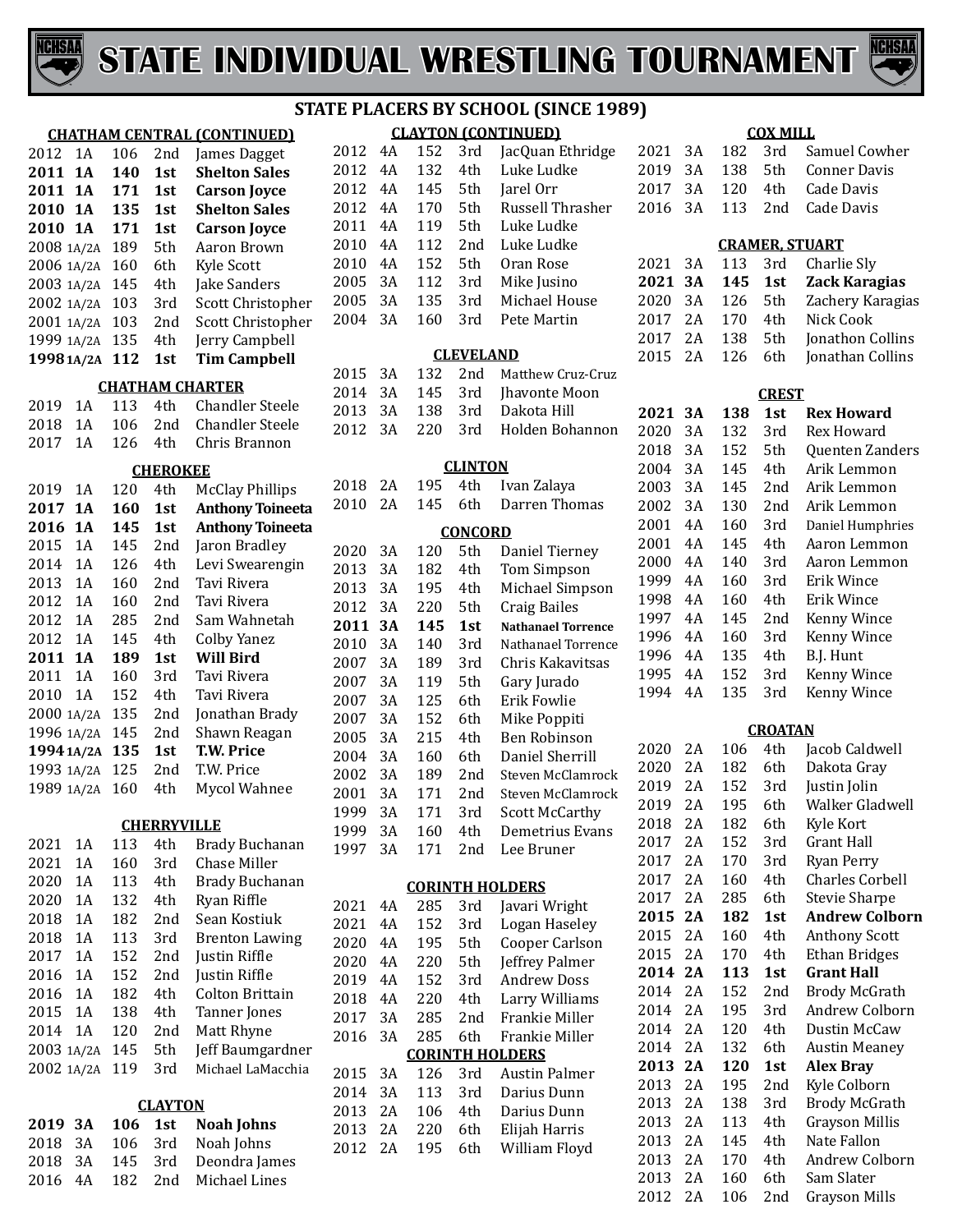



#### **CURRITUCK STATE PLACERS BY SCHOOL (SINCE 1989)**

|                |     |                 | <b>CROATAN (CONTINUED)</b>   | <b>CURRITUCK</b>                 |     |                           | <b>CUTHBERTSON (CONTINUED)</b>                           |                    |    |            |                    |                                     |
|----------------|-----|-----------------|------------------------------|----------------------------------|-----|---------------------------|----------------------------------------------------------|--------------------|----|------------|--------------------|-------------------------------------|
| 2A<br>2012     | 152 | 2nd             | <b>Jon Mancini</b>           | 2021<br>2A                       | 126 | 4th                       | Samuel Hodge                                             | 2013 2A            |    | 170        | 5th                | Joseph Walther                      |
| 2012<br>2A     | 195 | 2nd             | Kyle Colborn                 | 2020<br>2A                       | 120 | 3rd                       | Samuel Hodge                                             | 2012 2A            |    | 120        | 1st                | <b>Cody Walker</b>                  |
| 2012<br>2A     | 113 | 3rd             | Alex Bray                    | 2020<br>2A                       | 160 | 4th                       | <b>Trent Walker</b>                                      | 2011               | 2A | 119        | 3rd                | Cody Walker                         |
| 2012<br>2A     | 170 | 4th             | Andrew Colborn               | 2018<br>2A                       | 220 | 5th                       | <b>Albert Harris</b>                                     |                    |    |            |                    |                                     |
| 2011 2A        | 145 | 1st             | <b>Sam McCauley</b>          | 2017<br>2A                       | 220 | 5th                       | <b>Albert Harris</b>                                     |                    |    |            | <b>D.H. CONLEY</b> |                                     |
| 2A<br>2011     | 130 | 2nd             | Robbie Gladwell              | 2016<br>2A                       | 160 | 4th                       | P.J. Connors                                             | 2020               | 3A | 170        | 5th                | <b>Troy Weaver</b>                  |
| 2011<br>2A     | 103 | 3rd             | Nathan Fallon                | 2015<br>2A                       | 152 | 5th                       | P.J. Connors                                             | 2020               | 3A | 113        | 6th                | Ethan Lenyszyn                      |
| 2011<br>2A     | 112 | 3rd             | Alex Bray                    | 2014<br>2A                       | 138 | 3rd                       | <b>Tanner Stephens</b>                                   | 2013               | 3A | 220        | 6th                | <b>Sterling Mills</b>               |
| 2011<br>2A     | 189 | 3rd             | Kyle Colborn                 | 2013<br>3A                       | 285 | 2nd                       | Michael Doherty                                          | 2011               | 3A | 285        | 2nd                | Nathaniel Stevenson                 |
| 2011<br>2A     | 152 | 5th             | Jon Mancini                  | 2013<br>3A                       | 132 | 5th                       | <b>Tanner Stephens</b>                                   | 2008               | 3A | 112        | 5th                | Artez Crandell                      |
| 2A<br>2011     | 171 | 6th             | Garrett Bridges              | 2012<br>3A                       | 126 | 5th                       | <b>Tanner Stephens</b>                                   | 2007               | 3A | 135        | 2 <sub>nd</sub>    | Corey Sly                           |
| 2010 2A        | 119 | 1st             | <b>Ryan Blackwell</b>        | 2012<br>3A                       | 285 | 6th                       | Michael Doherty                                          | 2006               | 3A | 189        | 3rd                | Mike Taylor                         |
| 2010 2A        | 140 | 1st             | <b>Michael Melvin</b>        | 2011<br>3A                       | 189 | 3rd                       | Seth Brinkley                                            | 2004               | 4A | 275        | 1st                | <b>Matt Taylor</b>                  |
| 2010 2A        | 152 | 1st             | C.C. Wright                  | 2010<br>3A                       | 189 | 2nd                       | Seth Brinkley                                            | 2003               | 4A | 112        | 3rd                | Justin Preece                       |
| 2A<br>2010     | 112 | 3rd             | Robbie Gladwell              | 2009<br>3A                       | 160 | 2nd                       | <b>Jeff Ross</b>                                         | 2002               | 4A | 103        | 4th                | Justin Preece                       |
| 2A<br>2010     | 215 | 3rd             | <b>Emmanuel Bryant</b>       | 2009<br>3A                       | 125 | 3rd                       | C.J. Jablonski                                           | 2000               | 4A | 171        | 2nd                | Kevin Hardy                         |
| 2A<br>2010     | 103 | 5th             | Alex Bray                    | 2005 1A/2A 145                   |     | 1st                       | <b>Eddie Sawyer</b>                                      | 1999               | 4A | 171        | 3rd                | Israel Ward                         |
| 2A<br>2010     | 135 | 5th             | Sam McCauley                 | 2005 1A/2A 145                   |     |                           | <b>MOW Eddie Sawyer</b>                                  | 1998               | 4A | 171        | 4th                | Israel Ward                         |
| 20091A/2A 112  |     | 1st             | <b>Ryan Blackwell</b>        | 2004 1A/2A 119                   |     | 1st                       | <b>Bryan LaShomb</b>                                     | 1995               | 3A | 135        | 1st                | <b>Terrance Green</b>               |
| 2009 1A/2A 130 |     | 3rd             | Michael Melin                | 2004 1A/2A 125                   |     | 1st                       | <b>Jimmy Helms</b>                                       | 1995               | 3A | 160        | 2nd                | Lamont Smith                        |
| 2009 1A/2A 215 |     | 3rd             | <b>Emmanuel Bryant</b>       | 2004 1A/2A 135                   |     | 1st                       | <b>Eddie Sawyer</b>                                      | 1995               | 3A | 119        | 4th                | Chad Sawyer                         |
| 2009 1A/2A 103 |     | 4th             | Robbie Gladwell              | 2003 1A/2A 112                   |     | 1st                       | <b>Bryan Lashomb</b>                                     | 1992               | 3A | 171        | 2nd                | <b>Bryant Ward</b>                  |
| 2008 1A/2A 112 |     | 4th             | Ryan Blackwell               | 2003 1A/2A 145                   |     | 1st                       | <b>Terry Overton</b>                                     | 1991               | 3A | 125        | 1st                | <b>Jacinto Moore</b>                |
| 2008 1A/2A 135 |     | 5th             | C.C. Wright                  | 2003 1A/2A 135                   |     | 2 <sub>nd</sub>           | Chase Ingram                                             | 1991               | 3A | 103        | 3rd                | <b>Torrance Smith</b>               |
| 2007 1A/2A 135 |     | 2 <sub>nd</sub> | Jake O'Laker                 | 2003 1A/2A 119                   |     | 3rd                       | Jimmy Helms                                              | 1991               | 3A | 275        | 3rd                | Danny Osborne                       |
| 2006 1A/2A 135 |     | 1st             | Jake O'Laker                 | 2003 1A/2A 152                   |     | 5th                       | Sam Murray                                               | 1990 3A            |    | 119        | 1st                | <b>Jacinto Moore</b>                |
| 20061A/2A 189  |     | 1st             | <b>Aaron Myrick</b>          | 2002 1A/2A 103                   |     | 1st                       | <b>Bryan Lashomb</b>                                     | 1990               | 3A | 145        | 1st                | <b>Derrick Gardner</b>              |
| 2006 1A/2A 125 |     | 3rd             | Fisher Heverly               | 2002 1A/2A 112                   |     | 2nd                       | Jimmy Helms                                              | 1990               | 3A | 125        | 3rd                | Gary Howard                         |
| 2006 1A/2A 130 |     | 3rd             | Hunter Heverly               | 2002 1A/2A 130                   |     | 2nd                       | Morgan Meyers                                            | 1989 3A            |    | 140        | 1st                | <b>Derrick Gardner</b>              |
| 2005 1A/2A 189 |     | 2 <sub>nd</sub> | Aaron Myrick                 | 2001 1A/2A 119                   |     | 3rd                       | Morgan Myers                                             | 1989               | 3A | 145        | 1st                | <b>Kevin Daniels</b>                |
| 2005 1A/2A 130 |     | 3rd             | <b>Harley Meaney</b>         | 2001 1A/2A 145                   |     | 4th                       | Chase Taylor                                             | 1989               | 3A | 119        | 3rd                | Jacinto Moore                       |
| 2005 1A/2A 140 |     | 4th             | Danny Natale                 | 2000 1A/2A 125                   |     | 1st                       | <b>Jordan Binder</b>                                     | 1989               | 3A | 275        | 4th                | Danny Osborne                       |
| 2004 1A/2A 215 |     | 1st             | <b>Ryan Onofrio</b>          | 2000 1A/2A 215                   |     | 1st                       | <b>David Dashielle</b>                                   |                    |    |            |                    |                                     |
| 2004 1A/2A 171 |     | 3rd             | Richard Smith                | 2000 1A/2A 171                   |     | 3rd                       | Dustin Dashielle                                         |                    |    |            | <b>DAVIE</b>       |                                     |
| 2004 1A/2A 189 |     | 4th             | Aaron Myrick                 | 2000 1A/2A 125                   |     |                           | <b>MOW Jordan Binder</b>                                 | 2021 4A<br>2019 4A |    | 170        | 1st                | <b>Jack Jarvis</b>                  |
| 2003 1A/2A 171 |     | 3rd             | Richard Smith                | 1999 1A/2A 112                   |     | 1st                       | <b>Jordan Binder</b><br>1999 1A/2A 119 2nd David Serrano | 2019 4A            |    | 220        | 2nd                | Jesus Olmedo<br>285 3rd Andy Flores |
| 2003 1A/2A 215 |     | 5th             | Ryan Onofrio                 | 1999 1A/2A 189                   |     |                           | Doyle Midgette                                           | 2019               | 4A | 182        |                    | Matt King                           |
| 2002 1A/2A 189 |     | 4th             | Ryan Onofrio                 |                                  |     | 4th<br>1st                | <b>Jordan Binder</b>                                     | 2018               | 4A | 170        | 4th<br>5th         | Hunter Strickland                   |
| 2001 1A/2A 145 |     | 3rd             | Nickie Mercantini            | 1998 1A/2A 103<br>1998 1A/2A 152 |     | 1st                       | <b>David Lowe</b>                                        | 2018               | 4A | 182        | 5th                | Mathew King                         |
| 2000 1A/2A 145 |     | 4th             | Nickie Mercantini            | 1997 1A/2A 145                   |     | 1st                       | <b>David Lowe</b>                                        | 2018               | 4A | 220        | 5th                | Anthony Olmedo                      |
| 1999 1A/2A 125 |     | 4th             | Carmen Mercantini            |                                  |     |                           |                                                          |                    |    |            |                    |                                     |
|                |     |                 |                              |                                  |     |                           |                                                          |                    |    |            |                    |                                     |
|                |     |                 |                              | 1997 1A/2A 103                   |     | 3rd                       | Jordan Binder                                            | 2017               | 4A | 113        | 4th                | Hunter Smith                        |
|                |     | <b>CUMMINGS</b> |                              | 1997 1A/2A 112                   |     | 3rd                       | Mark Gilbert                                             | 2017               | 4A | 220        | 4th                | Jesus Olmedo                        |
| 2004 1A/2A 215 |     | 4th             | Robert Dark                  | 1997 1A/2A 171                   |     | 4th                       | Sammy Haislip                                            | 2017               | 4A | 285        | 4th                | Anthony Olmedo                      |
| 2000 1A/2A 189 |     | 3rd             | Antonio King                 | 1996 1A/2A 125                   |     | 3rd                       | Ryan Serrano                                             | 2017               | 4A | 170        | 6th                | Kyle McCune                         |
| 1998 1A/2A 189 |     | 4th             | Antonio King                 | 1995 1A/2A 130                   |     | 3rd                       | David Lowe                                               | 2016               | 4A | 182        | 3rd                | Isaiah Olmedo                       |
| 1997 1A/2A 215 |     | 3rd             | <b>Brad Wilson</b>           | 1994 1A/2A 189                   |     | 2nd                       | B.J. Gurnsey                                             | 2015               | 4A | 220        | 3rd                | Parker Correll                      |
| 1991 3A        | 130 | 1st             | <b>Steve Wilson</b>          | 1993 1A/2A 189                   |     | 4th                       | Les Midgette                                             | 2014               | 4A | 182        | 2nd                | Alex Gobble                         |
| 1991 3A        | 152 | 1st             | <b>Wilton Stephens</b>       | 1992 1A/2A 189                   |     | 3rd                       | Les Midgett                                              | 2013               | 4A | 182        | 5th                | Alex Gobble                         |
| 1990 3A        | 140 | 1st             | <b>Buddy Fowler</b>          | 1991 1A/2A 135                   |     | 3rd                       | Timmy Cline                                              | 2012               | 4A | 126        | 6th                | Ryan Smith                          |
| 1990 3A<br>3A  | 130 | 2nd<br>3rd      | Steve Wilson<br>Steve Wilson | 1991 1A/2A 189                   |     | 4th                       | Les Midgette                                             | 2011 4A            |    | 125<br>171 | 1st                | <b>Michael Waters</b>               |
| 1989           | 130 |                 |                              |                                  |     |                           |                                                          | 2011 4A            | 4A |            | 1st                | <b>Matt Cusack</b>                  |
| 1989<br>3A     | 135 | 3rd             | <b>Wilton Stephens</b>       | 2020<br>3A                       | 132 | <b>CUTHBERTSON</b><br>4th | Nicholas Schutz                                          | 2011<br>2011       | 4A | 135<br>103 | 5th<br>6th         | Tony Donati<br>Trevor Albarron      |
|                |     |                 |                              | 2016 3A                          | 145 | 4th                       | Noah Walker                                              | 2011 4A            |    | 112        | 6th                | Alex Costner                        |
|                |     |                 |                              | 2014 3A                          | 182 | 6th                       | Joseph Walther                                           | 2010 4A            |    | 112        | 1st                | <b>Michael Waters</b>               |
|                |     |                 |                              | 2013 2A                          | 126 | 1st                       | <b>Cody Walker</b>                                       | 2010 4A            |    | 135        | 3rd                | Zach Vernon                         |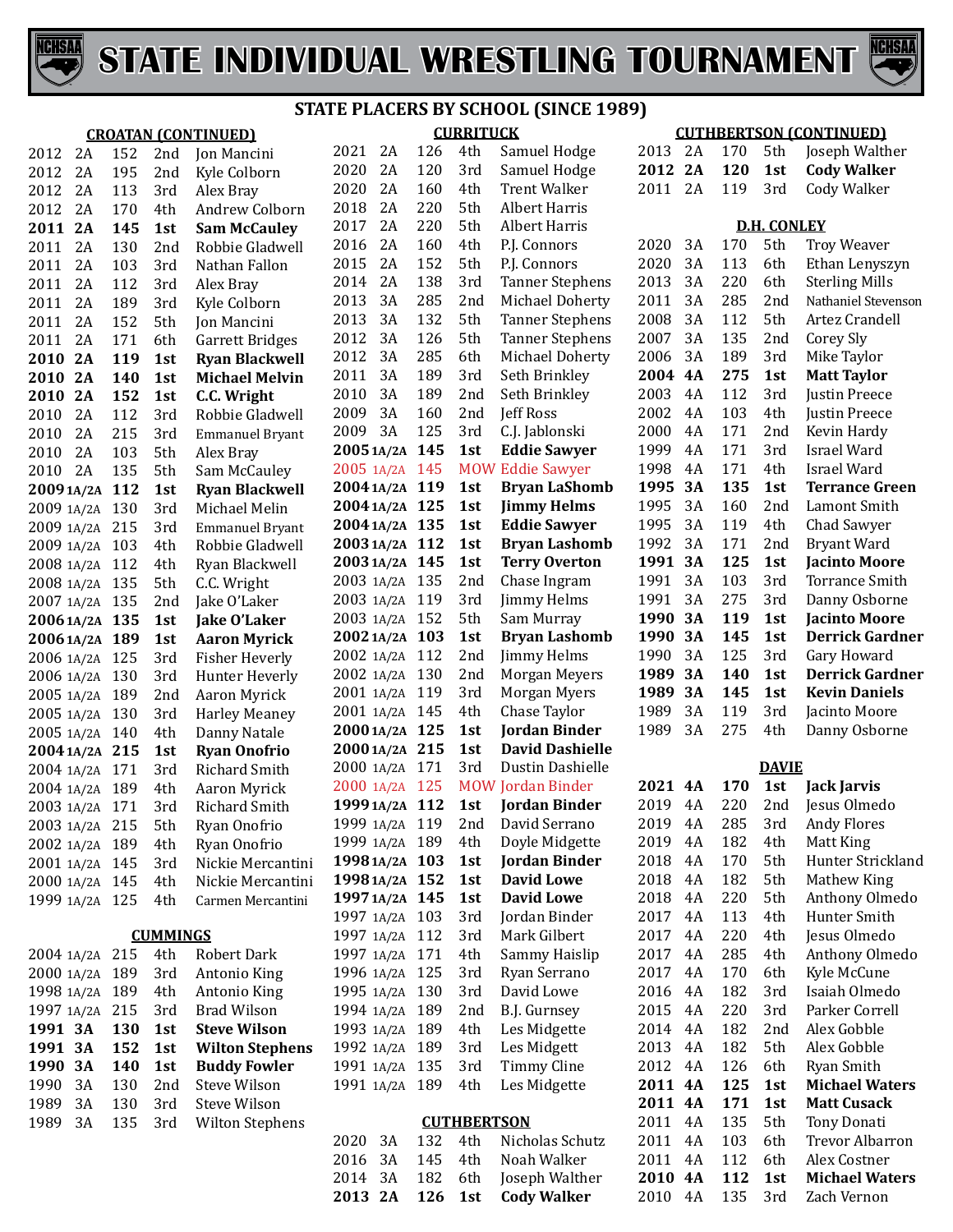

 4A **4A 130 1st Zack Vernon** 2009 4A 4A 2009 4A 4A 2008 4A 2008 4A 2008 4A 2008 4A 2008 4A 2008 4A 2007 4A 2007 4A **4A 215 1st Garrett Parks** 2006 4A 2006 4A 2006 4A 2006 4A **4A 171 1st Timmy Allen** 2005 4A 2005 4A 2005 4A 2005 4A **4A 215 1st Ryan Boehm**  $4A$ 2004 4A  $4A$  4A<br> $2002$  4A **4A 215 1st Patrick Lowery** 2002 4A 4A 2001 4A 2001 4A 2000 4A 2000 4A 1999 4A 1998 4A 1998 4A 1998 4A **4A 189 1st Neil Cornatzer 4A 130 1st Scotty Spry 4A 160 1st Neil Cornatzer** 1995 4A 1995 4A 1995 4A **4A** 1994 4A 1994 4A **4A 130 1st John Ward 4A** 1993 4A 1992 4A 1991 4A 1991 4A 1990 4A



# **STATE PLACERS BY SCHOOL (SINCE 1989)**

|            |            | <b>DAVIE (CONTINUED)</b>         |                                  |    |     |              | <b>DAVIE (CONTINUED)</b>     |                |          |            |                     | <b>DIXON (CONTINUED)</b>            |
|------------|------------|----------------------------------|----------------------------------|----|-----|--------------|------------------------------|----------------|----------|------------|---------------------|-------------------------------------|
| 189        | 6th        | Jonathan Hupp                    | 1990                             | 4A | 125 | 4th          | <b>Brad Foster</b>           | 1990 1A/2A 103 |          |            | 3rd                 | Willie McLeod                       |
| 130        | 1st        | <b>Zack Vernon</b>               | 1990                             | 4A | 189 | 4th          | John Coulston                | 1989 1A/2A 103 |          |            | 4th                 | Willie McLeod                       |
| 112        | 2nd        | Michael Waters                   | 1989 4A                          |    | 125 | 1st          | <b>Scott Beauchamp</b>       |                |          |            |                     |                                     |
| 152        | 2nd        | Matt Cusack                      | 1989                             | 4A | 140 | 2nd          | <b>Scott Page</b>            |                |          |            | <b>DOUGLAS BYRD</b> |                                     |
| 103        | 4th        | Alex Costner                     | 1989                             | 4A | 275 | 2nd          | <b>Todd Smith</b>            | 2020           | 3A       | 285        | 6th                 | Zyon McEachin                       |
| 140        | 5th        | <b>Shelton Sales</b>             | 1989                             | 4A | 160 | 3rd          | Eric Blankenship             | 2009 4A        |          | 140        | 1st                 | <b>Camden Wilkens</b>               |
| 135        | 4th        | Zachery Vernon                   |                                  |    |     |              |                              | 2019           | 3A       | 220        | 2nd                 | Ray Dixon                           |
| 171        | 4th        | Jonathan Hupp                    |                                  |    |     | <b>DIXON</b> |                              | 2018           | 3A       | 220        | 4th                 | Ray Dixon                           |
| 189        | 4th        | Jared Barber                     | 2021                             | 2A | 145 | 3rd          | Keagan Bolman                | 2013           | 3A       | 170        | 6th                 | Darrius Cox                         |
| 125        | 5th        | <b>Travis Goforth</b>            | 2020                             | 2A | 113 | 4th          | Logan Pugh                   | 2011 3A        |          | 152        | 1st                 | <b>Kristoff Thomas</b>              |
| 152        | 5th        | Matt Cusack                      | 2020                             | 2A | 170 | 4th          | <b>Tyler Proffitt</b>        | 2010           | 3A       | 112        | 4th                 | <b>Ethan Morales</b>                |
| 103        | 6th        | Michael Waters                   | 2018                             | 2A | 285 | 1st          | <b>Thomas Hudson</b>         | 2009           | 4A       | 152        | 4th                 | <b>Bernard Thomas</b>               |
| 130        | 2nd        | Chris Ange                       | 2018                             | 2A | 126 | 4th          | Devin Gerena                 | 2009           | 4A       | 285        | 4th                 | <b>Terance Cartrette</b>            |
| 135        | 2nd        | Joel Barnett                     | 2017                             | 2A | 113 | 2nd          | Corey Smith                  | 2009           | 4A       | 103        | 5th                 | <b>Ethan Morales</b>                |
| 215        | 1st        | <b>Garrett Parks</b>             | 2016                             | 2A | 160 | 2nd          | Christian Yuhas              | 2007           | 4A       | 189        | 6th                 | Keith Farrington                    |
| 103        | 4th        | Kyle Smith                       | 2016                             | 2A | 106 | 3rd          | <b>Corey Smith</b>           | 2006           | 4A       | 189        | 4th                 | Chris Murdock                       |
| 112        | 4th        | Russell Hilton                   | 2016                             | 2A | 145 | 3rd          | Josh Thomas                  | 1996 4A        |          | 215        | 1st                 | <b>Bryan Holliday</b>               |
| 130        | 5th        | Aaron Hollifield                 | 2016                             | 2A | 132 | 5th          | Kolin Fowlkes                | 1995           | 4A       | 119        | 3rd                 | Archie McPhail                      |
| 119        | 6th        | Adam McIlwain                    | 2016                             | 2A | 113 | 6th          | Alec Russell                 | 1993           | 4A       | 160        | 4th                 | Mike Buscema                        |
| 171        | 1st        | <b>Timmy Allen</b>               | 2016                             | 2A | 220 | 6th          | Thomas Hudson                |                |          |            |                     |                                     |
| 130        | 2nd        | Aaron Hollifield                 | 2015                             | 2A | 145 | 1st          | Kevin Cagle                  |                |          |            | <b>DRAUGHN</b>      |                                     |
| 103        | 5th        | Kyle Smith                       | 2015                             | 2A | 126 | 5th          | Zach Kahl                    | 2017           | 2A       | 195        | 5th                 | <b>Timothy Abee</b>                 |
| 112        | 6th        | Russel Hilton                    | 2014                             | 2A | 195 | 4th          | Tyler Hudson                 | 2016           | 2A       | 195        | 2nd                 | <b>Timothy Abee</b>                 |
| 275        | 6th        | <b>Ted Randolph</b>              | 2014                             | 2A | 106 | 5th          | Dylan Patry                  | 2015           | 2A       | 195        | 3rd                 | Timmy Abee                          |
| 215        | 1st        | <b>Ryan Boehm</b>                | 2014                             | 2A | 170 | 5th          | Seth Schoonover              |                |          |            |                     |                                     |
| 145        | 3rd        | Jeremiah Raby                    | 2013                             | 1A | 195 | 2nd          | Tyler Hudson                 |                |          |            | <b>DUDLEY</b>       |                                     |
| 140        | 5th        | Timmy Allen                      | 2011                             | 1A | 145 | 2nd          | Cameron Frye                 | 2020           | 3A       | 145        | 6th                 | Kristian Jones                      |
| 130        | 6th        | Aaron Hollifield                 | 2011                             | 1A | 215 | 4th          | Lars Gordon                  | 2016           | 4A       | 285        | 6th                 | Quran Blount                        |
| 189        | 5th        | <b>Clint Stanley</b>             | 2010                             | 1A | 215 | 2nd          | Lars Gordon                  | 2015 4A        |          | 195        | 1st                 | <b>Randall Diabe</b>                |
| 215        | 1st        | <b>Patrick Lowery</b>            | 2010                             | 1A | 140 | 3rd          | Cameron Frye                 | 2014           | 4A       | 195        | 5th                 | Randall Diabe                       |
| 135        | 3rd        | <b>Josh Stanley</b>              | 2008 1A/2A                       |    | 160 | 5th          | <b>Brent Turman</b>          | 2013           | 4A       | 285        | 6th                 | David Moore                         |
| 215        | 3rd        | Patrick Lowery                   | 2001 1A/2A 275                   |    |     | 4th          | Stephen DuBrey               | 2012 4A        |          | 126        | 1st                 | <b>Andre Nie</b>                    |
| 125        | 4th        | <b>Josh Stanley</b>              | 1999 1A/2A 160                   |    |     | 2nd          | Charles Parrish              | 2012           | 4A       | 285        | 6th                 | David Moore                         |
| 130        | 4th        | Jordan Kahrs                     | 1999 1A/2A 215                   |    |     | 2nd          | Jamaal Legette               | 2011           | 4A       | 119        | 2nd                 | Andre Nie                           |
| 125        | 2nd        | <b>Brad Pack</b>                 | 1998 1A/2A 145                   |    |     | 4th          | Kris King                    | 2010 4A        |          | 152        | 1st                 | <b>Tylor Sigmon</b>                 |
| 189        | 3rd        | Patrick Lowery                   | 1998 1A/2A 160                   |    |     | 4th          | <b>Charles Parrish</b>       | 2010<br>2009   | 4A       | 135        | 2nd                 | Sam Ross                            |
| 125        |            | 2nd Adam Bailey                  | 1998 1A/2A 171                   |    |     | 4th          | Joey Biggers                 |                | 3A       | 103        | 3rd                 | Andre Nie                           |
| 189        | 3rd        | Scot Cornatzer                   | 1997 1A/2A 152<br>1996 1A/2A 112 |    |     | 4th          | Kris King                    | 2009<br>2009   | 3A<br>3A | 145<br>160 | 3rd<br>5th          | <b>Tylor Sigmon</b><br>Alex Sellars |
| 215        | 3rd        | <b>Brian Murphy</b>              | 1995 1A/2A 112                   |    |     | 2nd<br>2nd   | Sage Chavez<br>Andy Anderson | 2009           | 3A       | 171        | 6th                 | Guillermo Magallon                  |
| 119        | 4th        | <b>Adam Bailey</b>               | 1995 1A/2A 135                   |    |     | 2nd          | <b>Chris Gittings</b>        | 2008           | 3A       | 145        | 3rd                 | <b>Tylor Sigmon</b>                 |
| 189        | 1st        | <b>Neil Cornatzer</b>            | 1995 1A/2A 145                   |    |     | 2nd          | Matt Padgett                 | 2008           | 3A       | 140        | 6th                 | <b>Andrew Williams</b>              |
| 130        | 1st        | <b>Scotty Spry</b>               | 1994 1A/2A 140                   |    |     | 2nd          | John Wycoff                  | 2005           | 3A       | 130        | 2nd                 | Matt Able                           |
| 160        | 1st        | <b>Neil Cornatzer</b>            | 1994 1A/2A 145                   |    |     | 2nd          | Matt Padgett                 | 2005           | 3A       | 160        | 6th                 | <b>Cameron Moore</b>                |
| 125        | 2nd        | Justin Jenne                     | 1994 1A/2A 275                   |    |     | 2nd          | <b>Adam Padgett</b>          | 2004           | 3A       | 152        | 3rd                 | <b>Stephon Bailey</b>               |
| 103        | 3rd        | Nathan Feree                     | 1993 1A/2A 130                   |    |     | 2nd          | Matt Padgett                 | 2004           | 3A       | 135        | 5th                 | Marlon Lopez                        |
| 171        | 3rd        | Justin Carter                    | 1993 1A/2A 125                   |    |     | 4th          | Peyton Hobbs                 | 2003           | 3A       | 130        | 4th                 | <b>Matthew Able</b>                 |
| 119        | 1st        | <b>Scotty Spry</b>               | 1993 1A/2A 140                   |    |     | 4th          | Sonny Carlson                | 1994           | 4A       | 112        | 4th                 | Eric Cornwall                       |
| 160<br>145 | 2nd<br>3rd | Neil Cornatzer<br>Michael Hunter | 1992 1A/2A 275                   |    |     | 1st          | <b>Buddy Batson</b>          | 1990           | 4A       | 275        | 2nd                 | Greg Foushee                        |
| 130        | 1st        | <b>John Ward</b>                 | 1992 1A/2A 145                   |    |     | 3rd          | <b>Jody Padgett</b>          | 1989           | 4A       | 189        | 4th                 | Greg Foushee                        |
| 119        | 1st        | <b>Scotty Spry</b>               | 1992 1A/2A 112                   |    |     | 4th          | Dale Allen                   |                |          |            |                     |                                     |
| 171        | 4th        | Jamie Coulston                   | 1992 1A/2A 152                   |    |     | 4th          | C.D. Merritt                 |                |          |            | <b>DURHAM</b>       |                                     |
| 125        | 3rd        | Jon Ward                         | 1991 1A/2A 171                   |    |     | 1st          | Mitch Stegall                | 1989 4A        |          | 152        | 1st                 | <b>Earl Sutton</b>                  |
| 145        | 3rd        | <b>Trey Caudle</b>               | 1991 1A/2A 145                   |    |     | 3rd          | <b>Randy Morris</b>          |                |          |            |                     | <b>DURHAM SCHOOL OF THE ARTS</b>    |
| 189        | 4th        | Tom Soulston                     | 1991 1A/2A 140                   |    |     | 4th          | <b>Jody Padgett</b>          | 2012 2A        |          | 170        | 5th                 | Joshua Sawyer                       |
| 140        | 3rd        | Jamie Caudle                     | 1990 1A/2A 171                   |    |     | 1st          | <b>Mitch Stegall</b>         | 2012 2A        |          | 106        | 6th                 | Drake Swigart                       |
|            |            |                                  | 1990 1A/2A 112                   |    |     | 2nd          | Danny Henderson              | 2012 2A        |          | 145        | 6th                 | Walter Jenkins                      |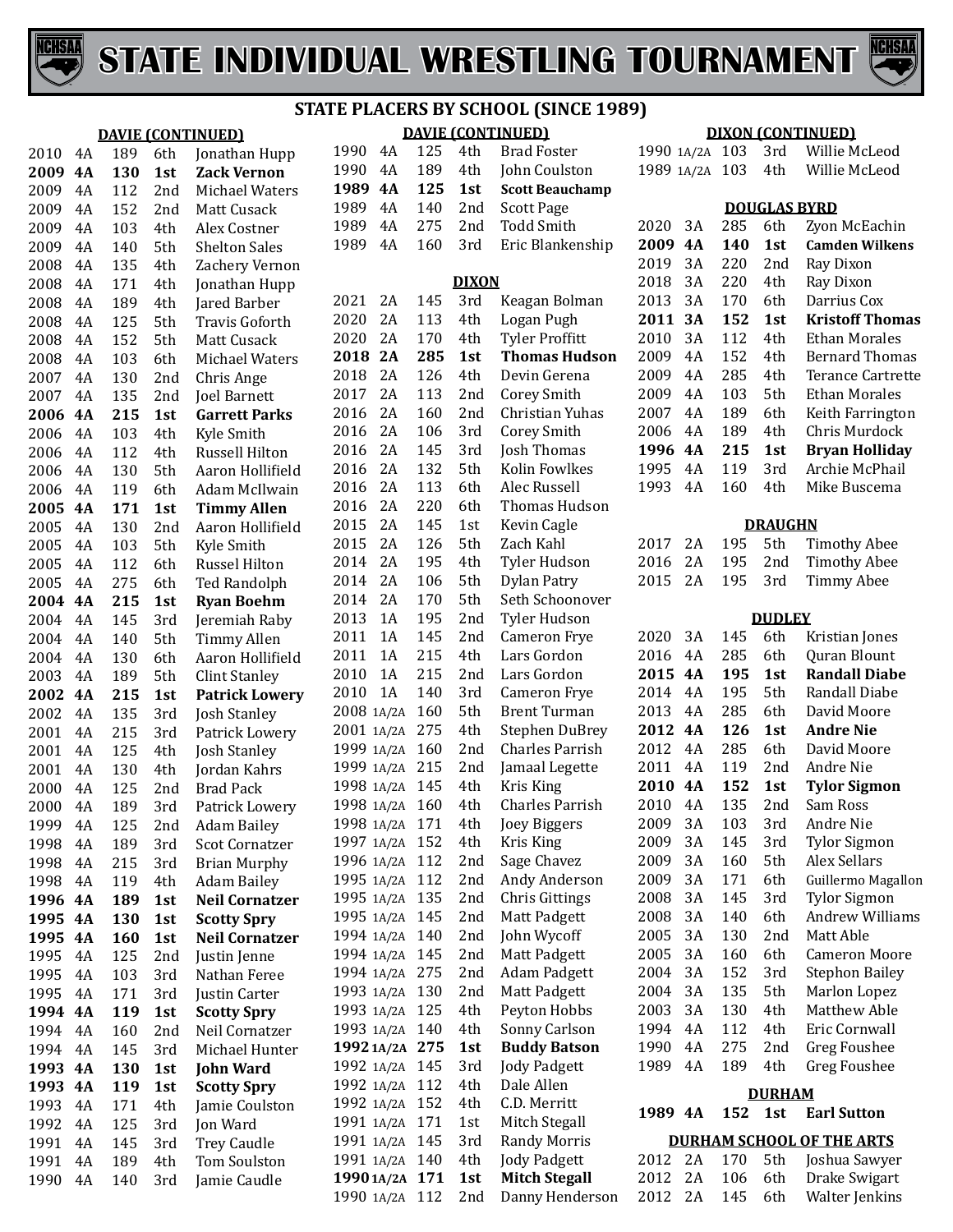



#### **DURHAM SCHOOL OF THE ARTS (CONT)** 2A 160 2nd Daniel Britt 2010 2A 171 2nd Tyler Tomasic<br>2010 2A 152 6th Daniel Britt 6th Daniel Britt<br>5th Tyler Tomasic 2009 1A/2A 171 **E.E. SMITH** 2010 4A 119 4th Malcolm Williams<br>2005 4A 152 1st Brandon Wallac **4A 152 1st Brandon Wallace** 2004 4A 135 2nd Brandon Wallace<br>2004 4A 275 6th Ortiz Green 4A 275 6th Ortiz Green 4A 119 4th Brandon Wallace 2002 4A 152 4th James Baldwin<br>1995 4A 189 1st Dwayne Casor **1995 1995 1995 1995 1995 1995 1995 1995 1995 1995 1995 1995 1995 1995 1995 1995 1995 1995 1995 1995 1995 1995 1995 1995 1995 1995 1995 1995 1995 1995 1995** 1995 4A 189 MOW Dwayne Cason<br>1994 4A 189 2nd Dwayne Cason 1994 4A 189 2nd Dwayne Cason<br>1994 4A 275 2nd Dimitrious Underw 1994 4A 275 2nd Dimitrious Underwood<br>1993 4A 189 4th Dwayne Cason 1993 4A 189 4th Dwayne Cason<br>**1989 4A 119 1st Donnell Rawls 4A 119 1st Donnell Rawls EAST BURKE** 2A 126 2nd Noah Gilbert  **London Page** 2016 2A 120 5th Christopher Gilbert<br>2016 2A 182 5th Jakob Prestwood 2016 2A 182 5th Jakob Prestwood<br>2015 2A 120 3rd Christopher Gilber 2015 2A 120 3rd Christopher Gilbert<br>2015 2A 220 5th London Page 2A 220 5th London Page 2013 2A 160 5th Marvin Gaither<br>2012 2A 170 2nd Marvin Gaither 2A 170 2nd Marvin Gaither 2A 125 2nd B.J. Tomlin 2A 171 4th Caleb Huffman 4A 215 2nd Ben Schultz 4A 285 2nd Tyler Shatley 4A 285 2nd Tyler Shatley 4A 285 3rd Tyler Shatley 2007 4A 140 4th Kyle Benson<br>2007 4A 112 6th Austin Annas 4A 112 6th Austin Annas 4A 103 6th Austin Annas 4A 125 6th Kyle Benson 4A 215 6th Greg Heavner 4A 160 2nd Josh Ross 4A 112 5th Jonathon Annas 4A 160 6th Josh Ross 4A 215 2nd Kyle Elliot 4A 171 3rd Shelton Brown 2003 4A 275 4th Justin Shuffler<br>2003 4A 103 6th Jonathan Anna 2003 4A 103 6th Jonathan Annas<br>2002 4A 112 2nd Willie Annas 4A 112 2nd Willie Annas 4A 103 2nd Willie Annas 4A 119 2nd Robert Stephens 4A 275 2nd Couby Stillwell 1991 4A 275 2nd Couby Stillwell<br>1990 4A 145 1st Iunior Lail **4A 145 1st Junior Lail 4A 145 1st Shawn Phillips** 4A 112 4th Rick Thomas 1994 4A 171 4th Louis Dillard<br>**1993 4A 275 1st Gary Lee Wad**

|     |                          |            |                      | STATE PLACERS BY SCHOOL (SINCE 1989) |                                           |
|-----|--------------------------|------------|----------------------|--------------------------------------|-------------------------------------------|
| T)  |                          |            | <b>EAST CARTERET</b> |                                      |                                           |
|     | 1A<br>2021               | 170        | 3rd                  | Jathan Parker                        | 1                                         |
|     | 2021<br>1A               | 138        | 3rd                  | Shane Hatfield                       | $\mathbf{1}$                              |
|     | 2020<br>1A               | 285        | 3rd                  | Ezekiel Jayne                        | $\mathbf{1}$                              |
|     | 2020<br>1A               | 170        | 4th                  | Jathan Parker                        | $\mathbf{1}$                              |
|     | 2018<br><b>1A</b>        | 182        | 1st                  | <b>Beau Studebaker</b>               | $\mathbf{1}$                              |
|     | 2017<br><b>1A</b>        | 170        | 1st                  | <b>Beau Studebaker</b>               | $\mathbf{1}$                              |
| ιS  | <b>1A</b><br>2016        | 152        | 1st                  | <b>Beau Studebaker</b>               | $\mathbf{1}$                              |
| ıce | 1A<br>2016               | 182        | 3rd                  | <b>Nick Dauksys</b>                  |                                           |
| ce  | 1A<br>2014               | 170        | 4th                  | Matthew Chilton                      |                                           |
|     | 1A<br>2013               | 220        | 4th                  | <b>Todd Cogar</b>                    | $\overline{\mathbf{c}}$                   |
| ce  | 2011<br>1A               | 135        | 2nd                  | Michael Thagard                      | $\overline{\mathbf{c}}$                   |
|     |                          |            |                      |                                      | $\overline{\mathbf{c}}$                   |
| ı   |                          |            | <b>EAST DAVIDSON</b> |                                      | $\overline{\mathbf{c}}$                   |
|     | 2018<br>2A               | 195        | 6th                  | Caleb McGee                          | $\overline{\mathbf{c}}$                   |
|     | 2017<br>2A               | 145        | 6th                  | Stone Love                           | $\overline{\mathbf{c}}$                   |
| ood | 2016<br>2A               | 113        | 2nd                  | Chris Coble                          | $\overline{\mathbf{c}}$                   |
|     | 2015<br>2A               | 113        | 5th                  | Chris Coble                          | $\overline{\mathbf{c}}$                   |
| š   | 2012<br>2A               | 285        | 2nd                  | Josh White                           | $\overline{c}$                            |
|     | 2010<br>2A               | 119        | 6th                  | Jamar Harrington                     | $\overline{c}$                            |
|     | 2008 1A/2A               | 285        | 4th                  | Jonathan Tyson                       | $\overline{\mathbf{c}}$                   |
|     | 2007 1A/2A               | 160        | 5th                  | Ricky Benson                         | $\overline{\mathbf{c}}$                   |
|     | 2006 1A/2A               | 152        | 6th                  | <b>Ricky Benson</b>                  | $\overline{\mathbf{c}}$                   |
| ert | 2004 1A/2A               | 119        | 2nd                  | Tyler Wilson                         | $\overline{\mathbf{c}}$                   |
| эd  | 2001 1A/2A               | 215        | 3rd                  | David Warren                         | $\overline{\mathbf{c}}$                   |
| ert | 1999 1A/2A               | 140        | 1st                  | <b>David House</b>                   | $\overline{\mathbf{c}}$                   |
|     | 1999 1A/2A               | 171        | 1st                  | Nick LaGuardia                       | $\overline{\mathbf{c}}$                   |
|     | 1999 1A/2A               | 215        | 4th                  | Alan Hanner                          | $\overline{\mathbf{c}}$                   |
|     | 1998 1A/2A               | 119        | 1st                  | <b>Brian Gobble</b>                  | $\overline{\mathbf{c}}$                   |
|     | 1998 1A/2A               | 125        | 1st                  | <b>Doug House</b>                    | $\overline{\mathbf{c}}$                   |
|     | 1998 1A/2A<br>1997 1A/2A | 135<br>125 | 4th                  | David House<br>Doug House            | $\overline{\mathbf{c}}$                   |
|     | 1997 1A/2A               | 152        | 2nd<br>2nd           | <b>Brad Moore</b>                    | $\overline{\mathbf{c}}$<br>$\overline{c}$ |
|     | 1997 1A/2A               | 171        | 2nd                  | Daryl Childress                      | $\overline{\mathbf{c}}$                   |
|     | 1997 1A/2A               | 160        | 3rd                  | Roger LaGuardia                      | $\overline{\mathbf{c}}$                   |
|     | 1996 1A/2A               | 145        | 3rd                  | <b>Brad Moore</b>                    | $\overline{c}$                            |
|     | 1996 1A/2A               | 171        | 4th                  | Daryl Childress                      | $\overline{\mathbf{c}}$                   |
|     | 1994 1A/2A               | 160        | 3rd                  | Paul Moore                           | $\overline{\mathbf{c}}$                   |
|     | 1992 1A/2A               | 275        | 3rd                  | Kyle Gibson                          | $\overline{\mathbf{c}}$                   |
|     | 1991 1A/2A               | 171        | 4th                  | David Blake                          | $\overline{\mathbf{c}}$                   |
|     | 1990 1A/2A               | 145        | 3rd                  | <b>Brett Medlin</b>                  | $\overline{\mathbf{c}}$                   |
| S   | 1990 1A/2A               | 160        | 3rd                  | Chad Lomax                           | $\overline{\mathbf{c}}$                   |
|     | 1990 1A/2A               | 135        | 4th                  | Lane Black                           | $\overline{\mathbf{c}}$                   |
|     | 1989 1A/2A               | 160        | 3rd                  | Chad Lomax                           | $\overline{\mathbf{c}}$                   |
|     | 1989 1A/2A               | 189        | 3rd                  | Brian Hallman                        | $\overline{\mathbf{c}}$                   |
|     | 1989 1A/2A               | 125        | 4th                  | Steve Vipperman                      | $\overline{\mathbf{c}}$                   |
| S   | 1989 1A/2A               | 140        | 4th                  | <b>Brent Medlin</b>                  | $\overline{c}$                            |
|     |                          |            |                      |                                      | $\overline{\mathbf{c}}$                   |
|     |                          |            | <b>EAST FORSYTH</b>  |                                      | $\overline{\mathbf{c}}$                   |
| ıs  | 2019<br>4A               | 285        | 4th                  | <b>Corey Moses</b>                   | $\overline{\mathbf{c}}$                   |
|     | 2011<br>4A               | 160        | 1st                  | <b>Jeff White</b>                    | $\overline{\mathbf{c}}$                   |
|     | 2007<br>4A               | 140        | 3rd                  | Nathan Phelps                        | $\overline{\mathbf{c}}$                   |
|     | 2003<br>4A               | 171        | 6th                  | Josh Martin                          | $\overline{\mathbf{c}}$                   |
| S   | 2001<br>4A               | 103        | 3rd                  | Willie deBidart                      | $\overline{\mathbf{c}}$                   |
|     | 2000<br>4A               | 103        | 4th                  | Willie deBidart                      | $\mathbf 2$                               |
|     | 1994<br>4A               | 140        | 3rd                  | Laeric Bailey                        | $\overline{\mathbf{c}}$                   |
|     |                          |            |                      |                                      |                                           |

**4A 275 1st Gary Lee Wadford**

#### **EAST FORSYTH (CONTINUED)** 4A 103 2nd Chad Huie

| 1992         | 4A        | 275        | 1st                | <b>G.L. Wadford</b>                         |
|--------------|-----------|------------|--------------------|---------------------------------------------|
| 1992         | 4A        | 152        | 2nd                | David Griffin                               |
| 1991         | 4A        | 119        | 1st                | <b>Brad Kurth</b>                           |
| 1991         | 4A        | 189        | 2nd                | Jim Tesch                                   |
| 1991         | 4Α        | 125        | 4th                | <b>Charles Balderston</b>                   |
| 1989         | 4A        | 125        | 2nd                | Aaron Coleman                               |
|              |           |            |                    |                                             |
|              |           |            | <b>EAST GASTON</b> |                                             |
| 2016         | 3A        | 120        | 6th                | Joseph Bedard                               |
| 2016         | 3A        | 170        | 6th                | <b>Tyler Spurling</b>                       |
| 2015         | 3A        | 285        | 4th                | Jordan Wilson                               |
| 2015         | 3A        | 160        | 6th                | <b>Tyler Spurling</b>                       |
| 2014         | 3А        | 132        | 1st                | <b>Jacob Grigg</b>                          |
| 2014         | 3A        | 170        | 5th                | Mark Bedard                                 |
| 2014         | 3A        | 285        | 5th                | Jordan Wilson                               |
| 2014         | 3A        | 138        | 6th                | Jared Bassett                               |
| 2014         | 3A<br>3A  | 160        | 6th                | <b>Tyler Spurling</b>                       |
| 2014<br>2013 | 4A        | 132<br>126 | MOW<br>1st         | <b>Jacob Grigg</b>                          |
| 2013         | 4A        |            | 4th                | <b>Jacob Grigg</b><br>Michael Bedard        |
|              | 4A        | 120<br>145 |                    |                                             |
| 2013<br>2012 | 4A        |            | 5th                | Alex Ledford                                |
| 2012         | 4A        | 132        | 1st                | <b>John Grigg</b><br>Michael Bedard         |
|              | 4A        | 120        | 3rd                |                                             |
| 2011         | 4A        | 112        | 3rd                | Jacob Grigg                                 |
| 2011         | 4A        | 130        | 3rd                | John Grigg                                  |
| 2009         | 4A        | 112        | 4th                | John Grigg                                  |
| 2009         |           | 135        | 4th                | Jesse Grigg                                 |
| 2007         | 4A        | 160        | 1st                | <b>Justin Sparrow</b>                       |
| 2007         | 4A        | 285        | 4th                | Chris Smith                                 |
| 2007         | 4A        | 125        | 6th                | Jared Grigg                                 |
| 2007<br>2006 | 4A<br>4A  | 160        | <b>MOW</b>         | <b>Justin Sparrow</b>                       |
| 2006         | 4A        | 145        | 1st                | <b>Justin Sparrow</b><br>Nathan Wooten      |
| 2006         |           | 275        | 2nd                | Jared Grigg                                 |
|              | 4A        | 119        | 4th                | Chris Wittekind                             |
| 2006         | 4A        | 152        | 4th                |                                             |
| 2005         | 3A<br>3A  | 112<br>140 | 1st                | <b>Jared Grigg</b>                          |
| 2005<br>2005 | 3A        | 125        | 1st<br>2nd         | <b>Justin Sparrow</b><br>Rob Tate           |
| 2005         | 3A        |            | 5th                | Bryan Mullis                                |
| 2004         | <b>3A</b> | 135<br>103 |                    | <b>Jared Grigg</b>                          |
| 2004         | 3А        | 112        | 1st                | <b>Rob Tate</b>                             |
| 2004         | 3А        | 119        | 1st                | <b>Justin Sparrow</b>                       |
| 2004         | 3A        | 125        | 1st                | <b>Dusty McKinney</b>                       |
|              |           |            | 1st                |                                             |
| 2004<br>2004 | 3A        | 135        | 6th                | Bryan Mullis                                |
|              | 3A        | 125        | <b>MOW</b>         | <b>Dusty McKinney</b>                       |
| 2003<br>2003 | 3А<br>3A  | 119<br>160 | 1st<br>1st         | <b>Dusty McKinney</b><br><b>Jared Hogan</b> |
| 2003         | 3A        | 189        | 1st                | <b>Joe Pacheco</b>                          |
| 2003         | 3A        | 135        | 3rd                | <b>Tripp Rogers</b>                         |
|              |           |            |                    | <b>Charles Mauldin</b>                      |
| 2003<br>2003 | 3A<br>3A  | 152<br>112 | 3rd<br>5th         | Rob Tate                                    |
| 2002         | <b>3A</b> |            |                    | <b>Dusty McKinney</b>                       |
| 2002         | 3А        | 112<br>152 | 1st                | <b>Jared Hogan</b>                          |
| 2002         | 3А        | 189        | 1st<br>1st         | <b>Joe Pacheco</b>                          |
| 2002         | 3A        | 125        | 2nd                | <b>Tripp Rogers</b>                         |
| 2002         | 3A        | 112        | <b>MOW</b>         | <b>Dusty McKinney</b>                       |
|              |           |            |                    |                                             |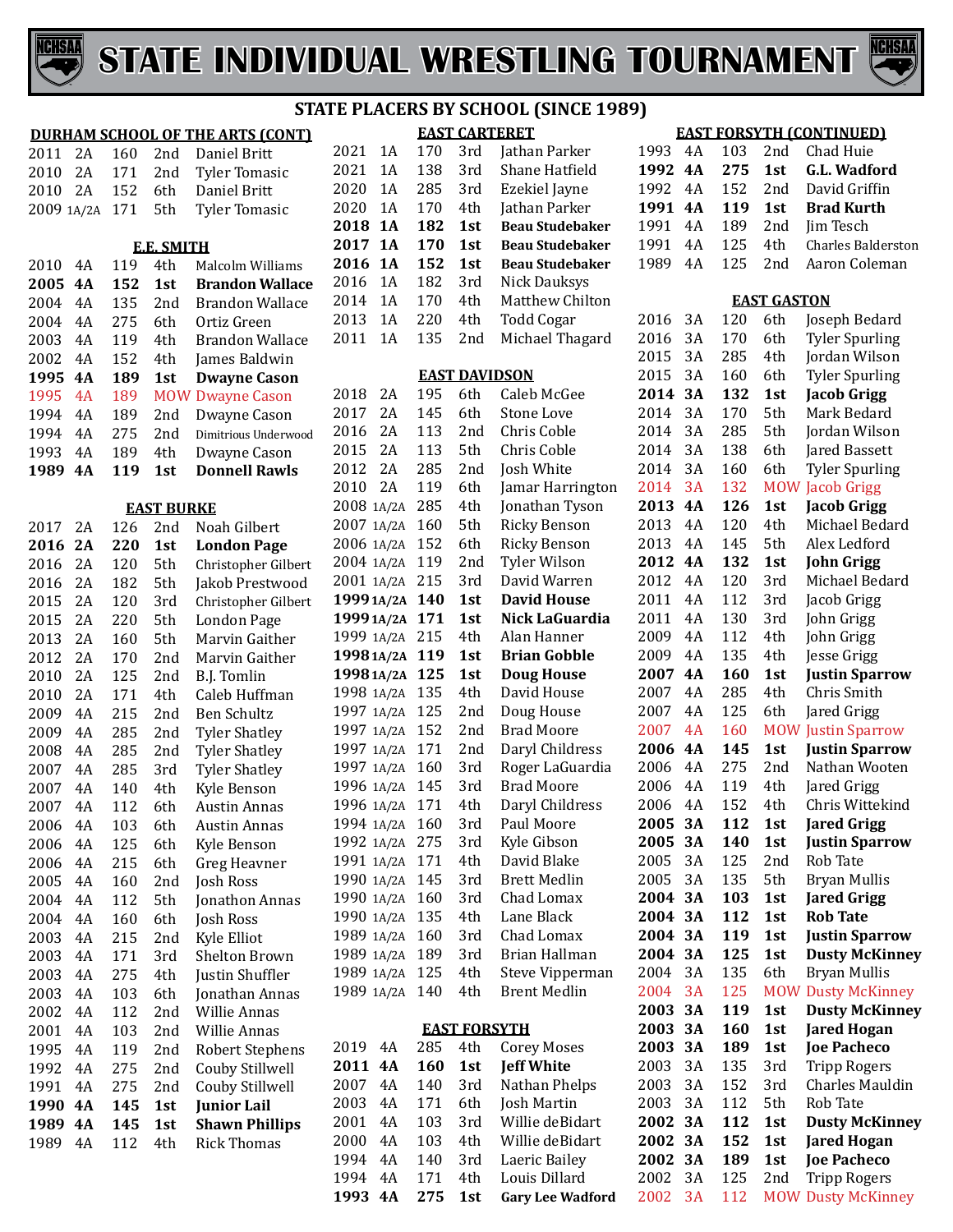



#### **STATE PLACERS BY SCHOOL (SINCE 1989)**

|                |                                  |     |                     | <b>EAST GASTON (CONTINUED)</b>  | <b>EAST LINCOLN (CONTINUED)</b> |           |            |                   |                                     |  |  |
|----------------|----------------------------------|-----|---------------------|---------------------------------|---------------------------------|-----------|------------|-------------------|-------------------------------------|--|--|
| 2001 4A        |                                  | 103 | 1st                 | <b>Dusty McKinney</b>           | 1995                            | 3A        | 171        | 4th               | Matt Wilson                         |  |  |
| 2001 4A        |                                  | 112 | 1st                 | <b>Tripp Rogers</b>             | 1990                            | 3A        | 275        | 2nd               | <b>Wesley Pharr</b>                 |  |  |
| 2001 4A        |                                  | 130 | 1st                 | <b>Ben Hart</b>                 |                                 |           |            |                   |                                     |  |  |
| 2001           | 4A                               | 215 | 4th                 | Matt Richardson                 |                                 |           |            |                   | <b>EAST MECKLENBURG</b>             |  |  |
| 2000           | 4A                               | 112 | 1st                 | <b>Chais Schenck</b>            | 2019                            | 4A        | 220        | 6th               | Raymond Jones                       |  |  |
| 1999           | 4A                               | 103 | 2nd                 | Chais Schenck                   | 2010                            | 4A        | 140        | 4th               | <b>Brian Snyder</b>                 |  |  |
| 1994           | 4A                               | 135 | 2nd                 | <b>Jody Cherry</b>              | 2009                            | 4A        | 145        | 4th               | Ronald Howard                       |  |  |
| 1993           | 4A                               | 160 | 1st                 | <b>Sheldon Camp</b>             | 2009                            | 4A        | 112        | 5th               | Peter Baseda                        |  |  |
| 1993           | 4A                               | 119 | 3rd                 | Cain Beard                      | 2008                            | 4A        | 189        | 2nd               | Denison Paiva                       |  |  |
| 1993           | 4A                               | 135 | 3rd                 | Darrell Stewart                 | 2007                            | 4A        | 189        | 4th               | Denisen Paiva                       |  |  |
| 1992           | 4A                               | 112 | 2nd                 | Cain Beard                      | 2006                            | 4A        | 171        | 6th               | <b>Bryan Ciruslis</b>               |  |  |
| 1992           | 4A                               | 152 | 3rd                 | Sheldon Camp                    | 2004                            | 4A        | 275        | 4th               | Shane Zinszer                       |  |  |
| 1992           | 4A                               | 189 | 3rd                 | <b>Bart Davis</b>               | 2004                            | 4A        | 119        | 6th               | <b>Mike Roberts</b>                 |  |  |
| 1991           | <b>4A</b>                        | 189 | 1st                 | <b>Jerry Brooks</b>             | 2003                            | 4A        | 140        | 2nd               | <b>Brett Houghton</b>               |  |  |
| 1991           | 4A                               | 119 | 2nd                 | Shad Ellis                      | 2003                            | 4A        | 275        | 5th               | Shane Zinzser                       |  |  |
| 1991           | 4A                               | 125 | 2nd                 | Paul Combs                      | 1991                            | 4A        | 103        | 4th               | <b>Cranston Blanks</b>              |  |  |
| 1991           | 4A                               | 130 | 2nd                 | Mario McCorkle                  | 1990                            | <b>4A</b> | 171        | 1st               | <b>Stan Banks</b>                   |  |  |
| 1990           | <b>4A</b>                        | 125 | 1st                 | <b>Mario McCorkle</b>           | 1990                            | 4A        | 119        | 3rd               | John Collins                        |  |  |
| 1990           | <b>4A</b>                        | 189 | 1st                 | <b>Jerry Brooks</b>             | 1989                            | <b>4A</b> | 160        | 1st               | <b>Stan Banks</b>                   |  |  |
| 1989           | 4A                               | 112 | 3rd                 | <b>Shad Ellis</b>               | 1989                            | <b>4A</b> | 171        | 1st               | <b>Miguel Mewborn</b>               |  |  |
| 1989           | 4A                               | 119 | 3rd                 | Eric Helms                      | 1989                            | 4A        | 119        | 4th               | John Collins                        |  |  |
|                |                                  |     |                     |                                 |                                 |           |            |                   |                                     |  |  |
|                |                                  |     |                     | <b>EAST HENDERSON</b>           |                                 |           |            |                   | <b>EAST MONTGOMERY</b>              |  |  |
| 2019           | 2A                               | 220 | 2nd                 | Sean Sprague                    | 2017                            | <b>1A</b> | 220        | 1st               | <b>Robert Alvarez</b>               |  |  |
| 2016           | 3A                               | 160 | 5th                 | Ethan Willis                    | 2016                            | 1A        | 285        | 2nd               | Colby Robinson                      |  |  |
| 2006 1A/2A     |                                  | 135 | 3rd                 | Justin Hill                     | 2016                            | 1A        | 220        | 4th               | Robert Alvarez                      |  |  |
| 2006 1A/2A     |                                  | 215 | 5th                 | Travis Flynn                    | 2015                            | <b>1A</b> | 160        | 1st               | Antonio Hill, Jr.                   |  |  |
| 2001           | 3A                               | 145 | 3rd                 | David Benjamin                  | 2015                            | 1A        | 170        | 2nd               | Levi Rushing                        |  |  |
| 2001           | 3A                               | 160 | 4th                 | Alex Pierce                     | 2015                            | 1A        | 113        | 4th               | Sergio Cano                         |  |  |
| 2000           | 3A                               | 160 | 4th                 | Alex Pierce                     | 2014                            | 1A        | 145        | 2nd               | Antonio Hill, Jr.                   |  |  |
| 1999           | 3A                               | 189 | 3rd                 | Matthew Parkhill                | 2011                            | 1A        | 119        | 3rd               | Daniel Hernandez                    |  |  |
| 1998 3A        |                                  | 103 | 1st                 | <b>Andy King</b>                | 2010                            | <b>1A</b> | 112        | 1st               | <b>Daniel Hernandez</b>             |  |  |
|                | 1997 1A/2A                       | 130 | 1st                 | <b>Michael Patterson</b>        | 2009 1A/2A                      |           | 103        | 5th               | Daniel Hernandez                    |  |  |
|                | 1997 1A/2A 160                   |     | 1st                 | <b>Michael Moyer</b>            | 2009 1A/2A                      |           | 125        | 5th               | Carlos Hernandez                    |  |  |
|                | 1996 1A/2A 130                   |     | 1st                 | <b>Michael Patterson</b>        | 2006 1A/2A                      |           | 140        | 5th               | Lance Lamonds                       |  |  |
|                | 1996 1A/2A 152                   |     | 1st                 | <b>Matt Carlisle</b>            | 1996 1A/2A                      |           | 135        | 2nd               | <b>Leonard Trey Brown</b>           |  |  |
| 1996 1A/2A 125 |                                  |     | 2nd                 | Tommy Kim                       |                                 |           |            |                   |                                     |  |  |
|                | 1996 1A/2A 160<br>1995 1A/2A 152 |     | 2nd<br>3rd          | Jeffrey Stepp<br>Jonathan Stepp |                                 |           |            | <b>EAST ROWAN</b> |                                     |  |  |
|                | 1994 1A/2A                       | 112 | 2nd                 | Michael Coggins                 | 2021 3A                         |           | 160        | 1st               | <b>Oren Bost</b>                    |  |  |
| 1993           | 3A                               | 112 | 4th                 | Michael Coggins                 | 2021                            | 3A<br>3A  | 182        | 2nd               | <b>Tayron Frost</b>                 |  |  |
| 1992           | 3A                               | 152 | 3rd                 | Shane Owenby                    | 2020                            | 3A        | 120<br>152 | 2nd<br>3rd        | Nate Burrage<br>Oren Bost           |  |  |
|                |                                  |     |                     |                                 | 2020                            | 3A        | 182        |                   |                                     |  |  |
|                |                                  |     |                     |                                 | 2020<br>2019                    | 3A        |            | 5th               | <b>Tayron Frost</b><br>Nate Burrage |  |  |
|                |                                  |     | <b>EAST LINCOLN</b> |                                 | 2019                            | 3A        | 113<br>160 | 3rd<br>4th        | Stephan Deutsch                     |  |  |
| 2021           | 2A                               | 182 | 4th                 | Grayson Cannon                  | 2017                            | 3A        | 170        |                   | Max Wall                            |  |  |
| 2020           | 2A                               | 220 | 3rd                 | Grayson Cannon                  |                                 | 3A        | 170        | 6th<br>5th        | Maxwell Wall                        |  |  |
| 2020           | 2A                               | 285 | 4th                 | <b>Trent Smith</b>              | 2016                            |           |            |                   |                                     |  |  |
| 2020           | 2A                               | 152 | 6th                 | <b>Caleb Hines</b>              | 2014                            | 3A        | 152        | 2nd               | Wyatt Blume                         |  |  |
| 2019           | 2A                               | 145 | 4th                 | <b>Caleb Hines</b>              | 2014                            | 3A        | 170        | 2nd               | Shiheem Saunders                    |  |  |
| 2019           | 2A                               | 195 | 4th                 | Carter Williamson               | 2013                            | 3A        | 113        | 2nd               | Jason Deutsch                       |  |  |
| 2017           | 2A                               | 182 | 3rd                 | Austin Ford                     | 2013                            | 3A        | 145        | 5th               | Wyatt Blume                         |  |  |
| 2014           | 2A                               | 145 | 3rd                 | Moses Boyter                    | 2012                            | 3A        | 120        | 2nd               | Mark Almeida                        |  |  |
| 2013           | 2A                               | 170 | 1st                 | <b>Jeremy Tarleton</b>          | 2012                            | 3A<br>3A  | 113<br>135 | 5th<br>3rd        | Jason Deutsch<br>Kory Shaffer       |  |  |
| 2012           | 2A                               | 152 | 5th                 | Jeremy Tarleton                 | 2011<br>2011                    | 3A        | 103        | 5th               | Nicholas Cornacchione               |  |  |
| 2002           | 3A                               | 171 | 3rd                 | Nick Smith                      | 2010                            | 3A        | 285        | 4th               | Chris Demitraszek                   |  |  |
| 1995           | 3A                               | 112 | 4th                 | Robby Reed                      |                                 |           |            |                   |                                     |  |  |

| IJ                            |                |     |                   |                          |  |  |  |  |  |
|-------------------------------|----------------|-----|-------------------|--------------------------|--|--|--|--|--|
| <b>EAST ROWAN (CONTINUED)</b> |                |     |                   |                          |  |  |  |  |  |
| 2009                          | 3A             | 119 | 4th               | Chase Thompson           |  |  |  |  |  |
| 2009                          | 3A             | 130 | 6th               | Aaron Plyler             |  |  |  |  |  |
| 2008                          | 3A             | 119 | 4th               | Aaron Plyler             |  |  |  |  |  |
| 2007                          | 4A             | 215 | 5th               | Josh Patch               |  |  |  |  |  |
| 2002                          | 3A             | 171 | 1st               | <b>Hunter Land</b>       |  |  |  |  |  |
| 2001                          | 3A             | 145 | 2nd               | Jeremy Teague            |  |  |  |  |  |
| 2001                          | 3A             | 160 | 2nd               | Hunter Land              |  |  |  |  |  |
| 2000                          | 3A             | 152 | 1st               | <b>Steve Fox</b>         |  |  |  |  |  |
| 2000                          | 3A             | 275 | 1st               | <b>Danny Misenheimer</b> |  |  |  |  |  |
| 1999                          | 3A             | 160 | 1st               | <b>Gavin Proctor</b>     |  |  |  |  |  |
| 1999                          | 3A             | 135 | 2nd               | Jeremy Teague            |  |  |  |  |  |
| 1999                          | 3A             | 275 | 2nd               | Danny Misenheimer        |  |  |  |  |  |
| 1999                          | 3A             | 140 | 3rd               | <b>Steve Fox</b>         |  |  |  |  |  |
| 1998                          | 3A             | 135 | 1st               | <b>Steve Fox</b>         |  |  |  |  |  |
| 1998                          | 3A             | 125 | 2nd               | <b>Justin Farmer</b>     |  |  |  |  |  |
| 1998                          | 3A             | 275 | 3rd               | Danny Misenheimer        |  |  |  |  |  |
| 1997                          | 3A             | 140 | 2nd               | <b>Gregg Fox</b>         |  |  |  |  |  |
| 1997                          | 3A             | 112 | 3rd               | Justin Farmer            |  |  |  |  |  |
| 1997                          | 3A             | 130 | 4th               | <b>Steve Fox</b>         |  |  |  |  |  |
| 1996                          | 3A             | 145 | 1st               | <b>Travis Lindsay</b>    |  |  |  |  |  |
| 1996                          | 3A             | 119 | 4th               | <b>Renny Smith</b>       |  |  |  |  |  |
| 1995                          | 3A             | 140 | 2nd               | Travis Lindsay           |  |  |  |  |  |
| 1994                          | 3A             | 275 | 3rd               | Jeremy Cauble            |  |  |  |  |  |
| 1993                          | 3A             | 112 | 3rd               | Jonathan Brown           |  |  |  |  |  |
| 1993                          | 3A             | 130 | 3rd               | Garry Eller              |  |  |  |  |  |
| 1992                          | 3A             | 103 | 1st               | <b>Jonathan Brown</b>    |  |  |  |  |  |
| 1992                          | 3A             | 135 | 1st               | <b>Bobby Hedenskog</b>   |  |  |  |  |  |
| 1992                          | 3A             | 275 | 2nd               | Lonnie Hinceman          |  |  |  |  |  |
| 1990                          | 3A             | 152 | 4th               | <b>Scott Wagoner</b>     |  |  |  |  |  |
|                               |                |     |                   | <b>EAST RUTHERFORD</b>   |  |  |  |  |  |
| 2020                          | 2A             | 170 | 5th               | Calvin Jones             |  |  |  |  |  |
| 2019                          | 2A             | 145 | 3rd               | <b>Taylor Thorn</b>      |  |  |  |  |  |
| 2013                          | 2A             | 132 | 4th               | Cody Hall                |  |  |  |  |  |
| 2012                          | 2A             | 120 | 3rd               | Cody Hall                |  |  |  |  |  |
| 2012                          | 2A             | 152 | 6th               | Rahkim Franklin          |  |  |  |  |  |
|                               | 2006 1A/2A 189 |     | 3rd               | Blake Wood               |  |  |  |  |  |
|                               | 2002 1A/2A     | 152 | 3rd               | <b>Sheldon Sisk</b>      |  |  |  |  |  |
|                               |                |     | <b>EAST SURRY</b> |                          |  |  |  |  |  |
| 2021                          | 1A             | 182 | 3rd               | Eli Becker               |  |  |  |  |  |
| 2019                          | 1A             | 220 | 3rd               | Mitchell Edwards         |  |  |  |  |  |
| 2019                          | 1A             | 170 | 4th               | Joseph Becker            |  |  |  |  |  |
| 2018                          | 1A             | 106 | 3rd               | <b>Austin Vernon</b>     |  |  |  |  |  |
| 2018                          | 1A             | 195 | 3rd               | Mitchell Edwards         |  |  |  |  |  |
| 2018                          | 1A             | 152 | 4th               | Joseph Becker            |  |  |  |  |  |
| 2018                          | 1A             | 285 | 4th               | Morgan East              |  |  |  |  |  |
| 2017                          | 1A             | 182 | 3rd               | Mitchell Edwards         |  |  |  |  |  |
| 2015                          | 1A             | 160 | 2nd               | Caleb Lowe               |  |  |  |  |  |
| 2015                          | 1A             | 120 | 3rd               | Eddie Nunez              |  |  |  |  |  |
| 2014                          | 1A             | 113 | 2nd               | <b>Eddie Nunez</b>       |  |  |  |  |  |
| 2014                          | 1A             | 152 | 4th               | Caleb Lowe               |  |  |  |  |  |
|                               |                |     |                   |                          |  |  |  |  |  |

 1A 106 2nd Eddie Nunez 1A 195 3rd Cody Gaskill

1A 195 3rd Cody Gaskell

**1A 160 1st Jacob Fregia**

Greg Upchurch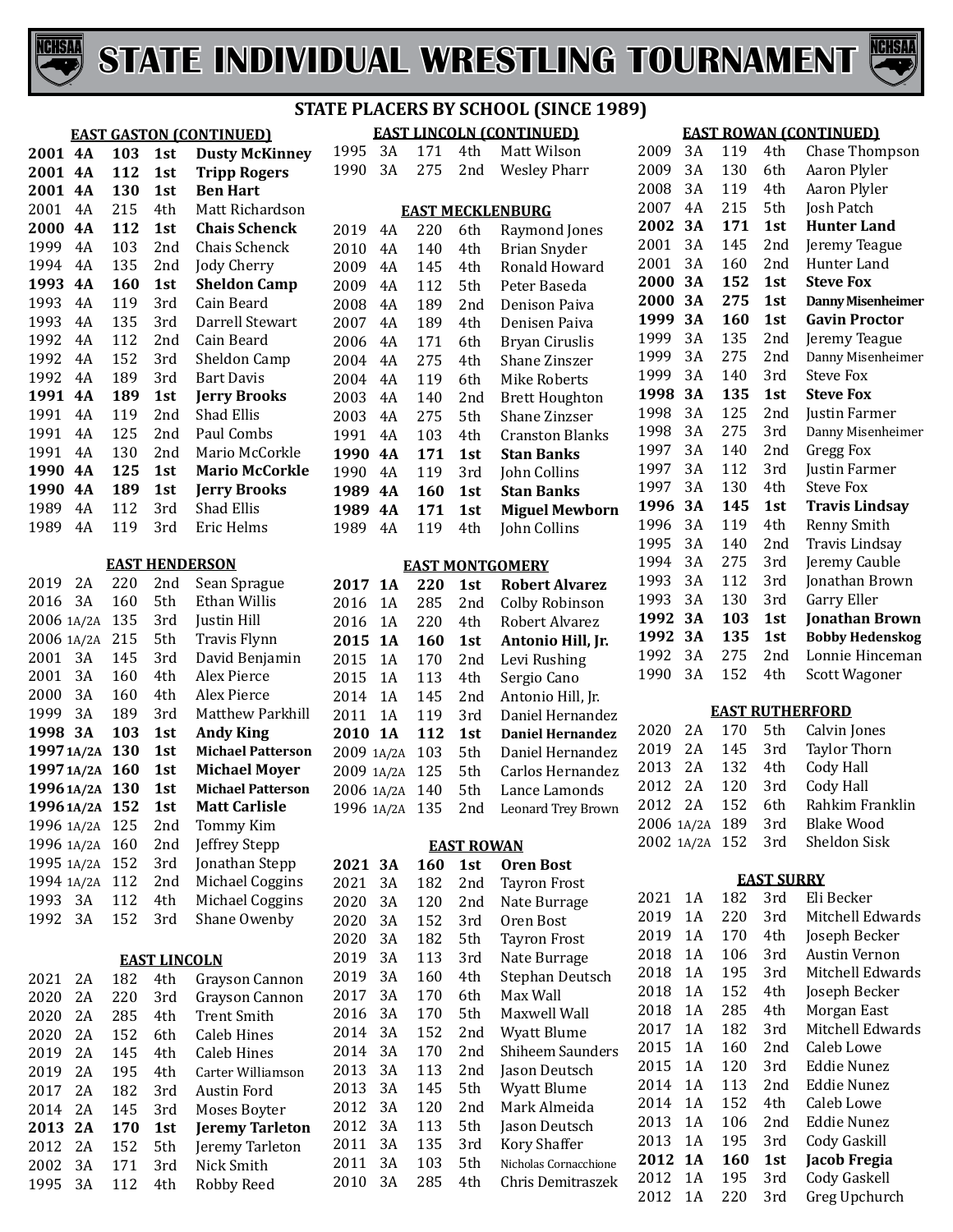



|            |           |     |                    | JI.                           |
|------------|-----------|-----|--------------------|-------------------------------|
|            |           |     |                    | <b>EAST SURRY (CONTINUED)</b> |
| 2012       | 1A        | 195 | 4th                | Cody Gaskell                  |
| 2012       | 1A        | 285 | 4th                | Chad Woods                    |
| 2011       | 1A        | 171 | 3rd                | Jacob Fregia                  |
| 2011       | 1A        | 215 | 3rd                | Greg Upchurch                 |
| 2010       | <b>1A</b> | 189 | 1st                | <b>Markus Brown</b>           |
| 2010       | 1A        | 171 | 2nd                | Jacob Fregia                  |
| 2010       | 1A        | 215 | 3rd                | Ryan Lynch                    |
| 2008 1A/2A |           | 160 | 6th                | Jeremy Perdue                 |
| 2007       | 1A/2A     | 189 | 4th                | Shane Bryant                  |
| 2007       | 1A/2A     | 135 | 6th                | Nathan Bridges                |
| 2006 1A/2A |           | 152 | 4th                | Jeremy Perdue                 |
| 2006 1A/2A |           | 171 | 4th                | <b>Shane Bryant</b>           |
| 2004 1A/2A |           | 171 | 1st                | <b>Trinton Love</b>           |
| 2003 1A/2A |           | 171 | 2nd                | <b>Trinton Love</b>           |
| 2002 1A/2A |           | 160 | 2nd                | <b>Trinton Love</b>           |
| 2002 1A/2A |           | 189 | 2nd                | Devin Lynch                   |
| 2001 1A/2A |           | 189 | 2nd                | Devin Lynch                   |
|            |           | 103 | 3rd                |                               |
| 2001 1A/2A |           |     |                    | Danny Cox                     |
| 2000 1A/2A |           | 275 | 1st                | <b>Daniel Lynch</b>           |
| 1996 1A/2A |           | 215 | 1st                | <b>Chris Cook</b>             |
|            |           |     | <b>EAST WAKE</b>   |                               |
| 2005       | 4Α        | 140 | 1st                | <b>Josh Dalton</b>            |
| 2004       | 4A        | 275 | 2nd                | Caleb Churchwell              |
| 2004       | 4A        | 125 | 3rd                | Josh Dalton                   |
| 1996       | 4Α        | 275 | 3rd                | <b>Billy Helmuth</b>          |
| 1994       | 4Α        | 275 | 1st                | <b>Jermaine Bethel</b>        |
| 1992       | 4Α        | 275 | 3rd                | <b>Terrence Spencer</b>       |
|            |           |     |                    |                               |
|            |           |     | <b>EAST WILKES</b> |                               |
| 2021       | 1A        | 138 | 4th                | Kole Lambert                  |
| 2020       | 1A        | 145 | 2nd                | <b>Austin Bauguess</b>        |
| 2020       | 1A        | 160 | 2nd                | Dustin Blackburn              |
| 2019       | 1A        | 145 | 2nd                | <b>Austin Bauguess</b>        |
| 2019       | 1A        | 160 | 4th                | Dustin Blackburn              |
| 2014       | <b>1A</b> | 145 | 1st                | Derrick Woodie                |
| 2014       | 1A        | 285 | 4th                | Joseph Shumate                |
| 2013       | <b>1A</b> | 152 | 1st                | <b>Cody Mathis</b>            |
| 2013       | 1A        | 132 | 2nd                | <b>Zack Prevette</b>          |
| 2013       | 1A        | 195 | 4th                | Zack Faircloth                |
| 2012       | 1A        | 195 | 2nd                | Zack Faircloth                |
| 2012       | 1A        | 152 | 3rd                | <b>Cody Mathis</b>            |
| 2012       | 1A        | 126 | 4th                | Zack Prevette                 |
| 2011       | 1A        | 152 | 4th                | <b>Cody Mathis</b>            |
| 2010       | 1A        | 112 | 4th                | Zach Prevette                 |
| 2002 1A/2A |           | 215 | 2nd                | J.T. Holleman                 |
| 2001       | 1A/2A     | 189 | 4th                | Jackie Holleman               |
| 1990       | 1A/2A     | 189 | 3rd                | Marty Johnson                 |
| 1989       | 1A/2A     | 171 | 4th                | Greg Cothren                  |
|            |           |     |                    |                               |
|            |           |     |                    | <b>EASTERN ALAMANCE</b>       |
| 2016       | 3А        | 195 | 1st                | <b>Lucas Scarlett</b>         |
| 2015       | 3A        | 145 | 2nd                | Mitchell Dean                 |
| 2014       | 3A        | 138 | 2nd                | Mitchell Dean                 |
| 2011       | 3A        | 215 | 6th                | <b>Taylor King</b>            |

3A 171 6th Connor Dawson

# **STATE PLACERS BY SCHOOL (SINCE 1989)**

|            |    |     |                 | <b>EASTERN ALAMANCE (CONTINUED)</b> |
|------------|----|-----|-----------------|-------------------------------------|
| 2007       | 3Α | 171 | 3rd             | Ben King                            |
| 2007       | 3A | 189 | 4th             | Matt Dean                           |
| 2006       | 3A | 171 | 6th.            | Ben King                            |
| 1998 1A/2A |    | 140 | 3rd             | Brian Pirecki                       |
| 1997 1A/2A |    | 130 | 2 <sub>nd</sub> | Perry Mintz                         |
| 1997 1A/2A |    | 140 | 2nd             | Travis Coleman                      |
| 1996 1A/2A |    | 125 | 1st             | <b>Perry Mintz</b>                  |
| 1994 1A/2A |    | 135 | 4th             | Wade Small                          |
| 1993       | 3Α | 125 | 4th             | Jason Massey                        |
| 1990       | 3A | 152 | 3rd             | <b>Shawn Stokes</b>                 |
| 1990       | 3Α | 135 | 4th             | Preston Byrd                        |
|            |    |     |                 |                                     |
| 1989       | 3Α | 152 | 1st             | Keith Spake                         |

#### **EASTERN GUILFORD**

| 2021<br>3A    | 220 | 3rd | Jacob Vickers           |
|---------------|-----|-----|-------------------------|
| 2021<br>3A    | 195 | 4th | Perry Sharpe            |
| 2019<br>3A    | 152 | 6th | Laye Conneh             |
| 2015<br>3A    | 182 | 1st | <b>Willie Bivens</b>    |
| 2015<br>3A    | 195 | 2nd | Timothy Johnson         |
| 2014<br>3A    | 182 | 1st | <b>Willie Bivens</b>    |
| 2014<br>3A    | 195 | 4th | Timothy Johnson         |
| 2010<br>3A    | 152 | 5th | <b>Tommy Chavis</b>     |
| 2009<br>1A/2A | 112 | 4th | Zakary Berckman         |
| 2009<br>1A/2A | 189 | 6th | James Chilton           |
| 2008 1A/2A    | 171 | 4th | Raul Flores             |
| 2006 1A/2A    | 189 | 5th | <b>Tony Valadez</b>     |
| 2005 1A/2A    | 275 | 6th | Jason Jackson           |
| 1997 1A/2A    | 103 | 1st | Thien Mai               |
| 1997 1A/2A    | 135 | 3rd | <b>Braxton McIntyre</b> |
| 1996 1A/2A    | 130 | 2nd | Roy Wilson              |
| 1995 1A/2A    | 152 | 1st | <b>Hugh Armstrong</b>   |
| 1995 1A/2A    | 171 | 1st | Kevin Bowman            |
| 1995 1A/2A    | 103 | 4th | Thien Mai               |
| 1994 1A/2A    | 103 | 1st | Richard Mai             |
| 1994 1A/2A    | 152 | 1st | <b>Hugh Armstrong</b>   |
| 1989 3A       | 275 | 1st | <b>Scoutt Youmans</b>   |

#### **EASTERN RANDOLPH**

| 2013      | 2Α | 145 | 3rd | Dalton Clark       |
|-----------|----|-----|-----|--------------------|
| 2013      | 2Α | 170 | 6th | Cole Muehlbach     |
| 2012      | 2Α | 138 | 2nd | Gerrit Grevenstuk  |
| 2012      | 2Α | 160 | 4th | Cole Muehlbach     |
| 2007      | 3A | 189 | 6th | Kevin Lackey       |
| 2006      | 3Α | 135 | 4th | Ben Hardin         |
| 2005      | 3A | 189 | 4th | Josh Moore         |
| 2005      | 3A | 135 | 6th | Dallas Hayes       |
| 2005      | 3Α | 152 | 6th | Kevin lackey       |
| 2004      | 3А | 189 | 1st | Doug Long          |
| 2004      | 3А | 275 | 1st | Jordan Wall        |
| 2004      | 3A | 112 | 3rd | Jimmy Long         |
| 2004      | 3Α | 119 | 3rd | Kane Long          |
| 2003      | 3А | 112 | 1st | <b>Jimmie Long</b> |
| 2003      | 3A | 119 | 2nd | Kane Long          |
| 2003      | 3Α | 189 | 2nd | Doug Long          |
| 2002      | 3A | 112 | 2nd | Kane Long          |
| 2002      | 3Α | 275 | 4th | Jordan Wall        |
| 20011A/2A |    | 103 | 1st | <b>Kane Long</b>   |

| 20011A/2A  |           | 119 | 1st        | J.R. Kivett           |
|------------|-----------|-----|------------|-----------------------|
| 2001 1A/2A |           | 160 | 2nd        | Doug Long             |
| 2001 1A/2A |           | 140 | 4th        | John Daye             |
| 2000 1A/2A |           | 145 | 1st        | <b>Justin Kivett</b>  |
| 2000 1A/2A |           | 171 | 1st        | Jeremiah Pilarski     |
| 2000 1A/2A |           | 103 | 3rd        | <b>Shawn Davis</b>    |
| 2000 1A/2A |           | 112 | 3rd        | J.R. Kivett           |
| 1999 1A/2A |           | 103 | 3rd        | Shawn Davis           |
| 1999 1A/2A |           | 135 | 3rd        | Shawn Ondeck          |
| 1999 1A/2A |           | 152 | 3rd        | <b>Timmy Atkins</b>   |
| 1999 1A/2A |           | 160 | 3rd        | Jeremiah Pilarski     |
| 1998 1A/2A |           | 152 | 2nd        | <b>Timmy Adkins</b>   |
| 1998 1A/2A |           | 135 | 3rd        | <b>Edward Simmons</b> |
| 1996       | <b>3A</b> | 275 | 1st        | Conan Manka           |
| 1995       | 3A        | 275 | 1st        | Conan Manka           |
| 1995       | 3A        | 140 | 3rd        | <b>Billy Oates</b>    |
| 1995       | 3A        | 275 | <b>MOW</b> | Conan Manka           |
| 1994       | 3A        | 140 | 4th        | <b>Billy Oates</b>    |
| 1993       | 3А        | 103 | 1st        | <b>Lamont Lowery</b>  |
| 1993       | 3A        | 112 | 2nd        | Chris Thompson        |
| 1993       | 3A        | 119 | 3rd        | Moss Fenberg          |
| 1991       | 3A        | 152 | 4th        | <b>Grant Schobert</b> |
| 1989       | 3А        | 112 | 1st        | <b>Shane Long</b>     |
|            |           |     |            |                       |

#### **EASTERN WAYNE**

|  |             | 2007 3A 215 3rd Brandon Johnson |
|--|-------------|---------------------------------|
|  |             | 2007 3A 119 4th Chris Tesar     |
|  |             | 2006 3A 112 2nd Chris Tesar     |
|  |             | 2006 3A 215 3rd Brandon Johnson |
|  |             | 2006 3A 171 5th Travis Turner   |
|  | 2005 3A 103 | 4th Chris Tesar                 |
|  |             | 2003 3A 160 2nd Cedric Turner   |
|  |             | 2001 4A 119 3rd Philip Ramirez  |
|  |             |                                 |

#### **EDNEYVILLE**

|  | 1993 1A/2A 189 2nd James Short    |
|--|-----------------------------------|
|  | 1993 1A/2A 112 4th Danny Williams |
|  | 1992 1A/2A 171 2nd James Short    |
|  | 1991 1A/2A 160 4th James Short    |
|  |                                   |

#### **ELKIN**

| 2021 | 1Α  | 285 | 2nd             | CJ Henderson          |
|------|-----|-----|-----------------|-----------------------|
| 2020 | 1 A | 285 | 2nd             | CJ Henderson          |
| 2019 | 1 A | 285 | 3rd             | C.J. Henderson        |
| 2018 | 1 A | 138 | 1st             | <b>Jude Lloyd</b>     |
| 2018 | 1 A | 145 | 2nd             | Mikey Grubbs          |
| 2018 | 1 A | 120 | 3rd             | Tyjae Townsend        |
| 2018 | 1 A | 138 |                 | <b>MOW Jude Lloyd</b> |
| 2017 | 1 A | 132 | 2nd             | Jude Lloyd            |
| 2017 | 1 A | 170 | 3rd             | Juan Anuario          |
| 2017 | 1 A | 152 | 4th             | <b>Blake Frye</b>     |
| 2016 | 1 A | 126 | 1st             | <b>Said Javier</b>    |
| 2016 | 1 A | 132 | 3rd             | Jude Lloyd            |
| 2016 | 1 A | 170 | 4th             | Juan Anuario          |
| 2015 | 1 A | 113 | 2nd             | Jude Lloyd            |
| 2015 | 1 A | 120 | 2 <sub>nd</sub> | Said Javier           |
| 2014 | 1A  | 120 | 4th             | Said Javier           |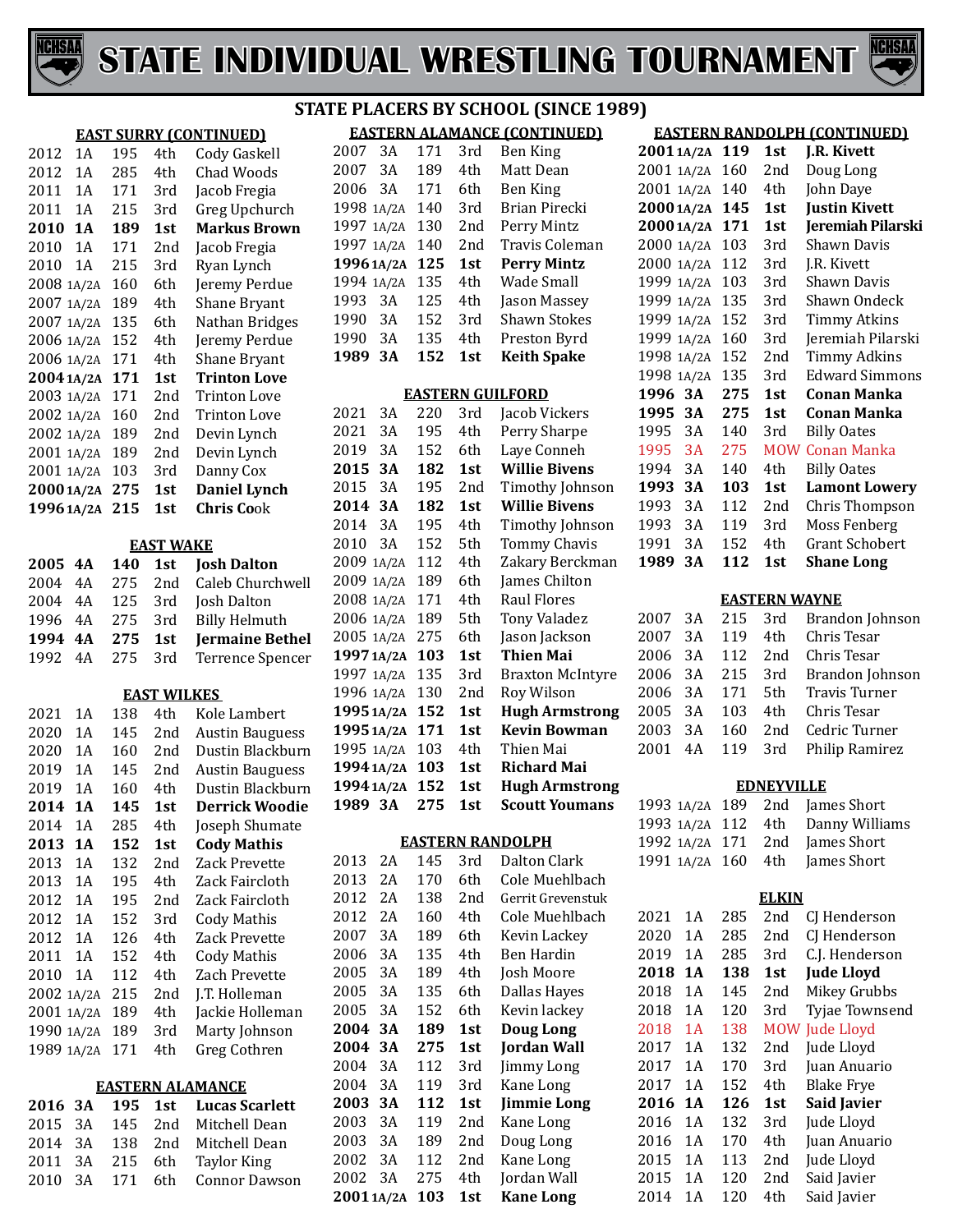



| <b>ELKIN (CONTINUED)</b> |                 |            |                   |                                            |  |  |
|--------------------------|-----------------|------------|-------------------|--------------------------------------------|--|--|
| 2010                     | <b>1A</b>       | 160        | 1st               | <b>Aaron Rabin</b>                         |  |  |
| 2005 1A/2A               |                 | 215        | 4th               | Alex Lazaro                                |  |  |
| 2004 1A/2A               |                 | 140        | 6th               | Eric Gutkowski                             |  |  |
| 1998 1A/2A               |                 | 171        | 2nd               | Josh Price                                 |  |  |
| 1995 1A/2A               |                 | 189        | 2nd               | Chris O'Toole                              |  |  |
| 1995                     | 1A/2A           | 119        | 4th               | <b>Todd Brown</b>                          |  |  |
|                          |                 |            |                   |                                            |  |  |
| 2021                     | 3A              | 195        | ENKA<br>2nd       | <b>Colby Maxwell</b>                       |  |  |
| 2021                     | 3A              | 152        | 4th               | Greyson Harris                             |  |  |
| 2021                     | 3A              | 160        | 3rd               | <b>Tony Torres</b>                         |  |  |
| 2020                     | <b>3A</b>       | 126        | 1st               | <b>Corbin Dion</b>                         |  |  |
| 2020                     | 3A              | 195        | 2nd               | <b>Colby Maxwell</b>                       |  |  |
| 2020                     | 3A              | 170        | 3rd               | Garrett Pugh                               |  |  |
| 2020                     | 3A              | 160        | 4th               | Luke Artz                                  |  |  |
| 2020                     | 3A              | 152        | 5th               | <b>Tony Torres</b>                         |  |  |
| 2020                     | 3A              | 132        | 6th               | Greyson Harris                             |  |  |
| 2019                     | 3A              | 120        | 3rd               | Corbin Dion                                |  |  |
| 2019                     | 3A              | 220        | 4th               | Trey Wilson                                |  |  |
| 2018                     | <b>3A</b>       | 152        | 1st               | <b>Phil Daub</b>                           |  |  |
| 2018                     | 3A              | 113        | 6th               | Corbin Dion                                |  |  |
| 2017                     | 3A              | 113        | 2nd               | Melvin Rubio                               |  |  |
| 2017                     | 3A              | 138        | 3rd               | Phil Daub                                  |  |  |
| 2017                     | 3A              | 182        | 3rd               | Tanner Revis                               |  |  |
| 2016                     | 3A              | 120        | 2nd               | Phil Daub                                  |  |  |
| 2016                     | 3A              | 126        | 2nd               | J.R. Banks                                 |  |  |
| 2016                     | 3A              | 106        | 4th               | Melvin Rubio                               |  |  |
| 2016                     | 3A              | 152        | 6th               | Michael Cantrell                           |  |  |
| 2015                     | <b>3A</b>       | 106        | 1st               | <b>Phil Daub</b>                           |  |  |
| 2015                     | 3A              | 145        | 3rd               | Michael Cantrell                           |  |  |
| 2015                     | 3A              | 182        | 5th               | Kelly Brendell                             |  |  |
| 2014                     | 3A              | 182        | 3rd               | <b>Brandon Dills</b>                       |  |  |
| 2013                     | <b>3A</b>       | 195        | 1st               | <b>Kacee Hutchinson</b>                    |  |  |
| 2013<br>2013             | <b>3A</b><br>3A | 285<br>195 | 1st<br><b>MOW</b> | <b>Andrew Franklin</b><br>Kacee Hutchinson |  |  |
| 2012                     | <b>3A</b>       | 195        | 1st               | <b>Kacee Hutchinson</b>                    |  |  |
| 2012                     | 3A              | 106        | 6th               | <b>Hunter Billings</b>                     |  |  |
| 2011                     | 3A              | 171        | 4th               | Kacee Hutchinson                           |  |  |
| 2011                     | 3A              | 285        | 4th               | Jordan Ownbey                              |  |  |
| 2010                     | 3A              | 135        | 1st               | <b>Daniel Ownbey</b>                       |  |  |
| 2010                     | 3A              | 145        | 3rd               | Owen Halbach                               |  |  |
| 2010                     | 3A              | 285        | 3rd               | Matt Brock                                 |  |  |
| 2009                     | 3A              | 125        | 1st               | <b>Daniel Ownbey</b>                       |  |  |
| 2009                     | 3A              | 119        | 5th               | Aaron Trull                                |  |  |
| 2009                     | 3A              | 135        | 5th               | <b>Joe Shively</b>                         |  |  |
| 2009                     | 3A              | 145        | 6th               | Owen Halbach                               |  |  |
| 2008                     | 3A              | 125        | 2nd               | Daniel Ownbey                              |  |  |
| 2008                     | 3A              | 152        | 3rd               | Justin Guthrie                             |  |  |
| 2008                     | 3A              | 130        | 5th               | Joe Shively                                |  |  |
| 2007                     | 3A              | 119        | 2nd               | Mark Taylor                                |  |  |
| 2007                     | 3A              | 215        | 2nd               | Jake Lance                                 |  |  |
| 2007                     | 3A              | 152        | 3rd               | Justin Guthrie                             |  |  |
| 2007                     | 3A              | 112        | 5th               | Joe Shively                                |  |  |
| 2007                     | 3A              | 130        | 5th               | Vic Golden                                 |  |  |
| 2007                     | 3A              | 135        | 6th               | Mark Anderson                              |  |  |
| 2006                     | 3A              | 103        | 4th               | Joe Shively                                |  |  |

#### **ENKA (CONTINUED) STATE PLACERS BY SCHOOL (SINCE 1989)**

|      |      |     |     | Mark Taylor            |
|------|------|-----|-----|------------------------|
| 2005 | 3A   | 215 | 5th | Zack Klutz             |
| 2004 | 3A   | 125 | 2nd | Andrew Roberts         |
| 2003 | 3A   | 275 | 2nd | Eric Reems             |
| 2003 | 3A   | 119 | 6th | <b>Andrew Roberts</b>  |
| 2002 | 3А   | 160 | 1st | <b>Phillip Bohanon</b> |
| 2000 | 3A   | 135 | 3rd | Phillip Bohanon        |
| 1999 | 3A   | 119 | 3rd | Mike Wright            |
| 1998 | 3A   | 125 | 1st | Dylan Stamey           |
| 1998 | 3A   | 275 | 4th | Caleb Queen            |
| 1996 | 3A   | 140 | 2nd | Phillip Neeley         |
| 1995 | 3A   | 152 | 2nd | Joseph Hoey            |
| 1994 | 3A   | 160 | 2nd | Josh Quade             |
| 1993 | 3A   | 171 | 2nd | Dana Jones             |
| 1993 | 3A   | 160 | 4th | Josh Quade             |
| 1991 | 3А   | 189 | 1st | <b>Eric Hedin</b>      |
| 1991 | 3A   | 140 | 2nd | Eric Stacy             |
| 1991 | 3A   | 119 | 3rd | Mark Harris            |
| 1991 | 3A   | 135 | 3rd | Chris Elliott          |
| 1991 | 3A   | 125 | 4th | Dane Holbrook          |
| 1990 | 3А   |     | 1st | <b>Mark Harris</b>     |
| 1990 | 3A   | 125 | 2nd | Chris Elliott          |
| 1989 | 3А   | 103 | 1st | <b>Mark Harris</b>     |
|      |      |     |     |                        |
|      | 2006 | 3A  |     | 112<br>4th<br>112      |

#### **ENLOE**

|         | 1995 4A 140 4th | Ryan Baity                     |
|---------|-----------------|--------------------------------|
| 1993 4A |                 | 130 3rd Cary Hordan            |
|         |                 | 1992 4A 189 1st David Reynolds |
| 1992 4A |                 | 135 4th Kelby Rouse            |
| 1991 4A |                 | 171 2nd David Reynolds         |
|         |                 |                                |

#### **ERWIN**

| 2017 | 3А | 132 | 1st             | <b>Justin Payne</b>   |
|------|----|-----|-----------------|-----------------------|
| 2017 | 3Α | 160 | 5th             | Anthony Johnson       |
| 2016 | 3A | 145 | 2nd             | Zachary Wilson        |
| 2016 | 3Α | 126 | 4th             | Justin Payne          |
| 2015 | 3Α | 120 | 3rd             | Gabe Wilson           |
| 2015 | 3Α | 138 | 5th             | Zachary Wilson        |
| 2015 | 3Α | 126 | 6th.            | Justin Payne          |
| 2014 | 3A | 113 | 2nd             | Gabriel Wilson        |
| 2012 | 3Α | 170 | 4th             | Schafer Lemieux       |
| 2010 | 3Α | 285 | 2nd             | James Payne           |
| 2005 | 3Α | 171 | 5th             | Brian Craig           |
| 2002 | 3A | 103 | 1st             | <b>Freddy Soria</b>   |
| 2001 | 3А | 160 | 1st             | <b>Peter Chernous</b> |
|      |    |     |                 |                       |
| 2001 | 3Α | 189 | 2nd             | Taylor Godleski       |
| 2001 | 3Α | 103 | 4th             | Freddy Soria          |
| 2000 | 3A | 160 | 2nd             | Peter Chernous        |
| 2000 | 3Α | 103 | 3rd             | Freddy Soria          |
| 1999 | 3Α | 119 | 4th             | Bear Ingle            |
| 1998 | 3Α | 171 | 2nd             | Bryan Hadden          |
| 1998 | 3Α | 112 | 4th             | Bear Ingle            |
| 1997 | 3A | 125 | 2 <sub>nd</sub> | <b>Dwayne Reeves</b>  |
| 1994 | 3Α | 171 | 2 <sub>nd</sub> | Jody Lanning          |
| 1990 | 4Α | 140 | 2nd             | Mark Baldwin          |
| 1989 | 3A | 140 | 4th             | Mark Baldwin          |

# **FARMVILLE CENTRAL**<br>2018 2A 170 4th Malik Pe

| 2018       | 2Α | 170 | 4th                 | <b>Malik Perkins</b>     |
|------------|----|-----|---------------------|--------------------------|
| 2017       | 2Α | 285 | 3rd                 | Jaqwuez Norman           |
| 2017       | 2A | 113 | 6th                 | Matt Garrett             |
| 2016       | 2Α | 285 | 4th                 | Jaqwuez Norman           |
| 2013       | 2A | 113 | 5th                 | Daron Jackson            |
|            |    |     |                     |                          |
|            |    |     | <b>FIKE</b>         |                          |
| 2021       | 3A | 195 | 1st                 | Jayleen Bullock          |
| 2021       | 3A | 138 | 4th                 | Patrick McCullen         |
| 2021       | 3A | 182 | 4th                 | Zametrie Bagley          |
| 2020       | 3A | 170 | 1st                 | <b>Aaron Bancroft II</b> |
| 2020       | 3A | 195 | 3rd                 | Jayleen Bullock          |
| 2020       | 3A | 106 | 6th                 | Jahmez Settles           |
| 2019       | 3A | 160 | 1st                 | <b>Aaron Bancroft</b>    |
| 2019       | 3A | 182 | 6th                 | Joseph Speight           |
| 2017       | 3A | 132 | 2nd                 | Rae'Sae Settles          |
| 2017       | 3A | 145 | 5th                 | Aaron Bancroft           |
| 2006       | 3A | 130 | 5th                 | John Brewer              |
| 2006       | 3A | 152 | 5th                 | <b>Randall Herring</b>   |
| 2001       | 3A | 160 | 3rd                 | Charles Jones            |
| 2000       | 3A | 152 | 2nd                 | Charles Jones            |
| 1999       | 3A | 215 | 4th                 | <b>Channing Cobb</b>     |
| 1991       | 4A | 152 | 4th                 | Herman Coley             |
|            |    |     |                     |                          |
|            |    |     | <b>FIRST FLIGHT</b> |                          |
| 2021       | 2Α | 113 | 4th                 | Jacob Kresicki           |
| 2021       | 2A | 182 | 2nd                 | Milosz Gargol            |
| 2020       | 2A | 145 | 3rd                 | Jack Hawbaker            |
| 2020       | 2A | 160 | 6th                 | Milosz Gargol            |
| 2019       | 2A | 145 | 6th                 | Jack Hawbaker            |
| 2018       | 2A | 126 | 1st                 | <b>Jeremiah Derby</b>    |
| 2018       | 2A | 113 | 2nd                 | Arien Leigh              |
| 2017       | 2A | 106 | 1st                 | <b>Arien Leigh</b>       |
| 2017       | 2A | 195 | 1st                 | <b>Carlos Martinez</b>   |
| 2017       | 2A | 120 | 2nd                 | Jeremiah Derby           |
| 2016       | 2A | 113 | 1st                 | <b>Jeremiah Derby</b>    |
| 2016       | 2Α | 170 | 1st                 | <b>Connor Hughes</b>     |
| 2016       | 2A | 195 | 1st                 | <b>Carlos Martinez</b>   |
| 2016       | 2Α | 138 | 3rd                 | <b>Kyle Cortez</b>       |
| 2016       | 2A | 106 | 4th                 | Arien Leigh              |
| 2015       | 2A | 170 | 3rd                 | <b>Connor Hughes</b>     |
| 2015       | 2A | 106 | 6th                 | Jeremiah Derby           |
| 2014       | 2A | 145 | 2nd                 | Alex Monaco              |
| 2014       | 2Α | 160 | 2nd                 | Landon Leithauser        |
| 2013       | 2A | 132 | 1st                 | <b>Alex Monaco</b>       |
| 2012       | 2Α | 126 | 3rd                 | Alex Monaco              |
| 2012       | 2A | 285 | 5th                 | <b>Brenden Lindsay</b>   |
| 2010       | 2A | 160 | 1st                 | <b>Kenny Lindsay</b>     |
| 20091A/2A  |    | 160 | 1st                 | <b>Kenny Linsey</b>      |
| 2007 1A/2A |    | 119 | 4th                 | Ryan Mitchell            |
| 2006 1A/2A |    | 112 | 6th                 | Ryan Mitchell            |
| 2006 1A/2A |    | 130 | 6th                 | Shaun Gregory            |
|            |    |     |                     |                          |

| <b>FORBUSH</b> |  |  |                            |  |  |  |
|----------------|--|--|----------------------------|--|--|--|
|                |  |  | 2021 2A 106 3rd Eli-Thomas |  |  |  |
|                |  |  | 2020 2A 106 3rd Eli-Thomas |  |  |  |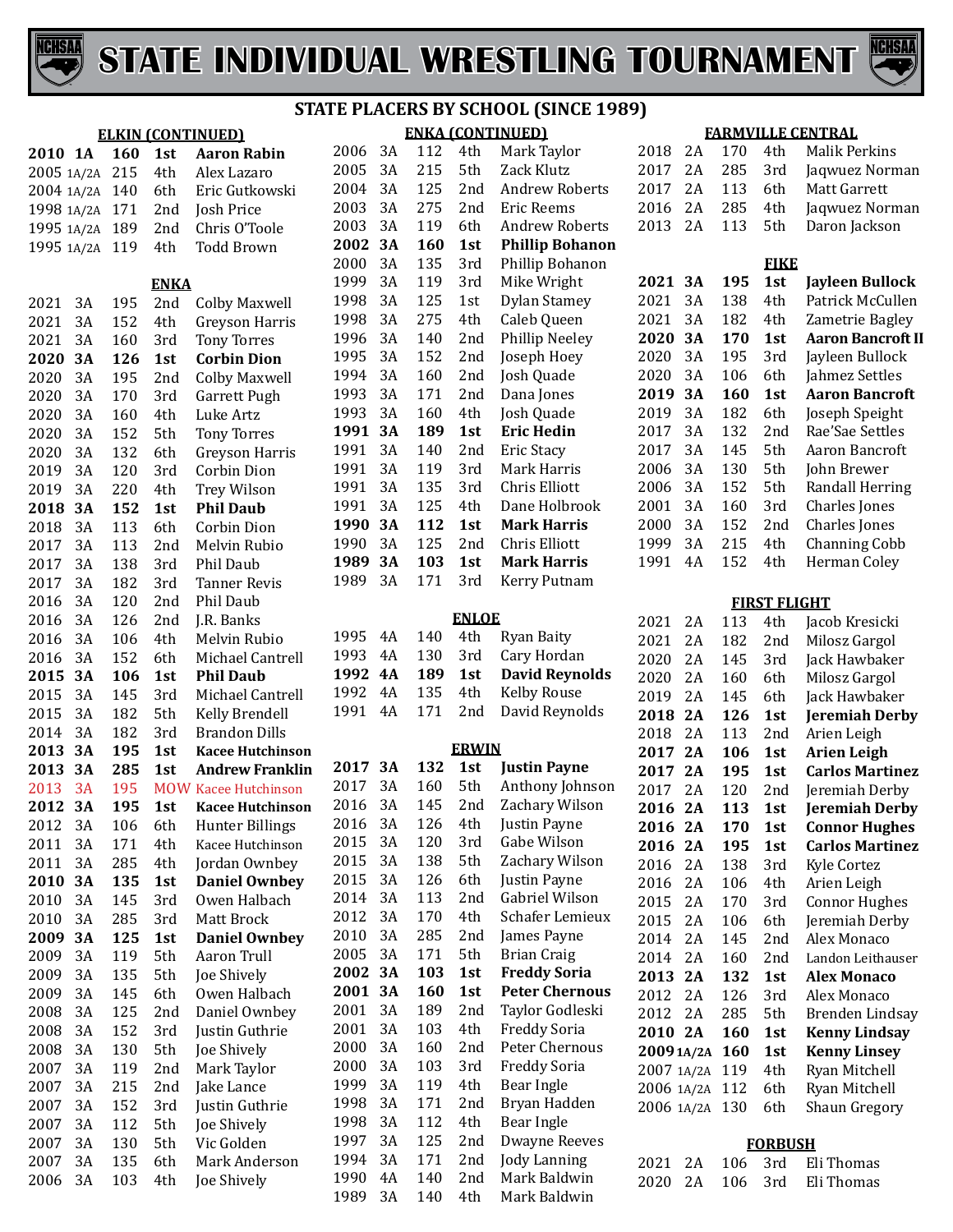



#### **FRANKLINTON (CONTINUED) STATE PLACERS BY SCHOOL (SINCE 1989)**

|                                  |     |                     | <b>FORBUSH (CONTINUED)</b>            |              |          |            |                      | <b>FRANKLINTON (CONTINUED)</b> |         |    |     | <b>FREEDOM</b>  |                          |
|----------------------------------|-----|---------------------|---------------------------------------|--------------|----------|------------|----------------------|--------------------------------|---------|----|-----|-----------------|--------------------------|
| 2A<br>2019                       | 106 | 2nd                 | Eli Thomas                            | 2016 2A      |          | 152        | 6th                  | Jacob Coats                    | 2019 3A |    | 145 | 1st             | <b>Spencer Leonhardt</b> |
| 2A<br>2017                       | 120 | 3rd                 | Edwin Alvarenga                       | 2015         | 2A       | 106        | 4th                  | Dalton White                   | 2018    | 3A | 145 | 1st             | <b>Spencer Leonhardt</b> |
| 2A<br>2017                       | 113 | 4th                 | Caleb Price                           | 2011 2A      |          | 152        | 4th                  | <b>Brandon Rollins</b>         | 2018    | 3A | 113 | 3rd             | Clay Beach               |
| 2016 2A                          | 152 | 1st                 | <b>Isaac McMillan</b>                 |              |          |            |                      |                                | 2018    | 3A | 285 | 6th             | James Boyd               |
| 2A<br>2016                       | 120 | 3rd                 | Edwin Alvarenga                       |              |          |            | <b>FRED T. FOARD</b> |                                | 2017    | 3A | 106 | 1st             | <b>Clay Beach</b>        |
| 2A<br>2015                       | 152 | 2nd                 | Isaac McMillan                        | 2021 2A      |          | 106        | 1st                  | <b>Brayden Mejia</b>           | 2017    | 3A | 138 | 2nd             | Spencer Leonhardt        |
| 2A<br>2014                       | 132 | 5th                 | Storm Long                            | 2021         | 2A       | 126        | 3rd                  | <b>Brock Carey</b>             | 2017    | 3A | 160 | 4th             | Garrett Ward             |
| 2A<br>2013                       | 126 | 4th                 | Storm Long                            | 2021         | 2A       | 113        | 2nd                  | Hunter Clark                   | 2016    | 3A | 132 | 3rd             | Spencer Leonhardt        |
| 2012 2A                          | 138 | 1st                 | <b>Nick Kiter</b>                     | 2021         | 2A       | 145        | 4th                  | Jamie Richard                  | 2013    | 3A | 126 | 2nd             | Dalton McGalliard        |
| 2A<br>2011                       | 125 | 5th                 | Nick Kiter                            | 2021 2A      |          | 182        | 1st                  | <b>Landon Foor</b>             | 2012    | 3A | 126 | 4th             | <b>Josh Moses</b>        |
| 2008 1A/2A 171                   |     | 1st                 | <b>Christian Harris</b>               | 2021         | 2A       | 170        | 3rd                  | Zane Birtchet                  | 2011    | 3A | 189 | 2nd             | Mason Webb               |
| 2007 1A/2A 215                   |     | 2 <sub>nd</sub>     | Jerome Poole                          | 2020         | 2A       | 182        | 1st                  | <b>Landon Foor</b>             | 2010    | 3A | 189 | 3rd             | Mason Webb               |
| 2007 1A/2A 171                   |     | 6th                 | Emmit McCormick                       | 2020         | 2A       | 106        | 2nd                  | <b>Brock Carey</b>             | 2009    | 4A | 125 | 2nd             | <b>Brett Boston</b>      |
| 2005 1A/2A 130                   |     | 2 <sub>nd</sub>     | <b>Cody Martin</b>                    | 2020         | 2A       | 132        | 2nd                  | Zane Birtchet                  | 2009    | 4A | 160 | 3rd             | Dallas Winters           |
| 2005 1A/2A 152                   |     | 6th                 | <b>Brad Southern</b>                  | 2020         | 2A       | 138        | 4th                  | <b>Braden Wharton</b>          | 2008    | 4A | 119 | 3rd             | <b>Brett Boston</b>      |
| 2005 1A/2A 189                   |     | 6th                 | Kyle Higgins                          | 2020         | 2A       | 152        | 4th                  | Justin Whalen                  | 2008    | 4A | 160 | 5th             | <b>Dallas Winters</b>    |
| 2004 1A/2A 130                   |     | 2 <sub>nd</sub>     | Josh Fleshman                         | 2020         | 2A       | 285        | 5th                  | <b>Amorion McAfee</b>          | 2007    | 4A | 112 | 3rd             | <b>Brett Boston</b>      |
| 20021A/2A 112                    |     | 1st                 | <b>Josh Fleshman</b>                  | 2019         | 2A       | 182        | 1st                  | <b>Landon Foor</b>             | 2007    | 4A | 160 | 6th             | <b>Dallas Winters</b>    |
| 2002 1A/2A 135                   |     | 4th                 | Nathan Harris                         | 2019         | 2A       | 138        | 2nd                  | Josh Riggs                     | 2006    | 4A | 112 | 6th             | Yue Her                  |
| 2001 1A/2A 140                   |     | 2nd                 | Nathan Harris                         | 2019         | 2A       | 160        | 3rd                  | A.J. Wingate                   | 2006    | 4A | 160 | 6th             | John Collet              |
| 2000 1A/2A 119                   |     | 2 <sub>nd</sub>     | Chance Norman                         | 2019         | 2A       | 170        | 5th                  | Hunter Lloyd                   | 2005    | 4A | 171 | 5th             | Cody Brown               |
| 1999 1A/2A 215                   |     | 3rd                 | Justin Dunn                           | 2018 2A      |          | 170        | 1st                  | <b>Landon Foor</b>             | 2004    | 4A | 215 | 3rd             | Kyle Elliott             |
| 1997 1A/2A 119                   |     | 3rd                 | Jason Kimble                          | 2018 2A      |          | 182        | 1st                  | <b>Allen Pyatte</b>            | 1997    | 4A | 215 | 3rd             | Keyontae Moore           |
| 1996 1A/2A 103                   |     | 3rd                 | Mac Heffner                           | 2018         | 2A       | 152        | 2nd                  | A.J. Wingate                   | 1995    | 4A | 275 | 3rd             | Joe Psioda               |
| 1996 1A/2A 112                   |     | 4th                 | Jason Kimbel                          | 2018         | 2A<br>2A | 220<br>132 | 3rd                  | Jason Wescott                  | 1993    | 4A | 130 | 2nd             | Patrick Abernathy        |
| 1996 1A/2A 135                   |     | 4th                 | <b>Troy Matthews</b>                  | 2018<br>2018 | 2A       | 138        | 5th<br>5th           | Josh Riggs<br>Nick Kaufmann    |         |    |     |                 | <b>FUOUAY-VARINA</b>     |
| 1995 1A/2A 112                   |     | 1st                 | <b>Jason Kimble</b>                   | 2017         | 3A       | 126        | 2nd                  | Nick Kaufmann                  | 2016    | 4A | 170 | 4th             | Josh Arrington           |
| 1995 1A/2A 103                   |     | 3rd                 | Mac Heffner                           | 2017         | 3A       | 152        | 5th                  | Brycen Walker                  | 2013    | 4A | 152 | 4th             | Eric Wilberg             |
| 1995 1A/2A 140                   |     | 4th<br>3rd          | <b>Troy Matthews</b><br>A.J. Stimpson | 2017         | 3A       | 170        | 5th                  | Allen Pyatte                   | 2007    | 4A | 215 | 1st             | <b>Chad McDuffie</b>     |
| 1994 1A/2A 171<br>1993 1A/2A 171 |     | 1st                 | <b>Scott Pipes</b>                    | 2016         | 3A       | 160        | 4th                  | Kalub Stone                    | 2006    | 4A | 152 | 6th             | Darren Coburn            |
| 1992 1A/2A 119                   |     | 3rd                 | Shamus Jackson                        | 2015         | 3A       | 152        | 2nd                  | Kalub Stone                    | 2003    | 4A | 125 | 3rd             | <b>Howard Walters</b>    |
| 1991 1A/2A 275                   |     | 2nd                 | Michael Drumwright                    | 2015         | 3A       | 113        | 4th                  | Isaac Hollar                   | 2002    | 4A | 160 | 1st             | <b>Justin Gulliver</b>   |
|                                  |     |                     |                                       | 2015         | 3A       | 220        | 4th                  | <b>Cameron Wilfong</b>         | 2001    | 3A | 152 | 1st             | <b>Justin Gulliver</b>   |
|                                  |     | <b>FOREST HILLS</b> |                                       | 2015         | 3A       | 145        | 5th                  | Alex Leatherman                | 2001    | 3A | 189 | 1st             | <b>Karlton Dixon</b>     |
| 2007 1A/2A 125                   |     |                     | 2nd D.J. Barett                       | 2014         | 3A       | 170        | 4th                  | <b>Tate Blanton</b>            | 2001    | 3A | 135 | 3rd             | Daniel Elliott           |
| 2007 1A/2A 189                   |     | 2nd                 | <b>Robby Blount</b>                   | 2014         | 3A       | 160        | 5th                  | <b>Trevor Cook</b>             | 2001    | 3A | 215 | 4th             | Hannes Bouwer            |
| 2006 1A/2A 160                   |     | 3rd                 | Trevor Thompson                       | 2013         | 3A       | 132        | 4th                  | <b>Ben Pitts</b>               | 2000    | 3A | 135 | 1st             | <b>Dusty Simpson</b>     |
| 2006 1A/2A 171                   |     | 3rd                 | <b>Robby Blont</b>                    | 2013         | 3A       | 138        | 5th                  | <b>Ben Hughes</b>              | 2000    | 3A | 125 | 2nd             | Daniel Elliott           |
|                                  |     |                     |                                       | 2012         | 3A       | 132        | 4th                  | <b>Ben Pitts</b>               | 2000    | 3A | 145 | 3rd             | Carl Elliott             |
|                                  |     | <b>FORESTVIEW</b>   |                                       | 2012         | 3A       | 160        | 4th                  | Hayden Albert                  | 2000    | 3A | 160 | 3rd             | Matt Gulliver            |
| 2019<br>3A                       | 160 | 2nd                 | Kameron Miller                        | 2012         | 3A       | 195        | 6th                  | Zack Edwards                   | 2000    | 3A | 189 | 3rd             | Karlton Dixon            |
| 3A<br>2019                       | 126 | 6th                 | Aden Smith                            | 2011         | 3A       | 160        | 2nd                  | Hayden Albert                  | 1999    | 3A | 125 | 4th             | Daniel Elliott           |
| 3A<br>2016                       | 285 | 4th                 | Tate Payne                            | 2011         | 3A       | 112        | 3rd                  | Caleb Griffin                  | 1998    | 3A | 145 | 2nd             | Chris Simpson            |
| 2013 3A                          | 152 | 1st                 | <b>Collin Munson</b>                  | 2011         | 3A       | 145        | 4th                  | Jacob Harper                   | 1998    | 3A | 130 | 3rd             | Carl Elliott             |
| 2012<br>3A                       | 152 | 3rd                 | Collin Munson                         | 2011         | 3A       | 171        | 5th                  | Dillon Johnson                 | 1998    | 3A | 135 | 4th             | Ben Stepp                |
| 2006 3A                          | 140 | 1st                 | <b>Shane Crenshaw</b>                 | 2011         | 3A       | 285        | 5th                  | Cole Schanilec                 | 1997    | 3A | 125 | 3rd             | <b>Ben Stepp</b>         |
| 2006<br>3A                       | 145 | 5th                 | Perry Floyd                           | 2010         | 3A       | 140        | 5th                  | Jacob Harper                   |         |    |     |                 |                          |
| 2006<br>3A                       | 160 | 5th                 | Drake Enloe                           | 2004         | 3A       | 171        | 5th                  | <b>Chris Rhodes</b>            |         |    |     | <b>GARINGER</b> |                          |
| 2005 3A                          | 135 | 1st                 | <b>Shane Crenshaw</b>                 | 2003         | 3A       | 152        | 2 <sub>nd</sub>      | David Brandon                  | 1994 4A |    | 135 | 4th             | Leon Marshall            |
| 2004<br>3A                       | 135 | 3rd                 | Shane Crenshaw                        | 2003         | 3A       | 275        | 3rd                  | <b>Brett Reed</b>              |         |    |     |                 |                          |
| 1999<br>3A                       | 135 | 3rd                 | <b>Stephen Massey</b>                 | 2003         | 3A       | 135        | 4th                  | Nathan Brittain                |         |    |     | <b>GARNER</b>   |                          |
|                                  |     |                     |                                       | 2002         | 3A       | 135        | 3rd                  | Nathan Brittain                | 2011 4A |    | 285 |                 | 2nd Tyler Maher          |
|                                  |     | <b>FRANKLINTON</b>  |                                       | 2001         | 3A       | 130        | 4th                  | Nathan Brittain                |         |    |     |                 |                          |
| 3A<br>2019                       | 220 | 6th                 | Michael Rogers                        |              |          |            |                      |                                |         |    |     | <b>GLENN</b>    |                          |
| 2016<br>2A                       | 145 | 5th                 | Ruben Santiago                        |              |          |            |                      |                                | 2021    | 4A | 195 | 4th             | Omari Lee                |
|                                  |     |                     |                                       |              |          |            |                      |                                | 2020    | 4A | 120 | 6th             | Ramiro Pascual           |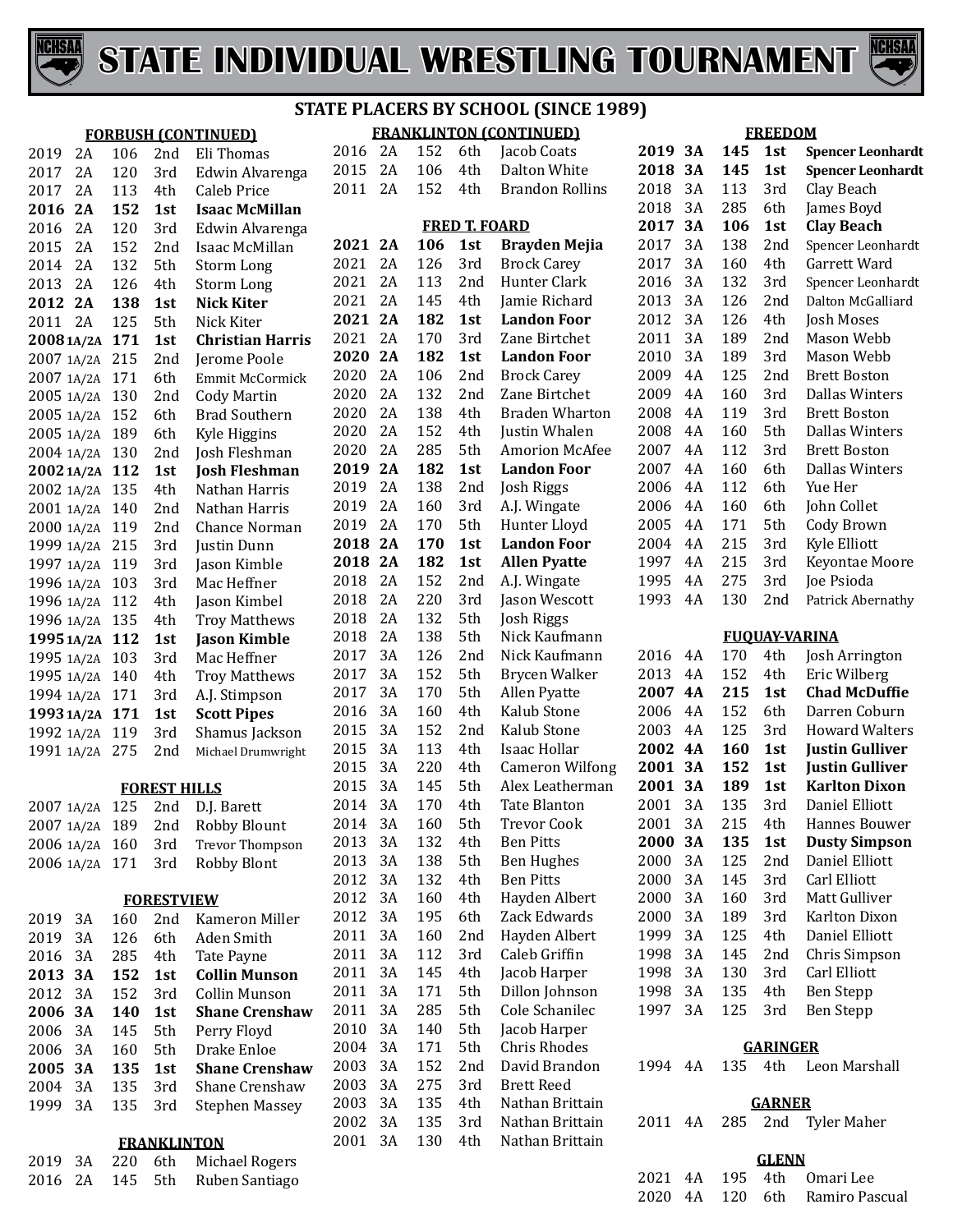



#### **GLENN (CONTINUED)** 4A 138 4th William Valade 4A 138 6th William Valade 2017 4A 138 6th Jamal Brannon<br>2016 4A 126 2nd Jeremy Gonzale 4A 126 2nd Jeremy Gonzalez **Jonathan Pascual-**Hernandez<br>2015 4A 152 1st Austin Tuc **4A 152 1st Austin Tucker** 2015 4A 285 2nd Christopher Davis<br>2015 4A 160 4th Dustin McNeer 2015 4A 160 4th Dustin McNeer<br>2014 4A 160 4th Austin Tucker 4A 160 4th Austin Tucker 4A 145 4th Cary Shields 4A 220 3rd Teejona Hines 4A 285 3rd Chris Giddens 2008 3A 189 2nd Nick Davila<br>2006 3A 215 1st Chip Reed **3A 215 1st Chip Reed** 3A 215 MOW Chip Reed **3A 215 1st Chip Reed 3A 275 1st Chad Brown**

| 2002 3A |     |     | 4th -           |                          |
|---------|-----|-----|-----------------|--------------------------|
|         |     | 160 |                 | Carlton Chisom           |
| 1998    | 3A  | 112 | 2nd             | Joe Perkins              |
| 1998    | 3A  | 160 | 4th             | Pete Meginnis            |
| 1995 3A |     | 119 | 1st             | <b>Josh Fogleman</b>     |
|         |     |     |                 |                          |
| 1994 3A |     | 171 | 1st             | <b>Derrick McClunney</b> |
| 1994    | 3A  | 119 | 4th             | Mike Smyth               |
| 1994    | 3A  | 160 | 4th             | <b>Joey Brafford</b>     |
| 1992    | 4 A | 189 | 2 <sub>nd</sub> | Dameon Dempsey           |

#### **GOLDSBORO**

|  |  | 1994 4A 189 4th Gerald McDuffie |
|--|--|---------------------------------|
|  |  |                                 |

#### **GRAHAM**

|  |  | 2015 2A 285 5th Terrance Reed              |
|--|--|--------------------------------------------|
|  |  | 2010   2A    145    4th     Tevonshe Brown |
|  |  | 2005 1A/2A 130 4th Josh Bowes              |

#### **GRANVILLE CENTRAL**

| 2011 2A 189 5th Michael Pope |  |
|------------------------------|--|
|------------------------------|--|

#### **GRAY'S CREEK**

| 2021    | 3A | 126 | 3rd | Richard Williams       |
|---------|----|-----|-----|------------------------|
| 2020    | 3A | 120 | 4th | Richard Williams       |
| 2017    | 3A | 132 | 5th | Andrew Esterly         |
| 2009    | 3A | 285 | 5th | Patrick Quinn          |
| 2008    | 3A | 160 | 6th | Roman Rodriguez        |
| 2007    | 3A | 112 | 6th | Julian Taylor          |
| 2006 3A |    | 189 | 1st | <b>Mitchell Porter</b> |
| 2006 3A |    | 103 | 6th | Julian Taylor          |
|         |    |     |     |                        |

#### **GREEN HOPE**

|  |                 |     | 2015 4A 106 3rd Michael Eastwood |
|--|-----------------|-----|----------------------------------|
|  | 2012 4A 195 4th |     | Ian Callahan                     |
|  |                 |     | 2011 4A 112 1st John Sparks      |
|  |                 |     | 2010 4A 140 5th Joey Baird       |
|  |                 |     | 2009 4A 140 2nd Joey Baird       |
|  | 2009 4A 125     | 5th | Kenny Buchanan                   |
|  | 2008 4A 130 4th |     | <b>Scott Norris</b>              |
|  |                 |     |                                  |

#### **GREEN HOPE (CONTINUED) STATE PLACERS BY SCHOOL (SINCE 1989)**

| 2008 | 4A  | 125 | 6th | Mikail Mannan       |
|------|-----|-----|-----|---------------------|
| 2008 | 4Α  | 160 | 6th | Miles Shaw          |
| 2007 | 4A  | 125 | 2nd | <b>Scott Norris</b> |
| 2005 | 4 A | 112 | 4th | Chris Andre         |
| 2005 | 4A  | 160 | 5th | Chris Rafetto       |
| 2005 | 4A  | 135 | 6th | Doug Purcell        |
| 2004 | 4 A | 135 | 6th | Doug Purcell        |
| 2003 | 4Α  | 189 | 4th | Andrew Matroni      |
| 2002 | 4Α  | 112 | 3rd | Jon Neal            |
|      |     |     |     |                     |

#### **GREENE CENTRAL**

| 2000 1A/2A 171 4th Dexter Turnage |  |  |  |  |
|-----------------------------------|--|--|--|--|
|-----------------------------------|--|--|--|--|

| GRIMSLEY |    |     |     |                   |  |
|----------|----|-----|-----|-------------------|--|
| 2021     | 4Α | 145 | 2nd | Toure Moore       |  |
| 2020     | 4Α | 145 | 5th | Toure Moore       |  |
| 2018     | 4Α | 113 | 3rd | James Joplin      |  |
| 2003     | 4Α | 140 | 5th | Doug Rozelman     |  |
| 1997     | 4A | 160 | 1st | <b>Dion Hicks</b> |  |
| 1997     | 4Α | 119 | 3rd | Joe Guzzio        |  |
| 1996     | 4A | 119 | 1st | <b>Joe Guzzio</b> |  |
| 1996     | 4Α | 152 | 2nd | Dion Hicks        |  |
| 1995     | 4A | 119 | 1st | <b>Joe Guzzio</b> |  |
| 1994     | 4Α | 112 | 2nd | Joe Guzzio        |  |
| 1994     | 4Α | 130 | 3rd | Reggie Tate       |  |
| 1992     | 4Α | 135 | 2nd | William Cutler    |  |
| 1991     | 4Α | 140 | 2nd | Rayshun James     |  |
| 1990     | 4Α | 119 | 2nd | Sherman Bess      |  |
| 1990     | 4Α | 103 | 3rd | Tim Schreiber     |  |
|          |    |     |     |                   |  |

#### **HARDING**

|  |  | 2017 4A 285 3rd JoVaughn Gwyn      |
|--|--|------------------------------------|
|  |  | 2008 4A 189 6th Darien Green       |
|  |  | 2004 4A 112 6th Andrew Chrzanowski |
|  |  | 2001 3A 103 3rd Peter Chrzanowski  |
|  |  | 2000 3A 103 2nd Peter Chrzanowski  |
|  |  |                                    |

#### **HARNETT CENTRAL**

|  |  | 2006 3A 130 6th Chance-Howard        |
|--|--|--------------------------------------|
|  |  | 2005 3A 275 3rd Demetrius Montgomery |
|  |  |                                      |
|  |  | 1994 3A 112 1st Shane Davis          |
|  |  | 1994 3A 152 4th Jeremy Gibson        |

#### **HAVELOCK**

| 2018    | 3А  | 152 | 3rd             | Krystian Kinsey        |
|---------|-----|-----|-----------------|------------------------|
| 2017 3A |     | 285 | 1st             | <b>Destin Flloyd</b>   |
| 2016 3A |     | 160 | 1st             | <b>Tanner Stamper-</b> |
|         |     |     |                 | Smith                  |
| 2016    | 3Α  | 106 | 5th             | Nathan Wysong, Jr.     |
| 2014    | 3A  | 138 | 3rd             | <b>Ryan Davis</b>      |
| 2014    | 3A  | 160 | 4th             | John Ellis             |
| 2013    | 3Α  | 132 | 2 <sub>nd</sub> | Ryan Davis             |
| 2012 3A |     | 113 | 1st             | <b>Jake Smith</b>      |
| 2012    | 3A  | 285 | 2nd             | Derrick Nelson         |
| 2011 3A |     | 103 | 1st             | <b>Jake Smith</b>      |
| 2011    | -3A | 130 | 1st             | Zachary Jaramillo      |
|         |     |     |                 |                        |

#### **HAVELOCK (CONTINUED)**

| 2014         | 1A        | 285        | 1st                | <b>Jervon Faison</b>                         |
|--------------|-----------|------------|--------------------|----------------------------------------------|
|              |           |            | <b>HEIDE TRASK</b> |                                              |
| 1989         | 3A        | 160        | 1st                | <b>Kenny Frazier</b>                         |
| 1993         | 3A        | 189        | 4th                | Allen Frazier                                |
| 1995         | 3A        | 135        | 4th                | Mike Leonard                                 |
| 1995         | 3A        | 152        | 3rd                | Kendrick Knight                              |
| 1996         | 3A        | 130        | 4th                | Matt Miller                                  |
| 1996         | 3A        | 189        | 3rd                | Gabriel Nansteel                             |
| 1996         | 3A        | 112        | 3rd                | Malcolm Denman                               |
| 1996         | 3A        | 152        | 2nd                | Jermain Frazier                              |
| 1996         | 3A        | 103        | 2nd                | Jeremy Kozup                                 |
| 1997         | 3A        | 160        | 4th                | Kendrick Knight                              |
| 1997         | 3A        | 140        | 4th                | Chad Shoemaker                               |
| 1997         | 3A        | 215        | 3rd                | T.J. Duffy                                   |
| 1998         | 3A        | 112        | 3rd                | <b>Randy Sudul</b>                           |
| 1998         | 3A        | 152        | 1st                | <b>Kendrick Knight</b>                       |
| 1999         | 3A        | 130        | 1st                | <b>Tony Gibson</b>                           |
| 2001         | 3A        | 171        | 4th                | Nick Frazier                                 |
| 2001         | 3A        | 189        | 3rd                | Jerod Lenderman                              |
| 2001         | <b>3A</b> | 135        | 1st                | <b>Shaun Sheffield</b>                       |
| 2001         | <b>3A</b> | 130        | 1st                | <b>Todd Bigelow</b>                          |
| 2002         | 4A        | 189        | 3rd                | Nick Frazier                                 |
| 2002         | 4A        | 130        | 2nd                | <b>Todd Bigelow</b>                          |
| 2003         | 4A        | 140        | 6th                | Wilson Lee                                   |
| 2003         | 4A        | 152        | 2nd                | Ikura George                                 |
| 2003         | 4A        | 135        | 2nd                | <b>Todd Bigelow</b>                          |
| 2003         | 4А        | 145        | 1st                | <b>Shaun Sheffield</b>                       |
| 2004         | 4A        | 189        | 3rd                | <b>Nick Sweet</b>                            |
| 2006         | 3A        | 103        | 5th                | David Henniger                               |
| 2007         | 3A        | 285        | 5th                | Charlie Millea                               |
| 2008         | 3A        | 285        | 2nd                | Charlie Millea                               |
| 2009         | 3A        | 285        | 1st                | <b>Charles Millea</b>                        |
| 2010         | 3A        | 145        | 6th                | Ray Davis                                    |
| 2010         | 3A        | 112        | 5th                | Matthew Bogard                               |
| 2010         | 3A        | 119        | 4th                | Christian Holleman                           |
| 2010         | 3A        | 130        | 2nd                | Zachary Jaramillo                            |
| 2010         | 3A        | 152        | 1st                | Zachary Jaramillo<br><b>Terrence Zaleski</b> |
| 2011<br>2011 | 3A<br>3A  | 112<br>130 | 6th<br><b>MOW</b>  | <b>Ryan Davis</b>                            |
| 2011         |           | 119        | 2nd                | Christian Holleman                           |
|              | 3A        |            |                    |                                              |

|                                |  | 2014 1A 285 1st Iervon-Faison    |
|--------------------------------|--|----------------------------------|
| 2008 1A/2A 152 4th Cory Love   |  |                                  |
|                                |  | 2006 1A/2A 160 2nd Bud Lanier    |
| 2005 1A/2A 275 3rd E.J. Jordan |  |                                  |
|                                |  | 2004 1A/2A 152 3rd Tray Dvorak   |
|                                |  | 2003 1A/2A 275 6th Edward Jordan |
|                                |  |                                  |

| <b>HENDERSONVILLE</b> |      |     |       |                           |
|-----------------------|------|-----|-------|---------------------------|
| 2020 2A               |      | 113 |       | 3rd Talon Johnson         |
| 2018                  | - 2A | 182 | 2nd   | Daniel Pearce             |
| 2014 2A               |      | 220 | 2nd   | <b>Rhett Hoy</b>          |
| 2014 2A               |      | 195 | 6th – | Charlie Bosshard          |
| 2013 1A               |      | 160 | 1st   | <b>Bryan Wallace</b>      |
| 2013 1A               |      | 182 | 1st   | <b>Matthew Parce</b>      |
| 2013 1A               |      | 220 | 2nd   | <b>Rhett Hoy</b>          |
| 2012 1A               |      | 145 | 1st   | <b>Bryan Wallace</b>      |
|                       |      |     |       | 2012 1A 220 1st Rhett Hoy |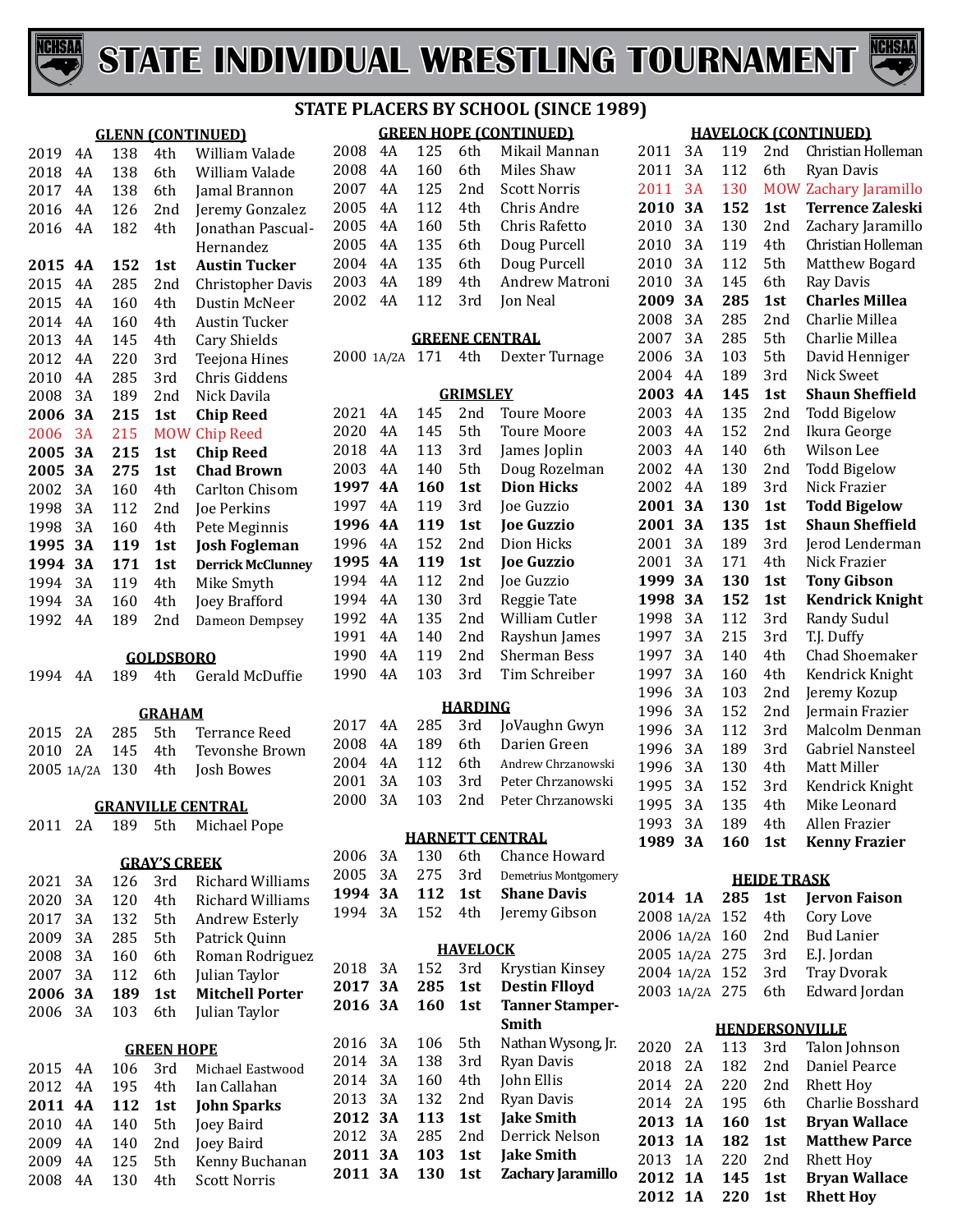



#### **HENDERSONVILLE (CONTINUED)** 2011 1A 145 4th David Huerta<br>2011 1A 189 4th Matthew Parc Matthew Parce<br>Travis Marshall **20011A/2A 125 1st Travis Marshall HERITAGE** 4A 132 3rd John Helmers 2020 4A 106 5th Cael Bergquist<br>2017 4A 152 4th Sheriff Niie 2017 4A 152 4th Sheriff Njie<br>2016 4A 132 1st Anthony Bi **4A 132 1st Anthony Brito** 4A 126 5th Anthony Brito Anthony Brito **HIBRITEN 2A 160 1st Hayden Wyke 3A 160 1st Hayden Wyke** 2015 3A 285 5th Tayvon Woodruff<br>2011 3A 135 1st Scott Hardiman **3A 135 1st Scott Hardiman** 2011 3A 215 3rd Tripp Patterson<br>2010 3A 125 1st Scott Hardiman **3A 125 1st Scott Hardiman 3A 215 1st Zoi Ouellette 20091A/2A 215 1st Zoi Ouellette** 2009 1A/2A 119 3rd Scott Hardiman<br>2008 1A/2A 112 3rd Johnny Lefevers 2008 1A/2A 112 3rd Johnny Lefev<br>2008 1A/2A 215 3rd Zoi Ouellette 1A/2A 215 3rd Zoi Ouellette 2008 1A/2A 119 5th Scott Hardimar<br>2007 1A/2A 135 4th Zane Simmons 1A/2A 135 4th Zane Simmons 2005 1A/2A 119 5th Zane Simmon<br>2003 1A/2A 160 5th Max Multer 2003 1A/2A 160 5th Max Multer<br>**1999 1A/2A 215 1st Josh Woodruff 19991A/2A 215 1st Josh Woodruff** 1A/2A 140 3rd Jon Smith 1998 1A/2A 215 3rd Josh Woodru<br>1996 1A/2A 140 4th Chris Storie 1A/2A 140 4th Chris Storie 1994 1A/2A 130 **HICKORY** 2005 3A 275 2nd Griffin Rush<br>2004 3A 160 2nd Rvan Greene 2004 3A 160 2nd Ryan Greene<br>2002 3A 275 1st Gianni Niglie **3A 275 1st Gianni Niglio** 3A 275 3rd Gianni Niglio **3A 275 1st Michael Collins** 3A 140 1st Zack Keener 1996 3A 275 3rd Michael Collins<br>1995 3A 140 4th Zack Keener Zack Keener **HICKORY RIDGE** 4A 145 3rd Collin Shulman 4A 195 4th Parker Jones 4A 152 5th Alex Bentley 2020 4A 106 6th Hunter Jones<br>2020 4A 113 6th Ethan Duft 2020 4A 113 6th Ethan Duft<br>2018 4A 132 1st Tyler Greg **4A 132 1st Tyler Gregor** 4A 285 2nd Dalton Haywood 2018 4A 113 4th Collin Shulman<br>2018 4A 106 5th Ethan Duft 2018 4A 106 5th Ethan Duft<br>2017 3A 126 1st Tyler Greg **3A 126 1st Tyler Gregor** 3A 145 2nd Matthew Sloan

Dan Louba

#### **HICKORY RIDGE (CONTINUED) STATE PLACERS BY SCHOOL (SINCE 1989)**

|         |    |     |     | <u>HILKURY RIDGE I LUN I INUEDI</u> |
|---------|----|-----|-----|-------------------------------------|
| 2017    | 3A | 106 | 6th | Collin Shulman                      |
| 2017    | 3A | 126 |     | <b>MOW Tyler Gregor</b>             |
| 2016 3A |    | 113 | 1st | <b>Tyler Gregor</b>                 |
| 2016 3A |    | 145 | 1st | <b>Cole Cooper</b>                  |
| 2016    | 3Α | 220 | 4th | Dan Louba                           |
| 2016    | 3Α | 126 | 5th | Matthew Sloan                       |
| 2015    | 3A | 160 | 1st | <b>Ethan Jones</b>                  |
| 2015    | 3A | 106 | 3rd | Tyler Gregor                        |
| 2014 3A |    | 126 | 1st | <b>Troy Gregor</b>                  |
| 2013    | 3A | 120 | 1st | <b>Troy Gregor</b>                  |
| 2012    | 3Α | 113 | 3rd | <b>Troy Gregor</b>                  |
|         |    |     |     |                                     |

#### **HIGH POINT CENTRAL**

| 2021       | 4A |     |                 | <b>MOW Joe Sealey</b>  |
|------------|----|-----|-----------------|------------------------|
| 2021       | 4A | 152 | 1st             | <b>Joseph Sealey</b>   |
| 2019       | 4A | 126 | 2nd             | Isaac Toe              |
| 2018       | 4A | 120 | 1st             | <b>Isaac Toe</b>       |
| 2018       | 4A | 126 | 5th             | Strawn Wilson          |
| 2017       | 4A | 113 | 2nd             | <b>Isaac Toe</b>       |
| 2016       | 4A | 106 | 5th             | Isaac Toe              |
| 2015       | 4A | 285 | 5th             | Adam Olsen             |
| 2014       | 4A | 285 | 1st             | <b>Adam Olsen</b>      |
| 2014       | 4A | 285 |                 | <b>MOW Adam Olsen</b>  |
| 2013       | 4A | 220 | 4th             | Zachary McLean         |
| 2013       | 4A | 285 | 5th             | Adam Olsen             |
| 2010       | 4A | 285 | 2nd             | Martize Smith          |
| 2010       | 4A | 215 | 3rd             | Sebastin Schulz        |
| 2009       | 4A | 171 | 6th             | David Young            |
| 2004       | 3А | 130 | 1st             | <b>Starylin Little</b> |
| 2003       | 3A | 125 | 2nd             | Starlyn Little         |
| 1998 1A/2A |    | 140 | 1st             | <b>Ty Reynolds</b>     |
| 1997       | 3А | 130 | 1st             | <b>Clay Reynolds</b>   |
| 1997       | 3А | 135 | 1st             | <b>Ty Reynolds</b>     |
| 1996       | 3A | 119 | 1st             | <b>Ty Reynolds</b>     |
| 1996       | 3А | 125 | 1st             | <b>Clay Reynolds</b>   |
| 1996       | 3A | 112 | 2nd             | Miguel Ramirez         |
| 1996       | 3A | 125 | <b>MOW</b>      | <b>Clay Reynolds</b>   |
| 1995       | 3А | 112 | 1st             | Jermaine Bullard       |
| 1995       | 3А | 171 | 1st             | LeShawn Ervin          |
| 1994       | 3A | 112 | 3rd             | Lamont Bennett         |
| 1994       | 3A | 125 | 3rd             | Jerry Brooks           |
| 1994       | 3A | 130 | 3rd             | William Bullard        |
| 1994       | 3A | 103 | 4th             | Germaine Bullard       |
| 1993       | 3A | 103 | 2nd             | Lamont Bennett         |
| 1993       | 3A | 140 | 2nd             | <b>Frank Newsome</b>   |
| 1993       | 3A | 145 | 2nd             | <b>Terrill Spears</b>  |
| 1993       | 3A | 171 | 3rd             | Dominique Quick        |
| 1992       | 3A | 171 | 3rd             | Chris Townsend         |
| 1991       | 3A | 160 | 2nd             | <b>Ricky Baker</b>     |
| 1989       | 3A | 152 | 2nd             | Shane Bates            |
| 1989       | 3A | 135 | 4th             | Antoine Chapman        |
|            |    |     | <b>HILLSIDE</b> |                        |
| 2018       | 3A | 195 | 5th             | <b>Tavis Rhodes</b>    |
| 2005       | 3A | 103 | 5th             | Mohamud Mohamed        |
| 2004       | 3A | 145 | 6th             | Chris Lyons            |
| 2003       | 3A | 189 | 6th             | Jamaal Olds            |

#### **HILLSIDE (CONTINUED)**

| 2002         | ЗA | 145 | 1st                  | <b>Bryant Reams</b>      |
|--------------|----|-----|----------------------|--------------------------|
| 2001         | 3А | 140 | 1st                  | <b>Bryant Reams</b>      |
| 2001         | 3A | 125 | 3rd                  | Antonio Garner           |
| 2000         | 3A | 275 | 3rd                  | Randall Sampson          |
| 1998         | 3A | 140 | 1st                  | <b>Luigi Tranchese</b>   |
| 1997         | 4A | 152 | 2nd                  | Jamel Holloway           |
| 1991         | 4А | 152 | 1st                  | <b>Douglas Tyson</b>     |
| 1989         | 4A | 189 | 3rd                  | James Reaves             |
|              |    |     |                      |                          |
|              |    |     | <b>HOGGARD</b>       |                          |
| 2018<br>2013 | 4Α | 160 | 1st                  | <b>Alec Sampson</b>      |
|              | 4A | 138 | 6th                  | Phillipe Frederick       |
| 2012         | 4A | 195 | 2nd                  | <b>Terry Caldwell</b>    |
| 2008         | 4A | 285 | 3rd                  | Jonathan Cooper          |
| 2007         | 4A | 285 | 5th                  | Jonathan Cooper          |
| 2004         | 4A | 145 | 5th                  | Lorenzo Hall             |
| 2004         | 4A | 140 | 6th                  | Sam Chance               |
| 2002         | 4Α | 171 | 1st                  | John Whitehead           |
| 2002         | 4A | 152 | 3rd                  | Dan Corey                |
| 2002         | 4A | 215 | 3rd                  | Derek Brunson            |
| 2001         | 4A | 140 | 1st                  | <b>Ralph Hunter</b>      |
| 2001         | 4A | 160 | 2nd                  | John Whitehead           |
| 2000         | 4Α | 171 | 1st                  | <b>Joel Brown</b>        |
| 2000         | 4A | 140 | 4th                  | John Whitehead           |
| 1991         | 4A | 135 | 2nd                  | Derrick Wilson           |
| 1990         | 4A | 135 | 4th                  | Derrick Wilson           |
|              |    |     | <b>HOKE COUNTY</b>   |                          |
| 2017         | 4Α | 285 | 6th                  | <b>Harley Ellis</b>      |
| 2012         | 4A | 106 | 3rd                  | Richard Tolston          |
| 2010         | 4A | 103 | 1st                  | <b>Dennis Gustafson</b>  |
| 1996         | 4A | 130 | 2nd                  | Chris Campbell           |
| 1996         | 4A | 189 | 4th                  | Jeff Shaw                |
| 1994         | 4A | 103 | 2nd                  | <b>Shariff McPhatter</b> |
| 1992         | 4A | 130 | 3rd                  | Gilbert Tillman          |
| 1991         | 4A | 171 | 4th                  | Wesley Hollingsworth     |
|              |    |     |                      |                          |
|              |    |     | <b>HOLLY SPRINGS</b> |                          |
| 2018         | 4A | 126 | 1st                  | <b>Jaxon Maroney</b>     |
| 2018         | 4A | 132 | 2nd                  | Joshua Lehr              |
| 2018         | 4A | 120 | 4th                  | Aaron Wilkie             |
| 2017         | 4A | 138 | 5th                  | <b>Hunter Morton</b>     |
| 2017         | 4A | 160 | 5th                  | <b>Hunter Yost</b>       |
| 2016         | 4A | 138 | 1st                  | <b>Cam Devers</b>        |
| 2016         | 4A | 113 | 2nd                  | Josh Lehr                |
| 2015         | 4A | 138 | 2nd                  | <b>Cam Devers</b>        |
| 2015         | 4A | 170 | 4th                  | <b>Travian Cooke</b>     |
| 2015         | 4A | 182 | 4th                  | Josh Richardson          |
| 2015         | 4A | 220 | 6th                  | Shane Newman             |
| 2014         | 4A | 120 | 3rd                  | Aaron Redus              |
| 2014         | 4A | 160 | 3rd                  | <b>Travian Cooke</b>     |
|              |    |     |                      |                          |

 4A 170 4th Austin Galati 2014 4A 152 5th Daniel Richardson<br>2013 4A 138 2nd Javon Johnson 4A 138 2nd Javon Johnson Parker Ragsdale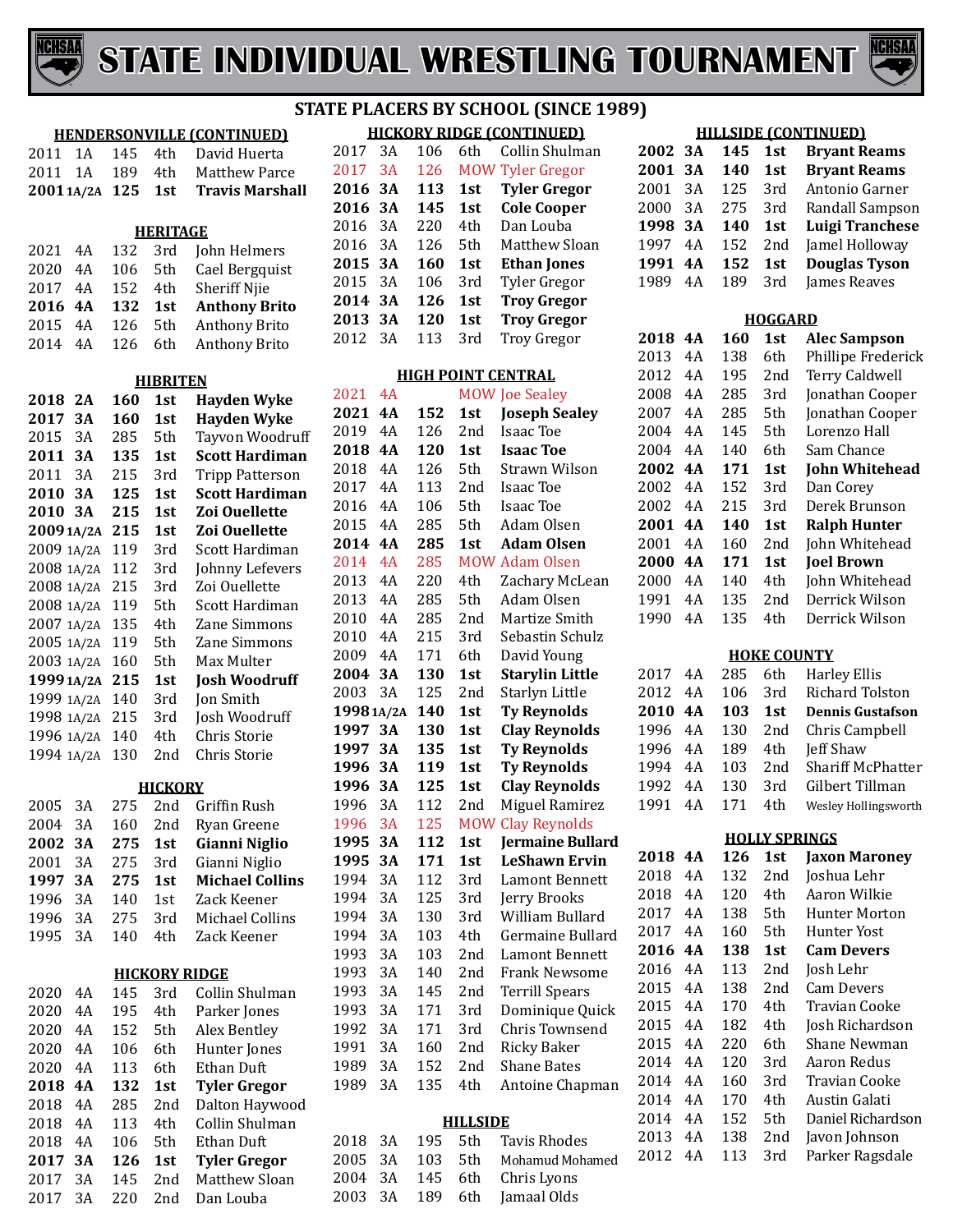



|             |    |     | <b>HOPEWELL</b> |                        |  |  |
|-------------|----|-----|-----------------|------------------------|--|--|
| 2017        | 4A | 120 | 3rd             | <b>Esco Walker</b>     |  |  |
| 2016        | 4A | 113 | 3rd             | Esco Walker            |  |  |
| 2016        | 4A | 120 | 6th             | Nolan Edens            |  |  |
| 2015        | 4A | 113 | 2nd             | <b>Esco Walker</b>     |  |  |
| 2013        | 4A | 182 | 4th             | Gore Vaughn            |  |  |
| 2011        | 4A | 189 | 2nd             | Nick Watson            |  |  |
| 2009        | 4A | 145 | 6th             | Nick Constantino       |  |  |
| 2008        | 4A | 215 | 2nd             | Nathan Stanford        |  |  |
| 2007        | 4A | 145 | 6th             | Ken Gretz              |  |  |
| 2005        | 4A | 140 | 4th             | <b>Chase Martin</b>    |  |  |
|             |    |     | <b>HOUGH</b>    |                        |  |  |
| 2021        | 4A | 170 | 4th             | Alex Cowart            |  |  |
| 2021        | 4A | 126 | 1st             | <b>Brandt Fajerman</b> |  |  |
| 2021        | 4A | 160 | 4th             | Justin Sanders         |  |  |
| 2021        | 4A | 138 | 1st             | <b>Richard Treanor</b> |  |  |
| 2020        | 4A | 113 | 1st             | <b>Richard Treanor</b> |  |  |
| 2020        | 4A | 106 | 2nd             | Brandt Fajerman        |  |  |
| 2020        | 4A | 132 | 2nd             | Jun Figueredo          |  |  |
| 2020        | 4A | 220 | 4th             | <b>Dominic Harris</b>  |  |  |
| 2020        | 4A | 170 | 5th             | Anthony Fabian         |  |  |
| 2020        | 4A | 195 | 6th             | Julian Rawlins         |  |  |
| 2019        | 4A | 106 | 1st             | <b>Richard Treanor</b> |  |  |
| 2019        | 4A | 126 | 3rd             | Sam Westmoreland       |  |  |
| 2019        | 4A | 132 | 5th             | Nick Pepe              |  |  |
| 2019        | 4A | 152 | 5th             | Luke Kucko             |  |  |
| 2018        | 4A | 106 | 3rd             | <b>Richard Treanor</b> |  |  |
| 2018        | 4A | 145 | 5th             | Luke Kucko             |  |  |
| 2017        | 4A | 126 | 1st             | <b>Caleb Kreitter</b>  |  |  |
| 2016        | 4A | 120 | 2nd             | Caleb Kreitter         |  |  |
| 2015        | 4A | 182 | 1st             | <b>Jordan Thompson</b> |  |  |
| 2015        | 4A | 113 | 3rd             | Caleb Kreitter         |  |  |
| 2015        | 4A | 120 | 4th             | <b>Austin Powell</b>   |  |  |
| 2015        | 4A | 285 | 4th             | <b>Michael Rawlins</b> |  |  |
| 2014        | 4A | 170 | 2nd             | Jordan Thompson        |  |  |
| 2014        | 4A | 182 | 3rd             | Sebastian Barreto      |  |  |
| 2014        | 4A | 113 | 4th             | <b>Austin Powell</b>   |  |  |
| 2013        | 4Α | 170 | 2nd             | <b>Palmer Maples</b>   |  |  |
| 2013        | 4A | 138 | 4th             | <b>Tanner Russ</b>     |  |  |
| 2013        | 4A | 106 | 5th             | <b>Austin Powell</b>   |  |  |
| 2013        | 4A | 152 | 6th             | Jacob Efird            |  |  |
| 2013        | 4A | 182 | 6th             | <b>Charles Smith</b>   |  |  |
| 2012        | 4A | 160 | 4th             | <b>Palmer Maples</b>   |  |  |
| 2012        | 4Α | 152 | 6th             | Jordan Thompson        |  |  |
| <u>HUNT</u> |    |     |                 |                        |  |  |
| 2012        | 3A | 106 | 2nd             | Noell Carrillo         |  |  |
| 2012        | 3A | 113 | 4th             | Jake Britt             |  |  |
| 2004        | 3A | 130 | 4th             | <b>Melvin Carter</b>   |  |  |
| 2004        | 3A | 135 | 4th             | Rob Simpson            |  |  |
| 2003        | 3A | 125 | 4th             | Rob Simpson            |  |  |
| 2002        | 3A | 215 | 3rd             | Carlos Barren          |  |  |
| 1998        | 3A | 119 | 4th             | <b>Michael Barnes</b>  |  |  |
| 1997        | 3A | 145 | 3rd             | Ronnie Williams        |  |  |
| 1996        | 3A | 135 | 2nd             | Ronnie Wiliams         |  |  |
| 1995        | 3A | 160 | 3rd             | James Daniels          |  |  |
|             |    |     |                 |                        |  |  |

|              | <b>HUNT (CONTINUED)</b> |            |                     |                                        |  |  |  |  |
|--------------|-------------------------|------------|---------------------|----------------------------------------|--|--|--|--|
| 1994         | 3А                      | 145        | 1st                 | <b>Jamel Daniels</b>                   |  |  |  |  |
| 1994         | 3A                      | 119        | 3rd                 | Doug Barnes                            |  |  |  |  |
| 1993         | <b>4A</b>               | 140        | 1st                 | <b>Sheldon Vicks</b>                   |  |  |  |  |
| 1993         | 4A                      | 135        | 4th                 | Jamel Daniels                          |  |  |  |  |
| 1992         | 4A                      | 140        | 3rd                 | <b>Sheldon Vick</b>                    |  |  |  |  |
| 1992         | 4A                      | 160        | 4th                 | Chris Stultz                           |  |  |  |  |
| 1989         | 4A                      | 171        | 4th                 | <b>Terris Hale</b>                     |  |  |  |  |
|              |                         |            |                     |                                        |  |  |  |  |
|              |                         |            | <b>HUNTER HUSS</b>  |                                        |  |  |  |  |
| 2018         | 3A                      | 195        | 4th                 | Kaleb Hendren                          |  |  |  |  |
| 2018         | 3A                      | 220        | 6th                 | Prince Bemah                           |  |  |  |  |
| 2017         | 2Α                      | 113        | 3rd                 | Keshon McLean                          |  |  |  |  |
| 2016         | 2A                      | 285        | 1st                 | <b>Dalton Jenkins</b>                  |  |  |  |  |
| 2016         | 2A                      | 106        | 2nd                 | Keshon McLean                          |  |  |  |  |
| 2016         | 2A                      | 126        | 3rd                 | <b>Charles McCombs</b>                 |  |  |  |  |
| 2016         | 2A                      | 220        | 4th                 | Kurron Moore                           |  |  |  |  |
| 2015         | 2A                      | 126        | 1st                 | <b>Charles McCombs</b>                 |  |  |  |  |
| 2015         | 2A                      | 170        | 2nd                 | Tristin Hendren                        |  |  |  |  |
| 2015         | 2A                      | 106        | 3rd                 | Keshon McLean                          |  |  |  |  |
| 2015         | 2A                      | 220        | 4th                 | Slade Moss                             |  |  |  |  |
| 2015         | 2A                      | 285        | 4th                 | Dalton Jenkins                         |  |  |  |  |
| 2015         | 2A                      | 182        | 5th                 | <b>Blake Lewis</b>                     |  |  |  |  |
| 2014         | 2A                      | 152        | 5th                 | Paul Carson                            |  |  |  |  |
| 2014         | 2A                      | 170        | 6th                 | <b>Blake Lewis</b>                     |  |  |  |  |
| 2013         | 3A                      | 195        | 2nd                 | Jonathan Hannah                        |  |  |  |  |
| 2005         | 3A                      | 140        | 5th                 | Juan Muena                             |  |  |  |  |
| 1991         | 4A                      | 275        | 1st                 | <b>Greg Black</b>                      |  |  |  |  |
|              |                         |            |                     |                                        |  |  |  |  |
|              |                         |            |                     |                                        |  |  |  |  |
|              |                         |            | <b>INDEPENDENCE</b> |                                        |  |  |  |  |
| 2017         | 4Α                      | 220        | 1st                 | <b>Xavier Lenear</b>                   |  |  |  |  |
| 2016         | 4A                      | 220        | 4th                 | Xavier Lenear                          |  |  |  |  |
| 2015         | 4A                      | 182        | 3rd                 | Tayshon Risher                         |  |  |  |  |
| 2013         | 4A                      | 195        | 6th                 | Brian Tiderman                         |  |  |  |  |
| 2012         | 4A                      | 138        | 3rd                 | Casey Belville                         |  |  |  |  |
| 2011         | 4A                      | 285        | 3rd                 | Jimmie Gipson                          |  |  |  |  |
| 2005         | 4A                      | 275        | 4th                 | <b>Brandon Silvious</b>                |  |  |  |  |
| 2004         | 4A                      | 140        | 1st                 | <b>Pete Puckett</b>                    |  |  |  |  |
| 2004         | 4A                      | 160        | 1st                 | <b>Jake Puckett</b>                    |  |  |  |  |
| 2004         | 4A                      | 275        | 3rd                 | <b>Brandon Silvious</b>                |  |  |  |  |
| 2004         | 4A                      | 135        | 4th                 | Drew Little                            |  |  |  |  |
| 2003         | 4A                      | 171        | 2nd                 | Jake Puckett                           |  |  |  |  |
| 2003         | 4A                      | 160        | 4th                 | <b>Brendan Couture</b>                 |  |  |  |  |
| 2003         | 4A                      | 135        | 5th                 | Drew Little                            |  |  |  |  |
| 2002         | 4A                      | 145        | 4th                 | Jake Puckett                           |  |  |  |  |
| 1999         | 4A                      | 135        | 3rd                 | <b>Starkey DeSoto</b>                  |  |  |  |  |
| 1999         | 4A                      | 275        | 3rd                 | Josh Burnette                          |  |  |  |  |
| 1998         | 4A                      | 130        | 3rd                 |                                        |  |  |  |  |
|              |                         |            |                     | <b>Starkey DeSoto</b>                  |  |  |  |  |
| 1998<br>1997 | 4A<br>4A                | 112<br>189 | 4th<br>1st          | Chad Ball                              |  |  |  |  |
|              |                         |            |                     | <b>Josh McClure</b>                    |  |  |  |  |
| 1996         | 4A                      | 152        | 3rd                 | Rich DeSoto                            |  |  |  |  |
| 1995<br>1994 | 4A                      | 160<br>160 | 2nd<br>1st          | Chris Jester                           |  |  |  |  |
|              | <b>4A</b>               |            |                     | <b>Chris Jester</b>                    |  |  |  |  |
|              |                         |            | <b>LE WEBB</b>      |                                        |  |  |  |  |
| 2008<br>2002 | 3A<br>3A                | 125<br>145 | 6th                 | <b>Steven Bass</b><br>Isidro Rodriguez |  |  |  |  |

3A 130 2nd Isidro Rodriguez

#### **J.F. WEBB (CONTINUED)**

|         |                 |             |  | 2000 3A 140 2nd Tony Thorpe   |  |  |  |  |  |  |
|---------|-----------------|-------------|--|-------------------------------|--|--|--|--|--|--|
| 1999 3A |                 |             |  | 189 2nd Troy Roberts          |  |  |  |  |  |  |
|         |                 | 1999 3A 135 |  | 4th Tony Thorpe               |  |  |  |  |  |  |
| 1999 3A |                 | 140         |  | 4th Michael Going             |  |  |  |  |  |  |
|         |                 |             |  | 1994 3A 189 2nd Chris Bullock |  |  |  |  |  |  |
|         |                 |             |  |                               |  |  |  |  |  |  |
|         | <b>LH. ROSE</b> |             |  |                               |  |  |  |  |  |  |

|  |  | 2020 3A 138 6th Drew Sisk     |
|--|--|-------------------------------|
|  |  | 2018 3A 126 6th Drew Sisk     |
|  |  | 2012 4A 182 4th Jay Speight   |
|  |  | 2010 4A 171 1st Branden Lietz |
|  |  | 2009 4A 152 3rd Branden Lietz |
|  |  | 2008 4A 119 4th Daniel Fisher |
|  |  |                               |
|  |  | 1996 4A 215 3rd Telly Sly     |

#### **JACK BRITT**

| 2021 | 4A        | 160 | 3rd | Joseph Lock             |
|------|-----------|-----|-----|-------------------------|
| 2020 | 4Α        | 138 | 2nd | Joseph Lock             |
| 2020 | 4A        | 152 | 4th | Denzel Carrucini        |
| 2019 | 4A        | 195 | 2nd | <b>Erick Martinez</b>   |
| 2019 | 4A        | 120 | 6th | Kevin Wanovich          |
| 2019 | 4A        | 160 | 6th | Denzel Carrucini        |
| 2018 | 4A        | 182 | 2nd | Luke Roberson           |
| 2018 | 4A        | 195 | 2nd | <b>Erick Martinez</b>   |
| 2018 | 4A        | 106 | 6th | Kevin Wanovich          |
| 2016 | 4A        | 106 | 1st | <b>Marcelino Aponte</b> |
| 2016 | 4A        | 285 | 2nd | Bryan Bryant            |
| 2016 | 4A        | 132 | 3rd | Michael Vernagallo      |
| 2016 | 4A        | 195 | 3rd | Lamontico Melvin        |
| 2016 | 4A        | 138 | 4th | Wesley Hollingsworth    |
| 2016 | 4A        | 126 | 5th | <b>Bradley Wanovich</b> |
| 2015 | <b>4A</b> | 113 | 1st | <b>Bradley Wanovich</b> |
| 2015 | 4A        | 126 | 1st | <b>Richard Tolston</b>  |
| 2015 | 4A        | 120 | 2nd | Michael Vernagallo      |
| 2015 | 4A        | 145 | 2nd | <b>Brandon Stern</b>    |
| 2015 | 4A        | 138 | 5th | Wesley Hollingsworth    |
| 2015 | 4A        | 160 | 5th | Jovaun Johnson          |
| 2015 | 4A        | 182 | 5th | Joe Stevenson           |
| 2015 | 4A        | 106 | 6th | Marcellino Aponte       |
| 2015 | 4A        | 195 | 6th | Lamontico Melvin        |
| 2014 | <b>4A</b> | 120 | 1st | <b>Richard Tolston</b>  |
| 2014 | 4A        | 132 | 2nd | <b>Garrett Hinton</b>   |
| 2014 | 4A        | 138 | 2nd | <b>Brandon Stern</b>    |
| 2014 | 4A        | 106 | 3rd | <b>Bradley Wanovich</b> |
| 2014 | 4A        | 113 | 5th | Andrew Wanovich         |
| 2013 | <b>4A</b> | 113 | 1st | <b>Richard Tolston</b>  |
| 2013 | 4A        | 152 | 2nd | Aaron Dickson           |
| 2013 | 4A        | 106 | 3rd | Andrew Wanovich         |
| 2013 | 4A        | 126 | 4th | <b>Brandon Stern</b>    |
| 2013 | 4A        | 195 | 4th | Saetyre McDowell        |
| 2013 | 4A        | 138 | 5th | Michael Palmer          |
| 2013 | 4A        | 120 | 6th | <b>Garrett Hinton</b>   |
| 2012 | 4A        | 145 | 4th | Aaron Dickson           |
| 2012 | 4A        | 106 | 5th | Andrew Wanovich         |
| 2012 | 4A        | 113 | 6th | Garret Hinton           |
| 2011 | 4A        | 130 | 4th | <b>Aubrey Blad</b>      |
| 2010 | 4A        | 135 | 5th | Darius Delgado          |
|      |           |     |     |                         |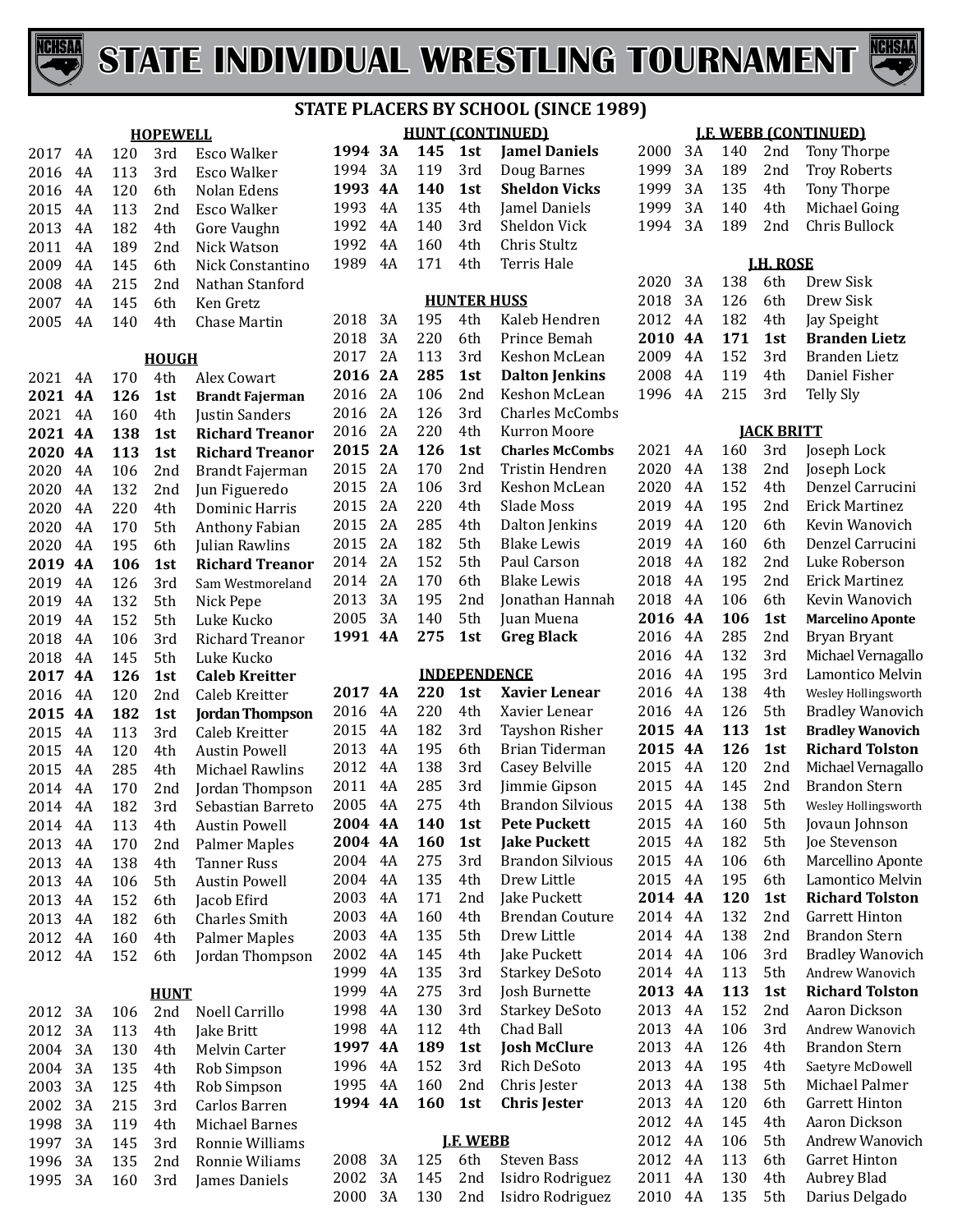



|         |           |     |                            | <b>JACK BRITT (CONTINUED)</b> | <b>JOHN A. HOLMES (CONTINUED)</b> |          |            |                    | <b>LAKE NORMAN (CONTINUED)</b>          |                    |           |            |              |                                          |
|---------|-----------|-----|----------------------------|-------------------------------|-----------------------------------|----------|------------|--------------------|-----------------------------------------|--------------------|-----------|------------|--------------|------------------------------------------|
| 2010    | 4A        | 160 | 5th                        | Jared Bartram                 | 20031A/2A130                      |          |            | 1st                | <b>Andrew Browder</b>                   | 2020               | 4A        | 126        | 5th          | JT Richards                              |
| 2009    | 4A        | 112 | 1st                        | <b>Kyle Narburgh</b>          | 20021A/2A 130                     |          |            | 3rd                | Kevin Knox                              | 2019               | 4A        | 195        | 1st          | <b>Nathan Dugan</b>                      |
| 2009    | 4A        | 145 | 1st                        | <b>Ethan Creek</b>            | 20011A/2A 125                     |          |            | 4th                | Kevin Knox                              | 2019               | 4A        | 120        | 2nd          | Will Edmiston                            |
| 2008    | 4A        | 112 | 4th                        | Kyle Daniel                   | 19961A/2A145                      |          |            | 1st                | J.W. Bass                               | 2019               | 4A        | 113        | 3rd          | Kaiden Fisher                            |
| 2007    | 4A        | 145 | 2nd                        | Ethan Creek                   | 19951A/2A 275                     |          |            | 3rd                | Carlos Jordan                           | 2019               | 4A        | 195        |              | <b>MOW Nathan Dugan</b>                  |
| 2007    | 4A        | 125 | 3rd                        | Jordan Alfaro                 | 19951A/2A 145                     |          |            | 4th                | J.W. Bass                               | 2018               | <b>4A</b> | 113        | 1st          | <b>Will Edmiston</b>                     |
| 2007    | 4A        | 215 | 4th                        | Justice Ike                   | 19941A/2A 275                     |          |            | 3rd                | Carlos Jordan                           | 2018               | 4A        | 182        | 1st          | <b>Nathan Dugan</b>                      |
| 2007    | 4A        | 119 | 5th                        | <b>Manuel Ramirez</b>         | 19941A/2A 130                     |          |            | 4th                | Shaun Williams                          | 2018               | 4A        | 106        | 2nd          | Kaiden Fisher                            |
| 2006    | 4A        | 119 | 3rd                        | Jordan Alfaro                 |                                   |          |            |                    |                                         | 2018               | 4A        | 120        | 5th          | Corbin Houdeshell                        |
| 2006    | 4A        | 135 | 4th                        | Ethan Creek                   |                                   |          |            |                    | <b>KINGS MOUNTAIN</b>                   | 2017               | 4A        | 170        | 2nd          | Nathan Dugan                             |
| 2006    | 4A        | 140 | 4th                        | Rico Diaz                     | 2017                              | 3A       | 170        | 3rd                | <b>Austin Mosely</b>                    | 2017               | 4A        | 106        | 3rd          | Will Edmiston                            |
| 2006    | 4A        | 112 | 5th                        | <b>Manuel Ramirez</b>         | 2015                              | 3A       | 113        | 6th                | Quentin Nguyen                          | 2016               | 4A        | 132        | 2nd          | Zak Rainess                              |
| 2005    | 4A        | 145 | 1st                        | <b>Jake Smith</b>             | 2014                              | 3A       | 170        | 3rd                | <b>Austin Champion</b>                  | 2016               | 4A        | 126        | 3rd          | Chase Kominek                            |
| 2005    | 4A        | 119 | 5th                        | Eric Jackson                  | 2013                              | 3A       | 160        | 5th                | Markel Hemphill                         | 2016               | 4A        | 120        | 5th          | Nick Perrelli                            |
| 2005    | 4A        | 103 | 6th                        | Jordan Alfaro                 | 2013                              | 3A       | 170        | 5th                | Jonathan Clark                          | 2016               | 4A        | 170        | 5th          | Karter Baltich                           |
| 2005    | 4A        | 145 |                            | <b>MOW Jake Smith</b>         | 2012                              | 3A       | 160        | 6th                | Markel Hemphill                         | 2016               | 4A        | 285        | 5th          | Patrick Dabiero                          |
| 2004    | <b>4A</b> | 145 | 1st                        | <b>Jake Smith</b>             | 2005                              | 3A       | 215        | 3rd                | Josh Yon                                | 2016               | 4A        | 145        | 6th          | Logan Pavia                              |
| 2004    | 4A        | 140 | 2 <sub>nd</sub>            | Michael Keefer                | 2001 3A                           |          | 171        | 1st                | <b>Matt Ash</b>                         | 2015               | 4A        | 138        | 3rd          | Logan Pavia                              |
| 2004    | 4A        | 152 | 2 <sub>nd</sub>            | Corey White                   | 2001                              | 3A       | 119        | 4th                | Michael Bell                            | 2015               | 4A        | 113        | 5th          | Chase Kominek                            |
| 2004    | 4A        | 112 | 3rd                        | Jalil Dozier                  | 2000 3A                           |          | 171        | 1st                | <b>Matt Ash</b>                         | 2014               | 4A        | 106        | 4th          | Chase Kominek                            |
| 2004    | 4A        | 119 | 5th                        | Eric Jackson                  | 2000 3A                           |          | 189        | 1st                | <b>Anthony Hillman</b>                  | 2014               | 4A        | 138        | 4th          | Logan Pavia                              |
| 2004    | 4A        | 215 | 6th                        | Yancey McDowell               | 1999 3A                           |          | 189        | 1st                | <b>Anthony Ash</b>                      | 2014               | 4A        | 160        | 5th          | Eddie McGrail                            |
| 2003    | 4A        | 140 | 3rd                        | Jake Smith                    | 1999 3A                           |          | 275        | 1st                | <b>Julius Curry</b>                     | 2014               | 4A        | 182        | 6th          | Ryan Devlin                              |
| 2003    | 4A        | 103 | 4th                        | Jalil Dozier                  | 1998 3A                           |          | 275        | 1st                | <b>Julius Curry</b>                     | 2013               | 4A        | 120        | 1st          | <b>Cody Karns</b>                        |
| 2003    | 4A        | 145 | 6th                        | Chris Norman                  | 1998                              | 3A       | 171        | 3rd                | Andy Ashe                               | 2013               | 4A        | 285        | 2nd          | Brendan Latham                           |
| 2002    | 4A        | 140 | 3rd                        | Chris Norman                  | 1998<br>1998                      | 3A<br>3A | 189<br>275 | 3rd                | T.J. McClain<br><b>MOW Julius Curry</b> | 2013<br>2013       | 4A<br>4A  | 145<br>113 | 3rd<br>4th   | <b>Eddie McGrail</b><br>Conner Kominek   |
| 2001    | 4A        | 125 | 2nd                        | Mike Valldeperas              | 1997                              | 3A       | 275        | 2nd                | Julius Curry                            | 2013               | 4A        | 170        | 4th          | Ryan Devlin                              |
|         |           |     |                            |                               | 1996                              | 3A       | 215        | 2 <sub>nd</sub>    | Jahi Smart                              | 2012               | 4A        | 113        | 2nd          | Cody Karns                               |
| 2017 3A |           | 138 | <b>IACKSONVILLE</b><br>1st | <b>Blaine Mainz</b>           | 1995                              | 3A       | 125        | 2 <sub>nd</sub>    | <b>Gary Hughes</b>                      | 2011               | 4A        | 215        | 1st          | <b>Harrison Honeycutt</b>                |
| 2016    | 3A        | 132 | 2 <sub>nd</sub>            | <b>Blaine Mainz</b>           | 1995                              | 3A       | 135        | 2 <sub>nd</sub>    | Kenny Bridges                           | 2011               | 4A        | 171        | 2nd          | <b>Hunter Dowless</b>                    |
| 2015    | 3A        | 120 | 1st                        | <b>Blaine Mainz</b>           | 1993 3A                           |          | 275        | 1st                | <b>Shon Byers</b>                       | 2011               | 4A        | 103        | 3rd          | <b>Cody Karns</b>                        |
| 2015    | 3A        | 120 |                            | <b>MOW Blaine Mainz</b>       | 1993                              | 3A       | 140        | 4th                | Robbie Rugg                             | 2011               | 4A        | 189        | 3rd          | Collin Foster                            |
| 2014    | 3A        | 106 | 4th                        | <b>Blaine Mainz</b>           | 1992 3A                           |          | 275        | 1st                | <b>Tony Young</b>                       | 2011               | 4A        | 140        | 4th          | Nick Rodrigues                           |
| 2013    | 3A        | 126 | 1st                        | <b>Tyler Ross</b>             | 1992                              | 3A       | 130        | 2nd                | Robbie Ruff                             | 2011               | 4A        | 145        | 6th          | Mike Hayes                               |
| 2012 3A |           | 120 | 1st                        | <b>Tyler Ross</b>             | 1991 3A                           |          | 160        | 1st                | <b>Victor Bell</b>                      | 2011               | 4A        | 160        | 6th          | Josh Smith                               |
| 2012    | 3A        | 113 | 6th                        | Latrone Evans                 | 1991 3A                           |          | 152        | 3rd                | Timmy McLain                            | 2010 4A            |           | 215        | 1st          | <b>Harrison Honeycutt</b>                |
| 2012    | 3A        | 182 | 6th                        | Josh Childress                | 1990                              | 3A       | 152        | 2nd                | Timmy McClain                           | 2010               | 4A        | 152        | 3rd          | Josh Smith                               |
| 2011    | 3A        | 140 | 4th                        | <b>Brandon Hernandez</b>      | 1990                              | 3A       | 160        | 4th                | Victor Bell                             | 2010               | 4A        | 103        | 4th          | Cody Karns                               |
| 2011    | 3A        | 119 | 5th                        | <b>Tyler Ross</b>             |                                   |          |            |                    |                                         | 2009 3A            |           | 189        | 1st          | <b>Harrison Honeycutt</b>                |
| 2011    | 3A        | 152 | 5th                        | Wes Holbrook                  |                                   |          |            | <b>KNIGHTDALE</b>  |                                         | 2009               | 3A        | 130        | 4th          | Aaron Smith                              |
| 2010    | 3A        | 140 | 6th                        | Brandon Hernandez             | 2015 4A                           |          | 170        | 6th                | <b>Brandon Skinner</b>                  | 2008               | 3A        | 119        | 5th          | Aaron Smith                              |
| 2008    | 3A        | 171 | 6th                        | Matthew Ochoa                 | 2015                              | 4A       | 182        | 6th                | <b>Bradley Skinner</b>                  | 2008               | 3A        | 189        | 5th          | Harrison Honeycutt                       |
| 2006    | 3A        | 135 | 2nd                        | Josh Langholtz                | 2014 4A                           |          | 170        | 5th                | <b>Brandon Skinner</b>                  | 2008               | 3A        | 215        | 6th          | Jacob McNeill                            |
| 2006    | 3A        | 103 | 3rd                        | Christopher Teeter            | 2008 4A                           |          | 171        | 1st                | <b>Anthony Rogers</b>                   | 2005 3A            |           | 103        | 1st          | <b>Ben Cloninger</b>                     |
| 2006    | 3A        | 112 | 5th                        | Jonathan Langholtz            | 2008 4A                           |          | 130        | 3rd                | Marcelus Perry                          | 2004 3A            |           | 103        | 6th          | Ben Cloninger                            |
| 2006    | 3A        | 119 | 6th                        | Adam Justice                  | 2007 4A                           |          | 171        | 2nd                | <b>Anthony Rogers</b>                   |                    |           |            |              |                                          |
| 2005    | 3A        | 125 | 6th                        | Josh Langholtz                |                                   |          |            |                    |                                         |                    |           |            | <b>LANEY</b> |                                          |
| 1999 4A |           | 215 | 1st                        | <b>Lewis Polley</b>           |                                   |          |            | <b>LAKE NORMAN</b> |                                         | 2021               | 4A        | 126        | 4th          | Avery Buonocore                          |
| 1999 4A |           | 160 | 4th                        | Shawn Brookshire              | 2021 4A                           |          | 195        | 2nd                | Carson Floyd                            | 2021               | 4A        | 145        | 4th          | Conner Johnson                           |
| 1992    | 4A        | 103 | 4th                        | Charles Keys-Doyle            | 2021 4A                           |          | 113        | 3rd                | Noah Murray                             | 2021               | 4A        | 160        | 2nd          | Daniel Shoaf                             |
|         |           |     |                            |                               | 2021 4A                           |          | 120        | 4th                | Patrick Iacoves                         | 2021               | 4A        | 170        | 2nd          | Devon Bell                               |
|         |           |     | <b>JOHN A. HOLMES</b>      |                               | 2021 4A                           |          | 220        | 2nd                | Sakarri Morrison                        | 2021               | 4A        | 195<br>120 | 3rd          | Kenenan Barriner                         |
| 2016 2A |           | 285 | 6th                        | Jarvis Thomas                 | 2020 4A<br>2020 4A                |          | 195<br>120 | 1st<br>3rd         | <b>Caleb Tate</b><br>Kaiden Fisher      | 2021 4A<br>2020 4A |           | 106        | 1st<br>1st   | <b>Mark Samuel</b><br><b>Mark Samuel</b> |
| 2014    | 2A        | 195 | 2nd                        | Anthony Brownridge            | 2020                              | 4A       | 138        | 3rd                | <b>Timmy Kennett</b>                    | 2020 4A            |           | 138        | 1st          | <b>Marcus Mondragon</b>                  |
| 2014    | 2A        | 220 | 5th                        | Tywon Bond                    | 2020                              | 4A       | 170        | 4th                | Carson Floyd                            | 2020               | 4A        | 132        | 3rd          | Connor Johnson                           |
|         |           |     |                            |                               |                                   |          |            |                    |                                         |                    |           |            |              |                                          |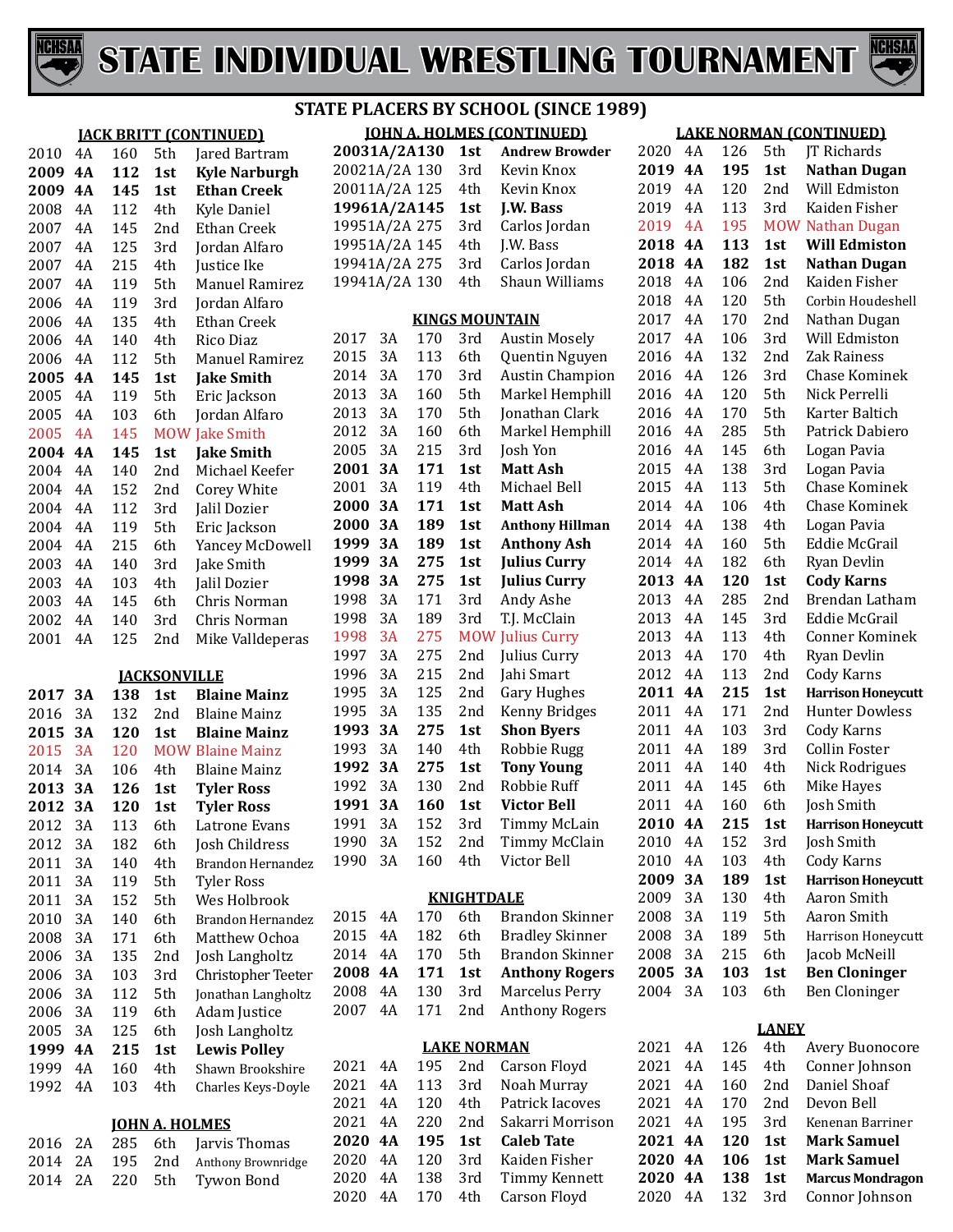



**LEDFORD**

|      |           |     |            | <b>LANEY (CONTINUED)</b> |
|------|-----------|-----|------------|--------------------------|
| 2020 | 4A        | 170 | 3rd        | Devon Bell               |
| 2020 | 4A        | 285 | 4th        | <b>Emmanuel Bell</b>     |
| 2020 | 4A        | 220 | 6th        | <b>Corey Pollock</b>     |
| 2019 | 4A        | 170 | 2nd        | <b>Cael Willis</b>       |
| 2019 | 4A        | 138 | 3rd        | Marcus Mondragon         |
| 2019 | 4A        | 106 | 5th        | Mark Samuel              |
| 2019 | 4A        | 113 | 6th        | Evan Kite                |
| 2019 | 4A        | 126 | 6th        | Seth Thomas              |
| 2018 | 4A        | 138 | 3rd        | Marcus Mondragon         |
| 2017 | 4A        | 120 | 1st        | <b>Kevin Saravia</b>     |
| 2017 | 4A        | 160 | 2nd        | <b>Austin Harrison</b>   |
| 2016 | 4A        | 113 | 1st        | <b>Kevin Saravia</b>     |
| 2016 | 4A        | 220 | 6th        | Alex Willis              |
| 2015 | 4A        | 106 | 2nd        | Kevin Saravia            |
| 2014 | 4A        | 145 | 2nd        | Cole Plott               |
| 2014 | 4A        | 195 | 3rd        | <b>Brian Capps</b>       |
| 2013 | 4A        | 195 | 3rd        | <b>Brian Capps</b>       |
| 2013 | 4A        | 285 | 3rd        | Larry Williams           |
| 2013 | 4A        | 170 | 5th        | <b>Marcell Burns</b>     |
| 2011 | 4A        | 119 | 4th        | <b>Cory Wagner</b>       |
| 2010 | 4A        | 119 | 2nd        | Dale Boyd                |
| 2010 | 4A        | 189 | 5th        | <b>Dillion Hoke</b>      |
| 2009 | 4A        | 160 | 4th        | Dillon Hoke              |
| 2009 | 4A        | 119 | 6th        | Dale Boyd                |
| 2008 | 4A        | 130 | 2nd        | John Wagner              |
| 2008 | 4A        | 145 | 3rd        | Frank Hickman            |
| 2007 | 4A        | 189 | 2nd        | James Roberts            |
| 2007 | 4A        | 119 | 4th        | J.C. Wagner              |
| 2007 | 4A        | 125 | 5th        | Frank Hickman            |
| 2006 | 4A        | 215 | 2nd        | Kyle Weible              |
| 2006 | 4A        | 275 | 5th        | Chris Sutton             |
| 2005 | 4A        | 103 | 3rd        | Frank Hickman            |
| 2005 | 4A        | 215 | 6th        | Kyle Weible              |
| 2003 | 4A        | 189 | 1st        | <b>Mike Causey</b>       |
| 2003 | 4A        | 112 | 6th        | <b>Tanner Sewell</b>     |
| 2002 | 4A        | 112 | 1st        | <b>George Hickman</b>    |
| 2002 | 4A        | 119 | 4th        | Robert Schell            |
| 2001 | 4Α        | 112 | 2nd        | George Hickman           |
| 2001 | 4A        | 189 | 3rd        | Mike Braton              |
| 2000 | 4А        | 189 | 1st        | <b>Jamell McLean</b>     |
| 2000 | 4A        | 152 | 3rd        | Jonathan Bellamy         |
| 1997 | 4A        | 275 | 3rd        | Matt Perryman            |
| 1994 | 4A        | 152 | 3rd        | Stacey Johnson           |
| 1993 | 4А        | 145 | 1st        | <b>Greg Haynes</b>       |
| 1992 | <b>4A</b> | 125 | 1st        | <b>Willie McLeod</b>     |
| 1992 | 4А        | 171 | 1st        | <b>Andrew Humphrey</b>   |
| 1992 | 4A        | 130 | 4th        | Joel Lindau              |
| 1992 | 4Α        | 275 | 4th        | Tyrone Simpson           |
| 1992 | 4A        | 171 | <b>MOW</b> | <b>Andrew Humphrey</b>   |
| 1991 | 4А        | 171 | 1st        | <b>Andrew Humphrey</b>   |
| 1991 | 4A        | 275 | 3rd        | <b>Tyrone Simpson</b>    |
| 1991 | 4A        | 112 | 4th        | Cameron Smith            |
| 1991 | 4A        | 119 | 4th        | Willie McLeod            |
| 1990 | 4Α        | 160 | 4th        | Andrew Humphrey          |
|      |           |     |            |                          |

| 2020 ZA        | 145 | 5th             | Logan MacFarland     | 2016 IA        |    | 106 | 4th              | Jackson Beatty     |
|----------------|-----|-----------------|----------------------|----------------|----|-----|------------------|--------------------|
| 2020<br>2A     | 152 | 5th             | <b>Isaac Shelley</b> | 2008 1A/2A     |    | 140 | 1st              | Chad Allen         |
| 2019<br>2A     | 145 | 5th             | Kalin Mabe           | 2002 1A/2A 130 |    |     | 4th              | Daniel Arachikay   |
| 2016 3A        | 220 | 3rd             | Mason Flynt          | 1999 1A/2A 152 |    |     | 4th              | Andrew Nichols     |
| 2016<br>3A     | 195 | 4th             | Ben Fox              | 1997 1A/2A 125 |    |     | 4th              | Tim LeHockey       |
| 2016<br>3A     | 145 | 6th             | Carter Ellenberger   | 1989 1A/2A 171 |    |     | 1st              | <b>Josh Hooten</b> |
| 2014 3A        | 145 | 5th             | Andrew Chappell      | 1989 1A/2A 130 |    |     | 3rd              | James Scott        |
| 2011 3A        | 130 | 3rd             | Shabaz Butt          | 1989 1A/2A 152 |    |     | 4th              | Curtis Jones       |
| 2009 1A/2A     | 130 | 5th             | Will Weekly          |                |    |     |                  |                    |
|                |     |                 |                      |                |    |     |                  |                    |
| 2008 1A/2A 130 |     | 4th             | Will Weekly          |                |    |     | <b>LEXINGTON</b> |                    |
| 2005 1A/2A 119 |     | 6th             | Wes Payne            | 2019           | 2A | 182 | 2nd              | Alberto Vargas-Pe  |
| 1998 1A/2A 160 |     | 1st             | <b>Brad Moore</b>    | 2019           | 2A | 106 | 3rd              | Zayden Rosebo      |
| 1997 1A/2A 103 |     | 2nd             | Zac Minor            | 2019           | 2A | 170 | 4th              | Abraham Vargas-Pe  |
| 1992 1A/2A 152 |     | 2 <sub>nd</sub> | Brian Shultz         | 2018           | 2A | 160 | 6th              | Abraham Vargas-P   |
| 19911A/2A 275  |     | 1st             | <b>Chris Shumate</b> | 2018           | 2A | 170 | 6th              | Alberto Vargas-Pe  |
| 1989 1A/2A 171 |     | 3rd             | Ernie Luck           | 2016 2A        |    | 138 | 6th              | Sakeem McInto      |
| 1989 1A/2A 189 |     | 4th             | Rick Kirk            | 2015           | 2A | 285 | 3rd              | Zack Mauldin       |

#### **LEE COUNTY**

|  |  | 2000 4A 275 1st Jason Godfrey |
|--|--|-------------------------------|
|  |  | 1999 4A 275 4th Jason Godfrey |
|  |  | 1998 4A 145 2nd Harry Dingle  |
|  |  | 1992 4A 145 3rd Rashon Bethea |
|  |  |                               |

#### **LEESVILLE ROAD**

| 2020 | 4Α | 182 | 2nd            | Jacob Polansky         |
|------|----|-----|----------------|------------------------|
| 2020 | 4A | 126 | 4th            | Richie Rizzuto         |
| 2020 | 4A | 145 | 6th            | Tucker Jessup          |
| 2019 | 4A | 113 | 2nd            | Richie Rizzuto         |
| 2019 | 4Α | 160 | 5th            | Jacob Polansky         |
| 2017 | 4A | 132 | 4th            | Dan Mills              |
| 2016 | 4A | 126 | 6th            | Dan Mills              |
| 2014 | 4A | 152 | 4th            | Matt Cesari            |
| 2011 | 4Α | 152 | 2nd            | <b>Bobby Griffin</b>   |
| 2010 | 4A | 215 | 4th            | Dylan Edwards          |
| 2009 | 4A | 119 | 5th            | Trevor Kamens          |
| 2009 | 4A | 285 | 5th            | Kirk Lincoln           |
| 2008 | 4Α | 215 | 3rd            | John Schmittle         |
| 2007 | 4A | 130 | 3rd            | <b>Billy Edwards</b>   |
| 2006 | 4Α | 130 | 3rd            | Corey Hulsey           |
| 2006 | 4Α | 171 | 3rd            | Brian O'Boyle          |
| 2006 | 4A | 125 | 5th            | <b>Billy Edwards</b>   |
| 2005 | 4A | 119 | 3rd            | <b>Billy Edwards</b>   |
| 2005 | 4A | 160 | 3rd            | Brian O'Boyle          |
| 2004 | 4Α | 125 | 6th            | <b>Matt Coakley</b>    |
| 2003 | 4Α | 119 | 3rd            | <b>Matt Coakley</b>    |
| 2002 | 4A | 112 | 4th            | <b>Matt Coakley</b>    |
| 1999 | 4A | 152 | 3rd            | Chad Barbour           |
| 1998 | 4A | 152 | 2nd            | Chad Barbour           |
| 1996 | 4Α | 171 | 2nd            | David Bullock          |
|      |    |     |                |                        |
|      |    |     | <b>LEJEUNE</b> |                        |
| 2020 | 1Α | 152 | 3rd            | Alexander Suszko       |
| 2019 | 1A | 152 | 1st            | <b>George Vrachnos</b> |
| 2019 | 1A | 106 | 3rd            | <b>Stephen Mainz</b>   |
| 2019 | 1Α | 145 | 4th            | Keegan McDonough       |

2019 1A 145 4th Keegan McDonough<br>2017 1A 106 3rd Jackson Beatty

Jackson Beatty

#### **LEJEUNE (CONTINUED)**

| 2008 1A/2A | 140 | 1st               | Chad Allen                    |
|------------|-----|-------------------|-------------------------------|
| 2002 1A/2A | 130 | 4th               | Daniel Arachikavitz           |
| 1999 1A/2A | 152 | 4th               | Andrew Nicholson              |
| 1997 1A/2A | 125 | 4th               | Tim LeHockey                  |
| 1989 1A/2A | 171 | 1st               | Josh Hooten                   |
| 1989 1A/2A | 130 | 3rd               | James Scott                   |
| 1989 1A/2A | 152 | 4th               | Curtis Jones                  |
|            |     |                   |                               |
|            |     | <b>LEXINGTON</b>  |                               |
| 2019<br>2Α | 182 | 2nd               | Alberto Vargas-Perez          |
| 2A<br>2019 | 106 | 3rd               | Zayden Roseboro               |
| 2A<br>2019 | 170 | 4th               | Abraham Vargas-Perez          |
| 2018<br>2A | 160 | 6th               | Abraham Vargas-Perez          |
| 2018<br>2A | 170 | 6th               | Alberto Vargas-Perez          |
| 2016<br>2A | 138 | 6th               | Sakeem McIntosh               |
| 2015<br>2A | 285 | 3rd               | Zack Mauldin                  |
| 2014<br>2A | 285 | 2nd               | Zack Mauldin                  |
| 2A         |     | 6th               |                               |
| 2013       | 285 |                   | Zack Mauldin                  |
| 2012<br>2A | 182 | 4th               | Kabron Horton                 |
| 2011<br>2A | 103 | 6th               | <b>Tyler Davis</b>            |
| 2010<br>2A | 103 | 6th               | <b>Tyler Davis</b>            |
| 1993<br>3A | 135 | 4th               | Tan Tenn                      |
| 1991<br>3A | 275 | 2nd               | Matt Curry                    |
| 1991<br>3A | 135 | 4th               | <b>Edward Taylor</b>          |
|            |     | <b>LINCOLNTON</b> |                               |
|            |     |                   |                               |
| 2020<br>2A | 120 | 4th               | Cameron Smith                 |
| 2018<br>2Α | 285 | 5th               | Johnny Araya                  |
| 2A<br>2010 | 160 | 2nd               | Gene Goodson                  |
| 1997 1A/2A | 112 | 2nd               | Paul Angel                    |
|            |     | <b>LOUISBURG</b>  |                               |
| 2011<br>2Α | 152 | 2nd               | <b>Smiley Mueller</b>         |
| 2010<br>2A | 189 | 1st               | <b>Ervin Hunt</b>             |
| 2010<br>2A | 140 | 2nd               | Ahmadou Camara                |
| 2009 1A/2A | 135 | 1st               | <b>Mamour Camara</b>          |
| 2009 1A/2A | 130 | 4th               |                               |
|            |     |                   | Philip Mueller                |
| 2008 1A/2A | 130 | 5th               | Mamour Camara<br>Noel Mueller |
| 2007 1A/2A | 140 | 6th               |                               |
|            |     | <b>LUMBERTON</b>  |                               |
| 2021<br>4Α | 152 | 4th               | Davieyon                      |
|            |     |                   | King-McAllister               |
| 2020<br>4A | 120 | 4th               | Jonathan Floyd                |
| 4A<br>2019 | 132 | 2nd               | Yakemiean Johnson             |
|            | 285 |                   |                               |
| 4A<br>2019 |     | 2nd               | Tray Regan                    |
| 4A<br>2017 | 138 | 3rd               | Jaden Jenkins                 |
| 4A<br>2017 | 132 | 6th               | Yakemiean Johnson             |
| 2015<br>4A | 195 | 5th               | Thomas Thompson               |
| 4A<br>2006 | 152 | 5th               | <b>Teague Little</b>          |
| 4A<br>2003 | 215 | 1st               | <b>Mario McDuffie</b>         |
| 4A<br>2003 | 275 | 3rd               | <b>Milton Lewis</b>           |
| 4A<br>1999 | 189 | 2nd               | <b>Ernest Campbell</b>        |
| 4A<br>1999 | 125 | 3rd               | John Smith                    |
| 1997<br>4A | 160 | 3rd               | Lee Campbell                  |

4A 160 3rd Lee Campbell

Tyrone Cheek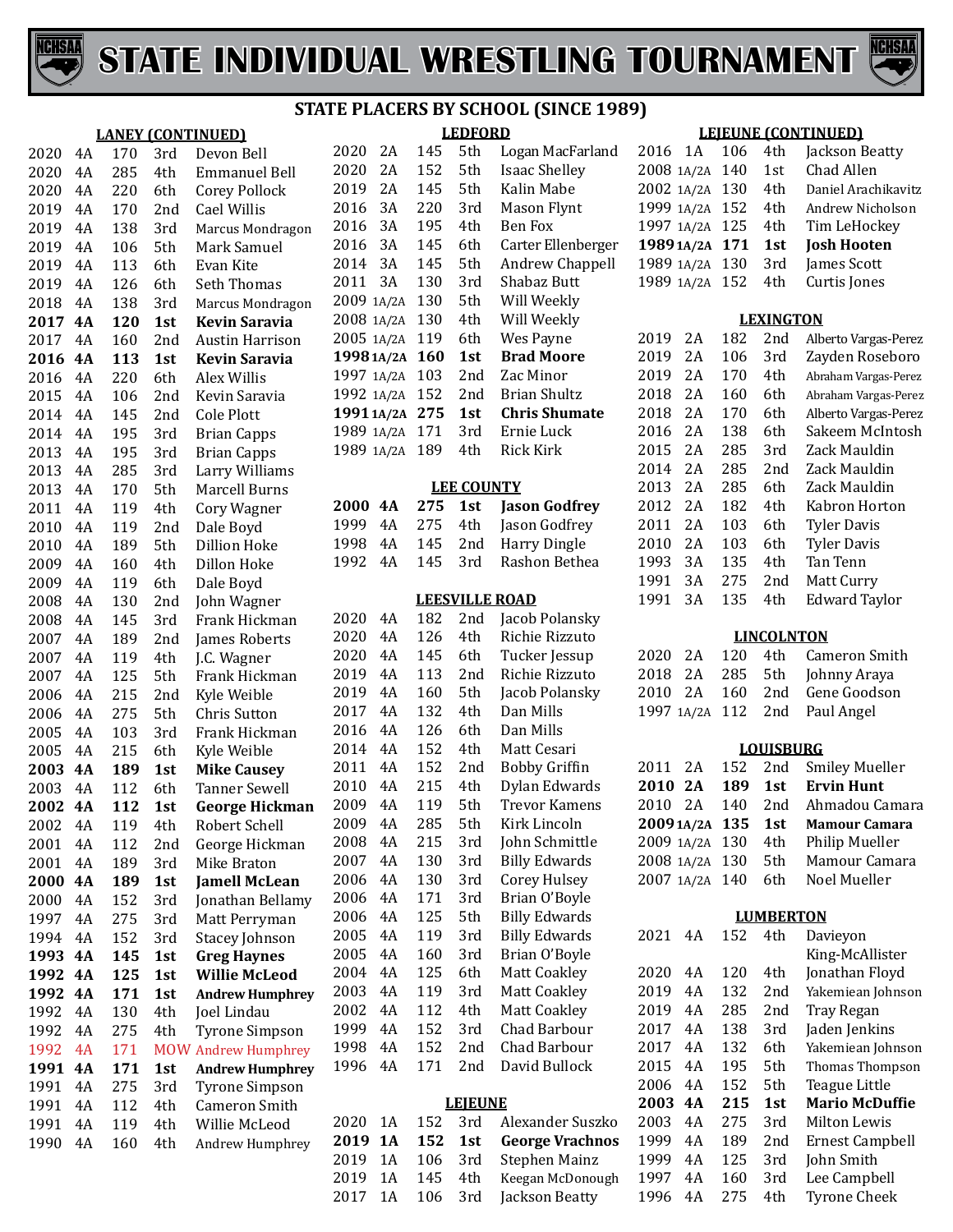



|            |            |     |                | ST                           |
|------------|------------|-----|----------------|------------------------------|
|            |            |     |                | <b>LUMBERTON (CONTINUED)</b> |
| 1992       | 4A         | 119 | 4th            | Vincent Crump                |
| 1991       | 4Α         | 119 | 3rd            | Landry McDuffie              |
| 1991       | 4Α         | 160 | 4th            | Jonathan Barnes              |
| 1990       | 4Α         | 130 | 2nd            | Michael Powell               |
| 1990       | 4A         | 112 | 3rd            | Landry McDuffie              |
| 1989       | 4Α         | 160 | 4th            | <b>Richard Mack</b>          |
|            |            |     |                |                              |
|            |            |     | <b>MADISON</b> |                              |
| 2020       | 2A         | 126 | 5th            | Cody Jamerson                |
| 2018       | 2A         | 195 | 3rd            | Jaden Woods                  |
| 2013       | 2A         | 160 | 2nd            | Brannan Jernigan             |
| 2011       | 2A         | 119 | 1st            | <b>Cody Roberts</b>          |
| 2011       | 2A         | 125 | 6th            | Henry Seiler                 |
| 2010       | 2Α         | 112 | 1st            | <b>Cody Roberts</b>          |
| 2010       | 2A         | 119 | 5th            | J.J. Davis                   |
| 2009       | 1A/2A      | 103 | 2nd            | <b>Cody Roberts</b>          |
| 2008       | 1A/2A      | 215 | 5th            | <b>Austin Young</b>          |
| 2004       | 1A/2A      | 171 | 5th            | <b>Caleb Rice</b>            |
|            | 1999 1A/2A | 160 | 1st            | <b>Brandon Rice</b>          |
| 1996 1A/2A |            | 189 | 4th            | Dennis Kline                 |
|            |            |     |                |                              |
|            |            |     |                | MADISON-MAYODAN              |
| 1989       | 3A         | 160 | 4th            | Ronnie Hairston              |
|            |            |     |                |                              |
|            |            |     | <b>MAIDEN</b>  |                              |
| 2017       | 2A         | 132 | 2nd            | Schuyler Spurrier            |
| 2016       | 2A         | 170 | 3rd            | Will Norket                  |
| 2016       | 2A         | 126 | 4th            | Schuyler Spurrier            |
| 2016       | 2A         | 220 | 5th            | <b>Tristian Childers</b>     |
| 2015       | 2A         | 120 | 6th            | Schuyler Spurrier            |
| 2014       | 2A         | 152 | 6th            | Gage Isaac                   |
| 2012       | 2A         | 160 | 2nd            | <b>Evan Spears</b>           |
| 2012       | 2A         | 152 | 3rd            | <b>Richard Kerekes</b>       |
| 2011       | 2A         | 145 | 3rd            | <b>Richard Kerekes</b>       |
|            |            |     |                |                              |
|            |            |     |                | <b>MALLARD CREEK</b>         |
| 2021       | 4А         | 106 | 1st            | <b>Cameron Stinson</b>       |
| 2020       | 4A         | 170 | 6th            | Alex Kata                    |
| 2019       | 4A         | 160 | 1st            | <b>Jordan Norman</b>         |
| 2019       | 4A         | 182 | 5th            | Marvin Rich                  |
| 2018       | 4A         | 170 | 2nd            | Josh Gilliam                 |
| 2018       | 4A         | 152 | 3rd            | Jordan Norman                |
| 2018       | 4A         | 220 | 6th            | Darrius Smith                |
| 2016       | 4A         | 170 | 6th            | Louis Williams               |
| 2015       | 4А         | 160 | 1st            | <b>Waddell McNeely</b>       |
| 2015       | 4A         | 106 | 4th            | Derrick Davis                |
| 2014       | 4A         | 160 | 6th            | <b>Waddell McNeely</b>       |
| 2011       | 4A         | 152 | 5th            | Samuel Wallace               |
| 2009       | 4A         | 119 | 3rd            | Michaiah Miller              |
| 2008       | 4A         | 119 | 6th            | Michaiah Miller              |

| <b>MANTEO</b> |  |  |  |                                |  |  |  |  |  |  |
|---------------|--|--|--|--------------------------------|--|--|--|--|--|--|
|               |  |  |  | 2018 1A 195 2nd Jonathan Zafra |  |  |  |  |  |  |
|               |  |  |  | 2016 1A 170 3rd Cliff Phelps   |  |  |  |  |  |  |
|               |  |  |  | 2010 1A 145 1st Shane Brinn    |  |  |  |  |  |  |
|               |  |  |  | 2010 1A 160 3rd Chad Parks     |  |  |  |  |  |  |

#### **MANTEO (CONTINUED) STATE PLACERS BY SCHOOL (SINCE 1989)**

|            | 2009 1A/2A | 140 | 2nd  | Richard Bateman       |
|------------|------------|-----|------|-----------------------|
| 2009 1A/2A |            | 135 | 5th  | Shane Brinn           |
|            | 20051A/2A  | 112 | 1st  | <b>Michael Boring</b> |
|            | 2005 1A/2A | 160 | 6th  | Gradon Shaw           |
|            | 2003<br>3A | 112 | 3rd  | Andy Holton           |
|            | 2002<br>3A | 103 | 2nd  | Andy Holton           |
|            | 2002 3A    | 130 | 4th. | Jimmy Harrington      |
|            | 2001<br>3A | 130 | 2nd  | Josh Saunders         |
|            | 1996 1A/2A | 130 | 4th  | Ben Mercer            |
|            | 1995 1A/2A | 171 | 2nd  | Larry Tolley          |
|            | 1995 1A/2A | 160 | 3rd  | <b>Bryan Thomas</b>   |
|            | 1995 1A/2A | 130 | 4th  | Chris O'Neal          |
|            | 1994 1A/2A | 171 | 1st  | <b>Larry Tolley</b>   |
|            | 1994 1A/2A | 125 | 3rd  | <b>Jimmy Poulos</b>   |
|            | 1992 1A/2A | 130 | 1st  | <b>Jason Breiholz</b> |
|            | 1992 1A/2A | 160 | 1st  | <b>Shane Francis</b>  |
|            | 1991 1A/2A | 171 | 3rd  | Blake Reitschneider   |
|            |            |     |      |                       |

#### **MARVIN RIDGE**

| 2020 | 3Α | 126 | 2nd             | <b>Tommy Capul</b>  |
|------|----|-----|-----------------|---------------------|
| 2020 | 3Α | 120 | 3rd             | Jacob Yim           |
| 2019 | 3Α | 113 | 4th             | <b>Thomas Capul</b> |
| 2019 | 3Α | 120 | 6th             | Jacob Yim           |
| 2018 | 3Α | 106 | 6th             | <b>Tommy Capul</b>  |
| 2018 | 3Α | 152 | 6th             | Andrew Capul        |
| 2017 | 3А | 170 | 1st             | J.C. Ciaramella     |
| 2016 | 3Α | 138 | 2nd             | Christian Beach     |
| 2016 | 3A | 113 | 3rd             | <b>Ryan More</b>    |
|      |    |     |                 |                     |
| 2011 | 3Α | 140 | 3rd             | Chad Mullins        |
| 2011 | 3Α | 112 | 4th             | Royce Rammer        |
| 2011 | 3Α | 145 | 6th             | Nathan Mullins      |
| 2010 | 3A | 140 | 2 <sub>nd</sub> | Chad Mullins        |
| 2010 | 3A | 135 | 4th             | Nathan Mullins      |

#### **MCDOWELL**

| 2019    | 4Α  | 126 | 5th             | <b>Tobias Finn</b>    |
|---------|-----|-----|-----------------|-----------------------|
| 2018    | 4Α  | 126 | 2nd             | <b>Toney McGee</b>    |
| 2017    | 4Α  | 126 | 2 <sub>nd</sub> | <b>Toney McGee</b>    |
| 2016 4A |     | 120 | 1st             | <b>Tony McGee</b>     |
| 2014    | 4A  | 152 | 2 <sub>nd</sub> | Josh Dula             |
|         |     |     |                 |                       |
| 2012 4A |     | 220 | 1st             | <b>Tyler Radford</b>  |
| 2004    | 4 A | 152 | 5th             | Cliff Johnson         |
| 1994    | 4 A | 125 | 4th             | <b>Scott Brackett</b> |
| 1993    | 4Α  | 140 | 4th             | Mike Tyler            |
| 1992    | 4 A | 140 | 2nd             | Mike Tyler            |

|            |     | <b>MCMICHAEL</b> |                      |
|------------|-----|------------------|----------------------|
| 2014<br>3A | 106 | 6th              | Austin Keiger        |
| 2011<br>3A | 189 | 1st              | <b>Brach Walker</b>  |
| 2009 1A/2A | 160 | 2nd              | Daniel Hopper        |
| 2009 1A/2A | 189 | 2nd              | <b>Brach Walker</b>  |
| 2009 1A/2A | 130 | 6th              | Chance Smith         |
| 2008 1A/2A | 119 | 1st              | Dakota Holt          |
| 2008 1A/2A | 140 | 2 <sub>nd</sub>  | Daniel Hopper        |
| 2008 1A/2A | 171 | 5th              | Kenny Harris         |
| 2007 1A/2A | 160 | 1st              | <b>Chris Bullins</b> |
| 2007 1A/2A | 285 | 2nd              | Matt Gardner         |
|            |     |                  |                      |

# **MCMICHAEL (CONTINUED)**

| 2007         | 1A/2A    | 135        | 5th                 | Daniel Hopper                         |
|--------------|----------|------------|---------------------|---------------------------------------|
| 2007         | 1A/2A    | 189        | 5th                 | Joseph Silvers                        |
| 2007 1A/2A   |          | 160        |                     | <b>MOW Chris Bullins</b>              |
| 20061A/2A    |          | 119        | 1st                 | <b>Sean Younger</b>                   |
| 20061A/2A    |          | 171        | 1st                 | <b>Chris Bullins</b>                  |
| 2006 1A/2A   |          | 171        |                     | <b>MOW Chris Bullins</b>              |
| 20051A/2A    |          | 160        | 1st                 | <b>Chris Bullins</b>                  |
| 2005 1A/2A   |          | 112        | 6th                 | Sean Younger                          |
| 2005 1A/2A   |          | 145        | 6th                 | Derek Roberts                         |
| 2004 1A/2A   |          | 160        | 1st                 | <b>Chris Bullins</b>                  |
| 2004 1A/2A   |          | 140        | 2nd                 | Curtis Murdock                        |
| 2004 1A/2A   |          | 103        | 5th                 | Sean Younger                          |
| 2004 1A/2A   |          | 160        |                     | <b>MOW Chris Bullins</b>              |
| 2003 1A/2A   |          | 135        | 6th                 | <b>Scott Thornton</b>                 |
| 2001 1A/2A   |          | 189        | 3rd                 | Allyn Younger                         |
| 2000 1A/2A   |          | 160        | 2nd                 | Will Knight                           |
| 1999 1A/2A   |          | 119        | 1st                 | <b>Jason Joyce</b>                    |
| 1999 1A/2A   |          | 125        | 1st                 | <b>Rodney Kellam</b>                  |
|              |          |            | <b>MIDDLE CREEK</b> |                                       |
| 2020         | 4A       | 145        | 1st                 | <b>Kai Paxton</b>                     |
| 2020         | 4Α       | 160        | 1st                 | <b>Chris Jones</b>                    |
| 2020         | 4A       | 132        | 6th                 | Isaiah Olive                          |
| 2019         | 4A       | 145        | 2nd                 | Kai Paxton-Lee                        |
| 2019         | 4Α       | 160        | 2nd                 | Chris Jones                           |
| 2019         | 4Α       | 170        | 5th                 | <b>Brandon Smith</b>                  |
| 2018         | 4A       | 126        | 3rd                 | Logan Maher                           |
| 2018         | 4A       | 152        | 4th                 | Chris Jones                           |
| 2012         | 4Α       | 120        | 6th                 | Alexander Battaglia                   |
|              |          |            |                     |                                       |
|              |          |            | <b>MILLBROOK</b>    |                                       |
| 2021         | 4A       | 182        | 1st                 | <b>Holden Cypher</b>                  |
| 2020         | 4A       | 182        | 1st                 | <b>Holden Cypher</b>                  |
| 2019         | 4A       | 182        | 3rd                 | Holden Cypher                         |
| 2019         | 4A       | 113        | 5th                 | Will Saby                             |
| 2018         | 4A       | 182        | 3rd                 | Holden Cypher                         |
| 2015         | 4A       | 220        | 4th                 | Vincent Ngwu                          |
| 2014         | 4Α       | 182        | 4th                 | <b>Dillon Dawkins</b>                 |
| 2012         | 4Α       | 145        | 2nd                 | <b>Brandon Harris</b>                 |
| 2012         | 4Α       | 220        | 5th                 | Lewis Crumsey                         |
| 2011         | 4Α       | 145        | 5th                 | Lamaine Camara                        |
| 2010         | 4A       | 103        | 2nd                 | Keegan Sykes                          |
| 2008         | 4Α       | 140        | 2nd                 | Jamal Williams                        |
| 2007         | 4Α       | 135        | 6th                 | Jamal Williams                        |
| 2006         | 4Α       | 130        | 2nd                 | <b>Thomas Dixson</b>                  |
| 2006         | 4A       | 275        | 3rd                 | Justin Allen                          |
| 2005         | 4A       | 275        | 1st                 | <b>Justin Allen</b>                   |
| 2005<br>2005 | 4A<br>4A | 152<br>125 | 3rd<br>4th          | John Conyers<br><b>Thomas Dixson</b>  |
| 2004         | 4A       | 275        | 5th                 | Justin Allen                          |
| 2003         | 4A       | 160        | 3rd                 | <b>Eric Dawkins</b>                   |
| 1997         | 4A       | 145        | 4th                 | Shannon Fray                          |
| 1994         | 4Α       | 119        | 2nd                 | Tim Olanovich                         |
|              |          |            |                     |                                       |
|              |          |            | <b>MITCHELL</b>     |                                       |
| 2020         | 1A       | 120        | 2nd                 | Dylan Lowery                          |
| 2019<br>2018 | 1A<br>1A | 120<br>126 | 2nd<br>3rd          | Dylan Lowery<br><b>Coltin Marlowe</b> |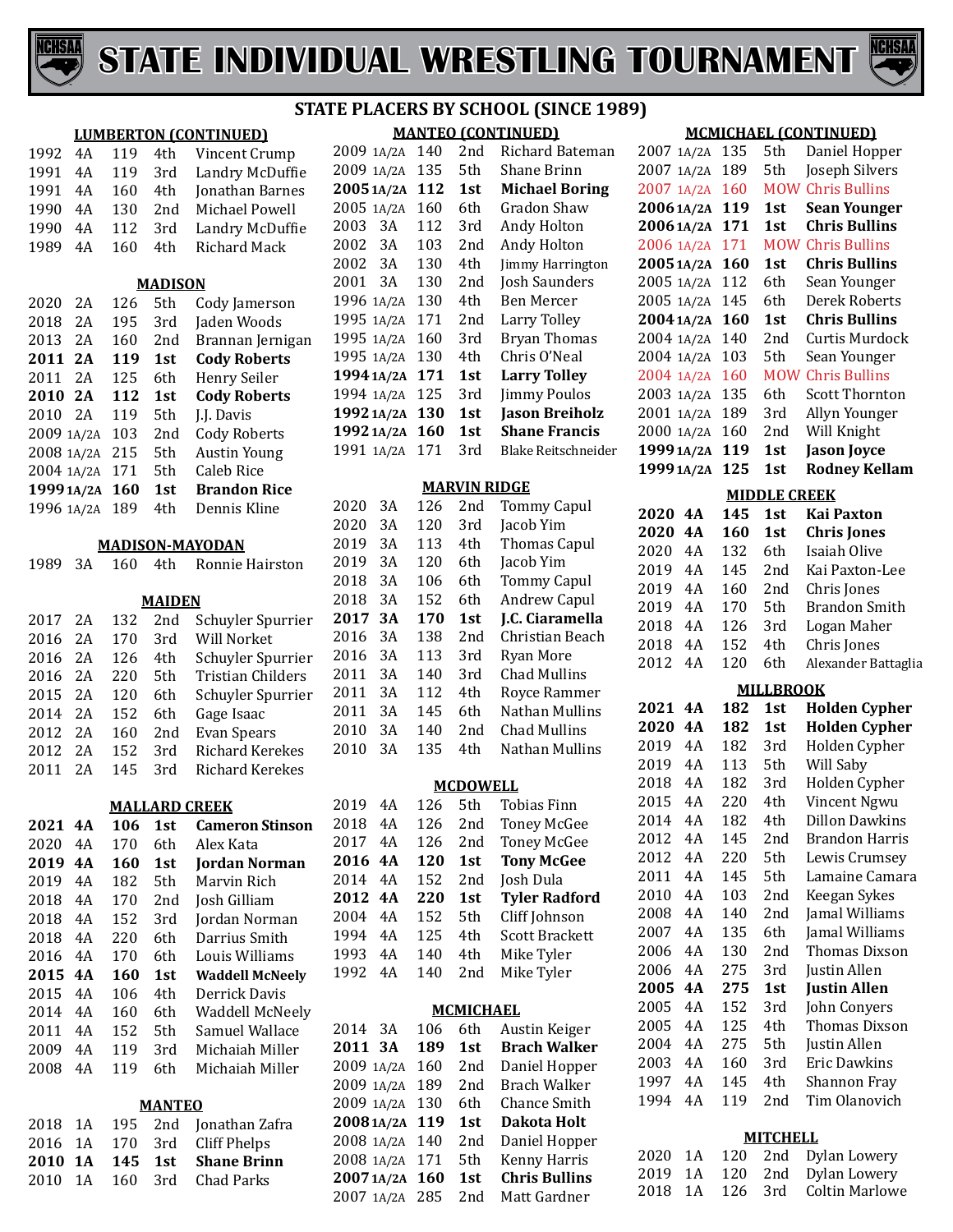



#### **MITCHELL (CONTINUED)**

| 2018       | 1Α    | 160 | 3rd | Ryan Richardson              |
|------------|-------|-----|-----|------------------------------|
| 2017       | 1A    | 285 | 1st | <b>Todd Self</b>             |
| 2017       | 1A    | 113 | 4th | <b>Coltin Marlowe</b>        |
| 2016       | 1A    | 160 | 1st | <b>Dalton Beaver</b>         |
| 2016       | 1A    | 220 |     | <b>Will Atkins</b>           |
|            |       |     | 1st |                              |
| 2016       | 1A    | 106 | 3rd | <b>Coltin Marlowe</b>        |
| 2016       | 1A    | 152 | 3rd | Solomon Duncan               |
| 2015       | 1A    | 120 | 1st | <b>Kyler Hoilman</b>         |
| 2015       | 1A    | 126 | 1st | Levi Richardson              |
| 2015       | 1A    | 145 | 1st | <b>Dalton Beaver</b>         |
| 2015       | 1A    | 138 | 2nd | Solomon Duncan               |
| 2015       | 1A    | 220 | 2nd | Will Atkins                  |
| 2015       | 1A    | 285 | 2nd | <b>Todd Self</b>             |
| 2015       | 1A    | 113 | 3rd | Christian Lowery             |
| 2014       | 1A    | 170 | 1st | <b>Daniel Bomar</b>          |
| 2014       | 1A    | 126 | 2nd | Levi Richardson              |
| 2014       | 1A    | 182 | 2nd | Tanner Buchanan              |
| 2014       | 1A    | 113 | 3rd | Kyler Hoilman                |
| 2014       | 1A    | 120 | 3rd | Peyton Greene                |
| 2014       | 1A    | 160 | 3rd | Kagen Hoilman                |
| 2013       | 1A    | 182 | 3rd | Tanner Buchanan              |
| 2013       | 1A    | 152 | 4th | Daniel Bomar                 |
| 2012       | 1A    | 126 | 3rd | <b>Colten McKinney</b>       |
| 2012       | 1A    | 152 | 4th | Daniel Bomar                 |
| 2012       | 1A    | 160 | 4th | Stephen Bomar                |
| 2012       | 1A    | 220 | 4th | Dayshawn Blackman            |
|            |       |     |     |                              |
| 2011       | 1A    | 130 | 2nd | Sejiro Littleton             |
| 2011       | 1A    | 125 | 3rd | <b>Colten McKinney</b>       |
| 2011       | 1A    | 145 | 3rd | Stephen Bomar                |
| 2010       | 1A    | 130 | 3rd | Sejiro Littleton             |
| 2010       | 1A    | 119 | 4th | Colten McKinney              |
| 2008       | 1A/2A | 125 | 6th | Malachi Honeycutt            |
| 2006       | 1A/2A | 275 | 3rd | <b>Toby Peterson</b>         |
| 20051A/2A  |       | 125 | 1st | <b>Toby Sullins</b>          |
| 2005       | 1A/2A | 275 | 2nd | <b>Toby Peterson</b>         |
| 2004       | 1A/2A | 125 | 2nd | <b>Toby Sullins</b>          |
| 2004 1A/2A |       | 112 | 4th | Paul McGee                   |
| 2004 1A/2A |       | 119 | 6th | <b>Austin Williams</b>       |
| 2003 1A/2A |       | 103 | 1st | <b>Toby Sullins</b>          |
| 2003 1A/2A |       | 112 | 3rd | Paul McGee                   |
| 2002 1A/2A |       | 152 | 2nd | Adam Keath                   |
| 2002 1A/2A |       | 160 | 4th | Aaron Beam                   |
| 1998 1A/2A |       | 275 | 3rd | Vic Burleson                 |
| 1996 1A/2A |       | 215 | 4th | Jason Jones                  |
| 1994 1A/2A |       | 145 | 3rd | <b>Chad Priest</b>           |
| 1993 1A/2A |       | 125 | 1st | <b>John Schortinghouse</b>   |
| 1993 1A/2A |       | 145 | 2nd | <b>Chad Priest</b>           |
| 19911A/2A  |       | 135 | 1st | <b>Johnny Greene</b>         |
| 1990 1A/2A |       | 275 | 1st | <b>Travis Oglesby</b>        |
| 1990 1A/2A |       | 119 | 2nd | Daniel Gardner               |
| 1990       | 1A/2A | 130 | 3rd |                              |
|            |       |     |     | Johnny Greene<br>Allan Weeks |
| 1990       | 1A/2A | 140 | 3rd |                              |
| 1990       | 1A/2A | 125 | 4th | <b>Andy Phillips</b>         |
| 1990       | 1A/2A | 152 | 4th | Andy Greene                  |
| 1989       | 1A/2A | 119 | 4th | Johnny Greene                |
| 1989       | 1A/2A | 275 | 4th | Travis Oglesby               |
|            |       |     |     |                              |

| 2019<br>3A |            | 220 | 5th | Javon Robinson      |                       |
|------------|------------|-----|-----|---------------------|-----------------------|
| 2018<br>3A |            | 285 | 5th | Javon Robinson      |                       |
| 2018<br>3A |            | 138 | 6th | <b>Travon Clark</b> |                       |
|            | 2017       | 2Α  | 126 | 3rd                 | Manuel Mendez         |
|            | 2017       | 2A  | 195 | 4th                 | Devohn Cruz           |
|            | 2017       | 2A  | 220 | 4th                 | Javon Robinson        |
|            | 2016       | 2Α  | 220 | 3rd                 | Devohn Cruz           |
|            | 2015       | 2Α  | 106 | 5th                 | Manuel Mendez         |
|            | 2013       | 1 A | 120 | 4th                 | Raquan Neal           |
|            | 2010       | 1 A | 189 | 3rd                 | Miles Cook            |
|            |            |     |     |                     |                       |
|            | 20091A/2A  |     | 103 | 1st                 | <b>John Bention</b>   |
|            | 2008 1A/2A |     | 103 | 2nd                 | John Bention          |
|            | 2006 1A/2A |     | 275 | 5th                 | Patrick Leitner       |
|            | 2006 1A/2A |     | 215 | 6th                 | Ryan Kloepping        |
|            | 20051A/2A  |     | 215 | 1st                 | <b>Ryan Kloepping</b> |
|            | 1991 1A/2A |     | 189 | 2nd                 | Eric Collins          |

#### **MONTGOMERY CENTRAL**

**3A 120 1st Aldo Hernandez**

#### **MOORESVILLE**

| 2021 | 4Α        | 160 | 1st | <b>Luke Goodin</b>       |
|------|-----------|-----|-----|--------------------------|
| 2020 | 4A        | 152 | 1st | <b>Isaac Shaw</b>        |
| 2020 | 4A        | 113 | 2nd | Davis Freeze             |
| 2020 | 4A        | 160 | 3rd | Luke Goodin              |
| 2020 | 4A        | 106 | 4th | Greg Merriman            |
| 2020 | 4A        | 182 | 4th | Dilyn Roudesbush         |
| 2019 | 4A        | 138 | 1st | <b>Isaac Shaw</b>        |
| 2019 | 4A        | 145 | 1st | <b>Silas Shaw</b>        |
| 2019 | 4A        | 152 | 1st | <b>Isaac Byers</b>       |
| 2019 | 4A        | 160 | 3rd | Michael Goins            |
| 2019 | 4A        | 220 | 4th | John Jimenez             |
| 2019 | 4A        | 106 | 6th | Samson Sokolski          |
| 2019 | 4A        | 170 | 6th | Dilyn Roudesbush         |
| 2018 | 4A        | 138 | 1st | <b>Isaac Byers</b>       |
| 2018 | 4A        | 145 | 1st | <b>Silas Shaw</b>        |
| 2018 | 4A        | 220 | 2nd | John Jimenez             |
| 2018 | 4A        | 285 | 3rd | Tyree Westmoreland       |
| 2018 | 4A        | 132 | 4th | <b>Isaac Shaw</b>        |
| 2018 | 4A        | 160 | 4th | Michael Goins            |
| 2017 | 4A        | 132 | 1st | <b>Silas Shaw</b>        |
| 2017 | 4A        | 138 | 4th | <b>Isaac Byers</b>       |
| 2017 | 4A        | 113 | 6th | Isaac Shaw               |
| 2017 | 4A        | 145 | 6th | Noah Shaw                |
| 2017 | 4A        | 220 | 6th | Alex Teeter              |
| 2016 | <b>4A</b> | 195 | 1st | Mitch Jacobs             |
| 2016 | 4A        | 138 | 5th | <b>Tucker Key</b>        |
| 2014 | 4A        | 145 | 6th | <b>Kane Price</b>        |
| 2013 | 4A        | 106 | 6th | Samuel Crisp             |
| 2012 | 4A        | 170 | 3rd | <b>Dontrez Patterson</b> |
| 2012 | 4A        | 285 | 3rd | Zach Brown               |
| 2012 | 4A        | 195 | 5th | Antonio Vanderburg       |
| 2011 | 4A        | 160 | 2nd | <b>Tyler Bruton</b>      |
| 2011 | 4A        | 145 | 3rd | Hunter Hefner            |
| 2011 | 4A        | 152 | 3rd | Batzorig Batsakhan       |
| 2011 | 4A        | 215 | 6th | Bryson Luffman           |
| 2010 | <b>4A</b> | 135 | 1st | <b>Santonio Thompson</b> |

#### **MOORESVILLE (CONTINUED)**

| 2010       | 4Α | 145 | 4th | Dalton Pierce          |
|------------|----|-----|-----|------------------------|
| 2010       | 4Α | 160 | 4th | <b>Tyler Bruton</b>    |
| 2009       | 3А | 171 | 1st | Chris Hill             |
| 2009       | 3A | 189 | 2nd | Prath Bruton           |
| 2009       | 3Α | 160 | 3rd | Kasey Young            |
| 2009       | 3A | 215 | 4th | Nathan Lemings         |
| 2008       | 3Α | 160 | 3rd | Chris Hill             |
| 2008       | 3A | 189 | 4th | Prath Bruton           |
| 2007       | 3А | 285 | 1st | J.R. Sweezy            |
| 2007       | 3A | 215 | 5th | <b>Braxton Brannon</b> |
| 2005       | 3A | 103 | 3rd | John Crisp             |
| 2004       | 3A | 103 | 4th | John Crisp             |
| 2003       | 3A | 171 | 1st | <b>Tray Brawley</b>    |
| 2002       | 3A | 189 | 3rd | <b>Tray Brawley</b>    |
| 1992 1A/2A |    | 189 | 2nd | Mac Guin               |
| 1991 1A/2A |    | 160 | 2nd | Ricky Green            |
| 1990 1A/2A |    | 160 | 1st | <b>Johnny Redfear</b>  |
| 1990 1A/2A |    | 171 | 4th | <b>Ricky Greene</b>    |
| 1989 1A/2A |    | 119 | 1st | <b>Scott Barrier</b>   |
|            |    |     |     |                        |
| 1989 1A/2A |    | 145 | 1st | <b>Blaine Brawley</b>  |
| 1989 1A/2A |    | 152 | 1st | Johnny Redfear         |
| 1989 1A/2A |    | 160 | 2nd | <b>Ricky Greene</b>    |

#### **MOREHEAD**

| 2020 | 2Α | 170 | 2nd | <b>Tyler Horton</b>    |
|------|----|-----|-----|------------------------|
| 2019 | 3A | 160 | 6th | <b>Tyler Horton</b>    |
| 2019 | 3A | 170 | 6th | <b>Charles White</b>   |
| 2018 | 3A | 145 | 6th | Logan Howell           |
| 2017 | 3A | 285 | 3rd | George Blackstock      |
| 2016 | 3A | 170 | 1st | <b>Ben Fullins</b>     |
| 2016 | 3A | 182 | 3rd | <b>Will Dabbs</b>      |
| 2016 | 3A | 145 | 5th | Jadakiss Jumper        |
| 2015 | 3A | 160 | 2nd | <b>Ben Bullins</b>     |
| 2015 | 3A | 138 | 3rd | Jadakiss Jumper        |
| 2015 | 3A | 170 | 3rd | Will Dabbs             |
| 2015 | 3A | 120 | 4th | William Pryor          |
| 2015 | 3A | 132 | 4th | Mike Jones             |
| 2015 | 3A | 106 | 6th | Dylan Jones            |
| 2014 | 3A | 145 | 1st | <b>Ben Bullins</b>     |
| 2014 | 3A | 120 | 2nd | Jordan Jones           |
| 2014 | 3A | 126 | 2nd | Mike Jones             |
| 2014 | 3A | 152 | 4th | Will Dabbs             |
| 2014 | 3A | 182 | 4th | Payton Mills           |
| 2014 | 3A | 132 | 5th | Jadakiss Jumper        |
| 2013 | 3A | 120 | 3rd | Michael Jones          |
| 2012 | 3A | 126 | 2nd | Dillon Sulkosky        |
| 2012 | 3A | 138 | 4th | Paul Biggs             |
| 2012 | 3A | 220 | 6th | Kyle Dubois            |
| 2011 | 3A | 215 | 1st | Ian Kirkman            |
| 2011 | 3A | 160 | 5th | William Walker         |
| 2010 | 3A | 215 | 2nd | Ian Kirkman            |
| 2009 | 3A | 103 | 5th | D.J. Giles             |
| 2008 | 3А | 135 | 1st | <b>Bobby Shanor</b>    |
| 2008 | 3A | 285 | 1st | <b>Micah Stanfield</b> |
| 2008 | 3A | 140 | 2nd | Michael Cresenzo       |
| 2008 | 3A | 145 | 2nd | Alex Winn              |
| 2008 | 3A | 160 | 2nd | Victor Cresenzo        |
|      |    |     |     |                        |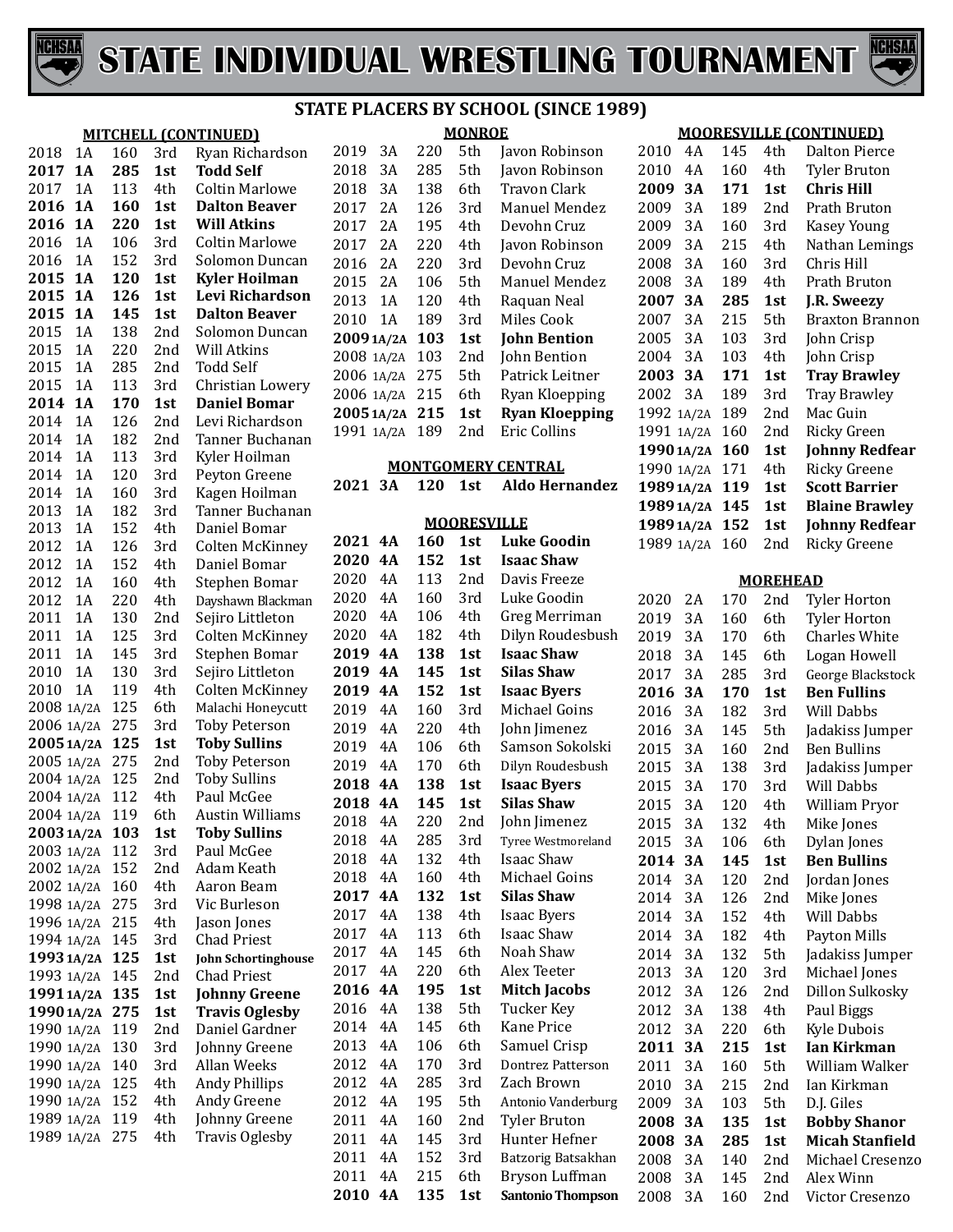



#### **MOREHEAD (CONTINU)** 2008 3A 171 4th Neal St<br>2007 3A 135 1st Bobby **Bobby** 2007 3A 130 3rd Alex W<br>2007 3A 145 3rd Victor 3A 145 3rd Victor Cresenzo 2007 3A 285 6th Micah Stanfield **3A 119 1st Bobby 3A 160 1st Allen S** 2006 3A 160 2nd Brandon 2006 3A 140 3rd Jason 3A 140 3rd Jason Moran 2006 3A 130 4th Jake Haynes 2006 3A 135 5th Josh Co 5th Josh Cochran<br>130 1st Jamil V **2005 3A 130 1st Jamil Winfield** 3A 275 4th Daniel Bradford 2004 3A 171 2nd Justyn<br>2004 3A 125 3rd Iamil V 2004 3A 125 3rd Jamil Winfield 2003 3A 112 4th Justin (2003 3A 119 4th Jamil V 2003 3A 119 4th Jamil V<br>2003 3A 171 5th Justyn 2003 3A 171 5th Justyn<br>2003 3A 140 6th Evan J 2003 3A 140 6th Evan Johnson<br>2002 3A 103 3rd Iustin ( 2002 3A 103 3rd Justin (<br>2002 3A 275 3rd Carson 2002 3A 275 3rd Carson<br>2002 3A 189 4th Ian Lin 189 4th Ian Lindenmuth 125 1st Curry **3A 125 1st Curry Pickard** 2001 3A 152 2nd Ryan M<br>2001 3A 119 3rd Drake 2001 3A 119 3rd Drake 2001 3A 140<br>2001 3A 125 125 MOW Curry l<br>112 1st Drake **3A 112 1st Drake Dickenson 2000 3A 119 1st Curry 3A 119 1st Jared Raymond** 1999 3A 112 2nd Curry I<br>1999 3A 145 2nd Jesse K 1999 3A 145 2nd Jesse K<br>1999 3A 215 2nd Ryan S 1999 3A 215 2nd Ryan S<br>1999 3A 119 MOW Jared F 119 MOW Jared R<br>112 1st Jared I **3A 3A 171 1st Chris C** 1998 3A 215 4th Ryan S<br>**1997 4A 103 1st Jared I 4A 103 1st Jared Raymond** 1997 4A 112 2nd J.T. Kell<br>1997 4A 125 3rd Chris F 1997 4A **MOUNT AIRY** 2021 1A 126 3rd Alex Co<br>2021 1A 152 1st Conno **1A 152 1st Connor Medvar** 2021 1A 145 4th Franklin Bennett<br>2021 1A 106 4th Hope H 2021 1A 106 4th Hope H<br>2021 1A 220 4th Saveric 2021 1A 220 4th Saverio 2020 1A 145 1st Frankli **1A 145 1st Franklin Bennett** 2020 1A 195 2nd Jackson<br>2020 1A 138 3rd Connoi 2020 1A 138 3rd Connor<br>2020 1A 220 3rd Eric Ol 2020 1A 220 3rd Eric Olveral 195 1st John B **1A 195 1st John Bennett**

## **STATE PLACERS BY SCHOOL (SINCE 1989)**

|         |    |     |                   | <b>MOREHEAD (CONTINUED)</b> |                |     |     | <b>MOUNT AIRY (CONTINUED)</b> |                 |    |            |                    | <b>MOUNT PLEASANT (CONTINUED)</b>     |
|---------|----|-----|-------------------|-----------------------------|----------------|-----|-----|-------------------------------|-----------------|----|------------|--------------------|---------------------------------------|
| 2008    | 3A | 171 | 4th               | Neal Stultz                 | 2017 1A        | 126 | 1st | <b>Jacob Hogue</b>            | 2007 1A/2A 135  |    |            | 3rd                | Darby Enoch                           |
| 2007    | 3A | 135 | 1st               | <b>Bobby Shanor</b>         | 2017 1A        | 195 | 1st | Dakoda Smith                  | 2007 1A/2A 160  |    |            | 3rd                | Chance Barnhardt                      |
| 2007    | 3A | 130 | 3rd               | Alex Winn                   | 2017 1A        | 132 | 4th | Joan Ramirez                  | 2007 1A/2A 130  |    |            | 5th                | Nick Albertson                        |
| 2007    | 3A | 145 | 3rd               | Victor Cresenzo             | 2016 1A        | 120 | 1st | <b>Jacob Hogue</b>            | 2007 1A/2A 152  |    |            | 5th                | Chris Shackleford                     |
| 2007    | 3A | 285 | 6th               | Micah Stanfield             | 2016 1A        | 182 | 1st | <b>Cameron Pack</b>           | 2007 1A/2A 171  |    |            | 5th                | Jonathan Helms                        |
| 2006    | 3A | 119 | 1st               | <b>Bobby Shanor</b>         | 2016<br>1A     | 195 | 3rd | Dakoda Smith                  | 2007 1A/2A 285  |    |            | 5th                | Jarin Spradley                        |
| 2006    | 3A | 160 | 1st               | <b>Allen Shelton</b>        | 2015 1A        | 113 | 1st | <b>Jacob Hogue</b>            | 2006 1A/2A 125  |    |            | 2nd                | Jose Sanchez                          |
| 2006    | 3A | 160 | 2nd               | <b>Brandon Young</b>        | 2015 1A        | 152 | 1st | <b>Triston Mabry</b>          | 2004 1A/2A 125  |    |            | 3rd                | Zac Avant                             |
| 2006    | 3A | 140 | 3rd               | Jason Moran                 | 2015 1A        | 170 | 1st | <b>Cameron Pack</b>           | 2003 1A/2A 125  |    |            | 3rd                | Jason Morgan                          |
| 2006    | 3A | 130 | 4th               | Jake Haynes                 | 1A<br>2015     | 182 | 2nd | Landon Mumford                | 2003 1A/2A 119  |    |            | 4th                | Zac Avant                             |
| 2006    | 3A | 135 | 5th               | Josh Cochran                | 1A<br>2015     | 195 | 3rd | <b>Andrew Moore</b>           | 2003 1A/2A 189  |    |            | 5th                | Marquin Barnette                      |
| 2005    | 3A | 130 | 1st               | <b>Jamil Winfield</b>       | 2014<br>1A     | 152 | 2nd | <b>Triston Mabry</b>          | 2002 1A/2A 112  |    |            | 3rd                | Zach Avant                            |
| 2005    | 3A | 275 | 4th               | Daniel Bradford             | 2014<br>1A     | 145 | 3rd | Shay Wilson                   | 2002 1A/2A 125  |    |            | 3rd                | Jason Morgan                          |
| 2004    | 3A | 171 | 2 <sub>nd</sub>   | Justyn Duke                 | 1A<br>2014     | 106 | 4th | Jacob Hogue                   | 2002 1A/2A 160  |    |            | 3rd                | <b>Shane Flanders</b>                 |
| 2004    | 3A | 125 | 3rd               | Jamil Winfield              | 2007 1A/2A     | 285 | 6th | Joel Boyes                    | 2001 1A/2A 160  |    |            | 4th                | <b>Shane Flanders</b>                 |
| 2003    | 3A | 112 | 4th               | Justin Case                 | 2003 1A/2A 152 |     | 2nd | <b>Barrett Hinson</b>         | 1999 1A/2A 145  |    |            | 2nd                | Zach Burris                           |
| 2003    | 3A | 119 | 4th               | Jamil Winfield              | 1998 1A/2A 145 |     | 3rd | Jo-Be Whitley                 | 1999 1A/2A 189  |    |            | 2nd                | Ryan Morris                           |
| 2003    | 3A | 171 | 5th               | Justyn Duke                 | 1998 1A/2A 119 |     | 4th | Matt Truban                   | 1997 1A/2A 112  |    |            | 4th                | Nathan Gue                            |
| 2003    | 3A | 140 | 6th               | Evan Johnson                | 1998 1A/2A 125 |     | 4th | Matt Truban                   | 19961A/2A 119   |    |            | 1st                | <b>Kris Gue</b>                       |
| 2002    | 3A | 103 | 3rd               | Justin Case                 | 1997 1A/2A 189 |     | 4th | Charlie Palmer                | 1996 1A/2A 189  |    |            | 2nd                | Josh Alward                           |
| 2002    | 3A | 275 | 3rd               | <b>Carson Ellis</b>         | 1992 1A/2A 135 |     | 3rd | George Gates                  | 19951A/2A 130   |    |            | 1st                | <b>Jason Fair</b>                     |
| 2002    | 3A | 189 | 4th               | Ian Lindenmuth              | 1991 1A/2A 130 |     | 2nd | <b>Phillip Speaks</b>         | 1995 1A/2A 275  |    |            | 2nd                | <b>Brad Kluttz</b>                    |
| 2001    | 3A | 125 | 1st               | <b>Curry Pickard</b>        |                |     |     |                               | 1995 1A/2A 189  |    |            | 3rd                | Josh Alward                           |
| 2001    | 3A | 152 | 2 <sub>nd</sub>   | Ryan Miller                 |                |     |     | <b>MOUNT PLEASANT</b>         | 1994 1A/2A 125  |    |            | 1st                | <b>Jason Fair</b>                     |
| 2001    | 3A | 119 | 3rd               | Drake Dickenson             | 2021 2A        | 220 | 1st | <b>Chase Crayton</b>          | 1994 1A/2A 275  |    |            | 4th                | <b>Brad Klutz</b>                     |
| 2001    | 3A | 140 | 3rd               | <b>Brandon Eggleston</b>    | 2021 2A        | 160 | 2nd | Dalton Miller                 | 1993 1A/2A 125  |    |            | 3rd                | Jason Emory                           |
| 2001    | 3A | 125 |                   | <b>MOW Curry Pickard</b>    | 2021 2A        | 120 | 2nd | David McEachern               | 1993 1A/2A 130  |    |            | 3rd                | Jeff Icenhour                         |
| 2000    | 3A | 112 | 1st               | <b>Drake Dickenson</b>      | 2021<br>2A     | 170 | 2nd | Kyler Pickard                 | 19931A/2A 135   |    |            | 3rd                | Marvin Shackleford                    |
| 2000    | 3A | 119 | 1st               | <b>Curry Pickard</b>        | 2021 2A        | 195 | 1st | Levi Kluttz                   | 1993 1A/2A 140  |    |            | 3rd                | Darrell Klutz                         |
| 1999    | 3A | 119 | 1st               | <b>Jared Raymond</b>        | 2021<br>2A     | 106 | 4th | <b>Trent Almond</b>           | 1992 1A/2A 119  |    |            | 1st                | <b>Phil Carlton</b>                   |
| 1999    | 3A | 112 | 2nd               | <b>Curry Pickard</b>        | 2020 2A        | 220 | 1st | <b>Chase Crayton</b>          | 1992 1A/2A 119  |    |            |                    | <b>MOW Phil Carlton</b>               |
| 1999    | 3A | 145 | 2nd               | Jesse Kelley                | 2020<br>2A     | 152 | 2nd | Dalton Miller                 | 19911A/2A 112   |    |            | 1st                | <b>Phil Carlton</b>                   |
| 1999    | 3A | 215 | 2nd               | <b>Ryan Scott</b>           | 2020<br>2A     | 195 | 2nd | Levi Kluttz                   | 19911A/2A 140   |    |            | 1st                | <b>Clint Walker</b>                   |
| 1999    | 3A | 119 |                   | <b>MOW Jared Raymond</b>    | 2A<br>2019     | 170 | 3rd | Garrett Overbay               | 1990 1A/2A 112  |    |            | 1st                | <b>Phil Carlton</b>                   |
| 1998    | 3A | 112 | 1st               | <b>Jared Raymond</b>        | 2018<br>2A     | 138 | 1st | <b>Cade McDonald</b>          | 1990 1A/2A 275  |    |            | 2 <sub>nd</sub>    | <b>Kelly Barbee</b>                   |
| 1998 3A |    | 171 | 1st               | <b>Chris Coone</b>          | 2018<br>2A     | 285 | 4th | Dustin Barnhardt              | 1989 1A/2A 125  |    |            | 1st                | <b>Jeff Shue</b>                      |
| 1998    | 3A | 215 | 4th               | Ryan Scott                  | 2018<br>2A     | 170 | 5th | Garrett Overbay               | 1989 1A/2A 112  |    |            | 4th                | <b>Phil Carlton</b>                   |
| 1997 4A |    | 103 | 1st               | <b>Jared Raymond</b>        | 2018<br>2A     | 195 | 5th | Nate Isenhour                 | 1989 1A/2A 135  |    |            | 4th                | Travis Cain                           |
| 1997 4A |    | 112 | 2nd               | J.T. Kellam                 | 2A<br>2017     | 145 | 3rd | Adams Johns                   |                 |    |            |                    |                                       |
| 1997 4A |    | 125 | 3rd               | Chris Parker                | 2A<br>2017     | 152 | 4th | <b>Grant McDonald</b>         |                 |    |            | <b>MOUNT TABOR</b> |                                       |
|         |    |     |                   |                             | 2A<br>2017     | 195 | 6th | Nate Isenhour                 | 2020            | 3A | 132        | 5th                | Jeremiah Jackson                      |
|         |    |     | <b>MOUNT AIRY</b> |                             | 2A<br>2016     | 145 | 4th | Adam Johns                    | 2019            | 3A | 285        | 6th                | Jacob Eaton                           |
| 2021 1A |    | 126 | 3rd               | Alex Cox                    | 2A<br>2015     | 113 | 2nd | Jayquan McEntyre              | 2012 4A         |    | 195        | 1st                | <b>Malcolm Blackmon</b>               |
| 2021 1A |    | 152 | 1st               | <b>Connor Medvar</b>        | 2A<br>2015     | 145 | 5th | Robert Johns                  | 2008 4A         |    | 189        | 1st                | <b>Anthony Clinton</b>                |
| 2021    | 1A | 145 | 4th               | Franklin Bennett            | 2013<br>3A     | 170 | 4th | <b>Blake Hooks</b>            | 2008            | 4A | 112        | 6th                | Cameron Idol                          |
| 2021    | 1A | 106 | 4th               | Hope Horan                  | 2012<br>3A     | 182 | 4th | Ryan Johns                    | 2008<br>2007 4A | 4A | 152<br>171 | 6th<br>1st         | Daniel Paige<br><b>Austin Trotman</b> |
| 2021    | 1A | 220 | 4th               | Saverio Lennon              | 3A<br>2011     | 135 | 2nd | Hunter Carroll                | 2007 4A         |    | 189        | 1st                | <b>Anthony Clinton</b>                |
| 2020 1A |    | 145 | 1st               | <b>Franklin Bennett</b>     | 3A<br>2011     | 160 | 4th | Christian Carrillo            | 2007            | 4A | 152        | 2nd                | Tim Paige                             |
| 2020    | 1A | 195 | 2nd               | Jackson Tumbarello          | 3A<br>2010     | 112 | 6th | Hayden Carroll                | 2007            | 4A | 135        | 3rd                | Robbie White                          |
| 2020    | 1A | 138 | 3rd               | Connor Medvar               | 2009 1A/2A 125 |     | 3rd | Cohl Fulk                     | 2007            | 4A | 215        | 6th                | Jesse Cooper                          |
| 2020    | 1A | 220 | 3rd               | Eric Olvera                 | 2009 1A/2A 140 |     | 6th | Nick Albertson                | 2006 4A         |    | 171        | 1st                | <b>Austin Trotman</b>                 |
| 2019 1A |    | 195 | 1st               | <b>John Bennett</b>         | 2009 1A/2A 152 |     | 6th | Clayton Eudy                  | 2006 4A         |    | 189        | 1st                | <b>Anthony Clinton</b>                |
| 2019    | 1A | 152 | 2nd               | Austin Tumbarello           | 20081A/2A 130  |     | 1st | <b>Jose Sanchez</b>           | 2006            | 4A | 103        | 2nd                | Harry Glenn                           |
| 2018    | 1A | 152 | 3rd               | Chris Butera                | 2008 1A/2A 285 |     | 1st | <b>Jarin Spradley</b>         | 2006            | 4A | 160        | 3rd                | Tim Paige                             |
| 2018    | 1A | 160 | 4th               | Austin Tumbarello           | 2008 1A/2A 135 |     | 2nd | Nick Albertson                | 2006            | 4A | 145        | 4th                | Craig Brown                           |
| 2018    | 1A | 170 | 4th               | Jackson Tumbarello          | 2007 1A/2A 125 |     | 1st | <b>Jose Sanchez</b>           | 2006            | 4A | 140        | 5th                | Lawrence Manns                        |
|         |    |     |                   |                             | 2007 1A/2A 140 |     | 2nd | Cody Singleton                |                 |    |            |                    |                                       |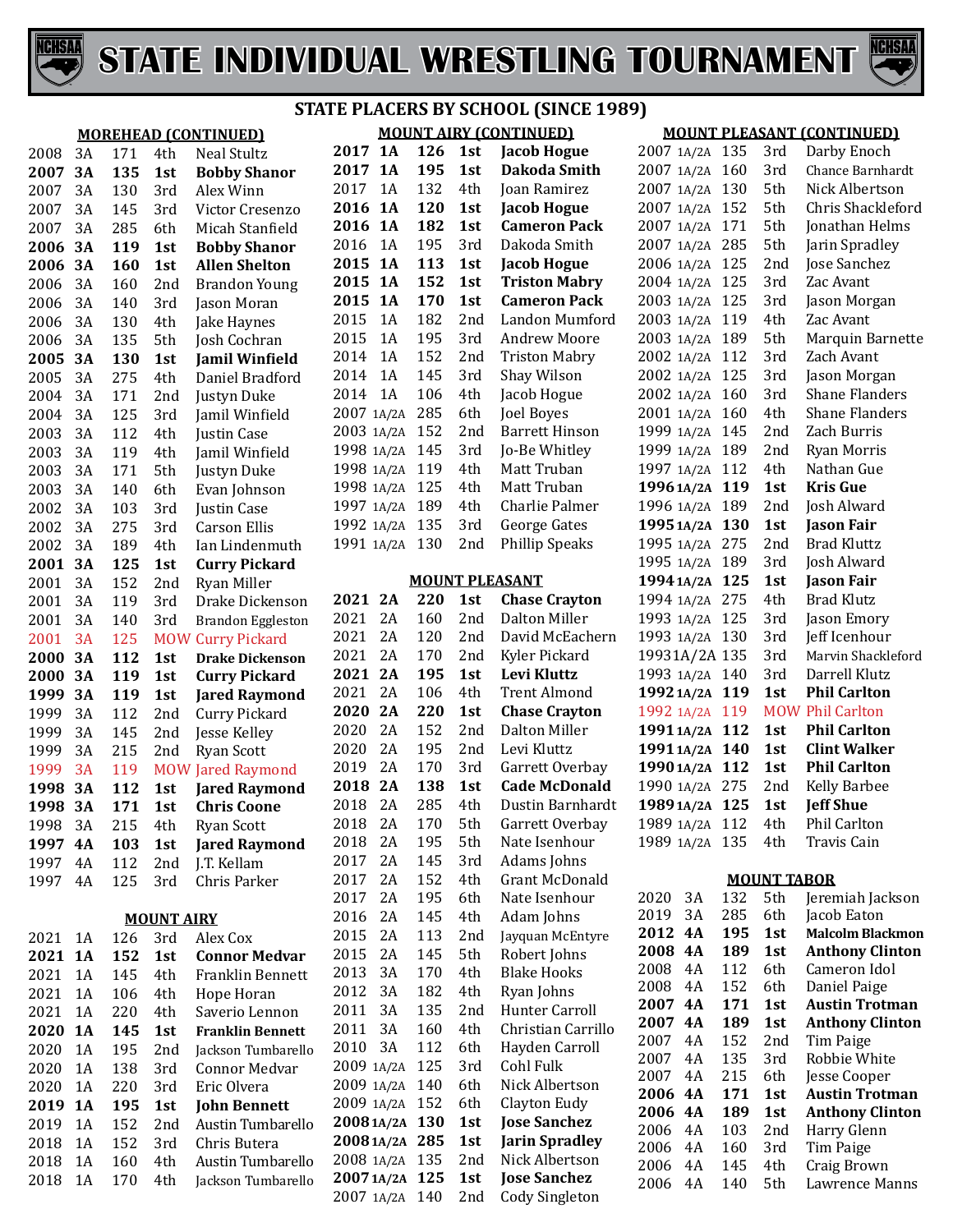



#### **MOUNT TABOR (CONTINUED)** 4A 215 5th Jesse Cooper 4A 103 4th Harry Glenn 2005 4A 160 6th Austin Trotman<br>2004 4A 140 4th Chris Tucker 4A 140 4th Chris Tucker 4A 125 2nd Theo Tucker 4A 135 3rd Chris Tucker 4A 103 2nd Anh-Tuan Tran 2002 4A 140 2nd Jeff Tharington<br>2002 4A 189 2nd Corev-Pendergras 2002 4A 189 2nd Corey Pendergras<br>2002 4A 119 3rd Eric Chaudhri 4A 119 3rd Eric Chaudhri 4A 125 3rd Theo Tucker 2002 4A 171 3rd Nick Pane<br>2001 4A 152 1st 0.T. Johns **4A 152 1st O.T. Johnson** 4A 119 2nd Daniel Brooks 4A 130 2nd Eric Chaudhri 4A 112 3rd James Penn 4A 140 3rd Kevin Mari 2001 4A 171 4th Corey Pendergras<br>2000 4A 103 3rd James Penn 4A 103 3rd James Penn 4A 135 3rd Kevin Mari 4A 171 2nd Nathan Hooker 4A 275 2nd Tiesuan Brown 1998 4A 130 2nd Anthony Warren<br>1997 4A 130 3rd Anthony Warren 1997 4A 130 3rd Anthony Warren<br>1996 4A 112 1st Darrell Foy **1995 102 103 103 103 103 103 103 103 103 103 103 103 103 103 103 103 103 103 103 103 103 103 103 103 103 103 103 103 103 103 103 103 103 103 103** 1996 4A 171 4th Patrice Saunder<br>1993 4A 160 2nd David Saunders 4A 160 2nd David Saunders 1993 4A 152 4th Bill Attmoore<br>**1991 4A 160 1st George Attm**o **4A 160 1st George Attmore 4A 160 1st George Attmore MOUNTAIN HERITAGE** 1A/2A 125 4th Kenneth Maney **MOUNTAIN ISLAND CHARTER** 1A 182 4th Bunmi Abudu **MURPHY 1A 195 1st Cory Farmer** 2017 1A 195 2nd Cory Farmer<br>2015 1A 182 1st Malachi Bea **1A 182 1st Malachi Beaver** 2015 1A 182 MOW Malachi Beaver<br>2014 1A 182 1st Malachi Beave **1A 182 1st Malachi Beaver 1A 160 1st Jesse Beaver** 2011 1A 285 3rd Alex Craze<br>2011 1A 160 MOW Jesse Beave 2011 1A 160 MOW Jesse Beaver<br>2010 1A 152 1st Jesse Beaver **1A 152 1st Jesse Beaver** 2010 1A 135 2nd Chandler Gooch<br>2010 1A 152 MOW Jesse Beaver 1A 152 MOW Jesse Beaver 1A/2A 189 3rd Josh Wilkerson 1997 1A/2A 189 3rd<br>1997 1A/2A 160 4th 4th Jeremiah Brinke<br>2nd Chris Trantham 1996 1A/2A 275 2nd Chris Tranth<br>1994 1A/2A 160 4th Paul Clayton 1994 1A/2A 160 4th Paul Clayton<br>1989 1A/2A 125 2nd Ian Brinke 1989 1A/2A 125 **MYERS PARK NASH CENTRAL NEUSE CHARTER NEW BERN** 4A 126 2nd Sam Barnett

|    |        |           |     |                   | VIDUAL WRESTLING TOUI                       |      |              |
|----|--------|-----------|-----|-------------------|---------------------------------------------|------|--------------|
|    |        |           |     |                   | <b>STATE PLACERS BY SCHOOL (SINCE 1989)</b> |      |              |
|    |        |           |     | <b>MYERS PARK</b> |                                             |      | $\mathbf{M}$ |
|    | 2020   | <b>4A</b> | 220 | 1st               | <b>Aaron Redfearn</b>                       | 2020 | 4A           |
|    | 2020   | 4A        | 160 | 2nd               | Will Lowery                                 | 2020 | 4A           |
| ı  | 2020   | 4A        | 152 | 3rd               | Ryan Sklar                                  | 2019 | 4A           |
|    | 2019   | 4A        | 138 | 6th               | Ryan Sklar                                  | 2018 | 4A           |
|    | 2019   | 4A        | 182 | 6th               | Gianmarco Price                             | 2018 | 4A           |
|    | 2018   | 4A        | 152 | 2nd               | Daniel Duffy                                | 2018 | 4A           |
|    | 2018   | 4A        | 160 | 5th               | Harrison Sklar                              | 2016 | 4A           |
|    | 2017   | 4A        | 182 | 6th               | Daniel Duffy                                | 2016 | 4A           |
| SS | 2009   | 4A        | 189 | 6th               | Robert Warren                               | 2016 | 4A           |
|    | 2008   | 4A        | 215 | 5th               | George Haddock                              | 2015 | 4A           |
|    | 2007   | 4A        | 135 | 5th               | Michael Cox                                 | 2014 | <b>4A</b>    |
|    | 2007   | 4A        | 130 | 6th               | Alex Adelman                                | 2013 | <b>4A</b>    |
|    | 2006   | 4A        | 119 | 5th               | Alex Adelman                                | 2013 | 4A           |
|    | 2005   | 4A        | 215 | 2nd               | Jarris Alexander                            | 2011 | 4A           |
|    | 2005   | 4A        | 189 | 3rd               | <b>Stanton White</b>                        | 2011 | 4A           |
|    | 2004   | 4A        | 152 | 4th               | <b>Bryan Vesce</b>                          | 2010 | 4A           |
| SS | 2004   | 4A        | 171 | 4th               | <b>Stanton White</b>                        | 2010 | 4A           |
|    | 2004   | 4A        | 125 | 5th               | Peter Horn                                  | 2009 | 4A           |
|    | 2004   | 4A        | 189 | 6th               | Jarris Alexander                            | 2009 | 4A           |
|    | 2003   | 4A        | 112 | 4th               | Peter Horn                                  | 2009 | 4A           |
|    | 2002   | 4A        | 140 | 4th               | David Bullock                               | 2008 | 4A           |
| 'n | 2000   | 4A        | 112 | 3rd               | Michael Hoyes                               | 2008 | 4A           |
| 'n | 1997   | 4A        | 130 | 1st               | Kwame Alexander                             | 2008 | 4A           |
|    | 1997   | 4A        | 135 | 3rd               | Thor Sunberg                                | 2007 | 4A           |
| rs |        |           |     |                   |                                             | 2007 | 4A           |
| S  |        |           |     |                   | <b>NASH CENTRAL</b>                         | 2005 | 4A           |
|    | 2012   | 3A        | 285 | 3rd               | Tamaris Lane                                | 2004 | <b>4A</b>    |
| re | 2011   | 3A        | 285 | 3rd               | Tamaris Lane                                | 2004 | 4A           |
| re | 2010   | 3A        | 135 | 5th               | Jacob Robinson                              | 2004 | 4A           |
|    | 2009   | 3A        | 171 | 4th               | Donny Wacenske                              | 2003 | <b>4A</b>    |
|    | 2008   | 3A        | 112 | 6th               | Jacob Robinson                              | 2003 | 4A           |
| T  |        |           |     |                   |                                             | 2002 | <b>4A</b>    |
|    |        |           |     |                   | <b>NC SCHOOL OF SCIENCE &amp; MATH</b>      | 2001 | 4A           |
|    | 2019   | 2A        | 132 | 6th               | De'Rishio Reid                              | 2001 | 4A           |
| ū  | 2016 - | 2A        | 132 | 4th –             | Caleb Cox                                   | 1999 | 4Α           |

| 2016       | 2 A | 132 | 4th             | Caleb Cox           |
|------------|-----|-----|-----------------|---------------------|
| 2015       | 2 A | 126 | 2 <sub>nd</sub> | Caleb Cox           |
| 2015       | 2 A | 152 | 4th             | Dylan Millson       |
| 2013       | 1 A | 138 | 3rd             | Henry Seiler        |
| 2012 1A    |     | 113 | 1st             | <b>Henry Seiler</b> |
| 2010       | 1 A | 140 | 1st             | <b>Chance Smith</b> |
| 1991 1A/2A |     | 125 | 2 <sub>nd</sub> | James Banner        |
| 1991 1A/2A |     | 152 | 2 <sub>nd</sub> | Jamie King          |
| 1990 1A/2A |     | 103 | 1st             | <b>Lynh Nguyen</b>  |
| 1990 1A/2A |     | 145 | 1st             | Chris Grindstaff    |
| 1990 1A/2A |     | 160 | 2nd             | Robert Burgess      |
| 1990 1A/2A |     | 152 | 3rd             | Jamie King          |
| 1989 1A/2A |     | 135 | 2nd             | Chris Grindstaff    |
|            |     |     |                 |                     |

|  |  | 2019 1A 170 3rd Isaiah Deck        |
|--|--|------------------------------------|
|  |  | 2019 1A 138 4th Franko Cuccurello  |
|  |  | 2018 1A 145 4th Alexander Gonzalez |
|  |  | 2017 1A 138 4th Alexander-Gonzalez |
|  |  |                                    |

|  |  | 2021 4A 106 3rd PaulDenioa  |
|--|--|-----------------------------|
|  |  | 2021 4A 126 2nd Sam-Barnett |

#### **NEW BERN (CONTINUED)** 195 3rd Marcus Grist

| 2020 | 4Α | 182 | 5th                | Jaidon Bennett        |
|------|----|-----|--------------------|-----------------------|
| 2019 | 4A | 152 | 2nd                | Connor Wrought        |
| 2018 | 4A | 106 | 4th                | Will Dudley           |
| 2018 | 4A | 285 | 4th                | Jacob Flowers         |
| 2018 | 4Α | 160 | 6th                | <b>Connor Wrought</b> |
| 2016 | 4Α | 170 | 3rd                | Dalton Hill           |
| 2016 | 4Α | 145 | 4th                | Josh Hawkins          |
| 2016 | 4Α | 152 | 5th                | Nick Morris           |
| 2015 | 4Α | 145 | 6th                | Nicholas Morris       |
| 2014 | 4A | 195 | 1st                | <b>DeAndre Jones</b>  |
| 2013 | 4A | 145 | 1st                | <b>Eric Milks</b>     |
| 2013 | 4A | 182 | 2nd                | DeAndre Jones         |
| 2011 | 4A | 145 | 2nd                | Kelvin Dixon          |
| 2011 | 4Α | 215 | 3rd                | <b>Anthony Grist</b>  |
| 2010 | 4Α | 145 | 6th                | Kelvin Dixon          |
| 2010 | 4Α | 215 | 6th                | <b>Anthony Grist</b>  |
| 2009 | 4A | 112 | 3rd                | Zach Jaramillo        |
| 2009 | 4A | 125 | 4th                | Jeremy Althizer       |
| 2009 | 4A | 215 | 5th                | <b>Anthony Grist</b>  |
| 2008 | 4A | 112 | 3rd                | Josh Bradley          |
| 2008 | 4Α | 125 | 3rd                | Jeremy Althizer       |
| 2008 | 4Α | 103 | 4th                | Zach Maramillo        |
| 2007 | 4Α | 145 | 4th                | Ryan Lansche          |
| 2007 | 4Α | 103 | 5th                | Sean Corcoran         |
| 2005 | 4Α | 171 | 4th                | Derek Garris          |
| 2004 | 4A | 171 | 1st                | <b>Raymond Jordan</b> |
| 2004 | 4Α | 112 | 2nd                | Mike Malanga          |
| 2004 | 4A | 171 | <b>MOW</b>         | Raymond Jordan        |
| 2003 | 4A | 160 | 1st                | <b>Raymond Jordan</b> |
| 2003 | 4A | 160 | <b>MOW</b>         | Raymond Jordan        |
| 2002 | 4A | 152 | 1st                | <b>Raymond Jordan</b> |
| 2001 | 4A | 171 | 2nd                | Ryan Blizzard         |
| 2001 | 4A | 145 | 3rd                | Raymond Jordan        |
| 1999 | 4A | 112 | 2nd                | James Brimmer         |
| 1999 | 4A | 189 | 3rd                | George Rivers         |
| 1999 | 4Α | 130 | 4th                | Tim Bright            |
| 1999 | 4Α | 135 | 4th                | Danny Thompson        |
| 1998 | 4A | 130 | 4th                | Tim Bright            |
| 1997 | 4А | 275 | 1st                | <b>Nick Daley</b>     |
| 1996 | 4A | 275 | 1st                | <b>Nick Daley</b>     |
| 1996 | 4A | 171 | 3rd                | Aaron Jennings        |
| 1996 | 4A | 103 | 4th                | Loren Guarisco        |
| 1995 | 4A | 112 | 2nd                | <b>Buck Eubanks</b>   |
| 1995 | 4A | 140 | 3rd                | Vernon Harris         |
| 1995 | 4A | 171 | 4th                | Aaron Jennings        |
| 1990 | 4A | 112 | 2nd                | Doug Banks            |
| 1989 | 4A | 112 | 1st                | <b>Doug Banks</b>     |
| 1989 | 4A | 189 | 1st                | <b>Robert Potter</b>  |
| 1989 | 4A | 140 | 3rd                | Gene Chapman          |
|      |    |     | <b>NEW HANOVER</b> |                       |
| 1996 | 4A | 130 | 4th                | Tad Merryman          |
| 1994 | 4A | 130 | 2nd                | Rahn Francis          |
| 1993 | 4A | 171 | 1st                | <b>Ian Holidav</b>    |

**4A 171 1st Ian Holiday**

Ian Holloday

4A 152 2nd Sherrod Hands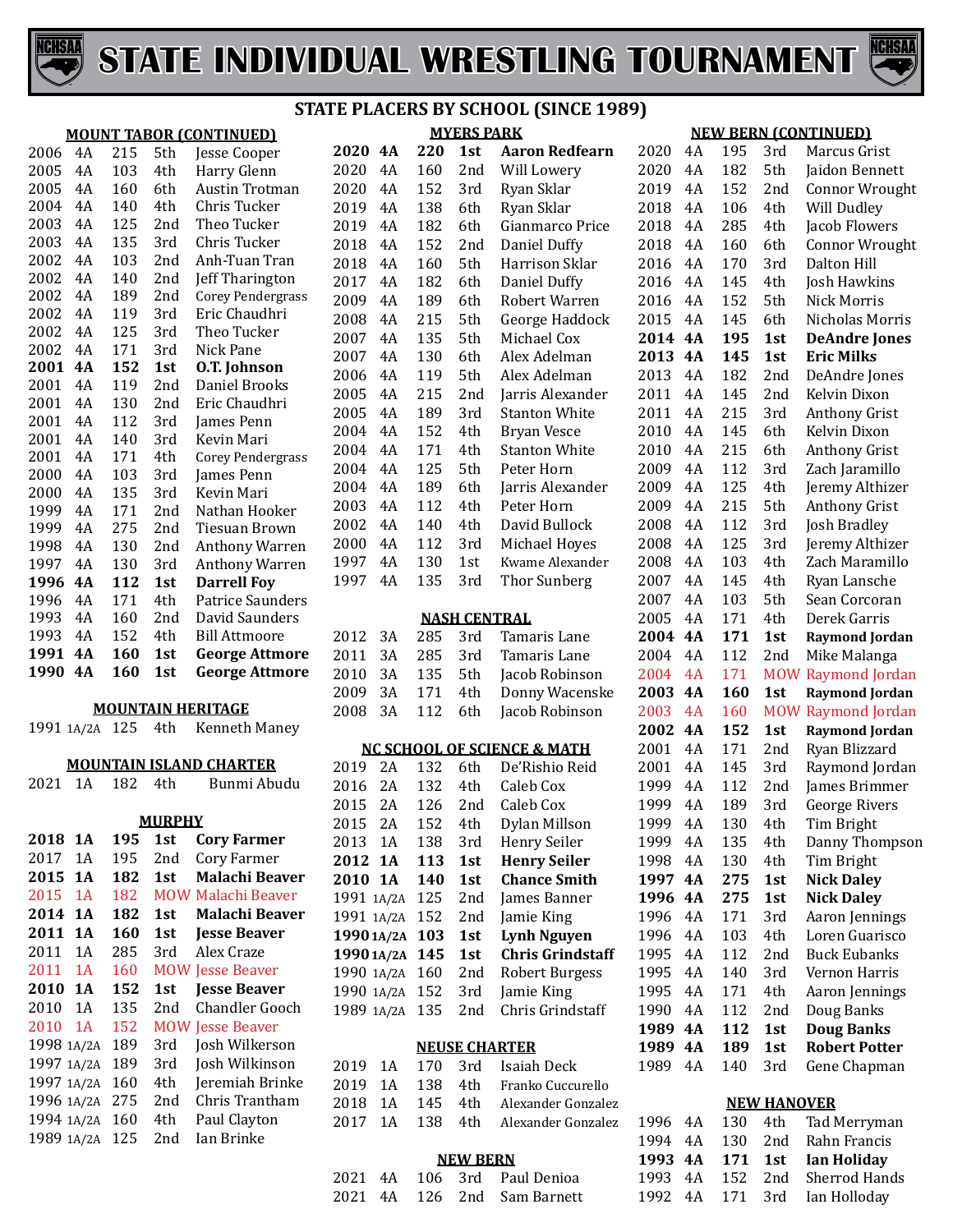



#### **NEWTON-CONOVER (CONTINUED) STATE PLACERS BY SCHOOL (SINCE 1989)**

|            | <b>NEW HANOVER (CONTINUED)</b> |     |     |                         |  |
|------------|--------------------------------|-----|-----|-------------------------|--|
| 1991       | 4A                             | 145 | 2nd | Jacques Beatty          |  |
| 1990       | 4A                             | 145 | 2nd | <b>Ernie Faison</b>     |  |
|            |                                |     |     |                         |  |
|            |                                |     |     | <b>NEWTON-CONOVER</b>   |  |
| 2021       | 2A                             | 220 | 3rd | Cole Clark              |  |
| 2021       | 2A                             | 195 | 3rd | Owen Clark              |  |
| 2021       | 2A                             | 285 | 1st | <b>Ryan Walker</b>      |  |
| 2020       | 2A                             | 170 | 1st | <b>Joshua Nichols</b>   |  |
| 2020       | 2A                             | 195 | 1st | Sakarri Morrison        |  |
| 2020       | 2A                             | 285 | 1st | <b>Ryan Walker</b>      |  |
| 2020       | 2A                             | 182 | 2nd | Cole Clark              |  |
| 2019       | 2A                             | 170 | 1st | <b>Joshua Nichols</b>   |  |
| 2019       | 2A                             | 126 | 3rd | <b>Spenser Harris</b>   |  |
| 2019       | 2A                             | 285 | 5th | Ryan Walker             |  |
| 2018       | 2A                             | 120 | 3rd | Spenser Harris          |  |
| 2018       | 2A                             | 170 | 3rd | Joshua Nichols          |  |
| 2017       | 2A                             | 170 | 2nd | Andy Henze              |  |
| 2017       | 2A                             | 106 | 6th | <b>Spenser Harris</b>   |  |
| 2016       | 2A                             | 170 | 2nd | Josh Walker             |  |
| 2016       | 2A                             | 106 | 6th | <b>Spenser Harris</b>   |  |
| 2016       | 2A                             | 132 | 6th | Chris Payne             |  |
| 2016       | 2A                             | 182 | 6th | <b>Riley Butler</b>     |  |
| 2015       | 2A                             | 285 | 1st | <b>Ah'ron Hope</b>      |  |
| 2015       | 2A                             | 120 | 2nd | <b>Austin Klutz</b>     |  |
| 2015       | 2A                             | 132 | 3rd | Chris Payne             |  |
| 2015       | 2A                             | 152 | 3rd | Dan Avis                |  |
| 2015       | 2A                             | 170 | 5th | Josh Walker             |  |
| 2014       | 2A                             | 113 | 3rd | <b>Austin Klutz</b>     |  |
| 2014       | 2A                             | 220 | 3rd | Andrew Gaither          |  |
| 2014       | 2A                             | 132 | 4th | Franklin Wepner         |  |
| 2014       | 2A                             | 160 | 5th | Rolen Benson            |  |
| 2014       | 2A                             | 106 | 6th | Joseph Xiong            |  |
| 2013       | 2A                             | 113 | 2nd | <b>Austin Klutz</b>     |  |
| 2013       | 2A                             | 132 | 3rd | Franklin Wepner         |  |
| 2013       | 2A                             | 160 | 4th | Rolen Benson            |  |
| 2013       | 2A                             | 182 | 5th | Collin Minor            |  |
| 2013       | 2A                             | 120 | 6th | Coleman Carter          |  |
| 2013       | 2A                             | 152 | 6th | Nathan Reitzel          |  |
| 2012       | 2A                             | 126 | 1st | <b>Franklin Wepner</b>  |  |
| 2012       | 2A                             | 152 | 1st | <b>Addison Klutz</b>    |  |
| 2012       | 2A                             | 106 | 3rd | Ian Canrobert           |  |
| 2012       | 2A                             | 195 | 4th | Tyler Benfield          |  |
| 2011       | 2A                             | 140 | 3rd | Tyler Knopp             |  |
| 2011       | 2Α                             | 215 | 3rd | Rashad Kissler          |  |
| 2011       | 2Α                             | 285 | 5th | Joseph Platt            |  |
| 2011       | 2Α                             | 135 | 6th | Eric Holbrook           |  |
| 2011       | 2Α                             | 145 | 6th | <b>Addison Klutz</b>    |  |
| 2010       | 2A                             | 285 | 1st | <b>Andrew Tremain</b>   |  |
| 2010       | 2A                             | 130 | 4th | Tyler Knopp             |  |
| 2010       | 2A                             | 125 | 6th | <b>Ben Reinhardt</b>    |  |
| 2010       | 2A                             | 215 | 6th | Joseph Platt            |  |
| 2009       | 1A/2A                          | 160 | 3rd | Ethan Carter            |  |
| 2009       | 1A/2A                          | 135 | 4th | Charlie Avis            |  |
| 2009       | 1A/2A                          | 140 | 4th | Charlie Avis            |  |
| 2009       | 1A/2A                          | 285 | 4th | <b>Andrew Tremain</b>   |  |
| 2008 1A/2A |                                | 215 | 1st | <b>Andrew Reinhardt</b> |  |

| 2008 1A/2A | 171 | 3rd | Shawn Mulligan      |
|------------|-----|-----|---------------------|
| 2008 1A/2A | 160 | 4th | Ethan Carter        |
| 2008 1A/2A | 189 | 6th | Gilbert Rodriquez   |
| 20071A/2A  | 119 | 1st | <b>Eric Webster</b> |
| 20071A/2A  | 171 | 1st | Chucky Jacobs       |
| 2007 1A/2A | 215 | 4th | Andrew Reinhardt    |
| 2006 1A/2A | 119 | 2nd | Eric Webster        |
| 2006 1A/2A | 112 | 3rd | Josh Webster        |
| 20051A/2A  | 103 | 1st | <b>Josh Webster</b> |
| 2005 1A/2A | 112 | 3rd | Eric Webster        |
| 2005 1A/2A | 145 | 4th | Kerry Michaud       |
| 2005 1A/2A | 160 | 4th | <b>Chase Carter</b> |
| 2004 1A/2A | 152 | 2nd | Ryan Pittman        |
| 2004 1A/2A | 160 | 4th | Chase Carter        |
| 2004 1A/2A | 135 | 6th | Jeremiah McLean     |
| 2003 1A/2A | 160 | 1st | <b>Dusty Isaac</b>  |
| 2003 1A/2A | 145 | 3rd | Ryan Pittman        |
| 2002 1A/2A | 145 | 3rd | Eric Galloway       |
| 1996 1A/2A | 119 | 3rd | Brad Davis          |
| 1995 1A/2A | 140 | 1st | <b>Joe Randall</b>  |
| 1994 1A/2A | 103 | 4th | Brad Davis          |
| 1992 1A/2A | 160 | 3rd | Sean Smith          |
| 1989 1A/2A | 130 | 1st | <b>Chris Moses</b>  |
|            |     |     |                     |

#### **NORTH BRUNSWICK**

| 2021       | 3A    | 145 | 2nd | Hunter Campbell        |
|------------|-------|-----|-----|------------------------|
| 2021       | 3Α    | 160 | 4th | Yoel Del Rio           |
| 2020       | 3A    | 182 | 1st | <b>Bryan Aragao</b>    |
| 2020       | 3A    | 145 | 4th | Hunter Campbell        |
| 2020       | 3A    | 152 | 6th | Yoel Del Rio           |
| 2019       | 3A    | 138 | 3rd | <b>Hunter Campbell</b> |
| 2019       | 3A    | 145 | 6th | <b>Yoel Del Rio</b>    |
| 2018       | 3A    | 170 | 1st | <b>Darnel Brooks</b>   |
| 2018       | 3A    | 120 | 5th | <b>Hunter Campbell</b> |
| 2017       | 2A    | 152 | 1st | <b>Patrick Burton</b>  |
| 2017       | 2A    | 182 | 1st | <b>Tyrone Watson</b>   |
| 2017       | 2A    | 160 | 5th | Darnel Brooks          |
| 2016       | 2A    | 182 | 2nd | <b>Tyrone Watson</b>   |
| 2016       | 2A    | 152 | 3rd | Patrick Burton         |
| 2016       | 2A    | 160 | 6th | Darnel Brooks          |
| 2015       | 2A    | 145 | 2nd | Patrick Burton         |
| 2015       | 2A    | 195 | 4th | Evin Bellamy           |
| 2014       | 2Α    | 182 | 6th | Evin Bellamy           |
| 2007       | 1A/2A | 103 | 2nd | Oscar Hernandez        |
| 2007       | 1A/2A | 152 | 4th | <b>Billy Stalnaker</b> |
| 2007 1A/2A |       | 119 | 5th | Oliver Estrada         |
| 20061A/2A  |       | 215 | 1st | <b>Darryl Rattley</b>  |
| 1992 1A/2A |       | 112 | 3rd | Roddie Jones           |
| 1992 1A/2A |       | 125 | 4th | Keith Bullock          |
| 1991 1A/2A |       | 103 | 2nd | Roddy Jones            |
|            |       |     |     |                        |

#### **NORTH BUNCOMBE**

|  |  | 2014 3A 220 1st Michael Simonovich |
|--|--|------------------------------------|
|  |  | 2015 3A 182 4th Peter Simonovich   |
|  |  | 2015 3A 126 2nd Aydan Arroyo       |
|  |  | 2016 3A 132 6th Aydan Arroyo       |
|  |  | 2016 3A 195 3rd Peter Simonovich   |

#### **NORTH BUNCOMBE (CONTINUED)**

| 2011 | 3A | 145 | 5th | Michael Hollinshead |
|------|----|-----|-----|---------------------|
| 2010 | 3A | 171 | 3rd | Dallas Rice         |
| 2009 | 3A | 145 | 1st | <b>Justin Rice</b>  |
| 2009 | 3A | 171 | 5th | Dallas Rice         |
| 2007 | 3A | 145 | 2nd | <b>Austin Reece</b> |
| 2007 | 3A | 140 | 5th | Travis Collins      |
| 2007 | 3A | 171 | 5th | Josh Burchfield     |
| 2007 | 3Α | 103 | 6th | Curtis Geyer        |
| 2006 | 3А | 135 | 3rd | <b>Austin Reece</b> |
| 2005 | 3A | 160 | 3rd | Aaron Allison       |
|      |    |     |     |                     |
|      |    |     |     |                     |

#### **NORTH DAVIDSON**

| 2020 | 2Α | 126 | 6th  | Ian Murdock           |  |  |
|------|----|-----|------|-----------------------|--|--|
| 2016 | 4Α | 132 | 6th  | Jordan Koontz         |  |  |
| 2015 | 4Α | 285 | 6th  | Nick Wimmer           |  |  |
| 2014 | 4Α | 285 | 2nd  | Nicholas Wimmer       |  |  |
| 2012 | 4A | 182 | 1st  | Dakota Tysinger       |  |  |
| 2011 | 4Α | 160 | 5th  | Dakota Tysinger       |  |  |
| 2006 | 4Α | 125 | 2nd  | Brody Essick          |  |  |
| 2005 | 4A | 112 | 1st  | <b>Brody Essick</b>   |  |  |
| 2004 | 4Α | 103 | 5th. | <b>Brody Essick</b>   |  |  |
| 2002 | 4Α | 130 | 4th  | <b>Bradley Essick</b> |  |  |
| 2001 | 3A | 145 | 4th  | Lucas Hammons         |  |  |
| 1999 | 3А | 215 | 1st  | <b>Matt Dunn</b>      |  |  |
| 1999 | 3A | 152 | 4th  | Chris Swain           |  |  |
| 1998 | 3A | 215 | 2nd  | Matt Dunn             |  |  |
| 1997 | 4Α | 112 | 4th  | Derrick Scales        |  |  |
| 1993 | 3Α | 140 | 3rd  | Smylie Wagoner        |  |  |
| 1992 | 3Α | 103 | 4th  | Marcus Leonard        |  |  |
| 1989 | 4Α | 103 | 1st  | Calvin Young          |  |  |
|      |    |     |      |                       |  |  |

|      |     |     |                 | NUKIH FUKSY I H        |
|------|-----|-----|-----------------|------------------------|
| 2009 | 4Α  | 135 | 3rd             | Jamel Johnson          |
| 2007 | 4Α  | 285 | 6th             | Austen Cheeks          |
| 2001 | 4Α  | 275 | 3rd             | <b>Brian Hampton</b>   |
| 2000 | 4Α  | 189 | 2 <sub>nd</sub> | Jeremy Edwards         |
| 1999 | 4Α  | 130 | 3rd             | <b>Ammon Piatt</b>     |
| 1995 | 4 A | 145 | 3rd             | Danny Dalton           |
| 1993 | 4Α  | 125 | 2 <sub>nd</sub> | Orlando McDowell       |
| 1992 | 4Α  | 152 | 4th             | Chad Greer             |
| 1990 | 4Α  | 152 | 2nd             | Joe Mickle             |
| 1990 | 4Α  | 130 | 3rd             | <b>Frank Armstrong</b> |

#### **NORTH GASTON**

| 2021 | 3Α | 126 | 2 <sub>nd</sub> | <b>Chance Cottingham</b> |
|------|----|-----|-----------------|--------------------------|
| 2020 | 3Α | 113 | 5th             | <b>Chance Cottingham</b> |
| 2016 | 3Α | 220 | 1st             | Lathan Bumgarner         |
| 2015 | 3Α | 220 | 2nd             | Lathan Bumgarner         |
| 2015 | 3Α | 132 | 3rd             | Ian Machamer             |
| 2013 | 3Α | 182 | 1st             | Collin Johnson           |
| 2013 | 3Α | 170 | 2nd             | Brandon Anderson         |
| 2013 | 3Α | 285 | 4th             | James Passmore           |
| 2013 | 3Α | 113 | 5th             | Ian Machamer             |
| 2012 | 3Α | 285 | 1st             | <b>James Passmore</b>    |
| 2012 | 3Α | 182 | 3rd             | Collin Johnson           |
| 2008 | 3Α | 285 | 5th             | Chase Gamble             |
| 2007 | 3Α | 285 | 4th             | Chase Gamble             |
|      |    |     |                 |                          |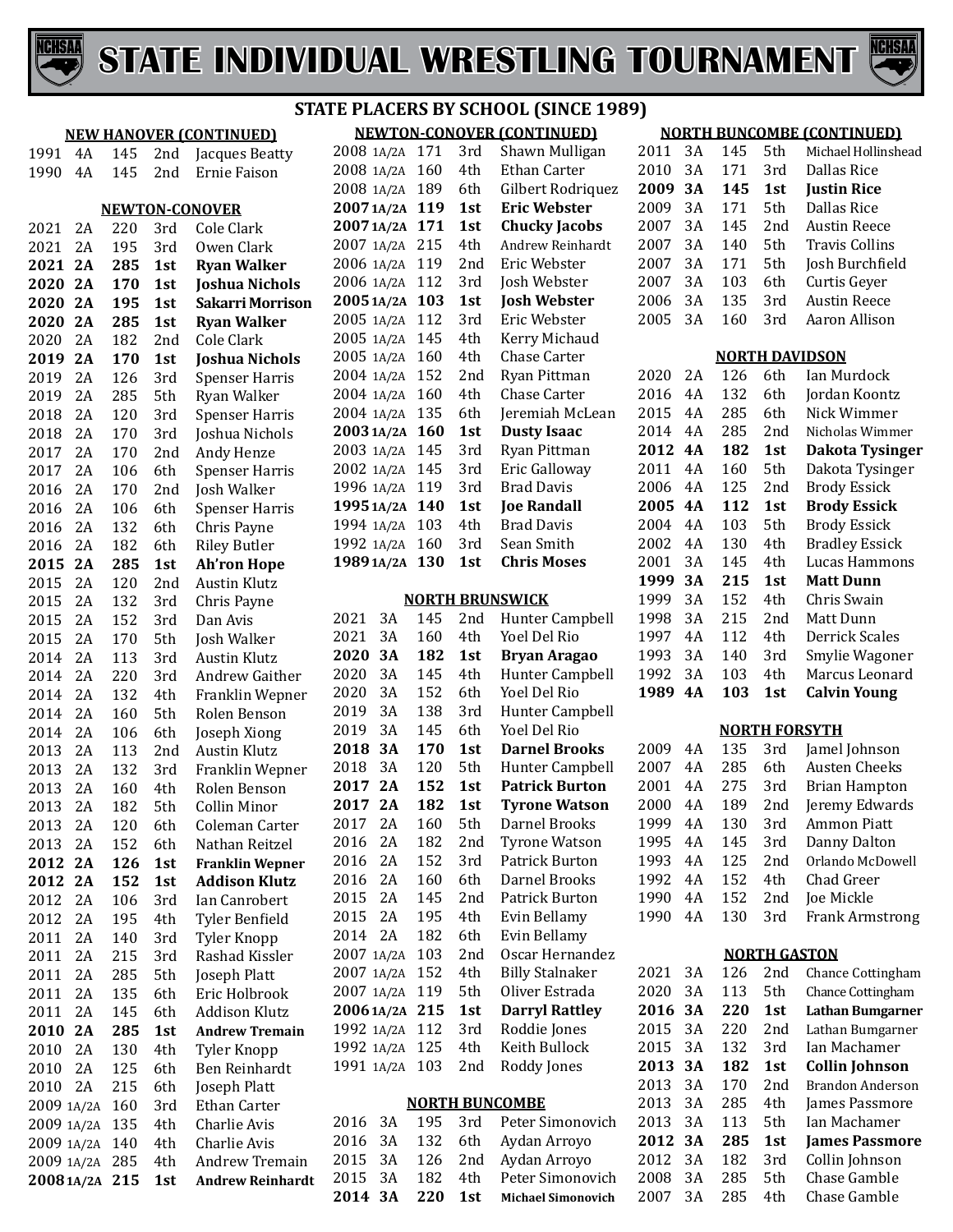



|                 | <b>STATE PLACERS BY SCHOOL (SINCE 1989)</b> |            |                 |                                         |                                    |    |     |                      |                                       |                                  |          |            |                     |                                           |
|-----------------|---------------------------------------------|------------|-----------------|-----------------------------------------|------------------------------------|----|-----|----------------------|---------------------------------------|----------------------------------|----------|------------|---------------------|-------------------------------------------|
|                 |                                             |            |                 | <b>NORTH GASTON (CONTINUED)</b>         | <b>NORTH HENDERSON (CONTINUED)</b> |    |     |                      |                                       | <b>NORTH IREDELL (CONTINUED)</b> |          |            |                     |                                           |
| 2007            | 3A                                          | 125        | 5th             | <b>Frank Moses</b>                      | 2010 2A                            |    | 135 | 3rd                  | Enrique Vera                          | 2002                             | 3A       | 160        | 2nd                 | Seth Dufault                              |
| 2007            | 3A                                          | 152        | 5th             | Jordan Potter                           | 20061A/2A 130                      |    |     | 1st                  | <b>Brett Williams</b>                 | 2002                             | 3A       | 140        | 3rd                 | Richard Neitzel                           |
| 2006            | 3A                                          | 189        | 2 <sub>nd</sub> | Cody Lowe                               | 2006 1A/2A 140                     |    |     | 3rd                  | Hector Ayabar                         | 2002                             | 3A       | 145        | 4th                 | Adam Blackwelder                          |
| 2006            | 3A                                          | 119        | 3rd             | <b>Frank Moses</b>                      | 2006 1A/2A 135                     |    |     | 5th                  | <b>Wayne Nock</b>                     | 1999                             | 3A       | 103        | 4th                 | Andy Cheveney                             |
| 2005            | 3A                                          | 152        | 3rd             | Cody Lowe                               | 2005 1A/2A 130                     |    |     | 5th                  | <b>Brett Williams</b>                 | 1999                             | 3A       | 171        | 4th                 | Josh Geisler                              |
| 2005            | 3A                                          | 189        | 3rd             | Jesse Rayfield                          | 2005 1A/2A 135                     |    |     | 5th                  | Hector Ayabar                         | 1997                             | 3A       | 112        | 4th                 | <b>Scott Chevney</b>                      |
| 2004            | 3A                                          | 103        | 5th             | Jason Isenhour                          | 2003 1A/2A 125                     |    |     | 4th                  | Adam Hammonds                         |                                  |          |            |                     |                                           |
| 2004            | 3A                                          | 112        | 5th             | Matt Ghantt                             | 2003 1A/2A 275                     |    |     | 4th                  | Tim Hudgins                           |                                  |          |            |                     | <b>NORTH JOHNSTON</b>                     |
| 2004            | 3A                                          | 152        | 5th             | John Clemmer                            | 20011A/2A 130                      |    |     | 1st                  | <b>Brandon Nibert</b>                 | 2012                             | 2A       | 132        | 4th                 | Matthew Evans                             |
| 2004            | 3A                                          | 275        | 5th             | Jesse Turner                            | 2000 1A/2A 125                     |    |     | 3rd                  | <b>Brandon Nibert</b>                 | 2012                             | 2A       | 152        | 4th                 | James Napier                              |
| 2003            | 3A                                          | 103        | 3rd             | Jason Isenhour                          | 2000 1A/2A 140                     |    |     | 4th                  | Andrew McCabe                         | 2011                             | 2A       | 140        | 2nd                 | James Napier                              |
| 2003            | 3A                                          | 152        | 5th             | Rob Trudnak                             | 1999 1A/2A 119                     |    |     | 3rd                  | <b>Brandon Nibert</b>                 | 2010                             | 2A       | 130        | 6th                 | James Napier                              |
| 2002 3A         |                                             | 140        | 1st             | <b>Jonathan Cobb</b>                    | 1998 1A/2A 152                     |    |     | 3rd                  | Robbie Huntley                        |                                  |          |            |                     |                                           |
| 1999            | 3A                                          | 171        | 2nd             | Josh Butler                             | 1998 1A/2A 140                     |    |     | 4th                  | Les Swann                             |                                  |          |            | <b>NORTH LENIOR</b> |                                           |
| 1999            | 3A                                          | 112        | 3rd             | Josh Barnes                             | 1997 1A/2A 135                     |    |     | 2 <sub>nd</sub>      | Les Swann                             | 2020                             | 2A       | 220        | 4th                 | Elijah Swinson                            |
| 1998            | 3A                                          | 135        | 2nd             | Treco Jackson                           | 1996 1A/2A 103                     |    |     | 1st                  | <b>Dallas Anders</b>                  | 2014                             | 2A       | 285        | 6th                 | Keywan Morgan                             |
| 1997            | 3A                                          | 130        | 3rd             | Treco Jackson                           | 1996 1A/2A 140                     |    |     | 1st                  | <b>Steven Short</b>                   | 1996                             | 3A       | 189        | 2 <sub>nd</sub>     | Kelly Benston                             |
| 1994            | 3A                                          | 135        | 2nd             | Bryon Baker                             | 1996 1A/2A 119                     |    |     | 2 <sub>nd</sub>      | Robbie Huntley                        | 1994 3A                          |          | 119        | 1st                 | <b>Darryl Goff</b>                        |
| 1994            | 3A                                          | 275        | 2nd             | Fred Watson                             | 1996 1A/2A 140                     |    |     |                      | <b>MOW Steven Short</b>               | 1994 3A                          |          | 275        | 4th                 | Scott Tilghman                            |
| 1994            | 3A                                          | 160        | 3rd             | <b>Stuart Fulcher</b>                   | 1995 1A/2A 135                     |    |     | 3rd                  | <b>Steven Short</b>                   |                                  |          |            |                     |                                           |
| 1993            | 3A                                          | 160        | 3rd             | <b>Stuart Fulcher</b>                   | 1994 1A/2A 189                     |    |     | 1st                  | <b>James Short</b>                    | 2021 2A                          |          | 132        | 2nd                 | <b>NORTH LINCOLN</b>                      |
| 1989            | 3A                                          | 160        | 2nd             | Loy Baldwin                             | 1994 1A/2A 119                     |    |     | 2nd                  | Danny Williams<br><b>Steven Short</b> | 2021                             | 2A       | 170        |                     | Jorden Schlossman                         |
|                 |                                             |            |                 |                                         | 1994 1A/2A 130<br>1994 1A/2A 152   |    |     | 3rd<br>3rd           | Jason Edney                           | 2020 2A                          |          | 106        | 4th<br>1st          | Joseph Plyler<br><b>Jorden Schlossman</b> |
|                 |                                             |            |                 | <b>NORTH HENDERSON</b>                  | 1994 1A/2A 140                     |    |     | 4th                  | Daniel Short                          | 2020                             | 2A       | 132        | 6th                 | Andrew Holden                             |
| 2021            | 3A<br>3A                                    | 120<br>113 | 3rd             | Henry Portela                           | 1994 1A/2A 189                     |    |     |                      | <b>MOW James Short</b>                | 2019                             | 2A       | 126        | 6th                 | Andrew Holden                             |
| 2021<br>2021 3A |                                             | 220        | 4th<br>1st      | Lazaro Vasquez<br><b>Triston Norris</b> |                                    |    |     |                      |                                       | 2018                             | 2A       | 182        | 3rd                 | Jonathan Si Hilton                        |
| 2020            | 3A                                          | 220        | 2nd             | <b>Triston Norris</b>                   |                                    |    |     | <b>NORTH IREDELL</b> |                                       | 2017                             | 3A       | 145        | 6th                 | Jordan Ulibarri                           |
| 2020            | 3A                                          | 106        | 4th             | Lazaro Vasquez                          | 2021                               | 3A | 220 | 2nd                  | Elijah Hurt                           | 2016                             | 3A       | 285        | 2 <sub>nd</sub>     | <b>Jimmy Scott</b>                        |
| 2019            | 3A                                          | 138        | 2nd             | Joshua Feliz                            | 2020                               | 3A | 145 | 2 <sub>nd</sub>      | Patrick Mahaffey                      | 2011                             | 2A       | 125        | 4th                 | Nate Smith                                |
| 2019            | 3A                                          | 170        | 2nd             | Morgan King                             | 2020                               | 3A | 160 | 2 <sub>nd</sub>      | Chandler Jordan                       | 2010 2A                          |          | 130        | 1st                 | <b>Jake Nelson</b>                        |
| 2019            | 3A                                          | 195        | 4th             | <b>Christian Robles</b>                 | 2020                               | 3A | 220 | 6th                  | Elijah Hurt                           | 2010                             | 2A       | 119        | 3rd                 | Nate Smith                                |
| 2019            | 3A                                          | 106        | 5th             | Lazaro Vasquez                          | 2018                               | 3A | 220 | 2 <sub>nd</sub>      | Nick Hampton                          | 2009 1A/2A 112                   |          |            | 5th                 | Nate Smith                                |
| 2019            | 3A                                          | 182        | 5th             | <b>Triston Norris</b>                   | 2015                               | 3A | 106 | 4th                  | Clay Bodenheimer                      | 2006 1A/2A 112                   |          |            | 4th                 | Derrick Hanks                             |
| 2018            | 3A                                          | 120        | 2nd             | Josh Blatt                              | 2014                               | 3A | 285 | 3rd                  | Joseph Lancaster                      | 2005 1A/2A 103                   |          |            | 2nd                 | Derrick Hanks                             |
| 2018            | 3A                                          | 160        | 2nd             | Paul Searcy                             | 2013                               | 3A | 113 | 3rd                  | Matthew Tutterrow                     |                                  |          |            |                     |                                           |
| 2018            | 3A                                          | 126        | 3rd             | Joshua Feliz                            | 2013                               | 3A | 285 | 5th                  | Joseph Lancaster                      |                                  |          |            |                     | <b>NORTH MECKLENBURG</b>                  |
| 2018            | 3A                                          | 170        | 4th             | Anthony Johnson                         | 2012                               | 3A | 132 | 6th                  | <b>Taylor Souther</b>                 | 2017                             | 4A       | 195        | 6th                 | Eric Hudson, Jr.                          |
| 2017 3A         |                                             | 113        | 1st             | <b>Josh Blatt</b>                       | 2011                               | 3A | 103 | 2nd                  | <b>Matthew Tutterrow</b>              | 2004                             | 4A       | 103        | 6th                 | Corwin McNeil                             |
| 2017            | 3A                                          | 152        | 3rd             | Paul Searcy                             | 2011                               | 3A | 130 | 2nd                  | <b>Colby Gregory</b>                  | 2000                             | 4A       | 160        | 4th                 | Mo Idibi                                  |
| 2017            | 3A                                          | 138        | 4th             | Morgan King                             | 2010                               | 3A | 189 | 4th                  | Matt Allison                          | 1995                             | 4A       | 119        | 4th                 | Hai Tran                                  |
| 2017            | 3A                                          | 145        | 4th             | Will Baldwin                            | 2010                               | 3A | 215 | 4th                  | Roger Vargas                          | 1994 4A                          |          | 112        | 3rd                 | Hai Tran                                  |
| 2016 3A         |                                             | 106        | 1st             | <b>Josh Blatt</b>                       | 2010                               | 3A | 103 | 5th                  | Jacob Tutterrow                       | 1994 4A                          |          | 189        | 3rd                 | Joe Tate                                  |
| 2016            | 3A                                          | 145        | 3rd             | Paul Searcy                             | 2009                               | 3A | 215 | 5th                  | Matt Allison                          | 1993 4A                          |          | 275        | 4th                 | Chip Stewart                              |
| 2016            | 3A                                          | 138        | 4th             | Will Baldwin                            | 2007                               | 3A | 171 | 2nd                  | Johnny Church                         |                                  |          |            |                     |                                           |
| 2016            | 3A                                          | 113        | 5th             | Morgan King                             | 2006                               | 3A | 152 | 3rd                  | Seth Parlier                          |                                  |          |            | <b>NORTH MOORE</b>  |                                           |
| 2015            | 3A                                          | 120        | 2nd             | Mitchel Langford                        | 2006                               | 3A | 160 | 4th                  | Johnny Church                         | 2013 1A                          |          | 182        | 4th                 | Kyle Kidd                                 |
| 2014 3A         |                                             | 113        | 1st             | <b>Mitchel Langford</b>                 | 2006                               | 3A | 215 | 4th                  | Adawi Revels                          | 2012 1A                          |          | 182        | 2nd                 | Kyle Kidd                                 |
| 2013 2A         |                                             | 106        | 1st             | <b>Mitchel Langford</b>                 | 2005                               | 3A | 145 | 2 <sub>nd</sub>      | Seth Parlier                          |                                  |          |            |                     |                                           |
| 2013            | 2A                                          | 113        | 6th             | <b>Clifford Braly</b>                   | 2005                               | 3A | 160 | 5th                  | Kevin Robinson                        |                                  |          |            | <b>NORTH PITT</b>   |                                           |
| 2013 2A         |                                             | 138        | 6th             | Zach Houston                            | 2004                               | 3A | 145 | 2nd                  | Zack Smith                            | 2021                             | 2A       | 220        | 2nd                 | Alex Johnson                              |
| 2012 2A         |                                             | 106        | 1st             | <b>Mitchel Langford</b>                 | 2004                               | 3A | 189 | 3rd                  | Seth DuFault                          | 2019<br>2019                     | 2A<br>2A | 182<br>220 | 5th<br>6th          | Raheem Jones<br>Khalil Everett            |
| 2012 2A         |                                             | 113        | 1st             | <b>Colby Langford</b>                   | 2004                               | 3A | 119 | 4th                  | Richard Swan                          | 2018                             | 2A       | 145        | 3rd                 | Sincere King                              |
| 2012 2A         |                                             | 182        | 5th             | Daniel Mehaffey                         | 2004                               | 3A | 160 | 4th                  | Kevin Robinson                        | 2018                             | 2A       | 285        | 6th                 | Khalic Everett                            |
| 2011 2A         |                                             | 103        | 1st             | <b>Colby Langford</b>                   | 2004 3A                            |    | 140 | 5th                  | Seth Parlier                          | 2017                             | 2A       | 145        | 5th                 | Sincere King                              |
| 2011 2A         |                                             | 112        | 4th             | German Ramirez                          | 2003 3A<br>0.000                   |    | 145 | 1st                  | <b>Adam Blackwelder</b>               | 2016                             | 2A       | 220        | 2nd                 | Tyrik Council                             |

3A 140 5th Richard Neitzel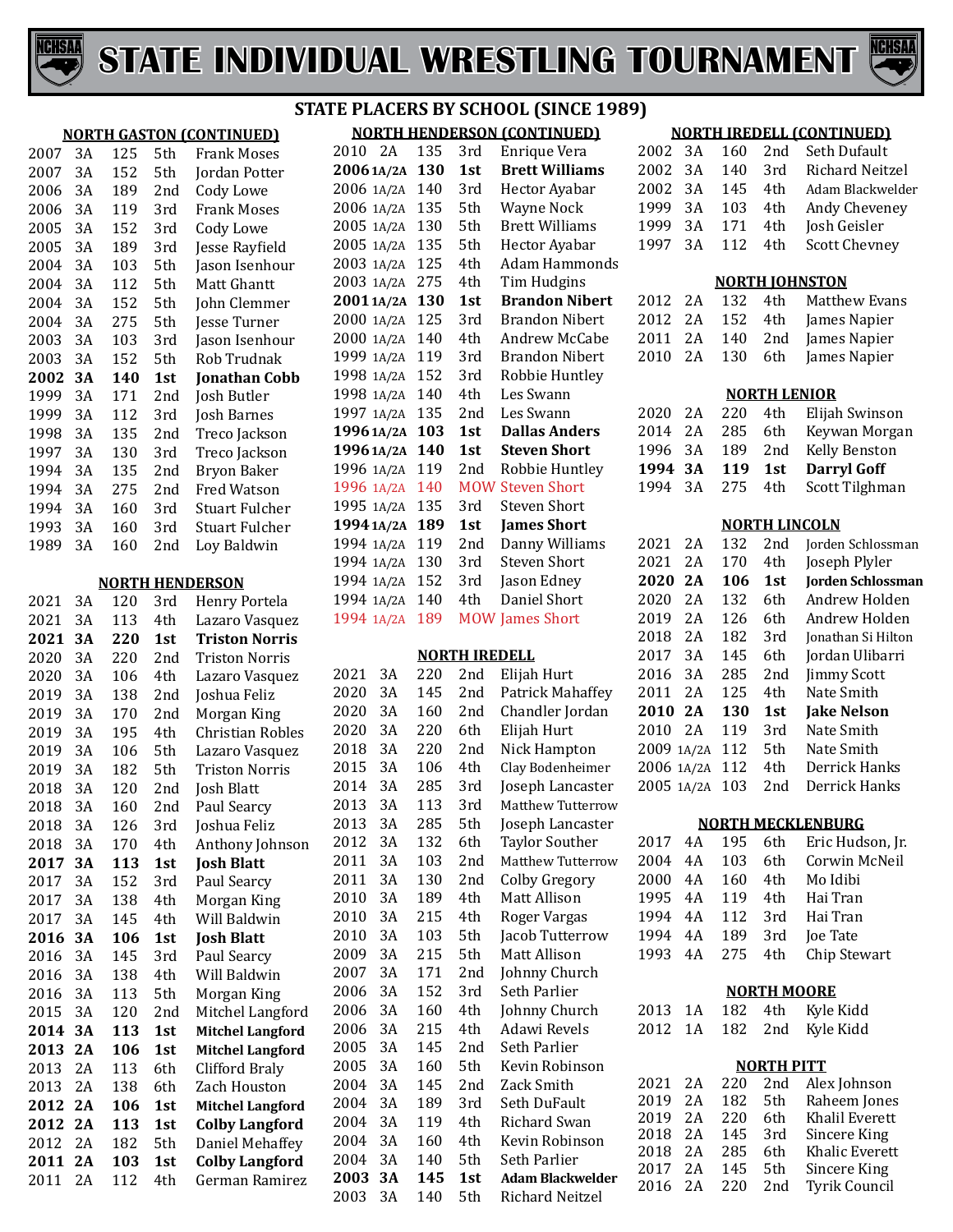



#### **NORTH PITT (CONTINUED) 2A 160 1st Angel Najar** 2A 113 4th Carson Asby 2014 2A 182 2nd Christopher Shaw<br>2014 2A 152 3rd Angel Najar 2A 152 3rd Angel Najar 2A 138 5th Seth Salazar 2A 195 5th Brian Staton 2A 132 2nd Angel Najar 2013 2A 285 5th Demarcus Whitehurst<br>2012 2A 138 4th Earl Harris 2A 138 4th Earl Harris 2A 126 6th Angel Najar 2A 171 3rd Xavier Najar 2011 2A 215 4th Tyrone Perkins<br>2010 2A 160 4th Chris Grimes 4th Chris Grimes<br>4th Raymond Pearson 2005 1A/2A 171 4th<br>2004 1A/2A 171 4th Raymond Pearson **NORTH ROWAN 1A 113 1st Marc Gonzalez 1A 120 1st Damon Ellis 1A 285 1st William Robertson** 2013 1A 145 3rd Brandon Lemmon<br>2013 1A 170 3rd Brandon Rabon 2013 1A 170 3rd Brandon Rabon<br>2012 1A 106 1st Marc Gonzalez **1A 106 1st Marc Gonzalez 1A 170 1st Thomas Fowler 1A 285 1st William Robertson** 2011 1A 160 2nd Thomas Fowler<br>2011 1A 119 4th Giancarlo Solorza 2011 1A 119 4th Giancarlo Solorzano<br>2011 1A 125 4th Tyler Powers 4th Tyler Powers<br>2nd Lawrence Black 2006 1A/2A 152 2nd Lawrence Black 2005 1A/2A 119 1st Larry Jackson 1A/2A 119 1st Larry Jackson 1A/2A 125 5th David Coward 2003 1A/2A 112 6th Larry Jackson<br>2001 1A/2A 145 2nd Aaron Rimer 2001 1A/2A 145 2nd Aaron Rim<br>2000 1A/2A 119 4th Brian Hall 1A/2A 119 4th Brian Hall 1996 1A/2A 275 4th Jeff Chamber<br>1994 1A/2A 189 4th Mark Koontz 1994 1A/2A 189 **NORTH STANLY** 2021 1A 195 2nd Meliek Bryant<br>2011 2A 152 6th Drew Beadle 2011 2A 152 6th Drew Beadle<br>**2010 2A 215 1st Jake Tester 2A 215 1st Jake Tester** 1A/2A 215 6th Jake Tester 4th Jeffrey Konopka<br>4th Justin Roberts 1A/2A 130 4th Justin Roberts 1A/2A 119 3rd Torrie Brown 1A/2A 112 2nd Torrie Brown 1A/2A 275 2nd Kenon Cagle 1993 1A/2A 112 2nd Brian Lefle<br>1993 1A/2A 119 2nd Jason Fair 1A/2A 119 2nd Jason Fair 1991 1A/2A 103 **NORTH STOKES** 1A 113 3rd Hunter Fulp 1A 106 3rd Hunter Fulp 1A 220 4th Paden Lungrin 2017 1A 220 4th Paden Lungrin<br>2011 1A 130 4th Johnathan McHo 2011 1A 130 4th Johnathan McHone<br>2010 1A 130 2nd Johnathan McHone

Johnathan McHone

# **STATE PLACERS BY SCHOOL (SINCE 1989)**

|               |     |                     | <b>NORTH STOKES (CONTINUED)</b> |
|---------------|-----|---------------------|---------------------------------|
| 2006 1A/2A    | 189 | 6th                 | <b>Brent Lewellyn</b>           |
| 1994 1A/2A    | 135 | 2nd                 | Stephen Willis                  |
| 1993 1A/2A    | 119 | 1st                 | <b>Zack Jessup</b>              |
| 1993 1A/2A    | 275 | 2nd                 | <b>Tony Hicks</b>               |
| 19911A/2A     | 145 | 1st                 | <b>Franklin Frye</b>            |
| 1989 1A/2A    | 189 | 1st                 | <b>Gary Wood</b>                |
|               |     |                     |                                 |
|               |     | <b>NORTH SURRY</b>  |                                 |
| 2019<br>2A    | 160 | 5th                 | Quinn Walker                    |
| 2015<br>2A    | 126 | 3rd                 | <b>Austin Rozier</b>            |
| 2014<br>2A    | 126 | 2nd                 | <b>Austin Rozier</b>            |
| 2A<br>2014    | 220 | 6th                 | <b>Cody Slate</b>               |
| 2A<br>2013    | 182 | 2nd                 | Levi Slate                      |
| 2A<br>2013    | 120 | 3rd                 | <b>Austin McMillian</b>         |
| 2A<br>2013    | 152 | 4th                 | <b>Austin Collins</b>           |
| 2A<br>2013    | 126 | 6th                 | Tristen Brannock                |
| 2A<br>2012    | 182 | 2nd                 | Logan Younger                   |
| 2A<br>2012    | 145 | 4th                 | <b>Austin Collins</b>           |
| 2A<br>2012    | 220 | 4th                 | Zach Creed                      |
| 2A<br>2012    |     |                     |                                 |
|               | 113 | 5th                 | <b>Austin McMillian</b>         |
| 2A<br>2012    | 195 | 5th                 | <b>Austin Riggs</b>             |
| 2A<br>2012    | 120 | 6th                 | <b>Tristen Brannock</b>         |
| 2A<br>2011    | 130 | 3rd                 | <b>Austin Collins</b>           |
| 2A<br>2011    | 103 | 4th                 | Tristen Brannock                |
| 2A<br>2011    | 171 | 5th                 | Logan Younger                   |
| 2010<br>2A    | 103 | 2nd                 | <b>Colby Bowman</b>             |
| 2010<br>2A    | 140 | 5th                 | Josh Thomas                     |
| 2009<br>1A/2A | 189 | 5th                 | Tommy McMillian                 |
| 20081A/2A     | 103 | 1st                 | <b>Justin Jones</b>             |
| 20071A/2A     | 103 | 1st                 | <b>Justin Jones</b>             |
| 2006 1A/2A    | 103 | 2nd                 | Justin Jones                    |
| 1995<br>3A    | 275 | 4th                 | Mark Valazquez                  |
| 3A<br>1991    | 145 | 3rd                 | Jason Beasley                   |
|               |     | <b>NORTH WILKES</b> |                                 |
| 2020<br>2A    | 106 | 5th                 | <b>Cameron Teague</b>           |
| 2014<br>2A    |     |                     | Dakota Bell                     |
|               | 285 | 1st                 |                                 |
| 1A<br>2013    | 113 | 3rd                 | Lucas Smoot                     |
| 1A<br>2013    | 285 | 3rd                 | Dakota Bell                     |
| 1A<br>2012    | 285 | 3rd                 | Dakota Bell                     |
| 1A<br>2010    | 285 | 2nd                 | Wesley White                    |
| 1A<br>2010    | 145 | 3rd                 | <b>Bryan Baity</b>              |
| 1A<br>2010    | 135 | 4th                 | Zack Eller                      |
| 2007 1A/2A    | 112 | 6th                 | Michael Prouty                  |
| 20061A/2A     | 112 | 1st                 | <b>George Gianera</b>           |
| 2005 1A/2A    | 119 | 3rd                 | Dan Prouty                      |
| 2004 1A/2A    | 112 | 1st                 | Dan Prouty                      |
| 2004 1A/2A    | 103 | 6th                 | George Gianera                  |
| 2003 1A/2A    | 152 | 1st                 | <b>Kehly Roberts</b>            |
| 2003 1A/2A    | 103 | 4th                 | Dan Prouty                      |
| 20021A/2A     | 140 | 1st                 | <b>Kehly Roberts</b>            |
| 2000 1A/2A    | 215 | 2nd                 | Tony Anderson                   |
| 2000 1A/2A    | 112 | 4th                 | Kehly Roberts                   |
| 1998 1A/2A    | 135 | 1st                 | <b>Stacy Bowlin</b>             |
| 1998 1A/2A    | 171 | 1st                 | <b>Dallas Hicks</b>             |
| 1998 1A/2A    | 103 | 3rd                 | Justin Yale                     |
| 1998 1A/2A    | 112 | 3rd                 | Reuben Loyola                   |

#### **NORTH WILKES (CONTINUED)**

| 1998 1A/2A         | 119 | 3rd  | Josh Roberts              |  |  |  |  |  |
|--------------------|-----|------|---------------------------|--|--|--|--|--|
| 1998 1A/2A         | 125 | 3rd  | Josh Roberts              |  |  |  |  |  |
| 1998 1A/2A         | 152 | 4th. | Steven Kennedy            |  |  |  |  |  |
| 1997 1A/2A         | 160 | 2nd  | Dallas Hicks              |  |  |  |  |  |
| 1997 1A/2A         | 171 | 3rd  | Joey Brown                |  |  |  |  |  |
| 1997 1A/2A         | 130 | 4th. | <b>Stacy Bowlin</b>       |  |  |  |  |  |
| 1996 1A/2A         | 130 | 3rd  | Dustin Cline              |  |  |  |  |  |
| 1996 1A/2A         | 160 | 3rd  | Joey Brown                |  |  |  |  |  |
| 1996 1A/2A         | 119 | 4th. | <b>Stacy Bowlin</b>       |  |  |  |  |  |
| 1995 1A/2A         | 125 | 4th. | Dustin Cline              |  |  |  |  |  |
| 1995 1A/2A         | 189 | 4th. | <b>Bryan Shumate</b>      |  |  |  |  |  |
| 1994 1A/2A         | 135 | 3rd  | <b>Tracey Grit</b>        |  |  |  |  |  |
| 1993 1A/2A         | 140 | 1st  | <b>Marty Williams</b>     |  |  |  |  |  |
| 1992 1A/2A         | 275 | 4th. | Dale Ellis                |  |  |  |  |  |
| 1990 1A/2A         | 130 | 1st  | <b>David Johnson</b>      |  |  |  |  |  |
| <b>NORTHAMPTON</b> |     |      |                           |  |  |  |  |  |
| 1996 1A/2A         | 152 | 3rd  | Curtis Belfield           |  |  |  |  |  |
|                    |     |      |                           |  |  |  |  |  |
|                    |     |      | <b>NORTHEAST GUILFORD</b> |  |  |  |  |  |

| 2016 | 3A        | 160 | 6th             | Stefon Stevenson     |
|------|-----------|-----|-----------------|----------------------|
| 2013 | 3A        | 132 | 6th             | Patrick Brown        |
| 2012 | 3A        | 195 | 2nd             | Cole Wyrick          |
| 2012 | 3A        | 138 | 2nd             | Matt Millaway        |
| 2012 | 3A        | 220 | 2nd             | Jacob McCann         |
| 2012 | 3A        | 126 | 6th             | Patrick Brown        |
| 2011 | 3A        | 171 | 1st             | <b>Ridge White</b>   |
| 2008 | 3A        | 189 | 6th             | Daniel Patrick       |
| 2004 | 3A        | 189 | 5th             | Zeb Moore            |
| 2003 | 3A        | 215 | 6th             | Eugene Lockett       |
| 2002 | 3A        | 215 | 4th             | Eugene Lockett       |
| 1999 | 3A        | 145 | 3rd             | Paul Helms           |
| 1998 | 3A        | 189 | 4th             | Jake Trull           |
| 1994 | 3А        | 140 | 1st             | <b>Travis Brady</b>  |
| 1994 | 3A        | 119 | 2nd             | Daniel Pegram        |
| 1993 | 3A        | 152 | 2nd             | Marc Hall            |
| 1993 | 3A        | 145 | 4th             | <b>Brad Parker</b>   |
| 1992 | 3A        | 112 | 2nd             | Daniel Pegram        |
| 1992 | 3A        | 145 | 4th             | Marc Hall            |
| 1990 | <b>3A</b> | 152 | 1st             | <b>Brian Moore</b>   |
| 1990 | 3A        | 119 | 2 <sub>nd</sub> | Dale Page            |
| 1990 | 3A        | 160 | 3rd             | <b>Todd Eagle</b>    |
| 1990 | 3A        | 145 | 4th             | Jon Chambers         |
| 1989 | 3A        | 171 | 2nd             | Mike Neville         |
| 1989 | 3A        | 145 | 4th             | <b>Todd Eagle</b>    |
|      |           |     |                 | <b>NORTHEASTERN</b>  |
| 2019 | 2Α        | 220 | 3rd             | Raven Atkins         |
| 2019 | 2A        | 138 | 5th             | Jonathan Ward        |
| 2018 | 2A        | 138 | 6th             | Jonathan Ward        |
| 2016 | 2Α        | 120 | 6th             | Javiaughn Basnight   |
| 2015 | 2A        | 138 | 2nd             | <b>Ernest Sutton</b> |
| 2014 | 2A        | 132 | 2nd             | Josh Markham         |
| 2013 | 2A        | 132 | 5th             | Ioshua Markham       |

5th Joshua Markham<br>2nd Jonathon Sutton

 1A/2A 125 2nd Jonathon Sutton 1A/2A 135 4th Michael Sutton

2002 1A/2A 140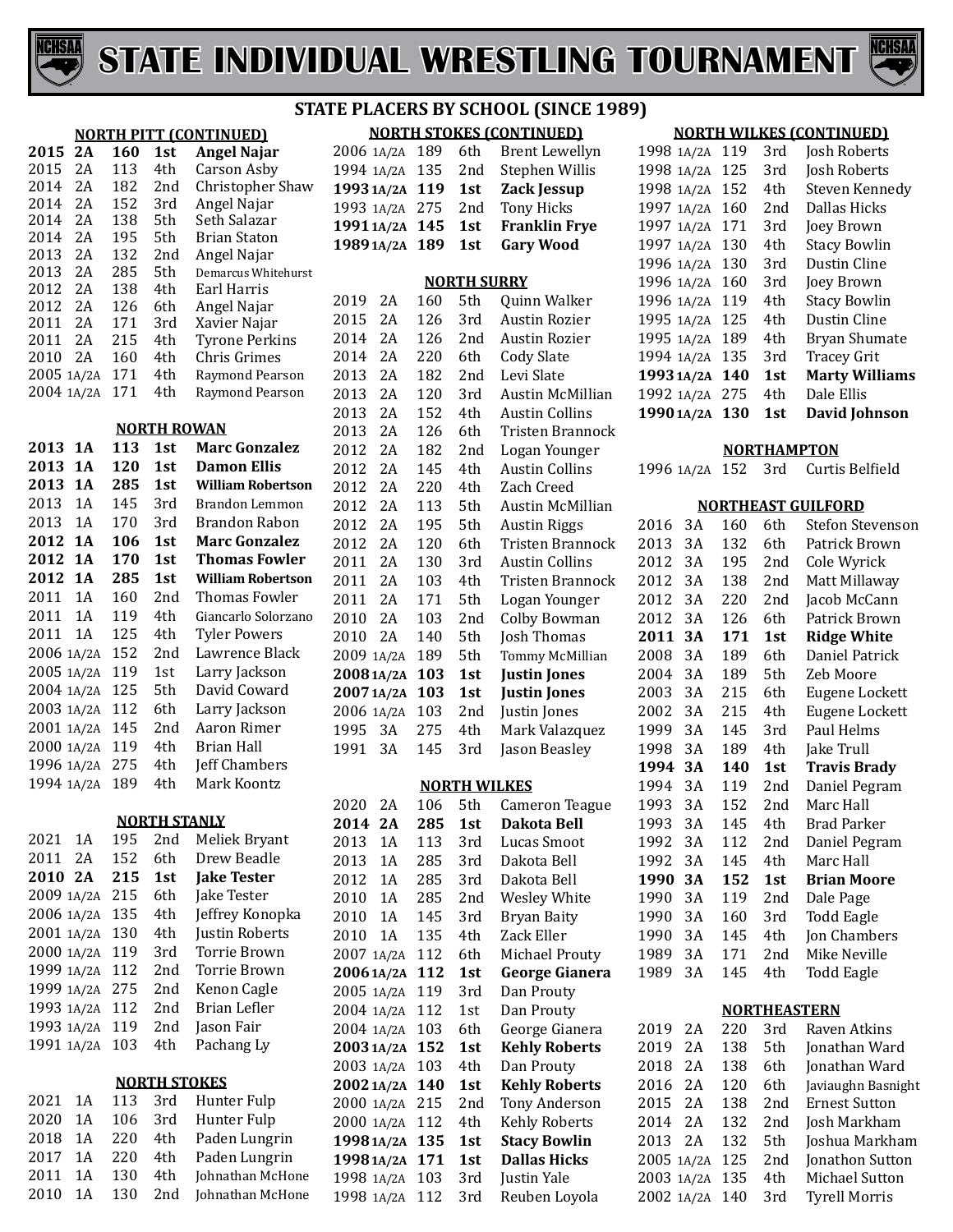



|      |    |     |     | <u>NORTHEASTERN (CONTINUED)</u> |                |
|------|----|-----|-----|---------------------------------|----------------|
| 2001 | 4A | 135 | 4th | <b>Tyrell Morris</b>            | $\overline{2}$ |
| 1999 | 4A | 103 | 3rd | Antonio Stewart                 | $\overline{2}$ |
| 1998 | 4A | 125 | 1st | <b>Thomas Little</b>            | $\overline{2}$ |
| 1998 | 4A | 160 | 3rd | C.J. Harris                     | $\overline{2}$ |
| 1997 | 4A | 171 | 4th | C.J. Nelson                     |                |
| 1996 | 4A | 135 | 2nd | <b>Ernest Sutton</b>            |                |
| 1996 | 4A | 103 | 3rd | Lloyd Sutton                    | $\overline{2}$ |
| 1995 | 4A | 103 | 1st | <b>Rob Eckerfield</b>           | $\overline{2}$ |
|      |    |     |     |                                 | $\overline{2}$ |
|      |    |     |     |                                 | $\overline{2}$ |
|      |    |     |     | <b>NORTHERN DURHAM</b>          | $1^{\circ}$    |
| 2019 | 3А | 152 | 1st | <b>Donald Cates</b>             | $1^{\circ}$    |
| 2018 | 3A | 106 | 1st | <b>Gerald Mills</b>             | $1^{\circ}$    |
| 2018 | 3A | 138 | 1st | <b>Hai Siu</b>                  | $1^{\prime}$   |
| 2016 | 4A | 220 | 1st | <b>Demazio Samuel</b>           | 1 <sup>1</sup> |
| 2015 | 4A | 182 | 2nd | <b>Atavion Oliver</b>           |                |
| 2015 | 4A | 195 | 3rd | Demazio Samuel                  |                |
| 2014 | 4A | 182 | 5th | <b>Atavion Oliver</b>           |                |
| 2013 | 4A | 106 | 1st | <b>Josh Brown</b>               | $\overline{2}$ |
| 2013 | 4A | 152 | 1st | <b>Rodney Shepard</b>           | $\overline{2}$ |
| 2012 | 4A | 106 | 2nd | Josh Brown                      | 2 <sub>0</sub> |
| 2012 | 4A | 152 | 2nd | Rodney Shepard                  | $\overline{2}$ |
| 2012 | 4A | 160 | 6th | Dominique Alford                | $\overline{2}$ |
| 2011 | 4A | 103 | 4th | Joshua Brown                    | $\overline{2}$ |
| 2011 | 4A | 140 | 5th | Rodney Shepard                  | $\overline{2}$ |
| 2009 | 4A | 171 | 2nd | Andrew Takla                    | $\overline{2}$ |
| 2008 | 4A | 135 | 3rd | Demario Leathers                | $\overline{2}$ |
| 2008 | 4A | 215 | 4th | Kyle Burke                      | $\overline{2}$ |
| 2008 | 4A | 171 | 6th | Andy Takla                      | $\overline{2}$ |
| 2007 | 4A | 130 | 4th | Demario Leathers                | $\overline{2}$ |
| 2006 | 4A | 125 | 4th | Demario Leathers                | $\overline{2}$ |
| 2006 | 4A | 171 | 4th | John Haynes                     | $\overline{2}$ |
| 2004 | 4A | 160 | 2nd | Nick Mitchell                   | $\overline{2}$ |
| 2004 | 4A | 189 | 2nd | Marquee Leathers                | $\overline{2}$ |
| 2003 | 4A | 152 | 3rd | Nick Mitchell                   | $\overline{2}$ |
| 2003 | 4A | 189 | 3rd | Marquee Leathers                |                |
| 2003 | 4A | 130 | 4th | Sean Lovell                     |                |
| 2002 | 4Α | 215 | 2nd | Mario Paylor                    | 1 <sup>1</sup> |
| 1998 | 4A | 215 | 1st | <b>Alonzo Rempesent</b>         | $1^{\prime}$   |
| 1997 | 4A | 215 | 2nd | Alonzo Rempesent                | $1^{\prime}$   |
| 1996 | 4A | 215 | 4th | Alonzo Rempesent                | 1 <sup>1</sup> |
| 1992 | 4Α | 135 | 1st | <b>Craig Herndon</b>            | 1 <sup>1</sup> |
| 1992 | 4A | 112 | 4th | C.C. Fisher                     | $1^{\prime}$   |
| 1991 | 4A | 152 | 2nd | Chad Ray                        | 1 <sup>1</sup> |
| 1991 | 4A | 130 | 4th | Craig Herndon                   |                |
| 1991 | 4Α | 275 | 4th | Jarrod Walker                   |                |
|      |    |     |     |                                 | $\overline{2}$ |
|      |    |     |     | <b>NORTHERN GUILFORD</b>        | $\overline{2}$ |
| 2021 | 3A | 170 | 3rd | Louden Peters                   | $\overline{2}$ |
| 2020 | 3A | 138 | 1st | <b>Heath Gonyer</b>             | $\overline{2}$ |
| 2020 | 3A | 220 | 4th |                                 | $\overline{2}$ |
|      |    |     |     | Jacob Barlow                    | $\overline{2}$ |
| 2019 | 3A | 132 | 2nd | Heath Gonyer                    | $\overline{2}$ |
| 2018 | 3A | 126 | 2nd | Heath Gonyer                    | $\overline{2}$ |
| 2018 | 3A | 132 | 5th | Ethan King                      | $\overline{2}$ |
| 2018 | 3A | 160 | 6th | Joshoua King                    | $\overline{2}$ |
| 2017 | 3A | 106 | 4th | Heath Gonyer                    | $\overline{2}$ |
| 2017 | 3A | 113 | 5th | Ethan King                      | $\overline{2}$ |

3A 103 4th Shane Parrish

**NORTHEASTERN (CONTINUED)**

|         |            |     |     | <b>NORTHERN NASH</b>          |         |           |     |     | <b>NORTHWEST CABARRUS (CONTINU</b> |
|---------|------------|-----|-----|-------------------------------|---------|-----------|-----|-----|------------------------------------|
| 2011    | 3A         | 140 | 6th | Travis Richardson             | 2008 3A |           | 189 | 1st | <b>Alex Skoniec</b>                |
| 2010    | 3A         | 215 | 5th | Joe Young                     | 2008    | 3A        | 125 | 5th | Luke Dutch                         |
| 2003    | 4A         | 215 | 6th | Marcus Mercer                 | 2006    | 3A        | 152 | 6th | Andy Kroft                         |
| 2003    | 4A         | 275 | 6th | <b>Charles Washington</b>     | 2006    | 3A        | 189 | 6th | Jake Spears                        |
|         |            |     |     |                               | 2005    | <b>3A</b> | 171 | 1st | <b>Tony Cress</b>                  |
|         |            |     |     | <b>NORTHERN VANCE</b>         | 2005    | 3A        | 140 | 3rd | Matt Skipper                       |
| 2018    | 2A         | 152 | 5th | Jamon Glover                  | 2005    | 3A        | 119 | 5th | W.L. Overcash                      |
|         | 2002 1A/2A | 125 | 4th | Terrence Johnson              | 2005    | 3A        | 125 | 5th | Hunter Hule                        |
|         | 2002 1A/2A | 145 | 4th | Antwan Davis                  | 2004    | 3A        | 189 | 2nd | Zack Haywor                        |
|         | 2000 1A/2A | 112 | 2nd | Terrence Johnson              | 2004    | 3A        | 125 | 4th | Adam Plott                         |
| 1997 3A |            | 145 | 1st | <b>Errick Hargrove</b>        | 2003    | 3A        | 152 | 1st | <b>Jacob Allman</b>                |
| 1997    | 3A         | 189 | 1st | <b>Mario Chavis</b>           | 2003    | 3A        | 189 | 3rd | Zack Haywor                        |
| 1996    | 3A         | 171 | 1st | <b>Mario Chavis</b>           | 2003    | 3A        | 160 | 5th | Ken Kepley                         |
| 1996    | 3A         | 140 | 4th | <b>Errick Hargrove</b>        | 2003    | 3A        | 171 | 6th | <b>Tony Cress</b>                  |
| 1996    | 3A         | 152 | 4th | T.J. Foster                   | 2002    | 3A        | 140 | 2nd | Ken Kepley                         |
|         |            |     |     |                               | 2002    | 3A        | 152 | 2nd | Jacob Allman                       |
|         |            |     |     | <b>NORTHSIDE-JACKSONVILLE</b> | 2002    | 3A        | 160 | 3rd | Alex Davis                         |
| 2018    | 3A         | 138 | 2nd | <b>Tony Locke</b>             | 2001    | 3A        | 145 | 1st | <b>Jacob Allman</b>                |
| 2018    | 3A         | 170 | 6th | Rory Aldridge                 | 2000    | 3A        | 145 | 1st | <b>Josh Allman</b>                 |
| 2017    | 2A         | 138 | 2nd | Mario Ortega                  | 2000    | 3A        | 160 | 1st | <b>Nick Haywor</b>                 |
| 2016    | 2A         | 195 | 3rd | Sam Barbosa                   | 2000    | 3A        | 215 | 2nd | Jason Hefner                       |
| 2016    | 2A         | 138 | 4th | Nathan Luna                   | 2000    | 3A        | 119 | 3rd | Alex Davis                         |
| 2016    | 2A         | 126 | 5th | <b>Tony Lock</b>              | 2000    | 3A        | 130 | 3rd | Jacob Allman                       |
| 2015    | 2A         | 220 | 3rd | Meshack Smith                 | 2000    | 3A        | 145 |     | <b>MOW Josh Allman</b>             |
| 2015    | 2A         | 152 | 6th | John McCann                   | 1999    | 3A        | 125 | 1st | <b>Adam Cox</b>                    |
| 2013    | 2A         | 220 | 5th | <b>Trey Eason</b>             | 1999    | 3A        | 152 | 1st | Jerome Davi:                       |
| 2013    | 2A         | 145 | 6th | Matthew Lafferty              | 1998    | 3A        | 145 | 1st | Jerome Davi:                       |
| 2011    | 2A         | 119 | 4th | Phoenix Kamp                  | 1998    | 3A        | 130 | 2nd | Adam Cox                           |
| 2010    | 2A         | 119 | 4th | Phoenix Kamp                  | 1998    | 3A        | 119 | 3rd | T.J. McNellie                      |
|         | 2008 1A/2A | 135 | 4th | <b>Ivy Conekin</b>            | 1997    | 3A        | 145 | 2nd | Josh Love                          |
|         | 2008 1A/2A | 130 | 6th | John McCullum                 | 1996    | 3A        | 119 | 2nd | Ryan Davis                         |
|         | 2007 1A/2A | 215 | 3rd | James Alexander               | 1996    | 3A        | 130 | 3rd | Justin Baglio                      |
|         | 2007 1A/2A | 130 | 4th | George Conekin                | 1996    | 3A        | 140 | 3rd | Josh Love                          |
|         | 2006 1A/2A | 103 | 6th | Richie McPherson              | 1995    | <b>3A</b> | 145 | 1st | <b>Andy Gordor</b>                 |
|         |            |     |     |                               | 1995    | 3A        | 119 | 3rd | Justin Baglio                      |
|         |            |     |     | <b>NORTHWEST ASHE</b>         | 1994    | 3A        | 135 | 3rd | Andy Gordon                        |
|         | 1996 1A/2A | 135 | 3rd | James Austin                  | 1992    | 3A        | 112 | 4th | Jerry Spraker                      |
|         | 1993 1A/2A | 145 | 3rd | Danny Carpenter               | 1990    | 3A        | 130 | 1st | <b>Chad Cauble</b>                 |
|         | 1992 1A/2A | 125 | 3rd | Mark Sullivan                 | 1990    | 3A        | 125 | 4th | <b>Steve Shipp</b>                 |
|         | 1992 1A/2A | 140 | 3rd | Danny Carpenter               | 1989    | 3A        | 119 | 2nd | Ronnie Meyer                       |
|         | 1991 1A/2A | 119 | 2nd | Mark Sullivan                 | 1989    | 3A        | 130 | 4th | <b>Scotty Hartse</b>               |
|         | 1990 1A/2A | 135 | 1st | <b>Randy Richardson</b>       |         |           |     |     |                                    |
|         | 1990 1A/2A | 145 | 4th | Craig Sullivan                |         |           |     |     | <b>NORTHWEST GUILFORD</b>          |
|         |            |     |     | <b>NORTHWEST CABARRUS</b>     | 2021    | 4A        | 138 | 2nd | Drew Pepin                         |
| 2020    | 3A         | 170 | 6th | Luke Swinson                  | 2021    | <b>4A</b> | 132 | 1st | <b>James Joplin</b>                |
| 2019    | 3A         | 132 | 4th | Jordan McKinney               | 2021 4A |           | 145 | 1st | <b>Riley Edward</b>                |
| 2018    | 3A         | 182 | 4th | Chase Hamlin                  | 2020    | <b>4A</b> | 120 | 1st | <b>James Joplin</b>                |
| 2017    | 3A         | 160 | 3rd | Damian Bertino                | 2020    | 4A        | 126 | 2nd | <b>Riley Edward</b>                |
| 2016    | 3A         | 152 | 4th | Damian Bertino                | 2020    | 4A        | 285 | 2nd | Marcus Harna                       |
| 2015    | 3A         | 152 | 6th | Damien Bertino                | 2020    | 4A        | 145 | 4th | Ethan King                         |
| 2010    | 3A         | 135 | 2nd | Lucas Dutch                   | 2020    | 4A        | 132 | 5th | Lake Price                         |
| 2010    | 3A         | 119 | 3rd | Robert Golde                  | 2019    | <b>4A</b> | 182 | 1st | <b>Chris Garriso</b>               |
| 2010    | 3A         | 125 | 3rd | William Johnson               | 2019    | 4A        | 113 | 4th | <b>Riley Edward</b>                |
| 2009    | 3A         | 130 | 2nd | Luke Dutch                    | 2019    | 4A        | 120 | 4th | James Joplin                       |
| 2009    | 3A         | 135 | 3rd | Donovan Sweet                 | 2019    | 4A        | 145 | 5th | Finn Queen                         |
| 2009    | 3A         | 125 | 5th | Will Johnson                  | 2018    | <b>4A</b> | 170 | 1st | <b>Chris Garriso</b>               |
|         |            |     |     |                               | 2018    | 4A        | 120 | 6th | Shane Chavis                       |

#### **RTHWEST CABARRUS (CONTINUED) 3A 189 1st Alex Skonieczny**

| ∠∪∪  | JA        | 10 J | ᅩコし | ARA JAVIHCCZHY            |
|------|-----------|------|-----|---------------------------|
| 2008 | 3A        | 125  | 5th | Luke Dutch                |
| 2006 | 3A        | 152  | 6th | Andy Kroft                |
| 2006 | 3A        | 189  | 6th | Jake Spears               |
| 2005 | 3А        | 171  | 1st | <b>Tony Cress</b>         |
| 2005 | 3A        | 140  | 3rd | Matt Skipper              |
| 2005 | 3A        | 119  | 5th | W.L. Overcash             |
| 2005 | 3A        | 125  | 5th | Hunter Hule               |
| 2004 | 3A        | 189  | 2nd | Zack Hayworth             |
| 2004 | 3A        | 125  | 4th | <b>Adam Plott</b>         |
| 2003 | 3А        | 152  | 1st | <b>Jacob Allman</b>       |
| 2003 | 3A        | 189  | 3rd | Zack Hayworth             |
| 2003 | 3A        | 160  | 5th | Ken Kepley                |
| 2003 | 3A        | 171  | 6th | <b>Tony Cress</b>         |
| 2002 | 3A        | 140  | 2nd | Ken Kepley                |
| 2002 | 3A        | 152  | 2nd | Jacob Allman              |
| 2002 | 3A        | 160  | 3rd | <b>Alex Davis</b>         |
| 2001 | 3A        | 145  | 1st | <b>Jacob Allman</b>       |
| 2000 | 3A        | 145  | 1st | <b>Josh Allman</b>        |
| 2000 | 3A        | 160  | 1st | <b>Nick Hayworth</b>      |
| 2000 | 3A        | 215  | 2nd | Jason Hefner              |
| 2000 | 3A        | 119  | 3rd | <b>Alex Davis</b>         |
| 2000 | 3A        | 130  | 3rd | Jacob Allman              |
| 2000 | 3A        | 145  |     | <b>MOW Josh Allman</b>    |
| 1999 | 3A        | 125  | 1st | <b>Adam Cox</b>           |
| 1999 | 3A        | 152  | 1st | <b>Jerome Davis</b>       |
| 1998 | 3A        | 145  | 1st | <b>Jerome Davis</b>       |
| 1998 | 3A        | 130  | 2nd | Adam Cox                  |
| 1998 | 3A        | 119  | 3rd | T.J. McNellie             |
| 1997 | 3A        | 145  | 2nd | Josh Love                 |
| 1996 | 3A        | 119  | 2nd | Ryan Davis                |
| 1996 | 3A        | 130  | 3rd | Justin Baglio             |
| 1996 | 3A        | 140  | 3rd | Josh Love                 |
| 1995 | 3А        | 145  | 1st | <b>Andy Gordon</b>        |
| 1995 | 3A        | 119  | 3rd | Justin Baglio             |
| 1994 | 3A        | 135  | 3rd | Andy Gordon               |
| 1992 | 3A        | 112  | 4th | Jerry Spraker             |
| 1990 | 3A        | 130  | 1st | <b>Chad Cauble</b>        |
| 1990 | 3A        | 125  | 4th | <b>Steve Shipp</b>        |
| 1989 | 3A        | 119  | 2nd | Ronnie Meyer              |
| 1989 | 3A        | 130  | 4th | <b>Scotty Hartsell</b>    |
|      |           |      |     | <b>NORTHWEST GUILFORD</b> |
| 2021 | 4A        | 138  | 2nd | Drew Pepin                |
| 2021 | 4A        | 132  | 1st | <b>James Joplin</b>       |
| 2021 | <b>4A</b> | 145  | 1st | <b>Riley Edwards</b>      |
| 2020 | 4A        | 120  | 1st | <b>James Joplin</b>       |
| 2020 | 4Α        | 126  | 2nd | <b>Riley Edwards</b>      |
| 2020 | 4Α        | 285  | 2nd | Marcus Harnarain          |
| 2020 | 4A        | 145  | 4th | Ethan King                |
| 2020 | 4A        | 132  | 5th | Lake Price                |
| 2019 | 4A        | 182  | 1st | <b>Chris Garrison</b>     |
| 2019 | 4A        | 113  | 4th | <b>Riley Edwards</b>      |
| 2019 | 4A        | 120  | 4th | James Joplin              |

**21 <b>215 215 215 120 120 120 120 120 120 120 120 120 120 120 120 120 120 120 120 120 120 120 120 120 120 120 120 120 120 120 120 120 120 120 120 120 1**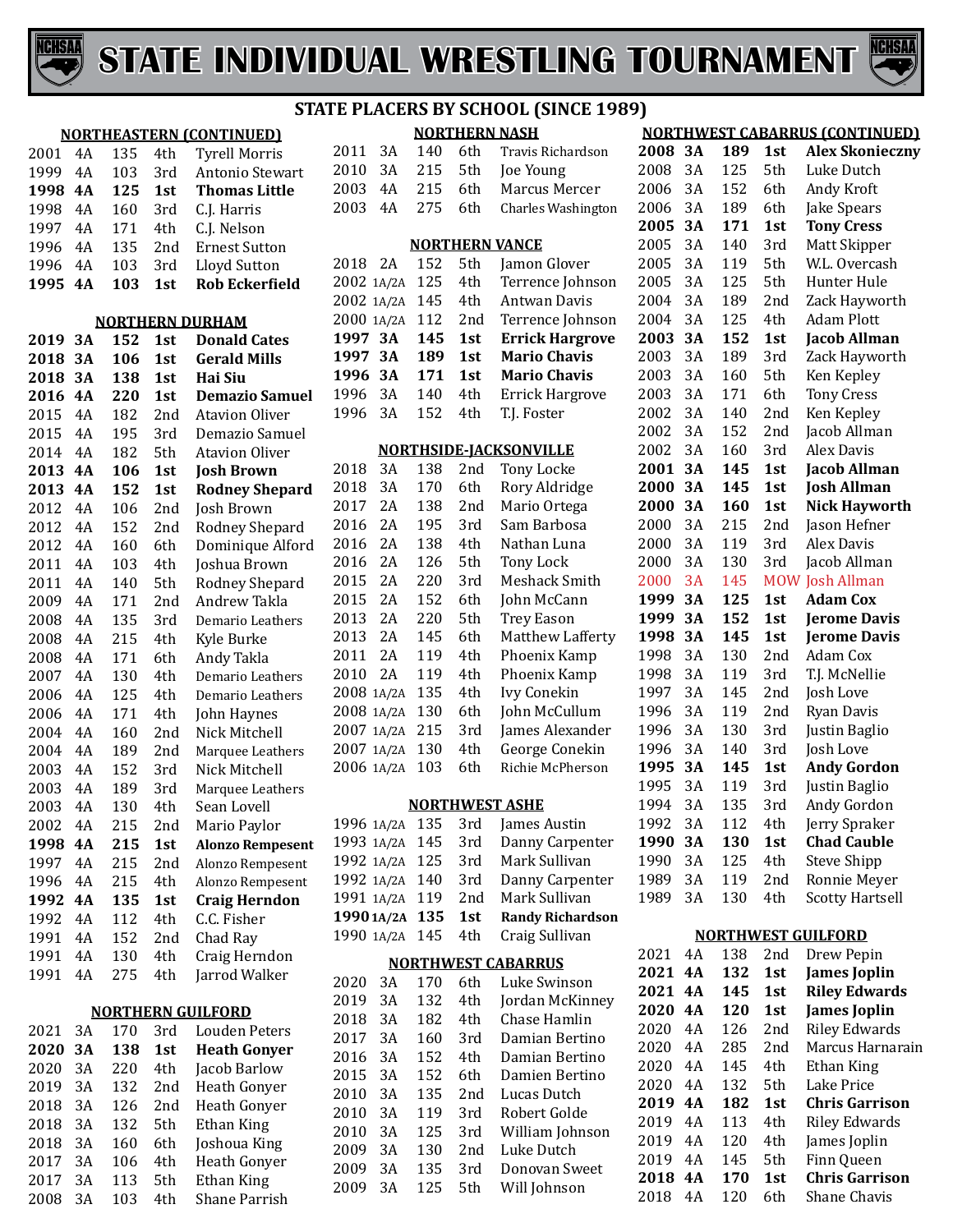



**3A 130 1st Chris Johnson**

6th Dustin Champion<br>1st Chris Johnson

5th Dustin Champion<br>5th Remington Jarrett

**20081A/2A 152 1st Nicholas Walters**

|              |          |     |                  | <b>NORTHWEST GUILFORD (CONTINUED)</b> |
|--------------|----------|-----|------------------|---------------------------------------|
| 2018         | 4Α       | 182 | 6th              | George Cooke                          |
| 2017         | 4A       | 170 | 5th              | Chris Garrison                        |
| 2015         | 4A       | 120 | 1st              | <b>David Bobeck</b>                   |
| 2015         | 4A       | 220 | 1st              | <b>Cary Miller</b>                    |
| 2015         | 4A       | 126 | 2nd              | Austin Jamison                        |
| 2015         | 4A       | 170 | 3rd              | Rowdy Harman                          |
| 2015         | 4A       | 138 | 4th              | Tristan Dean                          |
| 2015         | 4A       | 152 | 4th              | Austin Comeford                       |
| 2015         | 4A       | 106 | 5th              | Josh Hedrick                          |
| 2014         | 4A       | 126 | 4th              | <b>Austin Comeford</b>                |
| 2014         | 4A       | 132 | 4th              | Austin Jamison                        |
| 2014         | 4A       | 120 | 5th              | Tristan Dean                          |
| 2014         | 4A       | 220 | 5th              | Cary Miller                           |
| 2013         | 4A       | 126 | 2nd              | Austin Jamison                        |
| 2012         | 4A       | 120 | 1st              | <b>Austin Jamison</b>                 |
| 2011         | 4Α       | 285 | 5th              | David Lee                             |
| 2010         | 4A       | 152 | 4th              | Kyle Corman                           |
| 2009         | 3A       | 112 | 2nd              | Robert Golde                          |
| 2009         | 4A       | 215 | 3rd              | A.J. Smart                            |
| 2009         | 4A       | 189 | 4th              | <b>Ricky Smith</b>                    |
| 2009         | 4A       | 145 | 5th              | Ethan Cox                             |
| 2009         | 4A       | 152 | 5th              | Michael Harper                        |
| 2008         | 4A       | 103 | 3rd              | <b>Ryan Renkey</b>                    |
| 2008         | 4A       | 140 | 3rd              | Michael Harper                        |
| 2008         | 4A       | 119 | 5th              | D.J. Miller                           |
| 2007         | 4A       | 130 | 1st              | <b>Walt Cutts</b>                     |
| 2006         | 4A       | 189 | 2nd              | Alan Carter                           |
|              | 4A       | 160 | 4th              |                                       |
| 2006         | 4A       |     | 6th              | Eli Simann                            |
| 2006         | 4A       | 275 | 2nd              | Ryan Adair                            |
| 2005         | 4A       | 189 | 5th              | Alan Carter                           |
| 2005<br>2005 | 4A       | 215 | 6th              | Ryan Adair<br>Brandon Garcia          |
|              |          | 145 |                  |                                       |
| 2004         | 4A       | 189 | 5th              | Alan Carter                           |
| 2003         | 4A       | 103 | 3rd<br>4th       | Jeff Lyman                            |
| 2000         | 4A       | 119 |                  | John Berger                           |
| 1998         | 4Α       | 171 | 1st              | Ben Annas                             |
| 1998         | 4A<br>4A | 119 | 2nd              | Jeremy Richeal                        |
| 1998         |          | 171 | <b>MOW</b>       | <b>Ben Annas</b>                      |
| 1996         | 3A       | 145 | 4th              | Devin Long                            |
| 1994         | 3А       | 152 | 1st              | <b>Jason Wear</b>                     |
| 1994         | 3А       | 160 | 1st              | <b>Clay Readinger</b>                 |
| 1994         | 3A       | 112 | 4th              | Dusty Long                            |
| 1993         | 3А       | 140 | 1st              | <b>Jason Wear</b>                     |
| 1993         | 3А       | 160 | 1st              | Chris Bloech                          |
| 1993         | 3A       | 160 | MOW              | <b>Chris Bloech</b>                   |
| 1992         | 3A       | 189 | 2nd              | Chad Lamar                            |
|              |          |     | <u>NORTHWOOD</u> |                                       |
| 2021         | 3A       | 106 | 2nd              | Josh Miller                           |
| 2020         | 3A       | 106 | 2nd              | <b>Tyler Tracy</b>                    |
| 2017         | 3А       | 182 | 1st              | <b>Hunter Queen</b>                   |
| 2016         | 3А       | 182 | 1st              | <b>Michael Queen</b>                  |
| 2016         | 3A       | 160 | 2nd              | Hunter Queen                          |
| 2016         | 3A       | 195 | 6th              | John Dunning                          |
| 2015         | 3A       | 160 | 3rd              | Hunter Queen                          |
| 2015         | 3A       | 195 | 6th              | John Dunning                          |

## **STATE PLACERS BY SCHOOL (SINCE 1989)**

| <b>NORTHWOOD (CONTINUED)</b> |    |            |               |                         |  |  |  |  |  |  |
|------------------------------|----|------------|---------------|-------------------------|--|--|--|--|--|--|
| 2013                         | 2A | 195        | 6th           | Jourdon Blackmon        |  |  |  |  |  |  |
| 20071A/2A                    |    | 215        | 1st           | <b>Josh Edwards</b>     |  |  |  |  |  |  |
| 2007 1A/2A                   |    | 152        | 2nd           | Jesse Upchurch          |  |  |  |  |  |  |
| 1993 1A/2A                   |    | 130<br>1st |               | <b>Andy Fry</b>         |  |  |  |  |  |  |
| 1993 1A/2A                   |    | 189        | 1st           | <b>Will Shambley</b>    |  |  |  |  |  |  |
| 1992 1A/2A                   |    | 189        | 4th           | Will Shambley           |  |  |  |  |  |  |
|                              |    |            |               |                         |  |  |  |  |  |  |
| <b>OAK GROVE</b>             |    |            |               |                         |  |  |  |  |  |  |
| 2021                         | 2A | 132        | 4th           | Landon MacFarland       |  |  |  |  |  |  |
|                              |    |            |               |                         |  |  |  |  |  |  |
| <b>OLYMPIC</b>               |    |            |               |                         |  |  |  |  |  |  |
| 2021                         | 4A | 113        | 4th           | Landon Bean             |  |  |  |  |  |  |
| 2021                         | 4Α | 182        | 3rd           | Paulique Noble          |  |  |  |  |  |  |
| 2012                         | 4A | 120        | 2nd           | Asher Goodwin           |  |  |  |  |  |  |
| 2012                         | 4A | 170        | 6th           | Corvarius Hellams       |  |  |  |  |  |  |
| 2011                         | 4Α | 171        | 6th           | Rahsheem Boston         |  |  |  |  |  |  |
| 2008                         | 3A | 215        | 2nd           | Jared Seate             |  |  |  |  |  |  |
| 2005                         | 4A | 119        | 2nd           | Andrew Chrzanowski      |  |  |  |  |  |  |
| 2005                         | 4A | 145        | 5th.          | <b>Blain Vanderhoof</b> |  |  |  |  |  |  |
| 1998                         | 4A | 189        | 4th           | Jarrod Williams         |  |  |  |  |  |  |
| 1997                         | 4A | 135        | 2nd           | Kyle Barden             |  |  |  |  |  |  |
| 1990                         | 4Α | 135        | 3rd           | Patrick Porter          |  |  |  |  |  |  |
| 1989                         | 4A | 145        | 2nd           | <b>Billy McFall</b>     |  |  |  |  |  |  |
|                              |    |            |               |                         |  |  |  |  |  |  |
|                              |    |            | <b>ORANGE</b> |                         |  |  |  |  |  |  |
| 2021                         | 3A | 220        | 4th           | Hayden Horne            |  |  |  |  |  |  |
| 2019                         | 3A | 145        | 2nd           | Levi Anderson           |  |  |  |  |  |  |

|      |    |     | <b>ORANGE</b>   |                           | 2007 1A/2A |           | 145 | 6th | Nick Walters            |
|------|----|-----|-----------------|---------------------------|------------|-----------|-----|-----|-------------------------|
| 2021 | 3A | 220 | 4th             | Hayden Horne              | 2006 1A/2A |           | 119 | 4th | Kyle Long               |
| 2019 | 3A | 145 | 2 <sub>nd</sub> | Levi Anderson             | 2006 1A/2A |           | 140 | 6th | Matt Hawksworth         |
| 2019 | 3A | 170 | 4th             | Avery Jenkins             | 2006 1A/2A |           | 171 | 6th | Chase Kernodle          |
| 2018 | 3A | 182 | 1st             | <b>Josiah Ramirez</b>     | 2005 3A    |           | 119 | 1st | <b>Adam Clayton</b>     |
| 2018 | 3A | 195 | 2nd             | <b>Braden Homsey</b>      | 2005       | 3A        | 145 | 6th | Brandon Jacobs          |
| 2018 | 3A | 138 | 3rd             | Levi Anderson             | 2005       | 3A        | 171 | 6th | Chase Kernodle          |
| 2018 | 3A | 132 | 4th             | <b>Bailey Hawkins</b>     | 2004       | 3A        | 119 | 2nd | <b>Adam Clayton</b>     |
| 2017 | 3A | 220 | 1st             | <b>Payton Wilson</b>      | 2004       | 3A        | 160 | 5th | Dante Hill              |
| 2017 | 3A | 170 | 2 <sub>nd</sub> | Josiah Ramirez            | 2004       | 3A        | 112 | 6th | <b>Ryan Soles</b>       |
| 2017 | 3A | 182 | 5th             | <b>Braden Homsey</b>      | 2003       | 4A        | 125 | 4th | Tryan Terrell           |
| 2017 | 3A | 285 | 6th             | Daylen Alston             | 2003       | 4A        | 145 | 5th | <b>Taylor Fielding</b>  |
| 2016 | 3A | 152 | 2 <sub>nd</sub> | Joe Scott                 | 2003       | 4A        | 152 | 5th | Adam Walker             |
| 2016 | 3A | 220 | 2nd             | Payton Wilson             | 2003       | 4A        | 160 | 5th | <b>Ryan Connelly</b>    |
| 2015 | 3A | 285 | 2nd             | Byron Stephenson          | 2003       | 4A        | 215 | 5th | Shane Barbee            |
| 2015 | 3A | 138 | 4th             | Joe Scott                 | 2002       | 4A        | 125 | 4th | Ryan Terrell            |
| 2014 | 3A | 170 | 1st             | <b>David Peters-Logue</b> | 2001       | <b>4A</b> | 119 | 1st | <b>Tyrone Hodge</b>     |
| 2014 | 3A | 285 | 4th             | <b>Byron Stephenson</b>   | 2001 4A    |           | 135 | 1st | <b>Ryan LaRue</b>       |
| 2014 | 3A | 138 | 5th             | Collin Smith              | 2001 4A    |           | 215 | 1st | <b>Brandon Grasty</b>   |
| 2013 | 3A | 106 | 2nd             | Joe Scott                 | 2001       | 4A        | 152 | 2nd | Taylor McCay            |
| 2013 | 3A | 138 | 2nd             | Jack Twomey-Kozak         | 2001       | 4A        | 119 |     | <b>MOW Tyrone Hodge</b> |
| 2013 | 3A | 160 | 2nd             | David Peters-Logue        | 2000       | 4A        | 119 | 1st | <b>Tyrone Hodge</b>     |
| 2013 | 3A | 182 | 2nd             | <b>Aubrey Browning</b>    | 2000       | <b>4A</b> | 125 | 1st | <b>Jermaine Hodge</b>   |
| 2013 | 3A | 145 | 3rd             | <b>Anderson Pope</b>      | 2000       | 4A        | 160 | 2nd | <b>Britton Murray</b>   |
| 2013 | 3A | 126 | 5th             | <b>Collin Smith</b>       | 2000       | 4A        | 215 | 2nd | <b>Brandon Grasty</b>   |
| 2012 | 3A | 145 | 1st             | <b>Zach Rimmer</b>        | 2000       | 4A        | 145 | 4th | Zach VanDeventer        |
| 2012 | 3A | 132 | 3rd             | Jack Twomey-Kozak         | 2000       | 4A        | 119 |     | <b>MOW Tyrone Hodge</b> |
| 2012 | 3A | 195 | 3rd             | Jarrel Lea                | 1999       | 4A        | 103 | 1st | <b>Tyrone Hodge</b>     |
| 2012 | 3A | 120 | 4th             | Jordan Baker              | 1999       | <b>4A</b> | 119 | 1st | <b>Jermaine Hodge</b>   |
| 2012 | 3A | 138 | 5th             | <b>Anderson Pope</b>      | 1999       | 4A        | 140 | 3rd | Zach VanDeventer        |
| 2012 | 3A | 152 | 5th             | David Peters-Logue        | 1998       | 4A        | 103 | 2nd | Tyrone Hodge            |
| 2012 | 3A | 160 | 5th             | J.D. Wynn                 | 1997       | <b>4A</b> | 125 | 1st | <b>Justin Horne</b>     |
| 2011 | 3A | 125 | 2nd             | Luke Mincey               | 1997 4A    |           | 135 | 1st | <b>Mark Dwyer</b>       |
|      |    |     |                 |                           |            |           |     |     |                         |

## **ORANGE (CONTINUED)** 3A 140 2nd Zach Rimmer

 3A 152 2nd Tyrone Mason 2011 3A 112 5th Jordan Baker<br>**2010 3A 130 1st Chris Johnso** 

 **3A 189 1st Chris Intehar** 3A 145 2nd Tyrone Mason 3A 152 2nd Taylor Cash 3A 171 4th Nick Shriner

**20091A/2A 130 1st James Norman 20091A/2A 145 1st Remington Jarrett** 2009 1A/2A 119 4th Dustin Champion<br>2009 1A/2A 135 6th James Rodgers

 1A/2A 119 2nd Chris Johnson 1A/2A 160 2nd Jamar Jackson

2008 1A/2A 140 5th Remington Jar:<br>2008 1A/2A 135 6th Alex Kubacki 1A/2A 135 6th Alex Kubacki 1A/2A 112 2nd Chris Johnson 1A/2A 171 4th Zack Baldwin

**20091A/2A 125 1st Chris Johnson**

2009 1A/2A 135 6th<br>2008 1A/2A 152 1st

2008 1A/2A 125 3rd<br>2008 1A/2A 112 5th

2007 1A/2A 125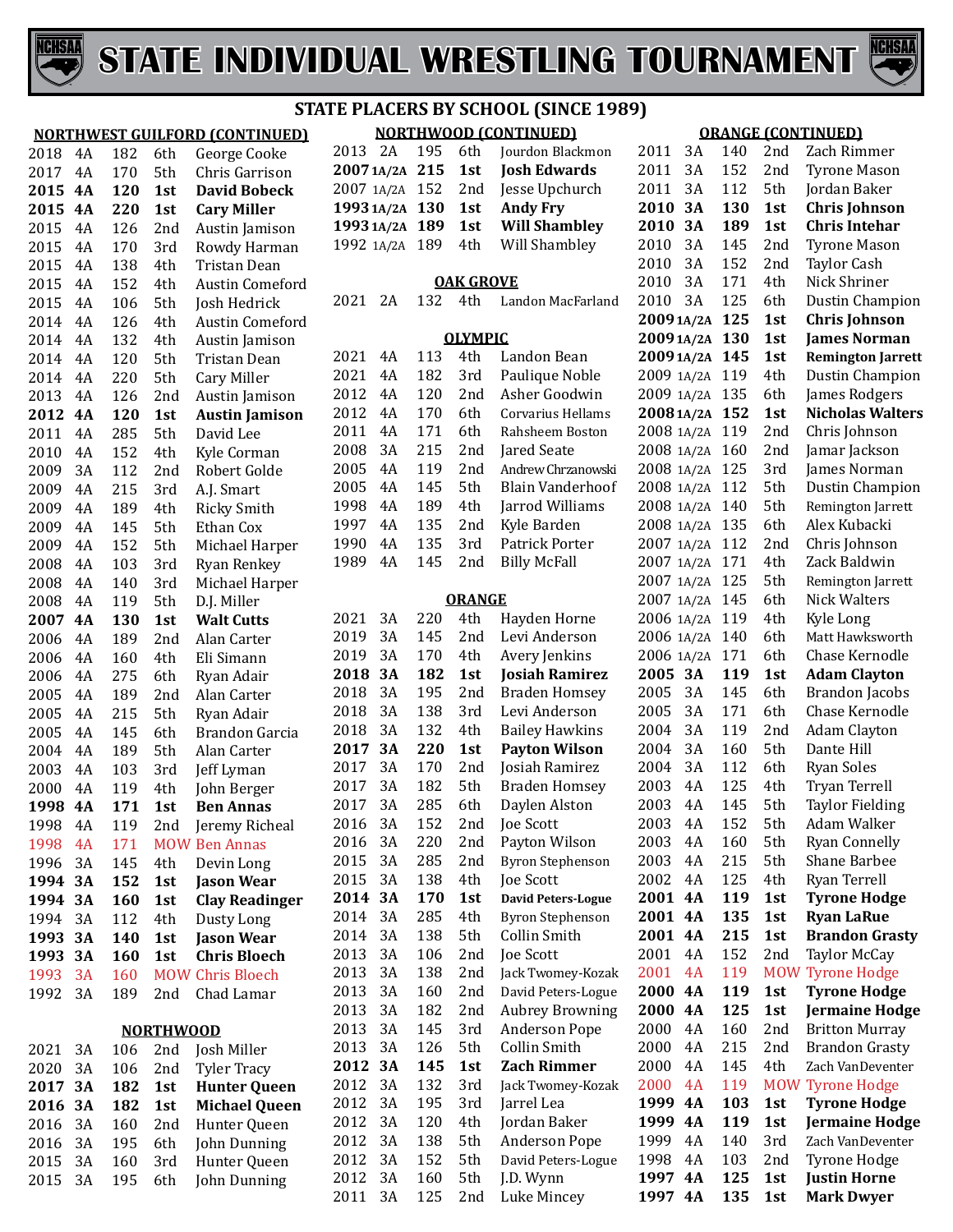



|         | <b>ORANGE (CONTINUED)</b> |     |                  |                          |            | <b>PAMLICO (CONTINUED)</b> |     |                 |                         |  |
|---------|---------------------------|-----|------------------|--------------------------|------------|----------------------------|-----|-----------------|-------------------------|--|
| 1997    | 4A                        | 152 | 1st              | <b>Jason Wilson</b>      | 2011       | 1A                         | 135 | 4th             | Chad Hoff               |  |
| 1997    | 4A                        | 160 | 2nd              | Ramsey Chambers          | 2011       | 1A                         | 140 | 4th             | Zack Thomas             |  |
| 1996    | <b>4A</b>                 | 125 | 1st              | <b>Justin Horne</b>      | 2010       | 1A                         | 125 | 3rd             | Adam Poole              |  |
| 1996    | 4A                        | 145 | 1st              | <b>Charlie Compton</b>   | 2010       | 1A                         | 171 | 3rd             | Damon Roberts           |  |
| 1996    | 4A                        | 152 | 4th              | Jason Wilson             | 2002 1A/2A |                            | 135 | 2nd             | <b>Dustin Prescott</b>  |  |
| 1995    | 4A                        | 140 | 2nd              | Charlie Compton          | 1998 1A/2A |                            | 130 | 2nd             | Jamie Roberson          |  |
| 1995    | 4A                        | 135 | 3rd              | Jason Wilson             | 1997 1A/2A |                            | 140 | 4th             | Jason Roberson          |  |
| 1995    | 4A                        | 189 | 3rd              | Jeff Denson              |            | 1997 1A/2A                 | 275 | 4th             | Pete Anderson           |  |
| 1995    | 4A                        | 112 | 4th              | Terry Wade               | 1993 1A/2A |                            | 189 | 3rd             | Adam Mitchell           |  |
| 1995    | 4A                        | 130 | 4th              | Chris Steele             |            |                            |     |                 |                         |  |
| 1994    | 4A                        | 103 | 4th              | Terry Wade               |            |                            |     |                 | <b>PANTHER CREEK</b>    |  |
| 1994    | 4A                        | 119 | 4th              | <b>Cliff Davis</b>       | 2016       | 4A                         | 182 | 6th             | Chad Laska              |  |
| 1994    | 4A                        | 152 | 4th              | <b>Spencer Poteat</b>    | 2015       | 4A                         | 113 | 4th             | Joshua Lehr             |  |
| 1993    | 4A                        | 275 | 2nd              | Andre Fowler             | 2014       | 4A                         | 220 | 6th             | <b>Matthew Powell</b>   |  |
| 1993    | 4A                        | 112 | 3rd              | Chris Steele             | 2013       | 4A                         | 285 | 4th             | Mike Sutton             |  |
| 1992    | <b>4A</b>                 | 130 | 1st              | <b>Jared Ezzell</b>      | 2011       | 4A                         | 130 | 2nd             | <b>Joe Morrison</b>     |  |
| 1992    | <b>4A</b>                 | 152 | 1st              | <b>Trent Satterfield</b> | 2011       | 4A                         | 125 | 4th             | <b>Ben Elliott</b>      |  |
| 1991    | 4A                        | 160 | 3rd              | Shawn Richards           | 2010       | 4A                         | 130 | 3rd             | Joe Morrison            |  |
| 1990    | 4A                        | 119 | 4th              | Gary Woods               | 2010       | 4A                         | 171 | 3rd             | Jamey Drennen           |  |
| 1990    | 4A                        | 152 | 4th              | Tim Miller               | 2010       | 4A                         | 189 | 4th             | Sheridan Rucker         |  |
| 1989    | 4A                        | 171 | 2nd              | <b>Greg Randall</b>      | 2010       | 4A                         | 119 | 5th             | <b>Ben Elliott</b>      |  |
|         |                           |     |                  |                          | 2009       | 4A                         | 130 | 3rd             | Joe Morrison            |  |
|         |                           |     | <b>OVERHILLS</b> |                          | 2009       | 4A                         | 140 | 6th             | Alex Branoff            |  |
| 2009    | 3A                        | 140 | 6th              | Rashad Palmer            | 2008       | 4A                         | 130 | 6th             | Joe Morrison            |  |
| 2006    | 3A                        | 135 | 6th              | Kyle Micacle             |            |                            |     |                 |                         |  |
|         |                           |     |                  |                          |            |                            |     | <b>PARKLAND</b> |                         |  |
|         |                           |     | <b>PAGE</b>      |                          | 2015       | 4A                         | 126 | 6th             | <b>Trevon Purnell</b>   |  |
| 2020    | 4A                        | 113 | 3rd              | Jacob Woodburn           | 2014 4A    |                            | 106 | 1st             | <b>Paton Jenkins</b>    |  |
| 2020    | 4A                        | 285 | 3rd              | <b>Shayne Mallory</b>    | 2014 4A    |                            | 113 | 1st             | <b>Drew Turner</b>      |  |
| 2019    | 4A                        | 106 | 2nd              | Jacob Woodburn           | 2014 4A    |                            | 220 | 1st             | <b>Thomas Rodriquez</b> |  |
| 2018    | 4A                        | 195 | 6th              | Mohamed Teia             | 2014       | 4A                         | 126 | 2nd             | Kelvin Jackson          |  |
| 2013    | 4A                        | 160 | 5th              | Faris Teia               | 2014       | 4A                         | 160 | 2nd             | <b>Taevon Hoskins</b>   |  |
| 2012    | 4A                        | 132 | 5th              | <b>Joey Tastet</b>       | 2014       | 4A                         | 145 | 3rd             | Marcus Cross            |  |
| 2011    | 4A                        | 130 | 6th              | <b>Joey Tastet</b>       | 2014       | 4A                         | 152 | 3rd             | Davonte Lumpkin         |  |
| 2011    | 4A                        | 140 | 6th              | <b>Dyron Summers</b>     | 2014       | 4A                         | 170 | 3rd             | Joseph Gottfried        |  |
| 2007 4A |                           | 119 | 1st              | <b>Brandon Davis</b>     | 2013       | 4A                         | 132 | 2nd             | Jeremy Ward             |  |
| 2006    | 4A                        | 112 | 2nd              | <b>Brandon Davis</b>     | 2013 4A    |                            | 145 |                 | 2nd Marcus Cross        |  |
| 2004    | 4A                        | 103 | 1st              | <b>Brandon Davis</b>     | 2013       | 4A                         | 113 | 3rd             | Dakota Jenkins          |  |
| 1994    | 4A                        | 140 | 2nd              | Jamel Morehead           | 2013       | 4A                         | 120 | 3rd             | Drew Turner             |  |
| 1993    | 4A                        | 130 | 4th              | Jamel Morehead           | 2013       | 4A                         | 152 | 3rd             | Davonte Lumpkin         |  |
| 1990    | 4A                        | 130 | 4th              | Lawrence Maynard         | 2013       | 4A                         | 160 | 3rd             | <b>Taevon Hoskins</b>   |  |
|         |                           |     |                  |                          | 2013       | 4A                         | 220 | 6th             | Thomas Rodriquez        |  |
|         |                           |     | <b>PAMLICO</b>   |                          | 2012 4A    |                            | 106 | 1st             | <b>Phazon Roddy</b>     |  |
| 2020    | <b>1A</b>                 | 285 | 1st              | <b>Javon Armstrong</b>   | 2012 4A    |                            | 113 | 1st             | <b>Drew Turner</b>      |  |
| 2019    | 1A                        | 285 | 2nd              | Javon Armstrong          | 2012       | 4A                         | 126 | 2nd             | Jeremy Ward             |  |
| 2018    | <b>1A</b>                 | 285 | 1st              | <b>Javon Armstrong</b>   | 2012       | 4A                         | 285 | 2nd             | Christopher Walker      |  |
| 2017    | 1A                        | 195 | 3rd              | Nate Shaw                | 2011 4A    |                            | 103 | 1st             | <b>Drew Turner</b>      |  |
| 2016    | <b>1A</b>                 | 170 | 1st              | <b>Clay Conley</b>       | 2011 4A    |                            | 119 | 1st             | <b>Antwan Davis</b>     |  |
| 2016    | 1A                        | 132 | 4th              | Marlon MacIntyre         | 2011 4A    |                            | 130 | 1st             | <b>Jovontae Coleman</b> |  |
| 2016    | 1A                        | 152 | 4th              | <b>Anthony Davis</b>     | 2011       | 4A                         | 125 | 2nd             | Adonis Wright           |  |
| 2016    | 1A                        | 195 | 4th              | Nathan Shaw              | 2011       | 4A                         | 145 | 4th             | Brandon Wilkins         |  |
| 2015    | 1A                        | 126 | 2nd              | Marlon MacIntyre         | 2010 4A    |                            | 125 | 1st             | <b>Adonis Wright</b>    |  |
| 2013    | 1A                        | 145 | 2nd              | Chad Hoff                | 2010 4A    |                            | 140 | 1st             | <b>Marcus Cain</b>      |  |
| 2012    | $1\mathrm{A}$             | 138 | 3rd              | Chad Hoff                | 2010 4A    |                            | 160 | 1st             | Marciano Ali            |  |
| 2012    | 1A                        | 132 | 4th              | Damon Thomas             | 2010       | 4A                         | 130 | 2nd             | Jovontae Coleman        |  |
| 2011    | 1A                        | 130 | 3rd              | <b>Adam Poole</b>        | 2010       | 4A                         | 119 | 3rd             | Antwan Davis            |  |

1A 130 3rd Adam Poole

Xavier Best

| <b>PAMLICO (CONTINUED)</b> |       |     |                      |                         |  |  |  |  |  |
|----------------------------|-------|-----|----------------------|-------------------------|--|--|--|--|--|
| 2011                       | 1A    | 135 | 4th                  | Chad Hoff               |  |  |  |  |  |
| 2011                       | 1A    | 140 | 4th                  | Zack Thomas             |  |  |  |  |  |
| 2010                       | 1A    | 125 | 3rd                  | <b>Adam Poole</b>       |  |  |  |  |  |
| 2010                       | 1A    | 171 | 3rd                  | <b>Damon Roberts</b>    |  |  |  |  |  |
| 2002                       | 1A/2A | 135 | 2nd                  | <b>Dustin Prescott</b>  |  |  |  |  |  |
| 1998                       | 1A/2A | 130 | 2nd                  | Jamie Roberson          |  |  |  |  |  |
| 1997                       | 1A/2A | 140 | 4th                  | Jason Roberson          |  |  |  |  |  |
| 1997                       | 1A/2A | 275 | 4th                  | Pete Anderson           |  |  |  |  |  |
| 1993                       | 1A/2A | 189 | 3rd                  | <b>Adam Mitchell</b>    |  |  |  |  |  |
|                            |       |     | <b>PANTHER CREEK</b> |                         |  |  |  |  |  |
| 2016                       | 4A    | 182 | 6th                  | Chad Laska              |  |  |  |  |  |
| 2015                       | 4A    | 113 | 4th                  | Joshua Lehr             |  |  |  |  |  |
| 2014                       | 4A    | 220 | 6th                  | Matthew Powell          |  |  |  |  |  |
| 2013                       | 4A    | 285 | 4th                  | <b>Mike Sutton</b>      |  |  |  |  |  |
| 2011                       | 4A    | 130 | 2nd                  | Joe Morrison            |  |  |  |  |  |
| 2011                       | 4A    | 125 | 4th                  | <b>Ben Elliott</b>      |  |  |  |  |  |
| 2010                       | 4A    | 130 | 3rd                  | Joe Morrison            |  |  |  |  |  |
| 2010                       | 4A    | 171 | 3rd                  | Jamey Drennen           |  |  |  |  |  |
| 2010                       | 4A    | 189 | 4th                  | Sheridan Rucker         |  |  |  |  |  |
| 2010                       | 4A    | 119 | 5th                  | <b>Ben Elliott</b>      |  |  |  |  |  |
| 2009                       | 4A    | 130 |                      | <b>Joe Morrison</b>     |  |  |  |  |  |
|                            |       |     | 3rd                  |                         |  |  |  |  |  |
| 2009                       | 4A    | 140 | 6th                  | Alex Branoff            |  |  |  |  |  |
| 2008                       | 4A    | 130 | 6th                  | Joe Morrison            |  |  |  |  |  |
|                            |       |     | <b>PARKLAND</b>      |                         |  |  |  |  |  |
| 2015                       | 4A    | 126 | 6th                  | <b>Trevon Purnell</b>   |  |  |  |  |  |
| 2014                       | 4A    | 106 | 1st                  | <b>Paton Jenkins</b>    |  |  |  |  |  |
| 2014                       | 4A    | 113 | 1st                  | <b>Drew Turner</b>      |  |  |  |  |  |
| 2014                       | 4A    | 220 | 1st                  | <b>Thomas Rodriquez</b> |  |  |  |  |  |
| 2014                       | 4A    | 126 | 2nd                  | Kelvin Jackson          |  |  |  |  |  |
| 2014                       | 4A    | 160 | 2nd                  | <b>Taevon Hoskins</b>   |  |  |  |  |  |
| 2014                       | 4A    | 145 | 3rd                  | <b>Marcus Cross</b>     |  |  |  |  |  |
| 2014                       | 4A    | 152 | 3rd                  | Davonte Lumpkin         |  |  |  |  |  |
| 2014                       | 4A    | 170 | 3rd                  | Joseph Gottfried        |  |  |  |  |  |
| 2013                       | 4A    | 132 | 2nd                  | Jeremy Ward             |  |  |  |  |  |
| 2013                       | 4A    | 145 | 2nd                  | Marcus Cross            |  |  |  |  |  |
| 2013                       | 4A    | 113 | 3rd                  | Dakota Jenkins          |  |  |  |  |  |
| 2013                       | 4A    | 120 | 3rd                  | Drew Turner             |  |  |  |  |  |
| 2013                       | 4A    | 152 | 3rd                  | Davonte Lumpkin         |  |  |  |  |  |
| 2013                       | 4A    | 160 | 3rd                  | <b>Taevon Hoskins</b>   |  |  |  |  |  |
| 2013                       | 4A    | 220 | 6th                  | Thomas Rodriquez        |  |  |  |  |  |
| 2012                       | 4A    | 106 | 1st                  | <b>Phazon Roddy</b>     |  |  |  |  |  |
| 2012                       | 4A    | 113 | 1st                  | <b>Drew Turner</b>      |  |  |  |  |  |
| 2012                       | 4A    | 126 | 2nd                  | Jeremy Ward             |  |  |  |  |  |
| 2012                       | 4A    | 285 | 2nd                  | Christopher Walker      |  |  |  |  |  |
| 2011                       | 4A    | 103 | 1st                  | <b>Drew Turner</b>      |  |  |  |  |  |

Eric Tozzi

4A 119 3rd Antwan Davis

#### **PARKLAND (CONTINUED)**

| 2010 | 4Α | 171 | 4th | DeSean Grimes-Hines        |
|------|----|-----|-----|----------------------------|
| 2010 | 4A | 112 | 5th | Dustin Cservenko           |
| 2010 | 4Α | 103 | 6th | Phazon Roddy               |
| 2010 | 4A | 152 | 6th | <b>Brandon Wilkins</b>     |
| 2009 | 3A | 140 | 1st | <b>Luis Ramos</b>          |
| 2009 | 3A | 152 | 1st | <b>Desean Grimes-Hines</b> |
| 2009 | 3A | 160 | 1st | <b>Marciano Ali</b>        |
| 2009 | 3A | 125 | 2nd | Chris Rivas                |
| 2009 | 3A | 135 | 2nd | <b>Brian Thompson</b>      |
| 2009 | 3A | 112 | 5th | <b>Antwan Davis</b>        |
| 2009 | 3A | 145 | 5th | Marcus Cain                |
| 2008 | 3A | 112 | 1st | <b>Juan Stimpson</b>       |
| 2008 | 3A | 140 | 1st | <b>Lane Wilmoth</b>        |
| 2008 | 3A | 145 | 1st | <b>Lanard Oglesby</b>      |
| 2008 | 3A | 160 | 1st | <b>Greg Gainey</b>         |
| 2008 | 3A | 171 | 1st | <b>Teague Little</b>       |
| 2008 | 3A | 119 | 2nd | Jarren Cooper              |
| 2008 | 3A | 130 | 2nd | Luis Ramos                 |
| 2008 | 3A | 135 | 2nd | Luis Carnacho              |
| 2008 | 3A | 103 | 3rd | <b>Bobby Baldwin</b>       |
| 2008 | 3A | 189 | 3rd | Larry Barron               |
| 2008 | 3A | 215 | 3rd | <b>Eric Sims</b>           |
| 2008 | 3A | 152 | 4th | Marciano Ali               |
| 2008 | 3A | 285 | 6th | Meko James                 |
| 2007 | 3A | 152 | 2nd | <b>Greg Gainey</b>         |
| 2007 | 3A | 189 | 2nd | Larry Barron               |
| 2007 | 3A | 103 | 3rd | <b>Bobby Baldwin</b>       |
| 2007 | 3A | 119 | 3rd | Sergio Roane               |
| 2007 | 3A | 125 | 3rd | Luis Ramos                 |
| 2007 | 3A | 135 | 3rd | Luis Camacho               |
| 2007 | 3A | 130 | 4th | Lane Wilmoth               |
| 2006 | 3A | 275 | 1st | <b>Bryan Young</b>         |
| 2006 | 3A | 152 | 2nd | <b>Greg Gainey</b>         |
| 2006 | 3A | 140 | 4th | Kendall Nelson             |
| 2006 | 3A | 119 | 5th | Luis Ramos                 |
| 2004 | 3A | 215 | 5th | <b>Glenn Martin</b>        |
| 2004 | 3A | 189 | 6th | Chris Sternecker           |
| 2003 | 3A | 135 | 1st | <b>Ryan Wall</b>           |
| 2003 | 3A | 215 | 3rd | Glenn Martin               |
| 2002 | 3А | 130 | 1st | <b>Rod McCollum</b>        |
| 2002 | 3A | 152 | 3rd | <b>Chris Sanders</b>       |
| 2001 | 3A | 152 | 4th | <b>Chris Sanders</b>       |
| 2000 | 3A | 130 | 4th | Robbie Meadows             |
| 1998 | 3A | 119 | 2nd | Phil Kempf                 |
| 1998 | 3A | 275 | 2nd | Joey Fagg                  |
| 1998 | 3A | 103 | 4th | Vinh Nguyen                |
| 1998 | 3A | 145 | 4th | <b>Bryan Meadows</b>       |
| 1997 | 3А | 140 | 1st | <b>Skeeter Sweet</b>       |
| 1997 | 3A | 145 | 4th | <b>Steve Williams</b>      |
| 1995 | 3A | 275 | 2nd | Mike Imes                  |
| 1995 | 3A | 135 | 3rd | Willie Stewart             |
| 1995 | 3A | 171 | 3rd | Matt Imes                  |
| 1994 | 3А | 275 | 1st | <b>Mike Imes</b>           |
| 1991 | 4Α | 103 | 2nd | Mickey Woodlief            |
| 1990 | 4Α | 145 | 3rd | Matt Spencer               |
| 1990 | 4A | 103 | 4th | Mickey Woodlief            |
| 1989 | 4A | 275 | 4th | James Demetrakis           |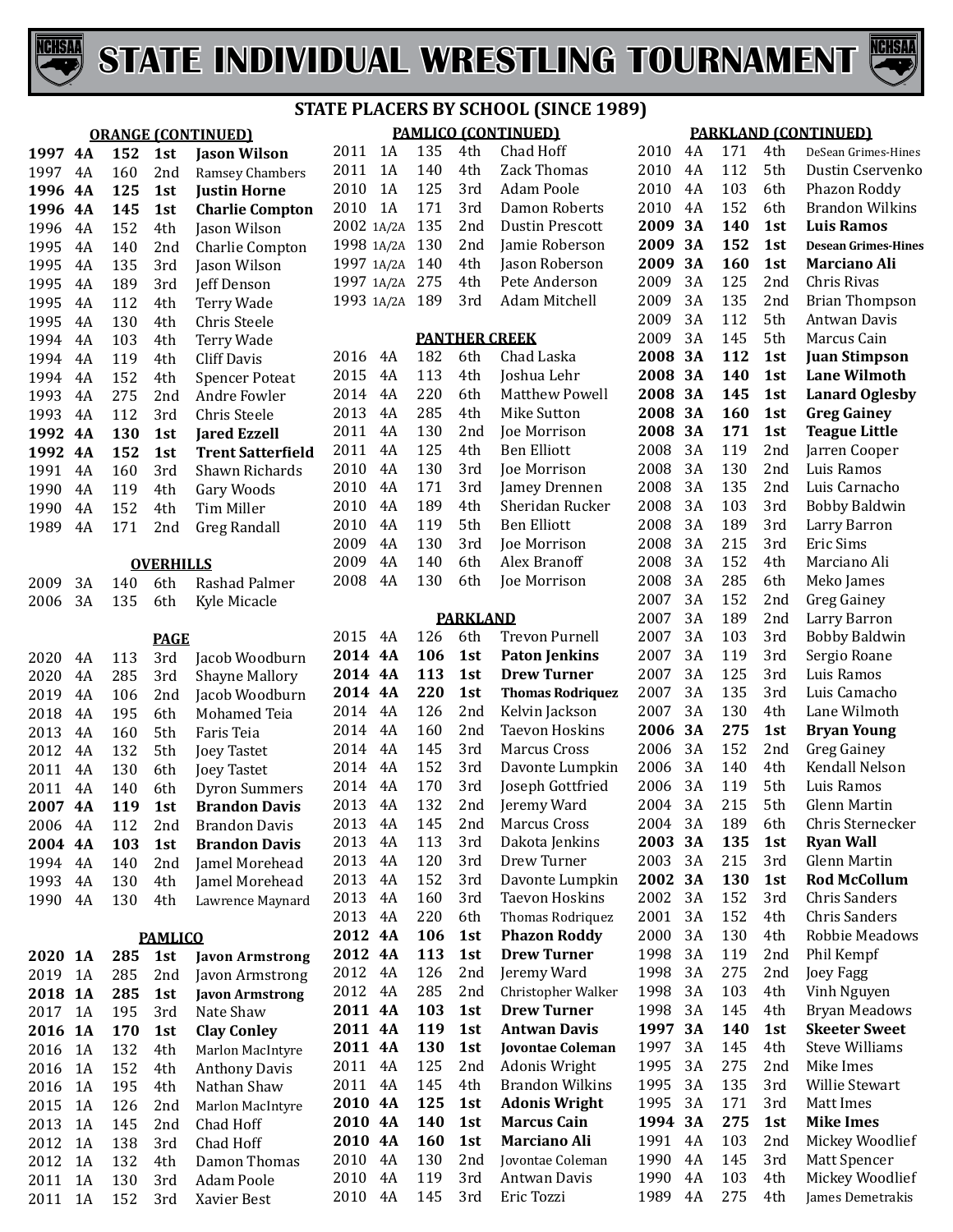



|                    |            | <b>PARKWOOD</b>   |                         |                |          |            |                 | PIEDMONT (CONTINUED)                       |              |          |            | <b>PINE FOREST</b> |                               |
|--------------------|------------|-------------------|-------------------------|----------------|----------|------------|-----------------|--------------------------------------------|--------------|----------|------------|--------------------|-------------------------------|
| 2021 3A            | 285        | 1st               | <b>Cody Hardy</b>       | 2021 3A        |          | 126        | 1st             | <b>Tripp Collins</b>                       | 2018 4A      |          | 152        | 1st                | <b>Daniel Peede</b>           |
| 2020<br>3A         | 195        | 1st               | <b>Amir Joseph</b>      | 2020           | 3A       | 120        | 1st             | <b>Tripp Collins</b>                       | 2017         | 4A       | 145        | 4th                | Daniel Peede                  |
| 2020<br>3A         | 220        | 3rd               | Cody Hardy              | 2020           | 3A       | 113        | 2 <sub>nd</sub> | Jake Cauble                                | 2016         | 4A       | 160        | 3rd                | David Russell                 |
| 2020<br>3A         | 285        | 4th               | Daniel Morrison         | 2019           | 3A       | 113        | 1st             | <b>Tripp Collins</b>                       | 2011         | 4A       | 125        | 6th                | Thomas Cheatham               |
| 2A<br>2015         | 195        | 5th               | <b>Dallas Starnes</b>   | 2019           | 3A       | 132        | 1st             | <b>Josh Blatt</b>                          | 2010         | 4A       | 189        | 1st                | <b>Kevin Radford</b>          |
| 2013<br>3A         | 285        | 3rd               | Danny Edwards           | 2019           | 3A       | 106        | 4th             | Jake Cauble                                | 2010         | 4A       | 285        | 4th                | Marcus Miller                 |
| 3A<br>1996         | 125        | 3rd               | <b>Scotty Alexander</b> | 2019           | 3A       | 120        | 4th             | <b>Bailey Wicker</b>                       | 2010         | 4A       | 171        | 5th                | Kenneth Radford               |
|                    |            |                   |                         | 2019           | 3A       | 126        | 4th             | Nathan Huntley                             | 2009         | 4A       | 145        | 2nd                | <b>Byron Briggs</b>           |
|                    |            | <b>PASOUOTANK</b> |                         | 2018           | 3A       | 106        | 2nd             | <b>Bailey Wicker</b>                       | 2009         | 4A       | 189        | 2nd                | Kevin Radford                 |
| 2018 2A            | 195        | 1st               | <b>Darrien Stutz</b>    | 2018           | 3A       | 152        | 2nd             | Matt Price                                 | 2009         | 4A       | 285        | 3rd                | David Speas                   |
| 2A<br>2017         | 182        | 2nd               | <b>Anthony Bonner</b>   | 2018           | 3A       | 285        | 3rd             | Luis Oropesa                               | 2009         | 4A       | 215        | 6th                | Marcus Miller                 |
| 2A<br>2010         | 152        | 4th               | Ryan Pippen             | 2018           | 3A       | 126        | 4th             | Angelo Gilvary                             | 2008         | 4A       | 145        | 6th                | <b>Byron Briggs</b>           |
| 2009 1A/2A 171     |            | 2 <sub>nd</sub>   | <b>Brian Wilson</b>     | 2018           | 3A       | 138        | 4th             | Mason Fisher                               | 2008         | 4A       | 285        | 6th                | David Speas                   |
| 2009 1A/2A 145     |            | 3rd               | Ryan Pippen             | 2018           | 3A       | 120        | 6th             | Nathan Huntley                             | 2007         | 4A       | 285        | 2nd                | Christopher Houghton          |
| 2009 1A/2A 152     |            | 4th               | Josh Wilson             | 2018           | 3A       | 132        | 6th             | Colby Funderburk                           | 2006         | 4A       | 145        | 2nd                | Nick Cole                     |
| 2008 1A/2A 140     |            | 6th               | Ryan Pippen             | 2017           | 3A       | 152        | 2nd             | Matt Price                                 | 2006         | 4A       | 130        | 4th                | <b>Anthony Maerten</b>        |
| 2007 1A/2A 145     |            | 5th               | Andrew Langlois         | 2017           | 3A       | 113        | 4th             | Colby Funderburk                           | 2006         | 4A       | 275        | 4th                | Christopher Houghton          |
| 2007 1A/2A 119     |            | 6th               | A.J. Sykes              | 2017           | 3A       | 126        | 4th             | Angelo Gilvary                             | 2005         | 4A       | 140        | 2nd                | Nick Cole                     |
| 2005 1A/2A 140     |            | 6th               | Brandon Brickhouse      | 2017           | 3A       | 132        | 4th             | Michael Flitz                              | 2005         | 4A       | 125        | 5th                | Kevin Jones                   |
| 2004 1A/2A 135     |            | 2 <sub>nd</sub>   | <b>Wayne Norton</b>     | 2016           | 3A       | 138        | 1st             | <b>Brett Underwood</b>                     | 2005         | 4A       | 130        | 6th                | <b>Anthony Maerten</b>        |
| 2004 1A/2A 140     |            | 3rd               | James Stevens           | 2016           | 3A       | 152        | 3rd             | <b>Matt Price</b>                          | 2004         | 4A       | 125        | 4th                | <b>Anthony Maerten</b>        |
| 2003 1A/2A 140     |            | 2nd               | <b>Eddie Sawyer</b>     | 2016           | 3A       | 160        | 3rd             | Thomas Flitz                               | 2004         | 4A       | 130        | 4th                | Nick Cole                     |
| 2003 1A/2A 130     |            | 3rd               | <b>Wayne Norton</b>     | 2015           | 3A       | 132        | 1st             | <b>Brett Underwood</b>                     | 2003         | 4A       | 215        | 3rd                | <b>Robert Sanders</b>         |
| 2003 1A/2A 135     |            | 5th               | James Stevens           | 2015           | 3A       | 152        | 3rd             | Thomas Flitz                               | 2003         | 4A       | 152        | 6th                | Lamar Williams                |
| 2002 1A/2A 125     |            | 2 <sub>nd</sub>   | <b>Wayne Norton</b>     | 2014           | 3A       | 126        | 6th             | <b>Brett Underwood</b>                     | 2002         | 4A       | 160        | 2nd                | Bobby Hardman                 |
|                    |            |                   |                         | 2013           | 2A       | 182        | 1st             | <b>Parker VonEgidy</b>                     | 1998         | 4A       | 125        | 4th                | Reco Brixton                  |
|                    |            | <b>PATTON</b>     |                         | 2013           | 2A       | 152        | 3rd             | Lucas Smith                                | 1993         | 4A       | 152        | 1st                | <b>Joe Stanton</b>            |
| 2020<br>2A         | 170        | 3rd               | Kaleb Spann             | 2013           | 2A       | 160        | 3rd             | Dylan Nelson                               | 1992         | 4A       | 140        | 1st                | <b>Joe Stanton</b>            |
| 2020<br>2A         | 106        | 6th               | Mariano Mendez          | 2013           | 2A       | 195        | 4th             | <b>Bryce Braswell</b>                      | 1991         | 4A       | 135        | 4th                | Joe Stanton                   |
| 2013<br>3A         | 120        | 5th               | Jeremy Guinn            | 2012 2A        |          | <b>160</b> | 1st             | <b>Dylan Nelson</b>                        |              |          |            |                    |                               |
| 3A<br>2010         | 152        | 3rd               | David Cook              | 2012 2A        |          | 170        | 1st             | <b>Parker VonEgidy</b>                     |              |          |            | <b>PINECREST</b>   |                               |
| 2008 1A/2A         | 140        | 3rd               | Kyle Benson             | 2012           | 2A<br>2A | 285<br>138 | 3rd             | Kyle Eiss                                  | 2021 4A      |          | 113<br>182 | 1st<br>2nd         | <b>Matt Rowland</b>           |
|                    |            |                   |                         | 2012<br>2012   | 2A       | 170        | 6th             | Steven Bunch<br><b>MOW Parker VonEgidy</b> | 2021<br>2020 | 4A<br>4A | 145        | 2nd                | Robert Hyder<br>Jayden Dobeck |
|                    |            | <b>PENDER</b>     |                         | 2011 2A        |          | 135        | 1st             | <b>Alex Turner</b>                         | 2020         | 4A       | 113        | 5th                | Matt Rowland                  |
| 2015<br>1A         | 106        | 3rd               | Alpha Barrow            | 2011 2A        |          | 152        | 1st             | <b>Parker VonEgidy</b>                     | 2019         | 4A       | 106        | 4th                | Matthew Rowland               |
| 1999<br>3A         | 103        | 2nd               | <b>Travis Midgette</b>  | 2011 2A        |          | 125        | 3rd             | Stephen Ivey                               | 2019         | 4A       | 145        | 4th                | Parker Corwin                 |
| 3A<br>1999         | 215        | 3rd               | Jamel McLean            | 2011           | 2A       | 285        | 4th             | Kyle Eiss                                  | 2017         | 4A       | 126        | 4th                | Alex Blake                    |
| 3A<br>1999         | 112        | 4th               | Michael Howard          | 2011           | 2A       | 160        | 5th             | Dylan Nelson                               | 2017         | 4A       | 132        | 5th                | Alex Contreras                |
|                    |            |                   |                         | 2010           | 2A       | 119        | 2nd             | Stephen Ivey                               | 2016         | 4A       | 160        | 6th                | <b>Connor Patton</b>          |
|                    |            | <b>PERSON</b>     |                         | 2010           | 2A       | 140        | 6th             | Parker VonEgidy                            | 2015         | 4A       | 132        | 3rd                | Irvin Enriquez                |
| 2011 4A            | 285        | 1st               | <b>Collin Campbell</b>  | 2008           | 3A       | 112        | 2nd             | Patrick Nelms                              | 2014 4A      |          | 126        | 1st                | <b>Irvin Enriquez</b>         |
| 2010 4A            | 285        | 1st               | <b>Collin Campbell</b>  | 2007           | 3A       | 112        | 3rd             | Patrick Nelms                              | 2014         | 4A       | 138        | 3rd                | Dallas Roemer                 |
| 2009<br>4A         | 285        | 6th               | Colin Campbell          | 2003           | 3A       | 119        | 3rd             | Justin Seabolt                             | 2014 4A      |          | 170        | 6th                | Rider Excell                  |
| 2007<br>4A         | 140        | 5th               | Patrick Stewart         | 1997           | 3A       | 103        | 2nd             | Wes Moyer                                  | 2013 4A      |          | 138        | 1st                | <b>Dallas Roemer</b>          |
| 2005<br>4A<br>4A   | 275        | 5th               | Stephen Oakley          | 1996           | 3A       | 103        | 3rd             | Wes Moyer                                  | 2013 4A      |          | 220        | 1st                | <b>Luke Fetia</b>             |
| 2001<br>4A         | 135        | 3rd               | Joseph Walker           | 1993 1A/2A 275 |          |            | 1st             | <b>Adam Clontz</b>                         | 2013         | 4A       | 120        | 2nd                | Irvin Enriquez                |
| 2000<br>1998<br>4A | 135<br>152 | 4th<br>3rd        | Andy Clements           | 1992 1A/2A 135 |          |            | 1st             | <b>Chris Austin</b>                        | 2012 4A      |          | 152        | 1st                | <b>Dustin Roemer</b>          |
| 1997<br>4A         | 140        |                   | Lee Jones               | 1992 1A/2A 140 |          |            | 4th             | Michael Braswell                           | 2012         | 4A       | 132        | 2nd                | Dallas Roemer                 |
| 1996<br>4A         | 140        | 2nd               | Lee Jones               | 19911A/2A 125  |          |            | 1st             | <b>Dennis Nance</b>                        | 2012         | 4A       | 106        | 4th                | Irvin Enriquez                |
| 1989<br>4A         | 152        | 3rd<br>4th        | Lee Jones<br>Rickey Jay | 1991 1A/2A 119 |          |            | 3rd             | Dion Barrett                               | 2012         | 4A       | 220        | 4th                | Luke Fetia                    |
|                    |            |                   |                         | 1991 1A/2A 145 |          |            | 4th             | Jimmy Wallace                              | 2012         | 4A       | 138        | 5th                | Garrett Bateman               |
|                    |            | <b>PIEDMONT</b>   |                         | 1990 1A/2A 103 |          |            | 2 <sub>nd</sub> | Dion Barrett                               | 2011 4A      |          | 145        | 1st                | <b>Dustin Roemer</b>          |
| 3A<br>2021         | 145        | 4th               | Colby Locklear          | 1990 1A/2A 171 |          |            | 2nd             | Myron Baucom                               | 2011         | 4A       | 130        | 5th                | Dallas Roemer                 |
| 2021<br>3A         | 120        | 2nd               | Jake Cauble             | 1989 1A/2A 103 |          |            | 3rd             | <b>Lundy Pressley</b>                      | 2010         | 4A       | 135        | 6th                | Dustin Roemer                 |
| 3A<br>2021         | 106        | 4th               | Noah Cauble             |                |          |            |                 |                                            | 2008         | 4A       | 125        | 4th                | Zane Excell                   |
|                    |            |                   |                         |                |          |            |                 |                                            | 2007         | 4A       | 103        | 2nd                | Sam Ransdell                  |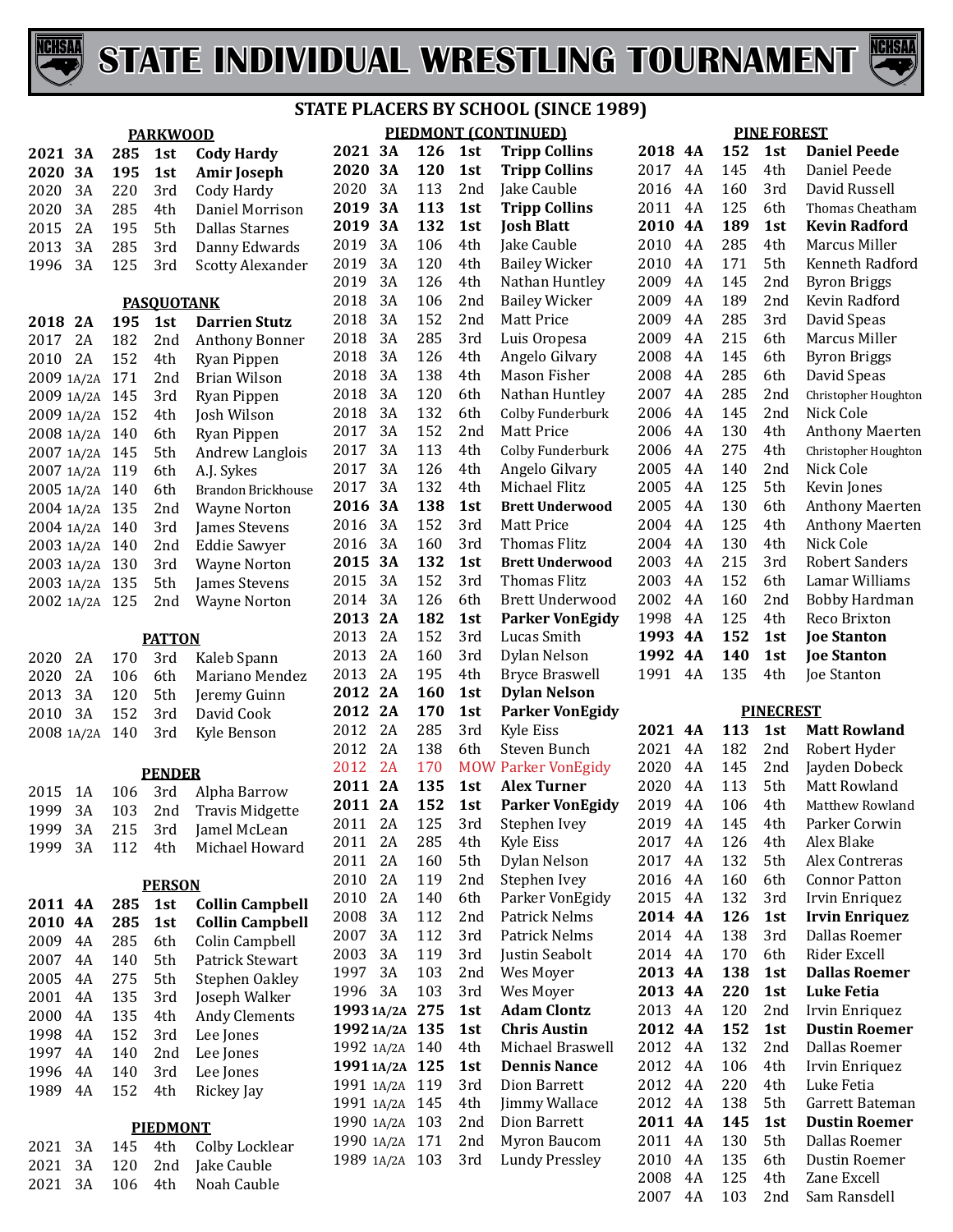



#### **PINECREST (CONTINUED)** 4A 112 2nd Kevin Brown 2007 4A 189 3rd Glenn Holmes<br>2007 4A 152 5th Brad McKeeve 2007 4A 152 5th Brad McKeever<br>2006 4A 119 2nd Tommy Ransde 4A 119 2nd Tommy Ransdell 4A 152 2nd Zack Martin 4A 171 5th Glenn Holmes 2005 4A 135 5th Zack Martin<br>2004 4A 125 1st Zack Martin **4A 125 1st Zack Martin** 2004 4A 160 4th Gabe Musser<br>2003 4A 135 6th Dominique M 2003 4A 135 6th Dominique Ware<br>2002 4A 135 2nd Travis Flinchum 4A 135 2nd Travis Flinchum 4A 145 3rd Javon Powell 4A 112 3rd Qumars Shodja 4A 112 4th Qumar Shadja 4A 171 2nd Henry Diggs 4A 125 3rd Seth Hufstetler **B. Byrtus PISGAH** 2021 2A 138 2nd Louis Mehaffey<br>2021 2A 152 1st Lucas Whitted **2A 152 1st Lucas Whitted 2A 126 1st Braden Riggs** 2020 2A 132 3rd Louis Mehaffey<br>2020 2A 126 MOW Braden Riggs 2020 2A 126 MOW Braden Riggs<br>2019 2A 120 1st Braden Riggs **Braden Riggs 2A 285 1st Terran Brown** 2019 2A 126 4th Louis Mehaffey<br>2019 2A 152 4th Lane Mease 2A 152 4th Lane Mease 2A 106 2nd Braden Riggs 2A 285 3rd Terran Brown 2017 3A 285 4th Terran Brown<br>2016 3A 126 3rd Iustin Smith 3A 126 3rd Justin Smith 2016 3A 182 4th Jeremiah Royer<br>2015 3A 152 1st Dillon O'Neil **3A 152 1st Dillon O'Neil** 2014 3A 285 6th Cody Lamb<br>2013 2A 138 2nd Hunter Mea 2013 2A 138 2nd Hunter Mease<br>2013 2A 285 3rd Cody Lamb 2A 285 3rd Cody Lamb 2A 195 3rd Jake Terrell 2A 145 5th Adam Phillips 4th Bo Henson<br>5th Bo Henson 1A/2A 285 5th Bo Henson 2005 1A/2A 125 3rd Blake True<br>2004 1A/2A 160 3rd Colt Reece 2004 1A/2A 160 3rd<br>2004 1A/2A 140 5th 5th Jonathan Woody<br>4th Colt Reece 1A/2A 152 4th Colt Reece 2003 1A/2A 119 5th David Brys<br>2001 1A/2A 152 2nd Bryan Hill

 1A/2A 152 2nd Bryan Hill 2001 1A/2A 171 4th Jordan Baxle<br>2000 1A/2A 130 2nd Hutch Reece 2000 1A/2A 130 2nd Hutch Ree<br>2000 1A/2A 152 2nd Brvan Hill 1A/2A 152 2nd Bryan Hill 2000 1A/2A 140 3rd Aaron Mat<br>1999 1A/2A 145 4th Bryan Hill 1A/2A 145 4th Bryan Hill 1A/2A 275 2nd Mark Hyman

1997 3A 119 4th Travis Thompson<br>1996 3A 145 3rd Neill Cagle 3A 145 3rd Neill Cagle

Heath Early

1998 1A/2A 103 4th<br>1997 3A 119 4th

#### **PISGAH (CONTINUED) STATE PLACERS BY SCHOOL (SINCE 1989)**

| 1994 3A |      | 130 | 4th             | <b>Brad Chambers</b>          |
|---------|------|-----|-----------------|-------------------------------|
| 1994    | - 3A | 135 | 4th             | Josh Treadway                 |
| 1993 3A |      | 152 | 3rd             | Jerry Mehaffey                |
| 1993 3A |      | 130 | 4th             | Randy Thompson                |
| 1991 3A |      | 145 | 4th             | Jason Skidmore                |
| 1990    | 3A   | 145 | 2 <sub>nd</sub> | Shane Shook                   |
|         |      |     |                 | 1989 3A 130 2nd Brian Clayton |
|         |      |     |                 |                               |

#### **PLYMOUTH**

| 1991 1A/2A 135 2nd Jamie Epps |  |
|-------------------------------|--|
|-------------------------------|--|

#### **POLK CENTRAL**

| 1989 1A/2A 119 3rd Derrick Pack |  |  |  |  |  |
|---------------------------------|--|--|--|--|--|
|---------------------------------|--|--|--|--|--|

|               |     | <b>POLK COUNTY</b> |                        |
|---------------|-----|--------------------|------------------------|
| 2020<br>1 A   | 132 | 2nd                | <b>Preston Burnett</b> |
| 2020<br>1 A   | 120 | 4th                | Satchel McCoy          |
| 2015<br>2A    | 138 | 6th.               | Chase Emory            |
| 2012<br>2Α    | 113 | 6th.               | Juan Vera              |
| 2011<br>2A    | 285 | 1st                | <b>Tyler Philpott</b>  |
| 2011<br>2A    | 103 | 2nd                | Juan Vera              |
| 2011<br>2A    | 171 | 2nd                | James Maxwell          |
| 2010<br>2A    | 215 | 2 <sub>nd</sub>    | Josh Metcalf           |
| 2010<br>2A    | 285 | 3rd                | <b>Tyler Philpott</b>  |
| 2010<br>2A    | 160 | 5th                | James Maxwell          |
| 2009<br>1A/2A | 215 | 2nd                | Jordan Ollis           |
| 2009<br>1A/2A | 160 | 5th.               | <b>Tony Sciuva</b>     |
| 2009 1A/2A    | 145 | 6th.               | Nick Hehner            |
| 2007 1A/2A    | 189 | 1st                | <b>Austin Ollis</b>    |
| 2007 1A/2A    | 285 | 4th                | Regis Bittle           |
| 2006 1A/2A    | 171 | 2nd                | Austin Ollis           |
| 2005 1A/2A    | 145 | 3rd                | Austin Ollis           |
| 2004 1A/2A    | 189 | 1st                | <b>Jim Ollis</b>       |
| 2004 1A/2A    | 130 | 5th.               | Austin Ollis           |
| 2003 1A/2A    | 171 | 1st                | <b>Jim Ollis</b>       |
| 1991 1A/2A    | 112 | 2nd                | Ricky Miller           |
| 1990 1A/2A    | 125 | 2nd                | Derrick Pack           |
| 1990 1A/2A    | 275 | 4th                | Keith Painter          |
|               |     |                    |                        |

#### **PORTER RIDGE**

|         |  |         | 2021 4A 132 4th Christian Hasty  |
|---------|--|---------|----------------------------------|
| 2021 4A |  | 220 3rd | Nathan Carnes                    |
|         |  |         | 2019 4A 138 2nd Drew Dickson     |
|         |  |         | 2019 4A 152 6th Joseph Coble     |
| 2017 4A |  |         | 285 5th Branden Nguyen           |
|         |  |         | 2016 4A 145 5th Trey Merritt     |
|         |  |         | 2013 4A 220 2nd Patrick Phillips |
|         |  |         |                                  |

#### **PRINCETON**

|  |  | 2016 1A 145 2nd Michael Daughtry   |
|--|--|------------------------------------|
|  |  | 2015 1A 132 4th Michael Daughtry   |
|  |  | 2014 1A 160 4th Jesse-Tomljenovich |

#### **PROVIDENCE**

|  |  | 2021 4A 120 2nd Noah-Luna     |
|--|--|-------------------------------|
|  |  | 2021 4A 126 3rd William Cline |
|  |  | 2020 4A 113 4th Noah-Luna     |

#### **PROVIDENCE (CONTINUED)**

| 2020 | 4Α  | 120 | 5th             | William Cline |
|------|-----|-----|-----------------|---------------|
| 2020 | 4A  | 160 | 5th             | Noah Rupp     |
| 2017 | 4A  | 160 | 6th             | Jake Reid     |
| 2014 | 4A  | 106 | 5th             | Ryan Keefe    |
| 2007 | 4A  | 171 | 6th             | Matt Hughston |
| 2004 | 4A  | 130 | 5th             | Alex Cook     |
| 2003 | 4A  | 145 | 4th             | Nathan Hans   |
| 2001 | 4A  | 152 | 3rd             | Clay Collison |
| 1999 | 4Α  | 145 | 3rd             | Ben Collison  |
| 1997 | 4Α  | 125 | 2 <sub>nd</sub> | Jerry Hurtt   |
| 1995 | 4 A | 103 | 2nd             | Jerry Hurtt   |
|      |     |     |                 |               |

#### **PROVIDENCE GROVE**

| 2020    | 2A | 160 | 3rd   | David Varner            |
|---------|----|-----|-------|-------------------------|
| 2017 2A |    | 120 | 1st   | <b>Ethan Oakley</b>     |
| 2017 2A |    | 126 | 1st   | <b>Nathan Oakley</b>    |
| 2016 2A |    | 126 | 1st   | <b>Nathan Oakley</b>    |
| 2015 2A |    | 152 | 1st   | <b>Dalton Clark</b>     |
| 2015 2A |    | 106 | 2nd   | Nathan Oakley           |
| 2015 2A |    | 152 |       | <b>MOW Dalton Clark</b> |
| 2014 2A |    | 145 | 1st - | <b>Dalton Clark</b>     |
| 2014 2A |    | 145 |       | <b>MOW Dalton Clark</b> |
| 2012 2A |    | 285 |       | 6th Matthew Smith       |

#### **PURNELL SWETT**

|  |  | 2021 4A 138 3rd Cayden Scott    |
|--|--|---------------------------------|
|  |  | 2018 4A 145 3rd Rommie McNeill  |
|  |  | 2018 4A 132 6th William Deese   |
|  |  | 2017 4A 138 2nd Rommie McNeill  |
|  |  | 2004 4A 215 2nd Kenwin Cummings |
|  |  |                                 |

#### **QUEEN'S GRANT**

**1A 138 1st Nic Mitchell**

#### **R-S CENTRAL**

| 2020 | 2Α | 126 | 3rd | Zachariah Lewis       |
|------|----|-----|-----|-----------------------|
| 2020 | 2Α | 145 | 6th | Drew Pinion           |
| 2019 | 2Α | 113 | 1st | Zachariah Lewis       |
| 2019 | 2A | 120 | 2nd | Loki Ryan             |
| 2019 | 2A | 138 | 4th | Lukus Ferguson        |
| 2018 | 2A | 138 | 2nd | Lukas Ferguson        |
| 2018 | 2A | 113 | 3rd | Loki Ryan             |
| 2018 | 2A | 106 | 5th | Zack Lewis            |
| 2017 | 2A | 160 | 1st | <b>Caleb Spears</b>   |
| 2017 | 2A | 285 | 1st | Kanaan Brock          |
| 2017 | 2Α | 195 | 2nd | Ramon Rodriguez       |
| 2016 | 2A | 120 | 1st | <b>Austin Neal</b>    |
|      |    |     |     |                       |
| 2016 | 2Α | 152 | 2nd | Caleb Spears          |
| 2016 | 2Α | 182 | 3rd | Ramon Rodriguez       |
| 2015 | 2A | 113 | 1st | <b>Austin Neal</b>    |
| 2015 | 2A | 220 | 1st | <b>Kaleb Hines</b>    |
| 2014 | 2A | 106 | 3rd | <b>Austin Neal</b>    |
| 2012 | 3A | 120 | 5th | <b>Austin Elfers</b>  |
| 2012 | 3A | 152 | 6th | <b>Brandon Chancy</b> |
| 2011 | 3A | 130 | 5th | Josh Stephens         |
| 2010 | 3A | 119 | 6th | Josh Stephens         |
| 2009 | 3A | 160 | 6th | Christopher Cope      |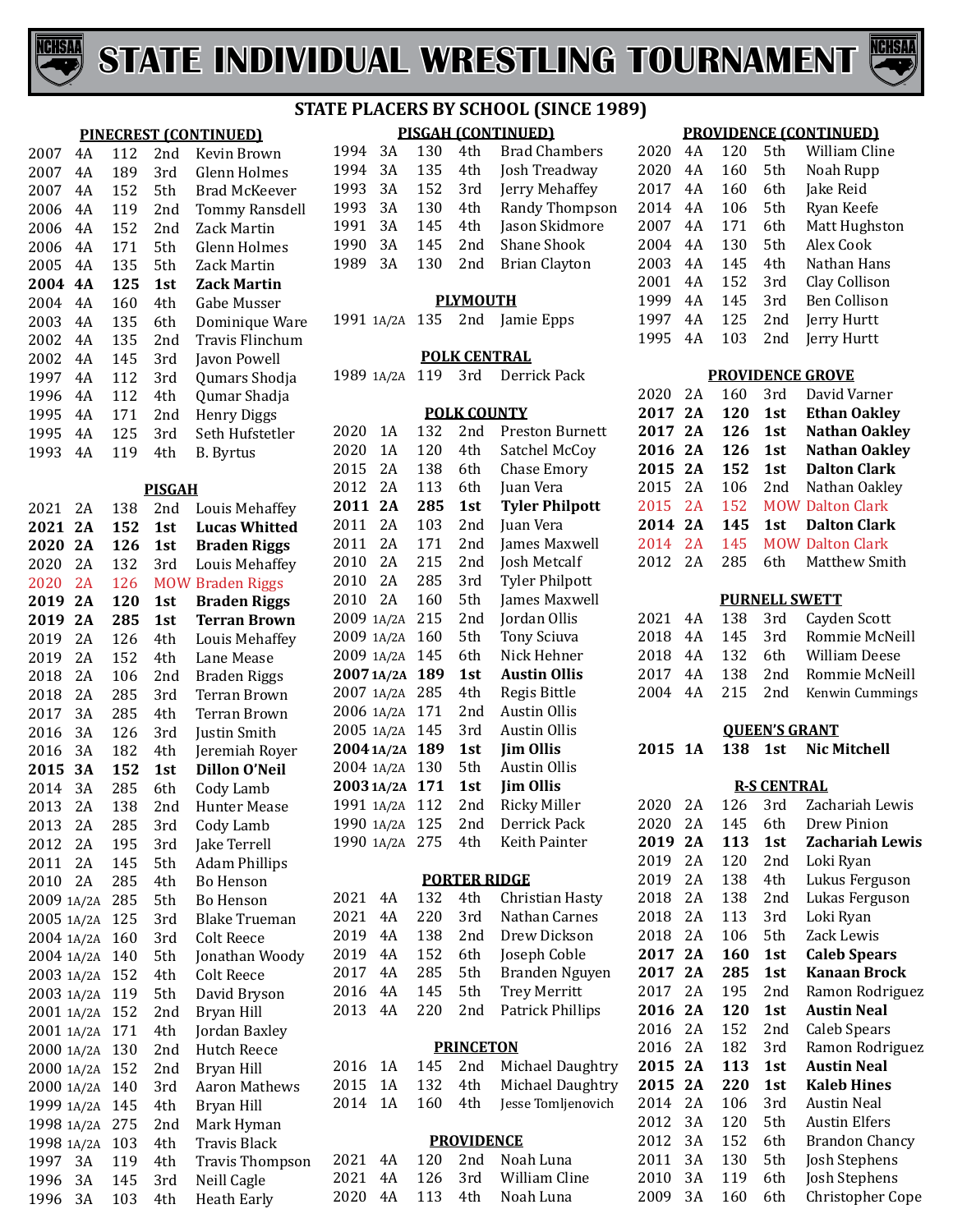



|              |                 |            |                      |                                              | <b>STATE PLACE</b> |              |
|--------------|-----------------|------------|----------------------|----------------------------------------------|--------------------|--------------|
|              |                 |            |                      | <b>R-S CENTRAL (CONTINUED)</b>               |                    | $\mathbf{R}$ |
| 2008         | 3A              | 135        | 5th                  | Christopher Uy                               | 2011               | 4A           |
| 2007         | 3A              | 215        | 1st                  | <b>Jesse McFarland</b>                       | 2009               | 3A           |
| 2007         | 3A              | 145        | 5th                  | Keagan Whiteside                             | 2009               | 3A           |
| 2007         | 3A              | 119        | 6th                  | Jack Stephens                                | 2009               | 3A           |
| 2006         | 3A              | 112        | 1st                  | <b>Gabe Lockett</b>                          | 2009               | 3A           |
| 2006         | 3A              | 125        | 3rd                  | Derek Lytle                                  | 2008               | 3A           |
| 2005         | 3A              | 125        | 3rd                  | Chris Moore                                  | 2008               | 3A           |
| 2005         | 3A              | 112        | 5th                  | Gabe Lockett                                 | 2008               | 3A           |
| 2005         | 3A              | 119        | 6th                  | Derek Lytle                                  | 2008               | 3A           |
| 2005         | 3A              | 140        | 6th                  | Clinton Whiteside                            | 2007               | 3A           |
| 2003         | 3A              | 103        | 6th                  | Alex Guffey                                  | 2007               | 3A           |
| 1994         | 3A              | 171        | 4th                  | <b>Guy Shearer</b>                           | 2007               | 3A           |
| 1992         | 3A              | 125        | 1st                  | <b>Brent Campbell</b>                        | 2007               | 3A           |
| 1991         | 3A              | 119        | 1st                  | <b>Brent Campbell</b>                        | 2007               | 3A           |
| 1991         | 3A              | 189        | 4th                  | Mike McCollum                                | 2006               | 3A           |
| 1990         | 3A              | 171        | 2nd                  | <b>Steve McNally</b>                         | 2006               | 3A           |
| 1990         | 3A              | 119        | 4th                  | Allan Campbell                               | 2006               | 3A           |
| 1989         | 3A              | 145        | 2nd                  | <b>Charlie Moore</b>                         | 2006               | 3A           |
| 1989         | 3A              | 103        | 4th                  | <b>Brent Campbell</b>                        | 2005               | 3A           |
|              |                 |            |                      |                                              | 2005               | 3A           |
|              |                 |            | <b>R.I. REYNOLDS</b> |                                              | 2005               | 3A           |
| 2018         | 4A              | 160        | 3rd                  | Wilbert Cruz                                 | 2005               | 3A           |
| 2012         | 4A              | 220        | 2nd                  | Denzel Dejournette                           | 2005<br>2004       | 3A<br>3A     |
| 2011         | 4A              | 215        | 4th                  | Denzel Dejournette                           | 2004               | 3A           |
| 2007         | 4A              | 152        | 3rd                  | Jack Wilson                                  | 2004               | 3A           |
| 2006         | 4A              | 145        | 6th                  | Jamal Chatman                                | 2004               | 3A           |
| 2003<br>2003 | <b>4A</b><br>4A | 112<br>119 | 1st<br>2nd           | <b>Ryan Hart</b><br><b>Scott Matthews</b>    | 2003               | 3A           |
| 2003         | 4A              | 125        | 5th                  | <b>Brian Smith</b>                           | 2003               | 3A           |
| 2000         | 4A              | 125        | 3rd                  | Will Munoz                                   | 2003               | 3A           |
| 2000         | 4A              | 145        | 3rd                  | O.T. Johnson                                 | 2002               | 3A           |
| 1999         | 4A              | 145        | 2nd                  | Othello Johnson                              | 2001               | 3A           |
| 1999         | 4A              | 119        | 4th                  | Will Munoz                                   | 2000               | 3A           |
| 1989         | 4A              | 119        | 2nd                  | Anthony Abraham                              | 2000               | 3A           |
| 1989         | 4A              | 135        | 4th                  | Andre Smith                                  | 1999               | 3A           |
|              |                 |            |                      |                                              | 1999               | 3A           |
|              |                 |            | <b>RAGSDALE</b>      |                                              | 1998               | 3А           |
| 2021         | 4A              | 285        | 4th                  | Nicholas Glasgow                             | 1998               | 3A           |
| 2020         | <b>4A</b>       | 170        | 1st                  | <b>Donald Cates</b>                          | 1997               | 3A           |
| 2020         | 4A              | 132        | 4th                  | Ahmad Smith                                  | 1997               | 3A           |
| 2020         | 4A              | 138        | 4th                  | Nick Smith                                   | 1997               | 3A           |
| 2019         | <b>4A</b>       | 132        | 1st                  | <b>Nigel Freeman</b>                         | 1995               | 3A           |
| 2019         | 4A              | 120        | 3rd                  | Ahmad Smith                                  | 1995               | 3A           |
| 2019         | 4A              | 195        | 5th                  | Cameron Blizard                              | 1994               | 3A           |
| 2018         | <b>4A</b>       | 285        | 1st                  | <b>Brandon Williams</b>                      | 1993               | 3A           |
| 2018         | 4A              | 195        | 3rd                  | Cameron Blizard                              | 1992               | 3A           |
| 2018         | 4A              | 126        | 4th                  | Ahmad Smith                                  | 1991               | 3A           |
| 2018         | 4A              | 132        | 5th                  | <b>Raymond Nesbitt</b>                       | 1990               | 3A           |
| 2018         | 4A              | 152        | 5th                  | Isaac Tahirkheli                             | 1989               | 3A<br>3A     |
| 2017         | 4A              | 170        | 3rd                  | Alejandro Illescas                           | 1989               |              |
| 2017         | 4A              | 126        | 5th                  | Darrian Bell                                 |                    |              |
| 2016         | 4A              | 106        | 3rd                  | Dylan Cook                                   | 2020               | 2A           |
| 2016         | 4A<br>4A        | 160<br>170 | 5th<br>2nd           | Jacob Glasgow                                | 2012               | 2A           |
| 2015<br>2015 | 4A              | 145        | 3rd                  | <b>Bryce Walker</b><br><b>Brandon Harris</b> | 2011               | 2A           |
| 2014         | <b>4A</b>       | 170        | 1st                  | <b>Bryce Walker</b>                          | 2006               | 3A           |
|              |                 |            |                      |                                              |                    |              |

#### **RAGSDALE (CONTINUED) STATE PLACERS BY SCHOOL (SINCE 1989)**

| 2011             | 4Α              | 285        | 6th        | David Woody                             |  |  |
|------------------|-----------------|------------|------------|-----------------------------------------|--|--|
| 2009             | <b>3A</b>       | 130        | 1st        | <b>Brandon Hodges</b>                   |  |  |
| 2009             | <b>3A</b>       | 135        | 1st        | <b>Jacob Creed</b>                      |  |  |
| 2009             | 3A              | 145        | 4th        | <b>Blair Fewell</b>                     |  |  |
| 2009             | 3A              | 135        | <b>MOW</b> | <b>Jacob Creed</b>                      |  |  |
| 2008             | 3А              | 130        | 1st        | <b>Jacob Creed</b>                      |  |  |
| 2008             | 3A              | 125        | 3rd        | <b>Brandon Hodges</b>                   |  |  |
| 2008             | 3A              | 112        | 4th        | Patrick Graham                          |  |  |
| 2008             | 3A              | 145        | 4th        | <b>Blair Fewell</b>                     |  |  |
| 2007             | 3А              | 103        | 1st        | <b>Patrick Graham</b>                   |  |  |
| 2007             | 3А              | 112        | 1st        | <b>Mickey Humphrey</b>                  |  |  |
| 2007             | 3А              | 119        | 1st        | <b>Jacob Creed</b>                      |  |  |
| 2007             | <b>3A</b>       | 160        | 1st        | <b>Alex Cooke</b>                       |  |  |
| 2007             | 3A              | 152        | 4th        | Oris Hopkins                            |  |  |
| 2006             | 3А              | 103        | 1st        | <b>Jacob Creed</b>                      |  |  |
| 2006             | 3A              | 145        | 2nd        | Alex Cooke                              |  |  |
| 2006             | 3A              | 130        | 3rd        | Kyle Kanaga                             |  |  |
| 2006             | 3A              | 171        | 4th        | Rob Claycomb                            |  |  |
| 2005             | 3А              | 125        | 1st        | <b>Kyle Kanaga</b>                      |  |  |
| 2005             | 3А              | 152        | 1st        | J.P. Polchinski                         |  |  |
| 2005             | <b>3A</b>       | 160        | 1st        | <b>Jesse Creed</b>                      |  |  |
| 2005             | 3A              | 140        | 4th        | Adam Jordan                             |  |  |
| 2005             | 3A              | 125        | <b>MOW</b> | <b>Kyle Kanaga</b>                      |  |  |
| 2004             | 3А              | 152        | 1st        | <b>Jesse Creed</b>                      |  |  |
| 2004             | 3A              | 103        | 2nd        | T.J. Duvall                             |  |  |
| 2004             | 3A              | 171        | 3rd        | <b>Travis Huddleston</b>                |  |  |
| 2004             | 3A              | 119        | 5th        | Kyle Kanaga                             |  |  |
| 2003             | 3А              | 140        | 1st        | <b>Jesse Creed</b>                      |  |  |
| 2003             | 3А              | 215        | 1st        | <b>Tony Walker</b>                      |  |  |
| 2003             | 3A              | 103        | 2nd        | T.J. Duvall                             |  |  |
| 2002             | 3A              | 130        | 3rd        | Jesse Creed                             |  |  |
| 2001             | 3A              | 140        | 2nd        | Russell Jarvis                          |  |  |
| 2000             | 3А              | 140        | 1st        | <b>Russell Jarvis</b>                   |  |  |
| 2000             | 3A              | 171        | 3rd        | David Ray                               |  |  |
| 1999             | 3А              | 140        | 1st        | Andrew Slack                            |  |  |
| 1999             | 3A              | 152        | 2nd        | Willie Kennedy                          |  |  |
| 1998             | 3A              | 130        | 1st        | <b>Andrew Slack</b>                     |  |  |
| 1998             | 3A              | 152        | 3rd        | Willie Kennedy<br><b>Steven Harrell</b> |  |  |
| 1997<br>1997     | <b>3A</b><br>3A | 125<br>119 | 1st<br>2nd | <b>Andrew Slack</b>                     |  |  |
|                  | 3A              |            |            |                                         |  |  |
| 1997<br>1995     | 3A              | 135        | 3rd<br>2nd | Benji Rorie                             |  |  |
| 1995             | 3A              | 119        | 3rd        | Clay Reynolds<br><b>Steven Harrell</b>  |  |  |
|                  |                 | 112        |            | <b>Marcus Moser</b>                     |  |  |
| 1994             | 3А<br>3A        | 135        | 1st        |                                         |  |  |
| 1993             |                 | 130        | 1st        | <b>Andre Witherspoon</b>                |  |  |
| 1992<br>1991     | <b>3A</b><br>3A | 130<br>125 | 1st        | <b>Andre Witherspoon</b>                |  |  |
| 1990             | 3A              |            | 2nd<br>2nd | Andre Witherspoon                       |  |  |
| 1989             | 3A              | 189<br>152 | 4th        | David Lancaster<br>Kevin Roof           |  |  |
| 1989             | 3A              | 189        | 4th        | David Lancaster                         |  |  |
|                  |                 |            |            |                                         |  |  |
| <b>RANDLEMAN</b> |                 |            |            |                                         |  |  |

#### 120 6th Luis Garcia 120 2nd Andrew Molina 119 2nd Andrew Molina **3A 125 1st Malachi Matson** 1A/2A 125 4th Malachi Matson

#### **RANDLEMAN (CONTINUED)**

| 2004 1A/2A | 103 | 2 <sub>nd</sub> | Malachi Matson          |
|------------|-----|-----------------|-------------------------|
| 2004 1A/2A | 145 | 2nd             | Jon Matson              |
| 2004 1A/2A | 275 | 4th             | Eric Payne              |
| 2003 1A/2A | 275 | 2 <sub>nd</sub> | Eric Payne              |
| 2003 1A/2A | 160 | 4th             | Zack Matson             |
| 2001 1A/2A | 215 | 4th             | Neil Ridge              |
| 2000 1A/2A | 215 | 4th             | Neil Ridge              |
| 1997 1A/2A | 189 | 2nd             | <b>Cliff Thompson</b>   |
| 1996 1A/2A | 171 | 1st             | <b>Cliff Thompson</b>   |
| 1996 1A/2A | 160 | 4th             | <b>B.J. Parsons</b>     |
| 1995 1A/2A | 119 | 1st             | <b>Chris Sams</b>       |
| 1995 1A/2A | 171 | 3rd             | <b>Cliff Thompson</b>   |
| 1994 1A/2A | 130 | 1st             | <b>Lorenzo Thompson</b> |
| 1994 1A/2A | 119 | 4th             | Chris Sams              |
| 1993 1A/2A | 171 | 4th             | <b>Brandon Sutphin</b>  |
| 1992 1A/2A | 145 | 1st             | <b>Jeremy Shadrick</b>  |
|            |     |                 |                         |

#### **REAGAN**

| 2015 | 4Α         | 220 | 5th             | Leroy Scales          |  |  |  |  |
|------|------------|-----|-----------------|-----------------------|--|--|--|--|
|      | REIDSVILLE |     |                 |                       |  |  |  |  |
| 2021 | 2A         | 126 | 1st             | Elijah Boyd           |  |  |  |  |
| 2021 | 2A         | 220 | 4th             | Keyan Floyd           |  |  |  |  |
| 2021 | 2Α         | 285 | 3rd             | Ki Rankin             |  |  |  |  |
| 2021 | 2A         | 106 | 2nd             | Rayshun (RJ) James    |  |  |  |  |
| 2021 | 2A         | 113 | 3rd             | William (Seth) Redd   |  |  |  |  |
| 2020 | 2Α         | 120 | 2nd             | Elijah Boyd           |  |  |  |  |
| 2020 | 2A         | 285 | 3rd             | Jordan Lindsay        |  |  |  |  |
| 2020 | 2Α         | 138 | 5th             | Cody Williams         |  |  |  |  |
| 2019 | 2A         | 113 | 2 <sub>nd</sub> | Elijah Boyd           |  |  |  |  |
| 2019 | 2.A        | 220 | 4th             | Jahki Rankin          |  |  |  |  |
| 2019 | 2Α         | 138 | 6th             | Cody Williams         |  |  |  |  |
| 2018 | 2A         | 220 | 2nd             | Kenneth Pinnix        |  |  |  |  |
| 1997 | 3Α         | 189 | 2 <sub>nd</sub> | Titus Harrison        |  |  |  |  |
| 1993 | 3Α         | 125 | 2 <sub>nd</sub> | Lawrence Harrison     |  |  |  |  |
| 1993 | 3A         | 275 | 2nd             | Ronald Wilson         |  |  |  |  |
| 1992 | 3Α         | 145 | 1st             | <b>Jason Driggers</b> |  |  |  |  |
| 1992 | 3Α         | 103 | 2nd             | Lawrence Harrison     |  |  |  |  |

#### **RICHLANDS**

|  |  | 2019 2A 160 4th Tyler Wargo |
|--|--|-----------------------------|
|  |  |                             |

|  | <b>RICHMOND COUNTY</b> |
|--|------------------------|
|  |                        |

|  |  | 2008 4A 130 5th Rakeem Brewington |
|--|--|-----------------------------------|
|  |  | 2008 4A 140 5th Dalton Lipford    |
|  |  | 2008 4A 285 5th Andrew Parsons    |
|  |  | 2007 4A 152 4th James McNeil      |
|  |  | 1999 4A 152 4th Dwayne Bloomfield |
|  |  | 1994 4A 160 3rd Danny Via         |

| <b>RIVERSIDE-DURHAM</b> |
|-------------------------|
|-------------------------|

|  |  | 2017 4A 195 1st Jaden Davis      |
|--|--|----------------------------------|
|  |  | 2019 4A 195 4th Jatavian Hart    |
|  |  | 2019 4A 132 4th Jalen Adams      |
|  |  | 2020 4A 152 6th Reginald Snowden |
|  |  | 2020 4A 138 5th Joshua Cox       |
|  |  | 2020 4A 170 2nd Terrence Martin  |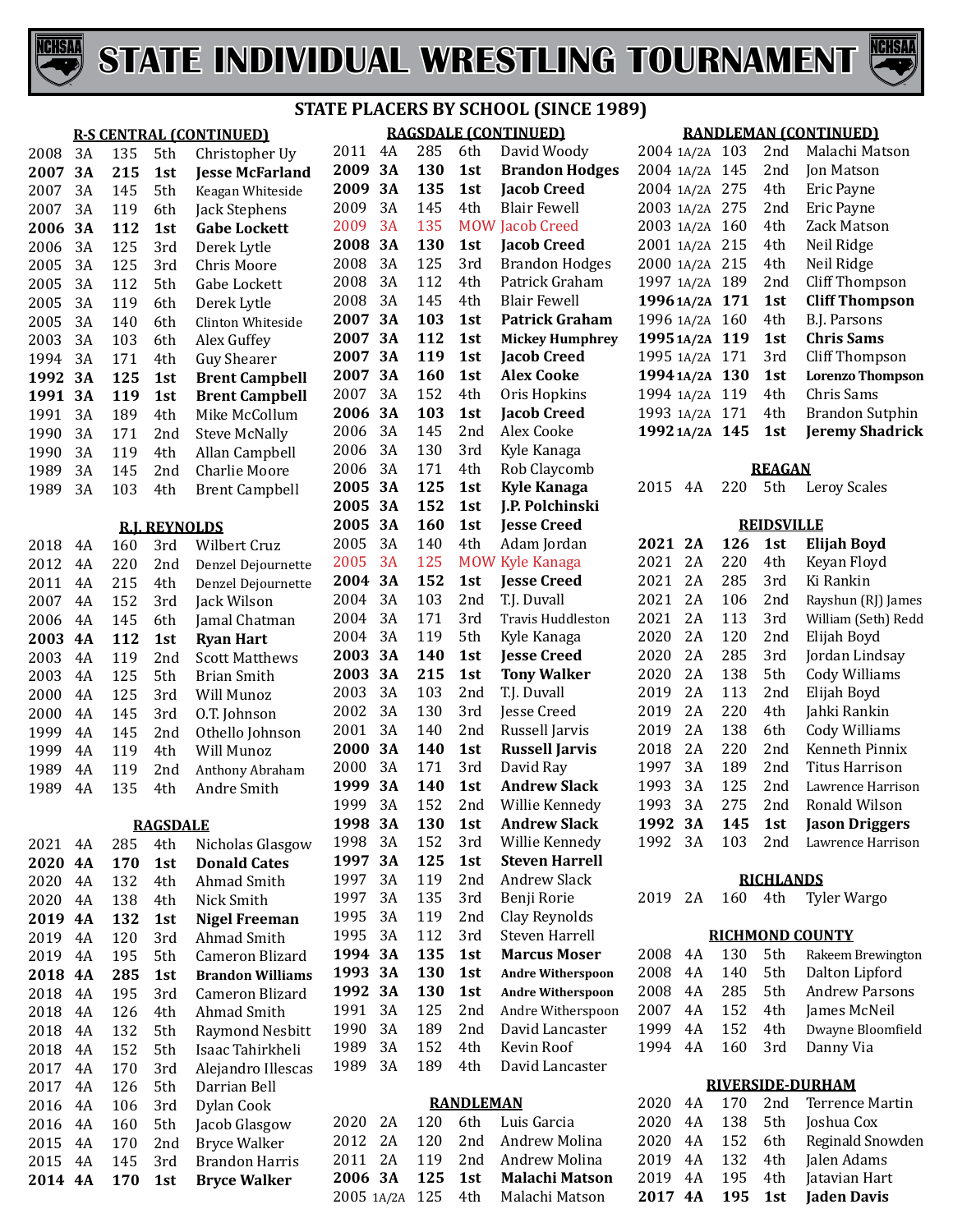



|      |           |     |            | 11 C                         |
|------|-----------|-----|------------|------------------------------|
|      |           |     |            | RIVERSIDE-DURHAM (CONTINUED) |
| 2016 | 4A        | 195 | 4th        | Jaden Davis                  |
| 2015 | <b>4A</b> | 170 | 1st        | <b>Jaquon Sowell</b>         |
| 2015 | <b>4A</b> | 285 | 1st        | <b>Gary Whitaker</b>         |
| 2015 | 4A        | 195 | 2nd        | Araad Sarrami                |
| 2014 | <b>4A</b> | 160 | 1st        | <b>Jaquon Sowell</b>         |
| 2014 | 4A        | 285 | 3rd        | Gary Whitaker                |
| 2012 | 4A        | 126 | 4th        | Howard Earl                  |
| 2010 | 4A        | 130 | 1st        | <b>Tyrone Eatmon</b>         |
| 2010 | 4A        | 130 | <b>MOW</b> |                              |
|      | 4A        |     |            | <b>Tyrone Eatmon</b>         |
| 2009 |           | 125 | 1st        | <b>Tyrone Eatmon</b>         |
| 2009 | 4A        | 171 | 3rd        | <b>Scott McGee</b>           |
| 2009 | 4A        | 160 | 5th        | Shaquawn Grant               |
| 2008 | 4A        | 119 | 1st        | <b>Tyrone Eatmon</b>         |
| 2008 | 4A        | 171 | 2nd        | Alex Timmons                 |
| 2008 | 4A        | 145 | 5th        | <b>Scott McGee</b>           |
| 2007 | 4Α        | 125 | 1st        | <b>Morgann Atkinson</b>      |
| 2007 | 4A        | 145 | 1st        | <b>Colton Palmer</b>         |
| 2007 | 4A        | 119 | 3rd        | <b>Tyrone Eatmon</b>         |
| 2007 | 4A        | 171 | 4th        | Chris Bullock                |
| 2007 | 4A        | 112 | 5th        | Sheldon Wilder               |
| 2007 | 4A        | 189 | 5th        | Cedric Carter                |
| 2006 | 4A        | 112 | 3rd        | Zachary Pierce               |
| 2006 | 4A        | 103 | 5th        | Sheldon Wilder               |
| 2005 | <b>4A</b> | 125 | 1st        | <b>Colton Palmer</b>         |
| 2005 | 4A        | 135 | 1st        | <b>Chris Tucker</b>          |
| 2005 | 4A        | 103 | 2nd        | Morgann Atkinson             |
| 2005 | 4A        | 119 | 4th        | <b>Hector Velez</b>          |
| 2005 | 4A        | 160 | 4th        | Ben Oeser                    |
| 2004 | <b>4A</b> | 130 | 1st        | <b>Vincent Ramirez</b>       |
| 2004 | 4A        | 135 | 1st        | <b>George Hickman</b>        |
| 2004 | 4A        | 189 | 1st        | <b>Daniel Llamas</b>         |
| 2004 | 4A        | 119 | 2nd        | Jonathan Morton              |
| 2004 | 4A        | 145 | 2nd        | Ben Oeser                    |
| 2004 | 4A        | 103 | 3rd        | <b>Colton Palmer</b>         |
| 2004 | 4A        | 152 | 6th        | <b>Broc Dickerson</b>        |
| 2003 | 4A        | 119 | 1st        | <b>Vincent Ramirez</b>       |
| 2003 | 4A        | 125 | 1st        | <b>George Hickman</b>        |
| 2003 | 4A        | 130 | 1st        | <b>Terreyl Williams</b>      |
| 2003 | <b>4A</b> | 152 | 1st        | <b>Marcus Boyd</b>           |
| 2003 | 4A        | 112 | 2nd        | Jon Morton                   |
| 2003 | 4A        | 140 | 4th        | <b>Brock Dickerson</b>       |
| 2003 | 4A        | 171 | 4th        | Daniel Llamas                |
| 2002 | 4A        | 103 | 1st        | <b>Vincent Ramirez</b>       |
| 2002 | <b>4A</b> | 125 | 1st        | <b>Brandon Palmer</b>        |
| 2002 | <b>4A</b> | 130 | 1st        | <b>Philip Ramirez</b>        |
| 2002 | <b>4A</b> | 140 | 1st        | <b>Abel Trujillo</b>         |
| 2002 | <b>4A</b> | 189 | 1st        | <b>Corey Winston</b>         |
| 2002 | 4A        | 145 | 2nd        | Marcus Boyd                  |
| 2002 | 4A        | 152 | 2nd        | Drew Llamas                  |
| 2001 | 4A        | 125 | 1st        | <b>Brandon Palmer</b>        |
| 2001 | <b>4A</b> | 189 | 1st        | <b>Corey Winston</b>         |
| 2001 | 4A        | 145 | 2nd        | <b>Troy Simmons</b>          |
| 2001 | 4A        | 171 | 3rd        | Joe Runkle                   |
| 2000 | 4A        | 140 | 1st        | <b>Charlie Walker</b>        |
| 2000 | 4A        | 112 | 2nd        | <b>Brandon Palmer</b>        |
| 1998 | 4A        | 119 | 1st        | <b>Bryant Cates</b>          |

#### **RIVERSIDE-DURHAM (CONTINUED) STATE PLACERS BY SCHOOL (SINCE 1989)**

|      |    |     |       | <u>Kivekside-dukham [Con Linued]</u> |
|------|----|-----|-------|--------------------------------------|
| 1998 | 4A | 160 | 1st   | <b>Donald Cates</b>                  |
| 1998 | 4A | 125 | 2nd   | Eddie Haywood                        |
| 1998 | 4A | 135 | 2nd   | Charlie Walker                       |
| 1998 | 4A | 171 | 3rd   | Austen Palmer                        |
| 1997 | 4A | 112 | 1st   | <b>Eddie Haywood</b>                 |
| 1997 | 4A | 140 | 1st   | <b>Steve Echeverri</b>               |
| 1997 | 4Α | 145 | 3rd   | Nick Keith                           |
| 1997 | 4Α | 152 | 3rd   | Donald Cates                         |
| 1997 | 4A | 160 | 4th   | Austen Palmer                        |
| 1996 | 4A | 130 | 1st   | <b>Steve Echeverri</b>               |
| 1996 | 4A | 140 | 1st   | <b>Deuce Harris</b>                  |
| 1996 | 4A | 145 | 4th   | Nick Keith                           |
| 1996 | 4A | 140 |       | <b>MOW Deuce Harris</b>              |
| 1995 | 4A | 275 | 1st   | <b>Mike Neal</b>                     |
| 1995 | 4Α | 135 | 2nd   | Deuce Harris                         |
| 1995 | 4Α | 160 | 3rd   | Teio Brown                           |
| 1994 | 4A | 103 | 1st   | <b>Tyler Blanchard</b>               |
| 1994 | 4A | 125 | 1st   | C.C. Fisher                          |
| 1994 | 4A | 130 | 1st   | <b>Deuce Harris</b>                  |
| 1994 | 4A | 171 | 1st   | <b>Derek Mondeau</b>                 |
| 1994 | 4Α | 275 | 3rd - | Mike Neal                            |
| 1994 | 4A | 145 | 4th   | Creighton Farrington                 |
| 1994 | 4A | 160 | 4th   | Teio Brown                           |
| 1994 | 4A | 125 |       | MOW C.C. Fisher                      |
| 1993 | 4A | 189 | 2nd   | Jotham Pruitt                        |

#### **ROANOKE RAPIDS**

|  | 2002 1A/2A 135 3rd Cody Shell   |
|--|---------------------------------|
|  | 1999 1A/2A 171 4th Chad Jenkins |

#### **ROBBINSVILLE**

| 2021 | 1A        | 220 | 1st | <b>Ben Wachacha</b>    | 1998 1/ |                          |
|------|-----------|-----|-----|------------------------|---------|--------------------------|
| 2021 | 1A        | 285 | 3rd | <b>Carlos Wesley</b>   | 1998 1/ |                          |
| 2021 | <b>1A</b> | 126 | 1st | <b>Jayden Nowell</b>   | 1997 1/ |                          |
| 2021 | <b>1A</b> | 182 | 1st | <b>Kage Williams</b>   | 1997 1/ |                          |
| 2021 | <b>1A</b> | 195 | 1st | <b>Kyle Fink</b>       | 1996 1/ |                          |
| 2021 | <b>1A</b> | 106 | 1st | <b>Luke Wilson</b>     | 199314  |                          |
| 2020 | <b>1A</b> | 138 | 1st | Nathan Fisher          | 1993 1/ |                          |
| 2020 | <b>1A</b> | 195 | 1st | <b>Kyle Fink</b>       | 199214  |                          |
| 2020 | 1A        | 106 | 2nd | Luke Wilson            | 1991 1/ |                          |
| 2020 | 1A        | 126 | 4th | Jayden Nowell          | 1990 1/ |                          |
| 2020 | 1A        | 160 | 4th | Justin Stewart         | 198914  |                          |
| 2019 | 1A        | 138 | 1st | <b>Kade Millsaps</b>   |         |                          |
| 2019 | 1A        | 106 | 2nd | Jayden Nowell          |         |                          |
| 2019 | 1A        | 132 | 2nd | Nathan Fisher          | 2018    | í                        |
| 2019 | 1A        | 220 | 2nd | Kyle Fink              | 2017    | í                        |
| 2019 | 1A        | 182 | 3rd | Payne Anderson         | 2017    | Í                        |
| 2019 | 1A        | 195 | 3rd | Isaac Wilkinson        | 2014    | $\overline{\phantom{a}}$ |
| 2018 | <b>1A</b> | 132 | 1st | <b>Kade Millsaps</b>   | 2013    | Í                        |
| 2018 | <b>1A</b> | 152 | 1st | <b>Payne Anderson</b>  | 2013    | í                        |
| 2018 | 1A        | 113 | 2nd | Matt Lovin             | 2013    | Í                        |
| 2018 | 1A        | 220 | 2nd | Fredy Romero           | 2013    | $\ddot{\phantom{0}}$     |
| 2018 | 1A        | 120 | 4th | <b>Braden Millsaps</b> | 2013    | $\ddot{\cdot}$           |
| 2018 | 1A        | 126 | 4th | Nathan Fisher          | 2013    | Í                        |
| 2017 | 1A        | 126 | 2nd | Kade Millsaps          | 2012    | $\ddot{\cdot}$           |
| 2017 | 1A        | 145 | 3rd | Drake Cable            | 2012    | Í                        |
| 2017 | 1A        | 195 | 4th | Fredy Romero           | 2012    | í                        |
|      |           |     |     |                        |         |                          |

| IJ         |            |     |                 |                                 |
|------------|------------|-----|-----------------|---------------------------------|
|            |            |     |                 | <b>ROBBINSVILLE (CONTINUED)</b> |
| 2016       | 1A         | 113 | 2nd             | Arlus Orr                       |
| 2016       | 1A         | 160 | 2nd             | Lane Millsaps                   |
| 2016       | 1A         | 138 | 3rd             | Drake Cable                     |
| 2016       | 1A         | 126 | 4th             | Kolin Guffey                    |
| 2015       | 1A         | 182 | 3rd             | Creed Lovin                     |
| 2014       | <b>1A</b>  | 106 | 1st             | <b>Irvin Portugal</b>           |
| 2014       | <b>1A</b>  | 120 | 1st             | Zack Orr                        |
| 2014       | 1 A        | 138 | 2nd             | Kade Guffey                     |
| 2014       | 1 A        | 170 | 3rd             | Nathan Craig                    |
| 2014       | 1 A        | 220 | 3rd             | <b>Brandon Lee</b>              |
| 2014       | 1 A        | 195 | 4th             | Creed Lovin                     |
| 2014       | 1A         | 120 |                 | <b>MOW Zack Orr</b>             |
| 2013       | <b>1A</b>  | 106 | 1st             | Zack Orr                        |
| 2013       | 1A         | 195 | 1st             | <b>Spencer McCoy</b>            |
| 2013       | 1 A        | 152 | 2nd             | Joey Cabel                      |
| 2013       | 1 A        | 132 | 4th             | Kade Guffey                     |
| 2013       | 1A         | 170 | 4th             | Nathan Craig                    |
| 2012       | 1A         | 138 | 2nd             | Josh Davis                      |
| 2012       | 1A         | 152 | 2nd             | Joey Cable                      |
| 2012       | 1A         | 106 | 3rd             | Zack Orr                        |
| 2010       | 1A         | 140 | 2nd             | Erik Messick                    |
| 2010       | 1A         | 189 | 4th             | Jake Phillips                   |
| 2009       | 1A/2A      | 135 | 3rd             | Erik Messick                    |
| 2009       | 1A/2A      | 140 | 3rd             | Erik Messick                    |
| 2009       | 1A/2A      | 171 | 3rd             | Jake Phillips                   |
| 2009       | 1A/2A      | 215 | 5th             | Devin Trull                     |
| 20081A/2A  |            | 112 | 1st             | <b>Weston Haney</b>             |
| 2008       | 1A/2A      | 215 | 2nd             | Chandler Turpin                 |
| 2008       | 1A/2A      | 103 | 3rd             | Erik Messick                    |
| 2003       | 1A/2A      | 145 | 6th             | Dusty Anderson                  |
| 2000       | 1A/2A      | 103 | 4th             | Jason Sawyer                    |
| 1998       | 1A/2A      | 145 | 2nd             | <b>Sterling Crisp</b>           |
|            | 1998 1A/2A | 112 | 4th             | Wayne Sawyer                    |
| 1997       | 1A/2A      | 215 | 2nd             | Kyle Orr                        |
| 1997       | 1A/2A      | 103 | 4th             | Wayne Sawyer                    |
|            | 1996 1A/2A | 215 | 3rd             | Kyle Orr                        |
| 1993 1A/2A |            | 112 | 1st             | <b>James Orr</b>                |
|            | 1993 1A/2A | 112 |                 | <b>MOW James Orr</b>            |
|            | 1992 1A/2A | 103 | 1st             | <b>James Orr</b>                |
|            | 1991 1A/2A | 103 | 3rd             | James Orr                       |
|            | 1990 1A/2A | 140 | 4th             | Arnold Johnson                  |
|            | 1989 1A/2A | 140 | 1st             | <b>Lynn Hooper</b>              |
|            |            |     |                 |                                 |
|            |            |     | <b>ROBINSON</b> |                                 |
| 2018       | 3A         | 113 | 4th             | Caedyn Fitch                    |

| 2018 | 3A  | 113 | 4th | Caedyn Fitch           |
|------|-----|-----|-----|------------------------|
| 2017 | 3Α  | 120 | 6th | Isaiah Hendricks       |
| 2017 | 3Α  | 126 | 6th | Zavier Shipp           |
| 2014 | 4 A | 120 | 4th | David Cline            |
| 2013 | 3A  | 106 | 1st | <b>David Cline</b>     |
| 2013 | 3A  | 160 | 1st | <b>Kenan Robertson</b> |
| 2013 | 3Α  | 152 | 3rd | John Glunt             |
| 2013 | 3Α  | 138 | 4th | Hamilton Jones         |
| 2013 | 3Α  | 120 | 6th | Morris Andujar         |
| 2013 | 3Α  | 126 | 6th | Jonah Swinson          |
| 2012 | 3A  | 126 | 1st | <b>Garrison White</b>  |
| 2012 | 3Α  | 152 | 2nd | Kenan Robertson        |
| 2012 | 3Α  | 106 | 4th | Jonah Swinson          |
|      |     |     |     |                        |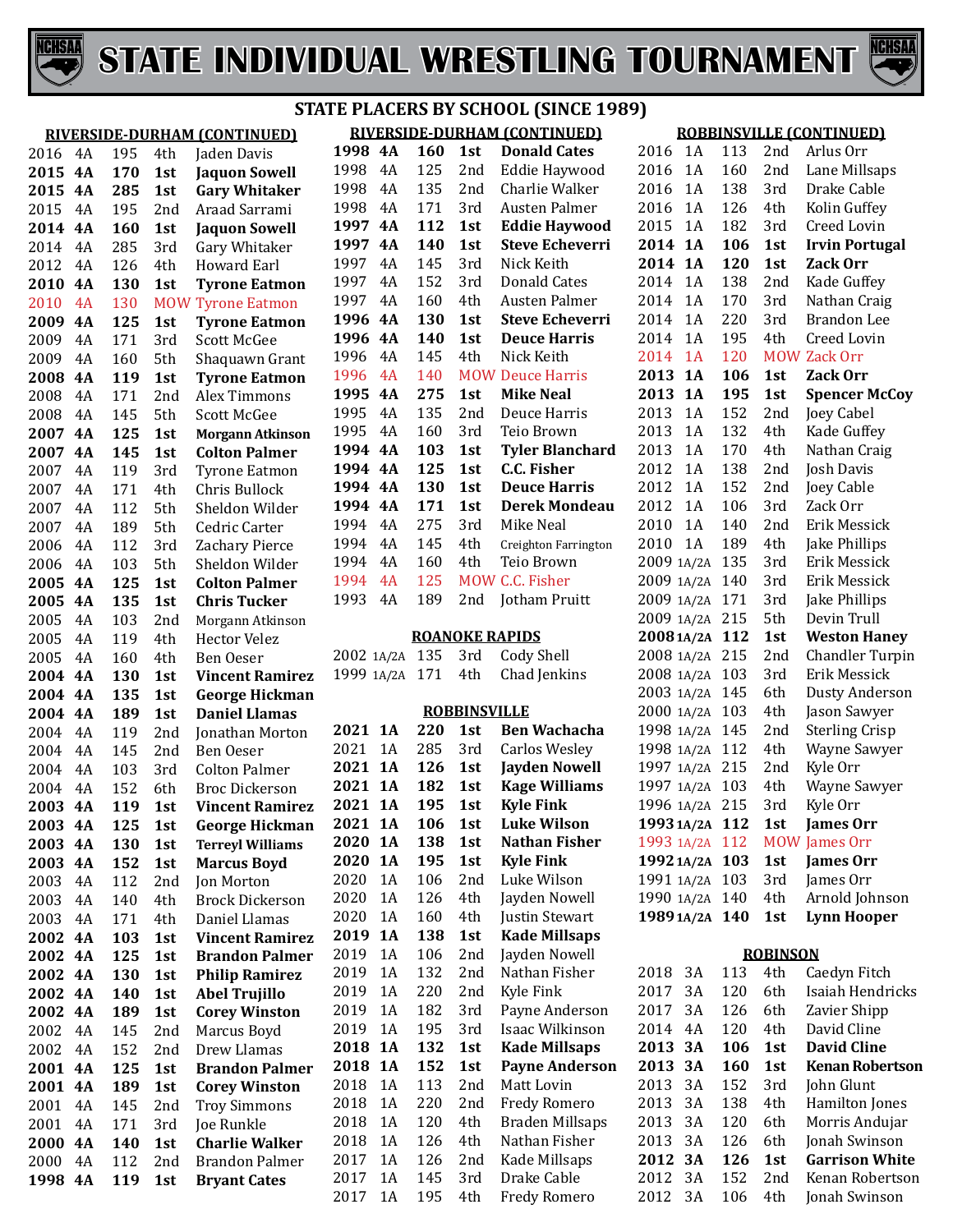

**ROBINSON (CONTINUED)** 2012 3A 126 MOW Garrison White<br>2011 3A 125 1st Garrison White

 **3A 140 1st Davante Andujar 3A 112 1st Garrison White**

**3A 125 1st Garrison White**



#### **STATE PLACERS BY SCHOOL (SINCE 1989)**

4A 195 3rd Bobby James

Martinez<br>2019 4A 132 6th Dylan Wil

**ROLESVILLE**

**Jonathan Saravia-**

Dylan Wilman

#### **ROSEWOOD (CONTINUED)**

|  | 2001 1A/2A 275 2nd Bob Cooke      |
|--|-----------------------------------|
|  | 2001 1A/2A 112 4th Ryan DeCarlo   |
|  | 1998 1A/2A 215 4th Rayco Kornegay |

#### **ROSMAN**

1A/2A 130 2nd Joseph Figueroa

| 2010         | 3A        | 119        | 1st                | <b>Dominic Parisi</b>               |                                  |    |     |                 |                                 |                    |    |            | <b>ROSMAN</b>    |                                            |
|--------------|-----------|------------|--------------------|-------------------------------------|----------------------------------|----|-----|-----------------|---------------------------------|--------------------|----|------------|------------------|--------------------------------------------|
| 2010         | 3A        | 103        | 3rd                | Hamilton Jones                      |                                  |    |     | <b>ROSEWOOD</b> |                                 | 2021               | 1A | 120        | 4th              | <b>Brandon Ropp</b>                        |
| 2010         | 3A        | 135        | 3rd                | Davante Andujar                     | 2021                             | 1A | 132 | 3rd             | <b>Braeden Reiss</b>            | 2021               | 1A | 138        | 2nd              | Cole Combs                                 |
| 2010         | 3A        | 130        | 4th                | Caleb Swinson                       | 2021                             | 1A | 106 | 2nd             | Jason Kennedy                   | 2020               | 1A | 106        | 4th              | <b>Brandon Ropp</b>                        |
| 2010         | 3A        | 125        | 5th                | Jay Similton                        | 2021 1A                          |    | 120 | 1st             | <b>Logan Tortual</b>            | 2017               | 1A | 160        | 2nd              | Tanner Whitman                             |
| 2010         | 3A        | 145        | 5th                | Jacob Eldridge                      | 2020                             | 1A | 113 | 3rd             | <b>Togan Tortual</b>            | 2017               | 1A | 170        | 2 <sub>nd</sub>  | Cody Swangim                               |
| 2010         | 3A        | 112        |                    | <b>MOW Garrison White</b>           | 2019 1A                          |    | 113 | 1st             | <b>Christian Decatur</b>        | 2016               | 1A | 138        | 2 <sub>nd</sub>  | Ethan Orr                                  |
| 2009         | <b>4A</b> | 119        | 1st                | <b>Dominic Parisi</b>               | 2019 1A                          |    | 132 | 1st             | <b>Timothy Decatur</b>          | 2016               | 1A | 126        | 3rd              | <b>Marcus Stamey</b>                       |
| 2009         | 4A        | 103        | 2nd                | <b>Garrison White</b>               | 2019                             | 1A | 145 | 1st             | <b>Jordan Todd</b>              | 2016               | 1A | 220        | 3rd              | Landon Shipman                             |
| 2009         | 4A        | 130        | 6th                | Davante Andujar                     | 2019                             | 1A | 126 | 2nd             | Chris Hill                      | 2016               | 1A | 285        | 3rd              | Andreas Villagomez                         |
| 2009         | 4A        | 135        | 6th                | James White                         | 2019                             | 1A | 285 | 4th             | Nyterrius Williams              | 2016               | 1A | 120        | 4th              | <b>Tristan Prater</b>                      |
| 2008         | <b>4A</b> | 112        | 1st                | <b>Dominic Parisi</b>               | 2018 1A                          |    | 106 | 1st             | <b>Christian Decatur</b>        | 2016               | 1A | 145        | 4th              | Tanner Whitman                             |
| 2007         | 4A        | 103        | 3rd                | Dominic Parisi                      | 2018 1A                          |    | 120 | 1st             | <b>Timothy Decatur</b>          | 2015               | 1A | 132        | 3rd              | Tanner Whitman                             |
| 2004         | 3A        | 145        | 3rd                | Danny Hendry                        | 2018                             | 1A | 132 | 2nd             | Reid Amodeo                     | 2015               | 1A | 220        | 3rd              | Landon Shipman                             |
|              |           |            |                    |                                     | 2018                             | 1A | 138 | 2nd             | Jordan Todd                     | 2015               | 1A | 120        | 4th              | <b>Tristan Prater</b>                      |
|              |           |            |                    | <b>ROCKINGHAM COUNTY</b>            | 2018                             | 1A | 285 | 2nd             | Nyterrius Williams              | 2015               | 1A | 126        | 4th              | Ethan Orr                                  |
| 2018         | 3A        | 170        | 2nd                | Steven Washburn                     | 2017 1A                          |    | 132 | 1st             | <b>Jordan Todd</b>              | 2015               | 1A | 285        | 4th              | Andres Villagomez                          |
| 2017         | 3A        | 195        | 2nd                | John Harris                         | 2017 1A                          |    | 182 | 1st             | <b>Cameron Helt</b>             | 2014               | 1A | 132        | 2nd              | Breyer Owen                                |
| 2016         | 3A        | 182        | 2nd                | John Harris                         | 2017                             | 1A | 106 | 2nd             | Christian Decatur               | 2014               | 1A | 126        | 3rd              | Tanner Whitman                             |
| 2015         | 3A        | 170        | 2nd                | John Harris                         | 2017                             | 1A | 113 | 2nd             | Chris Hill                      | 2013               | 1A | 126        | 4th              | Breyer Owen                                |
| 2014         | 3A        | 170        | 6th                | John Harris                         | 2017                             | 1A | 120 | 3rd             | <b>Timothy Decatur</b>          | 2012               | 1A | 170        | 2nd              | Terry Henderson                            |
| 2007         | 3A        | 285        | 2nd                | Chris Carter                        | 2017                             | 1A | 138 | 3rd             | Louis Tortual                   | 2012               | 1A | 182        | 4th              | Samuel Mullenax                            |
| 2007         | 3A        | 189        | 5th                | <b>Cody Walton</b>                  | 2016 1A                          |    | 106 | 1st             | <b>Timothy Decatur</b>          | 2011               | 1A | 112        | 4th              | Thomas Whitman                             |
| 2006         | 3A        | 171        | 2nd                | <b>Cody Walton</b>                  | 2016 1A                          |    | 285 | 1st             | <b>Kaleb Taylor</b>             | 2011               | 1A | 171        | 4th              | Terry Henderson                            |
| 2006         | 3A        | 275        | 2nd                | Chris Carter                        | 2016                             | 1A | 126 | 2nd             | Jordan Todd                     | 2010               | 1A | 145        | 2 <sub>nd</sub>  | Kyle Ramey                                 |
| 2005         | 3A        | 152        | 2nd                | Robert Walton                       | 2016                             | 1A | 220 | 2nd             | <b>Blake Dean</b>               | 2008 1A/2A         |    | 145        | 5th              | Zach Whitman                               |
| 2005         | 3A        | 275        | 6th                | Chris Davis                         | 2016                             | 1A | 138 | 4th             | Jayden Thomas                   | 2007 1A/2A 125     |    |            | 6th              | Wesley Whitman                             |
| 2003         | 3A        | 171        | 2nd                | Jacob Setliff                       | 2015                             | 1A | 285 | 1st             | <b>Kaleb Taylor</b>             | 2004 1A/2A 135     |    |            | 4th              | <b>Ryan Snipes</b>                         |
| 1998         | 3A        | 125        | 3rd                | John Brown                          | 2015                             | 1A | 138 | 3rd             | Samuel Drew                     | 1992 1A/2A 119     |    |            | 4th              | <b>Rusty Lowery</b>                        |
| 1990         | 3A        | 189        | 3rd                | Greg Cox                            | 2015                             | 1A | 170 | 3rd             | Kaleb Smith                     |                    |    |            |                  |                                            |
|              |           |            |                    |                                     | 2015                             | 1A | 182 | 4th             | Josh Drew                       |                    |    |            | <b>SALISBURY</b> |                                            |
|              |           |            | <b>ROCKY MOUNT</b> |                                     | 2015                             | 1A | 220 | 4th             | Rayquon Jones                   | 2021               | 2A | 120        | 3rd              | Javon White                                |
| 2018         | 3A        | 120        | 4th                | Rahsun Lawrence                     | 2014                             | 1A | 160 | 2nd             | Kaleb Smith                     | 2021               | 2A | 145        | 2nd              | Michael Lowry                              |
| 2018         | 3A        | 106        | 5th                | David Jacob                         | 2014                             | 1A | 170 | 2nd             | Josh Drew                       | 2020               | 2A | 113        | 5th              | Javon White                                |
| 2016         | 3A        | 126        | 1st                | <b>Wilson Smith</b>                 | 2014                             | 1A | 285 | 2nd             | Kaleb Taylor                    | 2020               | 2A | 138        | 6th              | Michael Lowry                              |
| 2015         | 3A        | 126        | 1st                | <b>Wilson Smith</b>                 | 2014                             | 1A | 220 | 4th             | Rayquon Jones                   | 2019               | 2A | 285        | 4th              | Kevion Chunn                               |
| 2014         | 3A        | 120        | 3rd                | Wilson Smith                        | 2013 1A                          |    | 126 | 1st             | <b>Nick Quillen</b>             | 2019               | 2A | 132        | 5th              | Michael Lowry                              |
| 2014 3A      |           | 195        | 3rd                | Keyaad Coley                        | 2013 1A                          |    | 106 | 3rd             | Malique Boyd                    | 2017 2A            |    | 132        | 5th              | Jibri Cowan                                |
| 2014         | 3A        | 145        | 6th                | Rahshaun Elliott                    | 2013                             | 1A | 113 | 4th             | Angel Jaramillo                 | 2017               | 2A | 285        | 5th              | Chris Moore                                |
| 2013         | 3A        | 145        | 2nd                | Alexander Knight                    | 2012                             | 1A | 120 | 1st             | Nick Quillen                    | 2016               | 2A | 152        | 4th              | Willie Clark                               |
| 2012         | 3A        | 145        | 2nd                | Alexander Knight                    | 2012                             | 1A | 113 | 4th             | Angel Jaramillo                 | 2015 2A            |    | 182        | 3rd              | Jeffrey Burton                             |
| 2012         | 3A<br>3A  | 170        | 3rd                | Janicento Williamston               | 2011 1A                          |    | 119 | 2nd             | Nick Quillen                    | 2015 2A            |    | 160        | 6th              | Willie Clark                               |
| 2011         | 3A        | 171<br>189 | 6th                | Janicento Williamson                | 2011 1A                          |    | 125 | 2nd             | Zach Behrend                    | 2014 2A            |    | 182        | 5th              | Jeffrey Burton                             |
| 2006         | 4A        | 119        | 5th                | Brandon McDonald                    | 2011 1A                          |    | 103 | 4th             | Angel Jaramillo                 | 2012 2A            |    | 126        | 4th              | D'Andre Hunter                             |
| 2005<br>1992 | 4A        | 145        | 6th<br>2nd         | Anthony Taylor<br>LaDerrick Bullock | 2011 1A                          |    | 160 | 4th             | Joshua Pipkin                   | 2011 2A            |    | 125        | 2nd              | <b>Dontarious Mills</b>                    |
| 1991         | 4A        | 160        | 2nd                | Jermaine Jones                      | 2010 1A                          |    | 119 | 2nd             | Zach Behrend                    | 2011 2A            |    | 152        | 3rd              | Tre Jackson                                |
| 1990         | 4A        | 152        | 3rd                | Dewayne Smith                       | 2009 1A/2A 145                   |    |     | 2nd             | Joshua Holmes<br>Zach Behrend   | 2010 2A            |    | 135        | 1st              | <b>Joseph Figueroa</b>                     |
| 1989         | 4A        | 130        | 4th                | Ramee Treish                        | 2009 1A/2A 103                   |    |     | 3rd             |                                 | 2010 2A<br>2010 2A |    | 145<br>112 | 1st<br>2nd       | <b>Tre Jackson</b><br><b>Victor Faires</b> |
|              |           |            |                    |                                     | 2007 1A/2A 112<br>2005 1A/2A 112 |    |     | 5th<br>2nd      | Jim Bish<br><b>Ramsey Brown</b> | 2010 2A            |    | 189        | 2nd              | Isaiah Whitaker                            |
|              |           |            | <b>ROCKY RIVER</b> |                                     | 2005 1A/2A 275                   |    |     | 4th             | Michael Sander                  | 2010 2A            |    | 145        |                  | <b>MOW Tre Jackson</b>                     |
|              |           |            |                    |                                     |                                  |    |     |                 |                                 |                    |    |            |                  |                                            |

1A/2A 103 4th Ramsey Brown

2019 4A 170 4th Success Odoemena<br>2016 4A 152 6th Upright Odoemena Upright Odoemena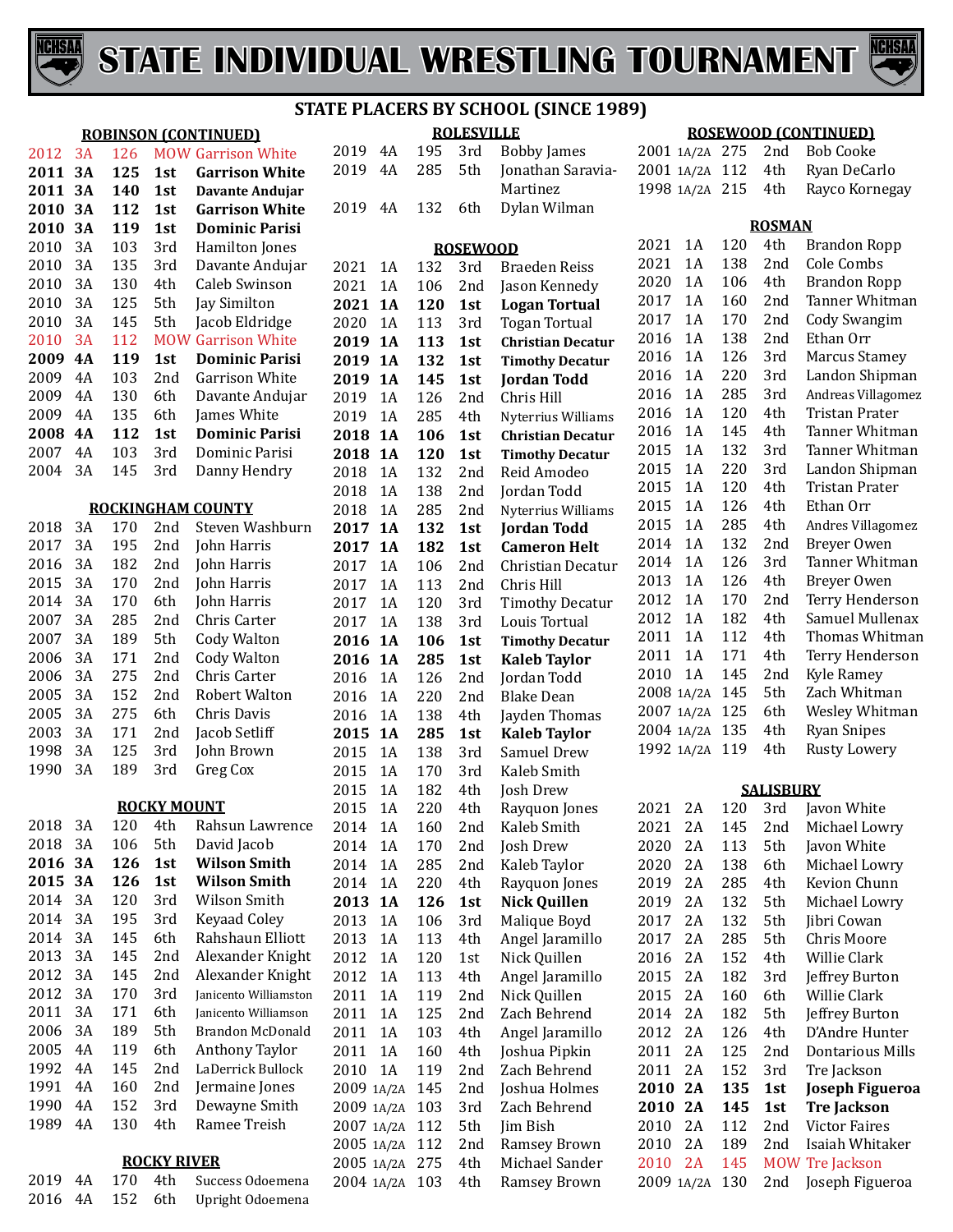



#### **SALISBURY (CONTINUED)** 1A/2A 140 5th Tre Jackson 6th Dontarious Mills<br>1st Will Mowery **20081A/2A 160 1st Will Mowery 20071A/2A 285 1st Gordon Witte** 2007 1A/2A 145 3rd Will Mowery<br>2006 1A/2A 275 1st Gordon Witte **20061A/2A 275 1st Gordon W**<br>2006 1A/2A 103 3rd Leo Harris 1A/2A 103 3rd Leo Harris 2006 1A/2A 130 5th Tyler Jefferies<br>2005 1A/2A 215 3rd Brandon Walker 1A/2A 215 3rd Brandon Walker 2005 1A/2A 112 4th<br>2005 1A/2A 152 5th 5th John Demitraszek<br>4th Jason Cathcart 1A/2A 130 4th Jason Cathcart 2002 1A/2A 189 3rd Joseph Walker<br>2001 1A/2A 145 1st Willie Hosch **20011A/2A 145 1st Willie Hosch 20011A/2A 152 1st Dwayne Coward 20001A/2A 140 1st Dwayne Coward** 1A/2A 130 3rd Willie Hosch 2000 1A/2A 160<br>1998 1A/2A 119 1A/2A 119 2nd Dwayne Coward 1A/2A 125 2nd Dwayne Coward 2nd Abe Washington<br>2nd Ken Drye 1A/2A 171 2nd Ken Drye 1989 1A/2A 275 **SANDERSON** 4A 145 6th Caide Smith 113 6th Adam De Rose<br>152 4th Ian Clark 2012 4A 152 4th<br>2011 4A 135 4th 2011 4A 135 4th Blane McElreath<br>2011 4A 189 6th Philip Price 4A 189 6th Philip Price 2010 4A 119 6th John Tassitino<br>2009 4A 135 2nd Iustin McElrea 2009 4A 135 2nd Justin McElreath<br>2009 4A 125 3rd Brett Kostern 125 3rd Brett Kostern<br>112 6th David Tran 2009 4A 112<br>2008 4A 103 2008 4A 103 2nd David Tran<br>2008 4A 160 3rd Chad McElr 2008 4A 160 3rd Chad McElreath<br>**1995 4A 125 1st Terry Bogan 125 125 125 125 125 125 125 125 125 125 125 125 125 125 125 125 125 125 125 125 125 125 125 125 125 125 125 125 125 125 125 125 125 125 125 125**  4A 125 3rd Terry Bogan Adam Ibrahim **SCOTLAND COUNTY** 2016 4A 152 2nd Willis Beniot<br>2014 4A 126 5th Afiz Lateef 2014 4A 126 5th Afiz Lateef<br>2013 4A 160 1st Adrian Soto **4A 160 1st Adrian Soto-Perez 4A 170 1st Nick Kee** 2013 4A 132 5th Afiz Lateef<br>2013 4A 170 MOW Nick Kee 170 MOW Nick Kee<br>170 1st Nick Kee **4A 170 1st Nick Kee** 2012 4A 160 2nd Adrian Soto-Perez<br>2012 4A 170 MOW Nick Kee 4A 170 MOW Nick Kee **4A 152 1st Nick Kee** 2011 4A 112 4th Zak Watts<br>2010 4A 140 3rd Nick Kee 2010 4A 140<br>2009 4A 160 4A 160 2nd Evan Baker 4A 160 2nd Evan Baker Evan Baker

#### **SCOTLAND COUNTY (CONTINUED) STATE PLACERS BY SCHOOL (SINCE 1989)**

| <b>SCOTLAND COUNTY</b><br><u>ICONTINUEDI</u> |    |     |                 |                         |  |  |  |  |  |  |  |
|----------------------------------------------|----|-----|-----------------|-------------------------|--|--|--|--|--|--|--|
| 2006                                         | 4A | 125 | 1st             | <b>Mitchell Johnson</b> |  |  |  |  |  |  |  |
| 2005                                         | 4Α | 125 | 2nd             | Mitchell Johnson        |  |  |  |  |  |  |  |
| 2005                                         | 4Α | 152 | 6th             | <b>Colby Chavis</b>     |  |  |  |  |  |  |  |
| 2003                                         | 4Α | 189 | 6th             | Obi Egibuna             |  |  |  |  |  |  |  |
| 2001                                         | 4Α | 160 | 4th             | Brad Locklear           |  |  |  |  |  |  |  |
| 2000                                         | 4A | 152 | 2nd             | Brad Locklear           |  |  |  |  |  |  |  |
| 1998                                         | 4Α | 275 | 2nd             | Lamont Hale             |  |  |  |  |  |  |  |
| 1998                                         | 4Α | 103 | 3rd             | Ted Mitchell            |  |  |  |  |  |  |  |
| 1997                                         | 4Α | 275 | 2nd             | Lamont Hale             |  |  |  |  |  |  |  |
| 1991                                         | 4Α | 112 | 3rd             | Jerry McNeil            |  |  |  |  |  |  |  |
| 1990                                         | 4A | 103 | 1 <sub>st</sub> | <b>Robert Smith</b>     |  |  |  |  |  |  |  |
| 1990                                         | 4Α | 189 | 3rd             | Murphy Smith            |  |  |  |  |  |  |  |
| 1989                                         | 4Α | 103 | 2nd             | Robert Smith            |  |  |  |  |  |  |  |
| 1989                                         | 4Α | 135 | 2 <sub>nd</sub> | <b>Rodney Cotten</b>    |  |  |  |  |  |  |  |
|                                              |    |     |                 |                         |  |  |  |  |  |  |  |

#### **SEVENTY-FIRST**

| 2016 | 4A        | 220 | 3rd | Danarius Lang           |
|------|-----------|-----|-----|-------------------------|
| 2011 | 4A        | 160 | 3rd | Darius McNeill          |
| 2011 | 4A        | 285 | 4th | <b>Riles Deven</b>      |
| 2010 | 4A        | 215 | 2nd | Jackie Green            |
| 2010 | 4A        | 285 | 5th | Deven Riles             |
| 2010 | 4A        | 125 | 6th | Derrick Newkirk         |
| 2009 | 4A        | 103 | 3rd | <b>Brandon Beckman</b>  |
| 2009 | 4A        | 215 | 4th | Jackie Green            |
| 2009 | 4A        | 135 | 5th | Larnell Egerton         |
| 2008 | 4A        | 189 | 5th | Joseph Gorman           |
| 2008 | 4A        | 215 | 6th | Jackie Green            |
| 2006 | 4A        | 135 | 2nd | <b>Ryan Morris</b>      |
| 2006 | 4A        | 215 | 3rd | Mike Peterson           |
| 2005 | 4A        | 215 | 1st | <b>Mike Peterson</b>    |
| 2001 | <b>4A</b> | 145 | 1st | <b>John Hill</b>        |
| 2000 | 4A        | 135 | 1st | <b>Carlos Garcia</b>    |
| 2000 | 4A        | 160 | 1st | <b>Jacques Arrieux</b>  |
| 2000 | 4Α        | 119 | 2nd | Mike Valldeperas        |
| 2000 | 4Α        | 140 | 2nd | John Hill               |
| 2000 | 4A        | 145 | 2nd | <b>Aaron Gunning</b>    |
| 2000 | 4A        | 130 | 3rd | David Crooke            |
| 2000 | 4A        | 171 | 3rd | <b>Scotty Acfalle</b>   |
| 1999 | 4Α        | 112 | 1st | <b>Mike Valdeperas</b>  |
| 1999 | 4A        | 125 | 1st | <b>David Crooke</b>     |
| 1999 | 4A        | 135 | 1st | <b>Carlos Garcia</b>    |
| 1999 | 4A        | 152 | 1st | <b>Scotty Acfalle</b>   |
| 1999 | 4A        | 189 | 1st | <b>Taj Parham</b>       |
| 1999 | 4A        | 119 | 2nd | <b>Richard Caisse</b>   |
| 1999 | 4A        | 130 | 2nd | <b>Aaron Gunning</b>    |
| 1999 | 4A        | 160 | 2nd | Jacques Arrieux         |
| 1999 | 4A        | 215 | 4th | <b>Charles Roberts</b>  |
| 1998 | 4A        | 112 | 1st | J.C. Hawk               |
| 1998 | 4A        | 160 | 2nd | T.J. Jacobs             |
| 1998 | 4A        | 189 | 2nd | Taj Parham              |
| 1998 | 4A        | 215 | 2nd | <b>Charles Roberts</b>  |
| 1998 | 4A        | 119 | 3rd | <b>Steve Wiggins</b>    |
| 1998 | 4A        | 135 | 3rd | <b>Scotty Acfalle</b>   |
| 1998 | 4A        | 140 | 3rd | <b>Uly Mafnas</b>       |
| 1998 | 4A        | 103 | 4th | Mike Valldeperas        |
| 1997 | 4A        | 215 | 1st | <b>Lamontico Melvin</b> |
| 1997 | 4Α        | 152 | 4th | E.B. Soto               |

| <b>SEVENTY-FIRST (CONTINUED)</b> |       |     |     |                          |  |  |  |  |  |  |  |  |
|----------------------------------|-------|-----|-----|--------------------------|--|--|--|--|--|--|--|--|
| 1995                             | 4A    | 112 | 1st | <b>Martell Armstrong</b> |  |  |  |  |  |  |  |  |
| 1995                             | 4A    | 103 | 4th | <b>Ronald Buie</b>       |  |  |  |  |  |  |  |  |
| 1994                             | 4A    | 119 | 3rd | Eddie Ledesma            |  |  |  |  |  |  |  |  |
| 1993                             | 4Α    | 125 | 4th | <b>Bill Murchison</b>    |  |  |  |  |  |  |  |  |
| 1992                             | 4Α    | 103 | 3rd | <b>William Murchison</b> |  |  |  |  |  |  |  |  |
| 1991                             | 4Α    | 140 | 4th | <b>Behaiz Wilson</b>     |  |  |  |  |  |  |  |  |
| 1989                             | 4A    | 140 | 1st | <b>Robert Smith</b>      |  |  |  |  |  |  |  |  |
| <b>SHELBY</b>                    |       |     |     |                          |  |  |  |  |  |  |  |  |
| 2020                             | 2A    | 138 | 2nd | Will Berkowitz           |  |  |  |  |  |  |  |  |
| 2018                             | 2A    | 132 | 4th | <b>Will Berkowitz</b>    |  |  |  |  |  |  |  |  |
| 2017                             | 2A    | 120 | 5th | Will Berkowitz           |  |  |  |  |  |  |  |  |
| 2016                             | 2A    | 160 | 3rd | Nathan Kee               |  |  |  |  |  |  |  |  |
| 2016                             | 2A    | 152 | 5th | Lathan Kee               |  |  |  |  |  |  |  |  |
| 2010                             | 2A    | 145 | 3rd | <b>Felix Soto</b>        |  |  |  |  |  |  |  |  |
| 2009                             | 1A/2A | 152 | 5th | <b>Cody Matheney</b>     |  |  |  |  |  |  |  |  |
| 20081A/2A                        |       | 125 | 1st | <b>Antonie Brown</b>     |  |  |  |  |  |  |  |  |
| 2008 1A/2A                       |       | 152 | 3rd | <b>Cody Matheney</b>     |  |  |  |  |  |  |  |  |
| 2008 1A/2A                       |       | 189 | 3rd | Ryan Taylor              |  |  |  |  |  |  |  |  |
| 2007 1A/2A                       |       | 140 | 4th | <b>Cody Matheney</b>     |  |  |  |  |  |  |  |  |
| 20051A/2A                        |       | 171 | 1st | <b>Corey Freeland</b>    |  |  |  |  |  |  |  |  |
| 2004 1A/2A                       |       | 119 | 4th | John Reuscher            |  |  |  |  |  |  |  |  |
| 2004 1A/2A                       |       | 215 | 6th | <b>Wesley Tapia</b>      |  |  |  |  |  |  |  |  |
| 20011A/2A                        |       | 189 | 1st | <b>Joel Gregory</b>      |  |  |  |  |  |  |  |  |
| 2000 1A/2A                       |       | 140 | 2nd | Warren Gheen             |  |  |  |  |  |  |  |  |
| 2000 1A/2A                       |       | 171 | 2nd | Joel Gregory             |  |  |  |  |  |  |  |  |
| 1996                             | 3A    | 171 | 2nd | Andre Lawrence           |  |  |  |  |  |  |  |  |
| 1995                             | 3A    | 160 | 1st | <b>Andre Lawrence</b>    |  |  |  |  |  |  |  |  |
| 1995                             | 3A    | 189 | 2nd | Michael Nelson           |  |  |  |  |  |  |  |  |
| 1994                             | 3A    | 145 | 3rd | Andre Lawrence           |  |  |  |  |  |  |  |  |
|                                  |       |     |     | SMITHFIELD-SELMA         |  |  |  |  |  |  |  |  |
| 2006                             | 4A    | 189 | 6th | Jordan Carey             |  |  |  |  |  |  |  |  |
|                                  |       |     |     |                          |  |  |  |  |  |  |  |  |
|                                  |       |     |     | <b>SMOKY MOUNTAIN</b>    |  |  |  |  |  |  |  |  |
| 2019                             | 2A    | 195 | 2nd | Will Frady               |  |  |  |  |  |  |  |  |
| 2016                             | 2A    | 195 | 4th | Jacob Gass               |  |  |  |  |  |  |  |  |
| 2015                             | 2A    | 285 | 6th | Anthony Clonch           |  |  |  |  |  |  |  |  |
| 2006                             | 1A/2A | 160 | 4th | George Neslen            |  |  |  |  |  |  |  |  |
| 2003                             | 3A    | 119 | 5th | <b>Mike Scott</b>        |  |  |  |  |  |  |  |  |
| 2003                             | 3A    | 125 | 5th | <b>Jake Scott</b>        |  |  |  |  |  |  |  |  |

| ていいつ    | H              | 117 | . ) LH          | MIKE SLUIT             |
|---------|----------------|-----|-----------------|------------------------|
| 2003    | 3A             | 125 | 5th             | Jake Scott             |
| 1999    | 3Α             | 125 | 2nd             | Johnny Jaimez          |
| 1999    | 3Α             | 130 | 2 <sub>nd</sub> | Jordan Novgrod         |
| 1997    | 3A             | 130 | 2 <sub>nd</sub> | Isaac McConnell        |
| 1997 3A |                | 103 | 3rd             | Chad Purcell           |
|         |                |     |                 |                        |
|         | 1989 1A/2A 103 |     | 1st             | <b>Albert Hartline</b> |
|         | 1989 1A/2A 125 |     | 3rd             | Casey Cooper           |
|         | 1989 1A/2A 275 |     | 3rd             | Ian Roper              |
|         |                |     |                 |                        |

#### **SOUTH BRUNSWICK**

|  |  | 2020 3A 182 6th Noah Atkinson    |
|--|--|----------------------------------|
|  |  | 2018 3A 145 4th Zain Tittle      |
|  |  | 2013 3A 220 3rd Trent Allen      |
|  |  | 2012 3A 152 1st John Wiley       |
|  |  | 2012 3A 145 4th Luwolf Sanderson |
|  |  | 2011 3A 119 3rd Matt Craven      |
|  |  | 2011 3A 160 6th John Wiley       |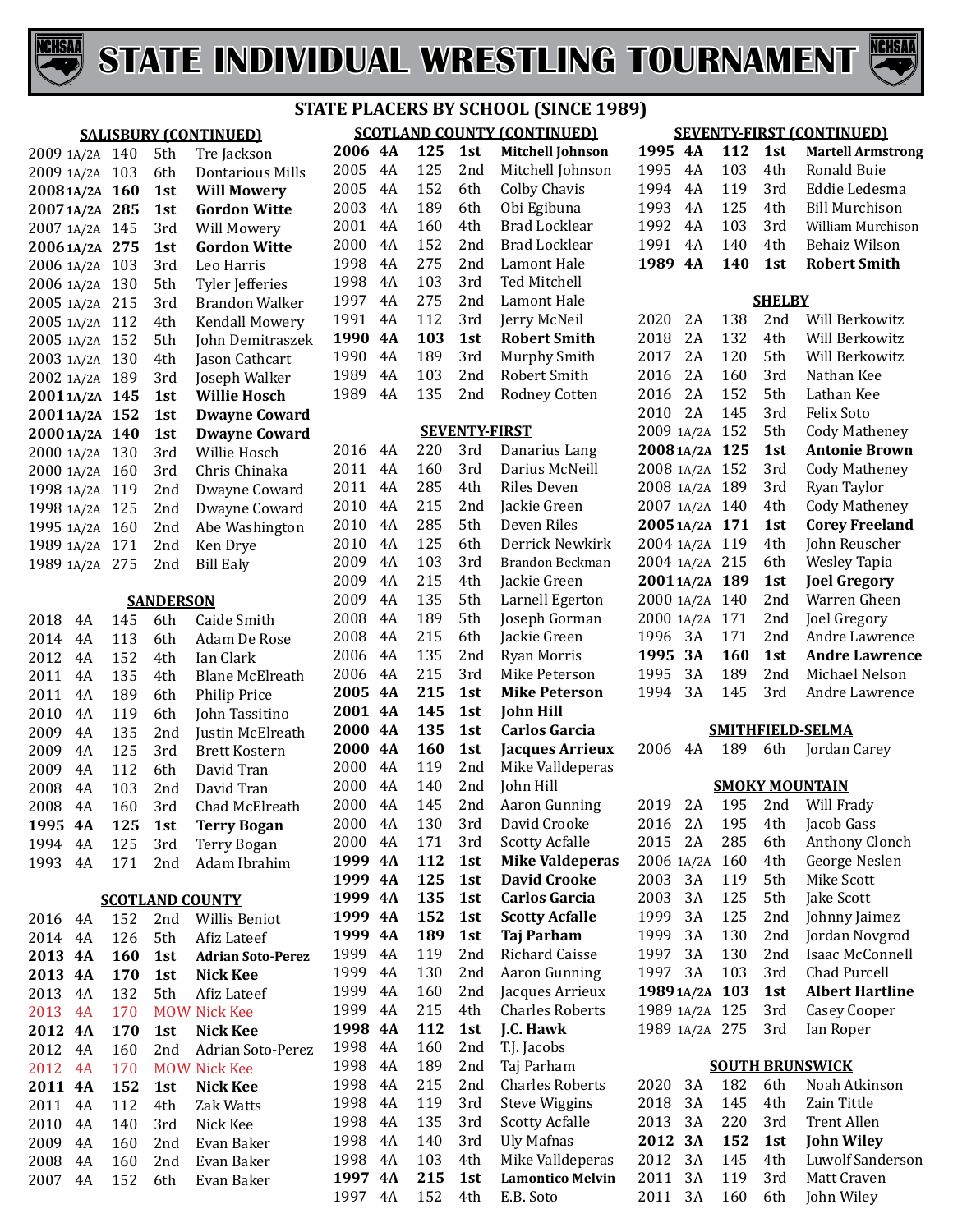



#### **SOUTH BRUNSWICK (CONTINUED)** 2010 3A 160 6th Steven Ikalowych<br>2009 1A/2A 119 2nd Jeromy Roundtree 2nd Jeromy Roundtree<br>5th Sammy Roundtree 1A/2A  $125$  5th Sammy Roundtre<br> $2004$  1A/2A  $130$  1st Terrell Hobbs **20041A/2A 130 1st Terrell Hobbs** 1A/2A 140 4th Steve Fravel 1A/2A 171 3rd Craig Frazier 1993 1A/2A 160 **SOUTH CALDWELL** 4A 285 5th Josh Voelkel 4A 152 4th Dustin Herman 2018 4A 113 2nd Kaleb Queen<br>2016 4A 152 1st Carl Guess **4A 152 1st Carl Guess** 2016 4A 106 6th Kaleb Queen<br>2015 4A 152 3rd Carl Guess 152 3rd Carl Guess<br>145 4th Carl Guess 2014 4A 145 4th<br>2012 4A 182 2nd 4A 182 2nd David Crouch 4A 112 2nd Alex Cabrera 2011 4A 171 4th David Crouch<br>2011 4A 189 4th Charlie Volz 2011 4A 189 4th Charlie Volz<br>2010 4A 112 3rd Alex Cabrera 4A 112 3rd Alex Cabrera 2009 4A 171 5th Jon Hartley<br>**2008 4A 135 1st Chris Town 4A 135 1st Chris Townsend** 2008 4A 145 4th Dustin Potter<br>2008 4A 160 4th Jesse Nelson 2008 4A 160 4th Jesse Nelson<br>2008 4A 135 MOW Chris Townse 4A 135 MOW Chris Townsend 2007 4A 135 4th Dustin Potter<br>2007 4A 130 5th Chris Townse 4A 130 5th Chris Townsend 4A 160 4th Matt Curtis 3A 160 3rd Darryl Tucker 3A 135 3rd Ryan Futch 3A 160 3rd Daryl Tucker 3A 140 4th Ryan Dunne Joshua Raymond **SOUTH CENTRAL 4A 285 1st George Ayino**  2019 4A 220 3rd Jerell Belcher<br>2019 4A 285 6th George Avino 4A 285 6th George Ayino 4A 195 4th Jerell Belcher 4A 195 5th Jerell Belcher 2014 4A 285 6th Trey Tyson<br>2010 3A 285 6th Nick Summ 3A 285 6th Nick Summrell 3A 171 5th Quinton Godley Quinton Godley **SOUTH DAVIDSON** 2021 1A 126 2nd Timmy Freeze<br>2021 1A 113 1st Tristan Hale **1A 113 1st Tristan Hale**  2019 1A 120 3rd Timothy Freeze<br>2018 1A 126 2nd Logan Merrill 1A 126 2nd Logan Merrill 2018 1A 132 4th Joel Santa Lucia<br>2018 1A 138 4th Mason Hulin 2018 1A 138 4th Mason Hulin<br>2016 1A 160 3rd Tv Varner

1A 160 3rd Ty Varner

1A

160 3rd Ty Varner<br>220 2nd Jeff Vick

#### **SOUTH DAVIDSON (CONTINUED) STATE PLACERS BY SCHOOL (SINCE 1989)**

| <u>SUUTH DAVIDSUN ILUNTINUEDI</u> |       |     |     |                       |  |  |  |  |  |  |
|-----------------------------------|-------|-----|-----|-----------------------|--|--|--|--|--|--|
| 2012                              | 1A    | 106 | 4th | Randall Witcher       |  |  |  |  |  |  |
| 2010                              | 1A    | 215 | 1st | <b>Chris Anderson</b> |  |  |  |  |  |  |
| 2010                              | 1A    | 112 | 2nd | Cody Decamp           |  |  |  |  |  |  |
| 2010                              | 1A    | 103 | 3rd | <b>Hunter Metcalf</b> |  |  |  |  |  |  |
| 2010                              | 1A    | 130 | 4th | Edgar Esdponiza       |  |  |  |  |  |  |
| 2009                              | 1A/2A | 215 | 4th | Chris Anderson        |  |  |  |  |  |  |
| 2008 1A/2A                        |       | 125 | 2nd | Keith Hulin           |  |  |  |  |  |  |
| 2008 1A/2A                        |       | 103 | 4th | <b>Cody Decamp</b>    |  |  |  |  |  |  |
| 2007 1A/2A                        |       | 125 | 3rd | Kevin Hulin           |  |  |  |  |  |  |
| 2006 1A/2A                        |       | 125 | 5th | Kevin Hullin          |  |  |  |  |  |  |
| 2005 1A/2A                        |       | 152 | 4th | Josh Thompson         |  |  |  |  |  |  |
| 2005 1A/2A                        |       | 171 | 6th | <b>Tony Scarlett</b>  |  |  |  |  |  |  |
| 2005 1A/2A                        |       | 215 | 6th | Kenny Carrick         |  |  |  |  |  |  |
| 2004 1A/2A                        |       | 152 | 6th | Josh Thompson         |  |  |  |  |  |  |
| 2003 1A/2A                        |       | 119 | 1st | <b>Keith Harris</b>   |  |  |  |  |  |  |
| 2003 1A/2A                        |       | 171 | 6th | Ted Hoyle             |  |  |  |  |  |  |
| 20011A/2A                         |       | 275 | 1st | <b>Chris Simpson</b>  |  |  |  |  |  |  |
| 2001 1A/2A                        |       | 135 | 2nd | Dustin Auman          |  |  |  |  |  |  |
| 2001 1A/2A                        |       | 112 | 3rd | Kenny Jermane         |  |  |  |  |  |  |
| 2001 1A/2A                        |       | 103 | 4th | Keith Harris          |  |  |  |  |  |  |
| 2000 1A/2A                        |       | 275 | 2nd | Chris Simpson         |  |  |  |  |  |  |
| 1997 1A/2A                        |       | 140 | 3rd | Michael Drumm         |  |  |  |  |  |  |
|                                   |       |     |     |                       |  |  |  |  |  |  |

#### **SOUTH GRANVILLE**

| 2019       | 2 A | 132 | 3rd | Gage Peters          |
|------------|-----|-----|-----|----------------------|
| 2016       | 2A  | 126 | 2nd | Nathean Castillo     |
| 2016       | 2A  | 160 | 5th | <b>Bryce Talley</b>  |
| 2015       | 2A  | 113 | 3rd | Nathean Castillo     |
| 2015       | 2A  | 145 | 4th | <b>Bryce Talley</b>  |
| 2015       | 2A  | 195 | 6th | Austin Brogden       |
| 2014       | 2A  | 113 | 6th | Nathean Castillo     |
| 1995 1A/2A |     | 125 | 2nd | Jason Talley         |
| 1994 1A/2A |     | 125 | 2nd | Jason Talley         |
| 1992 1A/2A |     | 140 | 1st | <b>Kenneth Peace</b> |
| 1992 1A/2A |     | 135 | 2nd | Mark Yates           |
| 1991 1A/2A |     | 130 | 4th | Mark Yates           |
| 1991 1A/2A |     | 135 | 4th | Ken Peace            |
|            |     |     |     |                      |

#### **SOUTH IREDELL**

| 2017 | 3Α         | 285 | 5th | Cameron Miller      |
|------|------------|-----|-----|---------------------|
| 2016 | 3Α         | 285 | 5th | Cameron Miller      |
| 2015 | 3Α         | 113 | 2nd | Matthew Insogna     |
| 2015 | 3A         | 160 | 5th | Karter Baltich      |
| 2014 | 3A         | 106 | 3rd | Matthew Insogna     |
| 2013 | 2Α         | 106 | 2nd | Matthew Insogna     |
|      | 2007 1A/2A | 103 | 5th | Jacob Belk          |
|      | 2006 1A/2A | 125 | 6th | Pedro Martinez      |
| 2000 | 3Α         | 119 | 4th | Danny Kincaid       |
| 1998 | 3A         | 189 | 2nd | Jamie Cummings      |
| 1998 | 3Α         | 171 | 4th | Matt Hillman        |
| 1997 | 3Α         | 189 | 3rd | Jamie Cummings      |
| 1995 | 3A         | 189 | 1st | Pago Harris         |
| 1995 | 3A         | 275 | 3rd | Keith Adams         |
| 1994 | 3A         | 189 | 1st | Pago Harris         |
| 1993 | 3Α         | 160 | 2nd | Tyrone Westmoreland |
| 1993 | 3Α         | 145 | 3rd | Joe Henry           |
| 1993 | 3A         | 189 | 3rd | Pago Harris         |
|      |            |     |     |                     |

#### **SOUTH IREDELL (CONTINUED)**

| 1993    | 3A | 275 | 3rd             | Keith Adams                |
|---------|----|-----|-----------------|----------------------------|
| 1992 3A |    | 160 | 1st             | <b>Tyrone Westmoreland</b> |
| 1992    | 3A | 140 | 3rd             | Jody Cauthen               |
| 1991 3A |    | 171 | 1st             | <b>Randy Miller</b>        |
| 1991    | 3Α | 152 | 2 <sub>nd</sub> | Tyrone Westmoreland        |
| 1991    | 3Α | 130 | 3rd             | <b>Jody Cauthen</b>        |
| 1991    | 3Α | 160 | 3rd             | Frankie Walls              |
| 1991    | 3Α | 103 | 4th             | Gerry Clarke               |
| 1990    | 3Α | 140 | 2 <sub>nd</sub> | Tyrone Westmoreland        |
| 1989    | 3А | 171 | 1st             | <b>Tyrone Garner</b>       |

#### **SOUTH JOHNSTON**

|  |  | 2009 3A 160 4th Hunter Cardone    |
|--|--|-----------------------------------|
|  |  | 2008 3A 171 3rd Demetrius Boswell |
|  |  | 1994 3A 103 1st Rob Eckerfield    |
|  |  |                                   |
|  |  | 1989 3A 171 4th Len Warren        |

#### **SOUTH LENOIR**

|  |  | 2019 2A 106 6th Eddie Leon      |
|--|--|---------------------------------|
|  |  | 2010 2A 112 5th Cassius Russell |
|  |  | 2010 2A 152 5th Justin Grady    |

#### **SOUTH MECKLENBURG**

| 2020 | 4Α | 126 | 6th             | <b>Kyle Sanders</b>  |
|------|----|-----|-----------------|----------------------|
| 2018 | 4A | 113 | 5th             | <b>Kyle Sanders</b>  |
| 2016 | 4A | 145 | 1 <sub>st</sub> | <b>Chris Moungle</b> |
| 2016 | 4A | 145 | <b>MOW</b>      | <b>Chris Moungle</b> |
| 2015 | 4A | 120 | 5th             | Collin Stewart       |
| 2014 | 4A | 113 | 3rd             | Collin Stewart       |
| 2006 | 4A | 135 | 3rd             | Danny Pedone         |
| 2005 | 4Α | 130 | 3rd             | Danny Pedone         |
| 1997 | 4Α | 140 | 3rd             | Gerry Hoskins        |
| 1996 | 4Α | 119 | 4th             | <b>Ryan Whitmore</b> |
| 1996 | 4Α | 140 | 4th             | Gerry Hoskins        |
| 1994 | 4Α | 103 | 3rd             | <b>Ryan Whitmore</b> |
| 1993 | 4Α | 125 | 3rd             | Sidney Billups       |
|      |    |     |                 |                      |

#### **SOUTH POINT**

| 2021 | 2Α | 152 | 2nd        | Tyson Ryley            |
|------|----|-----|------------|------------------------|
| 2020 | 2Α | 160 | 2nd        | Corbin Allen           |
| 2019 | 2Α | 152 | 6th        | Corbin Allen           |
| 2019 | 2Α | 170 | 6th        | Andrew Warren          |
| 2013 | 3Α | 285 | 6th        | Trenton Ballard        |
| 2011 | 3Α | 152 | 4th        | Dylan Cala             |
| 2010 | 3A | 103 | 4th        | Hunter Dunn            |
| 2009 | 3Α | 140 | 2nd        | Dylan Cala             |
| 2008 | 3А | 125 | 1st        | <b>Dylan Cala</b>      |
| 2008 | 3Α | 145 | 6th        | Kyle Haney             |
|      | 3Α | 130 | 1st        | <b>Phillip Goodwin</b> |
| 2007 |    |     |            |                        |
| 2007 | 3A | 171 | 1st        | <b>John Goodwin</b>    |
| 2007 | 3A | 130 | <b>MOW</b> | Phillip Goodwin        |
| 2006 | 3А | 130 | 1st        | <b>Phillip Goodwin</b> |
| 2006 | 3А | 171 | 1st        | <b>John Goodwin</b>    |
| 2005 | 3Α | 130 | 4th        | Phillip Goodwin        |
| 2005 | 3Α | 160 | 4th        | John Goodwin           |
| 2004 | 3A | 119 | 6th        | Phillip Goodwin        |
| 2003 | 3A | 145 | 4th        | Josh Lee               |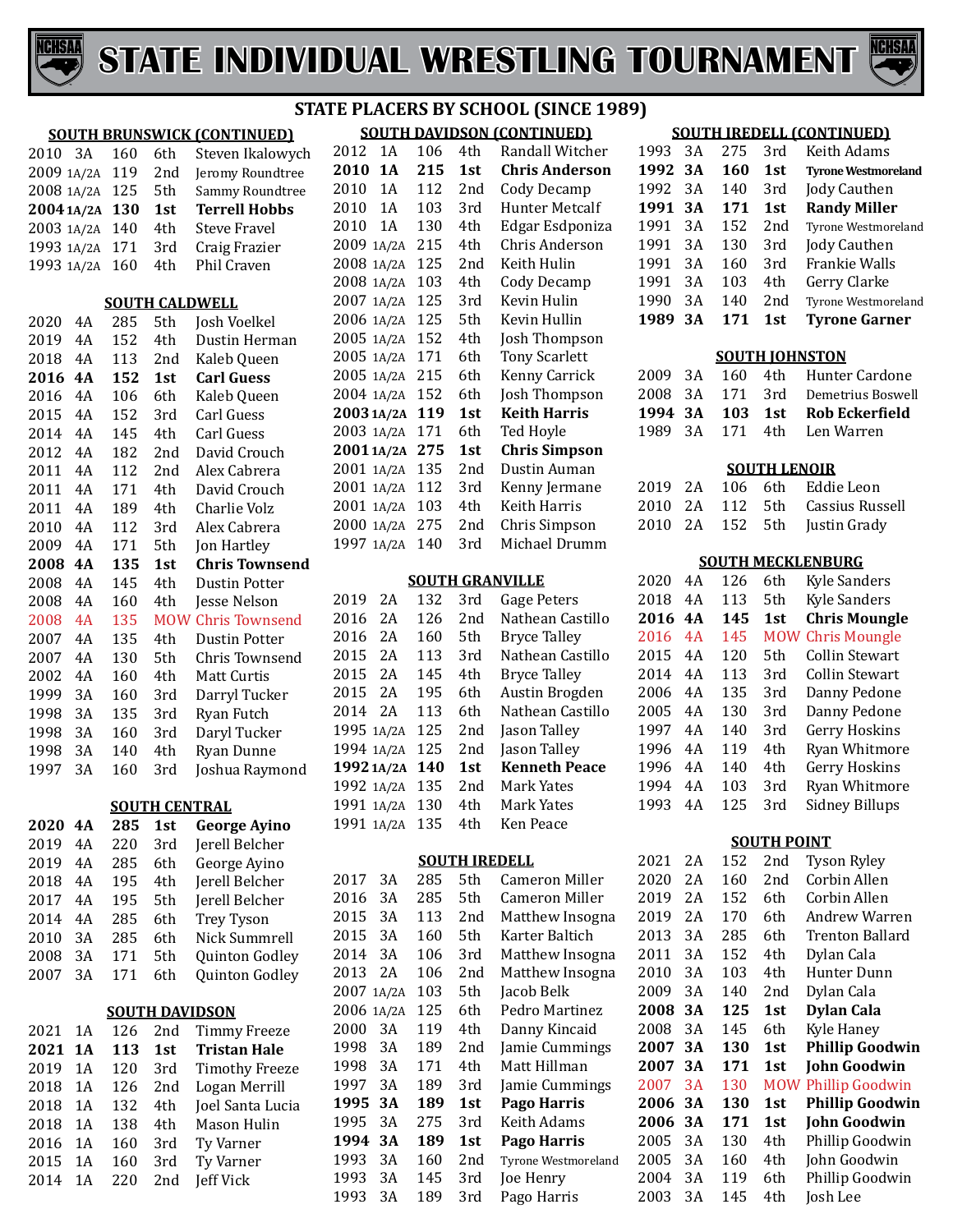



**SOUTH STANLY (CONTINUED)**

|         |           | <b>SOUTH ROBESON</b> |                     |                          | <b>SOUTH STANLY (CONTINUED)</b> |           |     |                     |                       | <b>SOUT</b> |            |
|---------|-----------|----------------------|---------------------|--------------------------|---------------------------------|-----------|-----|---------------------|-----------------------|-------------|------------|
| 2013    | 1A        | 160                  | 4th                 | <b>Tyrone McKoy</b>      | 2011 1A                         |           | 130 | 1st                 | <b>Alex Thompson</b>  | 2013        | 4A         |
|         |           |                      |                     |                          | 2011 1A                         |           | 171 | 2nd                 | <b>Landon Fraley</b>  | 2012        | 4A         |
|         |           |                      | <b>SOUTH ROWAN</b>  |                          | 2010 1A                         |           | 125 | 1st                 | <b>Alex Thompson</b>  | 2011        | 4A         |
| 2021 2A |           | 138                  | 1st                 | <b>Jacob Cox</b>         | 2010                            | 1A        | 215 | 4th                 | Cody Harwood          | 2010        | 4A         |
| 2020    | 2A        | 113                  | 1st                 | <b>Jacob Cox</b>         | 1993 1A/2A 152                  |           |     | 1st                 | <b>Shane Morton</b>   | 2010        | 4A         |
| 2019    | 2A        | 138                  | 1st                 | <b>Logan Lambert</b>     | 1991 1A/2A 189                  |           |     | 3rd                 | Mike Kinser           | 2009        | <b>4A</b>  |
| 2019    | 2A        | 113                  | 3rd                 | Jacob Cox                |                                 |           |     |                     |                       | 2009        | 4A         |
| 2019    | 2A        | 182                  | 3rd                 | Michael Sloop            |                                 |           |     | <b>SOUTH STOKES</b> |                       | 2009        | 4A         |
| 2018    | 2A        | 132                  | 1st                 | <b>Logan Lambert</b>     | 2021                            | 1A        | 132 | 2nd                 | Cody Lawson           | 2008        | 4A         |
| 2017    | 3A        | 120                  | 3rd                 | Logan Lambert            | 2021                            | 1A        | 195 | 3rd                 | Jordan Mitchell       | 2006        | 4A         |
| 2015    | 3A        | 113                  | 1st                 | <b>Logan Durham</b>      | 2020                            | <b>1A</b> | 170 | 1st                 | <b>Jackson Boles</b>  | 2004        | 4A         |
| 2014    | 3A        | 106                  | 1st                 | <b>Logan Durham</b>      | 2020                            | 1A        | 113 | 2nd                 | Cody Lawson           | 2003        | 4A         |
| 2014    | 3A        | 126                  | 5th                 | <b>Tyler Hall</b>        | 2020                            | 1A        | 195 | 3rd                 | Jordan Mitchell       | 2002        | 4A         |
| 2013    | 3A        | 106                  | 3rd                 | Logan Durham             | 2019                            | <b>1A</b> | 160 | 1st                 | <b>Jackson Boles</b>  | 2001        | 4A         |
| 2013    | 3A        | 126                  | 4th                 | <b>Tyler Hall</b>        | 2019                            | 1A        | 170 | 2nd                 | Steven Fatz           | 2000        | 4A         |
| 2010    | 3A        | 135                  | 6th                 | Jacob Freeman            | 2019                            | 1A        | 138 | 3rd                 | Ricky Gonzalez        | 1999        | 4A         |
| 2010    | 3A        | 189                  | 6th                 | Thomas Lowe              | 2019                            | 1A        | 132 | 4th                 | Lowell Shotton        | 1999        | 4A         |
| 2008    | 3A        | 130                  | 3rd                 | <b>Austin Martin</b>     | 2019                            | 1A        | 152 | 4th                 | Kaleb Mitchell        | 1998        | 4A         |
| 2008    | 3A        | 135                  | 3rd                 | Philip Tiley             | 2018                            | <b>1A</b> | 145 | 1st                 | <b>Jackson Boles</b>  | 1995        | 4A         |
| 2007    | 4A        | 112                  | 4th                 | Jacob Hill               | 2018                            | <b>1A</b> | 160 | 1st                 | <b>Steven Fatz</b>    | 1994        | 4A         |
| 2007    | 4A        | 140                  | 6th                 | Nick Haigler             | 2018                            | 1A        | 170 | 2nd                 | Cooper Ross           | 1993        | 4A         |
| 2006    | 4A        | 189                  | 3rd                 | <b>Brandon Brothers</b>  | 2017                            | 2A        | 152 | 5th                 | Steven Fatz           | 1991 4A     |            |
| 2005    | 4A        | 140                  | 5th                 | <b>Heath Rogers</b>      | 2015                            | 2A        | 126 | 4th                 | Morgan Bagley         | 1990        | 4A         |
| 2005    | 4A        | 189                  | 5th                 | <b>Brandon Brothers</b>  | 2015                            | 2A        | 160 | 5th                 | T.J. Whaley           | 1989        | 4A         |
| 2005    | 4A        | 125                  | 6th                 | Mark Williams            | 20091A/2A                       |           | 171 | 1st                 | <b>Jordan Ford</b>    |             |            |
| 2005    | 4A        | 171                  | 6th                 | <b>Brandon Stirewalt</b> | 2008 1A/2A 285                  |           |     | 2 <sub>nd</sub>     | Jacob Lewis           |             | <b>SOI</b> |
| 2004    | 4A        | 119                  | 3rd                 | <b>Matt Marris</b>       | 2008 1A/2A                      |           | 171 | 6th                 | Jordan Ford           | 2021        | 3A         |
| 1998    | 4A        | 112                  | 3rd                 | Kevin Gulledge           | 2001 1A/2A                      |           | 171 | 2nd                 | <b>Blake Thomas</b>   | 2021        | 3A         |
| 1997    | 4A        | 103                  | 3rd                 | Kevin Gulledge           | 1998                            | 4A        | 140 | 2nd                 | Jacob Conrad          | 2021        | 3A         |
| 1996    | 4A        | 103                  | 2nd                 | Kevin Gulledge           | 1998                            | 4A        | 152 | 4th                 | Nathan Hooker         | 2020        | 3A         |
| 1996    | 4A        | 189                  | 2nd                 | Chris Kotish             | 1993                            | 4A        | 112 | 2nd                 | <b>Tony Hairston</b>  | 2020        | 3A         |
| 1995    | 4A        | 152                  | 2nd                 | Josh Yost                | 1993                            | 4A        | 135 | 2nd                 | Eddie Linster         | 2020        | 3A         |
| 1995    | 4A        | 189                  | 4th                 | Chris Kotish             | 1992                            | 4A        | 112 | 3rd                 | <b>Tony Hairston</b>  | 2020        | 3A         |
| 1993    | 4A        | 140                  | 2nd                 | <b>Wayne Starnes</b>     | 1991                            | 4A        | 125 | 3rd                 | <b>Eddy Linster</b>   | 2020        | 3A         |
| 1992    | 4A        | 130                  | 2nd                 | Marc Bopp                | 1991                            | 4A        | 152 | 3rd                 | Jason Hooker          | 2019        | 3A         |
| 1992    | 4A        | 135                  | 3rd                 | <b>Wayne Starnes</b>     | 1990 4A                         |           | 135 | 1st                 | <b>Fred Nolte</b>     | 2019        | 3A         |
| 1991 4A |           | 135                  | 1st                 | <b>Eric Bopp</b>         | 1990                            | 4A        | 171 | 3rd                 | Chad Amos             | 2019 3A     |            |
| 1990    | <b>4A</b> | 130                  | 1st                 | <b>Ivan Neely</b>        | 1990                            | 4A        | 140 | 4th                 | Jason Hooker          | 2019        | 3A         |
| 1990    | 4A        | 125                  | 2nd                 | Eric Bopp                | 1989                            | 4A        | 130 | 3rd                 | Fred Nolte            | 2019        | 3A         |
| 1989    | 4A        | 130                  | 2nd                 | Ivan Neely               | 1989                            | 4A        | 275 | 3rd                 | Daryll Joyce          | 2019        | 3A         |
|         |           |                      |                     |                          |                                 |           |     |                     |                       | 2018 3A     |            |
|         |           |                      | <b>SOUTH STANLY</b> |                          |                                 |           |     | <b>SOUTH VIEW</b>   |                       | 2018 3A     |            |
| 2021    | 1A        | 152                  | 4th                 | Michael Gabbard          | 2021                            | 4A        | 220 | 4th                 | Joshua George         | 2018        | 3A         |
| 2021    | 1A        | 220                  | 3rd                 | <b>Tony Rogers</b>       | 2021                            | 4A        | 285 | 2nd                 | Kareem Crawford       | 2018        | 3A         |
| 2021    | 1A        | 160                  | 4th                 | <b>Trent Drake</b>       | 2020                            | 4A        | 220 | 3rd                 | Josh George           | 2018        | 3A         |
| 2020    | 1A        | 132                  | 3rd                 | Renfere Garcia           | 2019                            | 4A        | 145 | 6th                 | Tremaine Jackson      | 2018        | 3A         |
| 2020    | 1A        | 145                  | 4th                 | <b>Trent Drake</b>       | 2018                            | 4A        | 182 | 4th                 | Tyrese Byrd           | 2017 4A     |            |
| 2020    | 1A        | 152                  | 4th                 | Hunter Barrier           | 2018                            | 4A        | 138 | 5th                 | Dustin Eldridge       | 2017 4A     |            |
| 2020    | 1A        | 220                  | 4th                 | <b>Tony Rogers</b>       | 2017                            | 4A        | 120 | 2nd                 | De'Andre Swinson      | 2017        | 4A         |
| 2019    | 1A        | 160                  | 3rd                 | Rodney Hammonds          | 2017                            | 4A        | 220 | 3rd                 | Cade Smith            | 2017        | 4A         |
| 2017    | <b>1A</b> | 138                  | 1st                 | <b>Cody Pugh</b>         | 2016                            | 4A        | 113 | 4th                 | De'Andre Swinson      | 2017        | 4A         |
| 2017    | 1A        | 285                  | 2nd                 | Thomas Yarbrough         | 2016                            | 4A        | 220 | 5th                 | Cade Smith            | 2017        | 4A         |
| 2016    | <b>1A</b> | 132                  | 1st                 | <b>Cody Pugh</b>         | 2014 4A                         |           | 182 | 1st                 | <b>Malik McDonald</b> | 2016 4A     |            |
| 2016    | 1A        | 106                  | 2nd                 | Levi Carpenter           | 2014                            | 4A        | 220 | 3rd                 | <b>Troy Cain</b>      | 2016 4A     |            |
| 2016    | 1A        | 285                  | 4th                 | Thomas Yarbrough         | 2013                            | 4A        | 182 | 3rd                 | Malik McDonald        | 2016        | 4A         |
| 2014    | 1A        | 106                  | 2nd                 | Cody Shields             | 2013                            | 4A        | 220 | 3rd                 | <b>Troy Cain</b>      | 2016        | 4A         |

#### **SOUTH VIEW (CONTINUED)**

| 2013 | 4Α | 160 | 6th | Paris Artis           |
|------|----|-----|-----|-----------------------|
| 2012 | 4Α | 220 | 6th | Troy Cain             |
| 2011 | 4Α | 140 | 3rd | John Thomas Cameron   |
| 2010 | 4Α | 189 | 2nd | <b>Timmy McCall</b>   |
| 2010 | 4A | 125 | 5th | Kamal Leak            |
| 2009 | 4Α | 189 | 1st | <b>Timmy McCall</b>   |
| 2009 | 4Α | 130 | 2nd | Zachary Barkett       |
| 2009 | 4Α | 140 | 3rd | Jason West            |
| 2008 | 4Α | 140 | 4th | Jason West            |
| 2006 | 4Α | 140 | 2nd | Luke Cameron          |
| 2004 | 4Α | 103 | 2nd | Jayce Jackson         |
| 2003 | 4A | 130 | 6th | Carlos Valdes         |
| 2002 | 4Α | 103 | 3rd | Brandon Wallace       |
| 2001 | 4A | 119 | 4th | Shane Moore           |
| 2000 | 4Α | 112 | 4th | Shane Moore           |
| 1999 | 4Α | 135 | 2nd | Jerome Benjamin       |
| 1999 | 4Α | 103 | 4th | Shane Moore           |
| 1998 | 4Α | 140 | 4th | <b>Randy Newcomer</b> |
| 1995 | 4Α | 275 | 2nd | Jared Taylor          |
| 1994 | 4Α | 275 | 4th | Jared Taylor          |
| 1993 | 4A | 119 | 2nd | Tim Chapman           |
| 1991 | 4A | 130 | 1st | <b>Stacey Carthon</b> |
| 1990 | 4A | 171 | 2nd | Rodney Bryant         |
| 1989 | 4A | 125 | 4th | Jerry Jacobs          |
|      |    |     |     |                       |

**SOUTHEAST GUILFORD**

|          |            |            | <u>, uum viw</u>               |
|----------|------------|------------|--------------------------------|
| 3Α       | 285        | 4th        | Alex McCalop                   |
| 3A       | 120        | 4th        | Joey Bruscino                  |
| 3Α       | 195        | 3rd        | Max Steele                     |
| 3А       | 285        | 1st        | Johnathan King                 |
| 3A       | 132        | 2nd        | Josh Wilson                    |
| 3A       | 182        | 4th        | Max Steele                     |
| 3Α       | 106        | 5th        | Joey Bruscino                  |
| 3A       | 220        | 5th        | Alex McCalop                   |
| 3A       | 120        | 1st        | Carson Smith                   |
| 3A       | 126        | 3rd        | Josh Wilson                    |
| 3A       | 285        | 3rd        | Johnathan King                 |
| 3A       | 113        | 5th        | Elan Mitchell                  |
| 3A       | 106        | 6th        | Dylan Muir                     |
| 3A       | 132        | 6th        | Turner Garrison                |
| 3А       | 113        | 1st        | <b>Josh Wilson</b>             |
|          |            |            |                                |
| 3А       | 120        | 1st        | <b>Carson Smith</b>            |
| 3A       | 145        | 2nd        | <b>Brooks Hunt</b>             |
| 3A       | 220        | 3rd        | Levi West                      |
| 3A       | 106        | 4th        | Elan Mitchell                  |
| 3A       | 120        |            | <b>MOW Carson Smith</b>        |
| 4A       | 113        | 1st        | <b>Carson Smith</b>            |
| 4Α       | 285        | 1st        | <b>Evan Surgeon</b>            |
| 4Α       | 132        | 2nd        | Austin Robinson                |
| 4Α       | 195        | 2nd        | Michael Johnson                |
| 4Α       | 106        | 5th        | Josh Wilson                    |
| 4A       | 220        | 5th        | Levi West                      |
| 4A       | 126        | 1st        | <b>David Crumby</b>            |
| 4A       | 182        | 1st        | <b>Garrett Church</b>          |
| 4A       | 106        | 2nd        | <b>Carson Smith</b>            |
| 4A<br>4A | 220<br>132 | 2nd<br>5th | Evan Surgeon<br>William Crumby |
|          |            |            | <u>JVV</u>                     |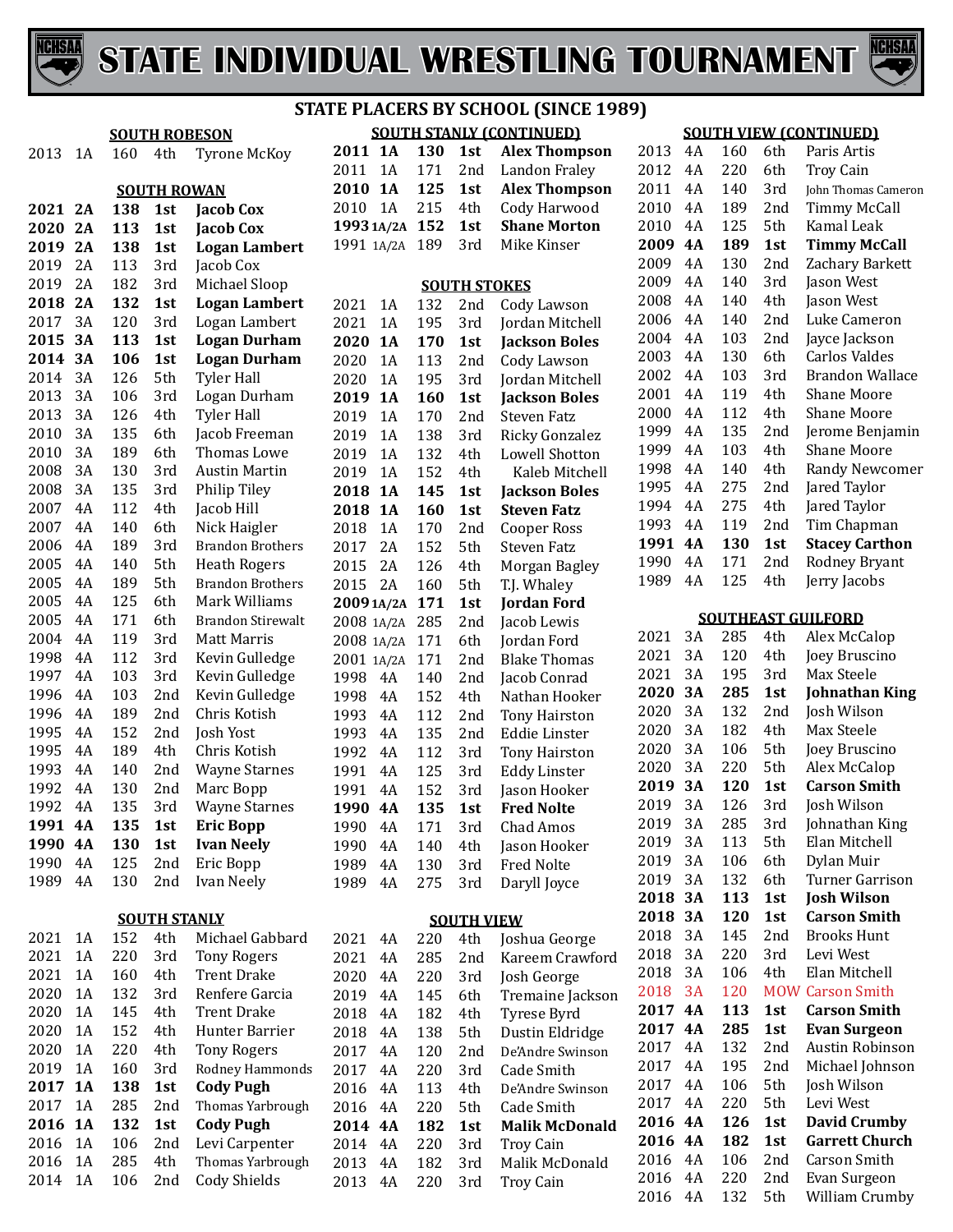



#### **SOUTHEAST GUILFORD (CONTINUED)** 2016 4A 195 6th Michael Johnson<br>2015 4A 152 2nd Bryant Halsch 4A 152 2nd Bryant Halsch 4A 220 2nd Evan Surgeon 4A 126 3rd David Crumby 2015 4A 132 5th William Crumby<br>2014 4A 152 1st Brvant Halsch **4A 152 1st Bryant Halsch** 4A 106 2nd C.J Tolbert 2014 4A 120 6th Daniel Hinshaw<br>2014 4A 132 6th David Crumby 2014 4A 132 6th David Crumby<br>2013 4A 106 2nd Jacob McNeill 4A 106 2nd Jacob McNeill 2012 4A 138 4th Jonathan Bennett<br>2012 4A 145 6th James Ryan 4A 145 6th James Ryan 4A 171 3rd Jack Meador 2010 4A 140 6th Jonathan Bennett<br>2009 4A 171 4th Eliiah Adams 2009 4A 171 4th Elijah Adams<br>2007 3A 152 1st Chip Powell **3A 152 1st Chip Powell** 3A 112 2nd Ian Coggin 3A 140 2nd Chip Powell 3A 112 3rd Ian Coggin 2005 3A 103 2nd Ian Coggin<br>2004 3A 160 1st Garrett Su **3A 160 1st Garrett Sugg** 2004 3A 275 3rd Jesse Stewart<br>2003 3A 275 1st Jesse Stewart **3A 275 1st Jesse Stewart** 3A 215 2nd Mike Hall 2003 4A 103 5th Curtis Cunningham<br>2002 3A 275 2nd Jesse Stewart 3A 275 2nd Jesse Stewart 4A 135 4th Brandon Price 3A 125 4th Brandon Price 1994 3A 140 2nd Brian Hendrix<br>**1993 3A 135 1st Brian Hendri**x **3A 135 1st Brian Hendrix** 3A 112 3rd Jerrell Jobe 130 3rd Brian Hendrix<br>189 1st Rick Hall **3A 189 1st Rick Hall SOUTHEAST RALEIGH** 2014 4A 285 4th Joshua Mack<br>2013 4A 285 1st Phillin Shule **4A 285 1st Phillip Shuler** 2013 4A 170 3rd LeVincent Clark<br>2012 4A 160 5th LeVincent Clark 2012 4A 160 5th LeVincent Clark<br>2011 4A 152 6th LeVincent Clark 2011 4A 152 6th LeVincent Clark<br>2010 4A 171 2nd Eliiah Adams 4A 171 2nd Elijah Adams **4A 275 1st Leroy Harris** 4A 189 4th John McIntosh **SOUTHERN ALAMANCE**  3A 138 3rd Dominick Molinari **4A 182 1st Matt Ceparano**

| $\triangle$ U $\triangle$ 1 | $.~\prime\prime$ | .   | .               | ишшка вишан           |
|-----------------------------|------------------|-----|-----------------|-----------------------|
| 2017                        | 4A               | 182 | 1st             | <b>Matt Ceparano</b>  |
| 2017                        | 4 A              | 285 | 2 <sub>nd</sub> | Alex Crawford         |
| 2017                        | 4 A              | 120 | 5th             | McKray Mundy          |
| 2017                        | 4 A              | 106 | 6th             | Chance Kilcrease      |
| 2016 4A                     |                  | 160 | 1st             | <b>Tyler Ceparano</b> |
| 2016                        | 4 A              | 170 | 2 <sub>nd</sub> | Matt Ceparano         |
| 2016                        | 4A               | 120 | 3rd             | Xavier Williamson     |
| 2016                        | 4 A              | 113 | 5th             | McKray Mundy          |
| 2016                        | 4 A              | 138 | 6th             | <b>Tyler Moon</b>     |
| 2015                        | 4 A              | 160 | 2nd             | Tyler Ceparano        |
|                             |                  |     |                 |                       |

#### **SOUTHERN ALAMANCE (CONTINUED) STATE PLACERS BY SCHOOL (SINCE 1989)**

|      |           |     |            | <u>SUUTHENN ALAMANUE LUONTINUEDJ</u> |
|------|-----------|-----|------------|--------------------------------------|
| 2015 | 4A        | 170 | 5th        | Matt Ceparano                        |
| 2014 | 4Α        | 152 | 6th        | Tyler Ceparano                       |
| 2013 | 4A        | 132 | 1st        | <b>Jake DeAngelo</b>                 |
| 2012 | 4A        | 138 | 1st        | <b>Tony DeAngelo</b>                 |
| 2012 | 4A        | 145 | 1st        | <b>Joey Moon</b>                     |
| 2012 | 4A        | 160 | 1st        | <b>Cody Boswell</b>                  |
| 2012 | 4Α        | 126 | 3rd        | Jake DeAngelo                        |
| 2011 | 4A        | 135 | 1st        | <b>Joey Moon</b>                     |
| 2011 | 4A        | 140 | 1st        | <b>Tony DeAngelo</b>                 |
| 2011 | 4Α        | 119 | 3rd        | Jake DeAngelo                        |
| 2011 | 4A        | 140 | <b>MOW</b> | <b>Tony DeAngelo</b>                 |
| 2010 | 4A        | 119 | 1st        | <b>Joe DeAngelo</b>                  |
| 2010 | 4Α        | 103 | 3rd        | Jake DeAngelo                        |
| 2010 | 4Α        | 125 | 4th        | Joey Moon                            |
| 2010 | 4A        | 130 | 4th        | Tony DeAngelo                        |
| 2009 | 3A        | 112 | 3rd        | Joe Deangelo                         |
| 2009 | 3A        | 189 | 5th        | Jason Friddle                        |
| 2008 | 3A        | 103 | 2nd        | Joe Deangelo                         |
| 2007 | 3A        | 125 | 2nd        | <b>Bradley Saunders</b>              |
| 2004 | 3A        | 215 | 3rd        | Bo Noah                              |
| 2003 | 3A        | 171 | 4th        | Brett Smith                          |
| 2003 | 3A        | 189 | 5th        | Bo Noah                              |
| 1996 | <b>3A</b> | 130 | 1st        | Hunter Moon                          |
| 1995 | 3A        | 125 | 4th        | Hunter Moon                          |
| 1993 | 3A        | 135 | 2nd        | Chris Walter                         |
| 1989 | 3A        | 145 | 3rd        | Travis Evans                         |
|      |           |     |            |                                      |

#### **SOUTHERN DURHAM**

| 2017 | 3A        | 195 | 5th             | Matthew Darby          |
|------|-----------|-----|-----------------|------------------------|
| 2015 | <b>3A</b> | 195 | 1st             | <b>James Taylor</b>    |
| 2015 | 3A        | 152 | 5th             | Shemar Brandon         |
| 2013 | 4A        | 126 | 5th             | Willie Hayes           |
| 2012 | 4Α        | 126 | 5th             | Willie Hayes           |
| 2012 | 4A        | 152 | 5th             | Anthony Holder         |
| 2011 | 4A        | 189 | 1st             | <b>Teshaun Johnson</b> |
| 2010 | 4A        | 160 | 6th             | Trelvon Thacker        |
| 2005 | 3A        | 130 | 6th             | Rahshun Ball           |
| 2005 | 3A        | 189 | 6th             | Thomas Foster          |
| 2004 | 3A        | 152 | 2nd             | Mark Clark             |
| 2003 | 3A        | 275 | 5th             | Kennan Orr             |
| 2002 | 3A        | 119 | 4th             | John McDonald          |
| 2001 | 3A        | 275 | 2nd             | John Williams          |
| 2001 | 3A        | 112 | 3rd             | John McDonald          |
| 1997 | 3A        | 119 | 1st             | <b>Bryant Cates</b>    |
| 1996 | 3A        | 135 | 3rd             | Ravon Breeden          |
| 1993 | 3A        | 119 | 2nd             | Andrew Parks           |
| 1992 | 3A        | 152 | 2nd             | <b>Telly Banks</b>     |
| 1992 | 3A        | 160 | 2 <sub>nd</sub> | Dontell Smith          |
| 1992 | 3A        | 119 | 4th             | <b>Andrew Parks</b>    |
| 1990 | 3A        | 135 | 2nd             | Blair Murray           |
| 1989 | 3A        | 125 | 2nd             | David Ward             |
|      |           |     |                 |                        |

#### **SOUTHERN GUILFORD**

|  |  | 2021 3A 285 2nd Jamier Ferere  |
|--|--|--------------------------------|
|  |  | 2021 3A 132 4th Stephen Cotton |
|  |  | 2020 3A 126 3rd Stephen Cotton |
|  |  | 2020 3A 285 3rd Jamier Ferere  |
|  |  |                                |

| 2014 3A    |    | 152 | 1st                 | <b>Drake Patrum</b>   |
|------------|----|-----|---------------------|-----------------------|
| 2014       | 3A | 182 | 2nd                 | Michael Jones         |
| 2013       | 3A | 152 | 6th                 | Drake Patrum          |
| 2008 1A/2A |    | 152 | 2 <sub>nd</sub>     | William Graves        |
| 2007 1A/2A |    | 145 | 4th                 | William Graves        |
| 2006 1A/2A |    | 215 | 4th                 | Calvin King           |
| 1996 1A/2A |    | 152 | 4th                 | <b>Todd Reagan</b>    |
| 1993       | 3Α | 119 | 4th                 | Doug Woods            |
| 1992       | 3A | 125 | 4th                 | Doug Woods            |
| 1991       | 3A | 140 | 3rd                 | Lamoine Poston        |
| 1991       | 3A | 171 | 3rd                 | Kendrick Russell      |
| 1990       | 3A | 160 | 2nd                 | Kendrick Russell      |
| 1989       | 3Α | 140 | 3rd                 | <b>Carlos Russell</b> |
| 1989       | 3A | 160 | 3rd                 | <b>Brant Stoneman</b> |
|            |    |     |                     |                       |
|            |    |     | <b>SOUTHERN LEE</b> |                       |
| 2012       | 3А | 106 | 1st                 | <b>Arturo Aguirre</b> |
| 2009       | 3Α | 215 | 2nd                 | Kenneth Lindsey       |
| 2009       | 3A | 112 | 6th -               | Miguel Aguirre        |
| 2008       | 3A | 152 | 2nd                 | Mike Williams         |
| 2008       | 3A | 215 | 4th                 | Kenneth Lindsev       |

**SOUTHERN GUILFORD (CONTINUED)**

Jalen White

2018 3A 113 2nd Jalen White<br>2017 3A 106 3rd Jalen White 3A 106 3rd Jalen White

#### **SOUTHERN NASH**

2008 3A 215 4th Kenneth Lindsey<br>2007 3A 140 1st Michael Williams

**3A 140 1st Michael Williams**

| 2021 | 3A | 285 | 3rd             | <b>Terrence Raspberry</b> |
|------|----|-----|-----------------|---------------------------|
| 2015 | 3Α | 220 | 3rd             | Ryan Ashley               |
| 2014 | 3A | 160 | 2 <sub>nd</sub> | Jacoby Benjamin           |
| 2014 | 3Α | 220 | 3rd             | Ryan Ashley               |
| 2014 | 3A | 126 | 4th             | Jordan Decosse            |
| 2012 | 3Α | 182 | 2nd             | Reggie Huff               |
| 2007 | 3A | 160 | 2nd             | Eric Wischhusen           |
| 2006 | 3Α | 160 | 3rd             | Eric Wischhusen           |
| 2006 | 3Α | 152 | 4th             | Zach Shearin              |
| 2006 | 3A | 145 | 6th             | Paul Horner               |
| 2003 | 3Α | 145 | 6th             | <b>Channing Perry</b>     |
| 2001 | 3А | 119 | 1st             | <b>Roylando Lucas</b>     |
| 2001 | 3A | 125 | 4th             | <b>Billy Capps</b>        |
| 2001 | 3Α | 275 | 4th             | William Crumel            |
| 2000 | 3А | 130 | 1st             | <b>Ira Bing</b>           |
| 2000 | 3Α | 112 | 3rd             | Roylando Lucas            |
|      |    |     |                 |                           |

#### **SOUTHERN VANCE**

| 2018 | 2A         | 160 | 4th             | Tre'Quan Alston         |
|------|------------|-----|-----------------|-------------------------|
| 2017 | 2.A        | 145 | 4th             | <b>Trequan Alston</b>   |
| 2016 | 2.A        | 132 | 3rd             | Damonte Blash           |
| 2015 | 2.A        | 132 | 4th             | Damonte Blash           |
| 2014 | 2.A        | 126 | 4th             | Damonte Blash           |
| 2013 | 3Α         | 195 | 3rd             | Xavier Gregory          |
| 2012 | 3Α         | 195 | 4th             | Xavier Gregory          |
| 2011 | 3Α         | 285 | 6th             | Dominque Gregory        |
|      | 2008 1A/2A | 119 | 6th             | <b>Anthony Shoffner</b> |
|      | 2007 1A/2A | 130 | 2 <sub>nd</sub> | Chris Watson            |
|      | 2007 1A/2A | 103 | 4th             | William Flores          |
|      | 2006 1A/2A | 130 | 2nd             | Chris Watson            |
|      |            |     |                 |                         |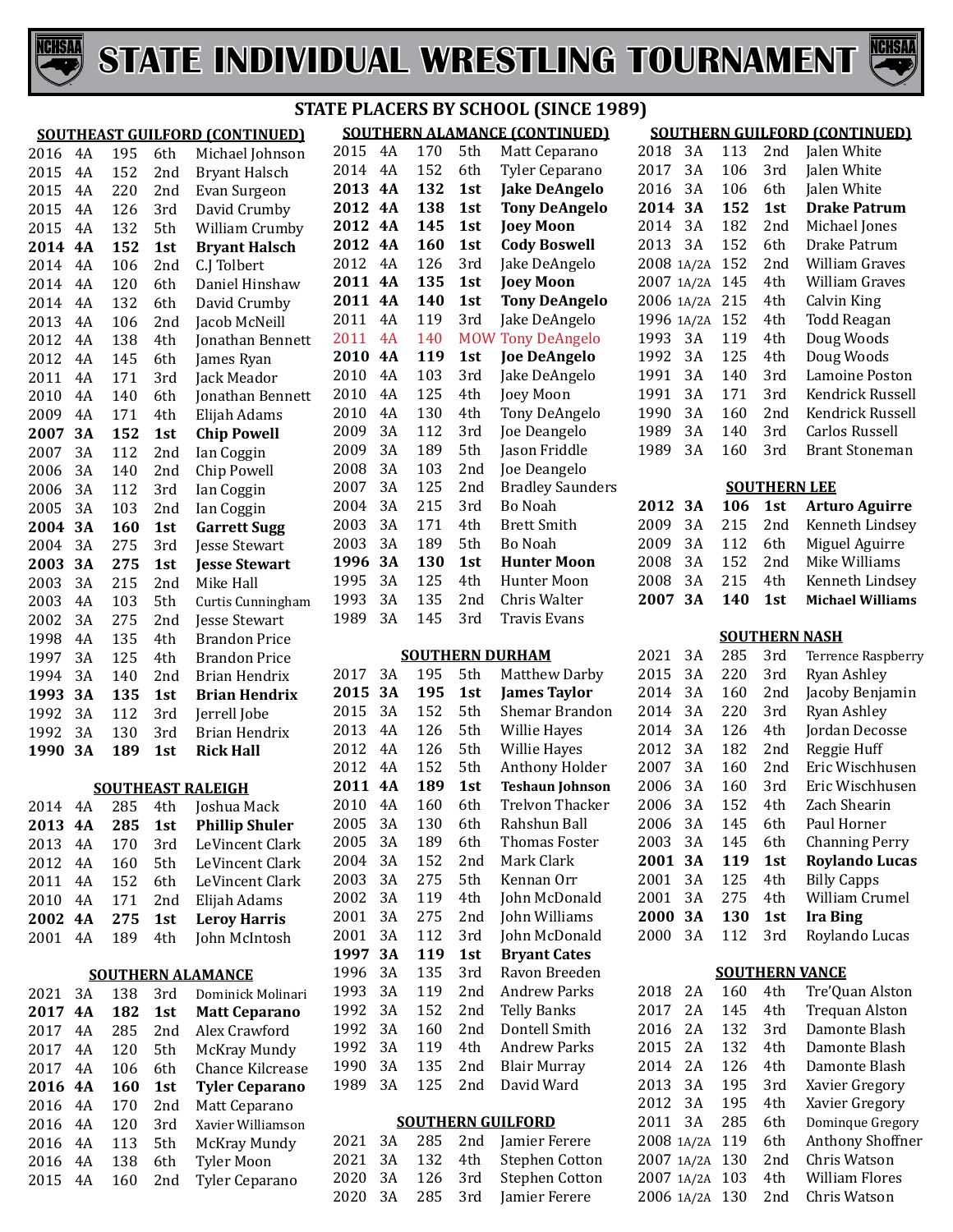



#### **STATE EXAMPLE PROPERTY**

|            |                |     |     |                                   |                |    |     |     | <b>STATE PLACERS BY SCHOOL (SIN</b> |
|------------|----------------|-----|-----|-----------------------------------|----------------|----|-----|-----|-------------------------------------|
|            |                |     |     | <b>SOUTHERN VANCE (CONTINUED)</b> |                |    |     |     | <b>SOUTHWEST EDGECOMBE</b>          |
|            | 2006 1A/2A     | 103 | 5th | <b>William Flores</b>             | 2009           | 3A | 112 | 4th | Landon Lu                           |
| 2006 1A/2A |                | 152 | 5th | Jameil Floyd                      | 2008           | 3A | 103 | 6th | Landon Lu                           |
|            | 2005 1A/2A     | 189 | 5th | Carl Marrow                       | 2004 1A/2A     |    | 145 | 3rd | Sammie Ha                           |
|            | 2005 1A/2A     | 125 | 6th | Chris Watson                      | 2003 1A/2A     |    | 140 | 5th | Sammie Ha                           |
|            | 2004 1A/2A     | 112 | 2nd | Matt Shoffner                     | 2003 1A/2A     |    | 119 | 6th | Brandon Fo                          |
|            | 2004 1A/2A     | 275 | 3rd | Quincey Talley                    | 1997 3A        |    | 112 | 1st | <b>Ryan Huff</b>                    |
|            | 2004 1A/2A     | 189 | 6th | Carl Marrow                       |                |    |     |     |                                     |
|            | 2003 1A/2A 135 |     | 1st | <b>Antwone Floyd</b>              |                |    |     |     | <b>SOUTHWEST GUILFORD</b>           |
|            | 2003 1A/2A 215 |     | 1st | <b>Quincey Talley</b>             | 2020           | 3A | 113 | 4th | Ethan Lope                          |
|            | 2003 1A/2A     | 125 | 2nd | Robert Watson                     | 2019           | 3A | 126 | 1st | <b>Caleb Smi</b>                    |
|            | 2003 1A/2A     | 130 | 5th | Jamal Blacknall                   | 2019           | 3A | 285 | 4th | John Oxce                           |
|            | 20021A/2A 119  |     | 1st | <b>Robert Watson</b>              | 2019           | 3A | 138 | 6th | Kevin Arar                          |
|            | 2002 1A/2A 130 |     | 1st | <b>Antwone Floyd</b>              | 2018           | 3A | 126 | 1st | <b>Deven Sny</b>                    |
|            | 2002 1A/2A 135 |     | 1st | <b>Andrae Lewis</b>               | 2018           | 3A | 120 | 3rd | Caleb Smit                          |
|            | 2002 1A/2A 171 |     | 1st | <b>Terrance Williams</b>          | 2018           | 3A | 182 | 3rd | Ruther Oxo                          |
|            | 20021A/2A 215  |     | 1st | <b>Quincey Talley</b>             | 2018           | 3A | 113 | 5th | Andrew Ch                           |
|            | 2002 1A/2A 275 |     | 3rd | Zack Eley                         | 2017           | 4A | 113 | 3rd | Andrew Ch                           |
|            | 20011A/2A 112  |     | 1st | <b>Robert Watson</b>              | 2017           | 4A | 120 | 4th | Caleb Smit                          |
|            | 2001 1A/2A     | 135 | 1st | <b>Patrick Lewis</b>              | 2015           | 4A | 160 | 3rd | Peter Bech                          |
| 2001 1A/2A |                | 125 | 2nd | Antwone Floyd                     | 2013           | 4A | 160 | 4th | Ibrahim M                           |
| 2001 1A/2A |                | 130 | 2nd | Andrae Lewis                      | 2013           | 4A | 145 | 6th | Marshall S <sup>®</sup>             |
|            | 2001 1A/2A     | 215 | 2nd | Quincey Talley                    | 2013           | 4A | 170 | 6th | Patrick Car                         |
| 2001 1A/2A |                | 152 | 4th | Terrence Williams                 | 2012           | 4A | 170 | 4th | Patrick Car                         |
| 2001 1A/2A |                | 135 |     | <b>MOW Patrick Lewis</b>          | 2009           | 3A | 215 | 3rd | Christian N                         |
| 2000 1A/2A |                | 125 | 4th | Andre Lewis                       | 2008           | 3A | 215 | 1st | <b>Christian M</b>                  |
| 1999 1A/2A |                | 145 | 3rd | Fami Branch                       | 2008           | 3A | 171 | 2nd | Ben Lord                            |
| 1998 1A/2A |                | 215 | 2nd | <b>Richard Hicks</b>              | 2007           | 3A | 140 | 2nd | Sean Callal                         |
| 1997       | 3A             | 152 | 3rd | Kendrick Vann                     | 2004           | 3A | 171 | 6th | Quintin By                          |
| 1996       | 3A             | 189 | 1st | <b>Brian Bridges</b>              | 2000           | 3A | 152 | 4th | Clarence B                          |
| 1996       | 3A             | 125 | 4th | Derek Lyons                       | 1996 1A/2A     |    | 275 | 3rd | Anthony Jo                          |
| 1995       | 3A             | 130 | 1st | <b>Antoine Bullock</b>            | 1995 1A/2A     |    | 189 | 1st | Walter Jac                          |
| 1995       | $3A$           | 189 | 3rd | <b>Brian Bridges</b>              | 1995 1A/2A     |    | 135 | 4th | Jessie Stric                        |
| 1994       | 3A             | 125 | 4th | Antoine Bullock                   | 1995 1A/2A     |    | 152 | 4th | Darren Bro                          |
|            |                |     |     |                                   | 1994 1A/2A 275 |    |     | 1st | <b>Shawn Ma</b>                     |
|            |                |     |     | <b>SOUTHERN WAYNE</b>             | 1993 3A        |    | 130 | 2nd | Kenneth Mcl                         |
| 2008       | 3A             | 285 | 3rd | Josh Robinson                     | 1993           | 3A | 125 | 3rd | Garry Schoe                         |
| 2006       | 3A             | 275 | 4th | Josh Robinson                     | 1992           | 3A | 103 | 3rd | Wes Whits                           |
| 2006       | 3A             | 112 | 6th | Doogie Niemond                    | 1992           | 3A | 152 | 4th | Jamie Hepl                          |
| 2006       | 3A             | 125 | 6th | Tristain Bass                     | 1990           | 3A | 171 | 4th | Shaft Jacob                         |
| 2005       | 3A             | 130 | 3rd | <b>Thomas Mosshammer</b>          | 1989 1A/2A     |    | 145 | 2nd | Mark Zmu                            |
| 2004       | 3A             | 275 | 4th | Paul Robinson                     | 1989 1A/2A     |    | 152 | 3rd | <b>Tony Smith</b>                   |
| 2003       | 3A             | 275 | 4th | Paul Robinson                     |                |    |     |     |                                     |
| 2003       | 3A             | 125 | 6th | Thomas Mosshammer                 |                |    |     |     | <b>SOUTHWEST ONSLOW</b>             |

| 2009 | 3A         | 112 | 4th | Landon Lucas              |
|------|------------|-----|-----|---------------------------|
| 2008 | 3A         | 103 | 6th | Landon Lucas              |
| 2004 | 1A/2A      | 145 | 3rd | Sammie Hadi               |
| 2003 | 1A/2A      | 140 | 5th | Sammie Hadi               |
| 2003 | 1A/2A      | 119 | 6th | Brandon Fountain          |
| 1997 | 3A         | 112 | 1st | <b>Ryan Huffman</b>       |
|      |            |     |     |                           |
|      |            |     |     | <b>SOUTHWEST GUILFORD</b> |
| 2020 | 3A         | 113 | 4th | <b>Ethan Lopez</b>        |
| 2019 | 3A         | 126 | 1st | <b>Caleb Smith</b>        |
| 2019 | 3A         | 285 | 4th | John Oxce                 |
| 2019 | 3A         | 138 | 6th | Kevin Arango              |
| 2018 | 3A         | 126 | 1st | <b>Deven Snyder</b>       |
| 2018 | 3A         | 120 | 3rd | <b>Caleb Smith</b>        |
| 2018 | 3A         | 182 | 3rd | Ruther Oxce               |
| 2018 | 3A         | 113 | 5th | Andrew Chu                |
| 2017 | 4A         | 113 | 3rd | Andrew Chu                |
| 2017 | 4A         | 120 | 4th | Caleb Smith               |
| 2015 | 4Α         | 160 | 3rd | Peter Becher              |
| 2013 | 4Α         | 160 | 4th | Ibrahim Meite             |
| 2013 | 4Α         | 145 | 6th | Marshall Stookey          |
| 2013 | 4A         | 170 | 6th | Patrick Camp              |
| 2012 | 4A         | 170 | 4th | Patrick Camp              |
| 2009 | 3A         | 215 | 3rd | Christian McLean          |
| 2008 | 3A         | 215 | 1st | <b>Christian McLean</b>   |
| 2008 | 3A         | 171 | 2nd | <b>Ben Lord</b>           |
| 2007 | 3A         | 140 | 2nd | Sean Callahan             |
| 2004 | 3A         | 171 | 6th | Quintin Byrd              |
| 2000 | 3A         | 152 | 4th | Clarence Barber           |
| 1996 | 1A/2A      | 275 | 3rd | Anthony Johnson           |
|      | 1995 1A/2A | 189 | 1st | <b>Walter Jacobs</b>      |
| 1995 | 1A/2A      | 135 | 4th | Jessie Strickland         |
| 1995 | 1A/2A      | 152 | 4th | Darren Brown              |
|      | 1994 1A/2A | 275 | 1st | <b>Shawn Martin</b>       |
| 1993 | 3A         | 130 | 2nd | Kenneth McLaughlin        |
| 1993 | 3A         | 125 | 3rd | Garry Schoeppner          |
| 1992 | 3A         | 103 | 3rd | Wes Whitsett              |
| 1992 | 3A         | 152 | 4th | Jamie Hepler              |
| 1990 | 3A         | 171 | 4th | Shaft Jacobs              |
| 1989 | 1A/2A      | 145 | 2nd | Mark Zmuda                |
| 1989 | 1A/2A      | 152 | 3rd | <b>Tony Smith</b>         |

#### **ST ONSLOW**

| 2021    | 2A  | 160 | 4th  | <b>Ezekiel Jones</b>    | 20 |
|---------|-----|-----|------|-------------------------|----|
| 2020    | 2A  | 195 | 5th  | Carlos Lopez            | 20 |
| 2019    | 2A  | 160 | 6th. | Gaw Jones               | 20 |
| 2018    | 2A  | 160 | 3rd  | Joshua Soliz            | 20 |
| 2018    | 2Α  | 132 | 6th  | Jahbreeze Medina-       | 20 |
|         |     |     |      | Mack                    | 20 |
| 2017    | 2A  | 160 | 3rd  | Josh Soliz              | 20 |
|         |     |     |      |                         | 20 |
| 2015 2A |     | 170 | 1st  | Lance Armenta           |    |
| 2014 2A |     | 138 | 1st  | <b>Joby Armenta</b>     | 20 |
| 2014 2A |     | 160 | 1st  | <b>Zach Winegardner</b> | 20 |
| 2013 1A |     | 132 | 1st  | <b>Joby Armenta</b>     | 20 |
| 2013    | 1A  | 160 | 3rd  | Zach Winegardner        | 20 |
| 2013    | 1 A | 145 | 4th  | Jacob Farmer            | 20 |
| 2012    | 1 A | 120 | 2nd  | Joby Armenta            | 20 |

#### **SOUTHWEST ONSLOW (CONTINUED)**

|  |  | 2012 1A 145 2nd Zach Winegardner |
|--|--|----------------------------------|
|  |  | 2011 1A 103 2nd Job Armenta      |

**SOUTHWESTERN RANDOLPH**

| 2017 | 3A    | 152 | 4th | <b>Talon Flowers</b>     |
|------|-------|-----|-----|--------------------------|
| 2016 | 3A    | 132 | 1st | Tristan Mabe             |
| 2016 | 3A    | 170 | 4th | Jonathan Lyerly          |
| 2015 | 3A    | 126 | 4th | Tristan Mabe             |
| 2015 | 3A    | 145 | 4th | Josh Grimstead           |
| 2014 | 3A    | 195 | 2nd | Adam Wilson              |
| 2014 | 3A    | 113 | 4th | Tristan Mabe             |
| 2013 | 3A    | 170 | 1st | Jordan Billings          |
| 2013 | 3A    | 195 | 6th | Adam Wilson              |
| 2012 | 3A    | 170 | 2nd | Jordan Billings          |
| 2012 | 3A    | 145 | 3rd | Justin Anderson          |
| 2011 | 3A    | 215 | 2nd | Javier Ortiz             |
| 2011 | 3A    | 189 | 5th | Ethan Jarrell            |
| 2010 | 3A    | 215 | 3rd | Javier Ortiz             |
| 2010 | 3A    | 160 | 5th | Dakota Joyce             |
| 2010 | 3A    | 171 | 5th | Ethan Jarrell            |
| 2010 | 3A    | 152 | 6th | <b>Eddy Roman</b>        |
| 2009 | 3A    | 285 | 3rd | Branson Ohara            |
| 2009 | 3A    | 119 | 6th | Dakota Aldridge          |
| 2009 | 3A    | 152 | 6th | Eddy Roman               |
| 2009 | 3A    | 189 | 6th | Kevin Brackett           |
| 2009 | 3A    | 215 | 6th | Javier Ortiz             |
| 2008 | 3A    | 140 | 4th | Jason Stephens           |
| 2006 | 3A    | 125 | 5th | Justin Miller            |
| 2006 | 3A    | 140 | 6th | Patrick Stake            |
| 2005 | 3A    | 189 | 1st | Jeremy Perdue            |
| 2005 | 3A    | 112 | 2nd | Justin Miller            |
| 2005 | 3A    | 103 | 6th | <b>Tyler Brown</b>       |
| 2004 | 3A    | 171 | 1st | <b>Johnny Striblin</b>   |
| 2004 | 3A    | 103 | 3rd | Justin Miller            |
| 2004 | 3A    | 140 | 4th | Paul Gabby               |
| 2004 | 3A    | 125 | 6th | Mitchell Hall            |
| 2002 | 3А    | 215 | 1st | <b>Stephen Muehlbach</b> |
| 2000 | 1A/2A | 145 | 2nd | Landon McDaniel          |
| 2000 | 1A/2A | 135 | 3rd | James Edwards            |
| 1999 | 1A/2A | 135 | 2nd | Lucas Mullis             |
| 1999 | 1A/2A | 130 | 4th | James Edwards            |

#### **SPRING CREEK**

1A/2A 215 2nd Wes Denham

|      | <b>ST. STEPHENS</b> |     |                 |                     |  |  |  |  |
|------|---------------------|-----|-----------------|---------------------|--|--|--|--|
| 2019 | 3A                  | 195 | 1st             | Salvador Gilvaja    |  |  |  |  |
| 2019 | 3Α                  | 152 | 2 <sub>nd</sub> | Ivan Vergel         |  |  |  |  |
| 2019 | 3A                  | 138 | 4th             | <b>Blake Baker</b>  |  |  |  |  |
| 2019 | 3Α                  | 126 | 5th             | Graham Ormand       |  |  |  |  |
| 2019 | 3A                  | 113 | 6th             | Jovanny Urzua       |  |  |  |  |
| 2018 | 3Α                  | 132 | 3rd             | Blake Baker         |  |  |  |  |
| 2018 | 3Α                  | 195 | 3rd             | Salvador Gilvaja    |  |  |  |  |
| 2018 | 3Α                  | 182 | 5th             | Dakota Metcalf      |  |  |  |  |
| 2017 | 3A                  | 126 | 3rd             | Blake Baker         |  |  |  |  |
| 2016 | 3Α                  | 285 | 3rd             | Wanya Rankins       |  |  |  |  |
| 2014 | 3A                  | 152 | 3rd             | Zacharias Fincannon |  |  |  |  |
| 2014 | 3A                  | 138 | 4th             | Chris Hunt          |  |  |  |  |
| 2013 | 3A                  | 220 | 2 <sub>nd</sub> | Andrew Christopher  |  |  |  |  |
| 2013 | 3Α                  | 170 | 3rd             | Warren Bovett       |  |  |  |  |
|      |                     |     |                 |                     |  |  |  |  |

| 2002 1A/2A            |    | 275 | 3rd             | Zack Eley                |  |  |
|-----------------------|----|-----|-----------------|--------------------------|--|--|
| 20011A/2A             |    | 112 | 1st             | <b>Robert Watson</b>     |  |  |
| 20011A/2A             |    | 135 | 1st             | <b>Patrick Lewis</b>     |  |  |
| 2001 1A/2A            |    | 125 | 2nd             | Antwone Floyd            |  |  |
| 2001 1A/2A            |    | 130 | 2 <sub>nd</sub> | Andrae Lewis             |  |  |
| 2001 1A/2A            |    | 215 | 2 <sub>nd</sub> | Quincey Talley           |  |  |
| 2001 1A/2A            |    | 152 | 4th             | Terrence Williams        |  |  |
| 2001 1A/2A            |    | 135 |                 | <b>MOW Patrick Lewis</b> |  |  |
| 2000 1A/2A            |    | 125 | 4th             | Andre Lewis              |  |  |
| 1999 1A/2A            |    | 145 | 3rd             | Fami Branch              |  |  |
| 1998 1A/2A            |    | 215 | 2nd             | Richard Hicks            |  |  |
| 1997                  | 3A | 152 | 3rd             | Kendrick Vann            |  |  |
| 1996                  | 3А | 189 | 1st             | <b>Brian Bridges</b>     |  |  |
| 1996                  | 3A | 125 | 4th             | Derek Lyons              |  |  |
| 1995                  | 3А | 130 | 1st             | <b>Antoine Bullocl</b>   |  |  |
| 1995                  | 3A | 189 | 3rd             | Brian Bridges            |  |  |
| 1994                  | 3A | 125 | 4th             | Antoine Bullock          |  |  |
| <b>SOUTHERN WAYNE</b> |    |     |                 |                          |  |  |

| 2008 | 3Α | 285 | 3rd | Josh Robinson            |
|------|----|-----|-----|--------------------------|
| 2006 | 3A | 275 | 4th | Josh Robinson            |
| 2006 | 3A | 112 | 6th | Doogie Niemond           |
| 2006 | 3A | 125 | 6th | Tristain Bass            |
| 2005 | 3A | 130 | 3rd | <b>Thomas Mosshammer</b> |
| 2004 | 3A | 275 | 4th | Paul Robinson            |
| 2003 | 3A | 275 | 4th | Paul Robinson            |
| 2003 | 3A | 125 | 6th | <b>Thomas Mosshammer</b> |
| 2000 | 4Α | 275 | 2nd | Jamil Wynn               |
| 1999 | 4Α | 112 | 4th | J.B. Randell             |
| 1998 | 4Α | 145 | 4th | Tony Denham              |
| 1996 | 4Α | 140 | 2nd | Ronnie Denham            |
| 1996 | 4Α | 125 | 3rd | Larry Broadie            |
| 1995 | 4Α | 130 | 2nd | Ronnie Denham            |
| 1992 | 4A | 112 | 1st | <b>Larry James</b>       |
| 1992 | 4Α | 160 | 2nd | Daniel Carlton           |
| 1992 | 4Α | 140 | 4th | Alan Newcombe            |
| 1992 | 4Α | 189 | 4th | Tony Medlin              |
| 1989 | 4Α | 145 | 4th | Frank Nelson             |
|      |    |     |     |                          |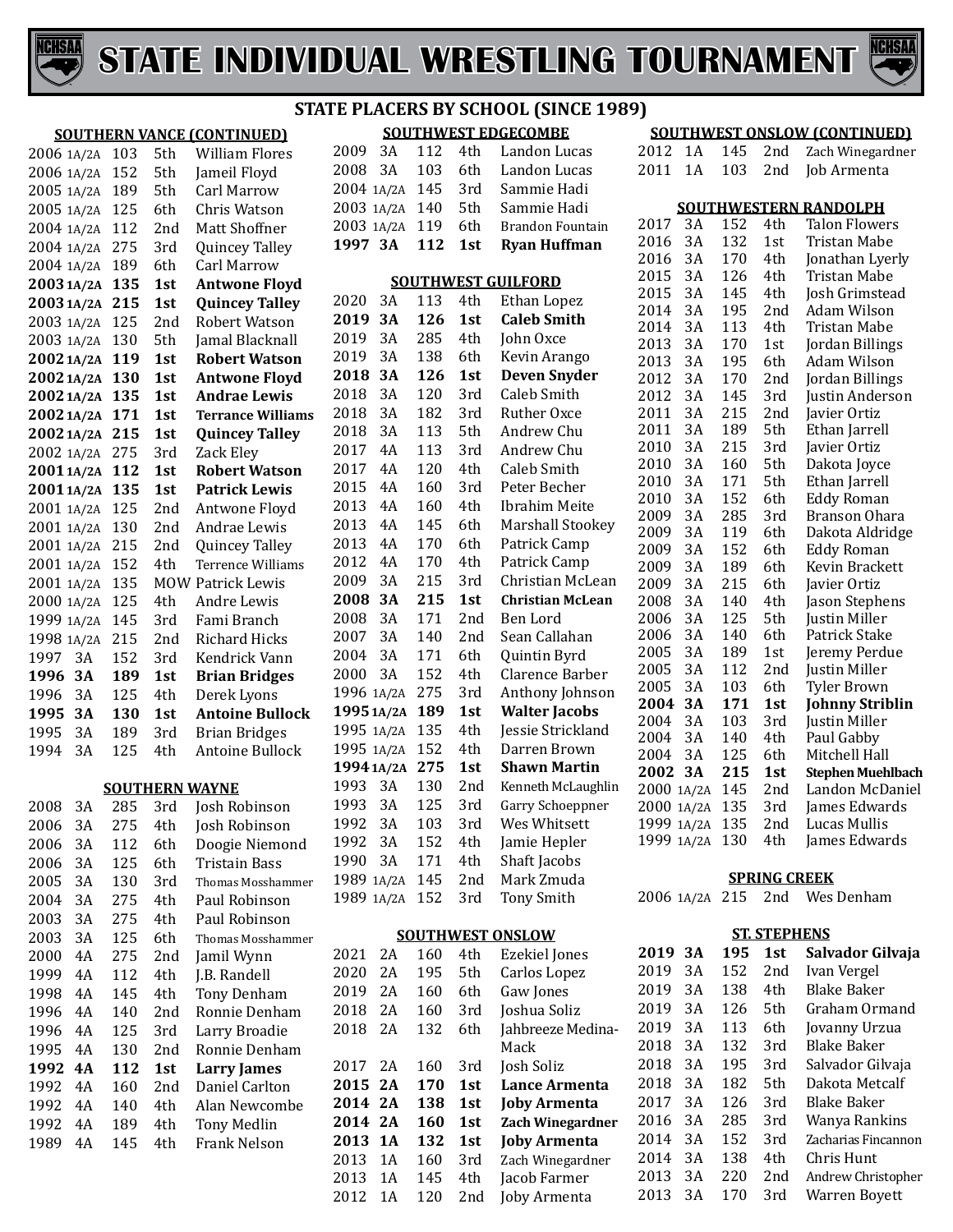



**ST. STEPHENS (CONTINUED)**

|      |    |     |     | <b>ST. STEPHENS (CONTINUED)</b> | <b>ST. STEPHENS (CONTINUED)</b> |            |                    |                                        |  |  |
|------|----|-----|-----|---------------------------------|---------------------------------|------------|--------------------|----------------------------------------|--|--|
| 2013 | 3A | 106 | 5th | <b>Blake Rogers</b>             | 1990<br>3A                      | 171        | 3rd                | Doyle Spencer                          |  |  |
| 2013 | 3A | 152 | 5th | Zacharias Fincannon             | 1989<br>3A                      | 189        | 3rd                | Bryan Allen                            |  |  |
| 2013 | 3A | 113 | 6th | Dakota Griffith                 |                                 |            |                    |                                        |  |  |
| 2012 | 3A | 113 | 2nd | <b>Bradley Bader</b>            |                                 |            | <b>STARMOUNT</b>   |                                        |  |  |
| 2012 | 3A | 138 | 3rd | Ian Martin                      | 2018<br>1A                      | 220        | 3rd                | Caleb Money                            |  |  |
| 2011 | 3A | 119 | 1st | <b>Ray Farnsworth</b>           | 2018<br>1A                      | 285        | 3rd                | Antonio Lopez                          |  |  |
| 2011 | 3A | 112 | 2nd | <b>Bradley Bader</b>            | 2015<br><b>1A</b>               | 195        | 1st                | <b>Garrett Stokes</b>                  |  |  |
| 2011 | 3A | 130 | 4th | Alex Pollard                    | 2015<br>1A                      | 106        | 2nd                | Patrick Johnson                        |  |  |
| 2011 | 3A | 135 | 4th | Ian Martin                      | 1A<br>2014                      | 195        | 3rd                | <b>Garrett Stokes</b>                  |  |  |
| 2011 | 3A | 152 | 6th | Jon Holloway                    | 2A<br>2011                      | 140        | 4th                | Ben O'Donnell                          |  |  |
| 2010 | 3A | 112 | 2nd | Ray Farnsworth                  | 2A<br>2011                      | 189        | 4th                | Austin Sloan                           |  |  |
| 2010 | 3A | 125 | 2nd | <b>Cody Stephens</b>            | 2A<br>2010                      | 160        | 6th                | Austin Sloan                           |  |  |
| 2010 | 3A | 130 | 5th | Kurt Stephens                   | 2009 1A/2A                      | 189        | 3rd                | Matt Walker                            |  |  |
| 2010 | 3A | 103 | 6th | <b>Bradley Bader</b>            | 2009 1A/2A                      | 160        | 6th                | Austin Sloan                           |  |  |
| 2009 | 3A | 103 | 1st | <b>Ray Farnsworth</b>           | 2008 1A/2A                      | 103        | 6th                | Logan Nixon                            |  |  |
| 2009 | 3A | 119 | 3rd | Kurt Stephens                   | 2008 1A/2A                      | 152        | 6th                | Bryan Gray                             |  |  |
| 2009 | 3A | 189 | 3rd | <b>Steven Rink</b>              | 2006 1A/2A                      | 119        | 5th                | Matthew Hall                           |  |  |
| 2009 | 3A | 125 | 4th | <b>Cody Stephens</b>            | 1999 1A/2A                      | 125        | 3rd                | Rocky Guyer                            |  |  |
| 2009 | 3A | 152 | 5th | Logan Self                      | 1999 1A/2A                      | 130        | 3rd                | Luke Benton                            |  |  |
| 2008 | 3A | 112 | 3rd | Kurt Stephens                   | 1999 1A/2A                      | 171        | 3rd                | Davis Howell                           |  |  |
| 2008 | 3A | 140 | 5th | Sam Monish                      | 1999 1A/2A                      | 119        | 4th                | Josh Oakes                             |  |  |
| 2008 | 3A | 119 | 6th | <b>Cody Stephens</b>            | 1998 1A/2A                      | 140        | 2nd                | Jason Vestal                           |  |  |
| 2008 | 3A | 152 | 6th | Cody Rink                       | 1998 1A/2A                      | 130        | 3rd                | Luke Benton                            |  |  |
| 2007 | 3A | 103 | 2nd | Kurt Stephens                   | 1997 1A/2A                      | 189        | 1st                | <b>Rodney Bates</b>                    |  |  |
| 2007 | 3A | 160 | 3rd | Justin Bumgardner               | 1997 1A/2A                      | 145        | 4th                | Adam Durham                            |  |  |
| 2007 | 3A | 112 | 4th | Jesus Vazquez                   | 1996 1A/2A                      | 189        | 3rd                | <b>Rodney Bates</b>                    |  |  |
| 2007 | 3A | 130 | 6th | <b>Bradley Pendleton</b>        | 1995 1A/2A 275                  |            | 1st                | <b>Bobby Money</b>                     |  |  |
| 2007 | 3A | 140 | 6th | Cody Rink                       | 1994 1A/2A                      | 160        | 2nd                | Kevin Thomas                           |  |  |
| 2006 | 3A | 103 | 2nd | Jesus Vazquez                   | 1993 1A/2A                      | 160        | 2nd                | Kevin Thomas                           |  |  |
| 2006 | 3A | 171 | 3rd | Dylan Godfrey                   | 1993 1A/2A                      | 275        | 3rd                | <b>Elbert Thomas</b>                   |  |  |
| 2006 | 3A | 189 | 4th | Travis Krogman                  | 1992 1A/2A                      | 171        | 3rd                | Russell Jones                          |  |  |
| 2005 | 3A | 171 | 3rd | Dylan Godfrey                   | 1991 1A/2A                      | 171        | 2nd                | Russell Jones                          |  |  |
| 2005 | 3A | 112 | 6th | Jesus Vazquez                   | 1990 1A/2A                      | 135        | 2nd                | Jerome Bryant                          |  |  |
| 2004 | 3A | 130 | 2nd | Jonathan Troutman               | 1990 1A/2A 275                  |            | 3rd                | <b>Brian Ray</b>                       |  |  |
| 2004 | 3A | 215 | 6th | Justin Isaacs                   | 1989 1A/2A 275                  |            | 1st                | <b>Archie Wood</b>                     |  |  |
| 2003 | 3A | 125 | 1st | <b>Drew Forshey</b>             | 1989 1A/2A 103                  |            | 2nd                | Jerry Cooper                           |  |  |
| 2003 | 3A | 171 | 3rd | <b>Brandon Sisk</b>             | 1989 1A/2A 135                  |            | 3rd                | Todd Mathis                            |  |  |
| 2003 | 3A | 135 | 6th | Jonathan Troutman               | 1989 1A/2A 140                  |            | 3rd                | Michael Shore                          |  |  |
| 2003 | 3A | 125 |     | <b>MOW Drew Forshey</b>         |                                 |            |                    |                                        |  |  |
| 2002 | 3A | 119 | 1st | <b>Drew Forshey</b>             |                                 |            | <b>STATESVILLE</b> |                                        |  |  |
| 2001 | 3A | 112 | 1st | <b>Drew Forshey</b>             | 2021<br>3A                      | 132        | 2nd                | Antonio Caldwell                       |  |  |
| 2001 | 3A | 135 | 4th | Lance Greer                     | 3A<br>2020                      | 195        | 4th                | Robert Shuford                         |  |  |
| 2000 | 3A | 103 | 1st | <b>Drew Forshey</b>             | 3A<br>2020                      | 285        | 5th                | Jason Shuford                          |  |  |
| 2000 | 3A | 140 | 3rd | Lance Greer                     | 3A<br>2019                      | 285        | 5th                | Jason Shuford                          |  |  |
| 1997 | 3A | 140 | 3rd | Jason Mertz                     | 3A<br>2016                      | 220        | 6th                | Aron Brown                             |  |  |
| 1997 | 3A | 189 | 4th | Josh Benfield                   | 3A<br>2012                      | 170        | 1st                | <b>Markus Cromwell</b>                 |  |  |
| 1996 | 3A | 160 | 1st | <b>Robbie Lail</b>              | 3A<br>2006                      | 275        | 3rd                | John Templeton                         |  |  |
| 1996 | 3A | 135 | 4th | Wes Jefferies                   | 3A<br>2005                      | 140        | 2nd                | Ben Madison                            |  |  |
| 1995 | 3A | 152 | 1st | <b>Robbie Lail</b>              | 3A<br>2004                      | 135        | 2nd                | <b>Ben Madison</b>                     |  |  |
| 1995 | 3A | 145 | 4th | <b>Bill Chad Dellinger</b>      | 3A<br>2003                      | 130        | 5th                | Ben Madison                            |  |  |
| 1992 | 3A | 145 | 2nd | <b>Brandon Fischer</b>          | 3A<br>2002                      | 171        | 2nd                | Jonathan Geisler                       |  |  |
| 1992 | 3A | 160 | 4th | Jason Cheek                     | 20011A/2A 160                   |            | 1st                | Jonathan Geisler                       |  |  |
| 1992 | 3A | 189 | 4th | Carlos Allred                   | 2000 1A/2A 135                  |            | 1st                | <b>Andy Madison</b>                    |  |  |
| 1991 | 3A | 112 | 3rd | <b>Scott Kerns</b>              | 2000 1A/2A                      | 189        | 2nd                | Jauron James                           |  |  |
| 1991 | 3A | 140 | 4th | <b>Brandon Fisher</b>           | 1999 1A/2A 130                  |            | 1st                | <b>Andy Madison</b>                    |  |  |
| 1990 | 3A | 103 | 3rd | Scott Kerns                     | 1993 3A<br>1992 3A              | 135<br>119 | 3rd<br>1st         | Janaun Gaines<br><b>Thomas Cauthen</b> |  |  |
|      |    |     |     |                                 |                                 |            |                    |                                        |  |  |

#### **STATESVILLE (CONTINUED)**

| 1992 | 3Α | 135 | 2 <sub>nd</sub> | Janaun Gaines           |
|------|----|-----|-----------------|-------------------------|
| 1992 | 3Α | 160 | 3rd             | Milton Gaines           |
| 1992 | 3A | 171 | 4th             | Chelsea Sharpe          |
| 1991 | 3А | 112 | 1st             | <b>Kenny Bailey</b>     |
| 1991 | 3Α | 103 | 2 <sub>nd</sub> | Watson Graham           |
| 1991 | 3Α | 119 | 2 <sub>nd</sub> | Thomas Cauthen          |
| 1991 | 3A | 112 |                 | <b>MOW Kenny Bailey</b> |
|      |    |     |                 |                         |
| 1990 | 3A | 135 | 1st             | <b>Richard Cain</b>     |
| 1990 | 3A | 103 | 2nd             | Kenny Bailey            |
| 1990 | 3Α | 119 | 3rd             | Johnny Lewis            |
| 1990 | 3A | 112 | 4th             | Thomas Cauthen          |
| 1989 | 3A | 112 | 2 <sub>nd</sub> | Johnny Lewis            |
| 1989 | 3Α | 103 | 3rd             | Kenny Bailey            |

#### **SUN VALLEY** 3A 145 5th Hunter Brown

|          |                                                                                  |                                                                                                                                                                                                                              | nulliel DIUWII                                                                                                                                                                                                                                                             |
|----------|----------------------------------------------------------------------------------|------------------------------------------------------------------------------------------------------------------------------------------------------------------------------------------------------------------------------|----------------------------------------------------------------------------------------------------------------------------------------------------------------------------------------------------------------------------------------------------------------------------|
| 3A       |                                                                                  |                                                                                                                                                                                                                              | Joel Kanagy                                                                                                                                                                                                                                                                |
| 3A       |                                                                                  |                                                                                                                                                                                                                              | Elijah Last                                                                                                                                                                                                                                                                |
| 3A       |                                                                                  |                                                                                                                                                                                                                              | Thierry Washington                                                                                                                                                                                                                                                         |
| 3A       |                                                                                  |                                                                                                                                                                                                                              | Ryan McKellar                                                                                                                                                                                                                                                              |
| 3А       |                                                                                  |                                                                                                                                                                                                                              | <b>Billy Benfield</b>                                                                                                                                                                                                                                                      |
| 3A       |                                                                                  |                                                                                                                                                                                                                              | <b>Logan Farlowe</b>                                                                                                                                                                                                                                                       |
| 4A       |                                                                                  |                                                                                                                                                                                                                              | <b>Michael Macchiavello</b>                                                                                                                                                                                                                                                |
| 4A       |                                                                                  |                                                                                                                                                                                                                              | Logan Farlowe                                                                                                                                                                                                                                                              |
| 4Α       |                                                                                  |                                                                                                                                                                                                                              | Billy (Austin) Benfield                                                                                                                                                                                                                                                    |
| 4A       |                                                                                  |                                                                                                                                                                                                                              | Michael Macchiavello                                                                                                                                                                                                                                                       |
| 4Α       |                                                                                  |                                                                                                                                                                                                                              | Eddie Kelly                                                                                                                                                                                                                                                                |
| 4A       |                                                                                  |                                                                                                                                                                                                                              | Ryan Henson                                                                                                                                                                                                                                                                |
|          |                                                                                  |                                                                                                                                                                                                                              | Casey Coleman                                                                                                                                                                                                                                                              |
| 3A       |                                                                                  |                                                                                                                                                                                                                              | John McHan                                                                                                                                                                                                                                                                 |
| 3A       |                                                                                  |                                                                                                                                                                                                                              | Carlos Ibarra                                                                                                                                                                                                                                                              |
| 3A       |                                                                                  |                                                                                                                                                                                                                              | Josh Gregory                                                                                                                                                                                                                                                               |
|          |                                                                                  |                                                                                                                                                                                                                              | Kerry Hough                                                                                                                                                                                                                                                                |
| 3A       |                                                                                  |                                                                                                                                                                                                                              | Stephen Bell                                                                                                                                                                                                                                                               |
|          |                                                                                  |                                                                                                                                                                                                                              | Thomas Thompson                                                                                                                                                                                                                                                            |
|          |                                                                                  |                                                                                                                                                                                                                              | Stephen Bell                                                                                                                                                                                                                                                               |
| 3А       |                                                                                  |                                                                                                                                                                                                                              | <b>Mike Young</b>                                                                                                                                                                                                                                                          |
|          |                                                                                  |                                                                                                                                                                                                                              | <b>Tony Svendsen</b>                                                                                                                                                                                                                                                       |
| 3A       |                                                                                  |                                                                                                                                                                                                                              | Calvin Williams                                                                                                                                                                                                                                                            |
|          |                                                                                  |                                                                                                                                                                                                                              | <b>Michael Young</b>                                                                                                                                                                                                                                                       |
|          |                                                                                  |                                                                                                                                                                                                                              | <b>Tony Svendsen</b>                                                                                                                                                                                                                                                       |
|          |                                                                                  |                                                                                                                                                                                                                              | <b>Perry Long</b>                                                                                                                                                                                                                                                          |
|          |                                                                                  |                                                                                                                                                                                                                              | Perry Long                                                                                                                                                                                                                                                                 |
|          |                                                                                  |                                                                                                                                                                                                                              | Gary Aldritch                                                                                                                                                                                                                                                              |
|          |                                                                                  |                                                                                                                                                                                                                              | Perry Long                                                                                                                                                                                                                                                                 |
|          |                                                                                  |                                                                                                                                                                                                                              | Duke Howell                                                                                                                                                                                                                                                                |
| 3А       |                                                                                  |                                                                                                                                                                                                                              | <b>Duke Howell</b>                                                                                                                                                                                                                                                         |
|          |                                                                                  |                                                                                                                                                                                                                              | Gary Aldrich                                                                                                                                                                                                                                                               |
|          |                                                                                  |                                                                                                                                                                                                                              |                                                                                                                                                                                                                                                                            |
|          |                                                                                  |                                                                                                                                                                                                                              |                                                                                                                                                                                                                                                                            |
|          |                                                                                  |                                                                                                                                                                                                                              |                                                                                                                                                                                                                                                                            |
| 2A       | 145                                                                              | 1st                                                                                                                                                                                                                          | Jeremiah Price                                                                                                                                                                                                                                                             |
| 2A       | 145                                                                              | 1st                                                                                                                                                                                                                          | Jeremiah Price                                                                                                                                                                                                                                                             |
| 2A<br>2A | 182<br>182                                                                       | 3rd<br>5th                                                                                                                                                                                                                   | <b>Steven Campbell</b><br><b>Forrest Antwine</b>                                                                                                                                                                                                                           |
|          | эл<br>3A<br>3A<br>3A<br>3A<br>3A<br>3A<br>3A<br>3A<br>3A<br>3A<br>3A<br>3A<br>3A | 170<br>195<br>126<br>120<br>138<br>160<br>182<br>160<br>132<br>182<br>285<br>135<br>152<br>152<br>135<br>275<br>130<br>145<br>103<br>145<br>119<br>152<br>171<br>112<br>152<br>171<br>171<br>189<br>171<br>275<br>275<br>189 | 67 L<br>oui<br>5th<br>6th<br>5th<br>6th<br>1st<br>1st<br>1st<br>2nd<br>3rd<br>3rd<br>5th<br>2nd<br>3rd<br>4th<br>2nd<br>4th<br>2nd<br>3rd<br>3rd<br>4th<br>1st<br>1st<br>4th<br>1st<br>1st<br>1st<br><b>MOW</b><br>2nd<br>4th<br>4th<br>1st<br>4th<br><b>SURRY CENTRAL</b> |

 2A 285 4th David Pena 2A 285 3rd David Pena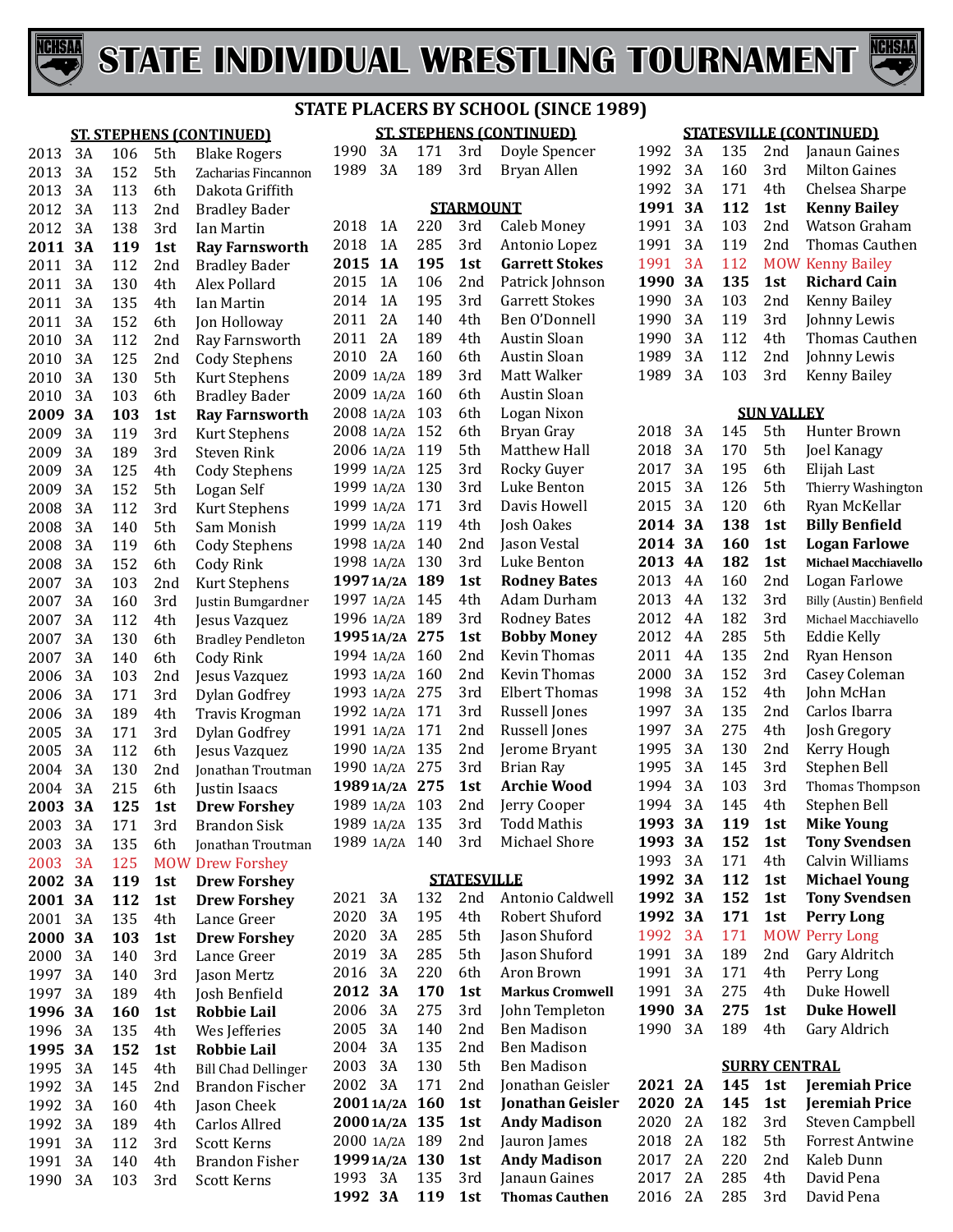



#### **SURRY CENTRAL (CONTINUED)** 2A 195 5th Kaleb Dunn 2015 2A 145 3rd Uriel Secundino<br>2015 2A 182 6th Zack-Martin 2A 182 6th Zack Martin 2A 106 4th Nathon Bautista 2013 2A 285 2nd Wes Brown<br>2012 2A 220 1st Wes Brown **225 Brown**  2A 145 2nd Johnny Glass 2A 135 3rd Cesar Pena 3rd Cesar Pena<br>2nd Ied Martin 1A/2A 171 2nd Jed Martin 1A/2A 171 2nd Jed Martin 2004 1A/2A 171 6th Andrew Childon 2002 1A/2A 145 2nd Josh Snow 1A/2A 145 2nd Josh Snow 2002 1A/2A 171 4th Aaron Hawks<br>**1994 1A/2A 112 1st Matthew Cruise 19941A/2A 112 1st Matthew Cruise 19941A/2A 140 1st Matthew Thompson 19931A/2A 145 1st Sampson Oakley** 1A/2A 152 3rd Shawn Watson 1A/2A 119 4th Eden Willard 1992 1A/2A 145 2nd Samson Oa<br>1989 1A/2A 112 2nd John Jarvis 1989 1A/2A 112 **SWAIN COUNTY 1A 126 1st Jonas Trejo** 2020 1A 138 2nd Nathan Brock<br>2019 1A 285 1st Noland Brow **1A 285 1st Noland Brown** 1A 138 2nd Jonas Trejo 1A 132 3rd Nathan Brock 1A 182 4th Cody Long 2019 1A 195 4th Cyle Ponchot<br>2019 1A 285 MOW Noland Brow 285 MOW Noland Brown<br>220 1st Will Paul **1A 220 1st Will Paul** 2017 1A 220 2nd Craig Cutshaw<br>2017 1A 152 3rd Chirs Miller 1A 152 3rd Chirs Miller 2017 1A 285 3rd Corbin Wildcatt<br>2016 1A 170 2nd Ross Ensley 2016 1A 170 2nd Ross Ensley<br>2015 1A 220 1st Spencer Mo **1A 220 1st Spencer McCoy** 2015 1A 152 2nd Graham Allen<br>2014 1A 195 1st Spencer McC **1A 195 1st Spencer McCoy** 2014 1A 138 4th Russell Bigmeat<br>2013 1A 138 2nd Sean Webb 2013 1A 138 2nd<br>2012 1A 132 3rd 2012 1A 132 3rd Sean Webb<br>2011 1A 285 2nd Christian C 1A 285 2nd Christian Crowe 2nd Corey Greene<br>5th Jody Lambert 1A/2A 215 5th Jody Lambert 2003 1A/2A 215 6th Johnny Lan<br>2002 1A/2A 215 4th Josh Fouts 1A/2A 215 4th Josh Fouts 1A/2A 171 2nd Graig Breedlove 1A/2A 171 2nd Craig Breedlove 1992 1A/2A 160 **SWANSBORO 3A 160 1st River Carroll**  3A 152 5th River Carroll 2018 3A 220 5th Patrick Peterson<br>2017 3A 145 1st Dustin Childs **3A 145 1st Dustin Childs**

#### **SWANSBORO (CONTINUED) STATE PLACERS BY SCHOOL (SINCE 1989)**

| 2017       | 3A    | 106 | 2nd                  | Nick Butler               | :                        |
|------------|-------|-----|----------------------|---------------------------|--------------------------|
| 2017       | 3A    | 195 | 3rd                  | Marvin Wigfall            | '                        |
| 2017       | 3A    | 138 | 5th                  | Mike Reynolds             | '                        |
| 2016       | 3A    | 106 | 3rd                  | Nick Butler               | $\overline{\phantom{a}}$ |
| 2016       | 3A    | 113 | 4th                  | Kasey Hill                | í                        |
| 2016       | 3A    | 138 | 6th                  | Dustin Childs             | '                        |
| 2016       | 3A    | 182 | 6th                  | Patrick Peterson          |                          |
| 2015       | 3A    | 138 | 2nd                  | Jacob Butler              | $\overline{\phantom{a}}$ |
| 2015       | 3A    | 182 | 2nd                  | Juan Ramos                | $\overline{\phantom{a}}$ |
| 2015       | 3A    | 120 | 5th                  | Kasey Hill                | :                        |
| 2015       | 3A    | 170 | 5th                  | Dakota Wakefield          | 1                        |
| 2015       | 3A    | 195 | 5th                  | Dane Mitchell             |                          |
| 2014       | 3A    | 132 | 4th                  | Jacob Butler              |                          |
| 2014       | 3A    | 113 | 5th                  | Bryan Mol                 | <b>------------</b>      |
| 2013       | 2A    | 106 | 6th                  | Bryan Mol                 |                          |
| 2009       | 1A/2A | 285 | 3rd                  | <b>Casey Collins</b>      |                          |
| 2008       | 1A/2A | 285 | 6th                  | <b>Casey Collins</b>      |                          |
| 2004 1A/2A |       | 160 | 6th                  | <b>Ben Meadows</b>        |                          |
|            |       |     |                      |                           | $\overline{\phantom{a}}$ |
|            |       |     | <u>T.C. ROBERSON</u> |                           | $\overline{\phantom{a}}$ |
| 2012       | 4Α    | 195 | 3rd                  | Coburn Burroughs          | í                        |
| 2019       | 3A    | 182 | 1st                  | <b>Anthony Johnson</b>    | $\overline{\phantom{a}}$ |
| 2019       | 3A    | 195 | 3rd                  | Max Wells                 | $\overline{\phantom{a}}$ |
| 2013       | 4A    | 195 | 5th                  | Coburn Burroughs          | $\overline{\phantom{a}}$ |
| 2012       | 4A    | 170 | 2nd                  | Tyler Jones               | $\ddot{\phantom{0}}$     |
| 2012       | 4A    | 145 | 3rd                  | Matthew Kamisol           | $\ddot{\phantom{0}}$     |
| 2012       | 4A    | 182 | 6th                  | Phillip Koob              | $\ddot{\phantom{0}}$     |
| 2011       | 4A    | 189 | 5th                  | <b>Coburn Burroughs</b>   | $\ddot{\phantom{0}}$     |
| 2010       | 4A    | 160 | 2nd                  | Nijel Jones               | $\ddot{\phantom{0}}$     |
| 2007       | 3А    | 189 | 1st                  | <b>Josh Gossett</b>       |                          |
| 2004       | 3A    | 130 | 6th                  | Chris McCarty             | $\ddot{\phantom{0}}$     |
| 2001       | 3A    | 189 | 4th                  | Jason Tolbert             | $\ddot{\phantom{0}}$     |
| 1999       | 3А    | 145 | 1st                  | <b>Jason Scheewe</b>      | Í                        |
| 1998       | 3A    | 145 | 3rd                  | Jason Scheewe             | Ĺ                        |
| 1997       | 3A    | 171 | 4th                  | Jonathan Norman           | $\ddot{\phantom{0}}$     |
| 1996       | 3А    | 215 | 1st                  | <b>Jake Bowen</b>         | $\ddot{\phantom{0}}$     |
| 1996       | 3A    | 119 | 3rd                  | Alex Tilly                | Í                        |
| 1994       | 3A    | 189 | 4th                  | Jake Hamilton             |                          |
| 1991       | 3A    | 145 | 1st                  | <b>Ben Miller</b>         | $\ddot{\phantom{0}}$     |
| 1989       | 3A    | 125 | 3rd                  | John Young                |                          |
|            |       |     |                      |                           |                          |
|            |       |     | <b>T.W. ANDREWS</b>  |                           | シャン・スーツ アンシャン            |
| 2015       | 2A    | 138 | 3rd                  | Alphonso Martin           |                          |
| 2014       | 2A    | 132 | 1st                  | Nicauzi Mitchell          |                          |
| 2014       | 2A    | 120 | 2nd                  | Quan Le                   |                          |
| 2014       | 2A    | 152 | 4th                  | Saconney Hill             |                          |
| 2013       | 2A    | 106 | 3rd                  | Alphonso Martin           |                          |
| 2013       | 2A    | 113 | 3rd                  | Quan Le                   | $\ddot{\phantom{0}}$     |
| 2013       | 2A    | 126 | 3rd                  | Nicouzi Mitchell          | $\ddot{\phantom{0}}$     |
| 2012       | 2A    | 145 | 1st                  | <b>Khiry Waden</b>        | $\ddot{\phantom{0}}$     |
| 2012       | 2A    | 113 | 2nd                  | Quan Le                   | $\ddot{\phantom{0}}$     |
| 2012       | 2A    | 106 | 4th                  | Jacob McNeill             | í                        |
| 2012       | 2A    | 126 | 5th                  | <b>Tyler Miles</b>        |                          |
| 2011       | 2A    | 160 | 3rd                  | <b>Curtis Mask</b>        |                          |
| 2010       | 2A    | 140 | 3rd                  | <b>Tyquan Easton</b>      | í                        |
| 2010       | 2A    | 145 | 5th                  | James Esmay               | $\overline{\phantom{a}}$ |
| 2009       | 3A    | 112 | 1st                  | <b>Timdarius Thusrton</b> | ֓                        |

#### **T.W. ANDREWS (CONTINUED)**

| 2008       | 3А        | 103 | 1st            | <b>Timdarius Thurston</b> |
|------------|-----------|-----|----------------|---------------------------|
| 2008       | 3А        | 119 | 1st            | <b>Timothy Thurston</b>   |
| 2008       | 3А        | 152 | 1st            | <b>Marcus Blue</b>        |
| 2008       | 3A        | 135 | 4th            | Darius Hannah             |
| 2008       | 3A        | 152 | <b>MOW</b>     | <b>Marcus Blue</b>        |
| 2007       | 3A        | 145 | 1st            | <b>Marcus Blue</b>        |
| 2007       | 3A        | 130 | 2nd            | Willis Blue               |
| 2007       | 3A        | 103 | 4th            | <b>Timdarius Thurston</b> |
| 2007       | 3A        | 160 | 5th            | James Persdale            |
| 2006       | 3A        | 125 | 2nd            | Willis Blue               |
| 2005 1A/2A |           | 135 | 1st            | <b>Marcus Hannah</b>      |
| 2005 1A/2A |           | 119 | 2nd            | Willis Blue               |
| 2004 1A/2A |           | 140 | 1st            | <b>Andrew Steed</b>       |
| 2004 1A/2A |           | 112 | 3rd            | Willis Blue               |
| 2003 1A/2A |           | 125 | 1st            | <b>Elliot Darden</b>      |
| 2003 1A/2A |           | 140 | 1st            | <b>Andrew Steed</b>       |
| 2003 1A/2A |           | 215 | 2nd            | William Hayes             |
| 2003       | 1A/2A     | 135 | 3rd            | Mike Lakis                |
| 2003       | 1A/2A     | 160 | 3rd            | Quan Thomas               |
| 2003       | 1A/2A     | 171 | 5th            | Chaz Truesdale            |
| 2003       | 1A/2A     | 189 | 6th            | Junior Robinson           |
| 2003       | 1A/2A     | 125 |                | <b>MOW Elliot Darden</b>  |
| 2002       | 1A/2A     | 119 | 2nd            | <b>Elliot Darden</b>      |
| 2000       | 3A        | 189 | 4th            | <b>Torey Diggs</b>        |
| 1999       | 3A        | 160 | 2nd            | Matthew Curry             |
| 1997       | 3A        | 135 | 4th            | Quan McCollum             |
| 1996       | 3A        | 135 | 1st            | <b>Quan McCollum</b>      |
| 1995       | 3A        | 130 | 4th            | Quan McCollum             |
| 1994       | 3A        | 152 | 3rd            | Frank Newsom              |
| 1993       | 3A        | 189 | 2nd            | Jerry Rorie               |
| 1992       | 3A        | 140 | 1st            | <b>Trey Curtain</b>       |
| 1992       | 3A        | 145 | 3rd            | <b>Rico Titus</b>         |
| 1992       | 3A        | 189 | 3rd            | Jerry Rorie               |
| 1991       | 3А        | 103 | 1st            | <b>Terrell Smith</b>      |
| 1991       | 3A        | 140 | 1st            | <b>Trey Curtain</b>       |
| 1991       | 3A        | 112 | 2nd            | Carlos Hough              |
| 1991       | 3A        | 135 | 2nd            | Adrian Johnson            |
| 1991       | 3A        | 145 | 2nd            | Olether Campbell          |
| 1991       | 3A        | 189 | 3rd            | Jerry Rorie               |
| 1991       | 3A        | 130 | 4th            | Mike Duez                 |
| 1991       | 3A        | 160 | 4th            | Sam McKiver               |
| 1990       | 3А        | 103 | 1st            | <b>Carlos Hough</b>       |
| 1990       | 3A        | 135 | 3rd            | Adrian Johnson            |
| 1990       | 3A        | 140 | 3rd            | Olether Campbell          |
| 1990       | 3A        | 145 | 3rd            | Sam McKiver               |
| 1990       | 3A        | 275 | 3rd            | Darius Jones              |
| 1990       | 3A        | 103 | MOW            | Carlos Hough              |
| 1989       | 3А        | 125 | 1st            | Sam Davis                 |
| 1989       | 3А        | 189 | 1st            | <b>Brent David</b>        |
| 1989       | 3A        | 103 | 2nd            | Carlos Hough              |
| 1989       | 3A        | 275 | 3rd            | Adrian Lack               |
| 1989       | 3A        | 189 |                | <b>MOW Brent David</b>    |
|            |           |     | <b>TARBORO</b> |                           |
| 2021       | 1Α        | 145 | 3rd            | <b>Brice Browning</b>     |
| 2018       | 1Α        | 113 | 4th            | Raquavius Hopkins         |
| 2017       | <b>1A</b> | 152 | 1st            | <b>Quadarrius Hopkins</b> |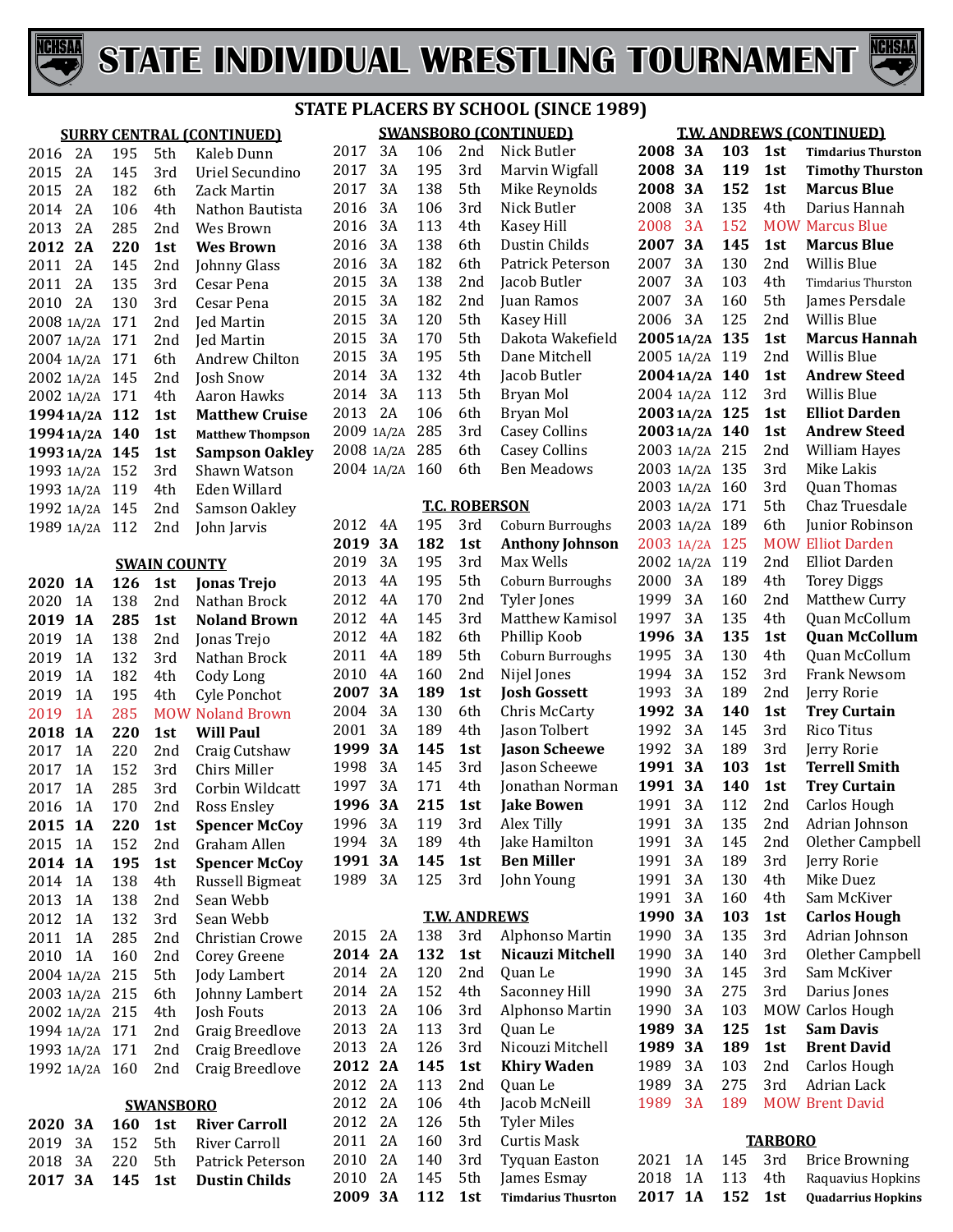



| <b>STATE PLACERS BY SCHOOL (SINCE 1989)</b> |     |                    |                            |                |    |     |                |                                |                 |    |            |                 |                            |
|---------------------------------------------|-----|--------------------|----------------------------|----------------|----|-----|----------------|--------------------------------|-----------------|----|------------|-----------------|----------------------------|
|                                             |     |                    | <b>TARBORO (CONTINUED)</b> |                |    |     |                | <b>THOMASVILLE (CONTINUED)</b> |                 |    |            |                 | <b>TRINITY (CONTINUED)</b> |
| 2017<br>1A                                  | 113 | 3rd                | Raquavius Hopkins          | 2014 2A        |    | 106 | 1st            | <b>Ray-Shun Moore</b>          | 2021            | 2A | 195        | 4th             | Ayden Prevatte             |
| 2016<br>1A                                  | 145 | 3rd                | Quadarrius Hopkins         | 2014           | 2A | 113 | 2nd            | Quahiygee Martin               | 2021            | 2A | 138        | 4th             | David Makupson             |
| 2016<br>1A                                  | 113 | 4th                | Raquavius Hopkins          | 2014           | 2A | 160 | 3rd            | Evan Makupson                  | 2021            | 2A | 182        | 3rd             | Sebastian Talent           |
| 2015<br>1A                                  | 145 | 4th                | Quadarrius Hopkins         | 2014           | 2A | 220 | 4th            | Keith Clemmons                 | 2020            | 2A | 126        | 4th             | David Makupson             |
| 2014 1A                                     | 113 | 1st                | David Guevara              | 2014           | 2A | 120 | 5th            | Jason Boutsady                 | 2020            | 2A | 132        | 5th             | Alex Minish                |
| 2012<br>2A                                  | 106 | 5th                | Steven Barrera             | 2014           | 2A | 126 | 5th            | Ahsan Butt                     | 2019            | 2A | 113        | 6th             | Aaron Ortega-Perez         |
| 2009 1A/2A 189                              |     | 1st                | <b>Corey Smith</b>         | 2013           | 2A | 126 | 5th            | Louis Dupree                   | 2017 2A         |    | 145        | 1st             | <b>Tyler Johnson</b>       |
| 2008 1A/2A 189                              |     | 2 <sub>nd</sub>    | Corey Smith                | 2012           | 2A | 220 | 2nd            | Ryan Broadie                   | 2017            | 2A | 220        | 3rd             | Cody Hyatt                 |
| 2007 1A/2A 285                              |     | 3rd                | Eric Sutton                | 2011 2A        |    | 140 | 1st            | <b>Ronta Burgess</b>           | 2016            | 2A | 138        | 2nd             | Tyler Johnson              |
| 2007 1A/2A 189                              |     | 6th                | Kirk Heffley               | 2011           | 2A | 189 | 6th            | Ryan Wilfoung                  | 2015            | 2A | 120        | 5th             | Tyler Johnson              |
| 2006 1A/2A 189                              |     | 2 <sub>nd</sub>    | Kirk Heffley               | 2010           | 2A | 135 | 2nd            | Ronta Burgess                  | 2014            | 2A | 106        | 2nd             | Tyler Johnson              |
| 2006 1A/2A 275                              |     | 4th                | Eric Sutton                | 2010           | 2A | 285 | 6th            | Sherrod Young                  | 2013 2A         |    | 285        | 1st             | <b>Chaas Delgado</b>       |
| 2000 1A/2A 152                              |     | 3rd                | Michael Christopher        | 20071A/2A 135  |    |     | 1st            | <b>Darrius Little</b>          | 2013            | 2A | 126        | 2nd             | <b>Tyler Myers</b>         |
| 2000 1A/2A 189                              |     | 4th                | Nate Hall                  | 2006 1A/2A 135 |    |     | 2nd            | Darrius Little                 | 2013            | 2A | 152        | 2nd             | James Ryan                 |
| 1999 1A/2A 152                              |     | 2 <sub>nd</sub>    | Michael Christopher        | 2002 1A/2A 215 |    |     | 3rd            | Damiean Gathings               | 2013            | 2A | 145        | 5th             | Alex Guevara               |
| 1995 3A                                     | 125 | 1st                | <b>Lee Carroll</b>         | 1995 1A/2A 135 |    |     | 1st            | <b>James Steele</b>            | 2012 2A         |    | 132        | 1st             | <b>Billy Simmons</b>       |
| 3A<br>1994                                  | 125 | 2nd                | Lee Carroll                | 1995 1A/2A 125 |    |     | 3rd            | Joe Thompson                   | 2012 2A         |    | 195        | 1st             | <b>Cameron King</b>        |
|                                             |     |                    |                            | 1993 1A/2A 135 |    |     | 2nd            | Pin James                      | 2012            | 2A | 126        | 2nd             | <b>Tyler Myers</b>         |
|                                             |     |                    | <b>TERRY SANFORD</b>       | 1993 1A/2A 160 |    |     | 3rd            | Jason Hairston                 | 2012            | 2A | 145        | 2nd             | Alex Guevara               |
| 3A<br>2021                                  | 126 | 4th                | Christian Coto             | 1993 1A/2A 152 |    |     | 4th            | Lee Montgomery                 | 2012            | 2A | 138        | 3rd             | Casey Bruce                |
| 2020<br>3A                                  | 160 | 5th                | Zachary Pranka             | 1992 1A/2A 189 |    |     | 1st            | <b>Perez Boulware</b>          | 2011 2A         |    | 112        | 1st             | <b>Tyler Myers</b>         |
| 2018<br>3A                                  | 182 | 2nd                | <b>Finley Allen</b>        | 1992 1A/2A 130 |    |     | 3rd            | Pin James                      | 2011 2A         |    | 215        | 1st             | <b>Cameron King</b>        |
| 2015<br>3A                                  | 195 | 3rd                | <b>Wesley Naylor</b>       | 19911A/2A 189  |    |     | 1st            | <b>Perez Boulware</b>          | 2011            | 2A | 135        | 2nd             | Joseph Anders              |
| 2014<br>3A                                  | 220 | 4th                | <b>Tyler Evers</b>         | 1991 1A/2A 130 |    |     | 3rd            | Pin James                      | 2011            | 2A | 145        | 4th             | Alex Guevara               |
| 2014<br>3A                                  | 120 | 6th                | <b>Tyler Paul</b>          | 1991 1A/2A 112 |    |     | 4th            | Germaine Lewis                 | 2011            | 2A | 140        | 6th             | <b>Casey Bruce</b>         |
| 2014<br>3A                                  | 195 | 6th                | Wes Naylor                 | 1991 1A/2A 275 |    |     | 4th            | Richard Hooker                 | 2010            | 2A | 130        | 2nd             | Joseph Anders              |
| 2013<br>4A                                  | 113 | 6th                | <b>Tyler Paul</b>          | 1990 1A/2A 140 |    |     | 2nd            | Elvin Long                     | 2010            | 2A | 152        | 2nd             | Nick Vetell                |
| 2012<br>4A                                  | 195 | 6th                | Jared Key                  | 1990 1A/2A 189 |    |     | 4th            | Perez Boulware                 | 2010            | 2A | 103        | 3rd             | Anthony Chanthalacksa      |
| 2005<br>4A                                  | 215 | 4th                | Matt Caison                |                |    |     |                |                                | 2010            | 2A | 171        | 3rd             | <b>Cameron King</b>        |
| 2002 4A                                     | 135 | 1st                | <b>Jacob Paul</b>          |                |    |     | <b>TOPSAIL</b> |                                | 2010            | 2A | 215        | 4th             | Angelo Dunn                |
| 2002<br>4A                                  | 171 | 2 <sub>nd</sub>    | <b>Gary Sevits</b>         | 2020           | 3A | 138 | 5th            | Alexander Hopper               | 2010            | 2A | 112        | 6th             | <b>Tyler Myers</b>         |
| 2001<br>4A                                  | 125 | 3rd                | Jacob Paul                 | 2020           | 3A | 120 | 6th            | Ben Baker                      | 2009            | 3A | 119        | 2nd             | Scott Acosta               |
| 2001<br>4A                                  | 130 | 3rd                | Tim Paul                   | 2019           | 3A | 106 | 3rd            | Ben Baker                      | 2009            | 3A | 145        | 2nd             | Nick Vetell                |
| 2000<br>4A                                  | 215 | 1st                | <b>Russell Orr</b>         | 2015           | 3A | 285 | 3rd            | Joe Sculthorpe                 | 2009            | 3A | 285        | 2nd             | Garrett Frank              |
| 2000<br>4A                                  | 119 | 3rd                | Tim Paul                   | 2014 3A        |    | 285 | 1st            | <b>Joseph Sculthorpe</b>       | 2009            | 3A | 130        | 5th             | Bryan Johnson              |
| 1999<br>4A                                  | 119 | 3rd                | Robert Rivera              | 2013 2A        |    | 152 | 1st            | <b>Matteson Tate Correll</b>   | 2009            | 3A | 125        | 6th             | Joseph Anders              |
| 1997<br>4A                                  | 140 | 4th                | Brian Flanigan             | 2013           | 2A | 220 | 2nd            | Joseph Sculthorpe              | 2009            | 3A | 135        | 6th             | Shane Shepherd             |
| 1996<br>4A                                  | 112 | 2 <sub>nd</sub>    | Chris Lamprecht            | 2013           | 2A | 120 | 5th            | Taylor Webster                 | 2008            | 3A | 160        | 5th             | Zac Hicks                  |
| 1994<br>4A                                  | 171 | 2 <sub>nd</sub>    | <b>Titus Davis</b>         | 2013           | 2A | 132 | 6th            | Johnny Deveaugh                | 2008            | 3A | 135        | 6th             | Nick Vetell                |
| 1994<br>4A                                  | 140 | 4th                | Josh Davis                 | 2011 2A        |    | 125 | 1st            | <b>Aric McCutcheon</b>         | 2007            | 3A | 140        | 4th             | John Anders                |
| 1991 4A                                     | 103 | 1st                | <b>Matt Carter</b>         | 2011 2A        |    | 189 | 2nd            | <b>Stuart Nadeau</b>           | 2007            | 3A | 160        | 4th             | Will Hess                  |
| 1990 4A                                     | 119 |                    | <b>Ronald Monroe</b>       | 2011           | 2A | 215 | 2nd            | Joseph Graves                  | 2005            | 3A | 112        | 4th             | Kenny Niemitalo            |
|                                             | 275 | 1st                | David Inman                | 2011           | 2A | 130 | 5th            | Brian Nadeau                   | 2003            | 3A | 145        | 3rd             | Chris Fincannon            |
| 1990 4A                                     |     | 1st                |                            | 2010 2A        |    | 125 | 1st            | <b>Aric McCutcheon</b>         | 2002            | 3A | 215        | 2 <sub>nd</sub> | Jesse Hughes               |
| 1990<br>4A                                  | 103 | 2nd                | Matt Carter                | 2010 2A        |    | 171 | 5th            | <b>Stuart Nadeau</b>           | 2002            | 3A | 145        | 3rd             | Nathan Smith               |
|                                             |     |                    |                            | 2007 1A/2A 189 |    |     | 3rd            | Joe Trotto                     | 2001            | 3A | 130        | 3rd             | James Johnson              |
|                                             |     |                    | <b>THOMAS JEFFERSON</b>    | 2007 1A/2A 160 |    |     | 4th            | James Tatum                    | 2000            | 3A | 171        | 2 <sub>nd</sub> | Zack Hughes                |
| 1A<br>2020                                  | 195 | 4th                | Wade Turner                |                |    |     | 5th            | James Tatum                    | 1999 3A         |    | 171        | 1st             | <b>Zach Hughes</b>         |
|                                             |     |                    |                            | 2006 1A/2A 160 |    |     |                |                                |                 |    |            |                 |                            |
|                                             |     | <b>THOMASVILLE</b> |                            | 2006 1A/2A 171 |    |     | 5th            | Joe Trotto<br>Daniel Sedlak    | 1999<br>1997 3A | 3A | 145        | 4th             | Carlos Torres              |
| 2019<br>2A                                  | 120 | 4th                | <b>Timothy Hepler</b>      | 2005 1A/2A 189 |    |     | 3rd            |                                |                 |    | <b>160</b> | 1st             | <b>Kyle Spencer</b>        |
| 2018 2A                                     | 113 | 1st                | <b>Timothy Hepler</b>      | 2005 1A/2A 145 |    |     | 5th            | <b>Fletcher Roberts</b>        | 1996            | 3A | 145        | 2nd             | Chris Jackson              |
| 2017<br>2A                                  | 170 | 5th                | Nelson Torres              | 2005 1A/2A 171 |    |     | 5th            | Joe Trotto                     | 1996            | 3A | 160        | 2 <sub>nd</sub> | Kyle Spencer               |
| 2016 2A                                     | 182 | 1st                | <b>Evan Makupson</b>       |                |    |     |                |                                | 1996            | 3A | 215        | 4th             | Mike Hopkins               |
| 2A<br>2016                                  | 145 | 2nd                | Kyree Colston              |                |    |     | <b>TRINITY</b> |                                | 1995 3A         |    | <b>140</b> | 1st             | <b>Michael Abate</b>       |
| 2016<br>2A                                  | 285 | 2 <sub>nd</sub>    | Keith Clemons              | 2021           | 2A | 126 | 2nd            | Aaron Ortega                   | 1994            | 3A | 130        | 2nd             | Michael Abate              |
| 2A<br>2016                                  | 106 | 5th                | Strawn Wilson              |                |    |     |                | Perez                          | 1992            | 3A | 135        | 3rd             | Andrew Queen               |
| 2015<br>2A                                  | 138 | 4th                | Khyree Colston             | 2021 2A        |    | 152 | 4th            | Alex Minish                    | 1991 3A         |    | 275        | 1st             | <b>Jeremy Godwin</b>       |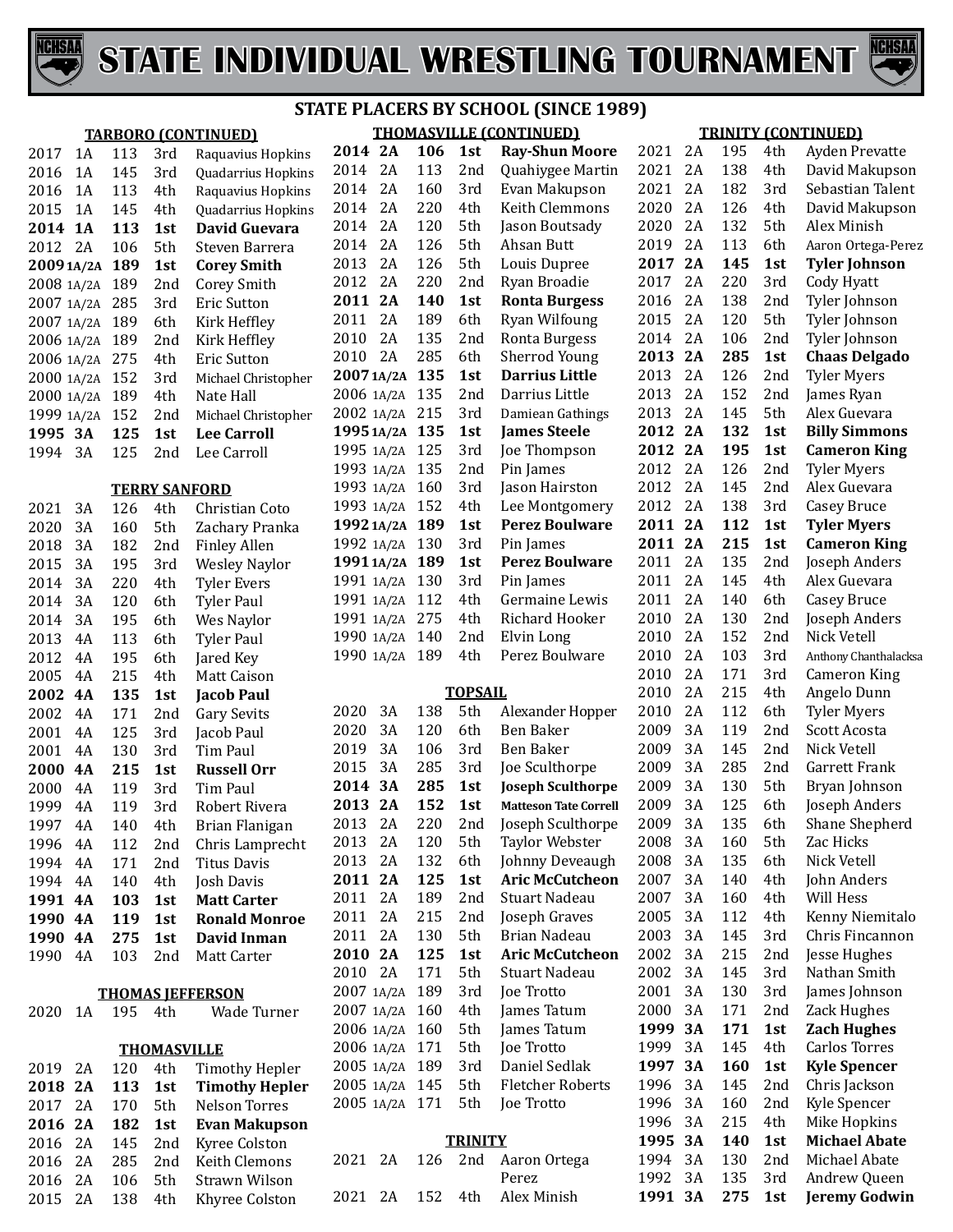# CHSAI

3A 138 3rd Dylan Barber



|            |     |                    |                                        |                |    |         |                 | <b>STATE PLACERS BY SCHOOL (SINCE 1989)</b> |                        |    |     |                 |                                     |
|------------|-----|--------------------|----------------------------------------|----------------|----|---------|-----------------|---------------------------------------------|------------------------|----|-----|-----------------|-------------------------------------|
|            |     | <b>TRITON</b>      |                                        |                |    |         |                 | <b>UNION PINES (CONTINUED)</b>              |                        |    |     |                 | <b>UHWARRIE CHARTER (CONTINUED)</b> |
| 2021<br>3A | 152 | 2nd                | Nicholas Williams                      | 2016           | 3A | 126     | 6th             | Daniel Hull                                 | 2019                   | 1A | 113 | 3rd             | <b>Josh Poteat</b>                  |
| 3A<br>2020 | 285 | 2 <sub>nd</sub>    | Michael Carvin                         | 2015           | 3A | 138     | 1st             | <b>Samuel Bartram</b>                       | 2019                   | 1A | 145 | 3rd             | Caleb Bryant                        |
| 3A<br>2020 | 145 | 5th                | Nicholas Williams                      | 2015           | 3A | 113     | 5th             | Antonio Menozi                              | 2019                   | 1A | 152 | 3rd             | Jerry Jimenez                       |
| 3A<br>2015 | 145 | 6th                | Caleb Brown                            | 2015           | 3A | 132     | 5th             | Reagan Fedowitz                             | 2019                   | 1A | 106 | 4th             | Heaven Fitch                        |
| 3A<br>2009 | 103 | 6th                | Kyle Tart                              | 2014           | 3A | 126     | 3rd             | Paul Ambrose                                | 2018 1A                |    | 113 | 1st             | <b>Hayden Waddell</b>               |
| 3A<br>2006 | 215 | 5th                | Charles Smith                          | 2014           | 3A | 106     | 5th             | Daniel Hull                                 | 2018                   | 1A | 120 | 2nd             | Josh Poteat                         |
| 3A<br>2004 | 112 | 4th                | Mike Romero                            | 2014           | 3A | 113     | 6th             | Mike Fedowitz                               | 2018                   | 1A | 138 | 3rd             | Caleb Bryant                        |
| 3A<br>2004 | 189 | 4th                | Bo Ashford                             | 2014           | 3A | 152     | 6th             | Ethan Coker                                 | 2018                   | 1A | 145 | 3rd             | Nick Menjivar                       |
| 3A<br>2003 | 130 | 1st                | <b>Tywanna Holley</b>                  | 2013           | 3A | 126     | 3rd             | Samuel Bartram                              | 2018                   | 1A | 170 | 3rd             | <b>Bailey Parks</b>                 |
| 3A<br>2003 | 160 | 4th                | Kendrick Council                       | 2013           | 3A | 132     | 3rd             | Ryan Hull                                   | 2018                   | 1A | 182 | 3rd             | Isaiah Martin                       |
| 3A<br>2002 | 125 | 4th                | Tywanna Holley                         | 2013           | 3A | 106     | 4th             | Dylan Barber                                | 2018                   | 1A | 195 | 4th             | Dylan Jones                         |
| 2000<br>4A | 171 | 4th                | Josh Lee                               | 2013           | 3A | 120     | 4th             | Paul Ambrose                                | 2017 1A                |    | 106 | 1st             | <b>Hayden Waddell</b>               |
| 4A<br>1991 | 112 | 2nd                | Cedrick Stewart                        | 2012           | 3A | 182     | 1st             | <b>Michael Brennan</b>                      | 2017                   | 1A | 145 | 2nd             | Kirs Anguiano                       |
| 4A<br>1991 | 130 | 3rd                | Chris Johnson                          | 2012           | 3A | 120     | 3rd             | Philip Mondi                                | 2017                   | 1A | 182 | 4th             | Isaiah Martin                       |
|            |     |                    |                                        | 2012           | 3A | 126     | 3rd             | Jaiden Lindsey                              |                        |    |     |                 |                                     |
|            |     | <b>TUSCOLA</b>     |                                        | 2012           | 3A | 220     | 4th             | Josh Huskey                                 | <b>VOYAGER ACADEMY</b> |    |     |                 |                                     |
| 3A<br>2015 | 182 | 3rd                | Jeremiah Royer                         | 2011           | 3A | 145     | 3rd             | Adrian Soto-Perez                           | 2020                   | 1A | 182 | 2nd             | <b>Wesley Sharpe</b>                |
| 3A<br>2010 | 171 | 2nd                | David Atwood                           | 2011           | 3A | 160     | 3rd             | Michael Brennan                             | 2019 1A                |    | 170 | 1st             | Jacari Deal                         |
| 3A<br>2009 | 171 | 3rd                | David Atwood                           | 2011           | 3A | 171     | 3rd             | Jared Bartram                               | 2019                   | 1A | 160 | 2nd             | Jacobi Deal                         |
| 3A<br>2007 | 171 | 4th                | Adam Hambleton                         | 2011           | 3A | 125     | 4th             | <b>Brandon Berry</b>                        | 2019                   | 1A | 182 | 2nd             | <b>Wesley Sharpe</b>                |
| 3A<br>2005 | 171 | 4th                | Adam Hambleton                         | 2011           | 3A | 140     | 5th             | Danny Deardorff                             | 2018 1A                |    | 170 | 1st             | Jacari Deal                         |
| 3A<br>2005 | 275 | 5th                | Jacob Stamey                           | 2011           | 3A | 119     | 6th             | Philip Mondi                                | 2018                   | 1A | 132 | 3rd             | <b>Isaiah Bryant</b>                |
| 3A<br>2004 | 140 | 1st                | <b>Blake Magahaes</b>                  | 2011           | 3A | 135     | 6th             | Chris Rubinosky                             | 2017                   | 1A | 120 | 1st             | Ronald Whitt                        |
| 3A<br>2003 | 103 | 4th                | Andrew Shepherd                        | 2010           | 3A | 130     | 3rd             | <b>Randy Stevans</b>                        | 2017                   | 1A | 126 | 3rd             |                                     |
| 3A<br>2002 | 125 | 1st                | <b>Derek Mull</b>                      | 2010           | 3A | 160     | 4th             | Michael Brennan                             | 2017                   | 1A | 132 |                 | Isaiah Bryant                       |
| 3A<br>2002 | 119 | 2nd                | Elijah King                            | 2010           | 3A | 119     | 5th             | <b>Brandon Berry</b>                        | 2017                   | 1A |     | 3rd             | Kyle Coward                         |
| 3A<br>2001 | 112 | 4th                | Derek Mull                             | 2010           | 3A | 285     | 5th             | Marquis McKinney                            | 2016                   |    | 160 | 3rd             | <b>Irving Montgomery</b>            |
| 3A<br>2001 | 140 | 4th                | <b>Joel Schick</b>                     | 2010           | 3A | 215     | 6th             | Kaleb Rierson                               |                        | 1A | 132 | 2nd             | Kyle Coward<br>Ronald Whitt         |
| 3A<br>2000 | 112 | 2nd                | Jacob Clackett                         | 2009           | 3A | 130     | 3rd             | <b>Trey Weliver</b>                         | 2016                   | 1A | 120 | 3rd             |                                     |
| 3A<br>2000 | 140 | 4th                | Joel Schick                            | 2008           | 3A | 125     | 4th             | <b>Trey Weliver</b>                         | 2015                   | 1A | 152 | 3rd             | Patrick Tomasic                     |
| 3A<br>2000 | 275 | 4th                | <b>Dustin Murray</b>                   | 2008           | 3A | 145     | 5th             | Tony Fernandez                              |                        |    |     |                 |                                     |
| 3A<br>1999 | 103 |                    |                                        | 2006           | 3A | 125     | 4th             | Mike Gigas                                  |                        |    |     |                 | <b>WAKE FOREST (-ROLESVILLE)</b>    |
| 3A         |     | 1st                | <b>Jacob Clackett</b><br>Lyle Roberson | 2005           | 3A | 119     | 3rd             | Mike Gigas                                  | 2021 4A                |    | 195 | 1st             | <b>Caleb Beaty</b>                  |
| 1999       | 140 | 2nd                |                                        |                |    |         |                 |                                             | 2020                   | 4A | 195 | 2nd             | Ronnel Wilson                       |
| 3A<br>1999 | 152 | 3rd                | Nathan Bax                             |                |    |         |                 | <b>UNKNOWN SCHOOL</b>                       | 2020                   | 4A | 138 | 6th             | Benjamin Lance                      |
| 3A<br>1998 | 160 | 1st                | <b>Josh Roberts</b>                    | 1999 4A        |    | 125     | 4th             | Nate Mitchell                               | 2020 4A                |    | 160 | 6th             | Connor Voelker                      |
| 3A<br>1998 | 140 | 2nd                | Lyle Robertson                         | 1996 1A/2A 140 |    |         | 2nd             | Jessie Strickland                           | 2019 4A                |    | 126 | 4th             | Benjamin Lance                      |
| 1998<br>3A | 152 | 2nd                | Michael Hogan                          | 1992 1A/2A 275 |    |         | 2nd             | <b>Elbert Thomas</b>                        | 2019 4A                |    | 120 | 5th             | Michael Pappa-                      |
| 1998<br>3A | 103 | 3rd                | Jacob Clackett                         |                |    |         |                 |                                             |                        |    |     |                 | constantinou                        |
| 4A<br>1997 | 189 | 4th                | <b>Bradley Escaravage</b>              |                |    |         |                 |                                             | 2018 4A                |    | 132 | 3rd             | Ayush Patel                         |
|            |     |                    |                                        |                |    |         |                 | <b>UHWARRIE CHARTER</b>                     | 2018                   | 4A | 195 | 5th             | Jack Malone                         |
|            |     | <b>UNION PINES</b> |                                        | 2021 1A        |    | 132     | 4th             | <b>Byan Lackey</b>                          | 2018                   | 4A | 170 | 6th             | Connor Voelker                      |
| 2021 3A    | 152 | 1st                | <b>Aaron Faison</b>                    | 2021           | 1A | 170     | 4th             | Cameron Clark                               | 2017                   | 4A | 195 | 3rd             | Jack Malone                         |
| 3A<br>2021 | 170 | 2 <sub>nd</sub>    | Aiden McCafferty                       | 2021           | 1A | 160     | 2 <sub>nd</sub> | Doug Bowles                                 | 2017                   | 4A | 113 | 5th             | Joey Hannum                         |
| 2021<br>3A | 132 | 3rd                | Andrew Clark                           | 2021 1A        |    | 145     | 2 <sub>nd</sub> | Drew Shelton                                | 2016                   | 4A | 138 | 3rd             | Nicholas Mutio                      |
| 2020<br>3A | 138 | 3rd                | Aaron Faison                           | 2021 1A        |    | 152     | 3rd             | Grayson Roberts                             | 2016 4A                |    | 160 | 4th             | Sander Cypher                       |
| 2020<br>3A | 152 | 4th                | Jonathan Ross                          | 2021 1A        |    | 106     | 3rd             | Heaven Fitch                                | 2015 4A                |    | 120 | 3rd             | Nick Mutio                          |
| 2020<br>3A | 160 | 6th                | Aiden McCafferty                       | 2020 1A        |    | 106     | 1st             | <b>Heaven Fitch</b>                         | 2014 4A                |    | 145 | 1st             | <b>Nashid Barrow</b>                |
| 3A<br>2019 | 160 | 3rd                | Elijah Martin                          | 2020 1A        |    | 113     | 1st             | <b>Gage Beal</b>                            | 2014 4A                |    | 285 | 5th             | <b>Brinson Allen</b>                |
| 2019<br>3A | 170 | 3rd                | Caleb Kimpler                          | 2020 1A        |    | 152     | 1st             | Jerry Jimenez                               | 2013                   | 4A | 120 | 5th             | Mitchell Goldbach                   |
| 2019<br>3A | 152 | 4th                | Jonathan Ross                          | 2020           | 1A | 220     | 2nd             | Sergio Saldana                              | 2013                   | 4A | 132 | 6th             | Jacob Williams                      |
| 2018<br>3A | 160 | 4th                | Alex Faison                            | 2020           | 1A | 145     | 3rd             | Grayson Roberts                             | 2011                   | 4A | 103 | 2 <sub>nd</sub> | Mitch Goldbach                      |
| 2017 3A    | 152 | 1st                | <b>Alex Faison</b>                     | 2020           | 1A | 160     | 3rd             | Doug Bowles                                 | 2001                   | 4A | 275 | 2 <sub>nd</sub> | Drew Wentz                          |
| 3A<br>2017 | 160 | 2 <sub>nd</sub>    | Parker Holcomb                         | 2020           | 1A | 182     | 4th             | Jaime Bernal                                | 2001 4A                |    | 140 | 4th             | Tim Potter                          |
| 3A<br>2017 | 145 | 3rd                | Tony Menozi                            | 2020 1A        |    | 106     |                 | <b>MOW Heaven Fitch</b>                     | 1999 4A                |    | 171 | 1st             | <b>Kevin Stanley</b>                |
| 3A<br>2016 | 120 | 3rd                | Antonio "Tony" Menozi                  | 2019 1A        |    | 120     | 1st             | <b>Hayden Waddell</b>                       | 1999 4A                |    | 171 |                 | <b>MOW Kevin Stanley</b>            |
| 3A<br>2016 | 138 | 3rd                | Dylan Barber                           | 2019 1A        |    | 182 1st |                 | <b>Isaiah Martin</b>                        | 1998 4A                |    | 112 |                 | 2nd Justin Lane                     |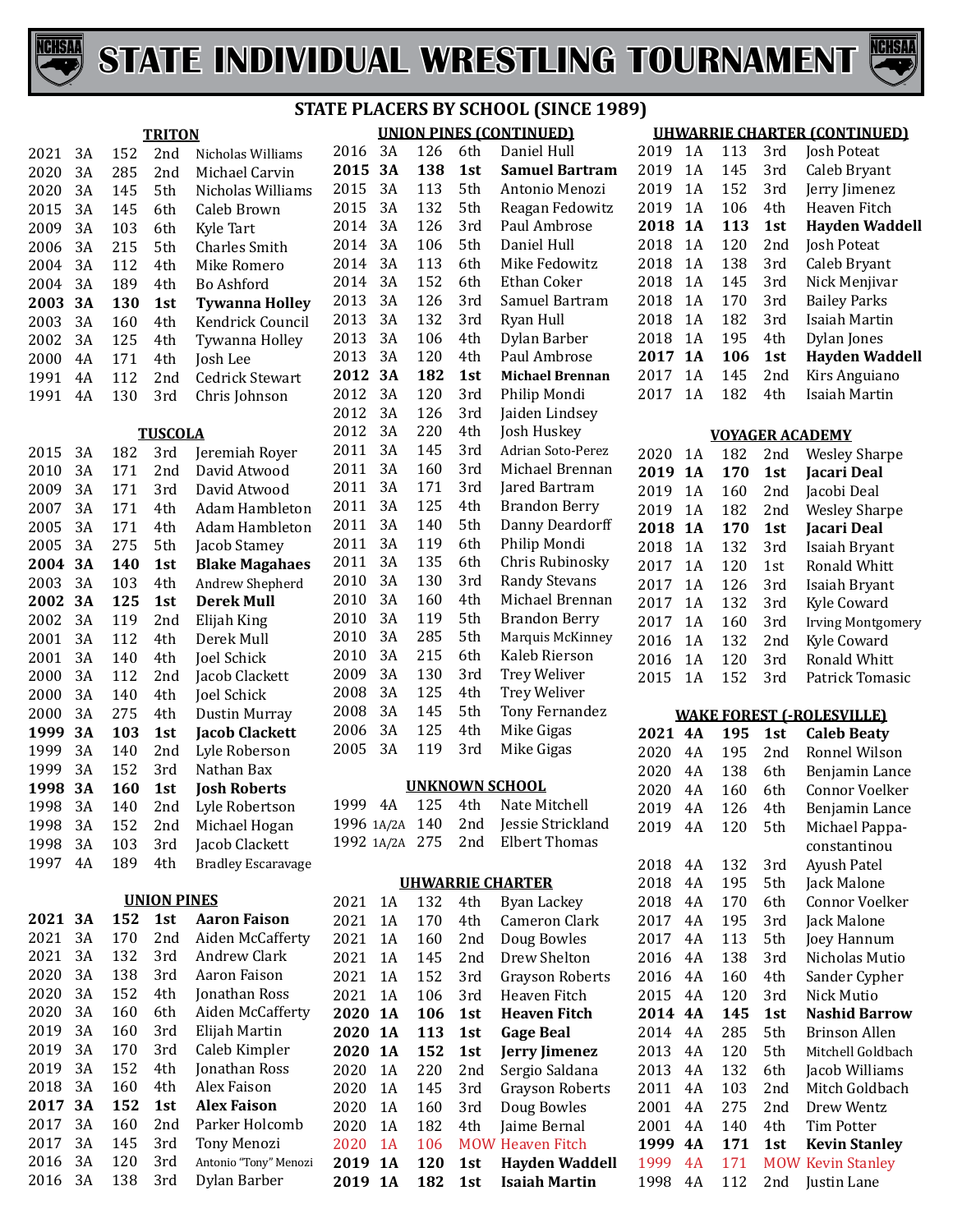



#### **WAKE FOREST (-ROLESVILLE) (CONT.)** 4A 275 3rd Zack Bishop 3A 275 3rd Zack Bishop 1997 3A 152 4th Kevin Stanley<br>1995 3A 112 2nd Michael Murra 3A 112 2nd Michael Murray 3A 112 2nd Michael Murray 1994 3A 189 3rd Tommy Andrews<br>**1993 3A 145 1st Jay Reagan 3A 145 1st Jay Reagan** 3A 103 3rd Michael Murray Jay Reagan **WAKEFIELD** 2019 4A 145 3rd Isaiah Willett<br>2012 4A 285 1st Devan Caldw **4A 285 1st Devan Caldwell** 2011 4A 160 4th Eric White<br>2009 4A 145 3rd Grav Gerald 4A 145 3rd Gray Gerald 4A 152 4th Gray Gerald 4A 145 5th Grant Harris 4A 135 2nd Josh Severns 4A 275 2nd Gavin Smith 2004 4A 171 5th Tyler Baldwin<br>2003 4A 125 6th Garrett Harris Garrett Harris **WALKERTOWN** 1A 126 3rd Mike Bolen 1A 152 4th Zach Nelson 1A 160 4th Logan Nelson **Trequan Malone WALTER M. WILLIAMS** 3A 160 3rd Michael Thomas 2012 3A 152 4th Tre Young<br>2010 3A 160 1st Keith Bro **3A 160 1st Keith Brown** 2010 3A 112 3rd Francisco Arcos<br>**2009 3A 119 1st Justin Vaughn 3A 119 1st Justin Vaughn** 3A 103 2nd Francisco Arcos 3A 152 3rd Keith Brown 3A 119 3rd Justin Vaughn 2006 3A 275 6th Scott Gunn<br>**2005 3A 145 1st Jack Hartl**o **3A 145 1st Jack Hartley 3A 145 1st Jack Hartley** 3A 130 2nd Paul Curlee 3A 140 4th Jack Hartley 2002 3A 125 3rd Paul Curlee<br>**1997 3A 152 1st Patrick Me 3A 152 1st Patrick Mebane** 3A 152 3rd Patrick Mebane Andrew Wiley **WASHINGTON** 2A 113 5th Brodie Moore 2A 126 3rd Carson Asby 2A 182 4th Andrew Ferguson 2017 2A 182 4th Andrew Ferguson<br>2017 2A 120 6th Carson Asby 2A 120 6th Carson Asby 2A 126 6th Simeon Pope 2A 132 6th Jacob Smith

Neill Jennings

#### **WASHINGTON (CONTINUED)** 2014 2A 170 2nd Devon Van Cura<br>2014 2A 126 6th Jason Gardner 2A 126 6th Jason Gardner 2013 3A 160 6th Devon Van Cura<br>**2011 3A 285 1st Marquin Hill 3A 285 1st Marquin Hill 3A 171 1st Justin Moore 3A 285 1st Marquin Hill** 3A 171 2nd Justin Moore 2009 3A 189 4th Johnnie Smallwood<br>2009 3A 285 6th Marquin Hill 3A 285 6th Marquin Hill 2008 3A 160 4th Justin Moore<br>2006 3A 215 2nd Gerald Lawre 2006 3A 215 2nd Gerald Lawrence<br>2005 3A 215 2nd Gerald Lawrence 3A 215 2nd Gerald Lawrence 3A 275 6th Jock Moore 2003 3A 275 6th Jock Moore<br>1997 3A 103 1st Russ Chess **Russ Chesson**  3A 103 MOW Russ Chesson **3A 103 1st Russ Chesson STATE PLACERS BY SCHOOL (SINCE 1989)**

| 1.997 | эA | 1 ט. |                 | <b>FOUND KUSS CHESSON</b> |
|-------|----|------|-----------------|---------------------------|
| 1996  | 3A | 103  | 1st             | <b>Russ Chesson</b>       |
| 1995  | 3А | 103  | 1st             | <b>Russ Chesson</b>       |
| 1994  | 3Α | 103  | 2 <sub>nd</sub> | Russ Chesson              |
| 1992  | 3A | 125  | 3rd             | George Bailey             |
| 1990  | 3Α | 103  | 4th             | Jason Woolard             |
| 1989  | 3A | 152  | 3rd             | Walt Gerard               |
|       |    |      |                 |                           |
|       |    |      | <b>WATAUGA</b>  |                           |
| 2014  | 4A | 132  | 1st             | <b>Demetre Kostis</b>     |
| 2008  | 4Α | 135  | 2nd             | Jacob Earp                |
| 2008  | 4Α | 145  | 2nd             | Savva Kostis              |
| 2008  | 4Α | 152  | 3rd             | Justin Hyatt              |
| 2007  | 4Α | 119  | 2 <sub>nd</sub> | <b>Travis Coffey</b>      |
| 2007  | 4Α | 140  | 2nd             | Savva Kostis              |
| 2007  | 4Α | 103  | 4th             | Michael Townsend          |
|       |    |      |                 |                           |

| zuuo | ΉЛ        | エキコ | zuu        | əavva iyusus             |
|------|-----------|-----|------------|--------------------------|
| 2008 | 4Α        | 152 | 3rd        | Justin Hyatt             |
| 2007 | 4Α        | 119 | 2nd        | <b>Travis Coffey</b>     |
| 2007 | 4A        | 140 | 2nd        | Savva Kostis             |
| 2007 | 4Α        | 103 | 4th        | Michael Townsend         |
| 2006 | 4A        | 112 | 1st        | <b>Travis Coffey</b>     |
| 2006 | <b>4A</b> | 119 | 1st        | <b>Matthew Moretz</b>    |
| 2006 | 4A        | 130 | 1st        | Jacob Earp               |
| 2006 | 4A        | 112 |            | <b>MOW Travis Coffey</b> |
| 2005 | 4A        | 103 | 1st        | <b>Travis Coffey</b>     |
| 2005 | 4Α        | 112 | 2nd        | <b>Matthew Moretz</b>    |
| 2004 | 4Α        | 103 | 4th.       | <b>Travis Coffey</b>     |
| 2002 | 4A        | 119 | 1st        | <b>Sheldon Coffey</b>    |
| 2002 | 4A        | 145 | 1st        | <b>Garrett Atkinson</b>  |
| 2002 | 4A        | 145 | <b>MOW</b> | <b>Garrett Atkinson</b>  |
| 2001 | 4Α        | 135 | 2nd        | Garrett Atkinson         |
| 2000 | 4A        | 130 | 4th        | Garrett Atkinson         |
| 2000 | 4Α        | 152 | 4th        | Greg Kinner              |
| 1999 | 4A        | 140 | 1st        | <b>Matt Atkinson</b>     |
| 1998 | 4A        | 130 | 1st        | <b>Matt Atkinson</b>     |
| 1998 | 4A        | 171 | 2nd        | Graig Cooper             |
| 1998 | 4Α        | 145 | 3rd        | Mike Curry               |
| 1997 | 4Α        | 103 | 2nd        | Jeff Cooper              |
| 1997 | 4A        | 171 | 2nd        | Graig Cooper             |
| 1996 | 4Α        | 275 | 2nd        | <b>Mike Shore</b>        |
| 1995 | 4A        | 135 | 1st        | <b>John Mance</b>        |
| 1994 | 4Α        | 125 | 2nd        | John Mance               |
| 1994 | 4Α        | 171 | 3rd        | Tim Church               |
| 1993 | 4Α        | 112 | 1st        | <b>John Mance</b>        |

4A 189 3rd Tory Maiden

#### **WEDDINGTON**

| 2019       | 3A    | 182 | 2nd | Joe Zovistoski           |
|------------|-------|-----|-----|--------------------------|
| 2019       | 3A    | 160 | 5th | Denton Dicarlo           |
| 2018       | 3A    | 195 | 1st | <b>Tyrie Houghton</b>    |
| 2017       | 3A    | 182 | 2nd | Tyrie Houghton           |
| 2016       | 3A    | 120 | 5th | Parker Walton            |
| 2015       | 3A    | 220 | 1st | <b>Ethan Kanagy</b>      |
| 2015       | 3A    | 106 | 2nd | Parker Walton            |
| 2014       | 3A    | 106 | 2nd | Parker Walton            |
| 2011       | 3A    | 171 | 2nd | Joseph Centrella         |
| 2007       | 4A    | 171 | 3rd | Jake Wise                |
| 2007       | 4A    | 145 | 5th | Justin Epifanio          |
| 2006       | 4A    | 160 | 2nd | Zack Filter              |
| 2006       | 4A    | 152 | 3rd | Jake Wise                |
| 2006       | 4A    | 135 | 6th | Josh Watkins             |
| 2005       | 3A    | 152 | 5th | Zack Filter              |
| 2004       | 3A    | 215 | 1st | <b>Aaron Brown</b>       |
| 2004       | 3A    | 275 | 2nd | Mike Iannacone           |
| 2003       | 3A    | 140 | 2nd | Jason Coleman            |
| 2001       | 1A/2A | 135 | 4th | Jason Coleman            |
|            |       |     |     |                          |
|            |       |     |     | <b>WEST BRUNSWICK</b>    |
| 2021       | 3A    | 106 | 3rd | Christian Zickenfoose    |
| 2020       | 3A    | 106 | 3rd | Christian Zickefoose     |
| 2020       | 3A    | 195 | 5th | Saevyon McCray           |
| 2019       | 3A    | 195 | 5th | Sae'Vyon McCray          |
| 2018       | 3A    | 170 | 3rd | Jacary Bethel            |
| 2018       | 3A    | 160 | 5th | Lincoln Smith            |
| 2017       | 3A    | 120 | 1st | <b>Harrison Campbell</b> |
| 2017       | 3A    | 170 | 4th | Jacary Bethal            |
| 2016       | 3A    | 120 | 1st | <b>Harrison Campbell</b> |
| 2016       | 3A    | 182 | 5th | Sterlin Fullerton        |
| 2016       | 3A    | 220 | 5th | Nate Gilbert             |
| 2015       | 3A    | 220 | 5th | Nathan Gilbert           |
| 2015       | 3A    | 138 | 6th | Campbell Alspaugh        |
| 2014       | 3A    | 132 | 6th | Campbell Alspaugh        |
| 2012       | 3A    | 106 | 5th | Ronnie Dellinger         |
| 2011       | 3A    | 103 | 4th | Ronnie Dellinger         |
| 2009       | 3A    | 285 | 4th | Dee Kent                 |
| 2006       | 3A    | 275 | 5th | Dixon Floyd              |
| 2003       | 3A    | 152 | 4th | Justin Brown             |
| 2002       | 3A    | 140 | 4th | Mystic Wainwright        |
| 2002       | 3A    | 152 | 4th | Keliven Galloway         |
| 2001       | 1A/2A | 125 | 3rd | Victor Hewitt            |
| 2001 1A/2A |       | 152 | 3rd | Rezell Gore              |
| 2000 1A/2A |       | 152 | 1st | <b>Rezell Gore</b>       |
| 2000 1A/2A |       | 130 | 4th | Paul Powell              |
| 1999 1A/2A |       | 103 | 1st | <b>Josh Taylor</b>       |
| 1999 1A/2A |       | 112 | 4th | Victor Hewitt            |
| 1998 1A/2A |       | 189 | 1st | <b>Billy Noble</b>       |
| 1998 1A/2A |       | 103 | 2nd | Josh Taylor              |
| 1998       | 1A/2A | 112 | 2nd | <b>Bradley Fullwood</b>  |
| 1997       | 3A    | 215 | 2nd | Clifford Gore            |
| 1997       | 3A    | 171 | 3rd | <b>Billy Noble</b>       |
| 1997       | 3A    | 103 | 4th | Josh Taylor              |
| 1996       | 3A    | 189 | 4th | <b>Cliff Gore</b>        |
| 1995       | 3A    | 130 | 3rd | Chris Jackson            |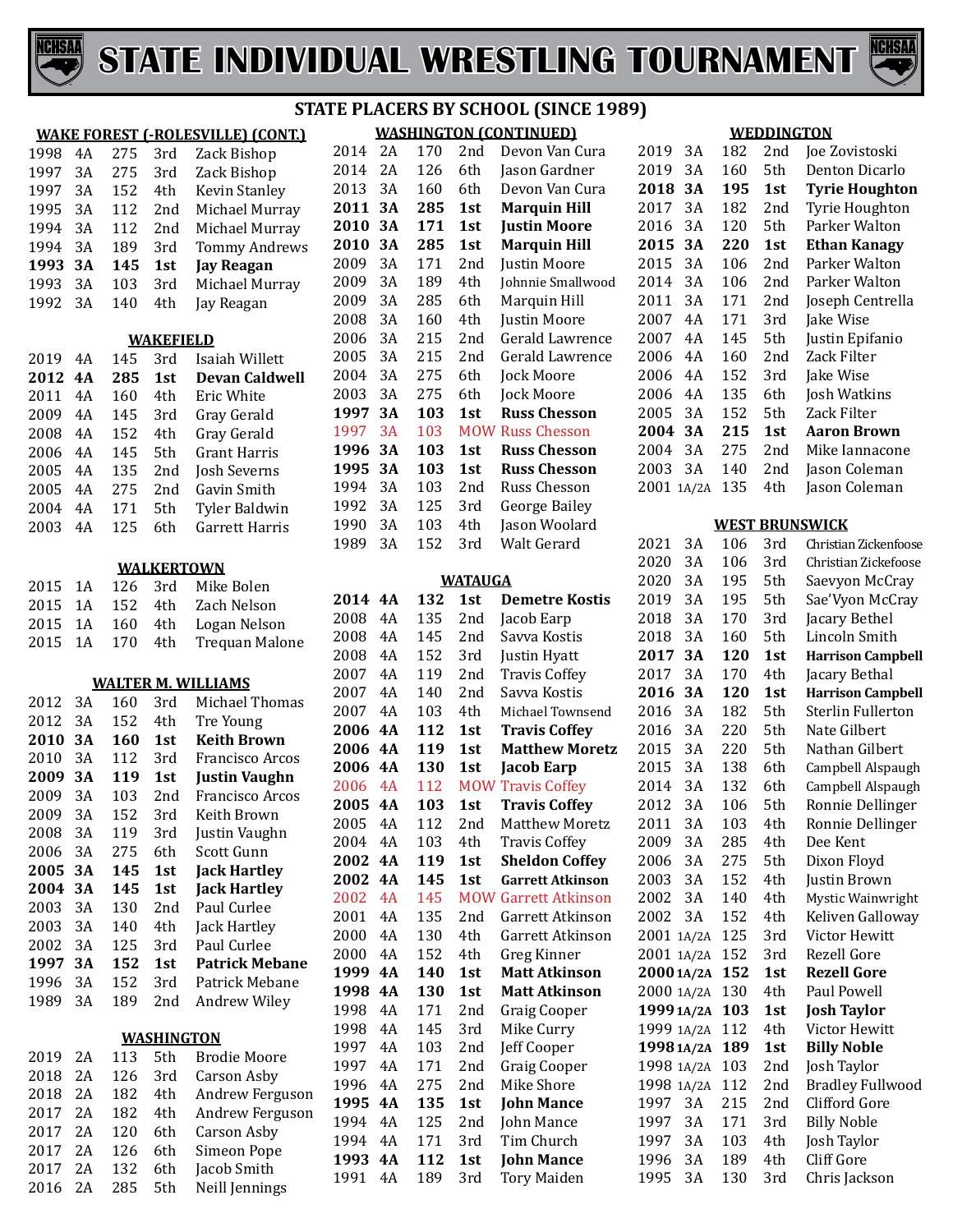



|                   |     |                      |                           |         |    |     |                    | <b>STATE PLACERS BY SCHOOL (SINCE :</b> |
|-------------------|-----|----------------------|---------------------------|---------|----|-----|--------------------|-----------------------------------------|
|                   |     |                      | <b>WEST CALDWELL</b>      |         |    |     |                    | <b>WEST CARTERET (CONTINUED)</b>        |
| 2020<br>2A        | 145 | 4th                  | Freddy Guardiola          | 2004    | 3A | 140 | 3rd                | Eddo Hojilla                            |
| 2019<br>3A        | 145 | 5th                  | Devin Bumgarner           | 2004    | 3A | 152 | 4th                | Jacob Anfison                           |
| 2019<br>3A        | 170 | 5th                  | Easton Griffin            | 2004    | 3A | 125 | 5th                | Victor Hojilla                          |
| 2017<br>2A        | 220 | 1st                  | <b>Shykale Steptoe</b>    | 2004    | 3A | 145 | 5th                | Frankie Dennis                          |
| 2017<br>2A        | 113 | 5th                  | Luis Dela Riva            | 2003    | 3A | 103 | 1st                | <b>Ty Roach</b>                         |
| 2016<br>2A        | 138 | 1st                  | <b>Jacob Houck</b>        | 2003    | 3A | 135 | 2nd                | Travis Varner                           |
| 2016<br>2A        | 160 | 1st                  | <b>Nathaniel Kale</b>     | 2002    | 3A | 103 | 4th                | Ty Roach                                |
| 2016<br>2A        | 160 |                      | <b>MOW Nathaniel Kale</b> | 2001 4A |    | 275 | 1st                | <b>Luis Herron</b>                      |
| 2015<br>2A        | 132 | 1st                  | <b>Jacob Houck</b>        | 2000    | 4A | 275 | 4th                | Luis Herron                             |
| 2015<br>2A        | 160 | 3rd                  | Nathaniel Kale            | 1999 4A |    | 275 | 1st                | <b>Rex Reece</b>                        |
| 2014<br>2A        | 126 | 1st                  | <b>Jacob Houck</b>        | 1999    | 4A | 112 | 3rd                | Ryan Ayre                               |
| 2014<br>2A        | 182 | 3rd                  | Caleb Wooten              | 1998    | 4A | 275 | 4th                | Rex Reece                               |
| 2014<br>2A        | 113 | 5th                  | <b>Grant Barnette</b>     | 1997    | 3A | 215 | 1st                | <b>Patrick Mulquee</b>                  |
| 2014<br>2A        | 285 | 5th                  | Christian Solis           | 1996    | 3A | 125 | 2nd                | Leslie Roberts                          |
| 2014<br>2A        | 120 | 6th                  | Malik Wiley               | 1996    | 3A | 130 | 2nd                | Andrew Dibella                          |
| 2013<br>2A        | 220 | 4th                  | Guillermo Solis           | 1995    | 3A | 171 | 2nd                | <b>Scott Yingling</b>                   |
| 2013<br>2A        | 106 | 5th                  | Michael Lowe              | 1993    | 3A | 152 | 4th                | Chris Edwards                           |
| 2012<br>2A        | 145 | 5th                  | Matt Wooten               | 1993    | 3A | 275 | 4th                | Steven Fox                              |
| 2012<br>2A        | 220 | 5th                  | Guillermo Solis           | 1991    | 3A | 125 | 3rd                | Rob Muller                              |
| 2011<br>2A        | 171 | 4th                  | Colt Kale                 | 1989    | 3A | 135 | 2nd                | Jeff Blessing                           |
| 2011<br>2A        | 140 | 5th                  | Matt Wooten               | 1989    | 3A | 112 | 4th                | <b>Travis Day</b>                       |
| 2010<br>2A        | 135 | 6th                  | Matt Wooten               | 1989    | 3A | 125 | 4th                | Tom Doherty                             |
| 2005 1A/2A        | 103 | 6th                  | Matt Smith                |         |    |     |                    |                                         |
| 2003 1A/2A        | 119 | 2nd                  | Dustin Smith              |         |    |     |                    | <b>WEST CHARLOTTE</b>                   |
| 2002 1A/2A        | 112 | 4th                  | Dusty Smith               | 2016    | 4A | 132 | 4th                | Quintin Mickers                         |
|                   |     |                      |                           | 2015    | 4A | 285 | 3rd                | Malik Baker                             |
|                   |     | <b>WEST CARTERET</b> |                           | 2013    | 4A | 126 | 6th                | Antonio Patterso                        |
| 2021<br>3A        | 138 | 2nd                  | Jacob Bennett             | 2011    | 4A | 125 | 5th                | Jeffrey Carothe                         |
| 2021<br>3A        | 170 | 1st                  | <b>River Carroll</b>      | 2011    | 4A | 171 | 5th                | Alonzo Furtick                          |
| 2020<br>3A        | 182 | 2nd                  | Jake Reynolds             | 2011    | 4A | 215 | 5th                | Vonques Knox                            |
| 2020<br>3A        | 126 | 6th                  | Jacob Bennett             |         |    |     |                    |                                         |
| 2019<br>3A        | 145 | 3rd                  | William Willis            |         |    |     | <b>WEST CRAVEN</b> |                                         |
| 2019<br>3A        | 182 | 4th                  | Micah Dixon               | 2020    | 2A | 138 | 3rd                | Jon Ward                                |
| 2017<br><b>3A</b> | 195 | 1st                  | <b>William Newbern</b>    | 2019    | 2A | 132 | 2nd                | Jon Ward                                |
| 2017<br>3A        | 126 | 5th                  | <b>Brennan Kelsey</b>     | 2019    | 2A | 285 | 3rd                | Josh Crump                              |
| 2016<br>3A        | 195 | 5th                  | Will Newbern              | 2018    | 2A | 285 | 2nd                | Joshua Crump                            |
| 3A<br>2014        | 195 | 1st                  | <b>Wood Mancuso</b>       | 2018    | 2A | 126 | 6th                | Jon Ward                                |
| 2013<br>3A        | 138 | 1st                  | <b>Chris Halstead</b>     | 2017    | 3A | 220 | 4th                | Jayson McDona                           |
| 2013<br>3A        | 182 | 6th                  | Demion Tanquay-Penn       | 2017    | 3A | 106 | 5th                | Tyler Bird                              |
| 2012<br>3A        | 132 | 5th                  | Max Parsons               | 2017    | 3A | 132 | 6th                | Daniel Adams                            |
| 2011<br>3A        | 215 | 4th                  | Raymond Arroyo            | 2016    | 3A | 132 | 4th                | Daniel Adams                            |
| 2010<br>3A        | 140 | 4th                  | Nick Moore                | 2011    | 3A | 125 | 5th                | <b>Chance Credeu</b>                    |
| 2010<br>3A        | 145 | 4th                  | <b>Charles Tomlinson</b>  | 2011    | 3A | 103 | 6th                | Dajohn Goodin                           |
| 2009<br>3A        | 215 | 1st                  | Dereck Holloman           | 2001    | 3A | 119 | 2nd                | KeAndre Moor                            |
| 2007<br>3A        | 135 | 4th                  | Thomas Stanton            | 2000    | 3A | 125 | 4th                | Kenny Alphin                            |
| 2006<br>3A        | 145 | 1st                  | Victor Hojilla            | 1999    | 3A | 119 | 2nd                | Kenny Alphin                            |
| 2006<br><b>3A</b> | 152 | 1st                  | <b>Frankie Dennis</b>     | 1999    | 3A | 125 | 3rd                | Jonathan Harri                          |
| 2006<br>3A        | 130 | 2nd                  | Kyle White                | 1994 3A |    | 125 | 1st                | <b>William Green</b>                    |
| 2006<br>3A        | 215 | 6th                  | Billy O'Neal              | 1994    | 3A | 152 | 2nd                | Justin Buttitta                         |
| 2005<br>3A        | 135 | 2nd                  | Victor Hojilla            | 1994    | 3A | 140 | 3rd                | <b>Steve Rowe</b>                       |
| 2005<br>3A        | 145 | 3rd                  | Frankie Dennis            | 1990    | 3A | 275 | 4th                | Eddie McKeel                            |
| 2005<br>3A        | 125 | 4th                  | Kyle White                |         |    |     |                    |                                         |
| 2005<br>3A        | 152 | 4th                  | Jacob Anfison             |         |    |     |                    | <b>WEST DAVIDSON</b>                    |
| 2005<br>3A        | 189 | 5th                  | Patrick O'Reilly          | 2020    | 2A | 182 | 5th                | Dallas Thomas                           |
| 2004<br>3A        | 135 | 1st                  | <b>Travis Varner</b>      | 2018    | 2A | 138 | 4th                | Nicholas Encarnac                       |
| 2004<br>3A        | 112 | 2nd                  | Ty Roach                  | 2018    | 2A | 145 | 5th                | Hunter Sforza                           |

# **TERET (CONTINUED)**<br>1 3rd Fddo Hoiilla **SY SCHOOL (SINCE 1989)**

| 2004         | 3A       | 140        | 3rd                | Eddo Hojilla             |  |  |  |
|--------------|----------|------------|--------------------|--------------------------|--|--|--|
| 2004         | 3A       | 152        | 4th                | Jacob Anfison            |  |  |  |
| 2004         | 3A       | 125        | 5th                | Victor Hojilla           |  |  |  |
| 2004         | 3A       | 145        | 5th                | Frankie Dennis           |  |  |  |
| 2003         | 3А       | 103        | 1st                | Ty Roach                 |  |  |  |
| 2003         | 3A       | 135        | 2nd                | <b>Travis Varner</b>     |  |  |  |
| 2002         | 3A       | 103        | 4th                | Ty Roach                 |  |  |  |
| 2001         | 4A       | 275        | 1st                | Luis Herron              |  |  |  |
| 2000         | 4A       | 275        | 4th                | Luis Herron              |  |  |  |
| 1999         | 4A       | 275        | 1st                | <b>Rex Reece</b>         |  |  |  |
| 1999         | 4A       | 112        | 3rd                | Ryan Ayre                |  |  |  |
| 1998         | 4A       | 275        | 4th                | <b>Rex Reece</b>         |  |  |  |
| 1997         | 3А       | 215        | 1st                | <b>Patrick Mulqueeny</b> |  |  |  |
| 1996         | 3A       | 125        | 2nd                | Leslie Roberts           |  |  |  |
| 1996         | 3A       | 130        | 2nd                | Andrew Dibella           |  |  |  |
| 1995         | 3A       | 171        | 2nd                | <b>Scott Yingling</b>    |  |  |  |
| 1993         | 3A       | 152        | 4th                | Chris Edwards            |  |  |  |
| 1993         | 3A       | 275        | 4th                | Steven Fox               |  |  |  |
| 1991         | 3A       | 125        | 3rd                | Rob Muller               |  |  |  |
| 1989         | 3A       | 135        | 2nd                | Jeff Blessing            |  |  |  |
| 1989         | 3A       | 112        | 4th                | <b>Travis Day</b>        |  |  |  |
| 1989         | 3A       | 125        | 4th                | <b>Tom Doherty</b>       |  |  |  |
|              |          |            |                    |                          |  |  |  |
|              |          |            |                    | <b>WEST CHARLOTTE</b>    |  |  |  |
| 2016         | 4A       | 132        | 4th                | Quintin Mickerson        |  |  |  |
| 2015         | 4A       | 285        | 3rd                | Malik Baker              |  |  |  |
| 2013         | 4A       | 126        | 6th                | Antonio Patterson        |  |  |  |
| 2011         | 4A<br>4A | 125        | 5th                | Jeffrey Carothers        |  |  |  |
| 2011<br>2011 | 4A       | 171<br>215 | 5th<br>5th         | Alonzo Furtick           |  |  |  |
|              |          |            |                    | Vonques Knox             |  |  |  |
|              |          |            | <b>WEST CRAVEN</b> |                          |  |  |  |
| 2020         | 2A       | 138        | 3rd                | Jon Ward                 |  |  |  |
| 2019         | 2A       | 132        | 2nd                | Jon Ward                 |  |  |  |
| 2019         | 2A       | 285        | 3rd                | Josh Crump               |  |  |  |
| 2018         | 2Α       | 285        | 2nd                | Joshua Crump             |  |  |  |
| 2018         | 2Α       | 126        | 6th                | Jon Ward                 |  |  |  |
| 2017         | 3A       | 220        | 4th                | Jayson McDonald          |  |  |  |
| 2017         | 3A       | 106        | 5th                | Tyler Bird               |  |  |  |
| 2017         | 3A       | 132        | 6th                | Daniel Adams             |  |  |  |
| 2016         | 3A       | 132        | 4th                | Daniel Adams             |  |  |  |
| 2011         | 3A       | 125        | 5th                | Chance Credeur           |  |  |  |
| 2011         | 3A       | 103        | 6th                | Dajohn Gooding           |  |  |  |
| 2001         | 3A       | 119        | 2nd                | <b>KeAndre Moore</b>     |  |  |  |
| 2000         | 3A       | 125        | 4th                | Kenny Alphin             |  |  |  |
| 1999         | 3A       | 119        | 2nd                | Kenny Alphin             |  |  |  |
| 1999         | 3A       | 125        | 3rd                | Jonathan Harris          |  |  |  |
| 1994         | 3A       | 125        | 1st                | William Green            |  |  |  |
| 1994         | 3A       | 152        | 2nd                | Justin Buttitta          |  |  |  |
| 1994         | 3A       | 140        | 3rd                | Steve Rowe               |  |  |  |
| 1990         | 3A       | 275        | 4th                | <b>Eddie McKeel</b>      |  |  |  |
|              |          |            |                    |                          |  |  |  |
|              |          |            |                    | <b>WEST DAVIDSON</b>     |  |  |  |
| 2020         | 2Α       | 182        | 5th                | <b>Dallas Thomas</b>     |  |  |  |
| 2018         | 2A       | 138        | 4th                | Nicholas Encarnacion     |  |  |  |

2A 170 5th Austin Bowens

# **WEST DAVIDSON (CONTINUED)**

| 2015 | 2A    | 132 | 5th                 | Dylan Lannie             |
|------|-------|-----|---------------------|--------------------------|
| 2014 | 2Α    | 170 | 4th                 | <b>Shane Hemmings</b>    |
| 2013 | 2A    | 160 | 1st                 | <b>Justin Smith</b>      |
| 2012 | 2A    | 220 | 6th                 | Tyler Hudson             |
| 2011 | 2A    | 112 | 6th                 | Franklin Phillips        |
| 2011 | 2A    | 285 | 6th                 | <b>Randy Rouse</b>       |
| 2010 | 2A    | 171 | 6th                 | <b>Brandon Hill</b>      |
| 2009 | 1A/2A | 152 | 3rd                 | <b>Shawn Swing</b>       |
| 2009 | 1A/2A | 171 | 6th                 | <b>Brandon Hill</b>      |
| 2008 | 1A/2A | 145 | 2nd                 | <b>Shawn Swing</b>       |
| 2008 | 1A/2A | 135 | 3rd                 | <b>Steven Darnell</b>    |
| 2008 | 1A/2A | 112 | 6th                 | Zach Hudson              |
| 2007 | 1A/2A | 140 | 5th                 | <b>Shawn Swing</b>       |
| 2003 | 1A/2A | 125 | 6th                 | <b>Shane Condrey</b>     |
| 1994 | 1A/2A | 103 | 2nd                 | Michael McLemore         |
| 1993 | 1A/2A | 140 | 2nd                 | Tim Wood                 |
| 1993 | 1A/2A | 103 | 3rd                 | <b>Matthew Burrow</b>    |
| 1992 | 1A/2A | 140 | 2nd                 | Tim Wood                 |
| 1992 | 1A/2A | 103 | 4th                 | <b>Matthew Burrow</b>    |
| 1992 | 1A/2A | 145 | 4th                 | <b>Wesley Walser</b>     |
|      |       |     |                     |                          |
|      |       |     | <b>WEST FORSYTH</b> |                          |
| 2021 | 4A    | 182 | 4th                 | Jacob Zaitawi            |
| 2021 | 4A    | 106 | 2nd                 | Joseph Burns             |
| 2020 | 4A    | 126 | 3rd                 | Evan Labella             |
| 2019 | 4A    | 113 | 1st                 | <b>Mike Dalton</b>       |
| 2018 | 4A    | 145 | 4th                 | <b>Andres Perez</b>      |
| 2018 | 4A    | 126 | 6th                 | Ethan Wright             |
| 2018 | 4A    | 152 | 6th                 | <b>Preston Broadus</b>   |
| 2017 | 4A    | 152 | 1st                 | <b>Keon Muckelvene</b>   |
| 2017 | 4A    | 182 | 2nd                 | Nathan Brewer            |
| 2017 | 4A    | 160 | 3rd                 | Dallas Mize              |
| 2017 | 4A    | 106 | 4th                 | Michael Barrera          |
| 2017 | 4A    | 145 | 5th                 | Jevon Boozer             |
| 2017 | 4A    | 120 | 6th                 | Ethan Hnasko             |
| 2016 | 4A    | 195 | 2nd                 | Jeffrey Golden           |
| 2016 | 4A    | 152 | 3rd                 | Keon Muckelvene          |
| 2016 | 4Α    | 106 | 4th                 | Chase Eller              |
| 2016 | 4Α    | 285 | 4th                 | Elvis Banks              |
| 2015 | 4А    | 106 | 1st                 | <b>Ethan Hnasko</b>      |
| 2014 | 4A    | 195 | 6th                 | Quintin Brinkley         |
| 2013 | 4A    | 138 | 3rd                 | William Scott            |
| 2012 | 4A    | 138 | 2nd                 | Ryu Ballard              |
| 2012 | 4A    | 132 | 3rd                 | William Scott            |
| 2012 | 4A    | 120 | 5th                 | Trent Little             |
| 2010 | 4А    | 145 | 1st                 | <b>Jake McKay</b>        |
| 2010 | 4A    | 160 | 3rd                 | Chris Shill              |
| 2009 | 4A    | 171 | 1st                 | <b>Robbie Wannenburg</b> |
| 2009 | 4A    | 140 | 4th                 | Jake McKay               |
| 2009 | 4A    | 125 | 6th                 | Stephen Pawlowski        |
| 2008 | 4A    | 140 | 6th                 | Jake McKay               |
| 2007 | 4А    | 140 | 1st                 | <b>Lawrence Manns</b>    |
| 2007 | 4Α    | 215 | 2nd                 | Josh Downs               |
|      | 4A    |     | 6th                 |                          |
| 2007 | 4A    | 119 | 2nd                 | Chad Rhodes              |
| 2006 |       | 171 |                     | Sherman White            |
| 2006 | 4Α    | 135 | 5th                 | Kevin McCullough         |
| 2005 | 4Α    | 171 | 2nd                 | Sherman White            |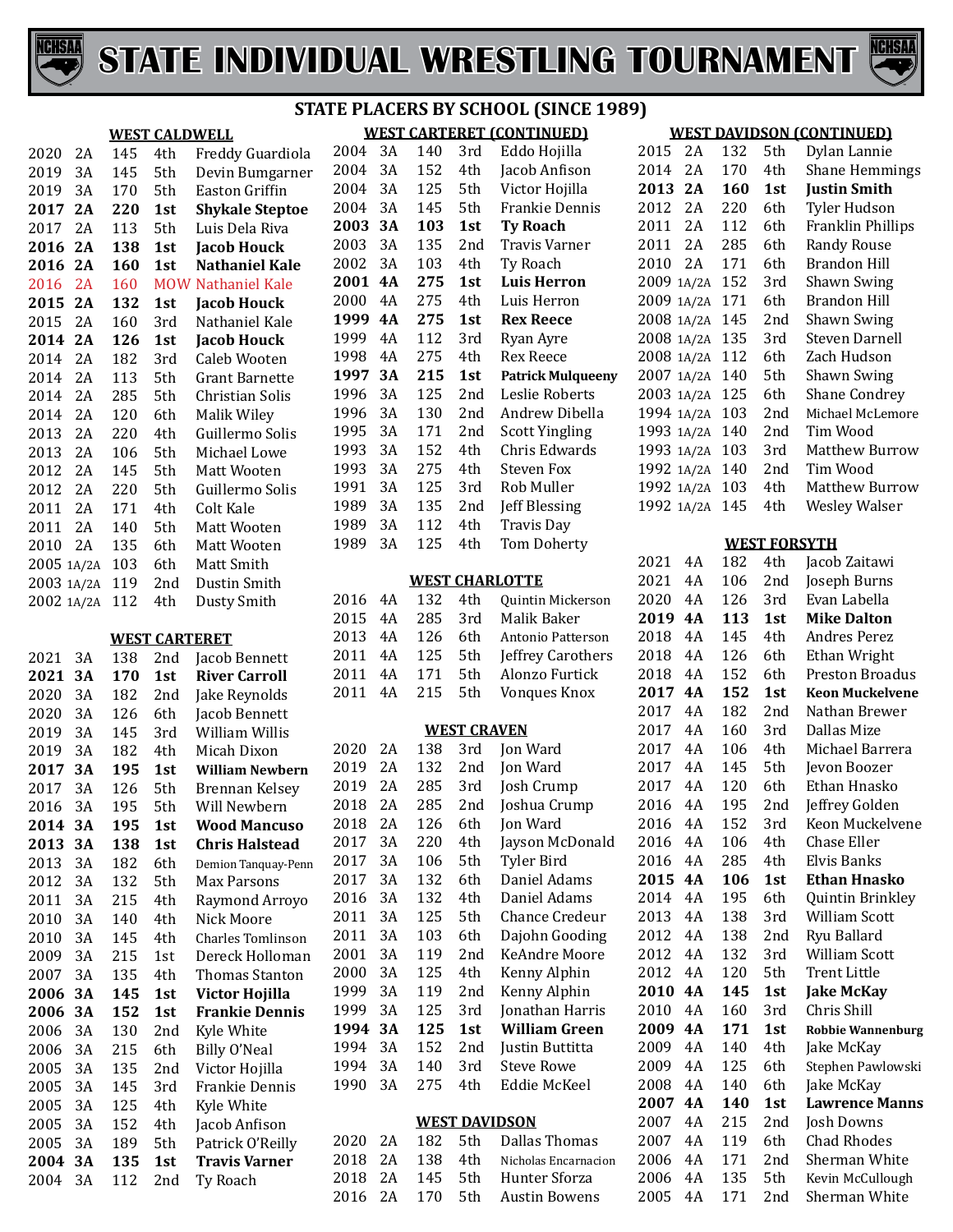



|  |  | <b>WEST IREDELL (CONTINUED)</b> |
|--|--|---------------------------------|
|  |  | 2013 3A 132 1st Payton Shuford  |
|  |  | 2012 3A 132 2nd Payton Shuford  |
|  |  | 2001 1A/2A 171 1st Justin Betts |
|  |  | 1990 3A 130 4th Shane Davidson  |
|  |  |                                 |

#### **WEST JOHNSTON**

|  |  | 2019 3A 120 5th Gavin McKendrick |
|--|--|----------------------------------|
|  |  | 2014 4A 220 2nd Sam Campbell     |
|  |  | 2013 4A 106 4th Tony Jimenez     |
|  |  | 2008 4A 125 2nd Daniel Pipkin    |
|  |  |                                  |

#### **WEST LINCOLN**

|            |       | <u>VV 1</u><br>للاستا |     | шчести                    |
|------------|-------|-----------------------|-----|---------------------------|
| 2020       | 2A    | 138                   | 1st | <b>Xander Pendergrass</b> |
| 2020       | 2A    | 152                   | 1st | <b>Canon Bridges</b>      |
| 2020       | 2A    | 120                   | 5th | Langston Hoffman          |
| 2019       | 2A    | 152                   | 1st | <b>Nathan Hull</b>        |
| 2019       | 2A    | 145                   | 2nd | <b>Canon Bridges</b>      |
| 2019       | 2A    | 285                   | 2nd | <b>Brock Steele</b>       |
| 2019       | 2A    | 113                   | 4th | Langston Hoffman          |
| 2019       | 2A    | 152                   |     | <b>MOW Nathan Hull</b>    |
| 2018       | 2A    | 145                   | 1st | <b>Nathan Hull</b>        |
| 2018       | 2A    | 132                   | 3rd | Xander Pendergrass        |
| 2018       | 2A    | 138                   | 3rd | <b>Keaton Norman</b>      |
| 2018       | 2A    | 152                   | 3rd | <b>Canon Bridges</b>      |
| 2018       | 2A    | 120                   | 5th | <b>Ricky Reynolds</b>     |
| 2017       | 2A    | 145                   | 2nd | Nathan Hull               |
| 2017       | 2A    | 132                   | 3rd | Keaton Norman             |
| 2016       | 2A    | 120                   | 2nd | Keaton Norman             |
| 2016       | 2A    | 113                   | 4th | Jake Clary                |
| 2015       | 2A    | 195                   | 1st | <b>Mack George</b>        |
| 2015       | 2A    | 285                   | 2nd | Andres Gonzalez           |
| 2015       | 2A    | 113                   | 6th | Jake Clary                |
| 2014       | 2A    | 195                   | 1st | <b>Mack George</b>        |
| 2014       | 2A    | 285                   | 4th | Andres Gonzalez           |
| 2013       | 2A    | 138                   | 1st | <b>Clay Alguire</b>       |
| 2013       | 2A    | 182                   | 6th | Mack George               |
| 2013       | 2A    | 138                   |     | <b>MOW Clay Alguire</b>   |
| 2012       | 2A    | 220                   | 3rd | Dylan Davis               |
| 2012       | 2A    | 138                   | 5th | <b>David Sailors</b>      |
| 2011       | 2A    | 112                   | 2nd | <b>Chad Stamey</b>        |
| 2010       | 2A    | 171                   | 1st | <b>Glen Self</b>          |
| 2010       | 2A    | 103                   | 4th | <b>Chad Starney</b>       |
| 2009       | 1A/2A | 112                   | 3rd | <b>Ryan Spivey</b>        |
| 2009 1A/2A |       | 145                   | 4th | <b>Brad Owen</b>          |
| 2008 1A/2A |       | 285                   | 5th | Clay Heafner              |
| 2008 1A/2A |       | 145                   | 6th | <b>Brad Owens</b>         |
| 2007 1A/2A |       | 112                   | 1st | <b>Matt Whittle</b>       |
| 2006 1A/2A |       | 112                   | 2nd | Matt Whittle              |
| 2006 1A/2A |       | 140                   | 4th | Matt Avery                |
| 2006 1A/2A |       | 145                   | 4th | <b>Tyler Wilfong</b>      |
| 2005 1A/2A |       | 275                   | 1st | Antonio Rojo              |
| 2005 1A/2A |       | 152                   | 2nd | Dustin Hester             |
| 2005 1A/2A |       | 103                   | 3rd | John Harkey               |
| 2005 1A/2A |       | 135                   | 3rd | Zeb Elmore                |
| 2005 1A/2A |       | 130                   | 6th | Matt Avery                |
| 2004 1A/2A |       | 275                   | 2nd | Antonio Rojo              |
| 2004 1A/2A |       | 145                   | 6th | <b>Steele Barber</b>      |

#### **WEST LINCOLN (CONTINUED)**

| 2003 1A/2A | 103 | 2 <sub>nd</sub> | Matt Avery            |
|------------|-----|-----------------|-----------------------|
| 2001 1A/2A | 112 | 2 <sub>nd</sub> | Jonathan Cline        |
| 2000 1A/2A | 103 | 2 <sub>nd</sub> | Jonathan Cline        |
| 1997 1A/2A | 145 | 3rd             | <b>Tracy Reynolds</b> |
| 1997 1A/2A | 119 | 4th             | Crick Cline           |
| 1996 1A/2A | 171 | 2nd             | Laban Propst          |
| 1995 1A/2A | 140 | 3rd             | Nathan Harris         |
| 1992 1A/2A | 125 | 2 <sub>nd</sub> | <b>Teddy Norman</b>   |
| 1991 1A/2A | 112 | 3rd             | <b>Teddy Norman</b>   |
| 1991 1A/2A | 119 | 4th             | Dennis Norman         |
| 1990 1A/2A | 145 | 2 <sub>nd</sub> | Bryan Hallman         |
| 1990 1A/2A | 135 | 3rd             | Jeff Hallman          |
| 1989 1A/2A | 145 | 3rd             | Bryan Hallman         |
|            |     |                 |                       |

|      |     |     |     | <b>WEST MECKLENBURG</b> |
|------|-----|-----|-----|-------------------------|
| 2019 | 4 A | 195 | 6th | Eric Hudson             |
| 2018 | 4A  | 195 | 1st | Eric Hudson             |
| 2018 | 4 A | 195 |     | <b>MOW Eric Hudson</b>  |
| 2010 | 4Α  | 112 | 6th | <b>Ouentez Phillips</b> |
| 2003 | 4Α  | 215 | 4th | <b>Scott Suttle</b>     |
| 1996 | 4 A | 145 | 2nd | Matt Price              |
| 1995 | 4Α  | 145 | 4th | Matt Price              |
| 1993 | 4 A | 125 | 1st | Jason Goodwin           |
| 1992 | 4 A | 119 | 3rd | <b>Bubba Phillips</b>   |
| 1992 | 4 A | 171 | 4th | Chris Johnson           |
| 1991 | 4A  | 140 | 1st | <b>Tim Bryant</b>       |
| 1991 | 4 A | 171 | 3rd | Patrick Leak            |
| 1989 | 4Α  | 189 | 2nd | Steve Barber            |
|      |     |     |     |                         |

#### **WEST MONTGOMERY**  $\sim$

 $\sim$   $\sim$   $\sim$ 

| 2019       | 1 A        | 220 | 4th             | Nicholas King          |
|------------|------------|-----|-----------------|------------------------|
| 2017       | 1 A        | 170 | 4th             | Mason Coble            |
| 2016       | 1 A        | 195 | 2 <sub>nd</sub> | Allen Morrill          |
| 2016       | 1 A        | 160 | 4th             | Mason Coble            |
| 2014       | 1 A        | 113 | 4th             | Chris Pipkin           |
| 2014       | 1 A        | 132 | 4th             | <b>Matthew Harkins</b> |
| 2013       | 1 A        | 132 | 3rd             | Matthew Harkins        |
|            |            |     |                 |                        |
| 2011       | 1 A        | 215 | 1st             | <b>Antwain Green</b>   |
| 2011       | 1 A        | 140 | 2nd             | Christian Bradley      |
| 2011       | 1 A        | 189 | 2 <sub>nd</sub> | Trent McGuirt          |
| 2010       | 1 A        | 285 | 4th             | Matthew Chappell       |
|            | 2003 1A/2A | 152 | 6th             | Josh Bunting           |
| 1999 1A/2A |            | 160 | 4th             | Chapelle Tyson         |

#### **WEST ROWAN**

| 2012       | 3Α | 285 | 5th | Tre Sheppard          |
|------------|----|-----|-----|-----------------------|
| 2008       | 3Α | 103 | 5th | <b>Austin Perrell</b> |
| 2007       | 3Α | 103 | 5th | Austin Perrell        |
| 2006       | 3Α | 145 | 3rd | Nico McGord           |
| 2006       | 3Α | 119 | 4th | Dewayne Smith         |
| 2005       | 3Α | 135 | 4th | Nick Jenkins          |
| 2005       | 3Α | 145 | 4th | Nico McGord           |
| 2004       | 3Α | 130 | 3rd | Nick Jenkins          |
| 2000       | 3Α | 145 | 4th | Chris Jackson         |
| 1998       | 3Α | 140 | 3rd | Chris Jackson         |
| 1994 1A/2A |    | 119 | 3rd | Johnny Price          |
| 1992       | 3Α | 135 | 4th | Randy Hosch           |
|            |    |     |     |                       |

## **WEST FORSYTH (CONTINUED)**

4A 112 5th Trevour Smith

| 1996       | 4A         | 103 | 1st                 | <b>Phil Kempf</b>         |
|------------|------------|-----|---------------------|---------------------------|
|            |            |     |                     | <b>WEST HENDERSON</b>     |
| 2020       | 3A         | 152 | 2nd                 | Stephen Baynard           |
| 2020       | 3A         | 170 | 2nd                 | Auden Brennan             |
| 2019       | 3A         | 145 | 4th                 | Stephen Baynard           |
| 2019       | 3A         | 195 | 6th                 | Jeremiah Musser           |
| 2013       | 3A         | 220 | 5th                 | Daniel Carroll            |
| 2012       | 3A         | 285 | 4th                 | Daniel Carroll            |
| 2012       | 3A         | 120 | 6th                 | Jesus Vera                |
| 2011       | 3A         | 119 | 4th                 | Jesus Vera                |
| 2010       | 3A         | 119 | 2nd                 | <b>Brandon Harrison</b>   |
| 2009 1A/2A |            | 135 | 2nd                 | Michael Williams          |
| 2009 1A/2A |            | 119 | 5th                 | <b>Brandon Harrison</b>   |
| 2008 1A/2A |            | 119 | 4th                 | <b>Brandon Harrison</b>   |
| 2007 1A/2A |            | 112 | 3rd                 | <b>Casey Walker</b>       |
| 2007 1A/2A |            | 215 | 5th                 | <b>Bobby Hyson</b>        |
| 2004 1A/2A |            | 215 | 3rd                 | <b>Chad Moore</b>         |
| 2003 1A/2A |            | 189 | 4th                 | <b>Russell Wilson</b>     |
| 20021A/2A  |            | 275 | 1st                 | <b>Brandon Schweitzer</b> |
| 2002 1A/2A |            | 171 | 3rd                 | Russell Wilson            |
| 2001       | 3A         | 215 | 3rd                 | <b>Brandon Schweitzer</b> |
| 2000       | 3A         | 119 | 2nd                 | <b>Brandon Gates</b>      |
| 2000       | 3A         | 215 | 3rd                 | <b>Brandon Schweitzer</b> |
| 1999       | 3A         | 112 | 1st                 | <b>Brandon Gates</b>      |
| 1998       | <b>3A</b>  | 119 | 1st                 | <b>Nick Gates</b>         |
| 1998       | 3A         | 103 | 2nd                 | <b>Brandon Gates</b>      |
| 1997 1A/2A |            | 112 | 1st                 | <b>Nick Gates</b>         |
|            | 1997 1A/2A | 119 | 1st                 | <b>Damon Blackley</b>     |
| 1997 1A/2A |            | 152 | 1st                 | <b>Stephen Hollamon</b>   |
| 1996 1A/2A |            | 112 | 1st                 | <b>Damon Blackley</b>     |
| 1996 1A/2A |            | 103 | 2nd                 | <b>Nick Gates</b>         |
| 1996 1A/2A |            | 152 | 2nd                 | Stephen Hollamon          |
| 1995 1A/2A |            | 103 | 2nd                 | Damon Blackley            |
| 1995 1A/2A |            | 119 | 3rd                 | Heang Uy                  |
| 1995 1A/2A |            | 160 | 4th                 | Michael Connelly          |
| 1993 3A    |            | 189 | 1st                 | <b>Rob Heaton</b>         |
| 1992       | 3A         | 189 | 1st                 | <b>Rob Heaton</b>         |
| 1991       | 3A         | 112 | 4th                 | Kris Kirtley              |
| 1990       | 3A         | 160 | 1st                 | <b>Kyle Kuykendall</b>    |
| 1990       | 3A         | 112 | 3rd                 | Kris Kirtley              |
| 1989       | 3А         | 130 | 1st                 | <b>Rob Atkinson</b>       |
| 1989       | 3A         | 135 | 1st                 | <b>Brandon Cartee</b>     |
|            |            |     |                     |                           |
|            |            |     | <b>WEST IREDELL</b> |                           |
| 2020       | 2Α         | 195 | 6th                 | Kareen Stevenson          |
| 2019       | 2A         | 132 | 1st                 | <b>Landon Shuford</b>     |
| 2019       | 2A         | 170 | 2nd                 | Seth Williamson           |
| 2019       | 2A         | 106 | 4th                 | Victor Lamberth           |
| 2018       | 2A         | 126 | 2nd                 | Landon Shuford            |
| 2017       | 3A         | 120 | 2nd                 | Landon Shuford            |
| 2016       | 3A         | 120 | 4th                 | Landon Shuford            |
| 2015       | 3A         | 152 | 4th                 | Seth Bridgeman            |

 3A 132 2nd Payton Shuford 3A 145 4th Dillion Lambert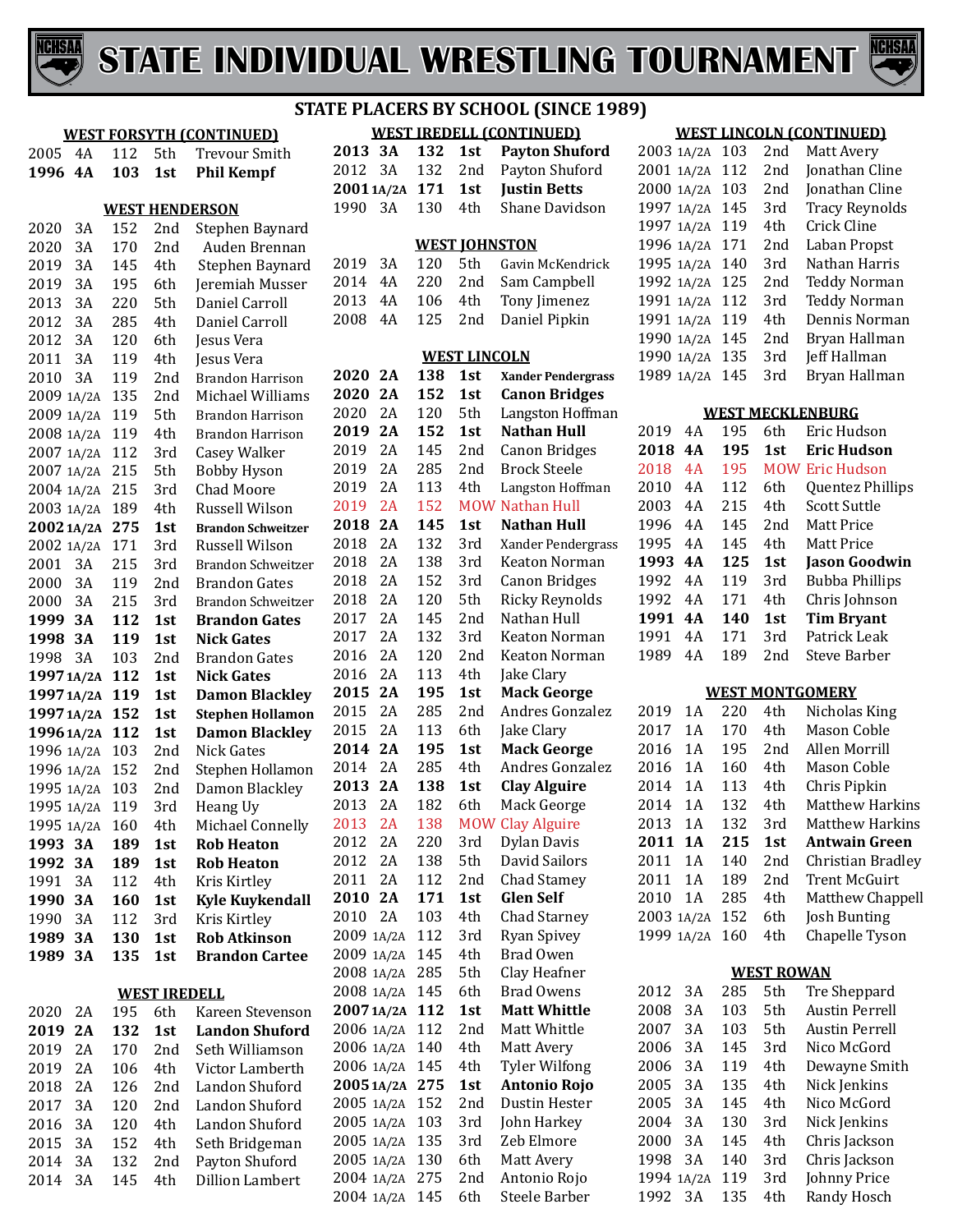



**2A 106 1st Dakota Roark**

**2A 106 1st Dakota Roark**

**1A 138 1st Dustin Huffman**

**1A 126 1st Jorge Lima**

**2A 120 1st Brandon Reynolds**

**WEST WILKES (CONTINUED)**<br>2017 2A 113 MOW Rylee Billing 2017 2A 113 MOW Rylee Billings<br>2016 2A 106 1st Dakota Roarl

2A 113 3rd Rylee Billings

**2A 138 1st Brandon Reynolds**

2014 2A 138 4th Jake St. Germain<br>2014 2A 145 4th Dustin Huffman 2014 2A 145 4th Dustin Huffman<br>2013 1A 138 1st Dustin Huffman

 **1A 145 1st Jorge Lima 1A 170 1st Hayden Sutphin**

 1A 120 3rd Casey Willis 1A 126 3rd Jake St. Germain 2013 1A 285 4th Eithen Sheets<br>2013 1A 145 MOW Jorge Lima 2013 1A 145 MOW Jorge Lima<br>2012 1A 126 1st Jorge Lima

|            | <b>WEST ROWAN (CONTINUED)</b> |     |                    |                        |  |  |  |
|------------|-------------------------------|-----|--------------------|------------------------|--|--|--|
| 1991       | 3A                            | 171 | 2nd                | <b>Steve Oliphant</b>  |  |  |  |
| 1990       | 3A                            | 171 | 1st                | <b>Steven Oliphant</b> |  |  |  |
|            |                               |     |                    |                        |  |  |  |
|            |                               |     | <b>WEST STANLY</b> |                        |  |  |  |
| 2021       | 2A                            | 152 | 3rd                | Aidan Hiott            |  |  |  |
| 2021       | 2A                            | 132 | 3rd                | <b>Bryson Whitley</b>  |  |  |  |
| 2019       | 2A                            | 120 | 3rd                | Aidan Hiott            |  |  |  |
| 2019       | 2A                            | 152 | 5th                | Jared Watson           |  |  |  |
| 2019       | 2A                            | 285 | 6th                | Jessie Furr            |  |  |  |
| 2018       | 2A                            | 152 | 6th                | Jared Watson           |  |  |  |
| 2017       | 2Α                            | 182 | 5th                | Jake Balmas            |  |  |  |
| 2012       | 2Α                            | 120 | 4th                | Joseph Graves          |  |  |  |
| 2011       | 2A                            | 119 | 6th                | Joseph Graves          |  |  |  |
| 2007       | 1A/2A                         | 119 | 2nd                | Chase Calloway         |  |  |  |
| 2007       | 1A/2A                         | 145 | 2nd                | Kyle McGarity          |  |  |  |
| 2006       | 1A/2A                         | 119 | 6th                | Chase Calloway         |  |  |  |
|            |                               |     |                    |                        |  |  |  |
|            |                               |     | <b>WEST STOKES</b> |                        |  |  |  |
| 2019       | 2A                            | 120 | 6th                | Carson Goins           |  |  |  |
| 2018       | 2A                            | 106 | 4th                | Carson Goins           |  |  |  |
| 2012       | 2A                            | 160 | 3rd                | Jacob Tilley           |  |  |  |
| 2011       | 2A                            | 160 | 4th                | Jacob Tilley           |  |  |  |
| 2010       | 2A                            | 135 | 4th                | Mitch Overton          |  |  |  |
| 2010       | 2A                            | 140 | 4th                | Dustin Lassett         |  |  |  |
| 2010       | 2A                            | 125 | 5th                | <b>Brandon Boles</b>   |  |  |  |
| 2009       | 1A/2A                         | 125 | 2nd                | Mitch Overton          |  |  |  |
| 2009       | 1A/2A                         | 160 | 4th                | <b>Tyler Heck</b>      |  |  |  |
| 2009       | 1A/2A                         | 112 | 6th                | <b>Brandon Boles</b>   |  |  |  |
| 2008       | 1A/2A                         | 125 | 4th                | Dustin Lassett         |  |  |  |
| 2008       | 1A/2A                         | 189 | 4th                | Andrew Luter           |  |  |  |
| 2007       | 1A/2A                         | 112 | 4th                | Chris Fulk             |  |  |  |
| 2007       | 1A/2A                         | 103 | 6th                | Mitch Overton          |  |  |  |
| 2006       | 1A/2A                         | 119 | 3rd                | Chris Taylor           |  |  |  |
| 2006       | 1A/2A                         | 103 | 4th                | Chris Fulk             |  |  |  |
| 2005       | 1A/2A                         | 171 | 2nd                | Kyle Southern          |  |  |  |
| 2005       | 1A/2A                         | 152 | 3rd                | Jared Sargent          |  |  |  |
| 2005 1A/2A |                               | 112 | 5th                | Chris Taylor           |  |  |  |
|            | 2005 1A/2A                    | 275 | 5th                | Jesse Holder           |  |  |  |
|            | 2004 1A/2A                    | 103 | 1st                | <b>Cody Atkins</b>     |  |  |  |
|            | 2004 1A/2A                    | 135 | 3rd                | <b>Adam Tilley</b>     |  |  |  |
|            | 2004 1A/2A                    | 189 | 3rd                | <b>Matt Bosse</b>      |  |  |  |
|            | 2004 1A/2A                    | 145 | 5th                | Kyle Southern          |  |  |  |
|            | 2004 1A/2A                    | 152 | 5th                | Charlie Fitzpatrick    |  |  |  |
|            | 2003 1A/2A                    | 130 | 2nd                | <b>Adam Tilley</b>     |  |  |  |
|            | 2003 1A/2A                    | 103 | 3rd                | <b>Cody Atkins</b>     |  |  |  |
|            | 2003 1A/2A                    | 125 | 5th                | Jarred Sargent         |  |  |  |
| 2001       | 3A                            | 103 | 2nd                | <b>Adam Tiley</b>      |  |  |  |
|            |                               |     |                    |                        |  |  |  |
|            |                               |     | <b>WEST WILKES</b> |                        |  |  |  |
| 2021       | 2A                            | 285 | 2nd                | Alex Roland            |  |  |  |
| 2020       | 2A                            | 182 | 4th                | Alex Roland            |  |  |  |
| 2020       | 2A                            | 195 | 4th                | Garrett Shumate        |  |  |  |
| 2018       | 2A                            | 106 | 1st                | William Walker         |  |  |  |
| 2018 2A    |                               | 120 | 1st                | <b>Rylee Billings</b>  |  |  |  |

2018 2A 120 MOW Rylee Billings<br>2017 2A 113 1st Rylee Billings

2A 106 3rd William Walker

**2A 113 1st Rylee Billings**

| 2012<br><b>1A</b><br><b>Devin Fussell</b><br>138<br>1st<br>2012<br>1A<br>113<br>Jake St. Germain<br>2nd<br>2012<br>1A<br>Hayden Sutphin<br>170<br>3rd<br>1A<br>Dustin Huffman<br>2012<br>120<br>4th<br>1A<br>J.J. LaPlante<br>2012<br>132<br><b>MOW</b><br><b>1A</b><br>Jorge Lima<br>2011<br>119<br>1st<br>2011<br><b>1A</b><br>125<br>James "J.J." LaPlante<br>1st<br>2011<br>1A<br>112<br>Devis Fussell<br>2nd<br>2011<br>1A<br>152<br>Mikey Wade<br>2nd<br>Cody Lefler<br>2011<br>1A<br>215<br>2nd<br>2011<br>1A<br>103<br>Dustin Huffman<br>3rd<br>2010<br><b>1A</b><br>James "J.J." LaPlante<br>119<br>1st<br>2010<br><b>1A</b><br><b>Devin Nichols</b><br>130<br>1st<br>2010<br>1A<br>Devin Fussell<br>103<br>2nd<br>2010<br>1A<br>112<br>3rd<br>Jorge Lima<br>2010<br>1A<br><b>Grant Sawyer</b><br>125<br>4th<br>2010<br>171<br>Alan Greene<br>1A<br>4th<br>2nd<br>J.J. LaPlante<br>2009 1A/2A<br>112<br>2007 1A/2A<br>140<br>3rd<br>Justin Nichols<br>130<br>Nathan Walsh<br>2007 1A/2A<br>6th<br>160<br>6th<br>2007 1A/2A<br>Justin Greer<br>2nd<br>2006 1A/2A<br>145<br>Steven Branch<br>2006 1A/2A<br>215<br>3rd<br><b>Eric Hughes</b><br>145<br><b>Barron Shell</b><br>2004 1A/2A<br>1st<br>152<br><b>Barron Shell</b><br>2003 1A/2A<br>3rd<br>1995 1A/2A<br>119<br>2nd<br>Joey Bannon<br>1994 1A/2A<br>Joey Brannon<br>112<br>3rd<br><b>Kelly Nichols</b><br>1992 1A/2A<br>135<br>4th<br><b>Russell Walker</b><br>19911A/2A<br>119<br>1st<br>1991 1A/2A<br><b>Randy Nichols</b><br>140<br>3rd<br>Russell Walker<br>1990 1A/2A<br>103<br>4th<br><b>WESTERN ALAMANCE</b><br>3A<br>220<br>Josiah Bellamy<br>2017<br>6th<br>2013<br>3A<br>160<br><b>Brantley Scott</b><br>3rd<br>2012<br>3A<br>5th<br><b>Brantley Scott</b><br>145<br>2004 1A/2A<br>Kevin Boswell<br>125<br>4th<br>135<br>2000 1A/2A<br>4th<br>Joey Hauner<br>2000 1A/2A<br>275<br><b>Jeff Davis</b><br>4th<br>1999 1A/2A<br>130<br>Rudy Mitchell<br>2nd | 2012 | <b>1A</b> | 132 | 1st | J.J. LaPlante |
|------------------------------------------------------------------------------------------------------------------------------------------------------------------------------------------------------------------------------------------------------------------------------------------------------------------------------------------------------------------------------------------------------------------------------------------------------------------------------------------------------------------------------------------------------------------------------------------------------------------------------------------------------------------------------------------------------------------------------------------------------------------------------------------------------------------------------------------------------------------------------------------------------------------------------------------------------------------------------------------------------------------------------------------------------------------------------------------------------------------------------------------------------------------------------------------------------------------------------------------------------------------------------------------------------------------------------------------------------------------------------------------------------------------------------------------------------------------------------------------------------------------------------------------------------------------------------------------------------------------------------------------------------------------------------------------------------------------------------------------------------------------------------------------------------------------------------------------------------------------------------------------------------------------------------------|------|-----------|-----|-----|---------------|
|                                                                                                                                                                                                                                                                                                                                                                                                                                                                                                                                                                                                                                                                                                                                                                                                                                                                                                                                                                                                                                                                                                                                                                                                                                                                                                                                                                                                                                                                                                                                                                                                                                                                                                                                                                                                                                                                                                                                    |      |           |     |     |               |
|                                                                                                                                                                                                                                                                                                                                                                                                                                                                                                                                                                                                                                                                                                                                                                                                                                                                                                                                                                                                                                                                                                                                                                                                                                                                                                                                                                                                                                                                                                                                                                                                                                                                                                                                                                                                                                                                                                                                    |      |           |     |     |               |
|                                                                                                                                                                                                                                                                                                                                                                                                                                                                                                                                                                                                                                                                                                                                                                                                                                                                                                                                                                                                                                                                                                                                                                                                                                                                                                                                                                                                                                                                                                                                                                                                                                                                                                                                                                                                                                                                                                                                    |      |           |     |     |               |
|                                                                                                                                                                                                                                                                                                                                                                                                                                                                                                                                                                                                                                                                                                                                                                                                                                                                                                                                                                                                                                                                                                                                                                                                                                                                                                                                                                                                                                                                                                                                                                                                                                                                                                                                                                                                                                                                                                                                    |      |           |     |     |               |
|                                                                                                                                                                                                                                                                                                                                                                                                                                                                                                                                                                                                                                                                                                                                                                                                                                                                                                                                                                                                                                                                                                                                                                                                                                                                                                                                                                                                                                                                                                                                                                                                                                                                                                                                                                                                                                                                                                                                    |      |           |     |     |               |
|                                                                                                                                                                                                                                                                                                                                                                                                                                                                                                                                                                                                                                                                                                                                                                                                                                                                                                                                                                                                                                                                                                                                                                                                                                                                                                                                                                                                                                                                                                                                                                                                                                                                                                                                                                                                                                                                                                                                    |      |           |     |     |               |
|                                                                                                                                                                                                                                                                                                                                                                                                                                                                                                                                                                                                                                                                                                                                                                                                                                                                                                                                                                                                                                                                                                                                                                                                                                                                                                                                                                                                                                                                                                                                                                                                                                                                                                                                                                                                                                                                                                                                    |      |           |     |     |               |
|                                                                                                                                                                                                                                                                                                                                                                                                                                                                                                                                                                                                                                                                                                                                                                                                                                                                                                                                                                                                                                                                                                                                                                                                                                                                                                                                                                                                                                                                                                                                                                                                                                                                                                                                                                                                                                                                                                                                    |      |           |     |     |               |
|                                                                                                                                                                                                                                                                                                                                                                                                                                                                                                                                                                                                                                                                                                                                                                                                                                                                                                                                                                                                                                                                                                                                                                                                                                                                                                                                                                                                                                                                                                                                                                                                                                                                                                                                                                                                                                                                                                                                    |      |           |     |     |               |
|                                                                                                                                                                                                                                                                                                                                                                                                                                                                                                                                                                                                                                                                                                                                                                                                                                                                                                                                                                                                                                                                                                                                                                                                                                                                                                                                                                                                                                                                                                                                                                                                                                                                                                                                                                                                                                                                                                                                    |      |           |     |     |               |
|                                                                                                                                                                                                                                                                                                                                                                                                                                                                                                                                                                                                                                                                                                                                                                                                                                                                                                                                                                                                                                                                                                                                                                                                                                                                                                                                                                                                                                                                                                                                                                                                                                                                                                                                                                                                                                                                                                                                    |      |           |     |     |               |
|                                                                                                                                                                                                                                                                                                                                                                                                                                                                                                                                                                                                                                                                                                                                                                                                                                                                                                                                                                                                                                                                                                                                                                                                                                                                                                                                                                                                                                                                                                                                                                                                                                                                                                                                                                                                                                                                                                                                    |      |           |     |     |               |
|                                                                                                                                                                                                                                                                                                                                                                                                                                                                                                                                                                                                                                                                                                                                                                                                                                                                                                                                                                                                                                                                                                                                                                                                                                                                                                                                                                                                                                                                                                                                                                                                                                                                                                                                                                                                                                                                                                                                    |      |           |     |     |               |
|                                                                                                                                                                                                                                                                                                                                                                                                                                                                                                                                                                                                                                                                                                                                                                                                                                                                                                                                                                                                                                                                                                                                                                                                                                                                                                                                                                                                                                                                                                                                                                                                                                                                                                                                                                                                                                                                                                                                    |      |           |     |     |               |
|                                                                                                                                                                                                                                                                                                                                                                                                                                                                                                                                                                                                                                                                                                                                                                                                                                                                                                                                                                                                                                                                                                                                                                                                                                                                                                                                                                                                                                                                                                                                                                                                                                                                                                                                                                                                                                                                                                                                    |      |           |     |     |               |
|                                                                                                                                                                                                                                                                                                                                                                                                                                                                                                                                                                                                                                                                                                                                                                                                                                                                                                                                                                                                                                                                                                                                                                                                                                                                                                                                                                                                                                                                                                                                                                                                                                                                                                                                                                                                                                                                                                                                    |      |           |     |     |               |
|                                                                                                                                                                                                                                                                                                                                                                                                                                                                                                                                                                                                                                                                                                                                                                                                                                                                                                                                                                                                                                                                                                                                                                                                                                                                                                                                                                                                                                                                                                                                                                                                                                                                                                                                                                                                                                                                                                                                    |      |           |     |     |               |
|                                                                                                                                                                                                                                                                                                                                                                                                                                                                                                                                                                                                                                                                                                                                                                                                                                                                                                                                                                                                                                                                                                                                                                                                                                                                                                                                                                                                                                                                                                                                                                                                                                                                                                                                                                                                                                                                                                                                    |      |           |     |     |               |
|                                                                                                                                                                                                                                                                                                                                                                                                                                                                                                                                                                                                                                                                                                                                                                                                                                                                                                                                                                                                                                                                                                                                                                                                                                                                                                                                                                                                                                                                                                                                                                                                                                                                                                                                                                                                                                                                                                                                    |      |           |     |     |               |
|                                                                                                                                                                                                                                                                                                                                                                                                                                                                                                                                                                                                                                                                                                                                                                                                                                                                                                                                                                                                                                                                                                                                                                                                                                                                                                                                                                                                                                                                                                                                                                                                                                                                                                                                                                                                                                                                                                                                    |      |           |     |     |               |
|                                                                                                                                                                                                                                                                                                                                                                                                                                                                                                                                                                                                                                                                                                                                                                                                                                                                                                                                                                                                                                                                                                                                                                                                                                                                                                                                                                                                                                                                                                                                                                                                                                                                                                                                                                                                                                                                                                                                    |      |           |     |     |               |
|                                                                                                                                                                                                                                                                                                                                                                                                                                                                                                                                                                                                                                                                                                                                                                                                                                                                                                                                                                                                                                                                                                                                                                                                                                                                                                                                                                                                                                                                                                                                                                                                                                                                                                                                                                                                                                                                                                                                    |      |           |     |     |               |
|                                                                                                                                                                                                                                                                                                                                                                                                                                                                                                                                                                                                                                                                                                                                                                                                                                                                                                                                                                                                                                                                                                                                                                                                                                                                                                                                                                                                                                                                                                                                                                                                                                                                                                                                                                                                                                                                                                                                    |      |           |     |     |               |
|                                                                                                                                                                                                                                                                                                                                                                                                                                                                                                                                                                                                                                                                                                                                                                                                                                                                                                                                                                                                                                                                                                                                                                                                                                                                                                                                                                                                                                                                                                                                                                                                                                                                                                                                                                                                                                                                                                                                    |      |           |     |     |               |
|                                                                                                                                                                                                                                                                                                                                                                                                                                                                                                                                                                                                                                                                                                                                                                                                                                                                                                                                                                                                                                                                                                                                                                                                                                                                                                                                                                                                                                                                                                                                                                                                                                                                                                                                                                                                                                                                                                                                    |      |           |     |     |               |
|                                                                                                                                                                                                                                                                                                                                                                                                                                                                                                                                                                                                                                                                                                                                                                                                                                                                                                                                                                                                                                                                                                                                                                                                                                                                                                                                                                                                                                                                                                                                                                                                                                                                                                                                                                                                                                                                                                                                    |      |           |     |     |               |
|                                                                                                                                                                                                                                                                                                                                                                                                                                                                                                                                                                                                                                                                                                                                                                                                                                                                                                                                                                                                                                                                                                                                                                                                                                                                                                                                                                                                                                                                                                                                                                                                                                                                                                                                                                                                                                                                                                                                    |      |           |     |     |               |
|                                                                                                                                                                                                                                                                                                                                                                                                                                                                                                                                                                                                                                                                                                                                                                                                                                                                                                                                                                                                                                                                                                                                                                                                                                                                                                                                                                                                                                                                                                                                                                                                                                                                                                                                                                                                                                                                                                                                    |      |           |     |     |               |
|                                                                                                                                                                                                                                                                                                                                                                                                                                                                                                                                                                                                                                                                                                                                                                                                                                                                                                                                                                                                                                                                                                                                                                                                                                                                                                                                                                                                                                                                                                                                                                                                                                                                                                                                                                                                                                                                                                                                    |      |           |     |     |               |
|                                                                                                                                                                                                                                                                                                                                                                                                                                                                                                                                                                                                                                                                                                                                                                                                                                                                                                                                                                                                                                                                                                                                                                                                                                                                                                                                                                                                                                                                                                                                                                                                                                                                                                                                                                                                                                                                                                                                    |      |           |     |     |               |
|                                                                                                                                                                                                                                                                                                                                                                                                                                                                                                                                                                                                                                                                                                                                                                                                                                                                                                                                                                                                                                                                                                                                                                                                                                                                                                                                                                                                                                                                                                                                                                                                                                                                                                                                                                                                                                                                                                                                    |      |           |     |     |               |
|                                                                                                                                                                                                                                                                                                                                                                                                                                                                                                                                                                                                                                                                                                                                                                                                                                                                                                                                                                                                                                                                                                                                                                                                                                                                                                                                                                                                                                                                                                                                                                                                                                                                                                                                                                                                                                                                                                                                    |      |           |     |     |               |
|                                                                                                                                                                                                                                                                                                                                                                                                                                                                                                                                                                                                                                                                                                                                                                                                                                                                                                                                                                                                                                                                                                                                                                                                                                                                                                                                                                                                                                                                                                                                                                                                                                                                                                                                                                                                                                                                                                                                    |      |           |     |     |               |
|                                                                                                                                                                                                                                                                                                                                                                                                                                                                                                                                                                                                                                                                                                                                                                                                                                                                                                                                                                                                                                                                                                                                                                                                                                                                                                                                                                                                                                                                                                                                                                                                                                                                                                                                                                                                                                                                                                                                    |      |           |     |     |               |
|                                                                                                                                                                                                                                                                                                                                                                                                                                                                                                                                                                                                                                                                                                                                                                                                                                                                                                                                                                                                                                                                                                                                                                                                                                                                                                                                                                                                                                                                                                                                                                                                                                                                                                                                                                                                                                                                                                                                    |      |           |     |     |               |
|                                                                                                                                                                                                                                                                                                                                                                                                                                                                                                                                                                                                                                                                                                                                                                                                                                                                                                                                                                                                                                                                                                                                                                                                                                                                                                                                                                                                                                                                                                                                                                                                                                                                                                                                                                                                                                                                                                                                    |      |           |     |     |               |
|                                                                                                                                                                                                                                                                                                                                                                                                                                                                                                                                                                                                                                                                                                                                                                                                                                                                                                                                                                                                                                                                                                                                                                                                                                                                                                                                                                                                                                                                                                                                                                                                                                                                                                                                                                                                                                                                                                                                    |      |           |     |     |               |
|                                                                                                                                                                                                                                                                                                                                                                                                                                                                                                                                                                                                                                                                                                                                                                                                                                                                                                                                                                                                                                                                                                                                                                                                                                                                                                                                                                                                                                                                                                                                                                                                                                                                                                                                                                                                                                                                                                                                    |      |           |     |     |               |
|                                                                                                                                                                                                                                                                                                                                                                                                                                                                                                                                                                                                                                                                                                                                                                                                                                                                                                                                                                                                                                                                                                                                                                                                                                                                                                                                                                                                                                                                                                                                                                                                                                                                                                                                                                                                                                                                                                                                    |      |           |     |     |               |
|                                                                                                                                                                                                                                                                                                                                                                                                                                                                                                                                                                                                                                                                                                                                                                                                                                                                                                                                                                                                                                                                                                                                                                                                                                                                                                                                                                                                                                                                                                                                                                                                                                                                                                                                                                                                                                                                                                                                    |      |           |     |     |               |
|                                                                                                                                                                                                                                                                                                                                                                                                                                                                                                                                                                                                                                                                                                                                                                                                                                                                                                                                                                                                                                                                                                                                                                                                                                                                                                                                                                                                                                                                                                                                                                                                                                                                                                                                                                                                                                                                                                                                    |      |           |     |     |               |
|                                                                                                                                                                                                                                                                                                                                                                                                                                                                                                                                                                                                                                                                                                                                                                                                                                                                                                                                                                                                                                                                                                                                                                                                                                                                                                                                                                                                                                                                                                                                                                                                                                                                                                                                                                                                                                                                                                                                    |      |           |     |     |               |

#### **WESTERN ALAMANCE (CONTINUED)**

|  | 1999 1A/2A 112 3rd Don Newman |
|--|-------------------------------|
|  | 1989 3A 275 2nd Greg Brown    |

# **WESTERN GUILFORD**

| 2020       | 3Α | 195 | 6th             | <b>Charles Swiggett</b> |
|------------|----|-----|-----------------|-------------------------|
| 2019       | 3Α | 195 | 2 <sub>nd</sub> | <b>Charles Swiggett</b> |
| 2014       | 3A | 120 | 4th             | David Bobeck            |
| 2010       | 4A | 140 | 2 <sub>nd</sub> | <b>Langston Powell</b>  |
| 2009       | 3Α | 140 | 4th             | <b>Langston Powell</b>  |
| 2005 1A/2A |    | 215 | 5th             | <b>Carroll Strong</b>   |
| 2003 1A/2A |    | 103 | 5th             | Cee-Jay Hamilton        |
| 2002 1A/2A |    | 103 | 4th             | C.J. Hamilton           |
| 1995 1A/2A |    | 145 | 1st             | <b>Melvin Saunders</b>  |
| 1994 1A/2A |    | 125 | 4th             | Mark Williams           |
| 1993       | 3Α | 103 | 4th             | Jeff Pearson            |
| 1990       | 3Α | 112 | 2 <sub>nd</sub> | Rod Wright              |
| 1990       | 3Α | 130 | 3rd             | <b>Sheon Graves</b>     |
|            |    |     |                 |                         |

| <b>WESTERN HARNETT</b> |    |     |     |                       |  |
|------------------------|----|-----|-----|-----------------------|--|
| 2021                   | 3А | 132 | 1st | <b>Will Lewis</b>     |  |
| 2021                   | 3A |     |     | <b>MOW Will Lewis</b> |  |
| 2020                   | 3А | 132 | 1st | <b>Will Lewis</b>     |  |
| 2020                   | 3A | 138 | 4th | Jack Taylor           |  |
| 2019                   | 3A | 120 | 2nd | Fred Lewis            |  |
| 2019                   | 3A | 132 | 3rd | Will Lewis            |  |
| 2017                   | 3A | 120 | 5th | Trevor Wicker         |  |
| 2017                   | 3Α | 182 | 6th | James Clark           |  |
| 2016                   | 3A | 152 | 5th | Jordan Guimont        |  |
| 2016                   | 3Α | 113 | 6th | Anthony Thompson      |  |
| 2013                   | 3A | 152 | 4th | Dakota Roberts        |  |
| 2012                   | 3Α | 145 | 6th | Michael Zak           |  |
| 2011                   | 3Α | 152 | 3rd | Paul Duggan           |  |
| 2010                   | 3А | 145 | 1st | <b>Paul Duggan</b>    |  |
| 2009                   | 3Α | 152 | 4th | Dorian McDougald      |  |
| 2008                   | 3A | 152 | 5th | Jordan Stewart        |  |
| 2003                   | 4Α | 130 | 5th | Marcus Cox            |  |
| 2001                   | 3А | 215 | 1st | Robert Leduc          |  |
| 2000                   | ЗA | 215 | 1st | Robert Leduc          |  |

#### **WESTOVER**

| 2020 | 3Α | 145 | 3rd | Lydell Canady           |
|------|----|-----|-----|-------------------------|
| 2005 | 4A | 160 | 1st | <b>Richard Ahlstrom</b> |
| 2005 | 4Α | 140 | 3rd | Donnell Smith           |
| 2005 | 4Α | 130 | 4th | Rico Diaz               |
| 2005 | 4Α | 189 | 4th | Harry Davis             |
| 2004 | 4Α | 160 | 5th | Richard Ahlstrom        |
| 2004 | 4Α | 171 | 6th | Harry Davis             |
| 2003 | 4Α | 145 | 3rd | <b>Ricky Diaz</b>       |
| 2001 | 4Α | 140 | 2nd | <b>Ricky Flores</b>     |
| 1999 | 4Α | 140 | 2nd | Daniel Melvin           |
| 1996 | 4A | 171 | 1st | <b>Antonio Gerald</b>   |
| 1996 | 4Α | 160 | 2nd | Tommy Tilman            |
| 1995 | 4Α | 160 | 4th | <b>Tommy Tillman</b>    |
| 1993 | 4Α | 189 | 3rd | Jonathan Lane           |
| 1992 | 4A | 145 | 1st | Tito Blount             |
| 1992 | 4Α | 160 | 3rd | Bennie Tillman          |
| 1991 | 4A | 145 | 1st | Tito Blount             |